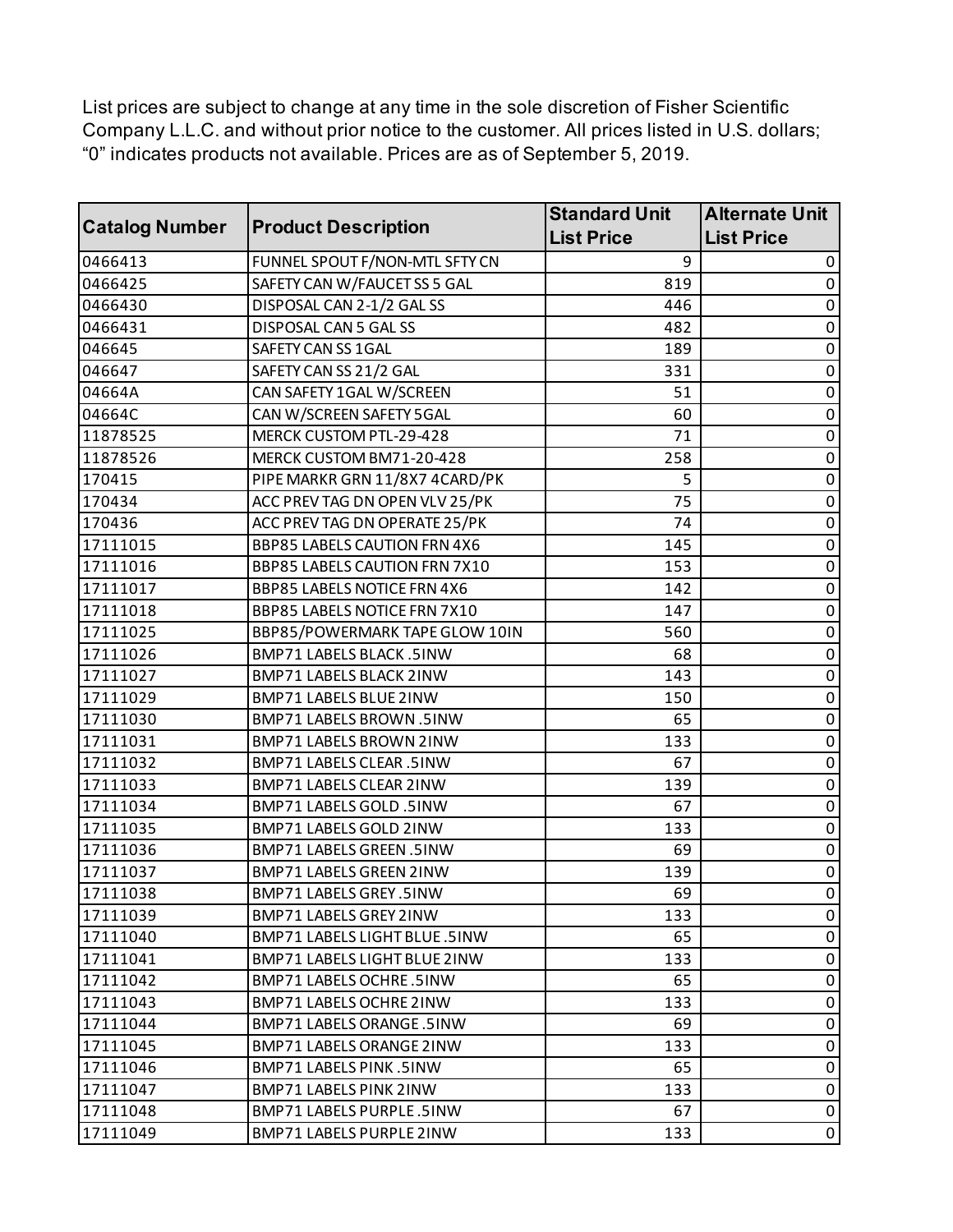| 144<br>17111051<br>BMP71 LABELS RED 2INW<br>$\pmb{0}$<br>BMP71 LABELS SKY BLUE .5INW<br>65<br>0<br>17111052<br>$\pmb{0}$<br>137<br>17111053<br>BMP71 LABELS SKY BLUE 2INW<br>$\pmb{0}$<br>17111054<br>BMP71 LABELS TAN .5INW<br>64<br>BMP71 LABELS TAN 2INW<br>133<br>0<br>17111055<br>$\pmb{0}$<br>17111056<br>BMP71 LABELS WHITE .5INW<br>71<br>$\pmb{0}$<br>17111057<br>BMP71 LABELS WHITE 2INW<br>147<br>BMP71 LABELS YELLOW .5INW<br>71<br>0<br>17111058<br>$\pmb{0}$<br>17111059<br>BMP71 LABELS YELLOW 2INW<br>145<br>1,783<br>$\pmb{0}$<br>17150A<br><b>HORIZ SC CAB SUREGRIP</b><br>2-55 GAL D-DRUM MAN PDL/HDL<br>0<br>17150B<br>3,533<br>$\pmb{0}$<br>17151A<br>DRUM CABINET VERT MANUAL 55GAL<br>1,628<br>$\pmb{0}$<br>17154A<br>30 GAL MAN CORROSIVE W/PDL HND<br>1,257<br>17154C<br>22 GAL UC CAB ACID W/PDLE HNDL<br>0<br>1,405<br>$\pmb{0}$<br>171561A<br>SAFTY CABINET DRUM VERT 55GAL<br>1,652<br>171562B<br>$\pmb{0}$<br>SAFETY CABINET ACID CORR 2DOOR<br>1,254<br>1,481<br>0<br>171562D<br>SAFETY CABINET ACID CORR 45GAL<br>$\pmb{0}$<br>171562E<br>SAFETY CABINET ACID CORR 60GAL<br>1,900<br>$\pmb{0}$<br>171563D<br>SAFETY CABINET PAINT INK 60GAL<br>1,508<br>72<br>0<br>171564B<br>EPOXY COATED METAL SHELF<br>$\pmb{0}$<br>171564C<br>SAFETY CABINETS METAL SHELF<br>53<br>$\pmb{0}$<br>171566<br>SFTY CABINET 2DR SELF CL 45GAL<br>1,462<br>0<br>171567A<br>METAL SHELF FOR 60GAL CABINET<br>100<br>$\pmb{0}$<br>171567C<br>METAL SHELF EPOXYCOATED<br>123<br>1,789<br>$\pmb{0}$<br>17156A<br>SAFTY CABINET SELF CLOSE 30GAL<br>17156B<br>SAFTY CAB/YEL 2DR 1SHELF 30GAL<br>0<br>1,075<br>$\pmb{0}$<br>17156C<br>SAFTY CABINET SELF CLOSE 45 GAL<br>2,057<br>17156D<br>SAFTY CABINET 2DR 2SHELF 45GAL<br>1,331<br>$\pmb{0}$<br>$\pmb{0}$<br>1,603<br>17156F<br>SAFTY CABINET 2DR 2SHELF 60GAL<br>$\pmb{0}$<br>17175<br>1G/4L SAFE CAN RED<br>76<br>$\pmb{0}$<br>17176C<br>91<br>5G/19L SAFE CAN RED<br>SAF CAN N/M OVAL 1/2GAL<br>17177A<br>104<br>0<br>SAF CAN N/M OVAL 1GAL<br>131<br>0<br>$\pmb{0}$<br>17179A<br>2.5G/9.5L IIAF RED 1IN HOSE<br>155<br>2G/7.5L IIAF YEL 5/8 HOSE<br>0<br>17179D<br>93<br>0<br>17179E<br>5G/19L IIAF RED 5/8 HOSE<br>130<br>17183<br><b>BOTTLE DISPENSING 16OZ</b><br>36<br>0<br>171831<br>BOTTLE DISPENSING PE 32OZ<br>40<br>0<br>0<br>17185C<br>8IN FAUCET EXTENSION BRASS FLX<br>36<br>$\mathbf 0$<br>17186A<br>DRUM VENT BRASS<br>142<br>17186B<br>DRUM VENT N/M REG HDWE<br>48<br>0<br>DRUM VENT N/M STN STL HDWE<br>0<br>17186D<br>92<br>675<br>$\mathbf 0$<br>17187A<br>FUNNEL DRUM 32IN FLME ARREST<br>17188<br><b>DRUM LIFTER</b><br>226<br>0<br>$\pmb{0}$<br>17189A<br>PLUNGER CAN 1QT<br>87<br>54<br>$\pmb{0}$<br>17189B<br>PLUNGER CAN 1/2GAL<br>0<br>17189C<br>PLUNGER CAN 1GAL<br>96 | 17111050 | BMP71 LABELS RED .5INW | 68 | 0 |
|-------------------------------------------------------------------------------------------------------------------------------------------------------------------------------------------------------------------------------------------------------------------------------------------------------------------------------------------------------------------------------------------------------------------------------------------------------------------------------------------------------------------------------------------------------------------------------------------------------------------------------------------------------------------------------------------------------------------------------------------------------------------------------------------------------------------------------------------------------------------------------------------------------------------------------------------------------------------------------------------------------------------------------------------------------------------------------------------------------------------------------------------------------------------------------------------------------------------------------------------------------------------------------------------------------------------------------------------------------------------------------------------------------------------------------------------------------------------------------------------------------------------------------------------------------------------------------------------------------------------------------------------------------------------------------------------------------------------------------------------------------------------------------------------------------------------------------------------------------------------------------------------------------------------------------------------------------------------------------------------------------------------------------------------------------------------------------------------------------------------------------------------------------------------------------------------------------------------------------------------------------------------------------------------------------------------------------------------------------------------------------------------------------------------------------------------------------------------------------------------------------------------------------------------------------------------------------------------------------------------------------------------------------------------------------------------------------------------------------------------------------------------|----------|------------------------|----|---|
|                                                                                                                                                                                                                                                                                                                                                                                                                                                                                                                                                                                                                                                                                                                                                                                                                                                                                                                                                                                                                                                                                                                                                                                                                                                                                                                                                                                                                                                                                                                                                                                                                                                                                                                                                                                                                                                                                                                                                                                                                                                                                                                                                                                                                                                                                                                                                                                                                                                                                                                                                                                                                                                                                                                                                                   |          |                        |    |   |
|                                                                                                                                                                                                                                                                                                                                                                                                                                                                                                                                                                                                                                                                                                                                                                                                                                                                                                                                                                                                                                                                                                                                                                                                                                                                                                                                                                                                                                                                                                                                                                                                                                                                                                                                                                                                                                                                                                                                                                                                                                                                                                                                                                                                                                                                                                                                                                                                                                                                                                                                                                                                                                                                                                                                                                   |          |                        |    |   |
|                                                                                                                                                                                                                                                                                                                                                                                                                                                                                                                                                                                                                                                                                                                                                                                                                                                                                                                                                                                                                                                                                                                                                                                                                                                                                                                                                                                                                                                                                                                                                                                                                                                                                                                                                                                                                                                                                                                                                                                                                                                                                                                                                                                                                                                                                                                                                                                                                                                                                                                                                                                                                                                                                                                                                                   |          |                        |    |   |
|                                                                                                                                                                                                                                                                                                                                                                                                                                                                                                                                                                                                                                                                                                                                                                                                                                                                                                                                                                                                                                                                                                                                                                                                                                                                                                                                                                                                                                                                                                                                                                                                                                                                                                                                                                                                                                                                                                                                                                                                                                                                                                                                                                                                                                                                                                                                                                                                                                                                                                                                                                                                                                                                                                                                                                   |          |                        |    |   |
|                                                                                                                                                                                                                                                                                                                                                                                                                                                                                                                                                                                                                                                                                                                                                                                                                                                                                                                                                                                                                                                                                                                                                                                                                                                                                                                                                                                                                                                                                                                                                                                                                                                                                                                                                                                                                                                                                                                                                                                                                                                                                                                                                                                                                                                                                                                                                                                                                                                                                                                                                                                                                                                                                                                                                                   |          |                        |    |   |
|                                                                                                                                                                                                                                                                                                                                                                                                                                                                                                                                                                                                                                                                                                                                                                                                                                                                                                                                                                                                                                                                                                                                                                                                                                                                                                                                                                                                                                                                                                                                                                                                                                                                                                                                                                                                                                                                                                                                                                                                                                                                                                                                                                                                                                                                                                                                                                                                                                                                                                                                                                                                                                                                                                                                                                   |          |                        |    |   |
|                                                                                                                                                                                                                                                                                                                                                                                                                                                                                                                                                                                                                                                                                                                                                                                                                                                                                                                                                                                                                                                                                                                                                                                                                                                                                                                                                                                                                                                                                                                                                                                                                                                                                                                                                                                                                                                                                                                                                                                                                                                                                                                                                                                                                                                                                                                                                                                                                                                                                                                                                                                                                                                                                                                                                                   |          |                        |    |   |
|                                                                                                                                                                                                                                                                                                                                                                                                                                                                                                                                                                                                                                                                                                                                                                                                                                                                                                                                                                                                                                                                                                                                                                                                                                                                                                                                                                                                                                                                                                                                                                                                                                                                                                                                                                                                                                                                                                                                                                                                                                                                                                                                                                                                                                                                                                                                                                                                                                                                                                                                                                                                                                                                                                                                                                   |          |                        |    |   |
|                                                                                                                                                                                                                                                                                                                                                                                                                                                                                                                                                                                                                                                                                                                                                                                                                                                                                                                                                                                                                                                                                                                                                                                                                                                                                                                                                                                                                                                                                                                                                                                                                                                                                                                                                                                                                                                                                                                                                                                                                                                                                                                                                                                                                                                                                                                                                                                                                                                                                                                                                                                                                                                                                                                                                                   |          |                        |    |   |
|                                                                                                                                                                                                                                                                                                                                                                                                                                                                                                                                                                                                                                                                                                                                                                                                                                                                                                                                                                                                                                                                                                                                                                                                                                                                                                                                                                                                                                                                                                                                                                                                                                                                                                                                                                                                                                                                                                                                                                                                                                                                                                                                                                                                                                                                                                                                                                                                                                                                                                                                                                                                                                                                                                                                                                   |          |                        |    |   |
|                                                                                                                                                                                                                                                                                                                                                                                                                                                                                                                                                                                                                                                                                                                                                                                                                                                                                                                                                                                                                                                                                                                                                                                                                                                                                                                                                                                                                                                                                                                                                                                                                                                                                                                                                                                                                                                                                                                                                                                                                                                                                                                                                                                                                                                                                                                                                                                                                                                                                                                                                                                                                                                                                                                                                                   |          |                        |    |   |
|                                                                                                                                                                                                                                                                                                                                                                                                                                                                                                                                                                                                                                                                                                                                                                                                                                                                                                                                                                                                                                                                                                                                                                                                                                                                                                                                                                                                                                                                                                                                                                                                                                                                                                                                                                                                                                                                                                                                                                                                                                                                                                                                                                                                                                                                                                                                                                                                                                                                                                                                                                                                                                                                                                                                                                   |          |                        |    |   |
|                                                                                                                                                                                                                                                                                                                                                                                                                                                                                                                                                                                                                                                                                                                                                                                                                                                                                                                                                                                                                                                                                                                                                                                                                                                                                                                                                                                                                                                                                                                                                                                                                                                                                                                                                                                                                                                                                                                                                                                                                                                                                                                                                                                                                                                                                                                                                                                                                                                                                                                                                                                                                                                                                                                                                                   |          |                        |    |   |
|                                                                                                                                                                                                                                                                                                                                                                                                                                                                                                                                                                                                                                                                                                                                                                                                                                                                                                                                                                                                                                                                                                                                                                                                                                                                                                                                                                                                                                                                                                                                                                                                                                                                                                                                                                                                                                                                                                                                                                                                                                                                                                                                                                                                                                                                                                                                                                                                                                                                                                                                                                                                                                                                                                                                                                   |          |                        |    |   |
|                                                                                                                                                                                                                                                                                                                                                                                                                                                                                                                                                                                                                                                                                                                                                                                                                                                                                                                                                                                                                                                                                                                                                                                                                                                                                                                                                                                                                                                                                                                                                                                                                                                                                                                                                                                                                                                                                                                                                                                                                                                                                                                                                                                                                                                                                                                                                                                                                                                                                                                                                                                                                                                                                                                                                                   |          |                        |    |   |
|                                                                                                                                                                                                                                                                                                                                                                                                                                                                                                                                                                                                                                                                                                                                                                                                                                                                                                                                                                                                                                                                                                                                                                                                                                                                                                                                                                                                                                                                                                                                                                                                                                                                                                                                                                                                                                                                                                                                                                                                                                                                                                                                                                                                                                                                                                                                                                                                                                                                                                                                                                                                                                                                                                                                                                   |          |                        |    |   |
|                                                                                                                                                                                                                                                                                                                                                                                                                                                                                                                                                                                                                                                                                                                                                                                                                                                                                                                                                                                                                                                                                                                                                                                                                                                                                                                                                                                                                                                                                                                                                                                                                                                                                                                                                                                                                                                                                                                                                                                                                                                                                                                                                                                                                                                                                                                                                                                                                                                                                                                                                                                                                                                                                                                                                                   |          |                        |    |   |
|                                                                                                                                                                                                                                                                                                                                                                                                                                                                                                                                                                                                                                                                                                                                                                                                                                                                                                                                                                                                                                                                                                                                                                                                                                                                                                                                                                                                                                                                                                                                                                                                                                                                                                                                                                                                                                                                                                                                                                                                                                                                                                                                                                                                                                                                                                                                                                                                                                                                                                                                                                                                                                                                                                                                                                   |          |                        |    |   |
|                                                                                                                                                                                                                                                                                                                                                                                                                                                                                                                                                                                                                                                                                                                                                                                                                                                                                                                                                                                                                                                                                                                                                                                                                                                                                                                                                                                                                                                                                                                                                                                                                                                                                                                                                                                                                                                                                                                                                                                                                                                                                                                                                                                                                                                                                                                                                                                                                                                                                                                                                                                                                                                                                                                                                                   |          |                        |    |   |
|                                                                                                                                                                                                                                                                                                                                                                                                                                                                                                                                                                                                                                                                                                                                                                                                                                                                                                                                                                                                                                                                                                                                                                                                                                                                                                                                                                                                                                                                                                                                                                                                                                                                                                                                                                                                                                                                                                                                                                                                                                                                                                                                                                                                                                                                                                                                                                                                                                                                                                                                                                                                                                                                                                                                                                   |          |                        |    |   |
|                                                                                                                                                                                                                                                                                                                                                                                                                                                                                                                                                                                                                                                                                                                                                                                                                                                                                                                                                                                                                                                                                                                                                                                                                                                                                                                                                                                                                                                                                                                                                                                                                                                                                                                                                                                                                                                                                                                                                                                                                                                                                                                                                                                                                                                                                                                                                                                                                                                                                                                                                                                                                                                                                                                                                                   |          |                        |    |   |
|                                                                                                                                                                                                                                                                                                                                                                                                                                                                                                                                                                                                                                                                                                                                                                                                                                                                                                                                                                                                                                                                                                                                                                                                                                                                                                                                                                                                                                                                                                                                                                                                                                                                                                                                                                                                                                                                                                                                                                                                                                                                                                                                                                                                                                                                                                                                                                                                                                                                                                                                                                                                                                                                                                                                                                   |          |                        |    |   |
|                                                                                                                                                                                                                                                                                                                                                                                                                                                                                                                                                                                                                                                                                                                                                                                                                                                                                                                                                                                                                                                                                                                                                                                                                                                                                                                                                                                                                                                                                                                                                                                                                                                                                                                                                                                                                                                                                                                                                                                                                                                                                                                                                                                                                                                                                                                                                                                                                                                                                                                                                                                                                                                                                                                                                                   |          |                        |    |   |
|                                                                                                                                                                                                                                                                                                                                                                                                                                                                                                                                                                                                                                                                                                                                                                                                                                                                                                                                                                                                                                                                                                                                                                                                                                                                                                                                                                                                                                                                                                                                                                                                                                                                                                                                                                                                                                                                                                                                                                                                                                                                                                                                                                                                                                                                                                                                                                                                                                                                                                                                                                                                                                                                                                                                                                   |          |                        |    |   |
|                                                                                                                                                                                                                                                                                                                                                                                                                                                                                                                                                                                                                                                                                                                                                                                                                                                                                                                                                                                                                                                                                                                                                                                                                                                                                                                                                                                                                                                                                                                                                                                                                                                                                                                                                                                                                                                                                                                                                                                                                                                                                                                                                                                                                                                                                                                                                                                                                                                                                                                                                                                                                                                                                                                                                                   |          |                        |    |   |
|                                                                                                                                                                                                                                                                                                                                                                                                                                                                                                                                                                                                                                                                                                                                                                                                                                                                                                                                                                                                                                                                                                                                                                                                                                                                                                                                                                                                                                                                                                                                                                                                                                                                                                                                                                                                                                                                                                                                                                                                                                                                                                                                                                                                                                                                                                                                                                                                                                                                                                                                                                                                                                                                                                                                                                   |          |                        |    |   |
|                                                                                                                                                                                                                                                                                                                                                                                                                                                                                                                                                                                                                                                                                                                                                                                                                                                                                                                                                                                                                                                                                                                                                                                                                                                                                                                                                                                                                                                                                                                                                                                                                                                                                                                                                                                                                                                                                                                                                                                                                                                                                                                                                                                                                                                                                                                                                                                                                                                                                                                                                                                                                                                                                                                                                                   |          |                        |    |   |
|                                                                                                                                                                                                                                                                                                                                                                                                                                                                                                                                                                                                                                                                                                                                                                                                                                                                                                                                                                                                                                                                                                                                                                                                                                                                                                                                                                                                                                                                                                                                                                                                                                                                                                                                                                                                                                                                                                                                                                                                                                                                                                                                                                                                                                                                                                                                                                                                                                                                                                                                                                                                                                                                                                                                                                   |          |                        |    |   |
|                                                                                                                                                                                                                                                                                                                                                                                                                                                                                                                                                                                                                                                                                                                                                                                                                                                                                                                                                                                                                                                                                                                                                                                                                                                                                                                                                                                                                                                                                                                                                                                                                                                                                                                                                                                                                                                                                                                                                                                                                                                                                                                                                                                                                                                                                                                                                                                                                                                                                                                                                                                                                                                                                                                                                                   |          |                        |    |   |
|                                                                                                                                                                                                                                                                                                                                                                                                                                                                                                                                                                                                                                                                                                                                                                                                                                                                                                                                                                                                                                                                                                                                                                                                                                                                                                                                                                                                                                                                                                                                                                                                                                                                                                                                                                                                                                                                                                                                                                                                                                                                                                                                                                                                                                                                                                                                                                                                                                                                                                                                                                                                                                                                                                                                                                   |          |                        |    |   |
|                                                                                                                                                                                                                                                                                                                                                                                                                                                                                                                                                                                                                                                                                                                                                                                                                                                                                                                                                                                                                                                                                                                                                                                                                                                                                                                                                                                                                                                                                                                                                                                                                                                                                                                                                                                                                                                                                                                                                                                                                                                                                                                                                                                                                                                                                                                                                                                                                                                                                                                                                                                                                                                                                                                                                                   |          |                        |    |   |
|                                                                                                                                                                                                                                                                                                                                                                                                                                                                                                                                                                                                                                                                                                                                                                                                                                                                                                                                                                                                                                                                                                                                                                                                                                                                                                                                                                                                                                                                                                                                                                                                                                                                                                                                                                                                                                                                                                                                                                                                                                                                                                                                                                                                                                                                                                                                                                                                                                                                                                                                                                                                                                                                                                                                                                   |          |                        |    |   |
|                                                                                                                                                                                                                                                                                                                                                                                                                                                                                                                                                                                                                                                                                                                                                                                                                                                                                                                                                                                                                                                                                                                                                                                                                                                                                                                                                                                                                                                                                                                                                                                                                                                                                                                                                                                                                                                                                                                                                                                                                                                                                                                                                                                                                                                                                                                                                                                                                                                                                                                                                                                                                                                                                                                                                                   | 17177B   |                        |    |   |
|                                                                                                                                                                                                                                                                                                                                                                                                                                                                                                                                                                                                                                                                                                                                                                                                                                                                                                                                                                                                                                                                                                                                                                                                                                                                                                                                                                                                                                                                                                                                                                                                                                                                                                                                                                                                                                                                                                                                                                                                                                                                                                                                                                                                                                                                                                                                                                                                                                                                                                                                                                                                                                                                                                                                                                   |          |                        |    |   |
|                                                                                                                                                                                                                                                                                                                                                                                                                                                                                                                                                                                                                                                                                                                                                                                                                                                                                                                                                                                                                                                                                                                                                                                                                                                                                                                                                                                                                                                                                                                                                                                                                                                                                                                                                                                                                                                                                                                                                                                                                                                                                                                                                                                                                                                                                                                                                                                                                                                                                                                                                                                                                                                                                                                                                                   |          |                        |    |   |
|                                                                                                                                                                                                                                                                                                                                                                                                                                                                                                                                                                                                                                                                                                                                                                                                                                                                                                                                                                                                                                                                                                                                                                                                                                                                                                                                                                                                                                                                                                                                                                                                                                                                                                                                                                                                                                                                                                                                                                                                                                                                                                                                                                                                                                                                                                                                                                                                                                                                                                                                                                                                                                                                                                                                                                   |          |                        |    |   |
|                                                                                                                                                                                                                                                                                                                                                                                                                                                                                                                                                                                                                                                                                                                                                                                                                                                                                                                                                                                                                                                                                                                                                                                                                                                                                                                                                                                                                                                                                                                                                                                                                                                                                                                                                                                                                                                                                                                                                                                                                                                                                                                                                                                                                                                                                                                                                                                                                                                                                                                                                                                                                                                                                                                                                                   |          |                        |    |   |
|                                                                                                                                                                                                                                                                                                                                                                                                                                                                                                                                                                                                                                                                                                                                                                                                                                                                                                                                                                                                                                                                                                                                                                                                                                                                                                                                                                                                                                                                                                                                                                                                                                                                                                                                                                                                                                                                                                                                                                                                                                                                                                                                                                                                                                                                                                                                                                                                                                                                                                                                                                                                                                                                                                                                                                   |          |                        |    |   |
|                                                                                                                                                                                                                                                                                                                                                                                                                                                                                                                                                                                                                                                                                                                                                                                                                                                                                                                                                                                                                                                                                                                                                                                                                                                                                                                                                                                                                                                                                                                                                                                                                                                                                                                                                                                                                                                                                                                                                                                                                                                                                                                                                                                                                                                                                                                                                                                                                                                                                                                                                                                                                                                                                                                                                                   |          |                        |    |   |
|                                                                                                                                                                                                                                                                                                                                                                                                                                                                                                                                                                                                                                                                                                                                                                                                                                                                                                                                                                                                                                                                                                                                                                                                                                                                                                                                                                                                                                                                                                                                                                                                                                                                                                                                                                                                                                                                                                                                                                                                                                                                                                                                                                                                                                                                                                                                                                                                                                                                                                                                                                                                                                                                                                                                                                   |          |                        |    |   |
|                                                                                                                                                                                                                                                                                                                                                                                                                                                                                                                                                                                                                                                                                                                                                                                                                                                                                                                                                                                                                                                                                                                                                                                                                                                                                                                                                                                                                                                                                                                                                                                                                                                                                                                                                                                                                                                                                                                                                                                                                                                                                                                                                                                                                                                                                                                                                                                                                                                                                                                                                                                                                                                                                                                                                                   |          |                        |    |   |
|                                                                                                                                                                                                                                                                                                                                                                                                                                                                                                                                                                                                                                                                                                                                                                                                                                                                                                                                                                                                                                                                                                                                                                                                                                                                                                                                                                                                                                                                                                                                                                                                                                                                                                                                                                                                                                                                                                                                                                                                                                                                                                                                                                                                                                                                                                                                                                                                                                                                                                                                                                                                                                                                                                                                                                   |          |                        |    |   |
|                                                                                                                                                                                                                                                                                                                                                                                                                                                                                                                                                                                                                                                                                                                                                                                                                                                                                                                                                                                                                                                                                                                                                                                                                                                                                                                                                                                                                                                                                                                                                                                                                                                                                                                                                                                                                                                                                                                                                                                                                                                                                                                                                                                                                                                                                                                                                                                                                                                                                                                                                                                                                                                                                                                                                                   |          |                        |    |   |
|                                                                                                                                                                                                                                                                                                                                                                                                                                                                                                                                                                                                                                                                                                                                                                                                                                                                                                                                                                                                                                                                                                                                                                                                                                                                                                                                                                                                                                                                                                                                                                                                                                                                                                                                                                                                                                                                                                                                                                                                                                                                                                                                                                                                                                                                                                                                                                                                                                                                                                                                                                                                                                                                                                                                                                   |          |                        |    |   |
|                                                                                                                                                                                                                                                                                                                                                                                                                                                                                                                                                                                                                                                                                                                                                                                                                                                                                                                                                                                                                                                                                                                                                                                                                                                                                                                                                                                                                                                                                                                                                                                                                                                                                                                                                                                                                                                                                                                                                                                                                                                                                                                                                                                                                                                                                                                                                                                                                                                                                                                                                                                                                                                                                                                                                                   |          |                        |    |   |
|                                                                                                                                                                                                                                                                                                                                                                                                                                                                                                                                                                                                                                                                                                                                                                                                                                                                                                                                                                                                                                                                                                                                                                                                                                                                                                                                                                                                                                                                                                                                                                                                                                                                                                                                                                                                                                                                                                                                                                                                                                                                                                                                                                                                                                                                                                                                                                                                                                                                                                                                                                                                                                                                                                                                                                   |          |                        |    |   |
|                                                                                                                                                                                                                                                                                                                                                                                                                                                                                                                                                                                                                                                                                                                                                                                                                                                                                                                                                                                                                                                                                                                                                                                                                                                                                                                                                                                                                                                                                                                                                                                                                                                                                                                                                                                                                                                                                                                                                                                                                                                                                                                                                                                                                                                                                                                                                                                                                                                                                                                                                                                                                                                                                                                                                                   |          |                        |    |   |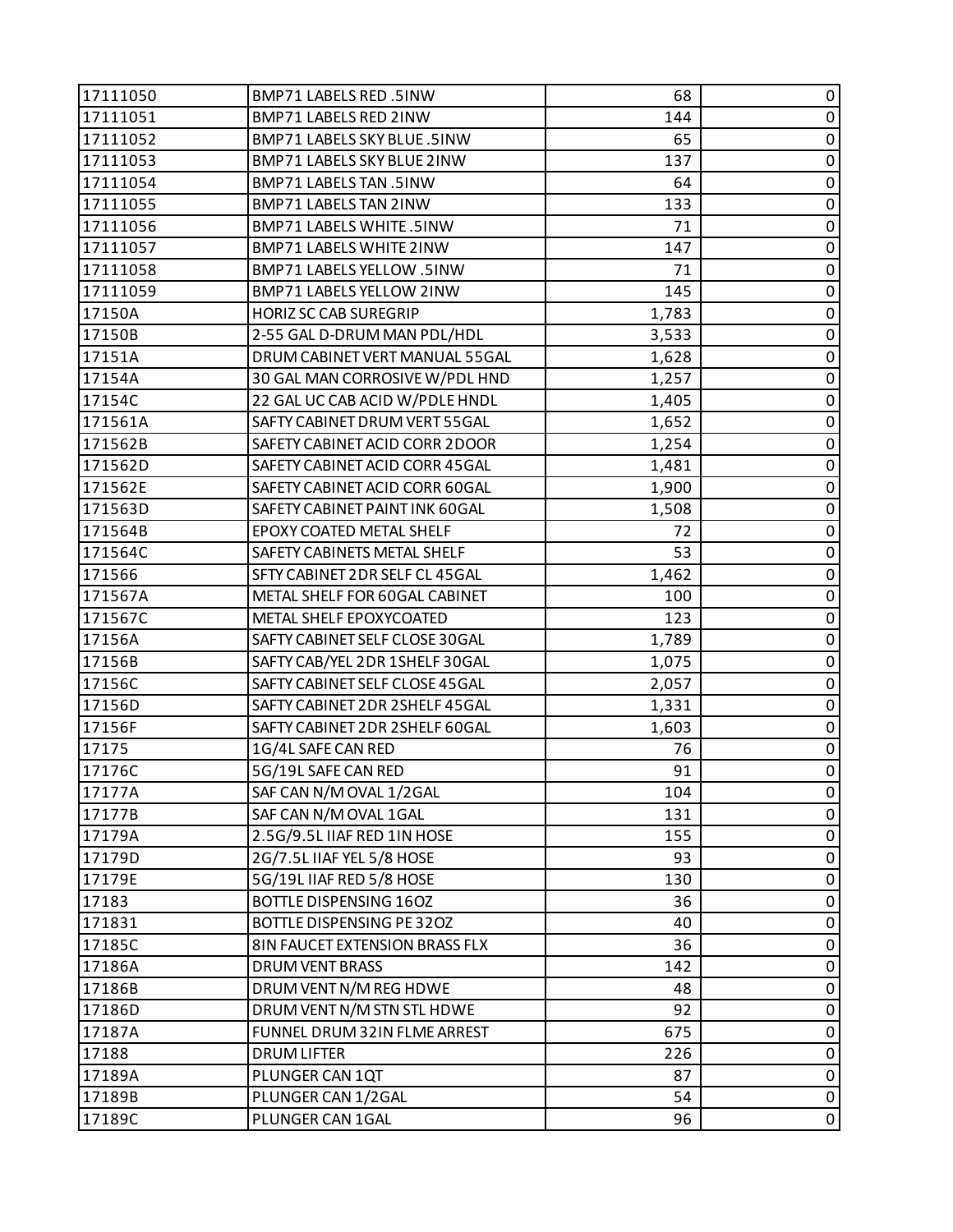| 17189D   | PLUNGER CAN TERNE PLATE 1PT           | 56    | 0           |
|----------|---------------------------------------|-------|-------------|
| 17190A   | DISPENSING CAN 1/2PT                  | 47    | 0           |
| 17190B   | DISPENSING CAN 1QT                    | 61    | 0           |
| 17191    | DIP TANK ROUND 2GAL                   | 156   | $\pmb{0}$   |
| 171911   | DIP TANK TERNE PLATE 1GAL             | 156   | 0           |
| 171912   | DIP TANK TERNE PLATE 5GAL             | 161   | 0           |
| 17192A   | OILY WASTE CAN 6GAL RED               | 140   | $\pmb{0}$   |
| 17192B   | OILY WASTE CAN 10GAL RED              | 161   | $\pmb{0}$   |
| 17192C   | OILY WASTE CAN YELLOW 10GAL           | 190   | 0           |
| 17192D   | OILY WSTCAN FOOT LEVR 14GL RED        | 144   | $\pmb{0}$   |
| 17192E   | OILY WSTECAN FT LEVR 21GAL RED        | 254   | 0           |
| 17194A   | CEASEFIRE HEAD 12-15GAL               | 63    | 0           |
| 17194B   | CEASEFIRE HEAD 30GAL                  | 75    | $\pmb{0}$   |
| 17194C   | <b>CEASEFIRE HEAD 55GAL</b>           | 105   | 0           |
| 17195A   | <b>WASTE RECEPTACLE 12GAL</b>         | 141   | 0           |
| 17195B   | WASTE RECEPTACLE 30GAL                | 232   | $\pmb{0}$   |
| 17195D   | WASTE RECEPT CEASE-FIRE 15GAL         | 129   | $\pmb{0}$   |
| 171963   | DISPOSAL CAN TERNE STEEL 5GAL         | 192   | 0           |
| 17777000 | BAR PRY 60 OAL                        | 499   | $\pmb{0}$   |
| 17777001 | <b>BRUSH SCRATCH SHOE HANDLE</b>      | 30    | $\pmb{0}$   |
| 17777002 | <b>BRUSH SCRATCH TOOTHBRUSH STYLE</b> | 6     | 0           |
| 17777003 | <b>BRUSH CUP KNOT WIRE 3 DIA</b>      | 85    | $\pmb{0}$   |
| 17777004 | <b>BRUSH CUP KNOT WIRE 4 DIA</b>      | 156   | 0           |
| 17777005 | <b>BRUSH CUP KNOT WIRE 6 DIA</b>      | 239   | 0           |
| 17777006 | BRUSH WHEEL KNOT WIRE 4 DIA           | 87    | $\pmb{0}$   |
| 17777007 | BRUSH WHEEL KNOT WIRE 6 DIA           | 179   | 0           |
| 17777008 | HAMMER BALL PEEN 1LB 11 OAL           | 59    | 0           |
| 17777009 | HAMMER BALL PEEN 1.5LB 11 OAL         | 66    | $\pmb{0}$   |
| 17777010 | HAMMER BLKSMTH SLEDGE 2LB             | 79    | 0           |
| 17777011 | HAMMER BLKSMTHSLEDGE 2.5LB            | 87    | 0           |
| 17777012 | HAMMER BLKSMTHSLEDGE2.75LB            | 106   | $\pmb{0}$   |
| 17777013 | HAMMER BLKSMTH SLEDGE 3LB             | 109   | $\pmb{0}$   |
| 17777014 | HAMMER BLKSMTH SLEDGE 4LB             | 141   | 0           |
| 17777015 | HAMMER BLKSMTH SLEDGE 4LB             | 141   | 0           |
| 17777016 | HAMMER BLKSMTH SLEDGE 6LB             | 177   | $\pmb{0}$   |
| 17777017 | KIT INSULATED DELUXE 17 PIECE         | 2,222 | $\pmb{0}$   |
| 17777018 | KIT COMBINATION WRENCH 7PC MM         | 434   | 0           |
| 17777019 | KIT HEX KEY 10 PIECE METRIC           | 187   | $\pmb{0}$   |
| 17777020 | KIT 6 PIECE TOOL KIT                  | 358   | 0           |
| 17777021 | KIT 16 PIECE TOOL KIT                 | 1,200 | 0           |
| 17777022 | SOCKET SET 1/4 DRIVE 12 PC SAE        | 912   | $\pmb{0}$   |
| 17777023 | SOCKET SET 1/2 D 26 PC METRIC         | 1,767 | $\pmb{0}$   |
| 17777024 | SOCKET SET 3/4 DRIVE 15 PC SAE        | 2,665 | $\mathbf 0$ |
| 17777025 | KNIFE PUTTY 3-1/2 FLEX BLADE          | 39    | 0           |
| 17777026 | MALLET 2LB 14 OAL                     | 81    | $\pmb{0}$   |
| 17777027 | MALLET 4LB 15 OAL                     | 119   | $\pmb{0}$   |
| 17777028 | MALLET 6LB 15 OAL                     | 189   | $\pmb{0}$   |
| 17777029 | SCREWDRIVER STD 1/8 X 2-3/8           | 17    | 0           |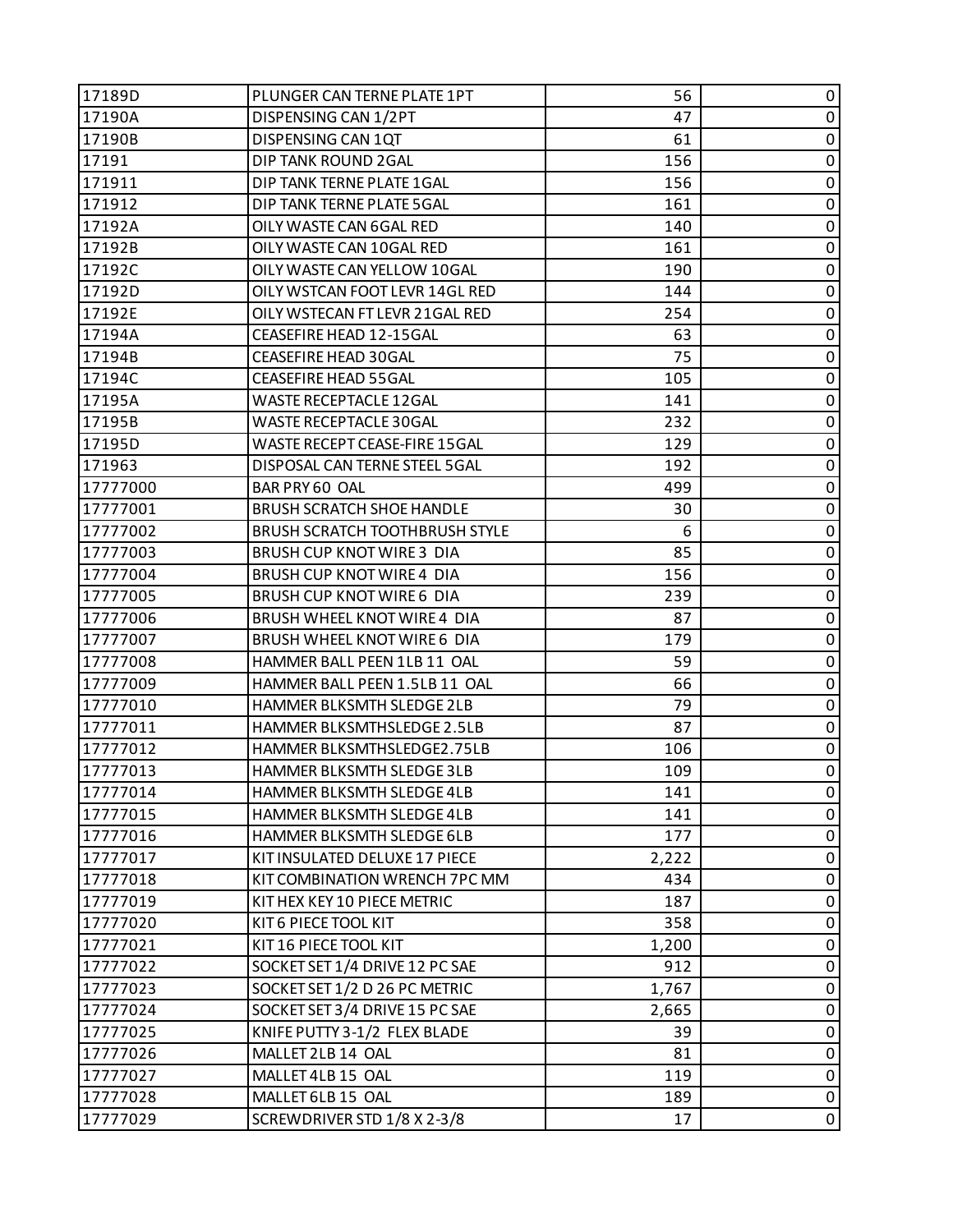| 17777030 | SCREWDRIVER STD 1/8 X 6        | 18  | 0              |
|----------|--------------------------------|-----|----------------|
| 17777031 | SCREWDRIVER STD 3/16 X 3-1/8   | 18  | $\pmb{0}$      |
| 17777032 | SCREWDRIVER STD 1/4 X 4        | 25  | 0              |
| 17777033 | SCREWDRIVER STD 1/4 X 5-7/8    | 30  | $\mathbf 0$    |
| 17777034 | SCREWDRIVER STD 5/16 X 3       | 20  | $\pmb{0}$      |
| 17777035 | SHOVEL SCOOP LONG HANDLE       | 122 | 0              |
| 17777036 | SHOVEL SQUARE PT D-GRIP 37 OAL | 269 | $\pmb{0}$      |
| 17777037 | SPATULA 1X6 BLADE 10-1/4 OAL   | 29  | $\pmb{0}$      |
| 17777038 | SPATULA 1-1/2X9 BLADE 14 OAL   | 74  | 0              |
| 17777039 | SPATULA 2X14 BLADE 19-1/4 OAL  | 72  | $\pmb{0}$      |
| 17777040 | WEDGE FLANGE 2X2X8 OAL         | 133 | $\pmb{0}$      |
| 17777041 | <b>WRENCH COMBINATION 8MM</b>  | 66  | 0              |
| 17777042 | WRENCH COMBINATION 9MM         | 66  | $\pmb{0}$      |
| 17777043 | WRENCH COMBINATION 10MM        | 51  | $\pmb{0}$      |
| 17777044 | WRENCH COMBINATION 11MM        | 51  | 0              |
| 17777045 | WRENCH COMBINATION 12MM        | 53  | $\mathbf 0$    |
| 17777046 | WRENCH COMBINATION 13MM        | 56  | $\pmb{0}$      |
| 17777047 | WRENCH COMBINATION 14MM        | 56  | 0              |
| 17777048 | WRENCH COMBINATION 15MM        | 61  | $\pmb{0}$      |
| 17777049 | WRENCH COMBINATION 16MM        | 61  | $\pmb{0}$      |
| 17777050 | <b>WRENCH COMBINATION 17MM</b> | 67  | 0              |
| 17777051 | WRENCH COMBINATION 18MM        | 67  | $\pmb{0}$      |
| 17777052 | WRENCH COMBINATION 19MM        | 75  | $\pmb{0}$      |
| 17777053 | WRENCH COMBINATION 21MM        | 86  | 0              |
| 17777054 | WRENCH COMBINATION 22MM        | 86  | $\pmb{0}$      |
| 17777055 | WRENCH COMBINATION 24MM        | 97  | $\pmb{0}$      |
| 17777056 | WRENCH COMBINATION 27MM        | 111 | 0              |
| 17777057 | WRENCH COMBINATION 28MM        | 126 | $\mathbf 0$    |
| 17777060 | WRENCH COMBINATION 30MM        | 126 | $\pmb{0}$      |
| 17777061 | WRENCH COMBINATION 32MM        | 143 | 0              |
| 17777062 | WRENCH COMBINATION 34MM        | 143 | $\pmb{0}$      |
| 17777063 | WRENCH COMBINATION 36MM        | 161 | $\pmb{0}$      |
| 17777064 | WRENCH COMBINATION 38MM        | 161 | 0              |
| 17777065 | WRENCH COMBINATION 41MM        | 181 | 0              |
| 17777066 | WRENCH COMBINATION 46MM        | 489 | $\pmb{0}$      |
| 17777067 | WRENCH COMBINATION 50MM        | 489 | 0              |
| 17777068 | WRENCH COMBINATION 60MM        | 629 | $\mathbf 0$    |
| 17777069 | WRENCH COMBINATION 65MM        | 781 | $\pmb{0}$      |
| 17777070 | <b>WRENCH COMBINATION 3/8</b>  | 51  | 0              |
| 17777071 | WRENCH COMBINATION 7/16        | 51  | $\pmb{0}$      |
| 17777072 | WRENCH COMBINATION 9/16        | 56  | $\pmb{0}$      |
| 17777073 | <b>WRENCH COMBINATION 5/8</b>  | 61  | 0              |
| 17777074 | WRENCH COMBINATION 11/16       | 67  | $\pmb{0}$      |
| 17777075 | <b>WRENCH COMBINATION 3/4</b>  | 72  | $\pmb{0}$      |
| 17777076 | WRENCH COMBINATION 25/32       | 75  | 0              |
| 17777077 | WRENCH COMBINATION 13/16       | 86  | $\pmb{0}$      |
| 17777078 | <b>WRENCH COMBINATION 7/8</b>  | 86  | $\pmb{0}$      |
| 17777079 | WRENCH COMBINATION 15/16       | 197 | $\overline{0}$ |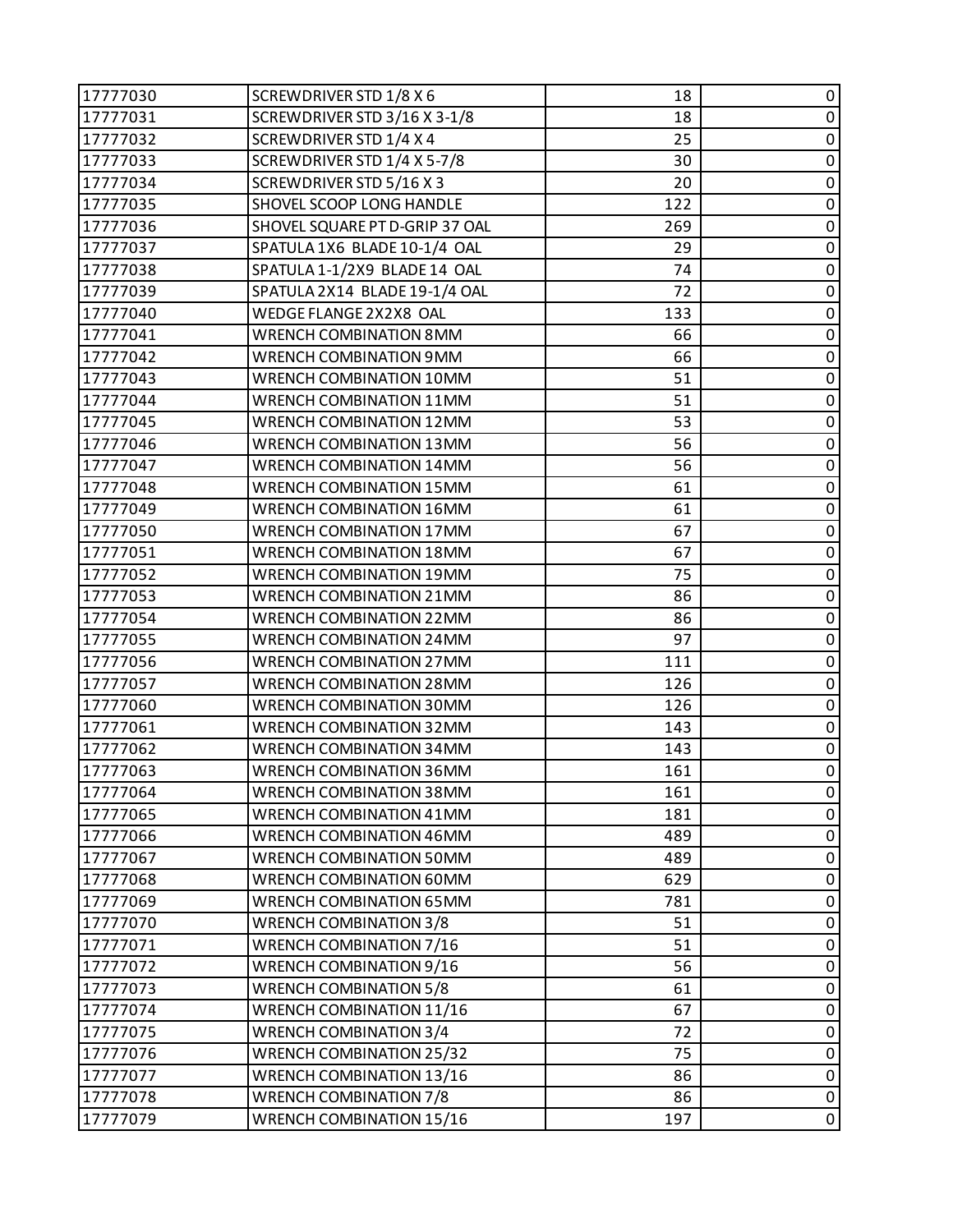| 17777080 | WRENCH COMBINATION 31/32          | 97    | 0           |
|----------|-----------------------------------|-------|-------------|
| 17777081 | <b>WRENCH COMBINATION 1</b>       | 111   | $\pmb{0}$   |
| 17777082 | <b>WRENCH COMBINATION 1-1/16</b>  | 113   | 0           |
| 17777083 | <b>WRENCH COMBINATION 1-1/8</b>   | 130   | $\pmb{0}$   |
| 17777084 | <b>WRENCH COMBINATION 1-1/8</b>   | 126   | $\pmb{0}$   |
| 17777085 | <b>WRENCH COMBINATION 1-1/4</b>   | 143   | $\pmb{0}$   |
| 17777086 | <b>WRENCH COMBINATION 1-5/16</b>  | 143   | $\pmb{0}$   |
| 17777087 | <b>WRENCH COMBINATION 1-3/8</b>   | 161   | $\pmb{0}$   |
| 17777088 | WRENCH COMBINATION 1-7/16         | 161   | 0           |
| 17777089 | <b>WRENCH COMBINATION 1-1/2</b>   | 161   | $\pmb{0}$   |
| 17777090 | <b>WRENCH COMBINATION 1-9/16</b>  | 161   | $\pmb{0}$   |
| 17777091 | <b>WRENCH COMBINATION 1-5/8</b>   | 181   | 0           |
| 17777092 | WRENCH COMBINATION 1-11/16        | 448   | $\pmb{0}$   |
| 17777093 | WRENCH COMBINATION 1-13/16        | 448   | $\pmb{0}$   |
| 17777094 | <b>WRENCH COMBINATION 1-3/4</b>   | 448   | $\pmb{0}$   |
| 17777095 | <b>WRENCH COMBINATION 1-7/8</b>   | 564   | $\pmb{0}$   |
| 17777096 | <b>WRENCH COMBINATION 1-15/16</b> | 564   | $\pmb{0}$   |
| 17777097 | <b>WRENCH COMBINATION 2</b>       | 564   | 0           |
| 17777098 | <b>WRENCH COMBINATION 2-1/8</b>   | 629   | $\pmb{0}$   |
| 17777099 | <b>WRENCH COMBINATION 2-3/16</b>  | 629   | $\pmb{0}$   |
| 17777100 | <b>WRENCH COMBINATION 2-3/8</b>   | 686   | $\pmb{0}$   |
| 17777101 | <b>WRENCH COMBINATION 2-1/2</b>   | 859   | $\pmb{0}$   |
| 17777102 | <b>WRENCH COMBINATION 2-9/16</b>  | 859   | $\pmb{0}$   |
| 17777103 | <b>WRENCH COMBINATION 2-3/4</b>   | 859   | 0           |
| 17777104 | <b>WRENCH COMBINATION 2-5/8</b>   | 859   | $\pmb{0}$   |
| 17777105 | WRENCH MONKEY 8 OAL               | 159   | $\pmb{0}$   |
| 17777106 | WRENCH MONKEY 10 OAL              | 190   | 0           |
| 17777107 | WRENCH MONKEY 12 OAL              | 222   | $\pmb{0}$   |
| 17777108 | WRENCH MONKEY 18 OAL              | 318   | $\pmb{0}$   |
| 17777109 | WRENCH MONKEY 21 OAL              | 432   | $\pmb{0}$   |
| 17777110 | WRENCH PIPE ALUMINUM 10 OAL       | 198   | $\pmb{0}$   |
| 17777111 | WRENCH PIPE ALUMINUM 14 OAL       | 247   | $\mathbf 0$ |
| 17777112 | WRENCH PIPE ALUMINUM 18 OAL       | 276   | 0           |
| 17777113 | WRENCH PIPE ALUMINUM 24 OAL       | 336   | 0           |
| 17777114 | WRENCH PIPE ALUMINUM 36 OAL       | 539   | $\pmb{0}$   |
| 17777115 | WRENCH PIPE ALUMINUM 48 OAL       | 1,041 | 0           |
| 1798557A | 30 GAL CAB BI-F W/PDL HNDL        | 1,642 | 0           |
| 1798557B | 45 GAL CAB BI-F W/PDL HNDL        | 1,718 | 0           |
| 1798558A | SHELF CABINET 30 45GAL            | 121   | 0           |
| 1798558C | SHELF MINI CABINET                | 59    | 0           |
| 1798559A | CABINET FLM STRG 1DR MAN 4GAL     | 973   | $\pmb{0}$   |
| 1798560  | 20 GAL WALL MT CAB SUREGRIP       | 914   | 0           |
| 1798561A | 22 GAL UC CAB W/PDLE HNDL         | 1,596 | 0           |
| 1798561C | 30 GAL SHT CAB MAN W/PDLE HNDL    | 1,470 | 0           |
| 1798562  | <b>CABINET NON-METALLIC 4GAL</b>  | 780   | 0           |
| 1798563A | 12 G PIG MAN CORROSIVE PDLE HD    | 806   | $\pmb{0}$   |
| 1798563B | 17 G CAN MAN CORRISIVE PDLE HD    | 944   | $\pmb{0}$   |
| 1798564A | CABINET NONMET ACID 36X36X22      | 1,694 | $\pmb{0}$   |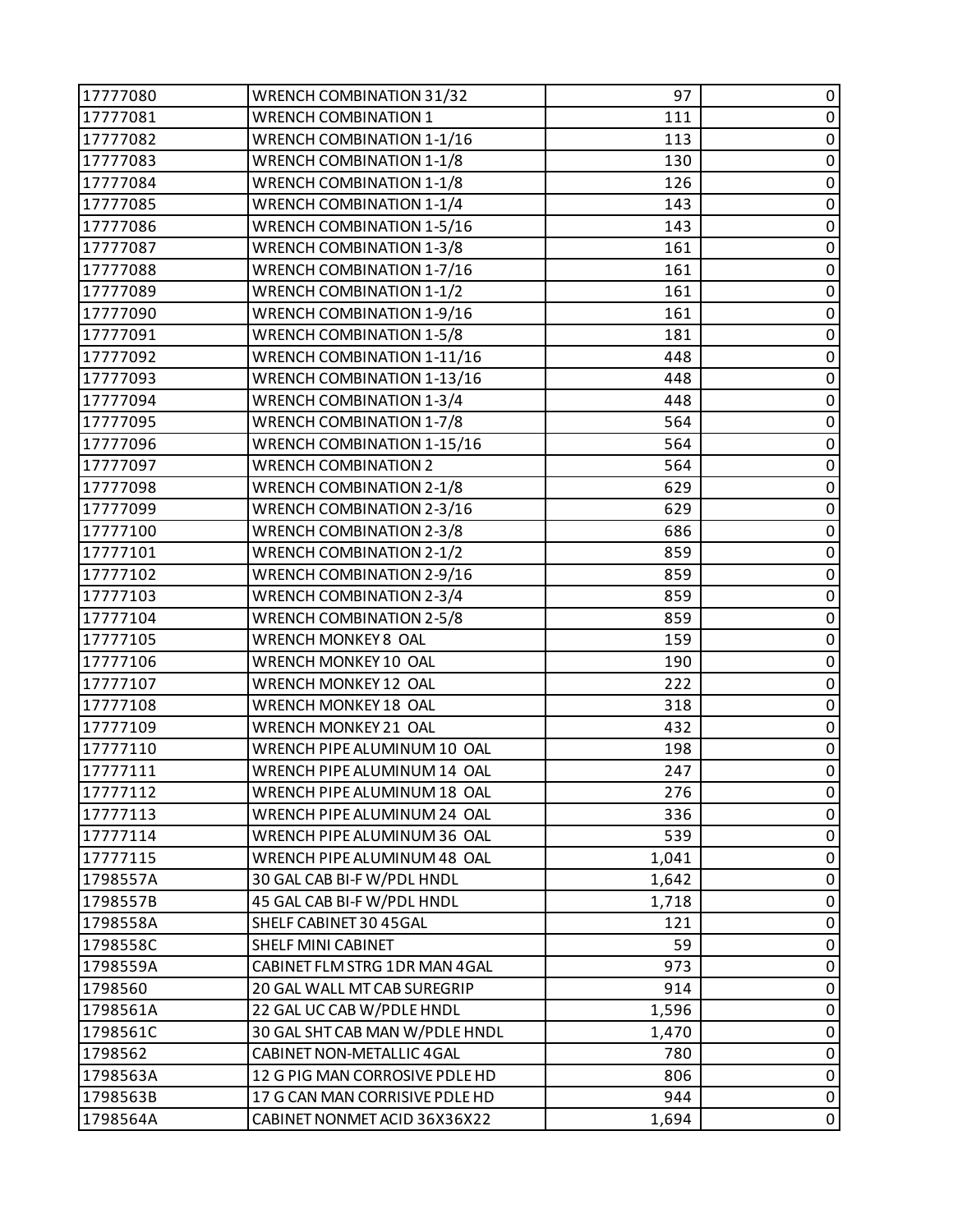| 1798564B  | CABINET NONMET ACID 61X43X22      | 2,270 | 0           |
|-----------|-----------------------------------|-------|-------------|
| 1798566A  | 40 GAL CAB MAN P I W/PDLE HNDL    | 1,677 | $\pmb{0}$   |
| 1798566B  | 40 GAL SC PANDI W/PDL HNDL        | 1,005 | 0           |
| 1798572A  | SAFETY CAN HDPE TYPE1 2.5GAL      | 187   | $\pmb{0}$   |
| 1798572B  | SAFETY CAN HDPE TYPE1 5GAL        | 198   | $\pmb{0}$   |
| 1798572D  | SAF CAN DISPOSL PESS HW 2GAL      | 280   | 0           |
| 1798572E  | SAF CAN DISPOSL PE SS HW 5GAL     | 253   | $\pmb{0}$   |
| 1798573   | CONTAINER LAB ACID OVAL 1GAL      | 109   | $\pmb{0}$   |
| 1798579   | <b>BOTTLE JACKET PE 4LITER</b>    | 48    | 0           |
| 1798580   | CRADLE DRUM 4WHEELS CAP 800LB     | 429   | $\pmb{0}$   |
| 1798584A  | DIP TANK W/BASKET 3 1/2GAL TP     | 494   | $\pmb{0}$   |
| 1798584B  | DIP TANK W/BASKET 6GAL TP         | 316   | 0           |
| 1798585A  | SHELF NONMETAL 195L ACID CAB      | 168   | $\pmb{0}$   |
| 1798585C  | TRAY CABINET TOP 12 17 30 45G     | 204   | $\pmb{0}$   |
| 1798587   | DRAIN BASKET FOR WASH TANK        | 81    | 0           |
| 1798589A  | CONTAINER SLF CLOSE HDPE 2.5G     | 175   | $\pmb{0}$   |
| 1798589C  | CAN SLF-CLOSE HDPE WIDE MTH 2     | 229   | $\pmb{0}$   |
| 1798589D  | CAN SLF-CLOSE HDPE SS FTG 5GL     | 246   | 0           |
| 1798590A  | GRNDNG WIRE 10' HND CLMP 1/4IN    | 77    | $\pmb{0}$   |
| 1798590B  | WIRE ANTISTAT INSUL 10'1/4IN      | 51    | $\pmb{0}$   |
| 1798590D  | WIRE ANTISTAT 3' DUAL HNDCLMP     | 67    | 0           |
| 1798590E  | WIRE ANTISTAT 3FT ALLIGTR CLIP    | 53    | $\pmb{0}$   |
| 1798590F  | WIRE ANTISTAT 3' C-CLMPALCLP      | 63    | $\pmb{0}$   |
| 1798590H  | GROUND WIRE W/C-CLAMP CLIPGRO     | 52    | 0           |
| 1798647   | VENT DRUM HORIZONTAL BRASS 2IN    | 83    | $\mathbf 0$ |
| 1798649   | BENCH CAN W/O BASKET 1GAL         | 57    | $\pmb{0}$   |
| 1798652   | CAN SAF TYPE I 1PT TERNE PLT      | 158   | 0           |
| 1798653   | FAUCET DRUM ADJUST 3/4IN BRASS    | 60    | $\pmb{0}$   |
| 1798654   | FAUCET DRUM RIGID 3/4IN BRASS     | 75    | $\pmb{0}$   |
| 1798655   | GAUGE DRUM FILL 5 PE 3/4 BUNG     | 40    | $\pmb{0}$   |
| 1798656   | FUNNEL DRUM 6IN FLAME ARRESTOR    | 400   | $\pmb{0}$   |
| 1798684EA | TAG DO NOT OPERATE 1/EA           | 4     | $\pmb{0}$   |
| 1798711   | OILY WSTCAN 6 GAL HAND CVR RED    | 111   | 0           |
| 1798711B  | CAN TRN PLT SAFETY 1QT RED T1     | 75    | 0           |
| 1798711C  | WASH TANK TRN PLT 8 GAL RED       | 261   | $\pmb{0}$   |
| 1798711D  | WASH TANK TERNE PLT 5 GAL RED     | 404   | 0           |
| 17987155A | <b>GAS CYL BRACKET WALL MOUNT</b> | 54    | 0           |
| 17987155B | GAS CYL BRACKET DBL WALL MOUNT    | 143   | $\pmb{0}$   |
| 17987155C | GAS CYL BRACKET TRPLE W/MOUNT     | 175   | 0           |
| 17987275A | GATE VALVE LCK OUT 1 TO 2.5IN     | 37    | 0           |
| 17987275B | GATE VALVE LOCKOUT 2.5 TO 5IN     | 58    | $\pmb{0}$   |
| 17987275C | GATE VALVE LOCK OUT 5 TO 6.5IN    | 72    | 0           |
| 17987275D | BALL VALVE LOCK OUT 1/4 TO 1IN    | 55    | 0           |
| 17987275E | BALL VALVE LOCK OUT 1 TO 3IN      | 77    | $\pmb{0}$   |
| 17987275F | PLUG LOCK OUT 110 VOLT            | 34    | 0           |
| 17987275G | PLUG LOCK OUT 220 VOLT            | 39    | $\pmb{0}$   |
| 17987275J | ELEC LOCK OUT STARTER KIT         | 567   | $\pmb{0}$   |
| 17987276  | LOCK OUT HASP ALUMINUM 5/PK       | 127   | $\pmb{0}$   |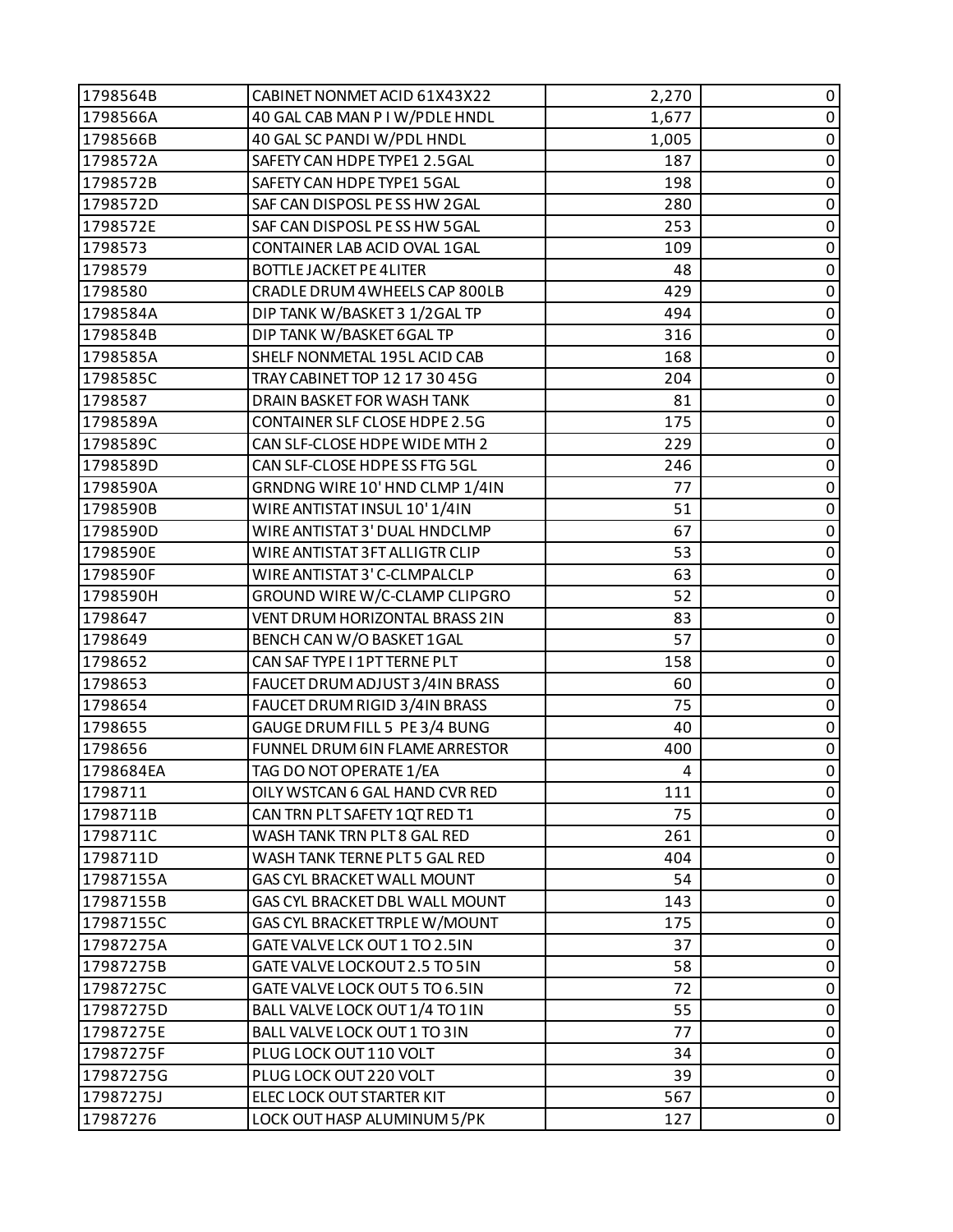| 17987404A | CAN SAFETY PE DISPOSL 3GAL WHT | 258   | 0              |
|-----------|--------------------------------|-------|----------------|
| 17987404B | CAN SAFETY PE DISPOSL 3GAL RED | 261   | $\pmb{0}$      |
| 17987404C | CAN SAFETY PE DISPOSL 5GAL WHT | 262   | 0              |
| 17987404D | CAN SAFETY PE DISPOSL 5GAL RED | 261   | $\pmb{0}$      |
| 17987404E | CAN SAFETY PE 3GAL TYPE I WHT  | 197   | 0              |
| 17987404G | CAN SAFETY PE 5GAL TYPE I WHT  | 199   | 0              |
| 17987404H | CAN SAFETY PE 5GAL TYPE I RED  | 204   | $\pmb{0}$      |
| 17987407A | ADAPTOR KIT SLFCLS YLW 3045GL  | 227   | $\pmb{0}$      |
| 17987408A | CABINET FLAM STACK 15GAL SLFCL | 1,086 | 0              |
| 17987408B | CABINET FLAM STACK 15GAL MANUL | 959   | $\pmb{0}$      |
| 17987408C | CABINET ACID STACK 15GAL MANUL | 1,129 | $\pmb{0}$      |
| 17987410  | CABINET FLAM 4GAL SELF CLOSE   | 709   | 0              |
| 17987411  | CABINET FLAM 4GAL MANUAL CLOSE | 580   | $\pmb{0}$      |
| 17987412  | CABINET FLAM 16GAL SELF CLOSE  | 952   | $\pmb{0}$      |
| 17987413  | CABINET FLAM 16GAL MANUL CLOSE | 868   | 0              |
| 17987414  | SHELF FOR 1216 GAL CABINETS    | 44    | $\pmb{0}$      |
| 17987415  | CABINET VERT DRUM 55GAL SLFCLS | 1,908 | 0              |
| 17987416  | CABINET FLAM 60GAL SELF CLOSE  | 1,743 | 0              |
| 17988392  | SAFETY CAN PE RED OVAL 1/2 GAL | 149   | $\pmb{0}$      |
| 17988393  | SAFETY CAN PE RED OVAL 1 GAL   | 150   | $\pmb{0}$      |
| 17988395  | SAFETY CAN PE WHT OVAL 1 GAL   | 149   | 0              |
| 17988396  | SAFTY CABNT YELLOW FLAM 12 GAL | 833   | $\pmb{0}$      |
| 17988397  | SAFTY CABNT MANUAL FLAM 12 GAL | 757   | 0              |
| 17988445  | CABINET ACID 30GAL SELF-CLOSE  | 1,669 | 0              |
| 17988510  | 15G CAB SLFCLSING YLW 1EA      | 1,030 | $\pmb{0}$      |
| 17988511  | 4G CAB SLFCLSING YLW 1EA       | 1,015 | $\pmb{0}$      |
| 17988600  | 9 SPD BUMP/CBLE CROSSING 1EA   | 162   | 0              |
| 17988601  | 4-6 NAROW COLUM PROTCTR 1EA4   | 168   | $\pmb{0}$      |
| 17988602  | 6 POLY COLUM PROTCTR 1EA6 P    | 290   | $\pmb{0}$      |
| 17988603  | 8 POLY COLUM PROTCTR 1EA8 P    | 290   | $\pmb{0}$      |
| 17988604  | 10 POLY COLUM PROTCTR 1EA10    | 290   | $\pmb{0}$      |
| 17988606  | 6 POLY COLUM PROTCTR 1EA6 P    | 312   | $\pmb{0}$      |
| 17988607  | 8 POLY COLUM PROTCTR 1EA8 P    | 312   | 0              |
| 17988608  | 10 POLY COLUM PROTCTR 1EA10    | 312   | 0              |
| 17988609  | 12 POLY COLUM PROTCTR 1EA12    | 312   | 0              |
| 17988610  | 6 POLY COLUM PROTCTR 1EA6 P    | 312   | 0              |
| 17988611  | 8 POLY COLUM PROTCTR 1EA8 P    | 312   | 0              |
| 17988612  | 10 POLY COLUM PROTCTR 1EA10    | 312   | 0              |
| 17988613  | 12 POLY COLUM PROTCTR 1EA12    | 312   | 0              |
| 17988614  | 4 SMOOTH YLW POST SLV 1EA4     | 58    | 0              |
| 17988615  | 6 SMOOTH YLW POST SLV 1EA6     | 63    | $\mathbf 0$    |
| 17988616  | 8 SMOOTH YLW POST SLV 1EA8     | 76    | 0              |
| 17988617  | 4 SMOOTH RED POST SLV 1EA4     | 58    | 0              |
| 17988618  | 6 SMOOTH RED POST SLV 1EA6     | 63    | 0              |
| 17988619  | 8 SMOOTH RED POST SLV 1EA8     | 76    | 0              |
| 17988620  | 4 RED POST SLV 1EA4 RED POS    | 58    | 0              |
| 17988621  | 6 RED POST SLV 1EA6 RED POS    | 63    | $\pmb{0}$      |
| 17988622  | 8 RED POST SLV 1EA8 RED POS    | 76    | $\overline{0}$ |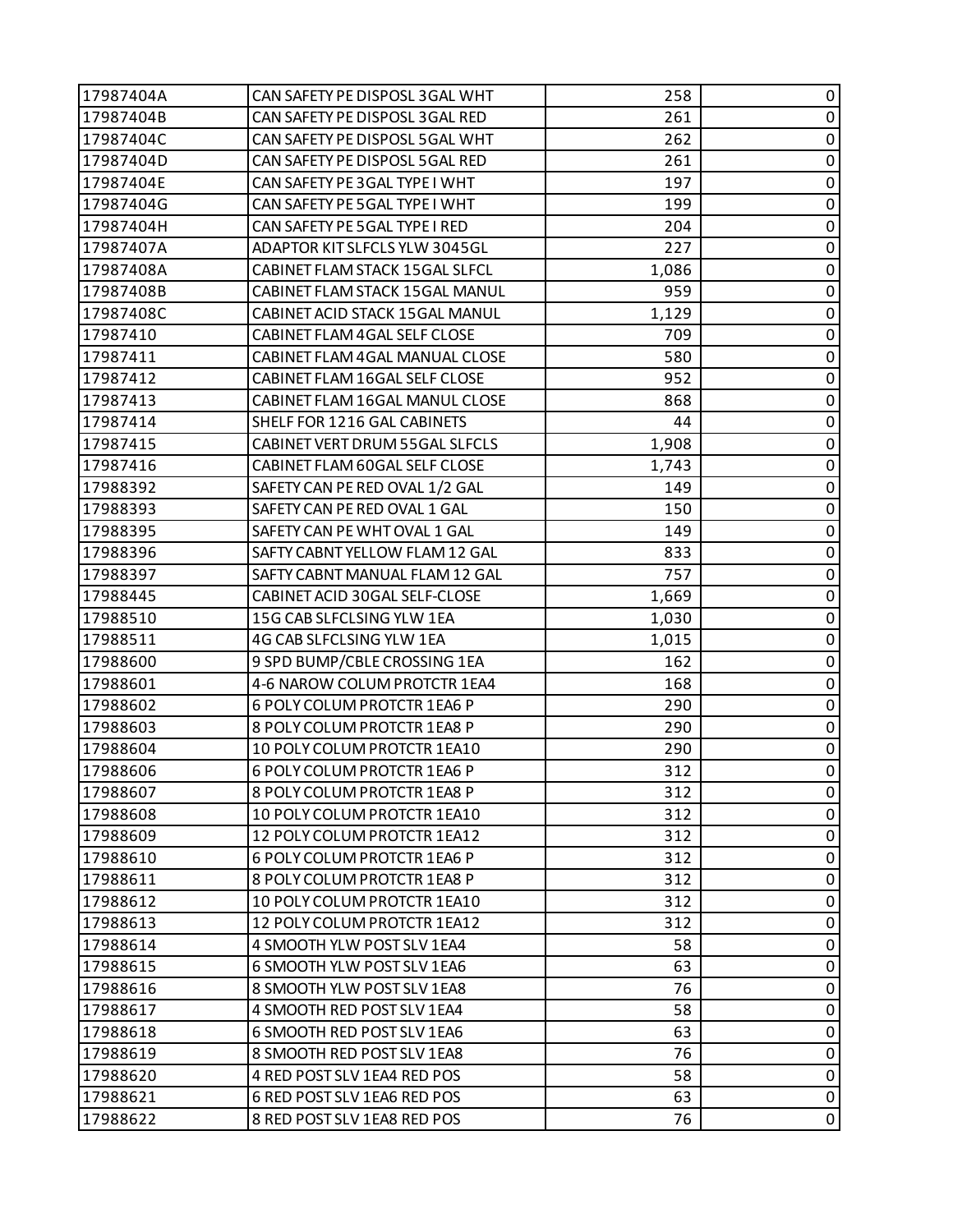| 17988623 | 4 LIME GRN POST SLV 1EA4 LI           | 58     | 0           |
|----------|---------------------------------------|--------|-------------|
| 17988624 | 6 LIME GRN POST SLV 1EA6 LI           | 63     | 0           |
| 17988625 | 8 LIME GRN POST SLV 1EA8 LI           | 76     | 0           |
| 17988626 | 42 YLW GUIDE POST 1EA42 YLW           | 62     | $\pmb{0}$   |
| 17988627 | 42 LIME GRN GUIDE POST 1EA42          | 62     | $\pmb{0}$   |
| 17988628 | 42 ORNG GUIDE POST 1EA42 ORN          | 62     | 0           |
| 17989110 | GAS CYL CART WHEELED 4 UNIT           | 1,100  | $\pmb{0}$   |
| 17989111 | GAS CYLINDER STAND 4 UNIT             | 660    | $\pmb{0}$   |
| 17989112 | GAS CYLINDER WHEELED 6 UNIT           | 1,277  | 0           |
| 17989113 | <b>GAS CYLINDER FLOORSTAND 6 UNIT</b> | 719    | $\pmb{0}$   |
| 17989114 | <b>GAS CYL BRACKET BENCHMOUNT</b>     | 86     | $\pmb{0}$   |
| 17989115 | GAS CYLINDER STAND SINGLE             | 321    | 0           |
| 17989116 | LECTURE BOTTLE STAND SINGLE           | 58     | $\pmb{0}$   |
| 17989117 | LECTURE BTL CARRIER 6UNIT             | 203    | $\pmb{0}$   |
| 17989700 | 505GAL SPILLNEST BERM-STANDARD        | 2,930  | 0           |
| 17989701 | 438 GAL SPILLNEST BERM-HD             | 4,106  | $\pmb{0}$   |
| 17989702 | 505 GAL SPILLNEST BERM-ECONOMY        | 2,008  | $\pmb{0}$   |
| 17989703 | 707GAL SPILLNEST BERM-STANDARD        | 3,725  | 0           |
| 17989704 | 640 GAL SPILLNEST BERM-HD             | 5,310  | $\pmb{0}$   |
| 17989705 | 707 GAL SPILLNEST BERM-ECONOMY        | 2,484  | 0           |
| 17989706 | 1110 GAL SPILLNEST-STANDARD           | 5,268  | 0           |
| 17989707 | 1010 GAL SPILLNEST BERM-HD            | 8,142  | $\pmb{0}$   |
| 17989708 | 1110GAL SPILLNEST BERM-ECONOMY        | 3,406  | $\pmb{0}$   |
| 17989709 | 1310 GAL SPILLNEST-STANDARD           | 6,003  | 0           |
| 17989710 | 1380 GAL SPILLNEST BERM-HD            | 10,063 | $\pmb{0}$   |
| 17989711 | 1310GAL SPILLNEST BERM-ECONOMY        | 4,133  | $\pmb{0}$   |
| 17989712 | 1715 GAL SPILLNEST-STANDARD           | 7,880  | 0           |
| 17989713 | 1750 GAL SPILLNEST BERM-HD            | 12,613 | $\pmb{0}$   |
| 17989714 | 1715GAL SPILLNEST BERM-ECONOMY        | 5,086  | 0           |
| 17989715 | 2121GAL SPILLNEST BERM-ECONOMY        | 9,038  | 0           |
| 17989716 | 2121GAL SPILLNEST BERM-HEAVY          | 16,074 | $\pmb{0}$   |
| 17989717 | 2121GAL SPILLNEST BERM-ECONOMY        | 5,304  | $\mathbf 0$ |
| 17989718 | 2626GAL SPILLNEST BERM-STANDAR        | 10,398 | 0           |
| 17989719 | 2760GAL SPILLNEST BERM-HEAVY          | 19,214 | 0           |
| 17989720 | 2626GAL SPILLNEST BERM-ECONOMY        | 6,560  | $\pmb{0}$   |
| 17989721 | 3434GAL SPILLNESTBERM-STANDAR         | 12,910 | 0           |
| 17989722 | 3501GAL SPILLNEST BERM-HEAVY          | 24,587 | 0           |
| 17989723 | 3434GAL SPILLNEST BERM-ECONOM         | 7,909  | 0           |
| 17989724 | 4241GAL SPILLNESTBERM-STANDAR         | 15,864 | 0           |
| 17989725 | 4241 GAL SPILLNEST BERM-HEAVY         | 29,938 | 0           |
| 17989726 | 4241GAL SPILLNEST BERM-ECONOMU        | 9,886  | $\mathbf 0$ |
| 17989727 | 3939GALSPILLNEST BERM-STANDARD        | 15,120 | 0           |
| 17989728 | 4140GAL SPILLNEST BERM-HEAVY          | 28,495 | 0           |
| 17989729 | 3939GAL SPILLNEST BERM-ECONOMY        | 9,584  | $\mathbf 0$ |
| 17989730 | 5150GALSPILLNEST BERM-STANDARD        | 18,726 | 0           |
| 17989731 | 5251GAL SPILLNEST BERM-HEAVY          | 35,125 | $\pmb{0}$   |
| 17989732 | 5150GAL SPILLNEST BERM-ECONOMY        | 11,677 | $\pmb{0}$   |
| 17989733 | 6362GALSPILLNEST BERM-STANDARD        | 22,796 | 0           |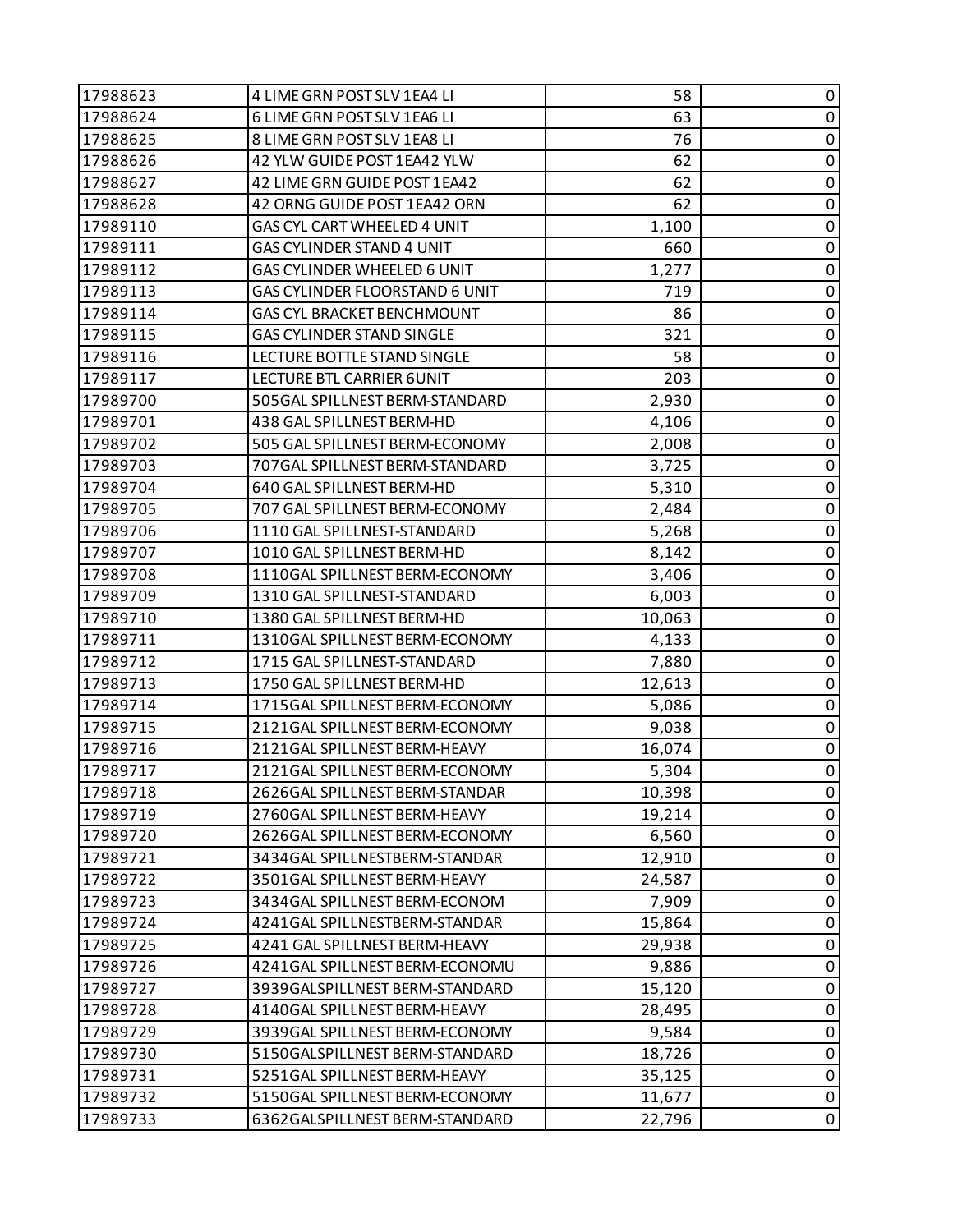| 17989734 | 6362GAL SPILLNEST BERM-HEAVY   | 41,754 | 0           |
|----------|--------------------------------|--------|-------------|
| 17989735 | 6362GAL SPILLNEST BERM-ECONOMY | 14,190 | $\pmb{0}$   |
| 17989736 | 8483GALSPILLNEST BERM-STANDARD | 30,438 | 0           |
| 17989737 | 8483GAL SPILLNEST BERM-HEAVY   | 53,850 | $\pmb{0}$   |
| 17989738 | 8483GAL SPILLNEST BERM-ECONOMY | 17,027 | $\pmb{0}$   |
| 17989739 | REPLACEMENT FOAM LOG           | 97     | 0           |
| 17989740 | LARGE REPLACEMENT FOAM LOG     | 97     | $\pmb{0}$   |
| 17989741 | 80 GAL TALON SX BERM           | 967    | $\pmb{0}$   |
| 17989742 | 119 GAL TALON SX BERM          | 1,072  | 0           |
| 17989743 | 119 GAL TALON SX BERM          | 1,064  | $\pmb{0}$   |
| 17989744 | 179 GAL TALON SX BERM          | 1,225  | $\pmb{0}$   |
| 17989745 | 159 GAL TALON SX BERM          | 1,341  | 0           |
| 17989746 | 374 GAL TALON SX BERM          | 1,864  | $\pmb{0}$   |
| 17989747 | 269 GAL TALON SX BERM          | 1,484  | $\pmb{0}$   |
| 17989748 | 319 GAL TALON SX BERM          | 1,660  | 0           |
| 17989749 | 748 GAL TALON SX BERM          | 2,477  | $\pmb{0}$   |
| 17989750 | 1,077 GAL TALON SX BERM        | 2,673  | 0           |
| 17989751 | 1,914 GAL TALON SX BERM        | 3,663  | 0           |
| 17989752 | 1,944 GAL TALON SX BERM        | 4,036  | $\pmb{0}$   |
| 17989753 | 2,992 GAL TALON SX BERM        | 6,085  | $\pmb{0}$   |
| 17989754 | 3,366 GAL TALON SX BERM        | 6,618  | 0           |
| 17989755 | 1,795 GAL TALON SX BERM        | 4,116  | $\pmb{0}$   |
| 17989756 | 2334 GAL TALON SX BERM         | 4,246  | 0           |
| 17989757 | 3231 GAL TALON SX BERM         | 5,837  | 0           |
| 17989758 | 4488 GAL TALON SX BERM         | 8,272  | $\pmb{0}$   |
| 17989759 | 5610 GAL TALON SX BERM         | 9,076  | $\pmb{0}$   |
| 17989760 | 5654 GAL TALON SX BERM         | 9,039  | 0           |
| 17989761 | 5385 GAL TALON SX BERM         | 10,064 | $\pmb{0}$   |
| 17989762 | 6911 GAL TALON SX BERM         | 11,327 | $\pmb{0}$   |
| 17989763 | 8901 GAL TALON SX BERM         | 14,699 | $\pmb{0}$   |
| 17989764 | 5984 GAL TALON SX BERM         | 9,707  | $\pmb{0}$   |
| 17989765 | 8976 GAL TALON SX BERM         | 15,611 | $\pmb{0}$   |
| 17989766 | 7480 GAL TALON SX BERM         | 15,678 | 0           |
| 17989767 | 1496 GAL TALON L-BRACKET BERM  | 3,317  | 0           |
| 17989768 | 3366 GAL TALON L-BRACKET BERM  | 6,211  | $\pmb{0}$   |
| 17989769 | 5984 GAL TALON L-BRACKET BERM  | 12,198 | 0           |
| 17989770 | 80GAL TALON SPILL BERM-ECONOMY | 761    | 0           |
| 17989771 | 180GAL TALON SPILLBERM-ECONOMY | 1,052  | 0           |
| 17989772 | 501GAL TALON SPILLBERM-ECONOMY | 1,600  | 0           |
| 17989773 | 120GAL TALON SPILLBERM-ECONOMY | 983    | 0           |
| 17989774 | 320GAL TALON SPILLBERM-ECONOMY | 1,390  | $\mathbf 0$ |
| 17989775 | 400GAL TALON SPILLBERM-ECONOMY | 1,533  | 0           |
| 17989776 | 1615 GAL TALON DRIVE I/O BERM  | 4,385  | 0           |
| 17989777 | 1944 GAL TALON DRIVE I/O BERM  | 4,615  | $\mathbf 0$ |
| 17989778 | 3231 GAL TALON DRIVE I/O BERM  | 6,666  | 0           |
| 17989779 | 5654 GAL TALON DRIVE I/O BERM  | 9,303  | $\pmb{0}$   |
| 17989780 | 5385 GAL TALON DRIVE I/O BERM  | 9,692  | $\pmb{0}$   |
| 17989781 | 8901 GAL TALON DRIVE I/O BERM  | 15,654 | 0           |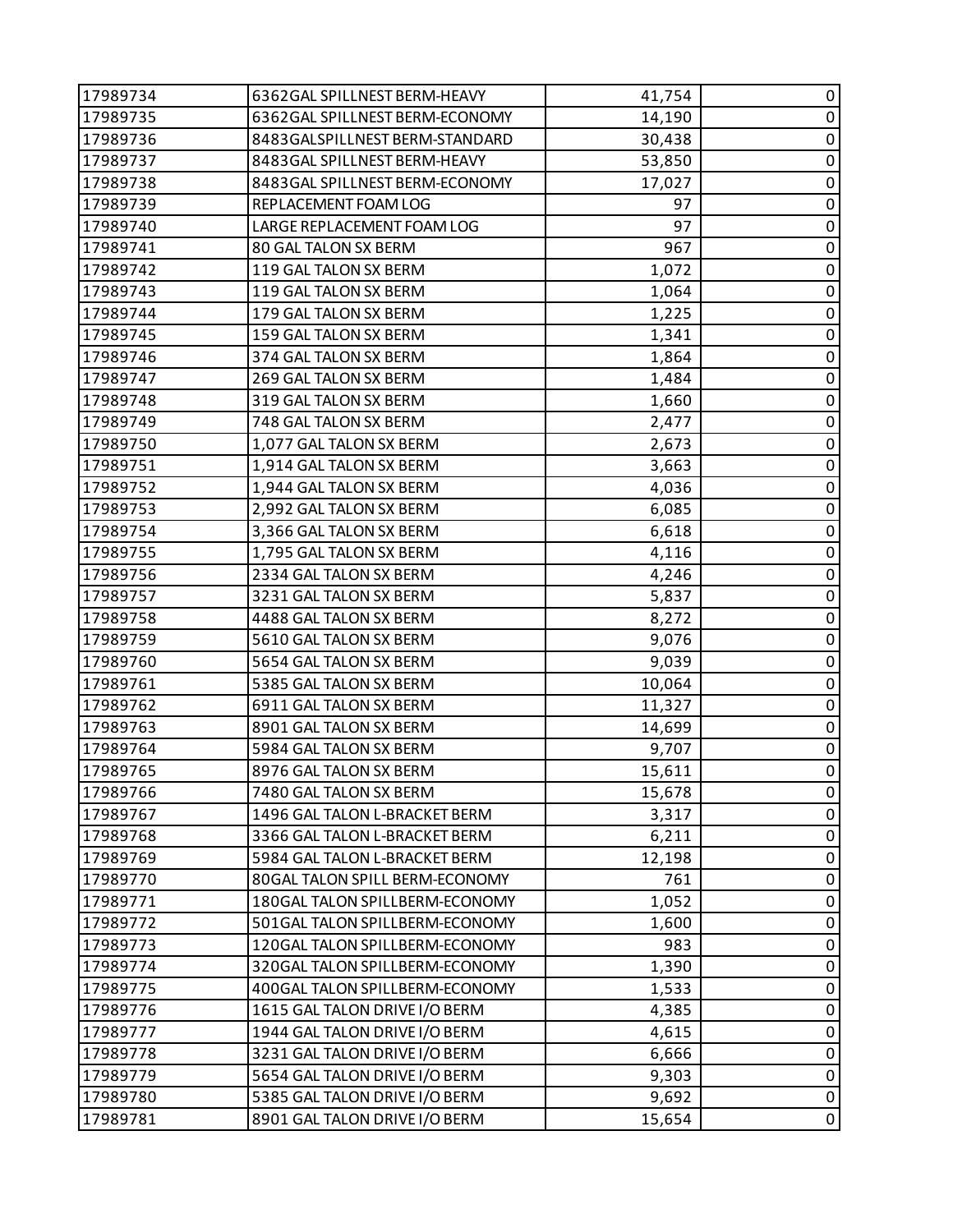| 17989782 | TRACK MAT FOR T8427               | 365    | 0                |
|----------|-----------------------------------|--------|------------------|
| 17989783 | <b>TRACK MAT</b>                  | 518    | $\pmb{0}$        |
| 17989784 | <b>TRACK MAT</b>                  | 594    | 0                |
| 17989785 | <b>TRACK MAT</b>                  | 823    | $\pmb{0}$        |
| 17989786 | <b>TRACK MAT</b>                  | 900    | 0                |
| 17989787 | <b>TRACK MAT</b>                  | 1,511  | 0                |
| 17989788 | <b>TRACK MAT</b>                  | 2,090  | $\pmb{0}$        |
| 17989789 | <b>TRACK MAT</b>                  | 2,243  | $\pmb{0}$        |
| 17989790 | <b>TRACK MAT</b>                  | 2,517  | $\pmb{0}$        |
| 17989791 | <b>TRACK MAT</b>                  | 2,836  | $\pmb{0}$        |
| 17989792 | <b>TRACK MAT</b>                  | 3,562  | $\pmb{0}$        |
| 18009    | CAN OILYWASTE PE 14 GAL RED       | 97     | 0                |
| 18010    | CAN OILYWASTE PE 6 GAL RED        | 76     | $\pmb{0}$        |
| 18033670 | LAB CONTAINMENT TRAY EA           | 38     | $\pmb{0}$        |
| 18563    | TEST SHOWER PVC W/PE PAIL         | 124    | 0                |
| 18600    | FUNNEL DRUM YELLOW                | 42     | 0                |
| 18602    | DRIP-PAN YELLOW COMPLETE 12/CS    | 12     | $\pmb{0}$        |
| 18666600 | 2-HR FIRE-RATED LOCKER 2 DRUM     | 9,589  | $\pmb{0}$        |
| 18666601 | 2-HR FIRE-RATED LOCKER 2 DRUM     | 16,797 | $\pmb{0}$        |
| 18666602 | 2-HR FIRE-RATED LOCKER 4 DRUM     | 17,883 | $\pmb{0}$        |
| 18666603 | 2-HR FIRE-RATED LOCKER 4 DRUM     | 10,834 | $\pmb{0}$        |
| 18666604 | 2-HR FIRE-RATED LOCKER 6 DRUM     | 20,309 | $\pmb{0}$        |
| 18666605 | 2-HR FIRE-RATED LOCKER 6 DRUM     | 20,824 | 0                |
| 18666606 | 2-HR FIRE-RATED LOCKER 9 DRUM     | 24,733 | 0                |
| 18666607 | 2-HR FIRE-RATED LOCKER 9 DRUM     | 25,247 | $\pmb{0}$        |
| 18666608 | 2-HR FIRE-RATED LOCKER 12 DRUM    | 27,660 | 0                |
| 18666609 | 2-HR FIRE-RATED LOCKER 12 DRUM    | 30,013 | $\pmb{0}$        |
| 18666610 | 2-HR FIRE-RATED LOCKER 16 DRUM    | 35,242 | $\pmb{0}$        |
| 18666611 | 2-HR FIRE-RATED LOCKER 16 DRUM    | 37,594 | $\boldsymbol{0}$ |
| 18666612 | 4-HR FIRE-RATED LOCKER 2 DRUM     | 20,105 | 0                |
| 18666613 | 4-HR FIRE-RATED LOCKER 2 DRUM     | 20,658 | $\pmb{0}$        |
| 18666614 | 4-HR FIRE-RATED LOCKER 4 DRUM     | 21,709 | $\pmb{0}$        |
| 18666615 | 4-HR FIRE-RATED LOCKER 4 DRUM     | 12,840 | 0                |
| 18666616 | 4-HR FIRE-RATED LOCKER 6 DRUM     | 26,610 | 0                |
| 18666617 | 4-HR FIRE-RATED LOCKER 6 DRUM     | 29,138 | $\pmb{0}$        |
| 18666618 | 4-HR FIRE-RATED LOCKER 9 DRUM     | 29,963 | 0                |
| 18666619 | 4-HR FIRE-RATED LOCKER 9 DRUM     | 32,282 | 0                |
| 18666620 | 4-HR FIRE-RATED LOCKER 12 DRUM    | 32,976 | $\pmb{0}$        |
| 18666621 | 4-HR FIRE-RATED LOCKER 12 DRUM    | 34,498 | 0                |
| 18666622 | 4-HR FIRE-RATED LOCKER 16 DRUM    | 40,463 | 0                |
| 18666623 | 4-HR FIRE-RATED LOCKER 16 DRUM    | 42,989 | $\pmb{0}$        |
| 18666624 | <b>EXTRA SHELF FOR LOCKER 3FT</b> | 415    | 0                |
| 18666625 | EXTRA SHELF FOR LOCKER 4FT        | 553    | $\mathbf 0$      |
| 18666626 | <b>EXTRA SHELF FOR LOCKER 5FT</b> | 693    | $\pmb{0}$        |
| 18666627 | <b>EXTRA SHELF FOR LOCKER 6FT</b> | 831    | 0                |
| 18666628 | EXTRA SHELF FOR LOCKER 8FT        | 1,107  | 0                |
| 18666629 | R11 INSULATION, 2 DRUM LOCKER     | 464    | $\pmb{0}$        |
| 18666630 | R11 INSULATION, 4 DRUM LOCKER     | 545    | 0                |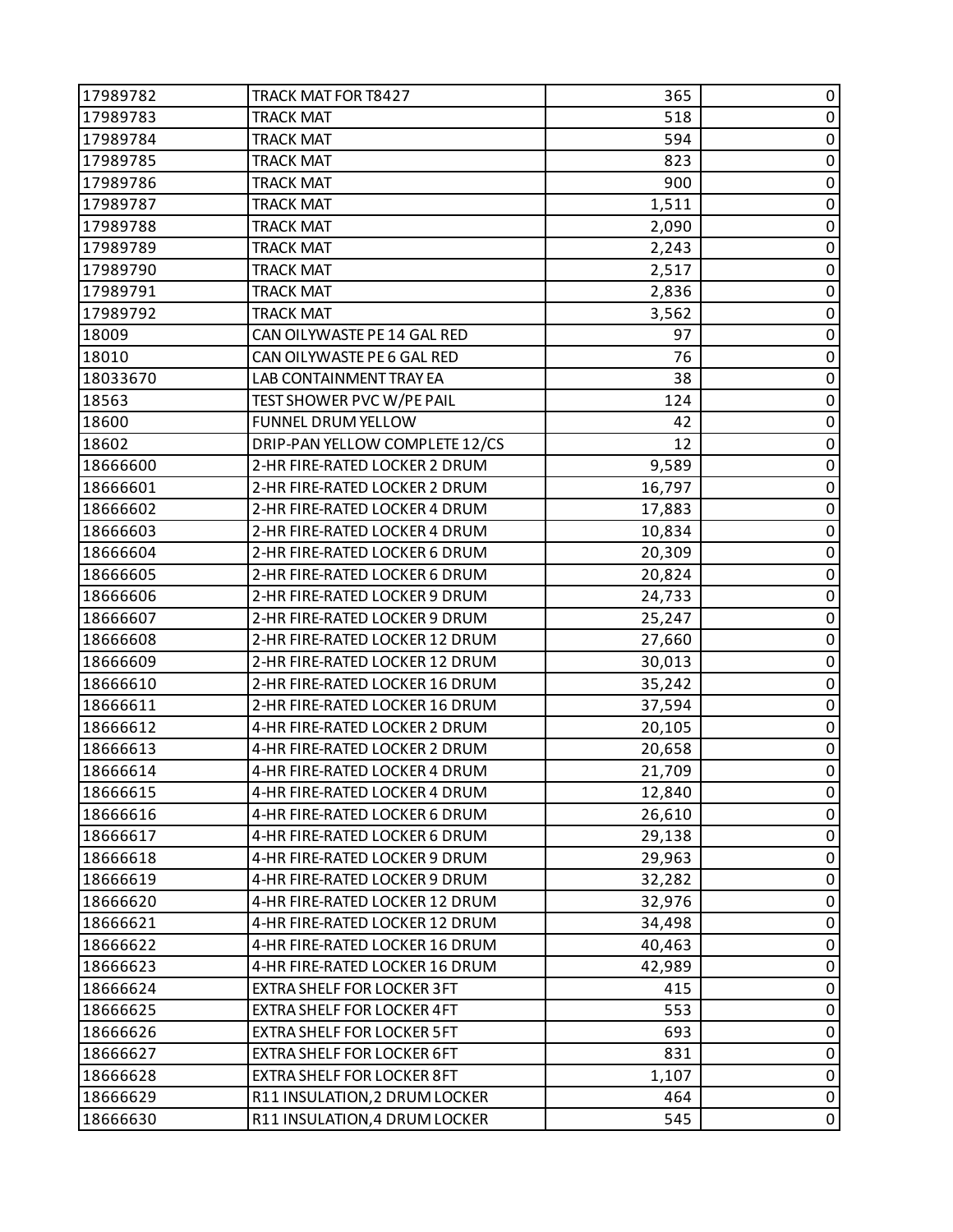| 18666631 | R11 INSULATION, 6 DRUM LOCKER     | 687    | $\pmb{0}$   |
|----------|-----------------------------------|--------|-------------|
| 18666632 | R11 INSULATION, 9 DRUM LOCKER     | 753    | $\pmb{0}$   |
| 18666633 | R11 INSULATION, 12 DRUM LOCKER    | 987    | $\pmb{0}$   |
| 18666634 | R11 INSULATION, 16 DRUM LOCKER    | 1,154  | $\pmb{0}$   |
| 18666640 | WALL MOUNTED EYE/FACE WASHES      | 626    | $\pmb{0}$   |
| 18666641 | PEDESTAL MOUNTD EYE/FACE WASHS    | 705    | $\pmb{0}$   |
| 18666642 | PEDESTAL MOUNTD EYE/FACE WASHS    | 952    | $\pmb{0}$   |
| 18666643 | PEDESTAL MOUNTD EYE/FACE WASHS    | 729    | $\pmb{0}$   |
| 18666644 | PEDESTAL MOUNTD EYE/FACE WASHS    | 851    | $\pmb{0}$   |
| 18666645 | PEDESTAL MOUNTD EYE/FACE WASHS    | 1,149  | $\pmb{0}$   |
| 18666646 | PEDESTAL MOUNTD EYE/FACE WASHS    | 477    | $\pmb{0}$   |
| 18666647 | PEDESTAL MOUNTD EYE/FACE WASHS    | 811    | $\pmb{0}$   |
| 18666648 | PEDESTAL MOUNTD EYE/FACE WASHS    | 1,095  | $\pmb{0}$   |
| 18666649 | LABORATORY EYE/FACE WASHES        | 838    | $\pmb{0}$   |
| 18666650 | <b>LABORATORY EYE/FACE WASHES</b> | 857    | $\pmb{0}$   |
| 18666651 | LABORATORY EYE/FACE WASHES        | 1,321  | $\pmb{0}$   |
| 18666652 | HANDHELD EYE, FACE + BODYWASHES   | 477    | 0           |
| 18666653 | HANDHELD EYE, FACE + BODYWASHES   | 675    | $\pmb{0}$   |
| 18666654 | SELFCONTAINED EYEWASH EQUIPMNT    | 545    | $\pmb{0}$   |
| 18666655 | SELFCONTAINED EYEWASH EQUIPMNT    | 1,140  | $\pmb{0}$   |
| 18666656 | <b>DRENCH SHOWERS</b>             | 466    | $\pmb{0}$   |
| 18666657 | <b>DRENCH SHOWERS</b>             | 693    | $\pmb{0}$   |
| 18666658 | <b>DRENCH SHOWERS</b>             | 564    | $\pmb{0}$   |
| 18666659 | <b>DRENCH SHOWERS</b>             | 761    | $\pmb{0}$   |
| 18666660 | <b>DRENCH SHOWERS</b>             | 397    | $\pmb{0}$   |
| 18666661 | <b>DRENCH SHOWERS</b>             | 536    | $\pmb{0}$   |
| 18666662 | <b>DRENCH SHOWERS</b>             | 720    | $\pmb{0}$   |
| 18666663 | <b>DRENCH SHOWERS</b>             | 972    | $\pmb{0}$   |
| 18666664 | <b>COMBINATION SHOWERS</b>        | 1,220  | $\pmb{0}$   |
| 18666665 | <b>COMBINATION SHOWERS</b>        | 1,267  | $\pmb{0}$   |
| 18666666 | <b>COMBINATION SHOWERS</b>        | 1,126  | $\mathbf 0$ |
| 18666667 | <b>COMBINATION SHOWERS</b>        | 1,977  | $\pmb{0}$   |
| 18666668 | <b>COMBINATION SHOWERS</b>        | 1,580  | 0           |
| 18666669 | <b>COMBINATION SHOWERS</b>        | 2,133  | 0           |
| 18666670 | <b>COMBINATION SHOWERS</b>        | 1,471  | 0           |
| 18666671 | <b>COMBINATION SHOWERS</b>        | 1,985  | 0           |
| 18666672 | <b>LABORATORY SHOWERS</b>         | 875    | 0           |
| 18666673 | <b>LABORATORY SHOWERS</b>         | 1,031  | 0           |
| 18666674 | <b>LABORATORY SHOWERS</b>         | 616    | 0           |
| 18666675 | LABORATORY SHOWERS                | 2,046  | $\pmb{0}$   |
| 18666676 | <b>LABORATORY SHOWERS</b>         | 2,274  | 0           |
| 18666677 | <b>EMERGENCY CUBICLE SHOWERS</b>  | 12,658 | 0           |
| 18666678 | <b>EMERGENCY CUBICLE SHOWERS</b>  | 15,651 | $\pmb{0}$   |
| 18666679 | <b>EMERGENCY CUBICLE SHOWERS</b>  | 11,921 | 0           |
| 18666680 | <b>EMERGENCY CUBICLE SHOWERS</b>  | 14,882 | 0           |
| 18666681 | SELF-DRAINING SHOWERS             | 864    | $\pmb{0}$   |
| 18666682 | SELF-DRAINING SHOWERS             | 1,167  | $\pmb{0}$   |
| 18666683 | SELF-DRAINING SHOWERS             | 1,464  | $\pmb{0}$   |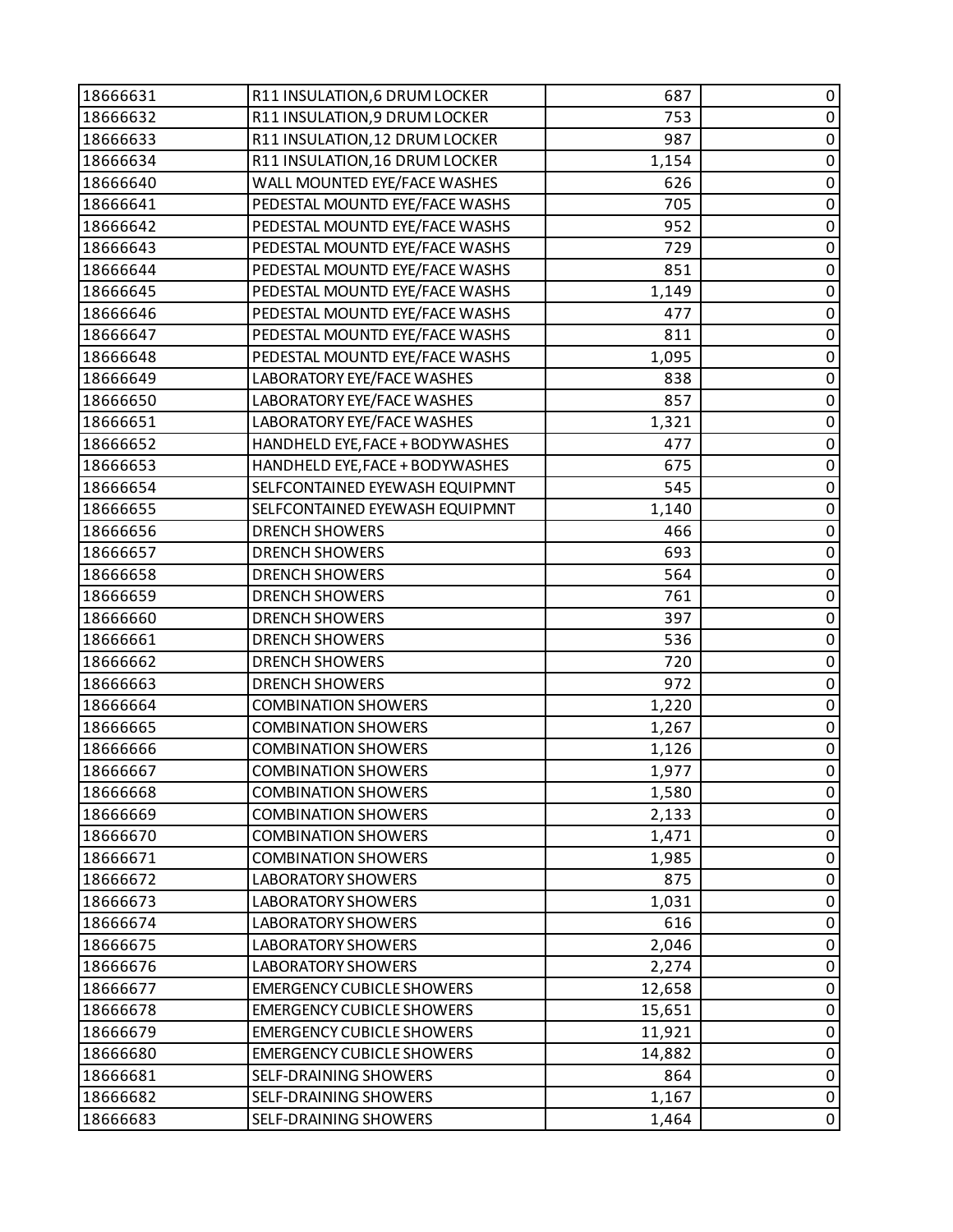| 18666684 | SELF-DRAINING SHOWERS          | 1,977  | 0         |
|----------|--------------------------------|--------|-----------|
| 18666685 | SELF-DRAINING SHOWERS          | 1,758  | 0         |
| 18666686 | SELF-DRAINING SHOWERS          | 2,373  | $\pmb{0}$ |
| 18666687 | FREEZE PROTECTED SAFETY SHOWER | 1,854  | 0         |
| 18666688 | FREEZE PROTECTED SAFETY SHOWER | 2,502  | $\pmb{0}$ |
| 18666689 | FREEZE PROTECTED SAFETY SHOWER | 1,854  | 0         |
| 18666690 | FREEZE PROTECTED SAFETY SHOWER | 2,502  | 0         |
| 18666691 | PEDESTAL MOUNTED EYE/FACE WASH | 2,788  | $\pmb{0}$ |
| 18666692 | PEDESTAL MOUNTED EYE/FACE WASH | 3,764  | 0         |
| 18666693 | PEDESTAL MOUNTED EYE/FACE WASH | 2,788  | 0         |
| 18666694 | PEDESTAL MOUNTED EYE/FACE WASH | 3,764  | 0         |
| 18666695 | FREEZE PROTECTED SAFETY SHOWER | 2,920  | 0         |
| 18666696 | FREEZE PROTECTED SAFETY SHOWER | 3,942  | 0         |
| 18666697 | FREEZE PROTECTED SAFETY SHOWER | 2,920  | $\pmb{0}$ |
| 18666698 | FREEZE PROTECTED SAFETY SHOWER | 3,942  | 0         |
| 18666699 | FREEZE PROTECTED SAFETY SHOWER | 3,759  | 0         |
| 18666700 | FREEZE PROTECTED SAFETY SHOWER | 5,075  | 0         |
| 18666701 | FREEZE PROTECTED SAFETY SHOWER | 3,759  | 0         |
| 18666702 | FREEZE PROTECTED SAFETY SHOWER | 5,075  | $\pmb{0}$ |
| 18666703 | <b>EMERGENCY SHOWERS</b>       | 39,229 | $\pmb{0}$ |
| 18666704 | <b>EMERGENCY SHOWERS</b>       | 37,053 | $\pmb{0}$ |
| 18666705 | <b>EMERGENCY SHOWERS</b>       | 24,802 | 0         |
| 18666706 | <b>EMERGENCY SHOWERS</b>       | 28,668 | 0         |
| 18666707 | <b>EMERGENCY SHOWERS</b>       | 7,155  | 0         |
| 18666708 | <b>EMERGENCY SHOWERS</b>       | 11,408 | 0         |
| 18666709 | <b>EMERGENCY SHOWERS</b>       | 45,614 | $\pmb{0}$ |
| 18666710 | <b>EMERGENCY SHOWERS</b>       | 3,837  | $\pmb{0}$ |
| 18666711 | UNIVERSAL SAFETY SIGN+BRACKETS | 75     | $\pmb{0}$ |
| 18666712 | UNIVERSAL SAFETY SIGN+BRACKETS | 49     | 0         |
| 18666713 | UNIVERSAL SAFETY SIGN+BRACKETS | 67     | 0         |
| 18666714 | UNIVERSAL SAFETY SIGN+BRACKETS | 65     | $\pmb{0}$ |
| 18666715 | UNIVERSAL SAFETY SIGN+BRACKETS | 104    | $\pmb{0}$ |
| 18666716 | UNIVERSAL SAFETY SIGN+BRACKETS | 99     | 0         |
| 18666717 | UNIVERSAL SAFETY SIGN+BRACKETS | 78     | 0         |
| 18666718 | UNIVERSAL SAFETY SIGN+BRACKETS | 97     | $\pmb{0}$ |
| 18666719 | UNIVERSAL SAFETY SIGN+BRACKETS | 122    | 0         |
| 18666720 | <b>SHOWER ROSES</b>            | 55     | 0         |
| 18666721 | <b>SHOWER ROSES</b>            | 190    | 0         |
| 18666722 | TREADLES FOR FOOT ACTIVATION   | 214    | 0         |
| 18666723 | <b>INSPECTION RECORDS</b>      | 30     | 0         |
| 18666724 | <b>INSPECTION RECORDS</b>      | 40     | $\pmb{0}$ |
| 18666725 | THERMOSTATIC MIXING VALVES     | 3,195  | 0         |
| 18666726 | THERMOSTATIC MIXING VALVES     | 1,863  | 0         |
| 18666727 | THERMOSTATIC MIXING VALVES     | 930    | 0         |
| 18666728 | TREADLES FOR FOOT ACTIVATION   | 214    | 0         |
| 18666729 | WATER TREATMENT                | 3,122  | 0         |
| 18666730 | WATER TREATMENT                | 4,456  | $\pmb{0}$ |
| 18868    | CAN METAL DISPOSAL 2-1/2GAL    | 180    | 0         |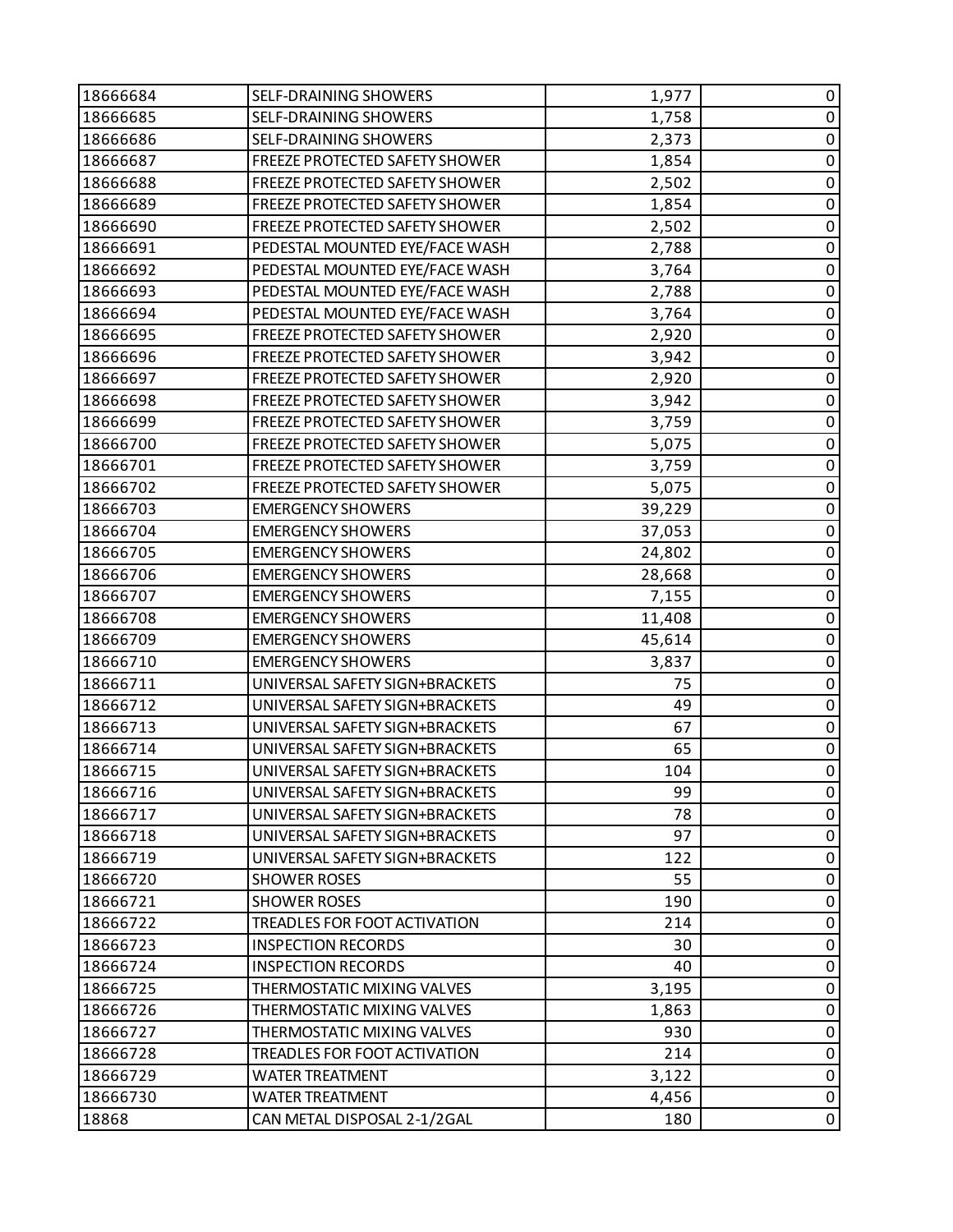| 18869      | DRUM DOLLY F/95GAL OVERPACK       | 151   | 0         |
|------------|-----------------------------------|-------|-----------|
| 18871A     | CAN BENCH 1QUART METAL            | 52    | $\pmb{0}$ |
| 18880A     | CAN BIOHAZ WASTE PE RED 6GAL      | 76    | 0         |
| 18880B     | CAN BIOHAZ WASTE PE RED 10GAL     | 90    | $\pmb{0}$ |
| 18880C     | CAN BIOHAZ WASTE PE RED 14GAL     | 97    | $\pmb{0}$ |
| 18884A     | DRUM FUNNEL W/BRASS SCREEN PE     | 47    | 0         |
| 18884B     | <b>COVER DRUM FUNNEL HDPE</b>     | 20    | $\pmb{0}$ |
| 18944      | CAN OILYWASTE PE 10 GAL RED       | 90    | $\pmb{0}$ |
| 18955A     | 45 GAL SC CAB W/PDL HNDL          | 2,041 | 0         |
| 18955B     | 45 GAL CAB MAN W/PDLE HNDLE       | 1,769 | $\pmb{0}$ |
| 18998622   | 60 GAL PAINT/INK CABNT 1EA        | 1,868 | $\pmb{0}$ |
| 18998625   | 2 GAL SFTY CABNT 1EA              | 725   | 0         |
| 18998626   | 2GAL SFTYCABNT MANUALDR 1EA       | 611   | $\pmb{0}$ |
| 189991323  | BREAKER L/O 277 NO HOLE 6/PK      | 119   | $\pmb{0}$ |
| 189991326  | TOOL BOX LOCKOUT W/COMPONENTS     | 232   | $\pmb{0}$ |
| 189991327  | LOCKOUT STATION LG W/COMPONENT    | 1,277 | $\pmb{0}$ |
| 189991328  | LOCKOUT STATION LG W/CVR EMPTY    | 600   | $\pmb{0}$ |
| 189991329  | MANUAL LOCKOUT PROCEDURES VOL2    | 114   | 0         |
| 189991332  | LOCKOUT DEVICE SMALL ARM          | 47    | $\pmb{0}$ |
| 189991334  | LOCKOUT UNIVERSAL BALL VLV LRG    | 121   | $\pmb{0}$ |
| 189991335  | LOCK BOX GROUP 13 LOCKS           | 177   | 0         |
| 189991338  | <b>LOCKOUT DEVICE CABLE</b>       | 77    | $\pmb{0}$ |
| 189991339  | L/O UNIV MULTI POLE BRKR 6/PK     | 113   | $\pmb{0}$ |
| 189994413B | USED/CABNET POLY ACID UNDRCNTR    | 932   | 0         |
| 189994467  | <b>DRUM TRAY</b>                  | 95    | $\pmb{0}$ |
| 189994468  | DRUM TRAY WITH GRATING            | 122   | $\pmb{0}$ |
| 189994470  | PALLET LOW PROFILE CONT 4DRUM     | 450   | $\pmb{0}$ |
| 189994472  | SALVAGE DRUM / OVERPACK 95 GAL    | 273   | $\pmb{0}$ |
| 189994473  | DRUM CONTAINMENT UNIT             | 191   | $\pmb{0}$ |
| 189994474  | DRUM WITH LID AND RING 20 GALL    | 60    | $\pmb{0}$ |
| 189994523  | POLY RAMP FOR 1686 AND 1688       | 231   | $\pmb{0}$ |
| 189994524  | CABNT 12GAL PESTCD SFTY 1DRMC     | 988   | $\pmb{0}$ |
| 189994525  | CABNT 12GAL PESTCD SFTY 1DR SC    | 1,074 | 0         |
| 189994527  | CABNT 30GAL PESTCD SFTY 2DR SC    | 1,450 | 0         |
| 189994528  | CABNT 45 GAL PESTCD SFTY 2DR MC   | 1,485 | $\pmb{0}$ |
| 189994529  | CABNT 45GAL PESTCD SFTY 2DR SC    | 1,680 | 0         |
| 189994530  | CABNT 55GAL PESTCD SFTY 2DR MC    | 1,709 | 0         |
| 189994531  | CABNT 55GAL PESTCD SFTY 2DR SC    | 1,854 | $\pmb{0}$ |
| 189994532  | CABNT 110GL PESTCD SFTY 2DR MC    | 3,139 | 0         |
| 18999466A  | <b>CURTAIN MODESTY PIPE MOUNT</b> | 392   | 0         |
| 18999466B  | <b>CURTAIN MODESTY WALL MOUNT</b> | 357   | $\pmb{0}$ |
| 189994743  | CABINET DRUM RAMP                 | 415   | $\pmb{0}$ |
| 19000050   | PRINZING ECONOMY LOCKOUT KIT      | 152   | $\pmb{0}$ |
| 19000051   | LKX KIT AND MOUNTING RACK         | 188   | 0         |
| 19000052   | BREAKER LO SAMPLER, SAFETY LOCK   | 137   | 0         |
| 19000053   | BREAKER LO SAMPLER, STEEL LOCKS   | 138   | 0         |
| 19000054   | ELECTRICAL LOCKOUT TOOLBOX        | 273   | 0         |
| 19000055   | LARGE LOCKOUT STATION             | 862   | 0         |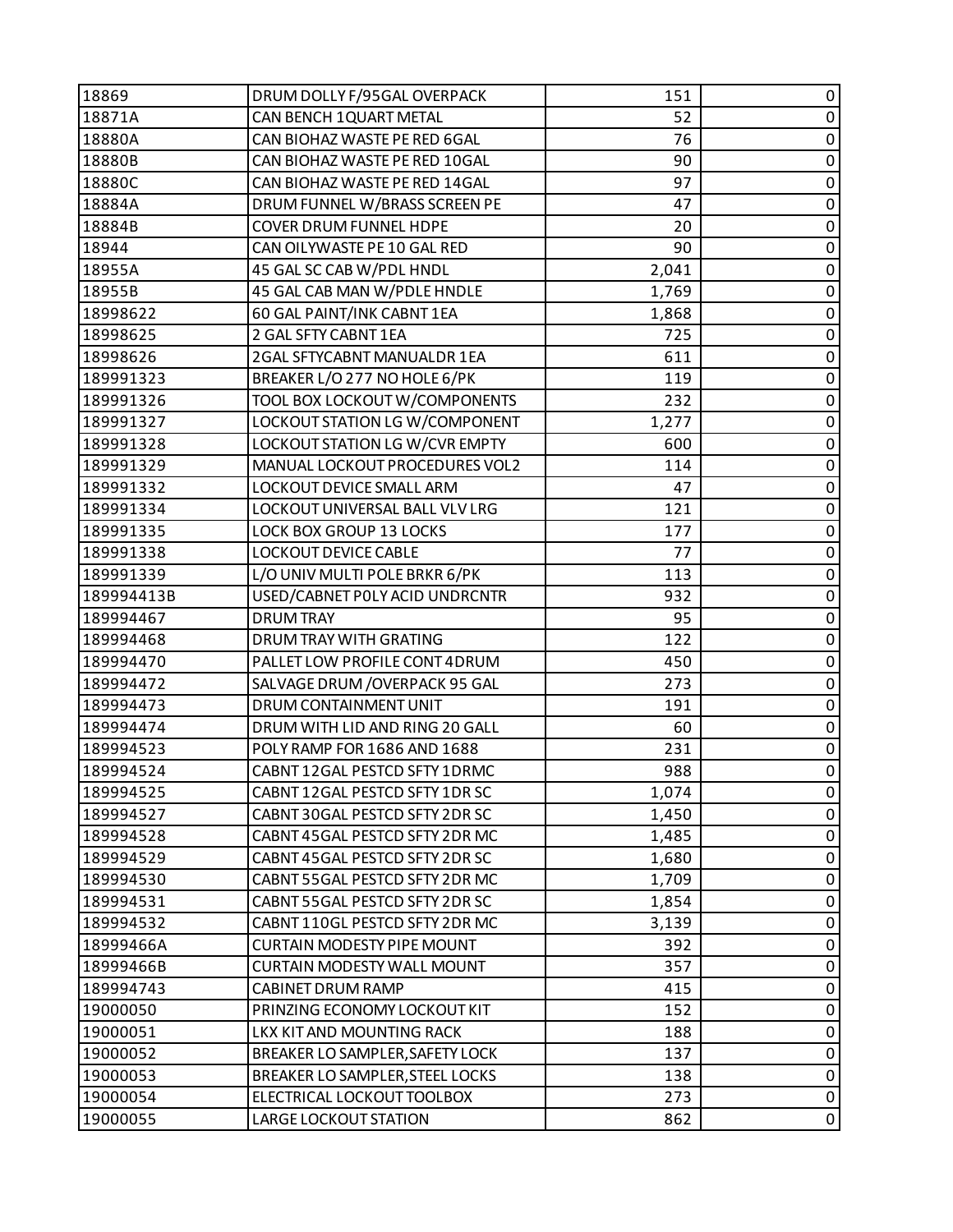| 19000056 | <b>LARGE LOCKOUT STATION</b>      | 846 | 0           |
|----------|-----------------------------------|-----|-------------|
| 19000057 | <b>SMALL LOCKOUT STATION</b>      | 573 | $\pmb{0}$   |
| 19000058 | <b>SMALL LOCKOUT STATION</b>      | 568 | 0           |
| 19000059 | PRINZING LOCKOUT KIT EQUIPPED     | 518 | $\mathbf 0$ |
| 19000060 | 5-LOCK BOARD W/SAFETY PADLOCKS    | 271 | $\pmb{0}$   |
| 19000061 | 5-LOCK BOARD W/STEEL PADLOCKS     | 249 | $\pmb{0}$   |
| 19000062 | 10-LOCK BOARD, SAFETY PADLOCKS    | 408 | $\mathbf 0$ |
| 19000063 | 10-LOCK BOARD W/STEEL PADLOCKS    | 372 | $\pmb{0}$   |
| 19000067 | GHS HAZCOM TRAINING HANDBK 5PK    | 19  | 0           |
| 19000068 | HAZARD COM TRAINING HANDBK 5PK    | 19  | $\mathbf 0$ |
| 19000069 | HAZARD COMM TRAINING KIT          | 600 | $\pmb{0}$   |
| 19000070 | GHS HAZCOM TRAINING KIT BILING    | 551 | 0           |
| 19000071 | BBP85/POWERMARK TAPE, GREEN, 4    | 155 | $\pmb{0}$   |
| 19000072 | BBP85/POWERMARK TAPE, WHITE, 6    | 241 | $\pmb{0}$   |
| 19000073 | BBP85/POWERMARK TAPE, YELLOW, 6   | 241 | 0           |
| 19000074 | BBP85/POWERMARK TAPE, RED, 6      | 232 | $\mathbf 0$ |
| 19000075 | BBP85/POWERMARK TAPE, BLUE, 6     | 232 | $\pmb{0}$   |
| 19000076 | BBP85/POWERMARK TAPE, GREEN, 6    | 232 | $\pmb{0}$   |
| 19000077 | BBP85/POWERMARK TAPE, ORANGE, 6   | 232 | $\pmb{0}$   |
| 19000078 | B30 LABEL, B-595, BROWN, 1.125 W  | 126 | $\pmb{0}$   |
| 19000079 | B30 LABEL, B-595, GOLD, 1.125 W   | 126 | 0           |
| 19000080 | B30 LABEL, B-595, PURPLE, 1.125 W | 132 | $\mathbf 0$ |
| 19000081 | B30 LABEL, B-595, BROWN, 2.25 W   | 197 | $\pmb{0}$   |
| 19000082 | B30 LABEL, B-595, GOLD, 2.25 W    | 195 | 0           |
| 19000083 | B30 LABEL, B-595, PURPLE, 2.25 W  | 189 | $\mathbf 0$ |
| 19000084 | B30 LABEL, B-595, BROWN, 4 W      | 295 | $\pmb{0}$   |
| 19000085 | B30 LABEL, B-595, GOLD, 4 W       | 283 | $\pmb{0}$   |
| 19000086 | B30 LABEL, B-595, PURPLE, 4 W     | 292 | $\mathbf 0$ |
| 19000087 | B30 LABEL, B-595, BROWN, 0.5 W    | 81  | $\pmb{0}$   |
| 19000088 | B30 LABEL, B-595, GOLD, 0.5 W     | 81  | $\pmb{0}$   |
| 19000089 | B30 LABEL, B-595, PURPLE, 0.5 W   | 81  | $\pmb{0}$   |
| 19000090 | BMP71 LABELS, BLACK, 1 W          | 96  | $\mathbf 0$ |
| 19000091 | BMP71 LABELS, BLUE, 1 W           | 98  | 0           |
| 19000092 | BMP71 LABELS, BROWN, 1 W          | 95  | $\pmb{0}$   |
| 19000093 | BMP71 LABELS, CLEAR, 1 W          | 92  | $\pmb{0}$   |
| 19000094 | BMP71 LABELS, GOLD, 1 W           | 86  | $\pmb{0}$   |
| 19000095 | BMP71 LABELS, GREEN, 1 W          | 95  | $\mathbf 0$ |
| 19000096 | BMP71 LABELS, GREY, 1 W           | 89  | $\pmb{0}$   |
| 19000097 | BMP71 LABELS, LIGHT BLUE, 1 W     | 92  | 0           |
| 19000098 | BMP71 LABELS, OCHRE, 1 W          | 89  | $\pmb{0}$   |
| 19000099 | BMP71 LABELS, PINK, 1 W           | 89  | $\pmb{0}$   |
| 19000100 | BMP71 LABELS, PURPLE, 1 W         | 92  | 0           |
| 19000101 | BMP71 LABELS, SKY BLUE, 1 W       | 89  | $\pmb{0}$   |
| 19000102 | BMP71 LABELS, TAN, 1 W            | 89  | $\pmb{0}$   |
| 19000103 | B50 LABELS, WHT/BLK1 W            | 69  | 0           |
| 19000104 | B50 LABELS, WHT/BLUE1 W           | 69  | $\pmb{0}$   |
| 19000105 | B50 LABELS, WHT/GRN1 W            | 67  | $\pmb{0}$   |
| 19000106 | B50 LABELS, BLK/ORG1 W            | 67  | $\pmb{0}$   |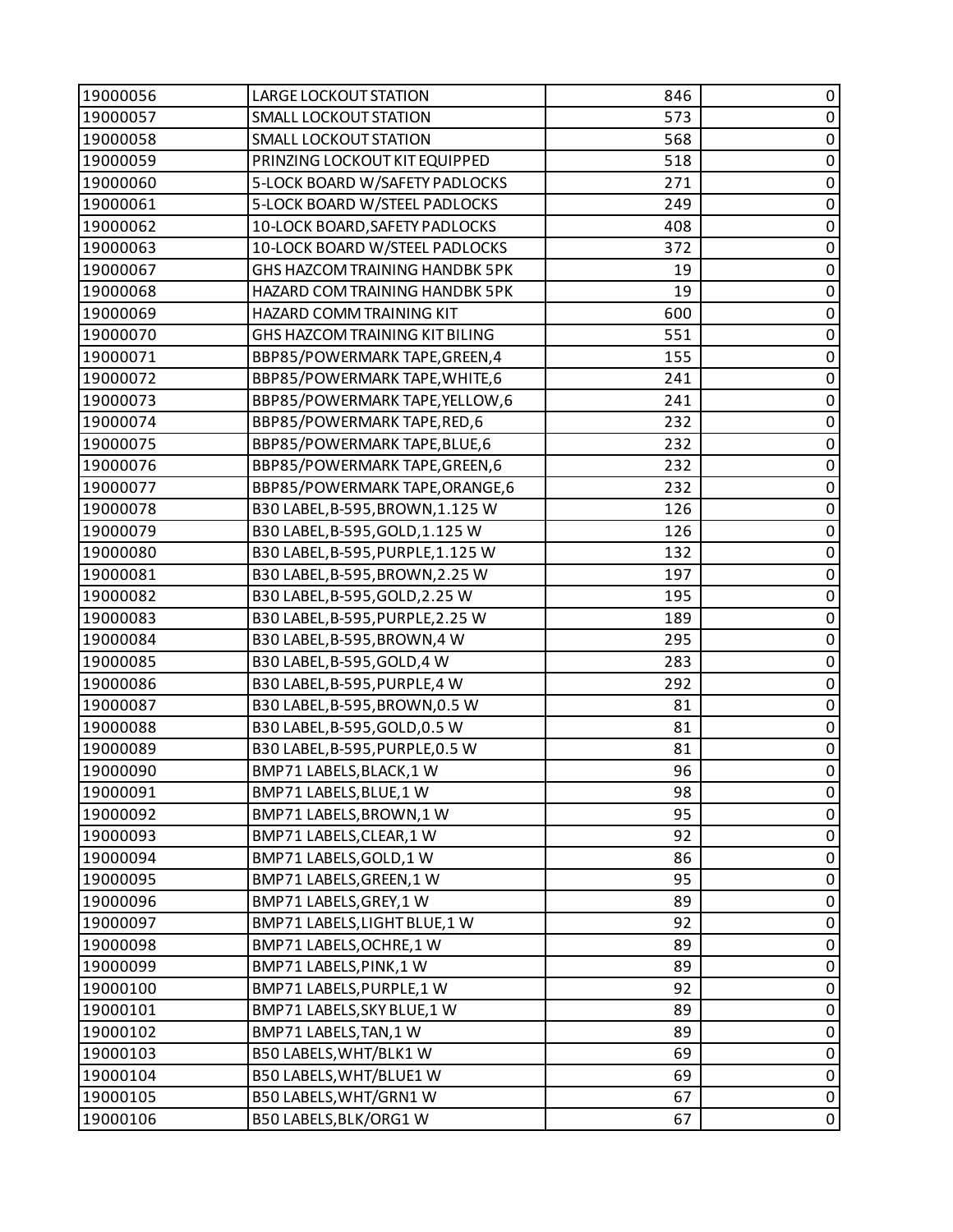| 19000107 | B50 LABELS, WHT/RED1 W           | 68  | 0           |
|----------|----------------------------------|-----|-------------|
| 19000108 | B50 LABELS, BLK/WHT1 W           | 69  | $\pmb{0}$   |
| 19000109 | B50 LABELS, RED/WHT1 W           | 68  | $\pmb{0}$   |
| 19000110 | B50 LABELS, BLK/YLW1 W           | 68  | $\pmb{0}$   |
| 19000111 | B50 LABEL, BLK/WHT/CLR, .75X.375 | 63  | $\pmb{0}$   |
| 19000112 | BBP85 LABELS, ANSI CAUTION, 7X10 | 150 | $\pmb{0}$   |
| 19000113 | BBP85 LABELS, ANSI DANGER, 7X10  | 150 | $\pmb{0}$   |
| 19000114 | BBP85 LABELS, ANSI NOTICE, 7X10  | 150 | $\pmb{0}$   |
| 19000115 | BBP85 LABELS, ANSI WARNING, 7X10 | 150 | $\pmb{0}$   |
| 19000116 | BBP85 LABELS, OSHA CAUTION, 7X10 | 150 | $\pmb{0}$   |
| 19000117 | BBP85 LABELS, OSHA DANGER, 7X10  | 150 | $\pmb{0}$   |
| 19000118 | BBP85 LABELS, GHS DIA, L1, 4 H   | 111 | $\pmb{0}$   |
| 19000119 | BBP85 LABELS, GHS DIA, L2, 4 H   | 111 | $\pmb{0}$   |
| 19000120 | BBP85 LABELS, GHS DIA, L3A, 4 H  | 109 | $\pmb{0}$   |
| 19000121 | BBP85 LABELS, GHS DIA, L3B, 4 H  | 105 | $\pmb{0}$   |
| 19000122 | BBP85 LABELS, GHS DIA, L4A, 4 H  | 108 | $\pmb{0}$   |
| 19000123 | BBP85 LABELS, GHS DIA, L4B, 4 H  | 107 | $\pmb{0}$   |
| 19000125 | BMP71 LABELS,1000/RL, WHT/CLR    | 282 | $\pmb{0}$   |
| 19000126 | BMP71 LABELS, 2500/RL, WHT/CLR   | 476 | $\pmb{0}$   |
| 19000127 | BMP50 SELF-LAM LABELS, 1.25X.5   | 37  | $\pmb{0}$   |
| 19000128 | BMP50 SELF-LAM LABELS,.75X.5     | 55  | $\pmb{0}$   |
| 19000129 | B50 LABELS, 200/CTR, BLK/WHT/CLR | 51  | $\pmb{0}$   |
| 19000131 | BMP50 SELF-LAM LABELS,.75X1      | 74  | $\pmb{0}$   |
| 19000132 | BMP50 SELF-LAM LABELS, 1.25X1    | 59  | $\pmb{0}$   |
| 19000133 | BMP50 SELF-LAM LABELS, 1X.5      | 64  | $\pmb{0}$   |
| 19000135 | BMP50 SELF-LAM LABELS, 1X1       | 70  | $\pmb{0}$   |
| 19000137 | BMP50 SELF-LAM LABELS, 1X2.5     | 60  | $\pmb{0}$   |
| 19000138 | BMP50 SELF-LAM LABELS, 4X1       | 57  | $\pmb{0}$   |
| 19000139 | BMP50 SELF-LAM LABELS, 1X4       | 58  | $\pmb{0}$   |
| 19000140 | BMP71 LABELS, WHT, 0.250 X0.750  | 61  | $\pmb{0}$   |
| 19000141 | BMP71 LABELS, WHITE, 0.375 X1    | 63  | $\pmb{0}$   |
| 19000142 | BMP71 LABELS, WHITE, 0.500 X1    | 66  | $\pmb{0}$   |
| 19000144 | BMP71 LABELS, WHITE, 0.500 X1    | 78  | 0           |
| 19000145 | BMP71 LABELS, WHITE, 1 X1        | 44  | $\mathbf 0$ |
| 19000146 | BMP71 LABELS, WHITE, 1 X2        | 34  | $\pmb{0}$   |
| 19000147 | BMP71 LABELS, WHT, 0.275 X0.500  | 61  | $\pmb{0}$   |
| 19000148 | BMP71 LABELS, WHT, 0.900 X0.750  | 39  | $\mathbf 0$ |
| 19000149 | BMP71 LABELS, WHT, 0.250 X1.900  | 93  | $\pmb{0}$   |
| 19000150 | BMP71 LABELS, WHT, 0.200 X0.650  | 61  | 0           |
| 19000151 | BMP71 LABELS, WHT, 0.900 X0.900  | 41  | $\pmb{0}$   |
| 19000152 | BMP50 SELF-LAM LABELS, 1.5X.5    | 35  | $\pmb{0}$   |
| 19000153 | BMP50 SELF-LAM LABELS, 1.5X.75   | 45  | $\pmb{0}$   |
| 19000154 | BMP50 SELF-LAM LABELS, 1X1.5     | 59  | $\pmb{0}$   |
| 19000155 | BMP50 SELF-LAM LABELS, 1X1.5     | 57  | $\pmb{0}$   |
| 19000157 | DRUM TOP SORBENT, UNIV, 25/CS    | 143 | $\pmb{0}$   |
| 19000158 | DRUM TOP SORBENT, OIL, 22, 25/CS | 119 | $\pmb{0}$   |
| 19000253 | <b>BMP71 CLEANING KIT</b>        | 20  | $\pmb{0}$   |
| 19000254 | FLOOR MARKING TAPE, 3, BLK/YLW   | 83  | $\pmb{0}$   |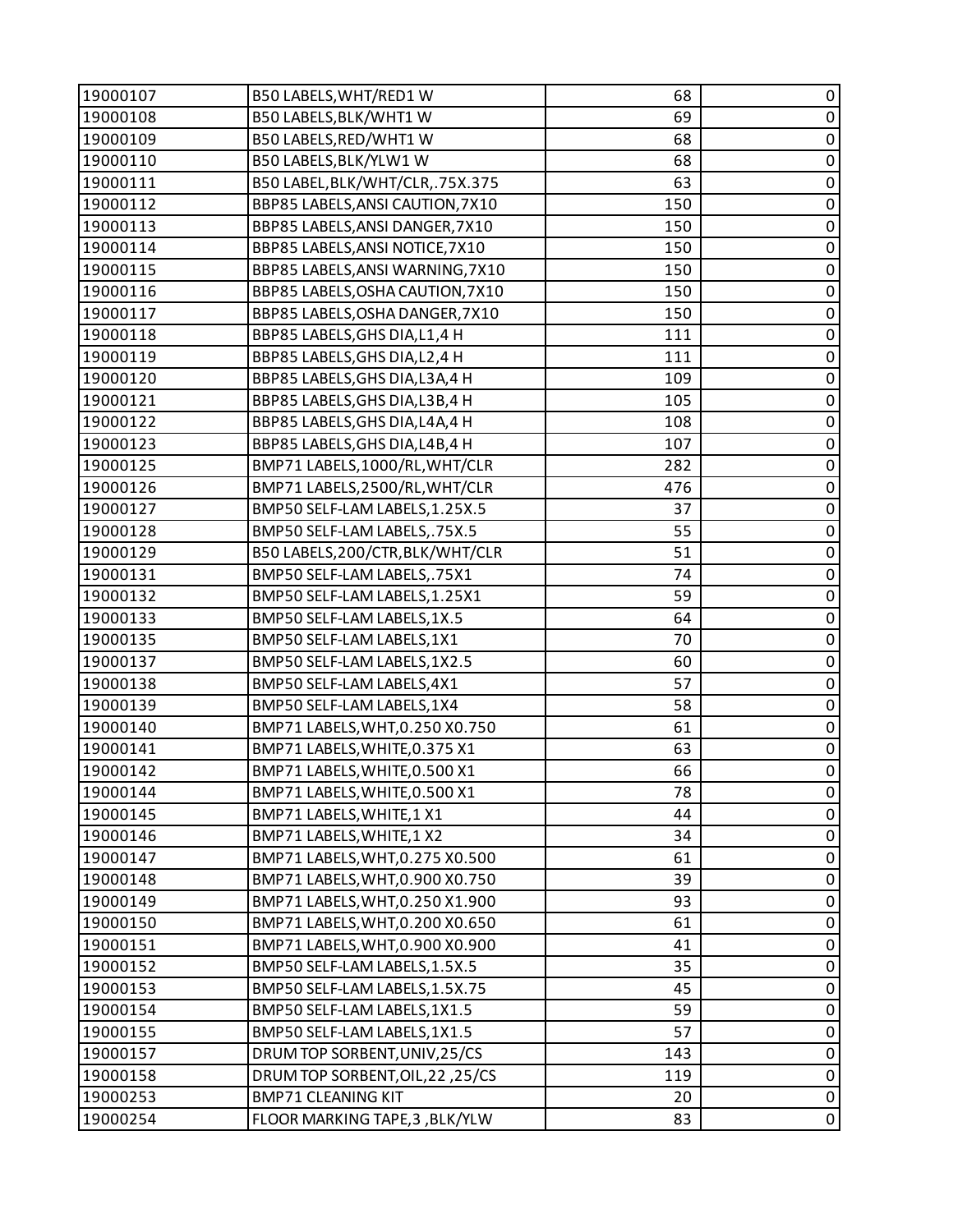| 58<br>19000256<br>CABLE LOCKOUT, 8 NYLON CABLE<br>$\pmb{0}$<br>58<br>19000257<br>CABLE LOCKOUT, 8 SHEATH CABLE<br>0<br>NO HOLE CIRCUIT BRKR LO 277V<br>15<br>$\mathbf 0$<br>19000258<br>17<br>$\pmb{0}$<br>19000259<br>NO HOLE CIRCUIT LO 480/600V<br>NO HOLE CIRCUIT LO 480/60V, 6PK<br>85<br>19000260<br>0<br>$\pmb{0}$<br>3-IN-1 PLUG LOCKOUT BILING<br>26<br>19000261<br>$\pmb{0}$<br>84<br>19000262<br>LABELED LOCKOUT HASPS, 5PK<br>NON-LABELED LOCKOUT HASP, 12PK<br>96<br>19000263<br>0<br>66<br>$\mathbf 0$<br>19000264<br>WALL MOUNTED PLASTIC LOCK BOX<br>19000265<br>89<br>$\pmb{0}$<br><b>SMALL GROUP LOCKOUT BOX</b><br><b>GROUP LOCKOUT BOX SMALL</b><br>95<br>19000266<br>0<br>405<br>$\pmb{0}$<br>19000267<br>COMBO LOCKOUT SATCHEL, NO LOCKS<br>19000268<br>BREAKER LO SAMPLER, NO LOCKS<br>96<br>$\pmb{0}$<br>309<br>19000269<br>ELECTRICAL LOCKOUT TOOLBOX<br>0<br>19000270<br>ELECTRICAL LOCKOUT TOOLBOX<br>320<br>$\mathbf 0$<br>19000272<br><b>SMALL LOCKOUT STATION</b><br>$\pmb{0}$<br>241<br>19000273<br>5-LOCK PADLOCK BOARD<br>132<br>0<br>$\pmb{0}$<br>19000274<br>10-LOCK PADLOCK BOARD<br>163<br>$\pmb{0}$<br>PRINZING GROUP LOCKOUT BOX<br>120<br>19000275<br>BALL VALVE LO - SMALL RED<br>19000276<br>37<br>0<br>72<br>$\mathbf 0$<br>19000277<br>BALL VALVE LOCKOUT, LRG RED<br>57<br>19000278<br><b>GATE VALVE LOCKOUTS</b><br>$\pmb{0}$<br>19000279<br><b>GATE VALVE LOCKOUTS</b><br>103<br>0<br>LARGE UNIV VALVE LOCKOUT BASE<br>61<br>$\pmb{0}$<br>19000280<br>54<br>$\pmb{0}$<br>19000281<br>SMALL UNIV VALVE LOCKOUT BASE<br>116<br>19000282<br>LARGE VALVE LO, ARM, 8 CABL<br>0<br>SMALL VALVE LO, ARM, 8 CABL<br>$\mathbf 0$<br>19000283<br>100<br>116<br>$\pmb{0}$<br>19000284<br>ALUM PADLOCKS, BLK, 1.5, KD, 6PK<br>ALUM PADLOCK, 1.5 KD RED 6PK<br>$\pmb{0}$<br>19000285<br>116<br>$\pmb{0}$<br>ALUM PADLOCK, 1.5 KD BLU 6PK<br>19000286<br>116<br>$\pmb{0}$<br>19000287<br>ALUM PADLOCK, 1.5 KD GRN 6PK<br>117<br>19000288<br>ALUM PADLOCK, 1.5 KD YLW 6PK<br>116<br>$\mathbf 0$<br>19000289<br>116<br>0<br>ALUM PADLOCK, 1.5 KD ORG 6PK<br>$\pmb{0}$<br>23<br>ALUMINUM PADLOCK, 1.5 KD RED<br>19000290<br>19000291<br>ALUMINUM PADLOCK, 1.5 KD BLUE<br>23<br>0<br>$\mathbf 0$<br>19000292<br>22<br>ALUMINUM PADLOCK, 1.5 KD GRN<br>$\pmb{0}$<br>19000293<br>ALUMINUM PADLOCK, 1.5 KD YLW<br>22<br>19000294<br>ALUM PADLOCK, 1.5 KD ORANGE<br>22<br>0<br>$\pmb{0}$<br>21<br>19000295<br>ALUMINUM PADLOCK, 1.5 KD BLK<br>$\pmb{0}$<br>22<br>19000296<br>ALUM PADLOCK, 1.5 SHACKLE PPL<br>19000297<br>ALUM PADLOCK, 1.5 PURPLE 6PK<br>116<br>0<br>$\pmb{0}$<br>19000298<br>21<br>ALUM PADLOCK, 1.5 SHACKLE BRN<br>$\pmb{0}$<br>19000299<br>ALUM PADLOCK, 1.5 BROWN 6PK<br>116<br>19000300<br>ALUM PADLOCK, 1.5 GRN KA 3PK<br>0<br>63<br>$\pmb{0}$<br>19000301<br>133<br>ALUM PADLOCK, 1.5 RED 6PK<br>$\pmb{0}$<br>19000302<br>ALUM PADLOCK, 1.5 BLUE 6PK<br>133<br>19000303<br>ALUM PADLOCK, 1.5 YELLOW 6PK<br>131 | 19000255 | MINI CABLE LOCKOUT, METAL CABLE | 50 | 0              |
|-----------------------------------------------------------------------------------------------------------------------------------------------------------------------------------------------------------------------------------------------------------------------------------------------------------------------------------------------------------------------------------------------------------------------------------------------------------------------------------------------------------------------------------------------------------------------------------------------------------------------------------------------------------------------------------------------------------------------------------------------------------------------------------------------------------------------------------------------------------------------------------------------------------------------------------------------------------------------------------------------------------------------------------------------------------------------------------------------------------------------------------------------------------------------------------------------------------------------------------------------------------------------------------------------------------------------------------------------------------------------------------------------------------------------------------------------------------------------------------------------------------------------------------------------------------------------------------------------------------------------------------------------------------------------------------------------------------------------------------------------------------------------------------------------------------------------------------------------------------------------------------------------------------------------------------------------------------------------------------------------------------------------------------------------------------------------------------------------------------------------------------------------------------------------------------------------------------------------------------------------------------------------------------------------------------------------------------------------------------------------------------------------------------------------------------------------------------------------------------------------------------------------------------------------------------------------------------------------------------------------------------------------------------------------------------------------------------------------------------------------------------------------------------------------------------------------------------------------------------------------------------------------------------------------------------------------------------------|----------|---------------------------------|----|----------------|
|                                                                                                                                                                                                                                                                                                                                                                                                                                                                                                                                                                                                                                                                                                                                                                                                                                                                                                                                                                                                                                                                                                                                                                                                                                                                                                                                                                                                                                                                                                                                                                                                                                                                                                                                                                                                                                                                                                                                                                                                                                                                                                                                                                                                                                                                                                                                                                                                                                                                                                                                                                                                                                                                                                                                                                                                                                                                                                                                                                 |          |                                 |    |                |
|                                                                                                                                                                                                                                                                                                                                                                                                                                                                                                                                                                                                                                                                                                                                                                                                                                                                                                                                                                                                                                                                                                                                                                                                                                                                                                                                                                                                                                                                                                                                                                                                                                                                                                                                                                                                                                                                                                                                                                                                                                                                                                                                                                                                                                                                                                                                                                                                                                                                                                                                                                                                                                                                                                                                                                                                                                                                                                                                                                 |          |                                 |    |                |
|                                                                                                                                                                                                                                                                                                                                                                                                                                                                                                                                                                                                                                                                                                                                                                                                                                                                                                                                                                                                                                                                                                                                                                                                                                                                                                                                                                                                                                                                                                                                                                                                                                                                                                                                                                                                                                                                                                                                                                                                                                                                                                                                                                                                                                                                                                                                                                                                                                                                                                                                                                                                                                                                                                                                                                                                                                                                                                                                                                 |          |                                 |    |                |
|                                                                                                                                                                                                                                                                                                                                                                                                                                                                                                                                                                                                                                                                                                                                                                                                                                                                                                                                                                                                                                                                                                                                                                                                                                                                                                                                                                                                                                                                                                                                                                                                                                                                                                                                                                                                                                                                                                                                                                                                                                                                                                                                                                                                                                                                                                                                                                                                                                                                                                                                                                                                                                                                                                                                                                                                                                                                                                                                                                 |          |                                 |    |                |
|                                                                                                                                                                                                                                                                                                                                                                                                                                                                                                                                                                                                                                                                                                                                                                                                                                                                                                                                                                                                                                                                                                                                                                                                                                                                                                                                                                                                                                                                                                                                                                                                                                                                                                                                                                                                                                                                                                                                                                                                                                                                                                                                                                                                                                                                                                                                                                                                                                                                                                                                                                                                                                                                                                                                                                                                                                                                                                                                                                 |          |                                 |    |                |
|                                                                                                                                                                                                                                                                                                                                                                                                                                                                                                                                                                                                                                                                                                                                                                                                                                                                                                                                                                                                                                                                                                                                                                                                                                                                                                                                                                                                                                                                                                                                                                                                                                                                                                                                                                                                                                                                                                                                                                                                                                                                                                                                                                                                                                                                                                                                                                                                                                                                                                                                                                                                                                                                                                                                                                                                                                                                                                                                                                 |          |                                 |    |                |
|                                                                                                                                                                                                                                                                                                                                                                                                                                                                                                                                                                                                                                                                                                                                                                                                                                                                                                                                                                                                                                                                                                                                                                                                                                                                                                                                                                                                                                                                                                                                                                                                                                                                                                                                                                                                                                                                                                                                                                                                                                                                                                                                                                                                                                                                                                                                                                                                                                                                                                                                                                                                                                                                                                                                                                                                                                                                                                                                                                 |          |                                 |    |                |
|                                                                                                                                                                                                                                                                                                                                                                                                                                                                                                                                                                                                                                                                                                                                                                                                                                                                                                                                                                                                                                                                                                                                                                                                                                                                                                                                                                                                                                                                                                                                                                                                                                                                                                                                                                                                                                                                                                                                                                                                                                                                                                                                                                                                                                                                                                                                                                                                                                                                                                                                                                                                                                                                                                                                                                                                                                                                                                                                                                 |          |                                 |    |                |
|                                                                                                                                                                                                                                                                                                                                                                                                                                                                                                                                                                                                                                                                                                                                                                                                                                                                                                                                                                                                                                                                                                                                                                                                                                                                                                                                                                                                                                                                                                                                                                                                                                                                                                                                                                                                                                                                                                                                                                                                                                                                                                                                                                                                                                                                                                                                                                                                                                                                                                                                                                                                                                                                                                                                                                                                                                                                                                                                                                 |          |                                 |    |                |
|                                                                                                                                                                                                                                                                                                                                                                                                                                                                                                                                                                                                                                                                                                                                                                                                                                                                                                                                                                                                                                                                                                                                                                                                                                                                                                                                                                                                                                                                                                                                                                                                                                                                                                                                                                                                                                                                                                                                                                                                                                                                                                                                                                                                                                                                                                                                                                                                                                                                                                                                                                                                                                                                                                                                                                                                                                                                                                                                                                 |          |                                 |    |                |
|                                                                                                                                                                                                                                                                                                                                                                                                                                                                                                                                                                                                                                                                                                                                                                                                                                                                                                                                                                                                                                                                                                                                                                                                                                                                                                                                                                                                                                                                                                                                                                                                                                                                                                                                                                                                                                                                                                                                                                                                                                                                                                                                                                                                                                                                                                                                                                                                                                                                                                                                                                                                                                                                                                                                                                                                                                                                                                                                                                 |          |                                 |    |                |
|                                                                                                                                                                                                                                                                                                                                                                                                                                                                                                                                                                                                                                                                                                                                                                                                                                                                                                                                                                                                                                                                                                                                                                                                                                                                                                                                                                                                                                                                                                                                                                                                                                                                                                                                                                                                                                                                                                                                                                                                                                                                                                                                                                                                                                                                                                                                                                                                                                                                                                                                                                                                                                                                                                                                                                                                                                                                                                                                                                 |          |                                 |    |                |
|                                                                                                                                                                                                                                                                                                                                                                                                                                                                                                                                                                                                                                                                                                                                                                                                                                                                                                                                                                                                                                                                                                                                                                                                                                                                                                                                                                                                                                                                                                                                                                                                                                                                                                                                                                                                                                                                                                                                                                                                                                                                                                                                                                                                                                                                                                                                                                                                                                                                                                                                                                                                                                                                                                                                                                                                                                                                                                                                                                 |          |                                 |    |                |
|                                                                                                                                                                                                                                                                                                                                                                                                                                                                                                                                                                                                                                                                                                                                                                                                                                                                                                                                                                                                                                                                                                                                                                                                                                                                                                                                                                                                                                                                                                                                                                                                                                                                                                                                                                                                                                                                                                                                                                                                                                                                                                                                                                                                                                                                                                                                                                                                                                                                                                                                                                                                                                                                                                                                                                                                                                                                                                                                                                 |          |                                 |    |                |
|                                                                                                                                                                                                                                                                                                                                                                                                                                                                                                                                                                                                                                                                                                                                                                                                                                                                                                                                                                                                                                                                                                                                                                                                                                                                                                                                                                                                                                                                                                                                                                                                                                                                                                                                                                                                                                                                                                                                                                                                                                                                                                                                                                                                                                                                                                                                                                                                                                                                                                                                                                                                                                                                                                                                                                                                                                                                                                                                                                 |          |                                 |    |                |
|                                                                                                                                                                                                                                                                                                                                                                                                                                                                                                                                                                                                                                                                                                                                                                                                                                                                                                                                                                                                                                                                                                                                                                                                                                                                                                                                                                                                                                                                                                                                                                                                                                                                                                                                                                                                                                                                                                                                                                                                                                                                                                                                                                                                                                                                                                                                                                                                                                                                                                                                                                                                                                                                                                                                                                                                                                                                                                                                                                 |          |                                 |    |                |
|                                                                                                                                                                                                                                                                                                                                                                                                                                                                                                                                                                                                                                                                                                                                                                                                                                                                                                                                                                                                                                                                                                                                                                                                                                                                                                                                                                                                                                                                                                                                                                                                                                                                                                                                                                                                                                                                                                                                                                                                                                                                                                                                                                                                                                                                                                                                                                                                                                                                                                                                                                                                                                                                                                                                                                                                                                                                                                                                                                 |          |                                 |    |                |
|                                                                                                                                                                                                                                                                                                                                                                                                                                                                                                                                                                                                                                                                                                                                                                                                                                                                                                                                                                                                                                                                                                                                                                                                                                                                                                                                                                                                                                                                                                                                                                                                                                                                                                                                                                                                                                                                                                                                                                                                                                                                                                                                                                                                                                                                                                                                                                                                                                                                                                                                                                                                                                                                                                                                                                                                                                                                                                                                                                 |          |                                 |    |                |
|                                                                                                                                                                                                                                                                                                                                                                                                                                                                                                                                                                                                                                                                                                                                                                                                                                                                                                                                                                                                                                                                                                                                                                                                                                                                                                                                                                                                                                                                                                                                                                                                                                                                                                                                                                                                                                                                                                                                                                                                                                                                                                                                                                                                                                                                                                                                                                                                                                                                                                                                                                                                                                                                                                                                                                                                                                                                                                                                                                 |          |                                 |    |                |
|                                                                                                                                                                                                                                                                                                                                                                                                                                                                                                                                                                                                                                                                                                                                                                                                                                                                                                                                                                                                                                                                                                                                                                                                                                                                                                                                                                                                                                                                                                                                                                                                                                                                                                                                                                                                                                                                                                                                                                                                                                                                                                                                                                                                                                                                                                                                                                                                                                                                                                                                                                                                                                                                                                                                                                                                                                                                                                                                                                 |          |                                 |    |                |
|                                                                                                                                                                                                                                                                                                                                                                                                                                                                                                                                                                                                                                                                                                                                                                                                                                                                                                                                                                                                                                                                                                                                                                                                                                                                                                                                                                                                                                                                                                                                                                                                                                                                                                                                                                                                                                                                                                                                                                                                                                                                                                                                                                                                                                                                                                                                                                                                                                                                                                                                                                                                                                                                                                                                                                                                                                                                                                                                                                 |          |                                 |    |                |
|                                                                                                                                                                                                                                                                                                                                                                                                                                                                                                                                                                                                                                                                                                                                                                                                                                                                                                                                                                                                                                                                                                                                                                                                                                                                                                                                                                                                                                                                                                                                                                                                                                                                                                                                                                                                                                                                                                                                                                                                                                                                                                                                                                                                                                                                                                                                                                                                                                                                                                                                                                                                                                                                                                                                                                                                                                                                                                                                                                 |          |                                 |    |                |
|                                                                                                                                                                                                                                                                                                                                                                                                                                                                                                                                                                                                                                                                                                                                                                                                                                                                                                                                                                                                                                                                                                                                                                                                                                                                                                                                                                                                                                                                                                                                                                                                                                                                                                                                                                                                                                                                                                                                                                                                                                                                                                                                                                                                                                                                                                                                                                                                                                                                                                                                                                                                                                                                                                                                                                                                                                                                                                                                                                 |          |                                 |    |                |
|                                                                                                                                                                                                                                                                                                                                                                                                                                                                                                                                                                                                                                                                                                                                                                                                                                                                                                                                                                                                                                                                                                                                                                                                                                                                                                                                                                                                                                                                                                                                                                                                                                                                                                                                                                                                                                                                                                                                                                                                                                                                                                                                                                                                                                                                                                                                                                                                                                                                                                                                                                                                                                                                                                                                                                                                                                                                                                                                                                 |          |                                 |    |                |
|                                                                                                                                                                                                                                                                                                                                                                                                                                                                                                                                                                                                                                                                                                                                                                                                                                                                                                                                                                                                                                                                                                                                                                                                                                                                                                                                                                                                                                                                                                                                                                                                                                                                                                                                                                                                                                                                                                                                                                                                                                                                                                                                                                                                                                                                                                                                                                                                                                                                                                                                                                                                                                                                                                                                                                                                                                                                                                                                                                 |          |                                 |    |                |
|                                                                                                                                                                                                                                                                                                                                                                                                                                                                                                                                                                                                                                                                                                                                                                                                                                                                                                                                                                                                                                                                                                                                                                                                                                                                                                                                                                                                                                                                                                                                                                                                                                                                                                                                                                                                                                                                                                                                                                                                                                                                                                                                                                                                                                                                                                                                                                                                                                                                                                                                                                                                                                                                                                                                                                                                                                                                                                                                                                 |          |                                 |    |                |
|                                                                                                                                                                                                                                                                                                                                                                                                                                                                                                                                                                                                                                                                                                                                                                                                                                                                                                                                                                                                                                                                                                                                                                                                                                                                                                                                                                                                                                                                                                                                                                                                                                                                                                                                                                                                                                                                                                                                                                                                                                                                                                                                                                                                                                                                                                                                                                                                                                                                                                                                                                                                                                                                                                                                                                                                                                                                                                                                                                 |          |                                 |    |                |
|                                                                                                                                                                                                                                                                                                                                                                                                                                                                                                                                                                                                                                                                                                                                                                                                                                                                                                                                                                                                                                                                                                                                                                                                                                                                                                                                                                                                                                                                                                                                                                                                                                                                                                                                                                                                                                                                                                                                                                                                                                                                                                                                                                                                                                                                                                                                                                                                                                                                                                                                                                                                                                                                                                                                                                                                                                                                                                                                                                 |          |                                 |    |                |
|                                                                                                                                                                                                                                                                                                                                                                                                                                                                                                                                                                                                                                                                                                                                                                                                                                                                                                                                                                                                                                                                                                                                                                                                                                                                                                                                                                                                                                                                                                                                                                                                                                                                                                                                                                                                                                                                                                                                                                                                                                                                                                                                                                                                                                                                                                                                                                                                                                                                                                                                                                                                                                                                                                                                                                                                                                                                                                                                                                 |          |                                 |    |                |
|                                                                                                                                                                                                                                                                                                                                                                                                                                                                                                                                                                                                                                                                                                                                                                                                                                                                                                                                                                                                                                                                                                                                                                                                                                                                                                                                                                                                                                                                                                                                                                                                                                                                                                                                                                                                                                                                                                                                                                                                                                                                                                                                                                                                                                                                                                                                                                                                                                                                                                                                                                                                                                                                                                                                                                                                                                                                                                                                                                 |          |                                 |    |                |
|                                                                                                                                                                                                                                                                                                                                                                                                                                                                                                                                                                                                                                                                                                                                                                                                                                                                                                                                                                                                                                                                                                                                                                                                                                                                                                                                                                                                                                                                                                                                                                                                                                                                                                                                                                                                                                                                                                                                                                                                                                                                                                                                                                                                                                                                                                                                                                                                                                                                                                                                                                                                                                                                                                                                                                                                                                                                                                                                                                 |          |                                 |    |                |
|                                                                                                                                                                                                                                                                                                                                                                                                                                                                                                                                                                                                                                                                                                                                                                                                                                                                                                                                                                                                                                                                                                                                                                                                                                                                                                                                                                                                                                                                                                                                                                                                                                                                                                                                                                                                                                                                                                                                                                                                                                                                                                                                                                                                                                                                                                                                                                                                                                                                                                                                                                                                                                                                                                                                                                                                                                                                                                                                                                 |          |                                 |    |                |
|                                                                                                                                                                                                                                                                                                                                                                                                                                                                                                                                                                                                                                                                                                                                                                                                                                                                                                                                                                                                                                                                                                                                                                                                                                                                                                                                                                                                                                                                                                                                                                                                                                                                                                                                                                                                                                                                                                                                                                                                                                                                                                                                                                                                                                                                                                                                                                                                                                                                                                                                                                                                                                                                                                                                                                                                                                                                                                                                                                 |          |                                 |    |                |
|                                                                                                                                                                                                                                                                                                                                                                                                                                                                                                                                                                                                                                                                                                                                                                                                                                                                                                                                                                                                                                                                                                                                                                                                                                                                                                                                                                                                                                                                                                                                                                                                                                                                                                                                                                                                                                                                                                                                                                                                                                                                                                                                                                                                                                                                                                                                                                                                                                                                                                                                                                                                                                                                                                                                                                                                                                                                                                                                                                 |          |                                 |    |                |
|                                                                                                                                                                                                                                                                                                                                                                                                                                                                                                                                                                                                                                                                                                                                                                                                                                                                                                                                                                                                                                                                                                                                                                                                                                                                                                                                                                                                                                                                                                                                                                                                                                                                                                                                                                                                                                                                                                                                                                                                                                                                                                                                                                                                                                                                                                                                                                                                                                                                                                                                                                                                                                                                                                                                                                                                                                                                                                                                                                 |          |                                 |    |                |
|                                                                                                                                                                                                                                                                                                                                                                                                                                                                                                                                                                                                                                                                                                                                                                                                                                                                                                                                                                                                                                                                                                                                                                                                                                                                                                                                                                                                                                                                                                                                                                                                                                                                                                                                                                                                                                                                                                                                                                                                                                                                                                                                                                                                                                                                                                                                                                                                                                                                                                                                                                                                                                                                                                                                                                                                                                                                                                                                                                 |          |                                 |    |                |
|                                                                                                                                                                                                                                                                                                                                                                                                                                                                                                                                                                                                                                                                                                                                                                                                                                                                                                                                                                                                                                                                                                                                                                                                                                                                                                                                                                                                                                                                                                                                                                                                                                                                                                                                                                                                                                                                                                                                                                                                                                                                                                                                                                                                                                                                                                                                                                                                                                                                                                                                                                                                                                                                                                                                                                                                                                                                                                                                                                 |          |                                 |    |                |
|                                                                                                                                                                                                                                                                                                                                                                                                                                                                                                                                                                                                                                                                                                                                                                                                                                                                                                                                                                                                                                                                                                                                                                                                                                                                                                                                                                                                                                                                                                                                                                                                                                                                                                                                                                                                                                                                                                                                                                                                                                                                                                                                                                                                                                                                                                                                                                                                                                                                                                                                                                                                                                                                                                                                                                                                                                                                                                                                                                 |          |                                 |    |                |
|                                                                                                                                                                                                                                                                                                                                                                                                                                                                                                                                                                                                                                                                                                                                                                                                                                                                                                                                                                                                                                                                                                                                                                                                                                                                                                                                                                                                                                                                                                                                                                                                                                                                                                                                                                                                                                                                                                                                                                                                                                                                                                                                                                                                                                                                                                                                                                                                                                                                                                                                                                                                                                                                                                                                                                                                                                                                                                                                                                 |          |                                 |    |                |
|                                                                                                                                                                                                                                                                                                                                                                                                                                                                                                                                                                                                                                                                                                                                                                                                                                                                                                                                                                                                                                                                                                                                                                                                                                                                                                                                                                                                                                                                                                                                                                                                                                                                                                                                                                                                                                                                                                                                                                                                                                                                                                                                                                                                                                                                                                                                                                                                                                                                                                                                                                                                                                                                                                                                                                                                                                                                                                                                                                 |          |                                 |    |                |
|                                                                                                                                                                                                                                                                                                                                                                                                                                                                                                                                                                                                                                                                                                                                                                                                                                                                                                                                                                                                                                                                                                                                                                                                                                                                                                                                                                                                                                                                                                                                                                                                                                                                                                                                                                                                                                                                                                                                                                                                                                                                                                                                                                                                                                                                                                                                                                                                                                                                                                                                                                                                                                                                                                                                                                                                                                                                                                                                                                 |          |                                 |    |                |
|                                                                                                                                                                                                                                                                                                                                                                                                                                                                                                                                                                                                                                                                                                                                                                                                                                                                                                                                                                                                                                                                                                                                                                                                                                                                                                                                                                                                                                                                                                                                                                                                                                                                                                                                                                                                                                                                                                                                                                                                                                                                                                                                                                                                                                                                                                                                                                                                                                                                                                                                                                                                                                                                                                                                                                                                                                                                                                                                                                 |          |                                 |    |                |
|                                                                                                                                                                                                                                                                                                                                                                                                                                                                                                                                                                                                                                                                                                                                                                                                                                                                                                                                                                                                                                                                                                                                                                                                                                                                                                                                                                                                                                                                                                                                                                                                                                                                                                                                                                                                                                                                                                                                                                                                                                                                                                                                                                                                                                                                                                                                                                                                                                                                                                                                                                                                                                                                                                                                                                                                                                                                                                                                                                 |          |                                 |    |                |
|                                                                                                                                                                                                                                                                                                                                                                                                                                                                                                                                                                                                                                                                                                                                                                                                                                                                                                                                                                                                                                                                                                                                                                                                                                                                                                                                                                                                                                                                                                                                                                                                                                                                                                                                                                                                                                                                                                                                                                                                                                                                                                                                                                                                                                                                                                                                                                                                                                                                                                                                                                                                                                                                                                                                                                                                                                                                                                                                                                 |          |                                 |    |                |
|                                                                                                                                                                                                                                                                                                                                                                                                                                                                                                                                                                                                                                                                                                                                                                                                                                                                                                                                                                                                                                                                                                                                                                                                                                                                                                                                                                                                                                                                                                                                                                                                                                                                                                                                                                                                                                                                                                                                                                                                                                                                                                                                                                                                                                                                                                                                                                                                                                                                                                                                                                                                                                                                                                                                                                                                                                                                                                                                                                 |          |                                 |    |                |
|                                                                                                                                                                                                                                                                                                                                                                                                                                                                                                                                                                                                                                                                                                                                                                                                                                                                                                                                                                                                                                                                                                                                                                                                                                                                                                                                                                                                                                                                                                                                                                                                                                                                                                                                                                                                                                                                                                                                                                                                                                                                                                                                                                                                                                                                                                                                                                                                                                                                                                                                                                                                                                                                                                                                                                                                                                                                                                                                                                 |          |                                 |    |                |
|                                                                                                                                                                                                                                                                                                                                                                                                                                                                                                                                                                                                                                                                                                                                                                                                                                                                                                                                                                                                                                                                                                                                                                                                                                                                                                                                                                                                                                                                                                                                                                                                                                                                                                                                                                                                                                                                                                                                                                                                                                                                                                                                                                                                                                                                                                                                                                                                                                                                                                                                                                                                                                                                                                                                                                                                                                                                                                                                                                 |          |                                 |    | $\overline{0}$ |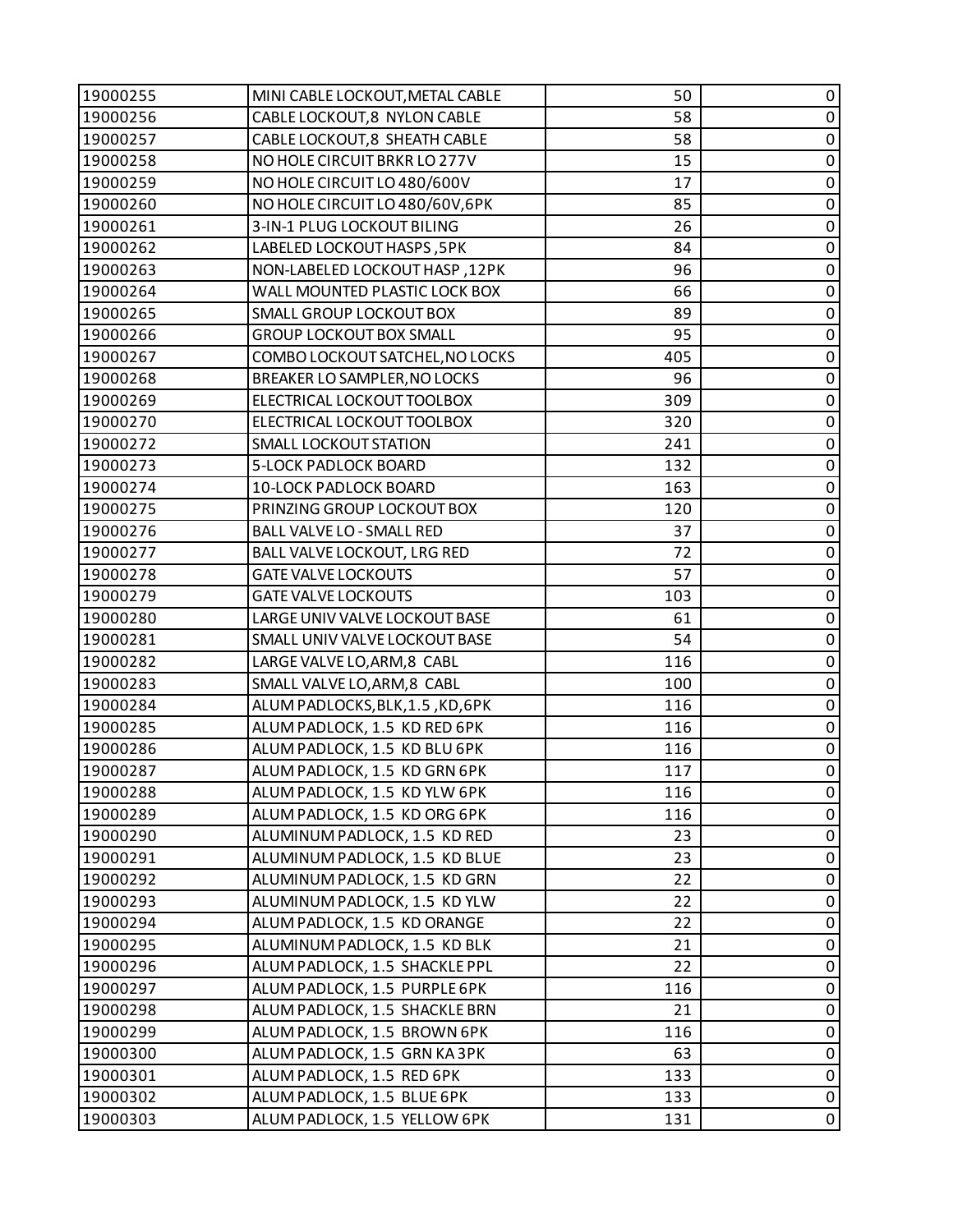| 19000304   | ALUM PADLOCK, 1.5 GRN KA 6PK      | 127 | 0                   |
|------------|-----------------------------------|-----|---------------------|
| 19000305   | ALUM PADLOCK, 1.5 KA RED 3PK      | 64  | $\pmb{0}$           |
| 19000306   | ALUM PADLOCK, 1.5 KA BLUE 3PK     | 64  | $\pmb{0}$           |
| 19000307   | ALUM PADLOCK, 1.5 KAYEL 3PK       | 64  | $\pmb{0}$           |
| 19000308   | SAFETY PADLOCK 1.5 KD RED 6PK     | 110 | $\pmb{0}$           |
| 19000309   | SFTY PADLOCK, 1.5 KD BLU 6PK      | 108 | 0                   |
| 19000309EA | SFTY PADLOCK, 1.5 KD BLU 1EA      | 18  | $\pmb{0}$           |
| 19000310   | SFTY PADLOCK, 1.5 KD GRN 6PK      | 107 | $\pmb{0}$           |
| 19000311   | SFTY PADLOCK, 1.5 KD YLW 6PK      | 107 | $\pmb{0}$           |
| 19000312   | SFTY PADLOCK, 1.5 KD ORG 6PK      | 102 | 0                   |
| 19000313   | SFTY PADLOCK, 1.5 KD BLK 6PK      | 101 | $\pmb{0}$           |
| 19000314   | SAFETY PADLOCK 1.5 KD BLU         | 19  | $\pmb{0}$           |
| 19000315   | SAFETY PADLOCK 1.5 KD GRN         | 18  | $\pmb{0}$           |
| 19000316   | SAFETY PADLOCK 1.5 KD YEL         | 19  | $\pmb{0}$           |
| 19000317   | SAFETY PADLOCK 1.5 KD ORG         | 18  | $\pmb{0}$           |
| 19000318   | SAFETY PADLOCK 1.5 KD BLK         | 19  | $\pmb{0}$           |
| 19000319   | SAFETY PL 1.5 KD BROWN 6/PK       | 101 | $\pmb{0}$           |
| 19000320   | SAFETY PADLOCK 1.5 KD BRN         | 18  | $\pmb{0}$           |
| 19000321   | SAFETY PADLOCK 1.5 PURPLE 6PK     | 101 | $\pmb{0}$           |
| 19000322   | SAFETY PADLOCK 1.5 KD PUR         | 20  | $\pmb{0}$           |
| 19000323   | SFTY PADLOCK, 1.5 RED KA 3PK      | 56  | $\pmb{0}$           |
| 19000324   | SFTY PADLOCK, 1.5 BLU KA 3PK      | 55  | $\pmb{0}$           |
| 19000325   | SFTY PADLOCK, 1.5 YEL KA 3PK      | 55  | $\pmb{0}$           |
| 19000326   | SFTY PADLOCK, 1.5 GRN KA 3PK      | 56  | $\pmb{0}$           |
| 19000327   | SFTY PADLOCK, 1.5 RED KA 6PK      | 113 | $\pmb{0}$           |
| 19000328   | SFTY PADLOCK, 1.5 BLU KA 6PK      | 119 | $\pmb{0}$           |
| 19000329   | SFTY PADLOCK, 1.5 YEL KA 6PK      | 110 | $\pmb{0}$           |
| 19000330   | SAFETY PADLOCKS, WH, 1.5, KD, 6PK | 101 | $\pmb{0}$           |
| 19000331   | SAFETY PADLOCK, BRN, 1.5, KA, 3PK | 55  | $\pmb{0}$           |
| 19000332   | SAFETY PADLOCKS, BRN, 1, KA, 6PK  | 110 | $\pmb{0}$           |
| 19000333   | SAFETY PADLOCKS, WHT, 1, KA, 3PK  | 57  | $\pmb{0}$           |
| 19000334   | SAFETY PADLOCKS, WHT, 1, KA, 6PK  | 110 | $\pmb{0}$           |
| 19000335   | SAFETY PADLOCK, PRP, 1.5, KA, 3PK | 59  | 0                   |
| 19000336   | SAFETY PADLOCK, PRP, 1.5, KA, 6PK | 110 | 0                   |
| 19000339   | SAFETY PADLOCK 1.5 KA ORG 6PK     | 115 | $\pmb{0}$           |
| 19000340   | SAFETY PADLOCK 1.5 KA BLK 6PK     | 114 | $\pmb{0}$           |
| 19000341   | SAFETY PADLOCK, WHT, 1.5, KD, 1PK | 18  | 0                   |
| 19000342   | PIPE TAPE, BLUE, 4 X 30 YDS       | 100 | $\pmb{0}$           |
| 19000343   | PIPE TAPE, RED, 2 X 30 YDS        | 48  | $\pmb{0}$           |
| 19000344   | PIPE TAPE, BLUE, 2 X 30 YDS       | 48  | 0                   |
| 19000345   | V-LOC BREAKAWAY SYS U-CHANNEL     | 117 | $\pmb{0}$           |
| 19000346   | PIPEMARKER 4005-B, AMMONIA, YLW   | 8   | $\pmb{0}$           |
| 19000347   | PIPEMARKER 4005-C, AMMONIA, YLW   | 14  | $\mathbf 0$         |
| 19000348   | PIPEMARKER 4005-D, AMMONIA, YLW   | 15  | $\pmb{0}$           |
| 19000349   | PIPEMARKER 4023-B, WTR RTRN, GRN  | 8   | $\pmb{0}$           |
| 19000350   | PIPEMARKER 4023-C, WTR RTRN, GRN  | 15  | $\pmb{0}$           |
| 19000351   | PIPEMARKER 4023-D, WTR RTRN, GRN  | 16  | $\pmb{0}$           |
| 19000352   | PIPEMARKER 4024-B, WTR SPLY, GRN  | 8   | $\mathsf{O}\xspace$ |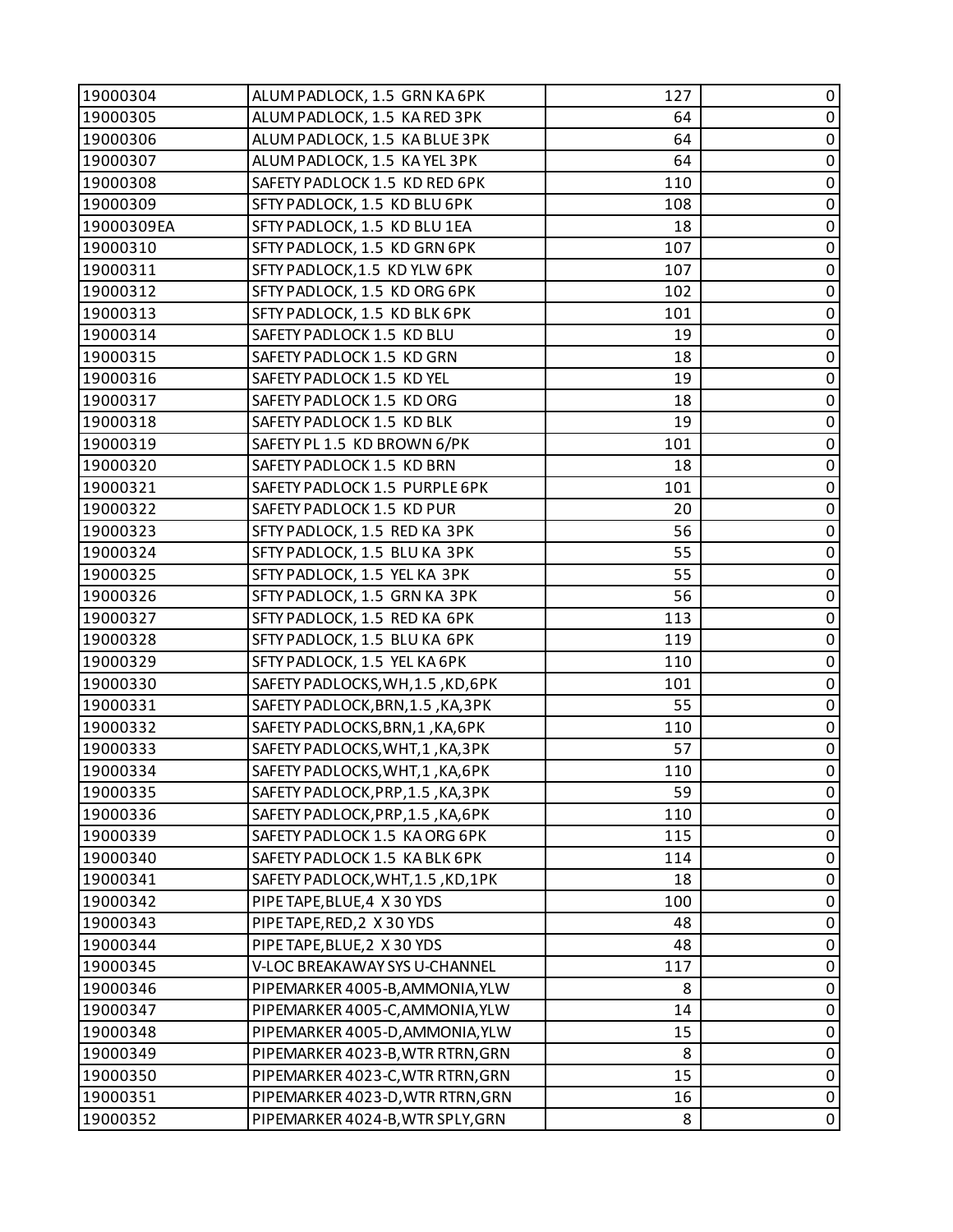| 19000353 | PIPEMARKER 4024-C, WTR SPLY, GRN | 15                      | 0              |
|----------|----------------------------------|-------------------------|----------------|
| 19000354 | PIPEMARKER 4024-D, WTR SPLY, GRN | 16                      | $\mathsf 0$    |
| 19000355 | PIPEMARKER 4048-B, DOM COLD WTR  | 8                       | 0              |
| 19000356 | PIPEMARKER 4048-C, DOM COLD WTR  | 14                      | $\pmb{0}$      |
| 19000357 | PIPEMARKER 4048-D, DOM COLD WTR  | 15                      | $\mathbf 0$    |
| 19000358 | PIPEMARKER 4051-B, DOM HOT WTR   | 8                       | 0              |
| 19000359 | PIPEMARKER 4051-C, DOM HOT WTR   | 14                      | $\pmb{0}$      |
| 19000360 | PIPEMARKER 4051-D, DOM HOT WTR   | 15                      | $\mathbf 0$    |
| 19000361 | PIPEMARKER 4072-B, WTR RTRN, YLW | 8                       | 0              |
| 19000362 | PIPEMARKER 4072-C, WTR RTRN, YLW | 14                      | $\pmb{0}$      |
| 19000363 | PIPEMARKER 4072-D, WTR RTRN, YLW | 15                      | $\mathbf 0$    |
| 19000364 | PIPEMARKER 4073-B, WTR SPLY, YLW | 8                       | 0              |
| 19000365 | PIPEMARKER 4073-C, WTR SPLY, YLW | 14                      | $\mathbf 0$    |
| 19000366 | PIPEMARKER 4073-D, WTR SPLY, YLW | 15                      | $\mathbf 0$    |
| 19000367 | PIPEMARKER 4097-B, NTRL GAS, YLW | 8                       | 0              |
| 19000368 | PIPEMARKER 4097-C, NTRL GAS, YLW | 14                      | $\mathbf 0$    |
| 19000369 | PIPEMARKER 4097-D, NTRL GAS, YLW | 15                      | $\mathbf 0$    |
| 19000370 | PIPEMARKER 4277-B, SPRINKLER, RD | 8                       | 0              |
| 19000371 | PIPEMARKER 4277-C, SPRINKLER, RD | 14                      | $\pmb{0}$      |
| 19000372 | PIPEMARKER 4277-D, SPRINKLER, RD | 15                      | $\mathbf 0$    |
| 19000373 | PIPEMARKER 7014-1, AMMONIA, YLW  | 4                       | 0              |
| 19000374 | PIPEMARKER 7046-1, WTR RTRN, GRN | 4                       | $\pmb{0}$      |
| 19000375 | PIPEMARKER 7046-4, WTR RTRN, GRN | 4                       | $\mathbf 0$    |
| 19000376 | PIPEMARKER 7047-1, WTR SPLY, GRN | 4                       | 0              |
| 19000377 | PIPEMARKER 7047-4, WTR SPLY, GRN | 4                       | $\pmb{0}$      |
| 19000378 | PIPEMARKER 7084-4, DOM COLD WTR  | 4                       | $\mathbf 0$    |
| 19000379 | PIPEMARKER 7087-1, DOM HOT WTR   | 4                       | 0              |
| 19000380 | PIPEMARKER 7087-4, DOM HOT WTR   | 4                       | $\pmb{0}$      |
| 19000381 | PIPEMARKER 7129-1, WTR RTRN, YLW | $\overline{\mathbf{4}}$ | $\pmb{0}$      |
| 19000382 | PIPEMARKER 7129-4, WTR RTRN, YLW | 4                       | 0              |
| 19000383 | PIPEMARKER 7130-1, WTR SPLY, YLW | 4                       | $\pmb{0}$      |
| 19000384 | PIPEMARKER 7130-4, WTR SPLY, YLW | 4                       | $\overline{0}$ |
| 19000385 | PIPEMARKER 7196-1, NTRL GAS, YLW | 4                       | 0              |
| 19000386 | PIPEMARKER 7196-4, NTRL GAS, YLW | 4                       | 0              |
| 19000387 | PIPEMARKER 7267-1, SPRINKLER, RD | 4                       | $\pmb{0}$      |
| 19000388 | PIPEMARKER 7267-4, SPRINKLER, RD | 4                       | 0              |
| 19000503 | BBP85/POWERMARK REFL TAPE,10     | 495                     | $\pmb{0}$      |
| 19000504 | BBP85/POWERMARK REFL TAPE, 7     | 371                     | $\pmb{0}$      |
| 19000505 | BBP85/POWERMARK REFL TAPE,4      | 269                     | 0              |
| 19000506 | BBP85/POWERMARK TAPE, BROWN, 4   | 150                     | $\pmb{0}$      |
| 19000507 | BBP85/POWERMARK TAPE, WHITE, 8   | 302                     | $\pmb{0}$      |
| 19000508 | BBP85/POWERMARK TAPE, YELLOW, 8  | 290                     | 0              |
| 19000509 | BBP85/POWERMARK TAPE, BLUE, 8    | 310                     | $\mathbf 0$    |
| 19000510 | BBP85/POWERMARK TAPE, GREEN, 8   | 290                     | $\pmb{0}$      |
| 19000511 | BBP85/POWERMARK TAPE, ORANGE, 8  | 290                     | $\pmb{0}$      |
| 19000512 | BBP85/POWERMARK TAPE, BLACK, 8   | 308                     | $\pmb{0}$      |
| 19000513 | BBP85/POWERMARK TAPE, GOLD, 8    | 290                     | $\pmb{0}$      |
| 19000514 | BBP85/POWERMARK TAPE, GREY, 8    | 290                     | $\pmb{0}$      |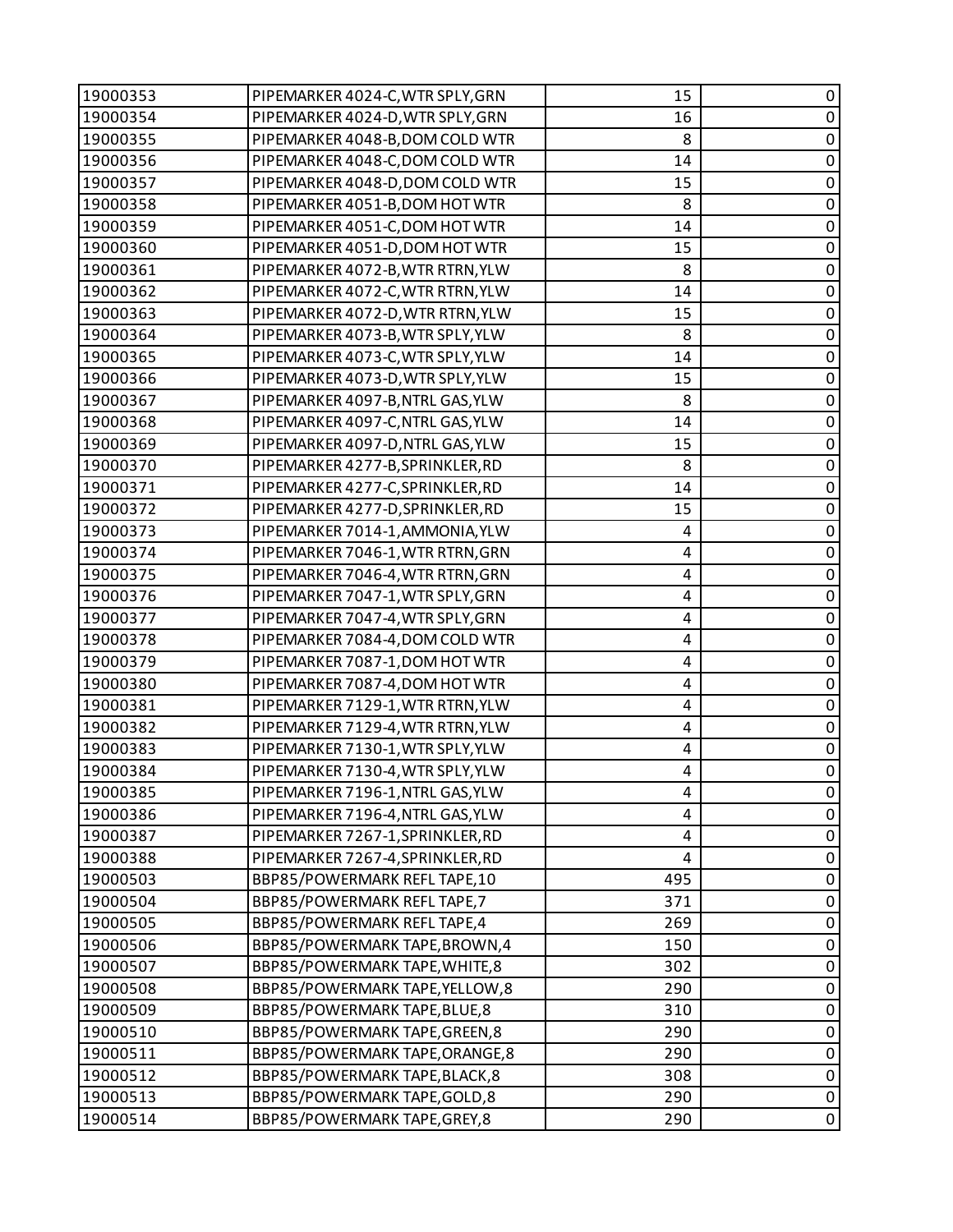| 19000515 | BBP85/POWERMARK TAPE, BROWN, 8     | 290 | 0           |
|----------|------------------------------------|-----|-------------|
| 19000516 | BBP85/POWERMARK TAPE, PURPLE, 8    | 290 | $\mathbf 0$ |
| 19000517 | BBP85/POWERMARK TAPE, CLEAR, 4     | 158 | 0           |
| 19000518 | BBP85/POWERMARK TAPE, WHITE, 4     | 158 | $\pmb{0}$   |
| 19000519 | BBP85/POWERMARK TAPE, YELLOW, 4    | 158 | $\pmb{0}$   |
| 19000520 | BBP85/POWERMARK TAPE, ORANGE, 4    | 158 | $\pmb{0}$   |
| 19000521 | BBP85/POWERMARK TAPE, YELLOW, 6    | 237 | $\pmb{0}$   |
| 19000522 | BBP85/POWERMARK TAPE, ORANGE, 6    | 279 | $\pmb{0}$   |
| 19000523 | BBP85/POWERMARK TAPE, CLEAR, 7     | 248 | $\pmb{0}$   |
| 19000524 | BBP85/POWERMARK TAPE, WHITE, 7     | 248 | $\pmb{0}$   |
| 19000525 | BBP85/POWERMARK REFL TAPE,4        | 269 | $\pmb{0}$   |
| 19000526 | BBP85/POWERMARK REFL TAPE, 7       | 371 | 0           |
| 19000527 | BBP85/POWERMARK TAPE, BLACK, 6     | 232 | $\pmb{0}$   |
| 19000528 | BBP85/POWERMARK TAPE, GOLD, 6      | 232 | $\pmb{0}$   |
| 19000529 | BBP85/POWERMARK TAPE, GREY, 6      | 232 | $\pmb{0}$   |
| 19000530 | BBP85/POWERMARK TAPE, BROWN, 6     | 232 | $\pmb{0}$   |
| 19000531 | BBP85/POWERMARK TAPE, PURPLE, 6    | 232 | $\pmb{0}$   |
| 19000532 | BBP85/POWERMARK TAPE, RED, 10      | 321 | 0           |
| 19000533 | BBP85/POWERMARK TAPE, BLUE, 10     | 321 | $\pmb{0}$   |
| 19000534 | BBP85/POWERMARK TAPE, GREY, 10     | 319 | $\pmb{0}$   |
| 19000535 | BBP85/POWERMARK TAPE, WHITE, 7     | 255 | $\pmb{0}$   |
| 19000536 | BBP85/POWERMARK TAPE, YELLOW, 7    | 239 | $\pmb{0}$   |
| 19000537 | BBP85/POWERMARK TAPE, ORANGE, 7    | 239 | $\pmb{0}$   |
| 19000538 | BBP85/POWERMARK TAPE, RED, 7       | 239 | 0           |
| 19000539 | BBP85/POWERMARK TAPE, GREEN, 7     | 253 | $\pmb{0}$   |
| 19000540 | BBP85/POWERMARK TAPE, BLUE, 7      | 239 | $\mathbf 0$ |
| 19000541 | BBP85/POWERMARK REFL TAPE,4        | 269 | $\pmb{0}$   |
| 19000542 | BBP85/POWERMARK REFL TAPE, 7       | 371 | $\pmb{0}$   |
| 19000543 | BBP85/POWERMARK REFL TAPE,10       | 495 | $\pmb{0}$   |
| 19000544 | BBP85/POWERMARK TAPE, CLEAR, 4     | 150 | $\pmb{0}$   |
| 19000545 | BBP85/POWERMARK TAPE, CLEAR, 6     | 240 | $\pmb{0}$   |
| 19000546 | BBP85/POWERMARK TAPE, CLEAR, 8     | 290 | $\mathbf 0$ |
| 19000547 | BBP85/POWERMARK TAPE, CLEAR, 10    | 321 | 0           |
| 19000548 | BBP85/POWERMARK TAPE, OCHRE, 4     | 155 | 0           |
| 19000549 | BBP85/POWERMARK TAPE, OCHRE, 6     | 234 | $\pmb{0}$   |
| 19000550 | BBP85/POWERMARK TAPE, OCHRE, 7     | 245 | $\pmb{0}$   |
| 19000551 | BBP85/POWERMARK TAPE, OCHRE, 10    | 318 | 0           |
| 19000552 | <b>BBP85 POWERMARK TAPE GLOW 4</b> | 295 | 0           |
| 19000553 | <b>BBP85 POWERMARK TAPE GLOW 7</b> | 422 | 0           |
| 19000554 | B50 LABELS, BLK/WHT1 W             | 66  | 0           |
| 19000557 | B50 LABELS, BLK/WHT, 0.375 W       | 39  | $\mathbf 0$ |
| 19000558 | B50 LABELS, BLK/WHT, 0.475 W       | 41  | 0           |
| 19000559 | B50 LABELS, BLK/WHT, 0.625 W       | 41  | $\mathbf 0$ |
| 19000560 | BBP85 LABELS, ANSI CAUTION, 4X6    | 145 | 0           |
| 19000561 | BBP85 LABELS, ANSI DANGER, 4X6     | 145 | 0           |
| 19000562 | BBP85 LABELS, ANSI NOTICE, 4X6     | 152 | $\pmb{0}$   |
| 19000563 | BBP85 LABELS, ANSI WARNING, 4X6    | 152 | $\pmb{0}$   |
| 19000564 | BBP85 LABELS, OSHA CAUTION, 4X6    | 153 | 0           |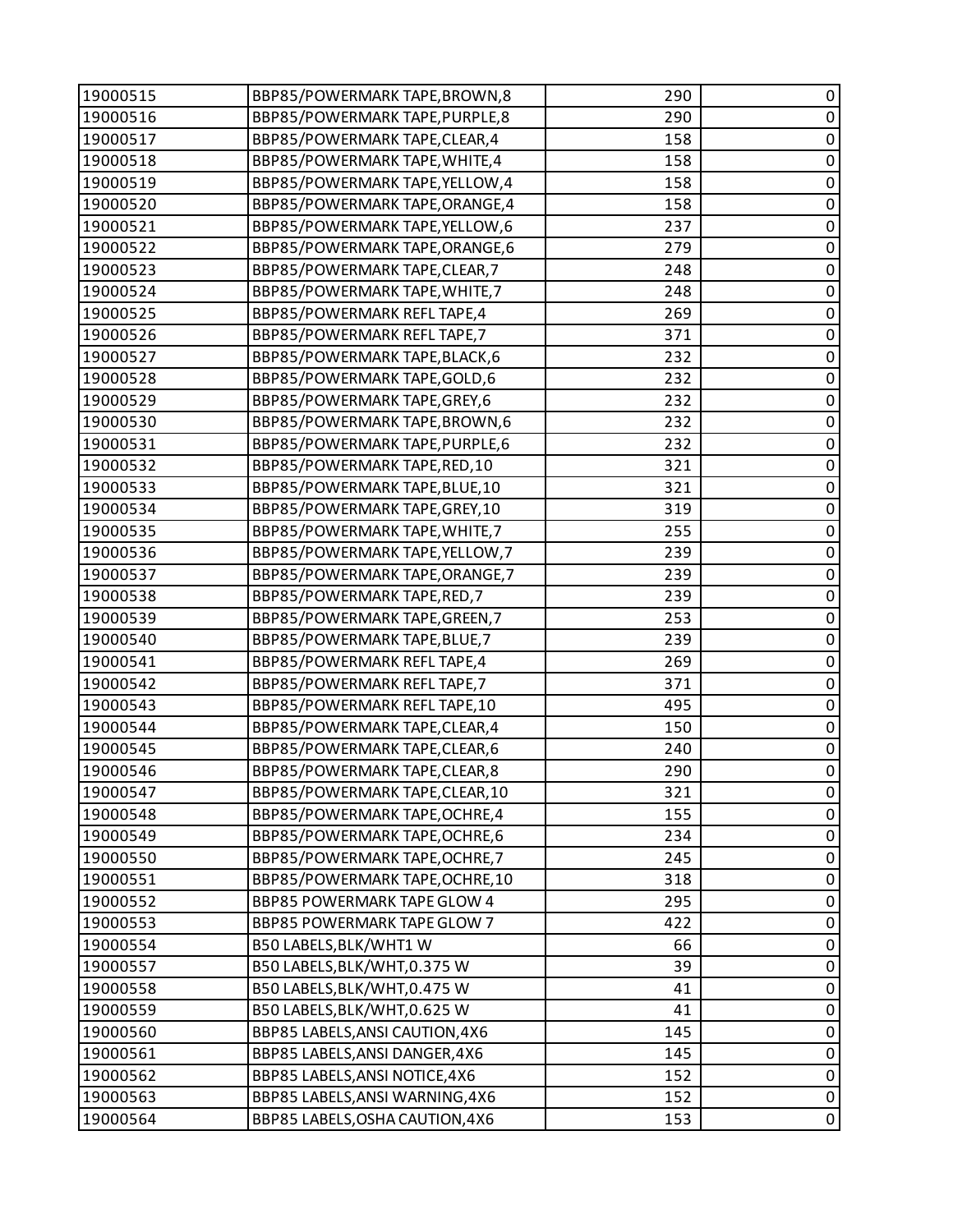| 19000565 | BBP85 LABELS, OSHA DANGER, 4X6   | 145 | 0           |
|----------|----------------------------------|-----|-------------|
| 19000566 | BBP85 LABELS, GHS DIA, L1, 6 H   | 166 | $\pmb{0}$   |
| 19000567 | BBP85 LABELS, GHS DIA, L2, 6 H   | 166 | $\pmb{0}$   |
| 19000568 | BBP85 LABELS, GHS DIA, L3A, 6 H  | 166 | $\pmb{0}$   |
| 19000569 | BBP85 LABELS, GHS DIA, L3B, 6 H  | 163 | $\pmb{0}$   |
| 19000570 | BBP85 LABELS, GHS DIA, L4A, 6 H  | 163 | $\pmb{0}$   |
| 19000571 | BBP85 LABELS, GHS DIA, L4B, 6 H  | 166 | $\pmb{0}$   |
| 19000572 | BBP85 LABELS, RTK NFPA DIA, 4X6  | 147 | $\mathbf 0$ |
| 19000573 | BBP85 LABELS, RTK NFPA DIA, 7X10 | 150 | $\pmb{0}$   |
| 19000574 | BBP85 LABELS, RTK NFPA DIA, 6X6  | 227 | $\pmb{0}$   |
| 19000575 | BBP85 LABELS, RTK COLOR BAR, 4X6 | 142 | $\pmb{0}$   |
| 19000576 | BBP85 LABELS, RTK CLR BAR, 7X10  | 146 | $\pmb{0}$   |
| 19000577 | BBP85 LABELS, WHITE, 7X10        | 155 | $\pmb{0}$   |
| 19000578 | BBP85 LABELS, YELLOW, 7X10       | 151 | $\mathbf 0$ |
| 19000579 | B50 LABELS, 360/CTR              | 74  | 0           |
| 19000580 | B50 LABELS, 180/CTR              | 65  | $\pmb{0}$   |
| 19000581 | B50 LABELS, 360/CTR, BLACK/WHITE | 111 | $\pmb{0}$   |
| 19000582 | BMP41-51-53 LABELS, 100/CTR      | 54  | $\pmb{0}$   |
| 19000583 | BMP50 SELF-LAM LABELS,.25X1.1    | 29  | $\pmb{0}$   |
| 19000584 | B50 LABELS, 360/CTR, BLK/SILVER  | 76  | $\pmb{0}$   |
| 19000585 | B50 LABELS, 260/CTR, BLK/SILVER  | 63  | $\pmb{0}$   |
| 19000586 | BMP41-51-53 LABELS, 480/CTR      | 82  | $\pmb{0}$   |
| 19000587 | BMP41-51-53 LABELS, 480/CTR      | 88  | $\pmb{0}$   |
| 19000589 | BMP41-51-53 LABELS, 260/CTR      | 65  | $\pmb{0}$   |
| 19000590 | BMP41-51-53 LABELS, 140/CTR      | 76  | $\pmb{0}$   |
| 19000592 | B50 LABELS, 240/CTR, BLACK/RED   | 46  | $\pmb{0}$   |
| 19000593 | BMP41-51-53 LABELS, 180/CTR      | 35  | $\pmb{0}$   |
| 19000594 | BMP41-51-53 LABELS, 180/CTR      | 59  | $\pmb{0}$   |
| 19000595 | BMP41-51-53 LABELS, 239/CTR      | 40  | $\pmb{0}$   |
| 19000653 | LOCKOUT KIT, PADLOCK POUCH       | 297 | $\pmb{0}$   |
| 19002100 | ALUM LOCK 1 SHAKLE KD SILVER     | 26  | $\pmb{0}$   |
| 19002101 | ALUM LOCK 1 SHKL KD SILVER 6PK   | 113 | $\mathbf 0$ |
| 19002102 | ALUM LOCK 1.5 SHKL BLK KA 3PK    | 74  | 0           |
| 19002103 | ALUM LOCK 1.5 SHKL BLK KA 6PK    | 150 | 0           |
| 19002104 | ALUM LOCK 1.5 SHKL BRN KA 3PK    | 68  | $\pmb{0}$   |
| 19002105 | ALUM LOCK 1.5 SHKL BRN KA 6PK    | 151 | 0           |
| 19002106 | ALUM LOCK 1.5 SHKL KD SLVR 6PK   | 119 | $\mathbf 0$ |
| 19002107 | ALUM LOCK 1.5 SHKL KA ORG 3PK    | 68  | $\pmb{0}$   |
| 19002108 | ALUM LOCK 1.5 SHKL KA ORG 6PK    | 151 | 0           |
| 19002109 | ALUM LOCK 1.5 SHKL KA PRPL 3PK   | 68  | 0           |
| 19002110 | ALUM LOCK 1.5 SHKL KA PRPL 6PK   | 150 | $\pmb{0}$   |
| 19002111 | ALUM LOCK 1.5 SHKL SLVR KD       | 31  | 0           |
| 19002112 | ALUM LOCK 1.5 SHKL SLVR KA 3PK   | 68  | $\pmb{0}$   |
| 19002113 | ALUM LOCK 1.5 SHKL SLVR KA 6PK   | 150 | $\mathbf 0$ |
| 19002114 | ALUM LOCK 3 SHKL BLK KD 6PK      | 140 | 0           |
| 19002115 | ALUM LOCK 3 SHKL BLU KD 6PK      | 146 | $\pmb{0}$   |
| 19002116 | ALUM LOCK 3 SHKL BRWN KD 6PK     | 138 | $\pmb{0}$   |
| 19002117 | ALUM LOCK 3 SHKL GRN KD 6PK      | 140 | 0           |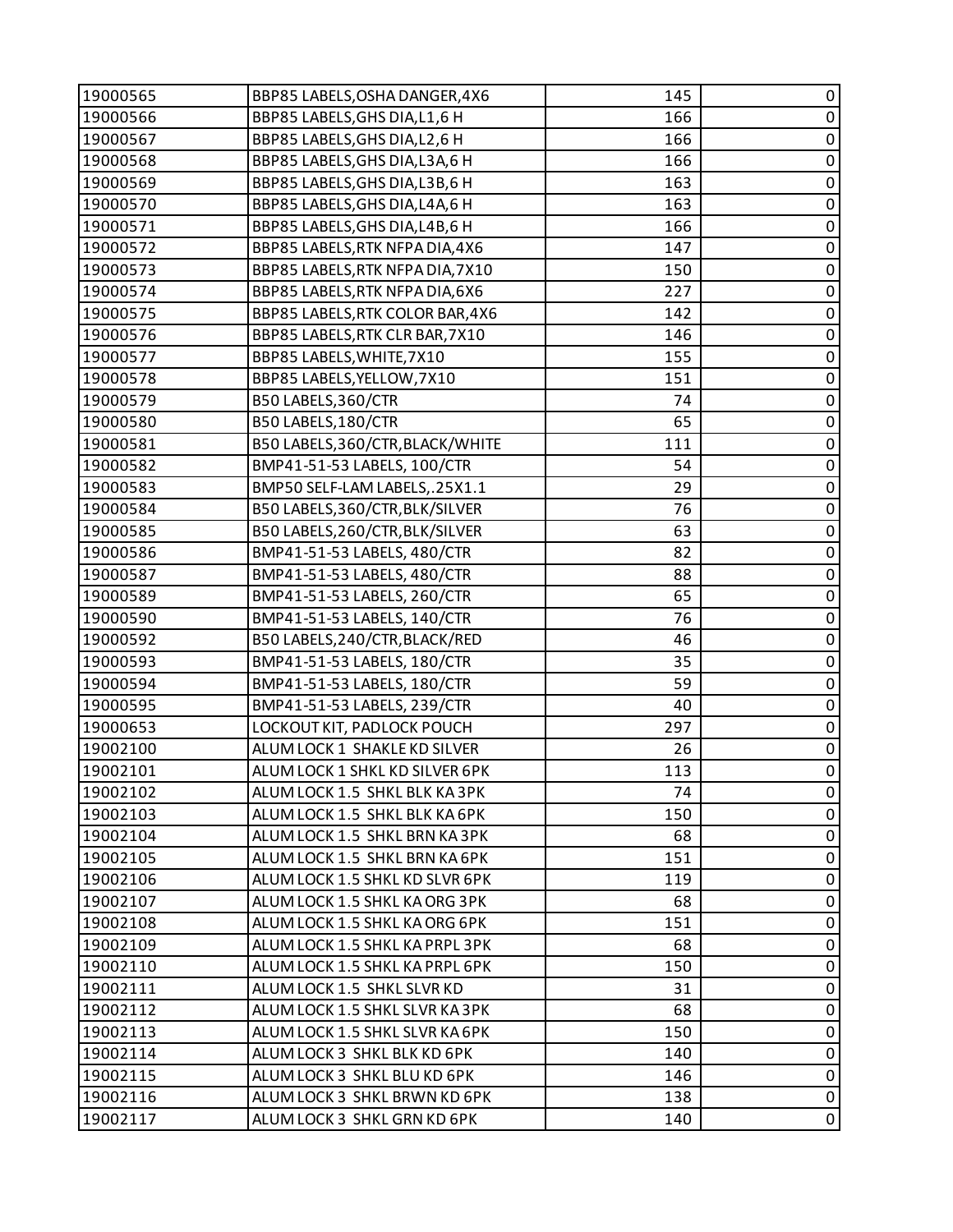| 19002118 | ALUM LOCK 3 SHKL KA BLK 3PK    | 86  | 0              |
|----------|--------------------------------|-----|----------------|
| 19002119 | ALUM LOCK 3 SHKL KA BLK 6PK    | 154 | $\pmb{0}$      |
| 19002120 | ALUM LOCK 3 SHKL KA BLUE 3PK   | 88  | $\pmb{0}$      |
| 19002121 | ALUM LOCK 3 SHKL KA BLUE 6PK   | 157 | $\pmb{0}$      |
| 19002122 | ALUM LOCK 3 SHKL KA BRWN 3PK   | 86  | $\pmb{0}$      |
| 19002123 | ALUM LOCK 3 SHKL KA BRWN 6PK   | 148 | $\pmb{0}$      |
| 19002124 | ALUM LOCK 3 SHKL KA GRN 3PK    | 83  | $\pmb{0}$      |
| 19002125 | ALUM LOCK 3 SHKL KA GRN 6PK    | 148 | $\pmb{0}$      |
| 19002126 | ALUM LOCK 3 SHKL KA ORG 3PK    | 83  | $\pmb{0}$      |
| 19002127 | ALUM LOCK 3 SHKL KA ORG 6PK    | 148 | 0              |
| 19002128 | ALUM LOCK 3 SHKL KA PRPL 3PK   | 86  | $\pmb{0}$      |
| 19002129 | ALUM LOCK 3 SHKL KA PRPL 6PK   | 148 | $\pmb{0}$      |
| 19002130 | ALUM LOCK 3 SHKL KA RED 3PK    | 88  | $\pmb{0}$      |
| 19002131 | ALUM LOCK 3 SHKL KA RED 6PK    | 154 | $\pmb{0}$      |
| 19002132 | ALUM LOCK 3 SHKL KA SLVR 3PK   | 86  | $\pmb{0}$      |
| 19002133 | ALUM LOCK 3 SHKL KA SLVR 6PK   | 148 | $\pmb{0}$      |
| 19002860 | <b>DOLLY DRUM TRAY</b>         | 158 | $\pmb{0}$      |
| 19002865 | SAFETY CAN 5GAL TYP1 METALW/FN | 67  | $\pmb{0}$      |
| 19015617 | PPMKR INSTRUMENT AIR           | 9   | $\pmb{0}$      |
| 19015621 | PPMKR NITROGEN WT/GN A         | 9   | $\pmb{0}$      |
| 19015637 | PPMKR INSTRUMENT AIR           | 8   | $\pmb{0}$      |
| 19016201 | SAFETY PDLK LBLS ENGLISH 6PK   | 12  | $\pmb{0}$      |
| 19016226 | LBLS POLY NFPA 2 3/8X2 3/8 1PK | 253 | $\pmb{0}$      |
| 19016248 | WALLET CARD RTK 25/PK          | 113 | $\pmb{0}$      |
| 19016316 | <b>MSDS NOTEBOOK</b>           | 73  | $\pmb{0}$      |
| 19016350 | DANGER LOCK OUT TAGS 25PK      | 31  | $\pmb{0}$      |
| 19016447 | DAN DO NOT SP ELEC 5 3/4X3     | 67  | $\pmb{0}$      |
| 19016456 | LOCKOUT JAWS 1 1.5 12/PK       | 182 | $\pmb{0}$      |
| 19016472 | LOCK LBL B674 1IN 6IN 1 40PK   | 29  | $\pmb{0}$      |
| 19016477 | LOTAG 'DNGR DO NOT' 1 25PK     | 102 | $\pmb{0}$      |
| 19016478 | LOTAG 'DNGR DO NOT' 1 25PK     | 95  | $\pmb{0}$      |
| 19016479 | LO TAG 'DNGR DO NOT' 1 25PK    | 95  | $\pmb{0}$      |
| 19016481 | LOCKED OUT TAG 5.5X3 1 25/PK   | 96  | 0              |
| 19016482 | LO TAG 'DNGR LOCKED' 1 25PK    | 99  | 0              |
| 19016490 | SIGN 'DNGR DO NOT' LO TAG 25PK | 99  | $\pmb{0}$      |
| 19016491 | <b>LOCK OUT STATION 8X12</b>   | 134 | $\pmb{0}$      |
| 19016492 | LOCK OUT STATION DEPT.         | 450 | 0              |
| 19016495 | LOCKOUT TRAINING BOOK 10/PK    | 56  | $\pmb{0}$      |
| 19016497 | LOCKOUT PROGRAM                | 428 | $\pmb{0}$      |
| 19016521 | <b>PLUG HUGGER</b>             | 37  | 0              |
| 19016528 | LOCKOUT STATION W/COMPONENTS   | 685 | $\pmb{0}$      |
| 19016529 | <b>BALL VALVE LOCKOUT</b>      | 56  | $\pmb{0}$      |
| 19016530 | 3IN BALL VALVE LOCKOUT         | 74  | $\pmb{0}$      |
| 19017088 | AP TAG DANGER DO NOT 25/PK     | 70  | $\pmb{0}$      |
| 19017089 | AP TAG DNGR DO NOT START 25/PK | 73  | $\pmb{0}$      |
| 19017137 | BLANK PIPE MARKERS BLUE        | 5   | $\pmb{0}$      |
| 19017138 | BLANK PIPE MARKERS GREEN       | 5   | $\mathsf 0$    |
| 19017139 | BLANK PIPE MARKERS YELLOW      | 5   | $\overline{0}$ |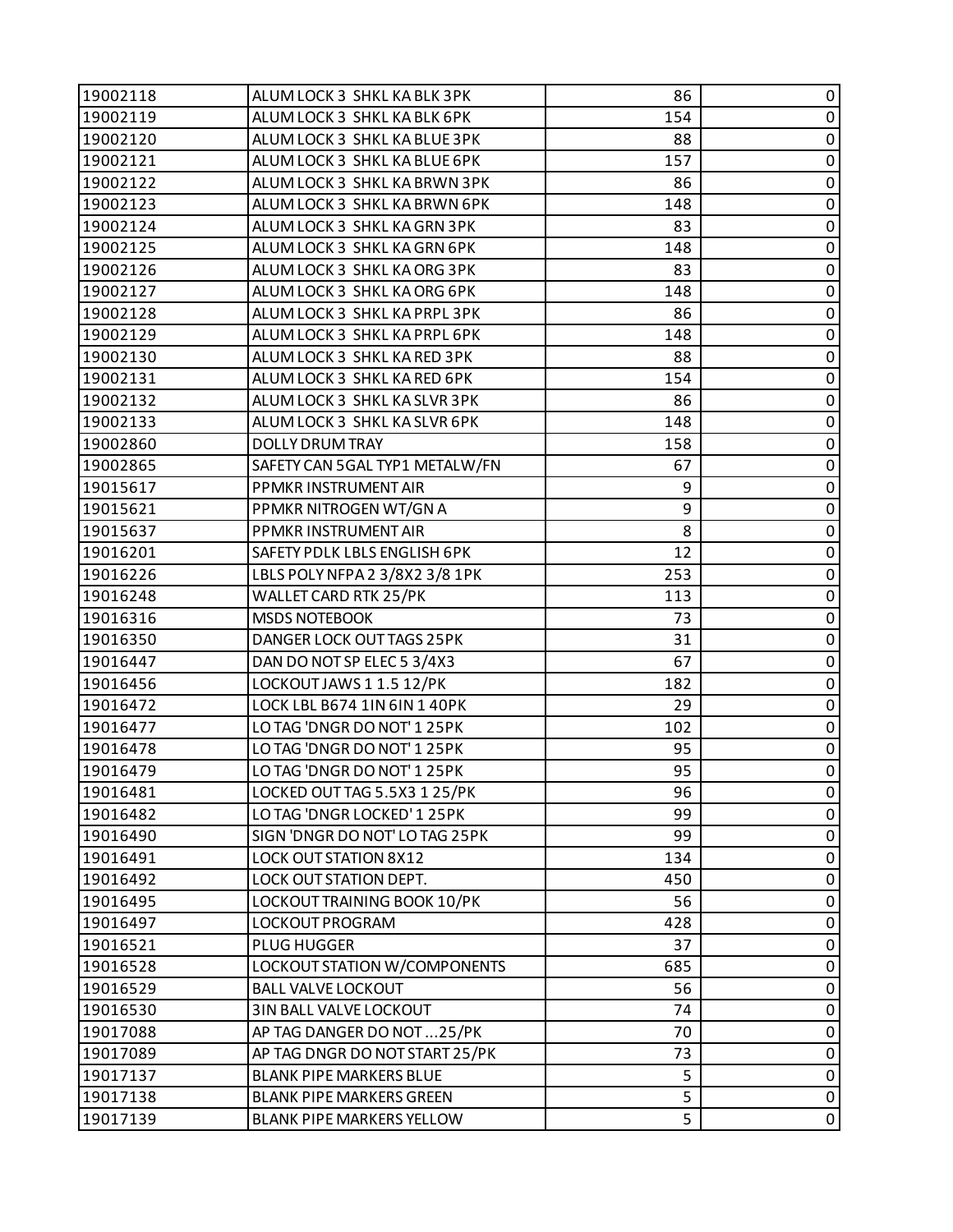| 19017291 | PPMKR 'AMMONIA'4CD BK/WH        | 5     | 0           |
|----------|---------------------------------|-------|-------------|
| 19017306 | SULF ACID PIPE MARKER 4/CARD    | 5     | 0           |
| 19017338 | PPMKR 'COLD WTR SUPPLY' 4/CD    | 5     | 0           |
| 19017350 | PORTABLE WATER YEL PIPEMARKER   | 5     | $\pmb{0}$   |
| 19017512 | PPMKR 'POLYMER' 4/CD            | 5     | $\mathbf 0$ |
| 19017529 | <b>ROOF DRAIN LABEL</b>         | 5     | 0           |
| 19017625 | PPMKR 'GAS' 3/CD                | 5     | $\pmb{0}$   |
| 19017634 | PPMKR 'STEAM' BK/YW 3/CD        | 5     | $\mathsf 0$ |
| 19017656 | PPMKR ASBES FREE INSUL B946     | 5     | 0           |
| 19017800 | BREAKER LOCKOUT TOOLBOX WITH T  | 318   | $\pmb{0}$   |
| 19017825 | RED LOCK WM PANO40045105 1EA    | 26    | $\pmb{0}$   |
| 19018367 | CAN 1 Q BENCH (NO BASKET)       | 52    | 0           |
| 19018368 | <b>TRAY SPILL</b>               | 110   | $\pmb{0}$   |
| 19018371 | CAN 2 QT BENCH NO BASKET        | 58    | $\mathsf 0$ |
| 19018376 | <b>CAN 1 GALLON BENCH</b>       | 104   | 0           |
| 19018378 | CAN 1 GALLON DRIP               | 64    | $\pmb{0}$   |
| 19018382 | 2.5G/9.5L SAFE CAN RED          | 85    | $\pmb{0}$   |
| 19018383 | CAN 2 GAL BENCH NO BASKET       | 148   | 0           |
| 19018389 | CAN 3 GAL BENCH NO BASKET       | 129   | $\pmb{0}$   |
| 19018411 | <b>COVER OPTIONAL DRAIN CAN</b> | 50    | $\pmb{0}$   |
| 19018432 | CAN NONMETAL LABORATORY SAFETY  | 298   | 0           |
| 19018511 | TANK RINSE STANDING 22 GAL      | 1,139 | $\pmb{0}$   |
| 19018512 | SMOKERS CEASE FIRE ASSEMBLY     | 101   | $\pmb{0}$   |
| 19018513 | TANK FUSIBLE LINK F/2700 SERIE  | 15    | 0           |
| 19018519 | TANK 1 GAL W/BASKET             | 252   | $\pmb{0}$   |
| 19018557 | VENT FILL BRASS 2IN DIA         | 141   | $\mathsf 0$ |
| 19018560 | FUNNEL W/6IN FLAME ARREST       | 409   | 0           |
| 19018561 | VENT FULL W/FUNNEL              | 217   | 0           |
| 19018564 | FITTING DRUM ALL STAINLESS STL  | 399   | $\pmb{0}$   |
| 19018573 | <b>FAUCET BRASS</b>             | 76    | 0           |
| 19018575 | FAUCET FLEX 6' STAINLESS STL    | 88    | $\pmb{0}$   |
| 19018577 | <b>WRENCH DRUM BUNG</b>         | 71    | $\mathbf 0$ |
| 19033510 | SINGLE DRUM MOD SPILL PLATFORM  | 130   | 0           |
| 19033516 | 4 DRUM INLINE SPILL PALLET      | 453   | 0           |
| 19033712 | BIOHAZARD BAGS FOR CAN 100/PK   | 103   | $\pmb{0}$   |
| 19033713 | AEROVENT DRUM VENT W/CARB FLTR  | 374   | 0           |
| 19033720 | 22G UC CAB CORSIVE SC W/PDL HN  | 2,250 | 0           |
| 19033725 | 6 GA BIOHAZRD WASTE CONTNR WHT  | 177   | 0           |
| 19033755 | 10GAL BIOHAZD WASTE CONTNR WHT  | 209   | 0           |
| 19034784 | ADJUSTABLE GATE VALVE LOCKOUT   | 57    | 0           |
| 19037060 | PORTABLE MIXING TANK            | 195   | $\pmb{0}$   |
| 19037100 | 1.5INX.0625 W/O CALIBRATIN LBL  | 4     | 0           |
| 19038295 | COUNTERTOP OILY WASTE CAN RED   | 94    | $\pmb{0}$   |
| 19038430 | CABINET 22GAL S/C UNDRCNTR YLW  | 1,190 | $\pmb{0}$   |
| 19038431 | CABINET 22GAL MAN/C UC YLW      | 1,044 | 0           |
| 19038435 | CABINET 24GAL MAN/C VERT YLW    | 1,119 | $\pmb{0}$   |
| 19038436 | CABINET 24GAL S/C VERT YLW      | 1,180 | $\pmb{0}$   |
| 19038437 | CABINET 22GAL MAN/C UC A/C B    | 1,198 | $\mathbf 0$ |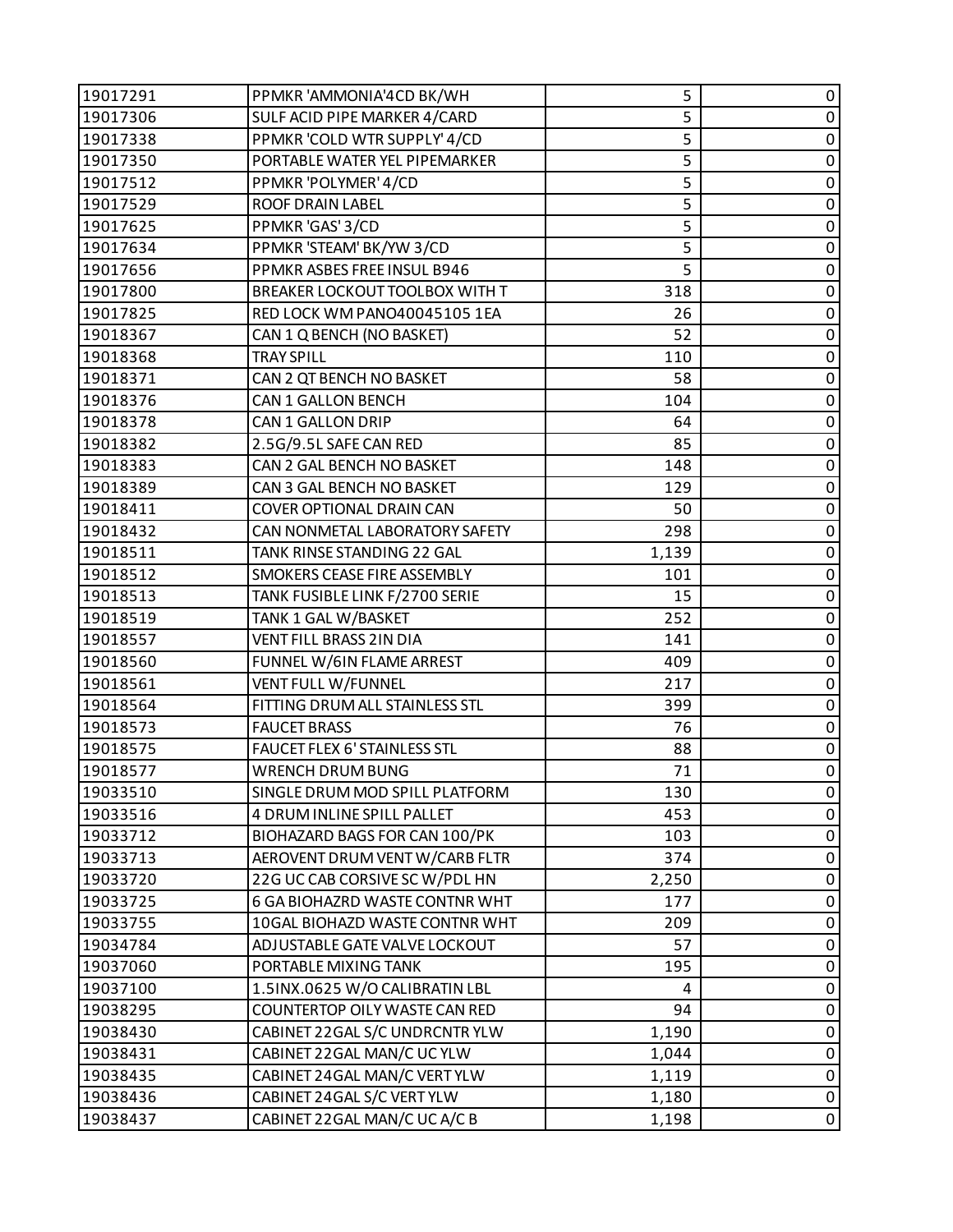| 19038438 | CABINET 22GAL S/C UC A/C BLU          | 1,405 | 0           |
|----------|---------------------------------------|-------|-------------|
| 19038449 | SPILL CNTMNT PLTFRM 2DRUM MDLR        | 236   | $\pmb{0}$   |
| 19038450 | SPILL CNTMNT PLTFRM 4DRUM MDLR        | 425   | 0           |
| 19038452 | 6 GAL WASTE CAN-YELLOW                | 76    | $\pmb{0}$   |
| 19038453 | 10 GAL WASTE CAN-YELLOW               | 90    | $\pmb{0}$   |
| 19038454 | 14 GAL WASTE CAN-YELLOW               | 97    | $\pmb{0}$   |
| 19038455 | 30 GALLON BLUE LAB PACK               | 107   | $\pmb{0}$   |
| 19038457 | 3IN SHLF DIVDR F/4-45GAL CABNT        | 21    | $\pmb{0}$   |
| 19038459 | DRUM CABINET RAMP                     | 131   | 0           |
| 19039196 | FUSE LOCKOUT 13/32IN 6PK              | 99    | $\pmb{0}$   |
| 19039197 | FUSE LOCKOUT 9/16IN 6PK               | 117   | $\pmb{0}$   |
| 19039263 | DRM FNL 41/2X41/2 IN-FLM ARIST        | 150   | 0           |
| 19039668 | 20 GAL SCREW TOP LAB PACK             | 56    | $\pmb{0}$   |
| 19039670 | 2 GAL BUTT CAN YELLLOW                | 74    | $\pmb{0}$   |
| 19039671 | 2 GAL BUTT CAN BEIGE                  | 74    | 0           |
| 19039672 | 5 GAL BUTT CAN BEIGE                  | 92    | $\pmb{0}$   |
| 19040303 | TG DGR DT OPE VLV 7 X 4IN10PK         | 33    | $\pmb{0}$   |
| 19040365 | TG DGR DT OPE VL 7 X 4IN100PK         | 114   | $\pmb{0}$   |
| 19040501 | TG WORK ORDER 3X5 3/4IN100PK          | 84    | $\pmb{0}$   |
| 19040504 | TG RDY FOR SVC 3X5 3/4IN100PK         | 82    | $\pmb{0}$   |
| 19040506 | TG HLD DAT REAS 3X5 3/4IN100PK        | 88    | 0           |
| 19040509 | TG DEFECT DT USE 3X5 3/4 100PK        | 86    | $\pmb{0}$   |
| 19040510 | 3TG OUT OF SVC 3X5 3/4IN100PK         | 88    | $\pmb{0}$   |
| 19040515 | TG EQUIP OUT SVC 3X5 3/4 100PK        | 88    | 0           |
| 19040516 | TG OUT OF SVC 3X5 3/4IN100PK          | 89    | $\pmb{0}$   |
| 19040517 | TG SCRAP 3X5 3/4IN100PK               | 82    | $\pmb{0}$   |
| 19040520 | TG OK TO USE 3X5 3/4IN100PK           | 82    | 0           |
| 19040521 | TG HOST INSPCTED 3X5 3/4 100PK        | 82    | $\pmb{0}$   |
| 19040522 | TG HAZD WASTE 3X5 3/4IN100PK          | 90    | $\pmb{0}$   |
| 19040540 | TG REJCT JOB NUM 3X5 3/4 100PK        | 82    | $\pmb{0}$   |
| 19040852 | TG Q.A. APPROVED 3X5 3/4 100PK        | 82    | $\pmb{0}$   |
| 19040853 | TG OK TO SHIP 3X5 3/4IN100PK          | 82    | $\mathbf 0$ |
| 19040854 | TG REIR 3X5 3/4IN100PK                | 82    | 0           |
| 19040856 | TG REIRED 3X5 3/4IN100PK              | 82    | 0           |
| 19040858 | CAN 5GL W/2POLY FTNG EPDM O'RN        | 542   | $\pmb{0}$   |
| 19040880 | 2GAL DISP CAN W/PP DISCONNCT          | 472   | 0           |
| 19040985 | POLY SINGLE DRUM STACKER              | 321   | $\pmb{0}$   |
| 19040986 | POLY DOUBLE DRUM STACKER              | 384   | $\pmb{0}$   |
| 19040987 | POLY SHELF FOR DRUM STACKER           | 133   | 0           |
| 19041647 | DRUM SIPHON ADAPTER                   | 78    | 0           |
| 19042082 | <b>GUARDMASTER SHELF</b>              | 108   | $\pmb{0}$   |
| 19042307 | <b>TOOLBOX</b>                        | 65    | 0           |
| 19045466 | CABINET 90GAL COMBUSTIBLE             | 2,016 | $\pmb{0}$   |
| 19045472 | HAZMAT DRUM OUTDOOR STORAGE           | 2,546 | $\pmb{0}$   |
| 19045475 | <b>60GAL WORKBENCH SAFETY CABINET</b> | 2,021 | 0           |
| 19045504 | 2 GALLON GAS SFTY CAN 1EA             | 55    | $\pmb{0}$   |
| 19046158 | DRUM COVER 30 GAL                     | 256   | $\pmb{0}$   |
| 19046286 | SINGL POLE BREAKR LOCKOUT 6/PK        | 18    | $\mathbf 0$ |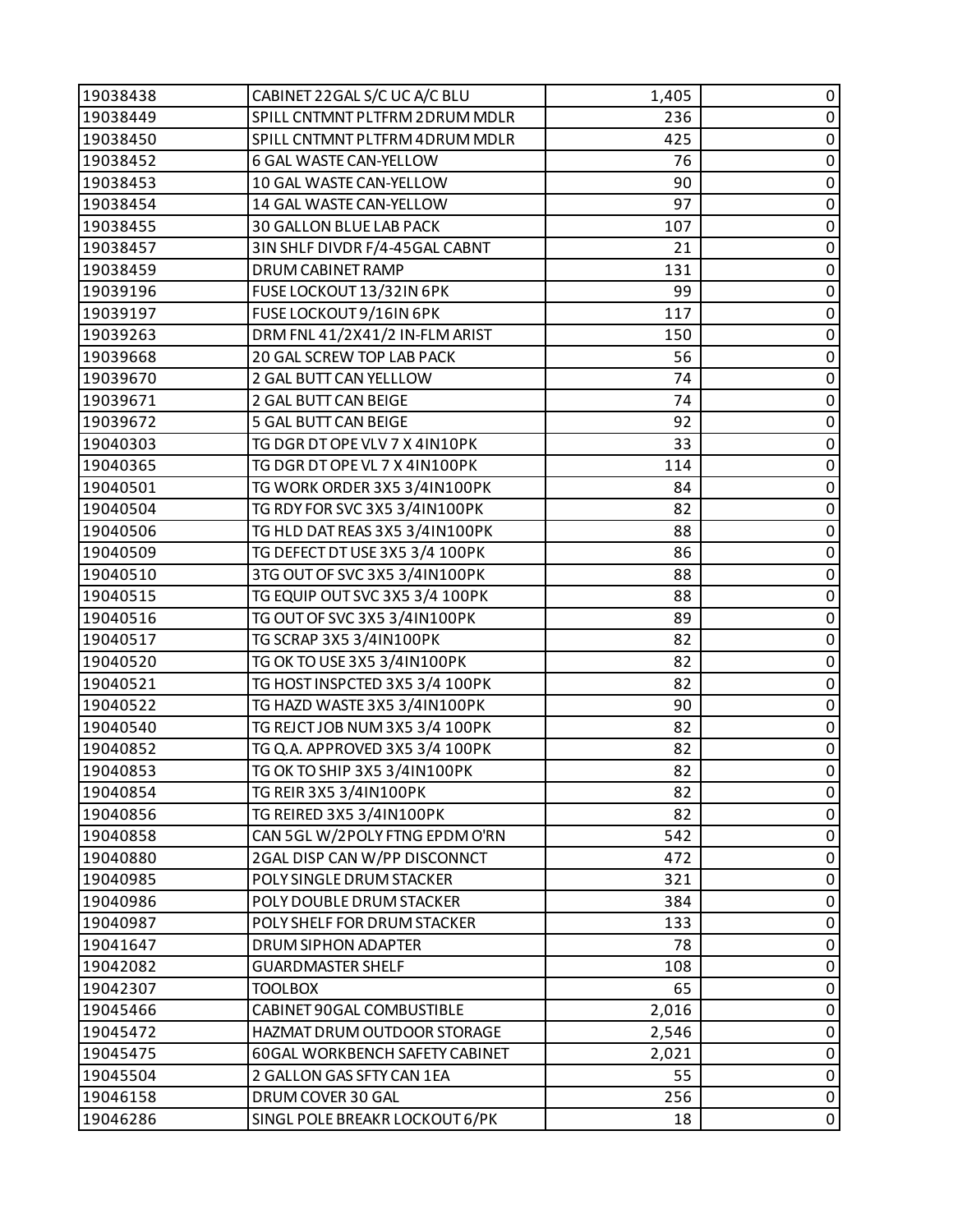| 19047740  | HPLC FILTER WALL BRACKET       | 98    | 0           |
|-----------|--------------------------------|-------|-------------|
| 19052366  | CAN DISCONCT FIT 1/4INTBE PTFE | 290   | $\pmb{0}$   |
| 19052368  | CAN DISCONCT FIT 1/4INTBE VITN | 908   | 0           |
| 19052370  | CAN DISCONCT FIT 1/4INTBE EDPM | 962   | $\pmb{0}$   |
| 19052372  | CARBON FILTER KIT W/POLY FIT   | 449   | $\pmb{0}$   |
| 19052373  | CARBON FILTER KITW/SS FIT      | 546   | $\pmb{0}$   |
| 19052374  | REPLACEMENT CARBON FLTR 3-PK   | 548   | $\pmb{0}$   |
| 19052376  | 1GAL TRANS OVAL CAN W/POLY FIT | 390   | $\pmb{0}$   |
| 19052390  | CAN HDPE .5G/2L SLFCLSE SPOUT  | 551   | 0           |
| 19052391  | CAN HDPE 2G/7.5L SLFCLSE SPOU  | 674   | $\pmb{0}$   |
| 19052392  | CABINET MINI MAN YLW 1SHLF     | 603   | $\pmb{0}$   |
| 19052393  | CABINET FIRERESIST ORG 65X43   | 1,676 | 0           |
| 19052400  | VAPORTRAP FILTER 2/PK          | 103   | $\pmb{0}$   |
| 19054965  | WALL SWITCH LOCK OUT 6/PK      | 95    | $\pmb{0}$   |
| 19055385  | LOCK OUT POUCH                 | 58    | 0           |
| 19057772  | TAPE MAGNET MTG STRIPS 10/PK   | 21    | $\pmb{0}$   |
| 19059067  | GAUGE DRUM FILL 3/4-11INL      | 34    | $\pmb{0}$   |
| 19059378  | 5GAL DISP CAN W/SS DISCONNCT   | 1,021 | $\pmb{0}$   |
| 19059379  | 2GAL DISP CAN W/SS DISCONNCT   | 953   | $\pmb{0}$   |
| 19059516  | <b>LOCKOUT 4 STATION ONLY</b>  | 148   | $\pmb{0}$   |
| 19063131  | CHAIN GAS CNSTR BRKT 41IN      | 21    | 0           |
| 19063134  | SINGLE LB BOTTLE STAND         | 83    | $\pmb{0}$   |
| 19063135  | GAS CYLNDR HND TRUCK 4-12IN DI | 519   | $\pmb{0}$   |
| 19063136  | DAS SINGLE CYLNDR4-12 DIAM     | 286   | 0           |
| 19063138  | SNGL CYLNDR TRCK W/REAR CASTR  | 563   | $\pmb{0}$   |
| 19063139  | TWO SYLNDR FLR STAND           | 247   | $\pmb{0}$   |
| 19063140  | <b>GAS CYLINDR MANUAL LIFT</b> | 662   | 0           |
| 19063245  | DRAIN CAN 5GAL                 | 188   | $\pmb{0}$   |
| 19065531  | SINGLE POLE LOCKOUT            | 13    | $\pmb{0}$   |
| 19065533  | L/O ADJ STATN W/COMPONENTS LRG | 1,229 | $\pmb{0}$   |
| 19065616  | 4 GAL CAB AEROSOL W/PDL HNDL   | 1,080 | $\pmb{0}$   |
| 19075350  | SPILL TRAY ECO 46X16           | 103   | $\mathbf 0$ |
| 19075351  | SPILL TRAY ECO 36X26           | 139   | 0           |
| 19075353  | SPILL TRAY ECO 37X34           | 126   | 0           |
| 19075354  | SPILL TRAY ECO 47X33           | 194   | $\pmb{0}$   |
| 19075390A | PASS THRU VALVE                | 240   | 0           |
| 19075391A | NITROGEN VALVE                 | 228   | 0           |
| 19075394A | 55 GL VERT PEST MAN W/PDL HNDL | 3,509 | $\pmb{0}$   |
| 19075399  | <b>STEEL DRUM DOLLY</b>        | 211   | 0           |
| 19077306  | COMBO/COALESCING CARBON FILTER | 367   | 0           |
| 19077307  | CARTRIDGE ACTIVATD CARBON 2/PK | 294   | $\pmb{0}$   |
| 19080737  | TAG HAZARDOUS IDENTITY 25/PK   | 78    | 0           |
| 19085740  | AEROSOLV SYS W/PUNCTURING STD  | 1,103 | 0           |
| 19085745  | AEROSOLV. AEROSOL CAN DISPOSAL | 2,075 | $\mathbf 0$ |
| 19085746  | SINGLE GAS CYLINDER HAND TRUCK | 221   | 0           |
| 19085750  | SINGLE GAS CYLINDER HAND TRUCK | 492   | $\pmb{0}$   |
| 19085751  | SINGLE GAS CYLINDER HAND TRUCK | 924   | $\pmb{0}$   |
| 19085752  | SINGLE GAS CYLINDER HAND TRUCK | 859   | $\pmb{0}$   |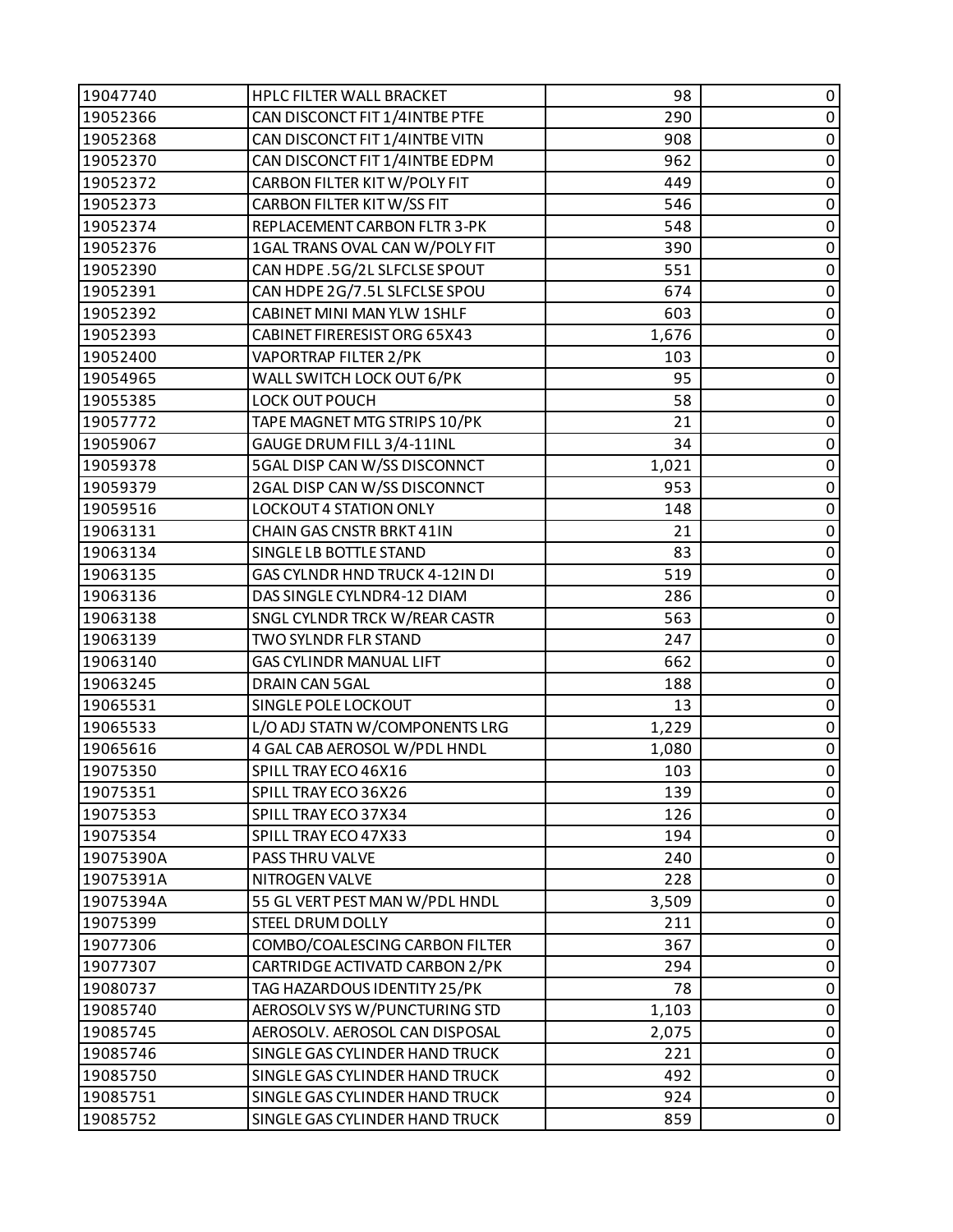| 19085753 | GAS CYL. HAND TRUCK/HOIST RING     | 734   | 0           |
|----------|------------------------------------|-------|-------------|
| 19085754 | GAS CYL. HAND TRUCK/HOIST RING     | 1,125 | $\pmb{0}$   |
| 19085755 | DOUBLE GAS CYLINDER HAND TRUCK     | 625   | 0           |
| 19085756 | GAS CYL. HAND TRUCK/HOIST RING     | 1,226 | $\pmb{0}$   |
| 19085757 | GAS CYL. HAND TRUCK/HOIST RING     | 965   | $\pmb{0}$   |
| 19085758 | GAS CYL. HAND TRUCK/HOIST RING     | 1,098 | 0           |
| 19085759 | DOUBLE GAS CYLINDER HAND TRUCK     | 314   | $\pmb{0}$   |
| 19085760 | DOUBLE GAS CYLINDER HAND TRUCK     | 374   | $\pmb{0}$   |
| 19085761 | DOUBLE GAS CYLINDER HAND TRUCK     | 436   | 0           |
| 19085762 | GAS CYL. HAND TRUCK/HOIST RING     | 1,164 | $\pmb{0}$   |
| 19085763 | DOUBLE GAS CYLINDER HAND TRUCK     | 523   | $\pmb{0}$   |
| 19085764 | DOUBLE GAS CYLINDER HAND TRUCK     | 650   | 0           |
| 19085765 | GAS CYL. HAND TRUCK W/FIREWALL     | 1,336 | $\pmb{0}$   |
| 19085766 | GAS CYL. HAND TRUCK W/FIREWALL     | 1,296 | $\mathbf 0$ |
| 19085767 | GAS CYL. HAND TRUCK W/FIREWALL     | 1,653 | 0           |
| 19085768 | GAS CYL. HAND TRUCK W/FIREWALL     | 1,311 | $\pmb{0}$   |
| 19085769 | GAS CYL. HAND TRUCK W/FIREWALL     | 1,512 | $\pmb{0}$   |
| 19085770 | GAS CYL. HAND TRUCK W/FIREWALL     | 1,527 | 0           |
| 19085771 | GAS CYL. HAND TRUCK W/FIREWALL     | 1,850 | $\pmb{0}$   |
| 19085776 | GAS CYLINDER BARRICADE RACK        | 570   | $\pmb{0}$   |
| 19085777 | GAS CYLINDER BARRICADE RACK        | 556   | 0           |
| 19085778 | <b>GAS CYLINDER BARRICADE RACK</b> | 562   | $\pmb{0}$   |
| 19085779 | GAS CYLINDER BARRICADE RACK        | 914   | $\pmb{0}$   |
| 19085780 | GAS CYLINDER BARRICADE RACK        | 803   | 0           |
| 19085781 | GAS CYLINDER BARRICADE RACK        | 691   | $\pmb{0}$   |
| 19085782 | GAS CYLINDER BARRICADE RACK        | 1,112 | $\pmb{0}$   |
| 19085783 | GAS CYLINDER BARRICADE RACK        | 1,217 | 0           |
| 19085784 | <b>GAS CYLINDER BARRICADE RACK</b> | 1,050 | $\pmb{0}$   |
| 19085785 | GAS CYLINDER BARRICADE RACK        | 863   | $\pmb{0}$   |
| 19085786 | LOCKOUT TAGS VINYL 25/PK           | 74    | $\pmb{0}$   |
| 19085787 | GAS CYLINDER BARRICADE RACK        | 1,466 | $\pmb{0}$   |
| 19085789 | GAS CYLINDER BARRICADE RACK        | 1,540 | $\mathbf 0$ |
| 19085790 | <b>GAS CYLINDER BARRICADE RACK</b> | 826   | 0           |
| 19085791 | GAS CYLINDER BARRICADE RACK        | 1,459 | 0           |
| 19085792 | GAS CYLINDER BARRICADE RACK        | 1,991 | 0           |
| 19085793 | GAS CYLINDER BARRICADE RACK        | 2,347 | 0           |
| 19085794 | <b>GAS CYLINDER BARRICADE RACK</b> | 2,100 | 0           |
| 19085795 | GAS CYLINDER BARRICADE RACK        | 2,468 | 0           |
| 19085796 | GAS CYLINDER BARRICADE RACK        | 2,976 | 0           |
| 19085797 | GAS CYLINDER BARRICADE RACK        | 3,455 | 0           |
| 19085798 | <b>GAS CYLINDER BARRICADE RACK</b> | 1,126 | $\mathbf 0$ |
| 19085799 | GAS CYLINDER BARRICADE RACK        | 849   | 0           |
| 19085800 | GAS CYLINDER BARRICADE RACK        | 1,064 | 0           |
| 19085801 | GAS CYLINDER BARRICADE RACK        | 1,623 | 0           |
| 19085802 | <b>CYLINDER FORKLIFT PALLET</b>    | 1,066 | 0           |
| 19085803 | CYLINDER FORKLIFT PALLET           | 1,291 | 0           |
| 19085804 | <b>CYLINDER FORKLIFT PALLET</b>    | 1,299 | $\pmb{0}$   |
| 19085805 | <b>CYLINDER FORKLIFT PALLET</b>    | 1,541 | 0           |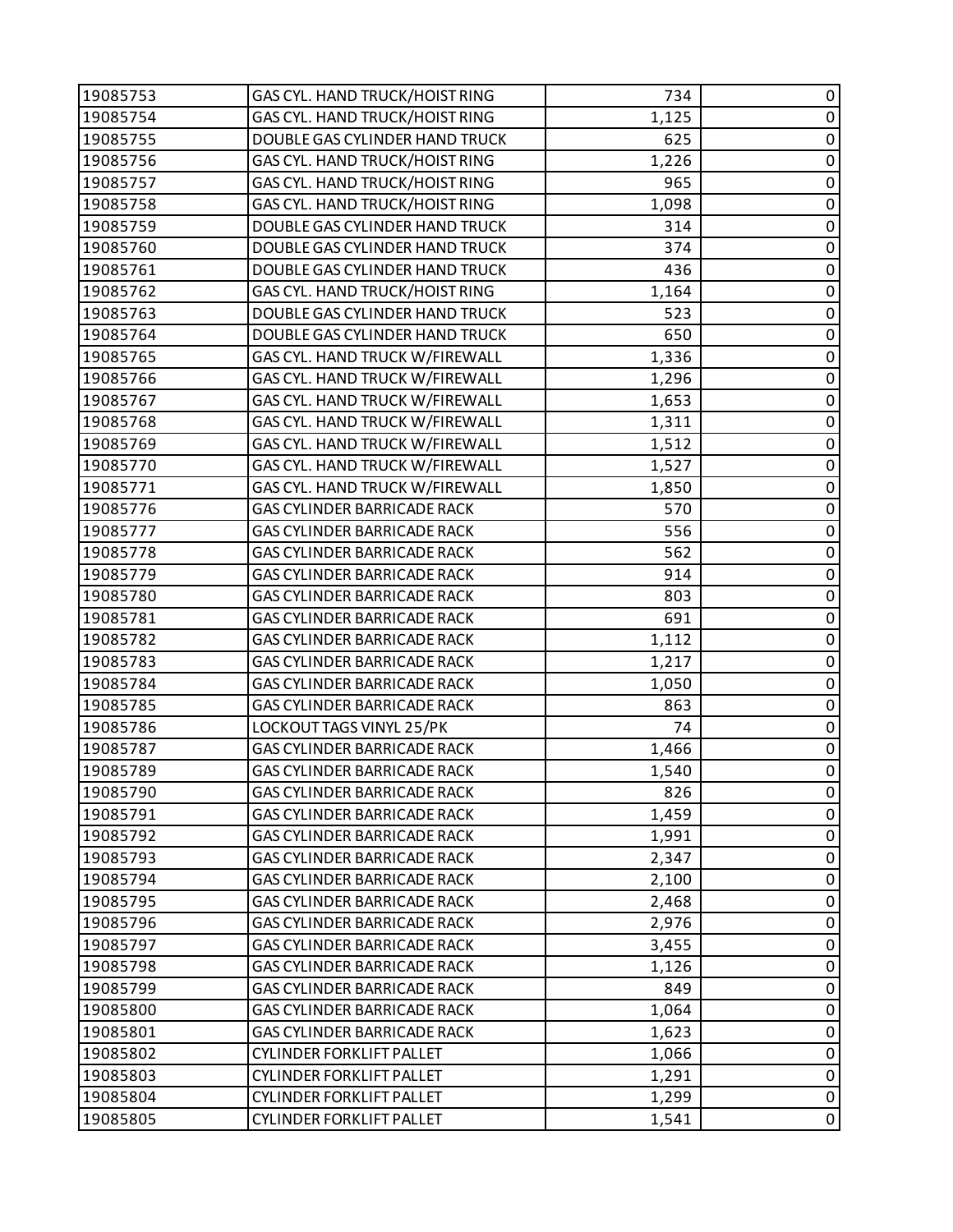| 19085806 | CYLINDER FORKLIFT PALLET            | 1,354 | 0           |
|----------|-------------------------------------|-------|-------------|
| 19085807 | <b>CYLINDER FORKLIFT PALLET</b>     | 1,606 | 0           |
| 19085808 | <b>CYLINDER FORKLIFT PALLET</b>     | 3,050 | 0           |
| 19085809 | <b>CYLINDER FORKLIFT PALLET</b>     | 2,062 | $\pmb{0}$   |
| 19085810 | <b>CYLINDER FORKLIFT PALLET</b>     | 3,070 | $\pmb{0}$   |
| 19085811 | <b>CYLINDER FORKLIFT PALLET</b>     | 754   | 0           |
| 19085812 | CYLINDER FORKLIFT PALLET            | 949   | $\pmb{0}$   |
| 19085813 | <b>CYLINDER FORKLIFT PALLET</b>     | 998   | $\pmb{0}$   |
| 19085814 | <b>CYLINDER FORKLIFT PALLET</b>     | 862   | 0           |
| 19085815 | <b>GAS CYLINDER STORAGE BRACKET</b> | 68    | $\pmb{0}$   |
| 19085816 | <b>GAS CYLINDER STORAGE BRACKET</b> | 40    | $\pmb{0}$   |
| 19085817 | <b>GAS CYLINDER STORAGE BRACKET</b> | 33    | 0           |
| 19085818 | <b>GAS CYLINDER STORAGE BRACKET</b> | 129   | $\pmb{0}$   |
| 19085819 | GAS CYLINDER STORAGE BRACKET        | 97    | $\pmb{0}$   |
| 19085820 | <b>GAS CYLINDER STORAGE BRACKET</b> | 182   | 0           |
| 19085821 | GAS CYLINDER STORAGE BRACKET        | 106   | 0           |
| 19085822 | <b>GAS CYLINDER STORAGE BRACKET</b> | 133   | $\pmb{0}$   |
| 19085823 | <b>GAS CYLINDER STORAGE BRACKET</b> | 213   | 0           |
| 19085824 | GAS CYLINDER STORAGE BRACKET        | 105   | $\pmb{0}$   |
| 19085825 | <b>GAS CYLINDER STORAGE STAND</b>   | 183   | $\pmb{0}$   |
| 19085826 | <b>GAS CYLINDER STORAGE STAND</b>   | 548   | 0           |
| 19085827 | GAS CYL. MOBILE STORAGE STAND       | 408   | $\pmb{0}$   |
| 19085828 | <b>GAS CYLINDER STORAGE STAND</b>   | 699   | $\pmb{0}$   |
| 19085829 | GAS CYL. MOBILE STORAGE STAND       | 349   | 0           |
| 19085830 | <b>GAS CYLINDER STORAGE STAND</b>   | 339   | $\pmb{0}$   |
| 19085831 | <b>GAS CYLINDER STORAGE STAND</b>   | 625   | $\pmb{0}$   |
| 19085833 | <b>GAS CYLINDER STORAGE STAND</b>   | 908   | 0           |
| 19085834 | GAS CYLINDER PROCESS STATION        | 294   | 0           |
| 19085835 | <b>GAS CYLINDER PROCESS STATION</b> | 415   | 0           |
| 19085836 | <b>GAS CYLINDER PROCESS STATION</b> | 500   | 0           |
| 19085837 | <b>GAS CYLINDER PROCESS STATION</b> | 943   | $\pmb{0}$   |
| 19085839 | <b>GAS CYLINDER PROCESS STATION</b> | 798   | $\mathbf 0$ |
| 19085840 | <b>GAS CYLINDER PROCESS STATION</b> | 1,039 | 0           |
| 19085842 | SMALL GAS CYLINDER STAND            | 115   | 0           |
| 19085843 | SMALL GAS CYLINDER STAND            | 53    | $\pmb{0}$   |
| 19085844 | SMALL GAS CYLINDER STAND            | 74    | 0           |
| 19085845 | SMALL GAS CYLINDER STAND            | 100   | 0           |
| 19085846 | SMALL GAS CYLINDER STAND            | 145   | 0           |
| 19085847 | GAS CYLINDER EQUIP. ACCESSORY       | 5.    | 0           |
| 19085848 | <b>FIREWALL BARRIER</b>             | 1,135 | 0           |
| 19085849 | FIREWALL BARRIER                    | 2,006 | $\pmb{0}$   |
| 19085850 | <b>FIREWALL BARRIER</b>             | 2,656 | 0           |
| 19085851 | GAS CYLINDER EQUIP. ACCESSORY       | 183   | 0           |
| 19085852 | GAS CYLINDER EQUIP. ACCESSORY       | 183   | 0           |
| 19085853 | GAS CYLINDER EQUIP. ACCESSORY       | 183   | 0           |
| 19085854 | GAS CYLINDER EQUIP. ACCESSORY       | 183   | 0           |
| 19085856 | GAS CYLINDER EQUIP. ACCESSORY       | 56    | $\pmb{0}$   |
| 19085857 | HAND TRUCK 8IN WHEELS               | 24    | 0           |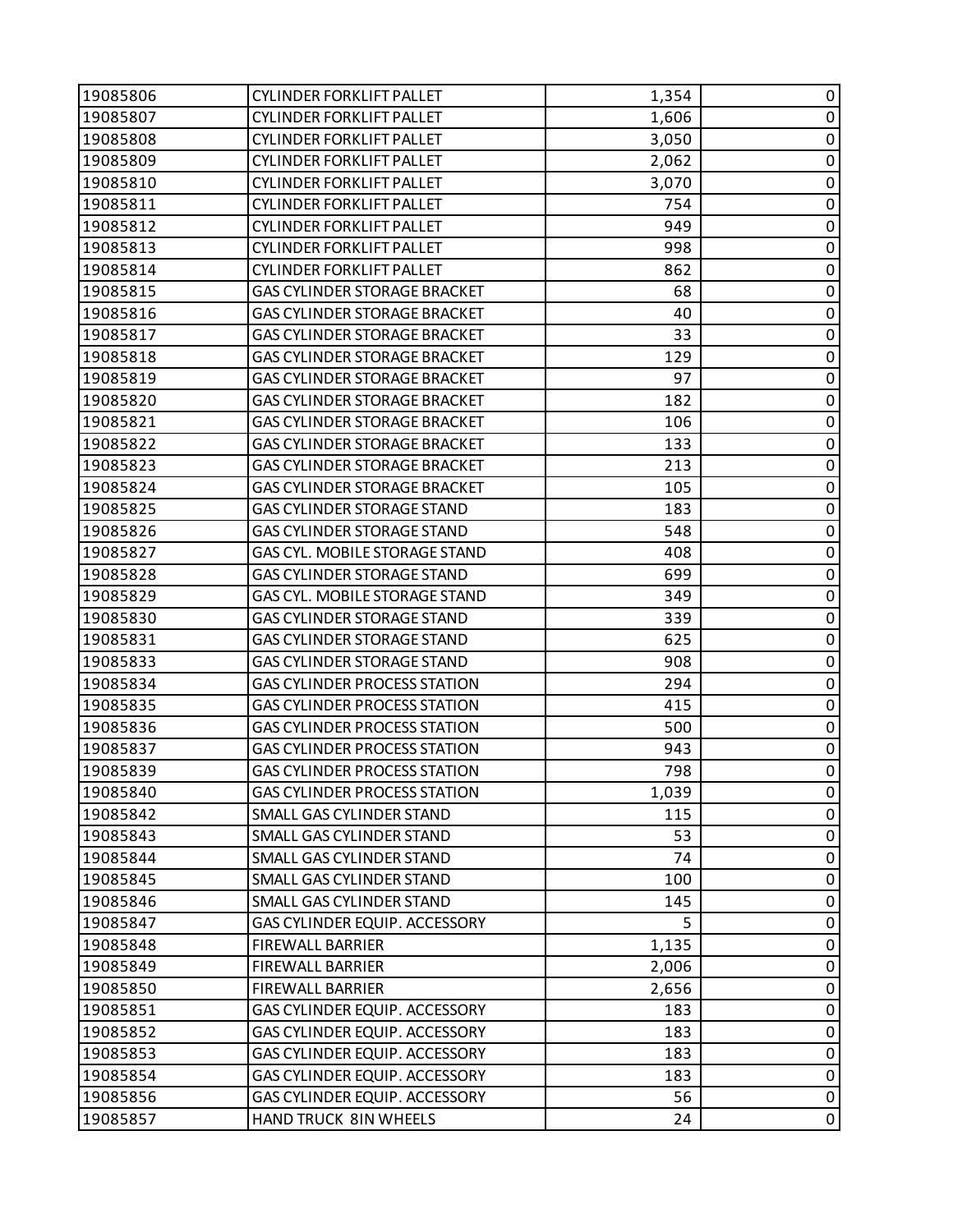| 19085858 | <b>HAND TRUCK 8IN WHEELS</b>          | 65  | 0           |
|----------|---------------------------------------|-----|-------------|
| 19085859 | HAND TRUCK 10.5IN WHEELS              | 107 | $\pmb{0}$   |
| 19085860 | 3IN INCH CASTER SET HAND TRUCK        | 31  | 0           |
| 19085861 | <b>HAND TRUCK 10.5IN WHEELS</b>       | 90  | $\pmb{0}$   |
| 19085862 | HAND TRUCK 10.5IN WHEELS              | 40  | $\pmb{0}$   |
| 19085863 | HAND TRUCK 10.5IN WHEELS              | 117 | 0           |
| 19085864 | <b>CYLINDER LOCKING POST</b>          | 116 | $\pmb{0}$   |
| 19085865 | TOOL BOX FOR DOUBLE CYL. TRUCK        | 122 | $\pmb{0}$   |
| 19085866 | TOOL TRAY FOR DBLE CYL. TRUCK         | 69  | 0           |
| 19085867 | <b>5ININCH CASTER SET HAND TRUCKS</b> | 51  | $\pmb{0}$   |
| 19085868 | 20IN STEEL WHEELS HAND TRUCKS         | 149 | $\pmb{0}$   |
| 19085869 | 20IN STEEL WHEELS HAND TRUCKS         | 246 | 0           |
| 19085870 | 16IN WHEELS FOR HAND TRUCKS           | 126 | $\pmb{0}$   |
| 19085871 | 16 WHEELS FOR HAND TRUCKS             | 306 | $\pmb{0}$   |
| 19085873 | 19IN BARRICADE RACK CHAIN             | 5   | 0           |
| 19085874 | 10FT EDGE MOLDING - HAND TRUCK        | 21  | $\pmb{0}$   |
| 19085875 | RACHET STRAP CYLINDER PALLETS         | 55  | $\pmb{0}$   |
| 19085876 | 54IN POLY STRAP W/STEEL BUCKL         | 7   | 0           |
| 19085877 | 4IN CASTER SET CYLINDER CARTS         | 183 | $\pmb{0}$   |
| 19085878 | 54IN POLY STRAP W/ NYLON BUCKL        | 10  | $\pmb{0}$   |
| 19085900 | OILY WASTE CAN 21 GAL YELLOW          | 158 | 0           |
| 19085950 | 4 EASY RIDER STRIPED YELLOW           | 139 | $\pmb{0}$   |
| 19085951 | SPEED BUMP END CAPS                   | 31  | 0           |
| 19085952 | 14 REBAR SPIKES                       | 5   | 0           |
| 19085953 | 3 PARK-IT STRIPED YELLOW              | 30  | $\pmb{0}$   |
| 19085954 | SPEED HUMP HIGH YELLOW                | 101 | $\pmb{0}$   |
| 19085955 | END CAP HIGH FEMALE YELLOW            | 71  | 0           |
| 19085956 | PAIR AVIATION CHOCKS 5.5              | 46  | $\pmb{0}$   |
| 19085957 | <b>AVIATION CHOCK 12 YELLOW CHOCK</b> | 126 | $\pmb{0}$   |
| 19085958 | ALL TERRAIN CHOCK YELLOW              | 277 | 0           |
| 19085959 | <b>CABLE PROTECTOR ORANGE</b>         | 59  | 0           |
| 19085960 | 3 LIGHTED WHIP, ORANGE FLAG           | 35  | $\pmb{0}$   |
| 19085961 | FLAGSTAFF SPRING MOUNT CHROME         | 28  | 0           |
| 19085962 | MAGNET MOUNT BASE                     | 187 | 0           |
| 19085963 | CABLE PROTECTOR GUARD DOG             | 290 | 0           |
| 19085964 | CABLE PROTECTOR GUARD DOG             | 276 | 0           |
| 19085965 | MODULAR BRIDGE SYSTEM 3 LINES         | 145 | 0           |
| 19085966 | CABLE PROTECTOR END CAPS GD           | 43  | 0           |
| 19085967 | <b>RUBBER DUCT BLACK 5 FT</b>         | 144 | 0           |
| 19085968 | 3 SUPERWHIP AMBER LED                 | 51  | 0           |
| 19085969 | <b>URETHANE WHEEL CHOCK 4.5 LBS</b>   | 31  | $\mathbf 0$ |
| 19085970 | URETHANE WHEEL CHOCK 2 LBS            | 420 | 0           |
| 19085971 | 080 CLN-STP 18X36 BLU 30SHEETS        | 60  | 0           |
| 19085972 | 080 CLN-STP 18X36 GRY 30SHEETS        | 60  | 0           |
| 19085973 | 080 CLN-STP 18X36 WHT 30SHEETS        | 60  | 0           |
| 19085974 | CLNSTP 18X45 BLU 30SHTS 4/CS          | 71  | $\pmb{0}$   |
| 19085975 | CLNSTP 18X45 GRY 30SHTS 4/CS          | 71  | $\pmb{0}$   |
| 19085976 | CLNSTP 18X45 WHT 30SHTS 4/CS          | 71  | $\pmb{0}$   |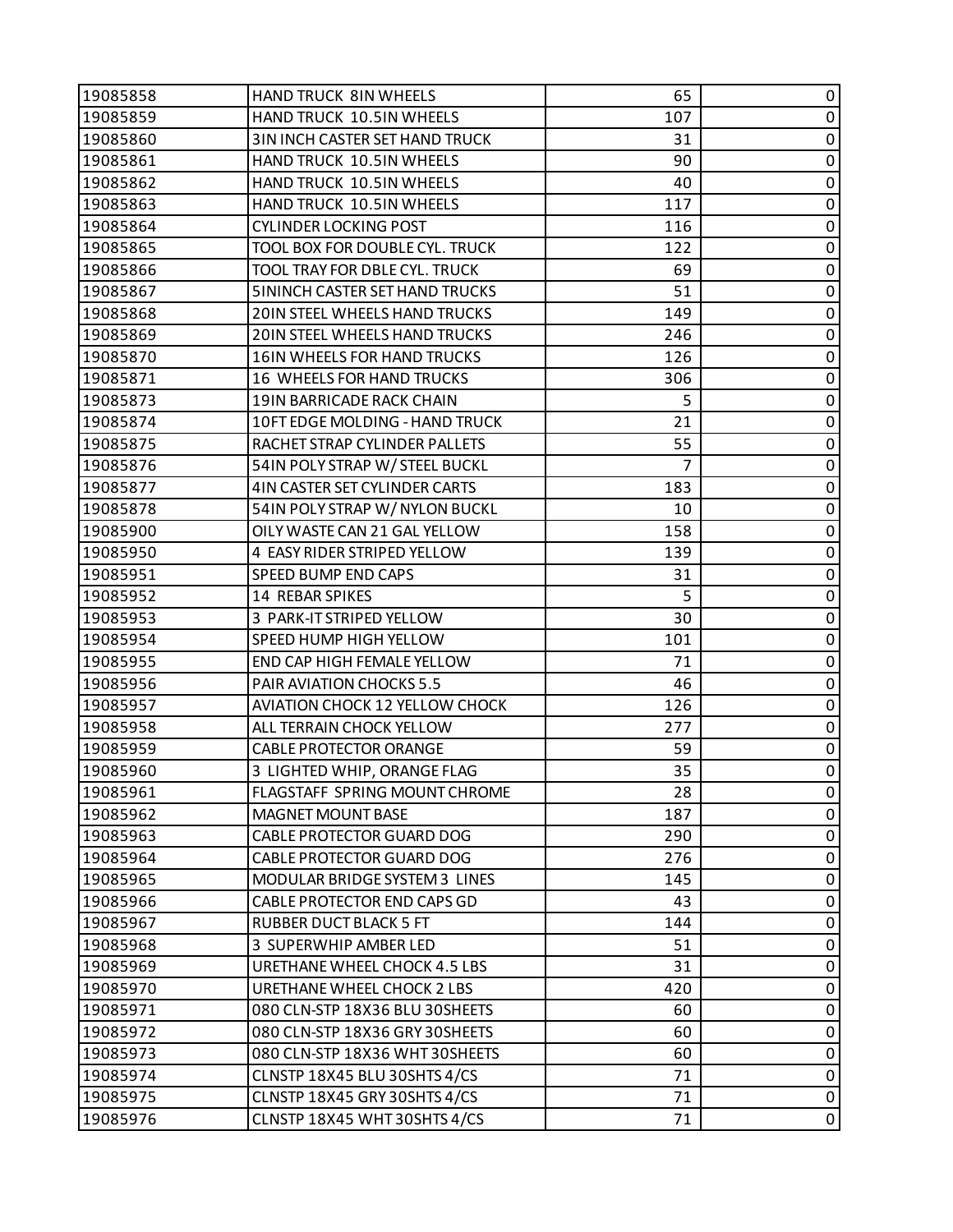| 19085977 | 080 CLEAN-STEP 20X38 FRAME     | 340 | 0         |
|----------|--------------------------------|-----|-----------|
| 19085978 | 080 CLEAN-STEP 20X47 FRAME     | 425 | 0         |
| 19085979 | CLNSTP 24X36 BLU 30SHTS 4/CS   | 76  | 0         |
| 19085980 | CLNSTP 24X36 GRY 30SHTS 4/CS   | 76  | $\pmb{0}$ |
| 19085981 | CLNSTP 24X36 WHT 30SHTS 4/CS   | 76  | $\pmb{0}$ |
| 19085982 | 080 CLEAN-STEP 26X38 FRAME     | 510 | 0         |
| 19085983 | CLNSTP 26X45 BLU 30SHTS 4/CS   | 89  | $\pmb{0}$ |
| 19085984 | CLNSTP 26X45 GRY 30SHTS 4/CS   | 89  | $\pmb{0}$ |
| 19085985 | CLNSTP 26X45 WHT 30SHTS 4/CS   | 89  | 0         |
| 19085986 | 080 CLEAN-STEP 28X47 FRAME     | 595 | $\pmb{0}$ |
| 19085987 | 109 BRUSH STEP 2X3 BROWN       | 21  | 0         |
| 19085988 | 109 BRUSH STEP 2X3 SLTE BLU    | 21  | 0         |
| 19085989 | 109 BRUSH STEP 2X3 CHARCOAL    | 21  | $\pmb{0}$ |
| 19085990 | 109 BRUSH STEP 2X3 HUNTR GRN   | 21  | $\pmb{0}$ |
| 19085991 | 109 BRUSH STEP 2X3 RED/BLACK   | 21  | 0         |
| 19085992 | 109 BRUSH STEP 3X4 BROWN       | 39  | $\pmb{0}$ |
| 19085993 | 109 BRUSH STEP 3X4 SLTE BLU    | 39  | 0         |
| 19085994 | 109 BRUSH STEP 3X4 CHARCOAL    | 39  | 0         |
| 19085995 | 109 BRUSH STEP 3X4 HUNTR GRN   | 39  | $\pmb{0}$ |
| 19085996 | 109 BRUSH STEP 3X4 RED/BLACK   | 39  | 0         |
| 19085997 | 109 BRUSH STEP 3X5 BROWN       | 48  | 0         |
| 19085998 | 109 BRUSH STEP 3X5 SLTE BLU    | 48  | $\pmb{0}$ |
| 19085999 | 109 BRUSH STEP 3X5 CHARCOAL    | 48  | 0         |
| 19086000 | 109 BRUSH STEP 3X5 HUNTR GRN   | 48  | 0         |
| 19086001 | 109 BRUSH STEP 3X5 RED/BLACK   | 48  | $\pmb{0}$ |
| 19086002 | 109 BRUSH STEP 3X6 BROWN       | 57  | 0         |
| 19086003 | 109 BRUSH STEP 3X6 SLTE BLU    | 57  | 0         |
| 19086004 | 109 BRUSH STEP 3X6 CHARCOAL    | 57  | $\pmb{0}$ |
| 19086005 | 109 BRUSH STEP 3X6 HUNTR GRN   | 57  | $\pmb{0}$ |
| 19086006 | 109 BRUSH STEP 3X6 RED/BLACK   | 57  | 0         |
| 19086007 | 109 BRUSH STEP 4X6 BROWN       | 67  | $\pmb{0}$ |
| 19086008 | 109 BRUSH STEP 4X6 SLATE BLUE  | 67  | 0         |
| 19086009 | 109 BRUSH STEP 4X6 CHARCOAL    | 67  | 0         |
| 19086010 | 109 BRUSH STEP 4X6 HUNTR GREEN | 67  | 0         |
| 19086011 | 109 BRUSH STEP 4X6 RED/BLACK   | 67  | 0         |
| 19086012 | 109 BRUSH STEP 4X8 BROWN       | 90  | 0         |
| 19086013 | 109 BRUSH STEP 4X8 SLATE BLU   | 90  | 0         |
| 19086014 | 109 BRUSH STEP 4X8 CHARCOAL    | 90  | 0         |
| 19086015 | 109 BRUSH STEP 4X8 HUNTR GREEN | 90  | 0         |
| 19086016 | 109 BRUSH STEP 4X8 RED/BLACK   | 90  | 0         |
| 19086017 | 109 BRUSH STEP 3X10 BROWN      | 94  | 0         |
| 19086018 | 109 BRUSH STEP 3X10 SLATE BLU  | 94  | 0         |
| 19086019 | 109 BRUSH STEP 3X10 HUNTER GRN | 94  | 0         |
| 19086020 | 109 BRUSH STEP 3X10 RED/BLACK  | 94  | 0         |
| 19086021 | 340 SOIL GUARD 3X5 BLACK       | 69  | 0         |
| 19086022 | 345 RUBBER BRUSH 16X24 BLACK   | 36  | 0         |
| 19086023 | 345 RUBBER BRUSH 24X32 BLACK   | 72  | $\pmb{0}$ |
| 19086024 | 345 RUBBER BRUSH 28X46 BLACK   | 121 | 0         |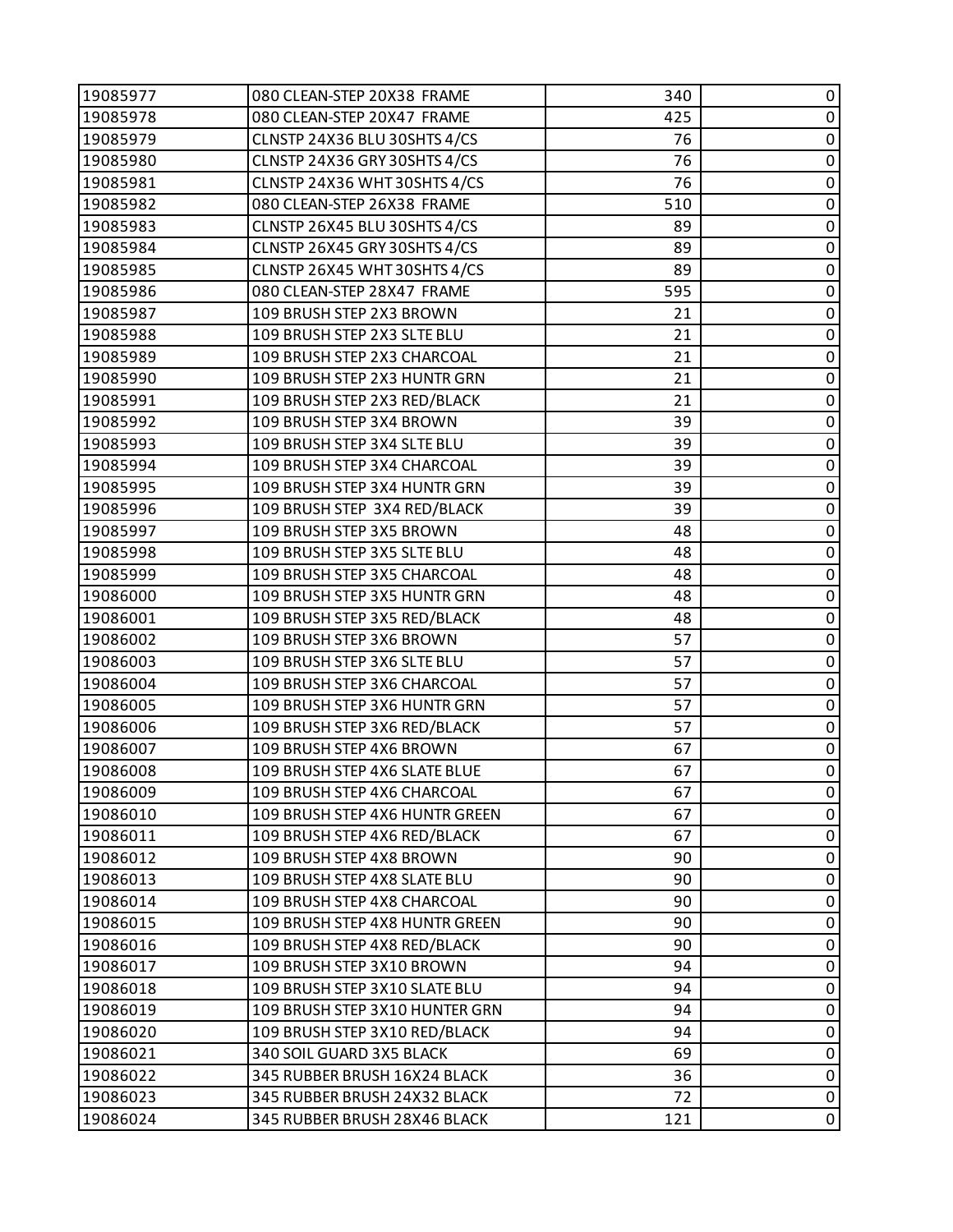| 19086025 | 345 RUBBER BRUSH 32X39 BLACK   | 118   | 0           |
|----------|--------------------------------|-------|-------------|
| 19086026 | 345 RUBBER BRUSH 36X60 BLACK   | 204   | $\pmb{0}$   |
| 19086027 | 345 RUBBER BRUSH 36X72 BLACK   | 244   | 0           |
| 19086028 | 346 SANI-TRAX 24X32 BLACK      | 58    | $\pmb{0}$   |
| 19086029 | 351 SANITRAX PLUS 32X39 BLACK  | 115   | $\pmb{0}$   |
| 19086030 | 351 SANITRX PLUS 32X39 BLK/YLW | 149   | 0           |
| 19086031 | 406 RAZORBACK 3X60 BLCK/YELLOW | 767   | $\pmb{0}$   |
| 19086032 | 408 ACHILLES 3/8 X 3X60 BLACK  | 346   | $\pmb{0}$   |
| 19086033 | 410 AIRUG 3/8 X 3X60 BLACK     | 428   | 0           |
| 19086034 | 410 AIRUG 3/8 X 3X60 BLK/YLW   | 428   | $\pmb{0}$   |
| 19086035 | 410 AIRUG 3/8 X 3X60 GREY      | 428   | $\pmb{0}$   |
| 19086036 | 411 SOF-TRED 3/8 X3X60 BLK/YLW | 428   | 0           |
| 19086037 | 417 BUBBLE SOFTRD 2X60 BLK/YLW | 511   | $\pmb{0}$   |
| 19086038 | 417 BUBBLE SOFTRD 3X60 BLK/YLW | 767   | $\mathbf 0$ |
| 19086039 | 417 BUBBLE SOFTRD 4X60 BLK/YLW | 1,022 | 0           |
| 19086040 | 419 DIAMND SOFTRD 2X60 BLK/YLW | 511   | $\pmb{0}$   |
| 19086041 | 419 DIAMND SOFTRD 3X60 BLACK   | 767   | $\pmb{0}$   |
| 19086043 | 419 DIAMND SOFTRD 3X60 BLK/YLW | 767   | 0           |
| 19086044 | 419 DIAMND SOFTRD 4X60 BLACK   | 1,022 | $\pmb{0}$   |
| 19086045 | 419 DIAMOND SFTRD 3X5 BLCK/YLW | 64    | $\pmb{0}$   |
| 19086046 | 425 REVIVE RS SOLID 20X24 BLCK | 39    | 0           |
| 19086047 | 425 REVIVE RS SOLID 24X40 BLCK | 79    | $\pmb{0}$   |
| 19086048 | 425 REVIVE RS SOLID 24X72 BLCK | 142   | $\pmb{0}$   |
| 19086049 | 425 REVIVE RS SOLID 36X40 BLCK | 118   | 0           |
| 19086050 | 425 REVIVE RS SOLID 36X60 BLCK | 177   | $\mathbf 0$ |
| 19086051 | 447 COMFORT-EZE 30X60 BLACK    | 104   | $\pmb{0}$   |
| 19086052 | 448 AUTOCLAVABLE MAT 2X3 GREY  | 136   | 0           |
| 19086053 | 454 ERGO COMFORT 2X3 BLACK     | 112   | $\pmb{0}$   |
| 19086054 | 454 ERGO COMFORT 3X5 BLACK     | 281   | $\pmb{0}$   |
| 19086057 | 455 SKYSTEP 2X3 BLACK          | 53    | $\pmb{0}$   |
| 19086058 | 455 SKYSTEP 3X4 BLACK          | 105   | $\pmb{0}$   |
| 19086059 | 455 SKYSTEP 3X5 BLACK          | 131   | $\pmb{0}$   |
| 19086060 | 456 SKYSTEP NITRILE 2X3 BLACK  | 69    | 0           |
| 19086061 | 456 SKYSTEP NITRILE 3X4 BLACK  | 141   | 0           |
| 19086062 | 456 SKYSTEP NITRILE 3X5 BLACK  | 192   | 0           |
| 19086063 | 457 SKYSTE ESD 2X3 BLACK       | 64    | 0           |
| 19086064 | 457 SKYSTEP ESD 3X4 BLACK      | 128   | 0           |
| 19086065 | 457 SKYSTEP ESD 3X5 BLACK      | 160   | 0           |
| 19086066 | 470 MARBLE SOF-TYLE 3X75 BLACK | 2,759 | 0           |
| 19086067 | 470 MARBLE SOF-TYLE 3X12 BLACK | 441   | 0           |
| 19086068 | 470 MARBLE SOF-TYLE 3X12 BLUE  | 441   | 0           |
| 19086069 | 470 MARBLE SOF-TYLE 3X12 GREY  | 441   | 0           |
| 19086070 | 470 MARBLE SOF-TYLE 3X12 WALNT | 441   | 0           |
| 19086071 | 470 MARBLE SOF-TYLE 24X36 BLCK | 83    | 0           |
| 19086072 | 470 MARBLE SOF-TYLE 24X36 BLU  | 83    | 0           |
| 19086073 | 470 MARBLE SOF-TYLE 24X36 GREY | 83    | 0           |
| 19086074 | 470 MARBLE SOF-TYLE 24X36 WLNT | 83    | $\pmb{0}$   |
| 19086075 | 470 MARBLE SOF-TYLE 36X60 BLCK | 184   | 0           |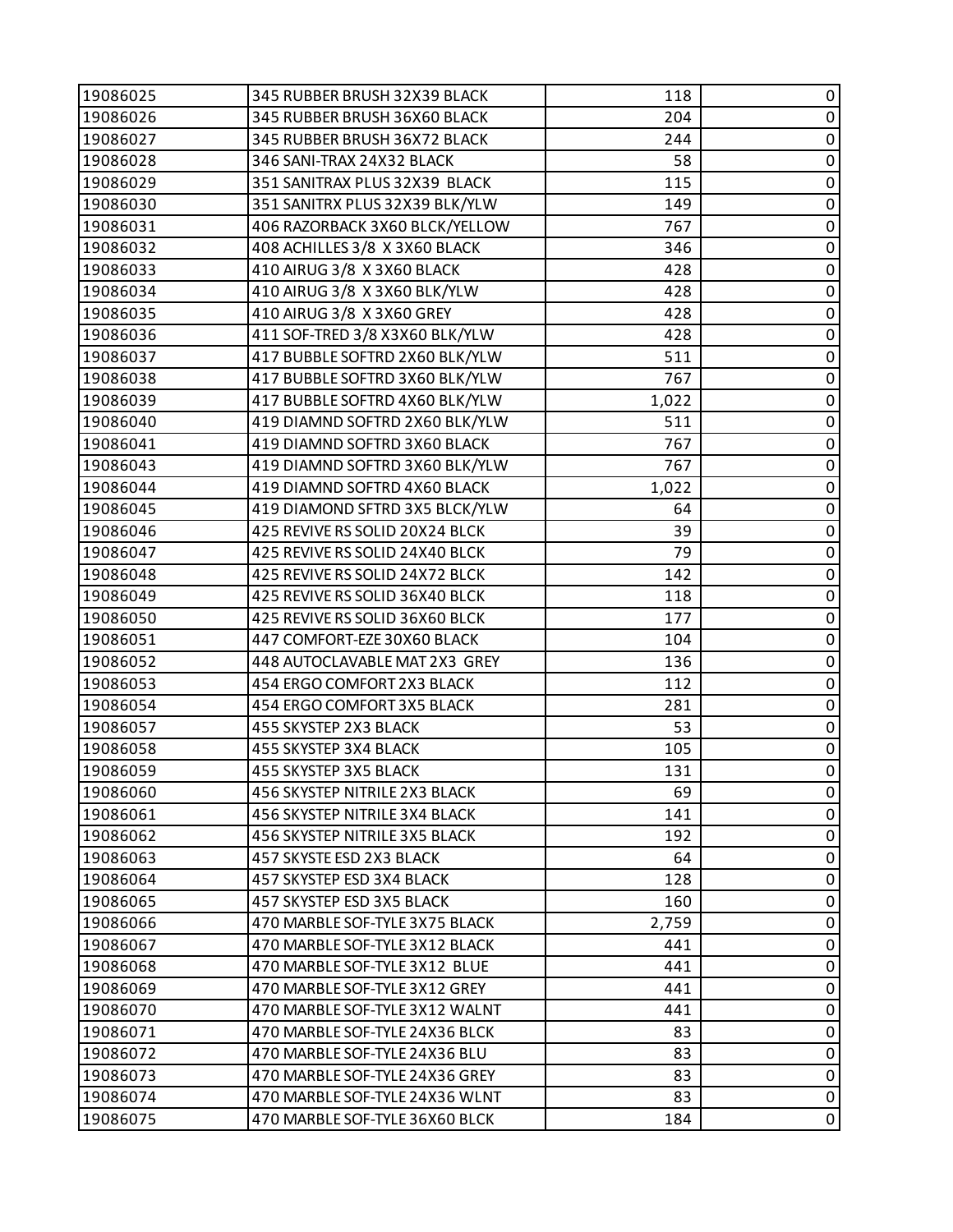| 19086076 | 470 MARBLE SOF-TYLE 36X60 BLU  | 184   | 0         |
|----------|--------------------------------|-------|-----------|
| 19086077 | 470 MARBLE SOF-TYLE 36X60 GREY | 184   | 0         |
| 19086078 | 470 MARBLE SOF-TYLE 36X60 WLNT | 184   | 0         |
| 19086079 | 479 CUSHION TRAX 2X75 BLCK/YLW | 1,074 | $\pmb{0}$ |
| 19086080 | 479 CUSHION TRAX 3X75 BLCK/YLW | 1,611 | $\pmb{0}$ |
| 19086081 | 479 CUSHION TRAX 3X5 BLACK     | 107   | 0         |
| 19086082 | 482 BUBBLE TRAX 2X3 BLACK      | 82    | $\pmb{0}$ |
| 19086085 | 482 BUBBLE TRAX 2X3 GREY       | 82    | $\pmb{0}$ |
| 19086087 | 482 BUBBLETRAX 2X3 BLCK/YLW    | 82    | 0         |
| 19086089 | 482 BUBBLE TRAX 3X5 BLACK      | 186   | $\pmb{0}$ |
| 19086091 | 482 BUBBLE TRAX 3X5 GREY       | 186   | $\pmb{0}$ |
| 19086093 | 482 BUBBLE TRAX 3X5 BLACK/YELW | 186   | 0         |
| 19086095 | 508 DIAMND-CUSHION 3X5 BLK/YLW | 51    | $\pmb{0}$ |
| 19086096 | 509 DIAMOND-TUFF 3X75 BLCK/YLW | 1,530 | $\pmb{0}$ |
| 19086097 | 510 DMND TUFF MAX 3X75 BLK/YLW | 2,354 | 0         |
| 19086098 | 511 MARBLE TUFF 3X75 BLUE      | 1,886 | 0         |
| 19086099 | 511 MARBLE TUFF 2X3 BLACK      | 55    | $\pmb{0}$ |
| 19086100 | 511 MARBLE TUFF 2X3 BLUE       | 55    | 0         |
| 19086101 | 511 MARBLE TUFF 2X3 GREY       | 55    | 0         |
| 19086102 | 511 MARBLE TUFF 3X5 BLACK      | 126   | $\pmb{0}$ |
| 19086103 | 511 MARBLE TUFF 3X5 BLUE       | 126   | 0         |
| 19086104 | 511 MARBLE TUFF 3X5 GREY       | 126   | $\pmb{0}$ |
| 19086105 | 511 MARBLE TUFF 3X12 BLACK     | 302   | $\pmb{0}$ |
| 19086106 | 511 MARBLE TUFF 3X12 BLUE      | 302   | 0         |
| 19086107 | 511 MARBLE TUFF 3X12 GREY      | 302   | $\pmb{0}$ |
| 19086108 | 512 MARBLE TUFF MAX 2X3 BLACK  | 69    | $\pmb{0}$ |
| 19086109 | 512 MARBLE TUFF MAX 2X3 BLUE   | 69    | 0         |
| 19086110 | 512 MARBLE TUFF MAX 2X3 GREY   | 69    | 0         |
| 19086111 | 512 MARBLE TUFF MAX 3X5 BLACK  | 157   | $\pmb{0}$ |
| 19086112 | 512 MARBLE TUFF MAX 3X5 BLUE   | 157   | 0         |
| 19086113 | 512 MARBLE TUFF MAX 3X5 GREY   | 157   | $\pmb{0}$ |
| 19086114 | 512 MARBLE TUFF MAX 3X12 BLACK | 377   | $\pmb{0}$ |
| 19086115 | 512 MARBLE TUFF MAX 3X12 BLUE  | 377   | 0         |
| 19086116 | 512 MARBLE TUFF MAX 3X12 GREY  | 377   | 0         |
| 19086117 | 520 CUSHION-LOK 30 X36 GREEN   | 90    | 0         |
| 19086118 | 539 WEB TRAX 3X40 BLUE         | 1,654 | 0         |
| 19086119 | 539 WEB TRAX 3X40 GREY         | 1,654 | 0         |
| 19086120 | 539 WEB TRAX 4X40 BLUE         | 2,205 | 0         |
| 19086121 | 539 WEB TRAX 4X40 GREY         | 2,205 | 0         |
| 19086122 | 539 WEB TRAX 3X5 BLUE          | 227   | 0         |
| 19086123 | 539 WEB TRAX 3X5 GREY          | 227   | 0         |
| 19086124 | 550 CUSHION-EASE 3X3 BLACK     | 64    | 0         |
| 19086125 | 550 CUSHION-EASE 3X5 BLACK     | 106   | 0         |
| 19086126 | 556 CSHN-EASE SOLID 3X3 BLCK   | 64    | 0         |
| 19086127 | 562 SANITOP 3X5 BLACK          | 74    | 0         |
| 19086128 | 620 DIMND FLXLOK FMLE 6X12 BLK | 9     | 0         |
| 19086129 | 620 DIMND FLXLOK FMLE 6X12 YLW | 9     | $\pmb{0}$ |
| 19086130 | 620 DIMND FLEXLOK CRNR 6X6 BLK | 9     | 0         |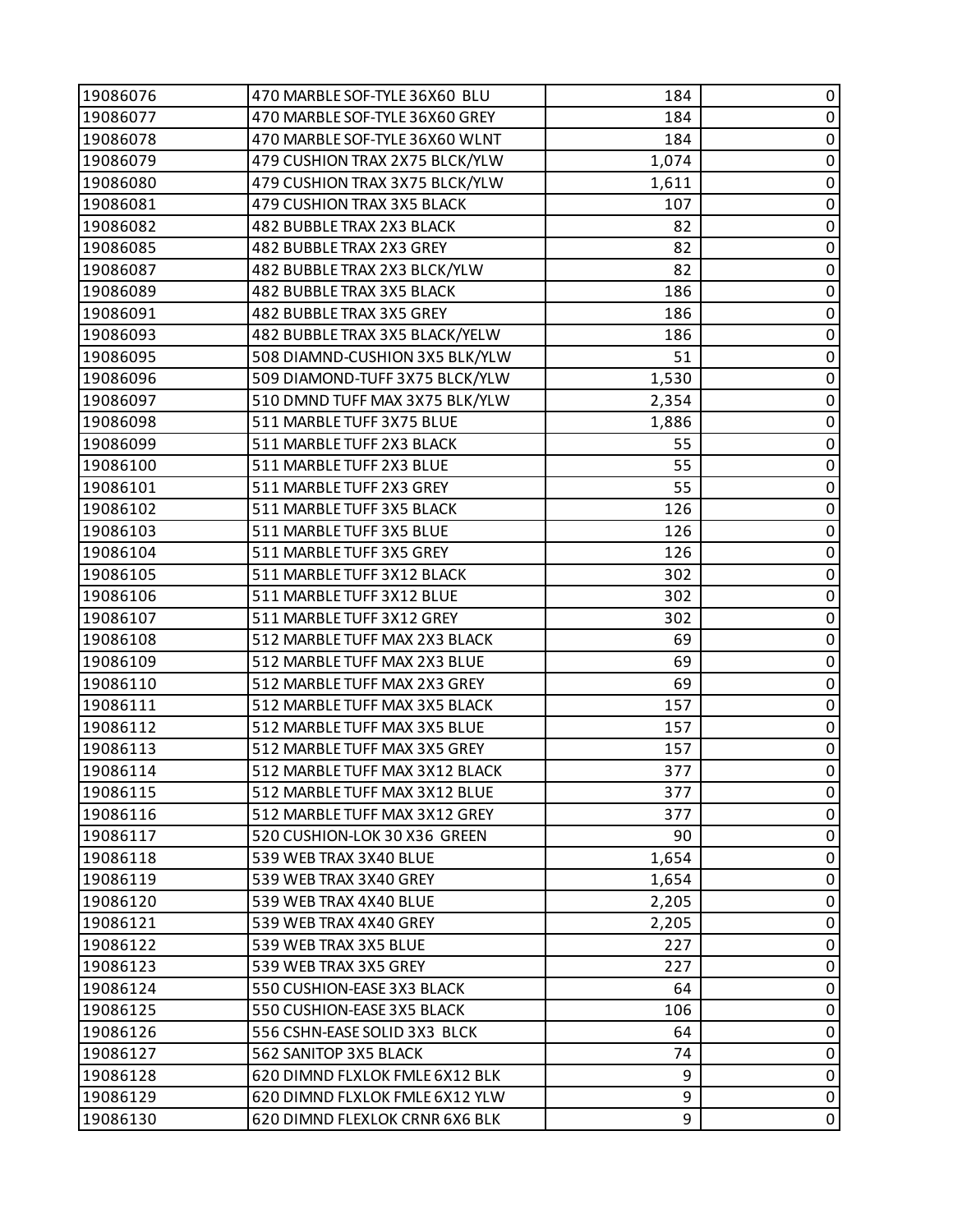| 19086131 | 620 DIMND FLEXLOK CRNR 6X6 YLW | 9     | 0         |
|----------|--------------------------------|-------|-----------|
| 19086132 | 620 DMND FLXLK INSD CRNR YLW   | 9     | 0         |
| 19086133 | 620 DIMND FLXLOK MALE 6X12 BLK | 9     | 0         |
| 19086135 | 620 DIMND FLXLOK MALE 6X12 YLW | 9     | $\pmb{0}$ |
| 19086136 | 620 DIAMOND FLEX-LOK 2X12 BLCK | 11    | $\pmb{0}$ |
| 19086137 | 620 DIAMOND FLEXLOK 30X36 BLCK | 92    | 0         |
| 19086138 | 620 DMND FLEXLOK 30X36 BLK/YLW | 96    | $\pmb{0}$ |
| 19086139 | 620 DIAMOND FLEX-LOK 30X48 BLK | 123   | $\pmb{0}$ |
| 19086140 | 620 DMND FLEXLOK 30X48 BLK/YLW | 125   | 0         |
| 19086141 | 620 DIAMOND FLEX-LOK 30X60 BLK | 153   | $\pmb{0}$ |
| 19086142 | 620 DMND FLEXLOK 30X60 BLK/YLW | 153   | $\pmb{0}$ |
| 19086143 | 620 DIAMOND FLEX-LOK 30X72 BLK | 184   | 0         |
| 19086144 | 620 DMND FLEXLOK 30X72 BLK/YLW | 184   | $\pmb{0}$ |
| 19086145 | 620 DIAMOND FLEX-LOK 30X96 BLK | 245   | $\pmb{0}$ |
| 19086146 | 620 DMND FLEXLOK 30X96 BLK/YLW | 245   | 0         |
| 19086147 | 620 DIAMOND FLEXLOK 42X120 BLK | 429   | $\pmb{0}$ |
| 19086148 | 620 DMND FLXLOK 42X120 BLK/YLW | 429   | $\pmb{0}$ |
| 19086149 | 620 DIAMOND FLEX-LOK 42X72 BLK | 241   | 0         |
| 19086150 | 620 DMND FLEXLOK 42X72 BLK/YLW | 232   | $\pmb{0}$ |
| 19086151 | 620 DIAMOND FLEX-LOK 42X96 BLK | 343   | $\pmb{0}$ |
| 19086152 | 620 DMND FLEXLOK 42X96 BLK/YLW | 343   | 0         |
| 19086153 | 621 DMND FLXLK SOLID 12X12 BLK | 11    | $\pmb{0}$ |
| 19086155 | 621 DMND FLXLK SOLID 30X36 BLK | 93    | 0         |
| 19086156 | 621 DMND FLX SLD 30X36 BLK/YLW | 98    | 0         |
| 19086157 | 621 DMND FLXLK SOLID 30X48 BLK | 123   | $\pmb{0}$ |
| 19086158 | 621 DMND FLXLK SLD 30X48 BL/YL | 129   | $\pmb{0}$ |
| 19086159 | 621 DMND FLXLK SOLID 30X60 BLK | 153   | 0         |
| 19086160 | 621 DMND FLXLK SLD 30X60 BL/YL | 156   | $\pmb{0}$ |
| 19086161 | 621 DMND FLXLK SOLID 30X72 BLK | 184   | 0         |
| 19086162 | 621 DMND FLXLK SLD 30X72 BL/YL | 184   | $\pmb{0}$ |
| 19086163 | 621 DMND FLXLK SOLID 30X96 BLK | 245   | $\pmb{0}$ |
| 19086164 | 621 DMND FLXLK SLD 30X96 BL/YL | 245   | $\pmb{0}$ |
| 19086165 | 755 NIRU VERSA RUNNER 2X60 BLK | 1,327 | 0         |
| 19086166 | 755 NIRU VERSA RUNNER 3X60 BLK | 1,991 | 0         |
| 19086167 | 755 NIRU VERSA RUNNER 4X60 BLK | 2,654 | 0         |
| 19086168 | 755 NIRU VERSA RUNNR 2X3 BLACK | 73    | $\pmb{0}$ |
| 19086169 | 755 NIRU VERSA RUNNR 3X4 BLACK | 146   | 0         |
| 19086171 | 782 BUBBLE TRAX ULTRA 2X3 BLCK | 83    | 0         |
| 19086172 | 782 BUBBLE TRAX ULTRA 2X3 GREY | 83    | 0         |
| 19086173 | 782 BBLE TRX ULTRA 2X3 BLK/YLW | 83    | 0         |
| 19086174 | 782 BUBBLE TRAX ULTRA 3X5 BLCK | 207   | 0         |
| 19086175 | 782 BUBBLE TRAX ULTRA 3X5 GREY | 207   | 0         |
| 19086176 | 782 BBLE TRX ULTRA 3X5 BLK/YLW | 207   | 0         |
| 19086177 | 826 DIAMOND STAT 2X75 BLACK    | 2,199 | 0         |
| 19086178 | 826 DIAMOND STAT 3X75 BLACK    | 3,299 | 0         |
| 19086179 | 826 DIAMOND STAT 4X75 BLACK    | 4,398 | $\pmb{0}$ |
| 19086180 | 826 DIAMOND STAT 2X3 BLACK     | 98    | $\pmb{0}$ |
| 19086181 | 826 DIAMOND STAT 3X5 BLACK     | 224   | 0         |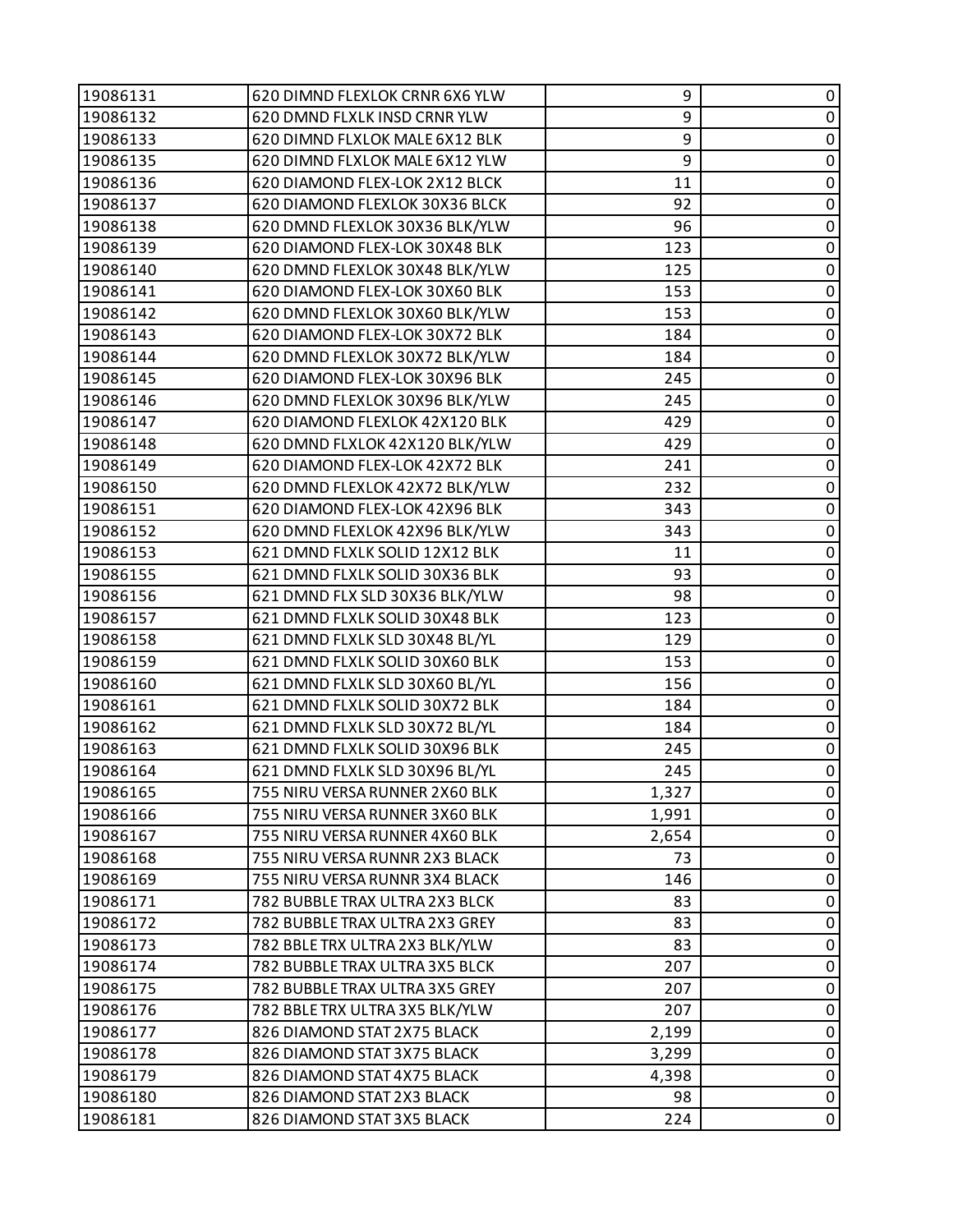| 19086182 | 826 DIAMOND STAT 3X12 BLACK    | 536   | 0         |
|----------|--------------------------------|-------|-----------|
| 19086183 | 826 DIMND STAT GROUND CORD KIT | 31    | $\pmb{0}$ |
| 19086184 | 827 ANTI STAT 2 BLUE           | 5     | 0         |
| 19086185 | 827 ANTI-STATIC 30 BLUE        | 5     | $\pmb{0}$ |
| 19086186 | 827 ANTI-STATIC 3 BLUE         | 5     | $\pmb{0}$ |
| 19086187 | 827 ANTI-STATIC 30 X40 BLUE    | 466   | 0         |
| 19086188 | 827 ANTI-STATIC 3X40 BLUE      | 559   | $\pmb{0}$ |
| 19086189 | 827 ANTI-STATIC 3X60 BLUE      | 839   | $\pmb{0}$ |
| 19086190 | 850 NIRU CUSHNEAS GSII 3X3 BLK | 176   | 0         |
| 19086191 | 850 NIRU CUSHNEAS GSII 3X5 BLK | 321   | $\pmb{0}$ |
| 19086192 | 926 SMOOTH STAT CNDCTV 2X3 BLK | 98    | $\pmb{0}$ |
| 19086193 | 926 SMOOTH STAT CNDCTV 3X5 BLK | 224   | 0         |
| 19086194 | 951 KNEE RX 12X22 HVY DTY BLK  | 40    | $\pmb{0}$ |
| 19086195 | 951 KNEE RX 12X22 HVY DTY BLK  | 156   | $\pmb{0}$ |
| 19086196 | 970 MRBL SOFTYLE GRNDE 2X3 BLK | 110   | 0         |
| 19086197 | 970 MRBL SOFTYLE GRNDE 2X3 BLU | 110   | $\pmb{0}$ |
| 19086198 | 970 MRBL SOFTYLE GRNDE 2X3 GRY | 110   | $\pmb{0}$ |
| 19086199 | 970 MRBL SFTYLE GRNDE 2X3 WLNT | 110   | 0         |
| 19086201 | 970 MRBL SOFTYLE GRNDE 3X5 BLK | 250   | $\pmb{0}$ |
| 19086202 | 970 MRBL SOFTYLE GRNDE 3X5 BLU | 250   | $\pmb{0}$ |
| 19086203 | 970 MRBL SOFTYLE GRNDE 3X5 GRY | 250   | 0         |
| 19086204 | 970 MRBL SFTYLE GRNDE 3X5 WLNT | 250   | $\pmb{0}$ |
| 19086205 | 970 MRBL SFTYLE GRNDE 3X12 BLK | 601   | $\pmb{0}$ |
| 19086206 | 970 MRBL SFTYLE GRNDE 3X12 BLU | 601   | 0         |
| 19086207 | 970 MRBL SFTYLE GRNDE 3X12 GRY | 601   | $\pmb{0}$ |
| 19086208 | 970 MRBL SFTYLE GRND 3X12 WLNT | 601   | $\pmb{0}$ |
| 19086209 | 974 ERGO MAT GRANDE 2X3 BLACK  | 86    | 0         |
| 19086210 | 974 ERGO MAT GRANDE 3X5 BLACK  | 196   | $\pmb{0}$ |
| 19086211 | 975 CSHN TRX ULTRA 2X75 YL/BLK | 1,371 | $\pmb{0}$ |
| 19086212 | 975 CSHN TRX ULTRA 3X75 YL/BLK | 2,057 | 0         |
| 19086213 | 975 CSHN TRX ULTRA 3X5 YL/BLK  | 137   | $\pmb{0}$ |
| 19086214 | 979 SADDLETRAX 3X5 YLW/BLCK    | 182   | $\pmb{0}$ |
| 19086215 | 982 BUBBLE TRAX GRANDE 2X3 BLK | 102   | 0         |
| 19086216 | 982 BUBBLE TRAX GRANDE 2X3 GRY | 102   | 0         |
| 19086217 | 982 BBLE TRX GRNDE 2X3 BLK/YLW | 102   | 0         |
| 19086218 | 982 BUBBLE TRAX GRANDE 3X5 BLK | 231   | 0         |
| 19086219 | 982 BUBBLE TRAX GRANDE 3X5 GRY | 231   | 0         |
| 19086220 | 982 BBLE TRX GRNDE 3X5 BLK/YLW | 231   | 0         |
| 19086221 | T17 SUPERFOAM 3 BLACK          | 13    | 0         |
| 19086222 | T17 SUPERFOAM 4 BLACK          | 13    | 0         |
| 19086223 | T17 SUPERFOAM PERFRATD 3X2 BLK | 82    | $\pmb{0}$ |
| 19086224 | T17 SUPERFOAM PERFRATD 3X3 BLK | 123   | 0         |
| 19086225 | T17 SUPERFOAM PERFRATD 3X4 BLK | 165   | 0         |
| 19086226 | T17 SUPERFOAM PERFRATD 3X5 BLK | 206   | 0         |
| 19086227 | T17 SUPERFOAM PERFRATD 3X6 BLK | 247   | 0         |
| 19086228 | T17 SUPERFOAM PERFRATD 3X8 BLK | 329   | 0         |
| 19086229 | T17 SUPERFOAM 3X2 BLACK        | 70    | $\pmb{0}$ |
| 19086230 | T17 SUPERFOAM 3X3 BLACK        | 105   | $\pmb{0}$ |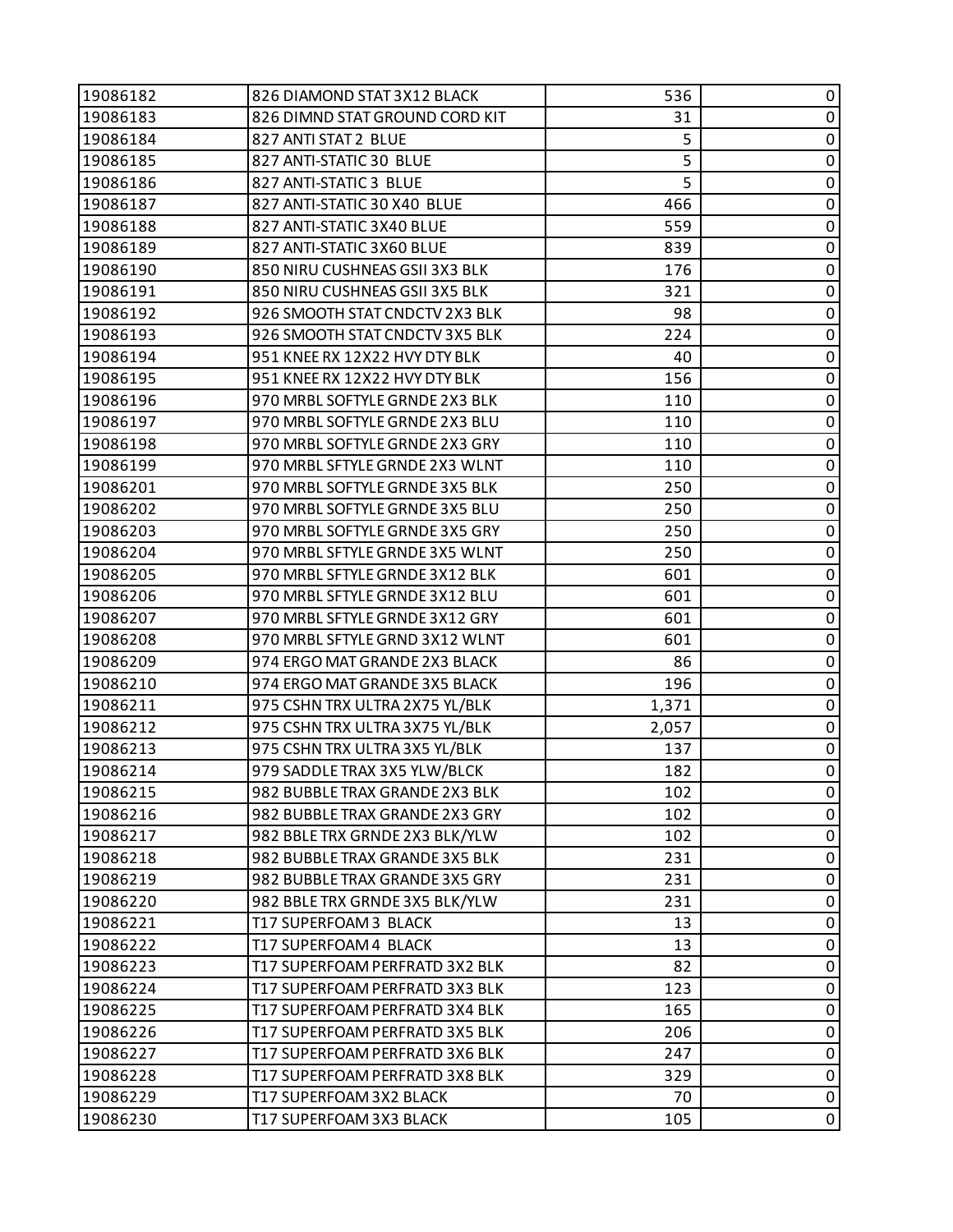| 19086231 | T17 SUPERFOAM 3X4 BLACK             | 140 | 0           |
|----------|-------------------------------------|-----|-------------|
| 19086232 | T17 SUPERFOAM 3X5 BLACK             | 175 | $\pmb{0}$   |
| 19086233 | T17 SUPERFOAM 3X6 BLACK             | 210 | 0           |
| 19086234 | T17 SUPERFOAM 3X8 BLACK             | 281 | $\pmb{0}$   |
| 19087822 | <b>HUBBELL PLUGOUT</b>              | 75  | $\pmb{0}$   |
| 19088215 | <b>CONTAINER CIGARETTE</b>          | 143 | $\pmb{0}$   |
| 19102635 | TAG DO NOT OPERATE B871 25/PK       | 74  | $\pmb{0}$   |
| 19102642 | TAG RED STRIPE B871 25/PK           | 74  | $\pmb{0}$   |
| 19102645 | TAG LOCKED OUT B871 25/PK           | 76  | 0           |
| 19102664 | TAG RIGHT TO KNOW B871 25/PK        | 75  | $\pmb{0}$   |
| 19103186 | WIRE BASKET 2014 1/EA               | 43  | $\pmb{0}$   |
| 19103187 | WIRE BASKET 2014W 1/EA              | 42  | 0           |
| 19103188 | CLIPBOARD 99426 1/EA                | 48  | $\pmb{0}$   |
| 19103189 | CLIPBOARD 99448 1/EA                | 38  | $\pmb{0}$   |
| 19103190 | INDEX TABS BR803E 1/ST 1PK          | 19  | 0           |
| 19103191 | CLIPBOARD CB322E1/EA                | 27  | $\pmb{0}$   |
| 19103192 | CLIPBOARD CB326E1/EA                | 25  | $\pmb{0}$   |
| 19103193 | BOX MC111E1/EA                      | 128 | 0           |
| 19103194 | BINDER BR613E1/EA                   | 27  | $\pmb{0}$   |
| 19103195 | BINDER OR323E1/EA                   | 31  | $\pmb{0}$   |
| 19103196 | <b>INFORMATION CENTER 2005 1/EA</b> | 68  | 0           |
| 19103197 | LOCKOUT STATION 99289 1/KT          | 92  | $\pmb{0}$   |
| 19103198 | INFORMATION CENTER SM016A1/EA       | 77  | $\pmb{0}$   |
| 19103199 | INFO CENTER SM017A1/EA              | 118 | 0           |
| 19103200 | INFO CENTER OR314E 1/EA             | 66  | $\pmb{0}$   |
| 19103201 | INFORMATION CENTER SM681A1/EA       | 92  | $\pmb{0}$   |
| 19103202 | INFORMATION CENTER SM682A 1/EA      | 156 | 0           |
| 19103203 | INFORMATION CENTER IC326E 1/ST      | 87  | $\pmb{0}$   |
| 19103209 | <b>BINDER 2022 1/EA</b>             | 41  | $\pmb{0}$   |
| 19103210 | <b>BINDER 2023 1/EA</b>             | 28  | $\pmb{0}$   |
| 19103211 | BINDER 2023VF 1/EA                  | 25  | $\pmb{0}$   |
| 19103212 | <b>BINDER 2024 1/EA</b>             | 38  | $\mathbf 0$ |
| 19103213 | <b>BINDER 2025 1/EA</b>             | 41  | 0           |
| 19103214 | <b>BINDER 2026 1/EA</b>             | 27  | 0           |
| 19103215 | <b>BINDER 2027 1/EA</b>             | 36  | $\pmb{0}$   |
| 19103216 | <b>BINDER 2028 1/EA</b>             | 40  | 0           |
| 19103217 | <b>BOOKLET 2101 25/PK</b>           | 38  | 0           |
| 19103218 | <b>BOOKLET 2103 25/PK</b>           | 38  | $\mathbf 0$ |
| 19103219 | <b>BINDER 48756R 1/EA</b>           | 10  | 0           |
| 19103220 | <b>BINDER 48756Y1/EA</b>            | 11  | 0           |
| 19103221 | <b>BINDER 48757R 1/EA</b>           | 11  | $\pmb{0}$   |
| 19103222 | <b>BINDER 48757Y1/EA</b>            | 11  | 0           |
| 19103223 | BINDER BR361B1/EA                   | 39  | 0           |
| 19103224 | BINDER BR361R 1/EA                  | 38  | $\pmb{0}$   |
| 19103225 | BINDER BR361Y1/EA                   | 38  | $\pmb{0}$   |
| 19103226 | BINDER BR362R 1/EA                  | 49  | $\pmb{0}$   |
| 19103227 | BINDER BR362Y1/EA                   | 52  | $\pmb{0}$   |
| 19103228 | BINDER BR363B1/EA                   | 51  | $\pmb{0}$   |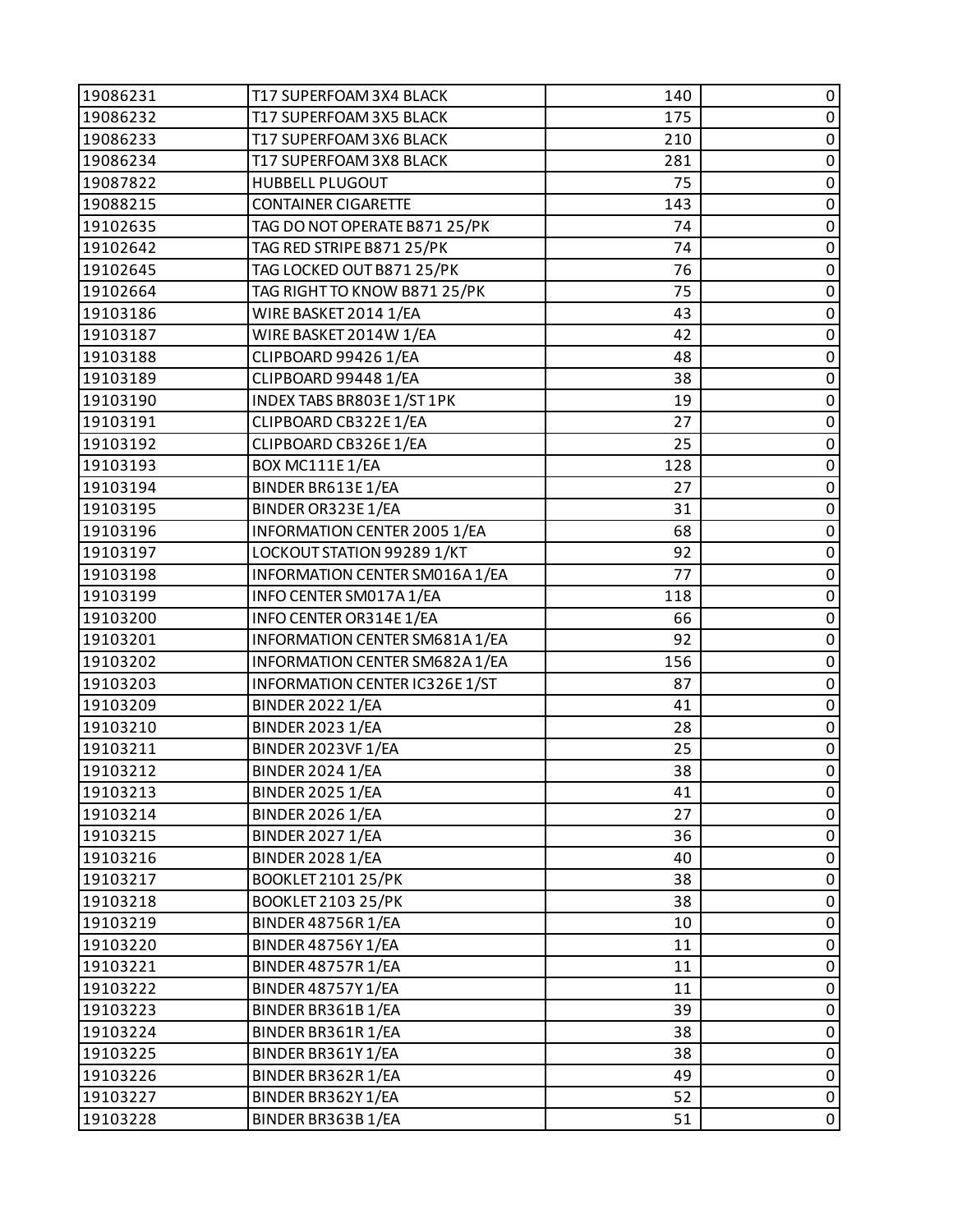| 19103229 | BINDER BR363R 1/EA                  | 51  | 0              |
|----------|-------------------------------------|-----|----------------|
| 19103230 | BINDER BR363Y1/EA                   | 50  | $\pmb{0}$      |
| 19103231 | BINDER BR371Y1/EA                   | 51  | 0              |
| 19103232 | BINDER BR753R 1/EA                  | 27  | $\pmb{0}$      |
| 19103233 | BINDER BR753Y1/EA                   | 28  | $\pmb{0}$      |
| 19103234 | BINDER BR754B1/EA                   | 33  | 0              |
| 19103235 | BINDER BR754R 1/EA                  | 33  | $\pmb{0}$      |
| 19103236 | BINDER BR754Y1/EA                   | 36  | $\pmb{0}$      |
| 19103237 | BINDER BR755B1/EA                   | 38  | 0              |
| 19103238 | BINDER BR755R 1/EA                  | 40  | $\mathbf 0$    |
| 19103239 | BINDER BR755Y1/EA                   | 42  | $\pmb{0}$      |
| 19103240 | BINDER BR758B1/EA                   | 38  | 0              |
| 19103241 | BINDER BR758Y1/EA                   | 38  | $\pmb{0}$      |
| 19103242 | BINDER INSERT BR801B 1/EA           | 19  | $\pmb{0}$      |
| 19103243 | BINDER BR806E1/EA                   | 27  | 0              |
| 19103244 | BINDER BR807E1/EA                   | 25  | $\pmb{0}$      |
| 19103245 | BINDER BR823A1/EA                   | 39  | $\pmb{0}$      |
| 19103246 | BINDER BR824A1/EA                   | 45  | 0              |
| 19103247 | INFO CENTER 102719 1/KT             | 77  | $\pmb{0}$      |
| 19103248 | INFO CENTER 106346 1/KT             | 99  | $\pmb{0}$      |
| 19103249 | INFORMATION CENTER 17463 1/EA       | 23  | 0              |
| 19103250 | INFORMATION CENTER 2010NB 1/EA      | 74  | $\mathbf 0$    |
| 19103251 | INFORMATION CENTER 2012 1/EA        | 140 | $\pmb{0}$      |
| 19103252 | INFORMATION CENTER 2013 1/EA        | 135 | 0              |
| 19103253 | <b>INFORMATION CENTER 58620 1EA</b> | 357 | $\pmb{0}$      |
| 19103254 | INFORMATION CENTER JS1 1/EA         | 213 | $\pmb{0}$      |
| 19103255 | INFO CENTER RK210B-E1/KT            | 105 | 0              |
| 19103256 | INFO CENTER RK210R-E1/KT            | 105 | $\pmb{0}$      |
| 19103257 | <b>INFORMATION CENTER RK210Y-E</b>  | 105 | $\pmb{0}$      |
| 19103258 | INFO CENTER RK211Y-E 1/KT           | 193 | 0              |
| 19103259 | INFO CENTER RK359E 1/EA             | 163 | $\pmb{0}$      |
| 19103261 | INFO CENTER RK417R-E1/KT            | 123 | $\pmb{0}$      |
| 19103262 | <b>INFORMATION CENTER RK417Y-E</b>  | 123 | $\mathbf 0$    |
| 19103263 | INFO CENTER RK418Y-E 1/KT           | 203 | 0              |
| 19103264 | INFO CENTER RK419B-E1/KT            | 125 | $\pmb{0}$      |
| 19103265 | INFO CENTER RK419R-E1/KT            | 121 | $\pmb{0}$      |
| 19103266 | <b>INFORMATION CENTER RK419Y-E</b>  | 123 | $\pmb{0}$      |
| 19103267 | INFO CENTER RK420B-E 1/KT           | 205 | $\pmb{0}$      |
| 19103268 | INFO CENTER RK420R-E 1/KT           | 205 | 0              |
| 19103269 | <b>INFORMATION CENTER RK420Y-E</b>  | 205 | $\pmb{0}$      |
| 19103270 | INFORMATION CENTER RK622E 1/EA      | 250 | $\pmb{0}$      |
| 19103272 | INFO CENTER RK772E 1/EA             | 68  | $\pmb{0}$      |
| 19103273 | <b>INFO CENTER 102720 1/KT</b>      | 104 | $\pmb{0}$      |
| 19103274 | INFO CENTER 106344 1/KT             | 140 | $\pmb{0}$      |
| 19103275 | <b>INFO CENTER 106345 1/KT</b>      | 163 | 0              |
| 19103276 | INFORMATION CENTER 2001 1/EA        | 181 | $\pmb{0}$      |
| 19103277 | INFORMATION CENTER 2002 1/EA        | 174 | $\pmb{0}$      |
| 19103278 | INFORMATION CENTER 2007 1/EA        | 110 | $\overline{0}$ |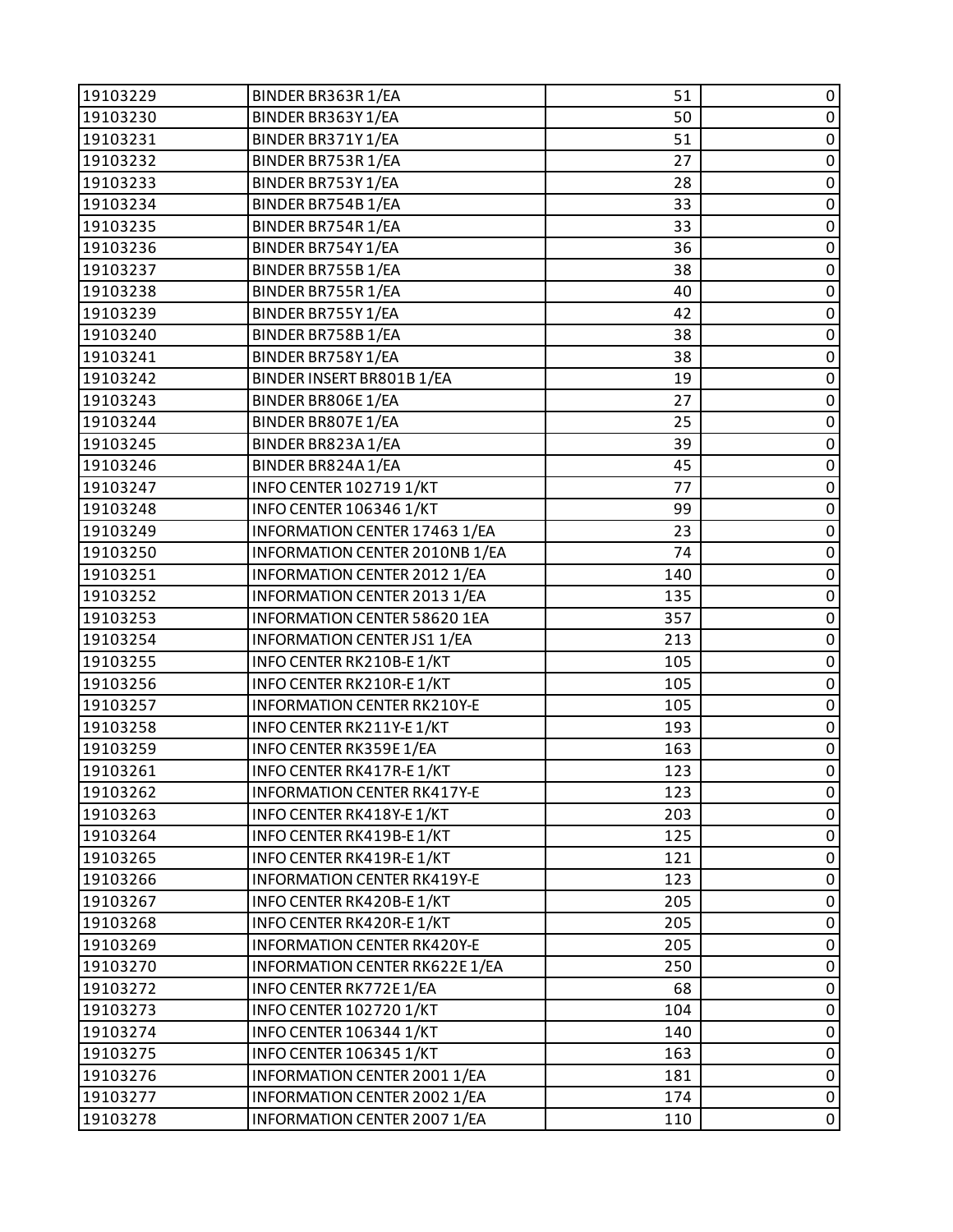| 19103279 | INFORMATION CENTER 2010 1/EA        | 94  | 0           |
|----------|-------------------------------------|-----|-------------|
| 19103280 | INFORMATION CENTER 2010DB 1/EA      | 174 | $\pmb{0}$   |
| 19103281 | INFO CENTER 2010DBSP 1/KT           | 157 | 0           |
| 19103282 | INFORMATION CENTER 2010SP 1/EA      | 85  | $\pmb{0}$   |
| 19103283 | <b>INFORMATION CENTER 2032 1/KT</b> | 65  | $\pmb{0}$   |
| 19103284 | INFO CENTER RK008A1/KT              | 188 | $\pmb{0}$   |
| 19103285 | INFORMATION CENTER RK018A1/EA       | 111 | $\pmb{0}$   |
| 19103286 | INFORMATION CENTER RK085A1/EA       | 76  | $\pmb{0}$   |
| 19103287 | INFORMATION CENTER RK208A1/EA       | 195 | 0           |
| 19103288 | INFORMATION CENTER RK373E 1/EA      | 170 | $\pmb{0}$   |
| 19103289 | BOOKLETS 2101-TEN 10/PK             | 17  | $\pmb{0}$   |
| 19103290 | BOOKLET 2103-TEN 10/PK              | 17  | 0           |
| 19103298 | WALLET CARD 89257 25/PK             | 84  | $\pmb{0}$   |
| 19103300 | TRAINING KIT 113243 1/EA            | 43  | $\pmb{0}$   |
| 19103302 | TRAINING VIDEO 132426 1/EA          | 487 | 0           |
| 19103303 | TRAINING VIDEO 132427 1/EA          | 470 | $\pmb{0}$   |
| 19103306 | BOOK 113242 1/EA                    | 44  | $\pmb{0}$   |
| 19103307 | BOOK 142132 1/EA                    | 73  | 0           |
| 19103308 | <b>BINDER LOSB1 1/EA</b>            | 25  | $\pmb{0}$   |
| 19103310 | <b>TRAINING KIT 104216 1/KT</b>     | 594 | $\pmb{0}$   |
| 19103311 | <b>TRAINING KIT 104275 1/KT</b>     | 569 | 0           |
| 19103312 | TRAINING VIDEO 51454 1/EA           | 280 | $\pmb{0}$   |
| 19103313 | TRAINING VIDEO 51455 1/EA           | 280 | $\pmb{0}$   |
| 19103314 | TRAINING VIDEO 51793 1/EA           | 791 | 0           |
| 19103315 | TRAINING VIDEO 51794 1/EA           | 791 | $\pmb{0}$   |
| 19103317 | TRAINING VIDEO 65285 1/EA           | 757 | $\pmb{0}$   |
| 19103318 | BOOKLET 104109 1/EA                 | 11  | 0           |
| 19103319 | <b>BOOKLETS 2112 25/PK</b>          | 42  | $\pmb{0}$   |
| 19103320 | HANDBOOK 63004 10/PK                | 39  | $\pmb{0}$   |
| 19103321 | <b>MANUAL 65556 1/EA</b>            | 280 | $\pmb{0}$   |
| 19103322 | LOCKOUT/TAGOUT HANDBOOK 1/PK        | 39  | $\pmb{0}$   |
| 19103325 | LOCKOUT CASE 99162 1/EA             | 107 | $\mathbf 0$ |
| 19103326 | <b>TRAINING KIT 132455 1/KT</b>     | 756 | 0           |
| 19103327 | WALLET CARD LOSC13 10/PK            | 18  | 0           |
| 19103328 | WALLET CARDS LOSC13 BI 10/PK        | 18  | $\pmb{0}$   |
| 19103330 | <b>PERMITS 65937 25/PK</b>          | 38  | 0           |
| 19103331 | PERMITEP1 25/PAD                    | 10  | 0           |
| 19103332 | BOOK 43995 1/EA                     | 23  | $\mathbf 0$ |
| 19103333 | BINDER BR370R 1/EA                  | 34  | 0           |
| 19103334 | BINDER BR758R 1/EA                  | 38  | 0           |
| 19103335 | BINDER BR825A1/EA                   | 52  | $\pmb{0}$   |
| 19103336 | FORMS LOSF5 25/PK                   | 14  | 0           |
| 19103337 | INFORMATION CENTER OR305E 1/ST      | 165 | 0           |
| 19103338 | INFORMATION CENTER PC1 1/KT         | 76  | 0           |
| 19103339 | BOOKLET 2112SP 25/PK                | 44  | $\pmb{0}$   |
| 19103340 | BOOKLET 2112SP-TEN 10/PK            | 18  | $\pmb{0}$   |
| 19103341 | BOOKLETS 2112-TEN 10/PK             | 18  | $\pmb{0}$   |
| 19103342 | BOOKLET 2112X 1/EA                  | 5   | $\pmb{0}$   |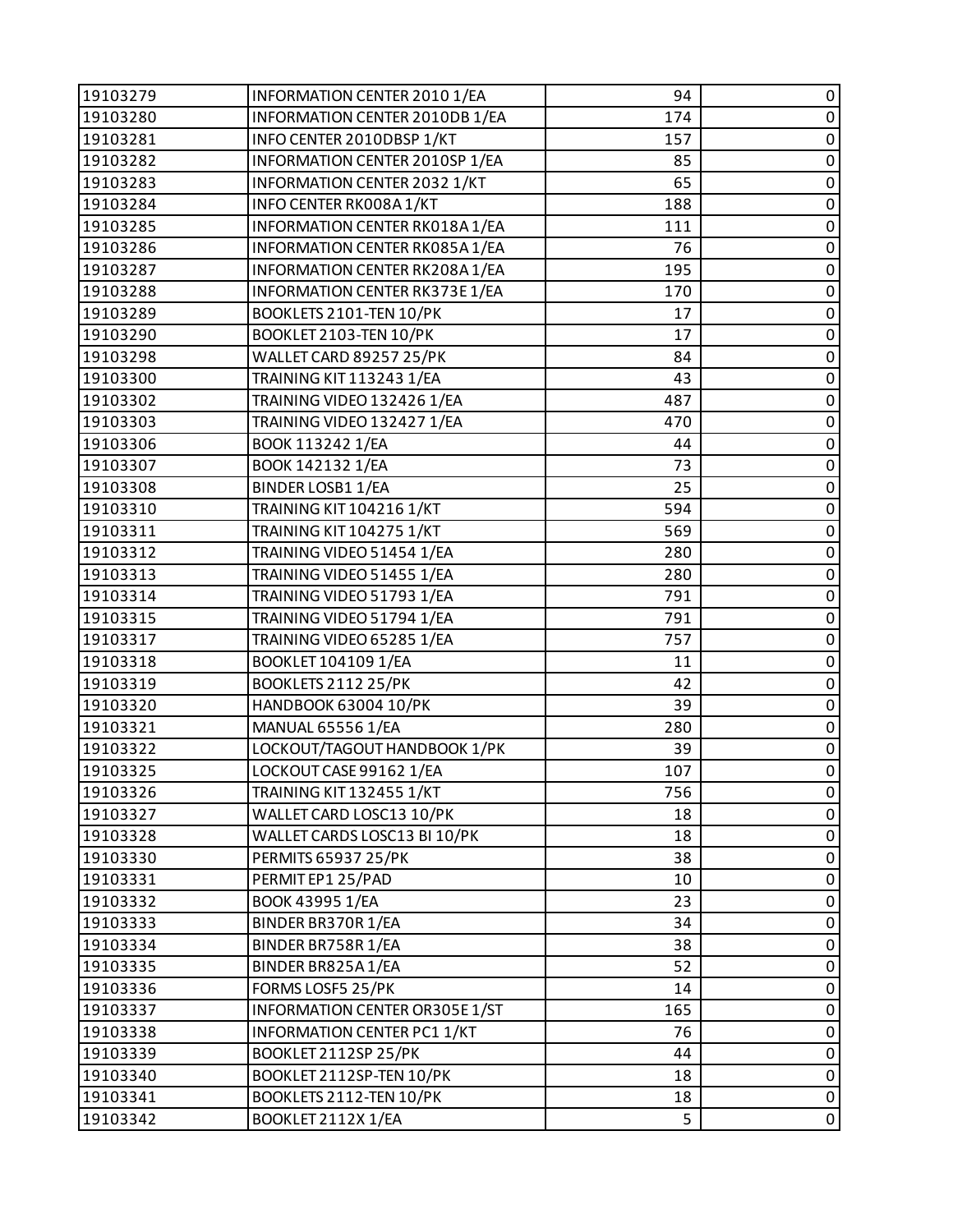| 19103343 | BOOK 38095 1/EA            | 35  | 0         |
|----------|----------------------------|-----|-----------|
| 19103344 | BOOK 43990 1/EA            | 288 | $\pmb{0}$ |
| 19103345 | BOOK 43994 1/EA            | 384 | $\pmb{0}$ |
| 19103346 | PERMIT 65936 25/PAD        | 16  | $\pmb{0}$ |
| 19103356 | WALLET CARDS 102525 10/PK  | 28  | $\pmb{0}$ |
| 19103357 | PADLOCK 101963 1/EA        | 33  | 0         |
| 19103361 | EMERGENCY LIGHT 80141 1/EA | 187 | $\pmb{0}$ |
| 19103363 | PADLOCK 101957 1/EA        | 17  | $\pmb{0}$ |
| 19103364 | PADLOCK 101958 1/EA        | 21  | $\pmb{0}$ |
| 19103365 | PADLOCKS 102696 6/PK       | 82  | $\pmb{0}$ |
| 19103366 | PADLOCKS 102698 6/PK       | 108 | $\pmb{0}$ |
| 19103367 | PADLOCK 104572 1/EA        | 21  | 0         |
| 19103368 | PADLOCKS 104573 6/PK       | 108 | $\pmb{0}$ |
| 19103369 | PADLOCK 104574 1/EA        | 19  | $\pmb{0}$ |
| 19103370 | PADLOCKS 104575 6/PK       | 104 | $\pmb{0}$ |
| 19103371 | PADLOCKS 104917 6/PK       | 82  | $\pmb{0}$ |
| 19103372 | PADLOCKS 104918 6/PK       | 108 | $\pmb{0}$ |
| 19103373 | PADLOCK 104920 1/EA        | 17  | $\pmb{0}$ |
| 19103374 | PADLOCK 104921 1/EA        | 21  | $\pmb{0}$ |
| 19103375 | PADLOCKS 105894 3/PK       | 60  | $\pmb{0}$ |
| 19103376 | PADLOCKS 105895 3/PK       | 62  | 0         |
| 19103377 | PADLOCKS 105896 3/PK       | 60  | $\pmb{0}$ |
| 19103378 | PADLOCKS 105897 3/PK       | 62  | $\pmb{0}$ |
| 19103379 | PADLOCKS 105898 6/PK       | 123 | $\pmb{0}$ |
| 19103380 | PADLOCKS 105899 6/PK       | 118 | $\pmb{0}$ |
| 19103381 | PADLOCKS 105900 6/PK       | 124 | $\pmb{0}$ |
| 19103382 | PADLOCKS 105901 6/PK       | 118 | 0         |
| 19103383 | PADLOCKS 123236 6/PK       | 122 | $\pmb{0}$ |
| 19103384 | PADLOCKS 123237 6/PK       | 119 | $\pmb{0}$ |
| 19103385 | PADLOCKS 123238 6/PK       | 119 | $\pmb{0}$ |
| 19103386 | PADLOCKS 123239 6/PK       | 123 | $\pmb{0}$ |
| 19103387 | PADLOCKS 123240 6/PK       | 119 | $\pmb{0}$ |
| 19103388 | PADLOCKS 123241 6/PK       | 119 | 0         |
| 19103389 | PADLOCKS 123242 6/PK       | 114 | 0         |
| 19103390 | PADLOCKS 123243 6/PK       | 114 | $\pmb{0}$ |
| 19103391 | PADLOCK 123244 1/EA        | 23  | 0         |
| 19103392 | PADLOCK 123245 1/EA        | 23  | 0         |
| 19103393 | PADLOCK 123246 1/EA        | 22  | $\pmb{0}$ |
| 19103394 | PADLOCK 123247 1/EA        | 22  | $\pmb{0}$ |
| 19103395 | PADLOCK 123248 1/EA        | 22  | $\pmb{0}$ |
| 19103396 | PADLOCK 123249 1/EA        | 22  | $\pmb{0}$ |
| 19103397 | PADLOCK 123250 1/EA        | 22  | 0         |
| 19103398 | PADLOCK 123251 1/EA        | 22  | 0         |
| 19103399 | PADLOCKS 123252 3/PK       | 67  | $\pmb{0}$ |
| 19103400 | PADLOCKS 123253 3/PK       | 67  | $\pmb{0}$ |
| 19103401 | PADLOCKS 123254 3/PK       | 66  | $\pmb{0}$ |
| 19103402 | PADLOCKS 123255 3/PK       | 65  | $\pmb{0}$ |
| 19103403 | PADLOCKS 123256 3/PK       | 65  | 0         |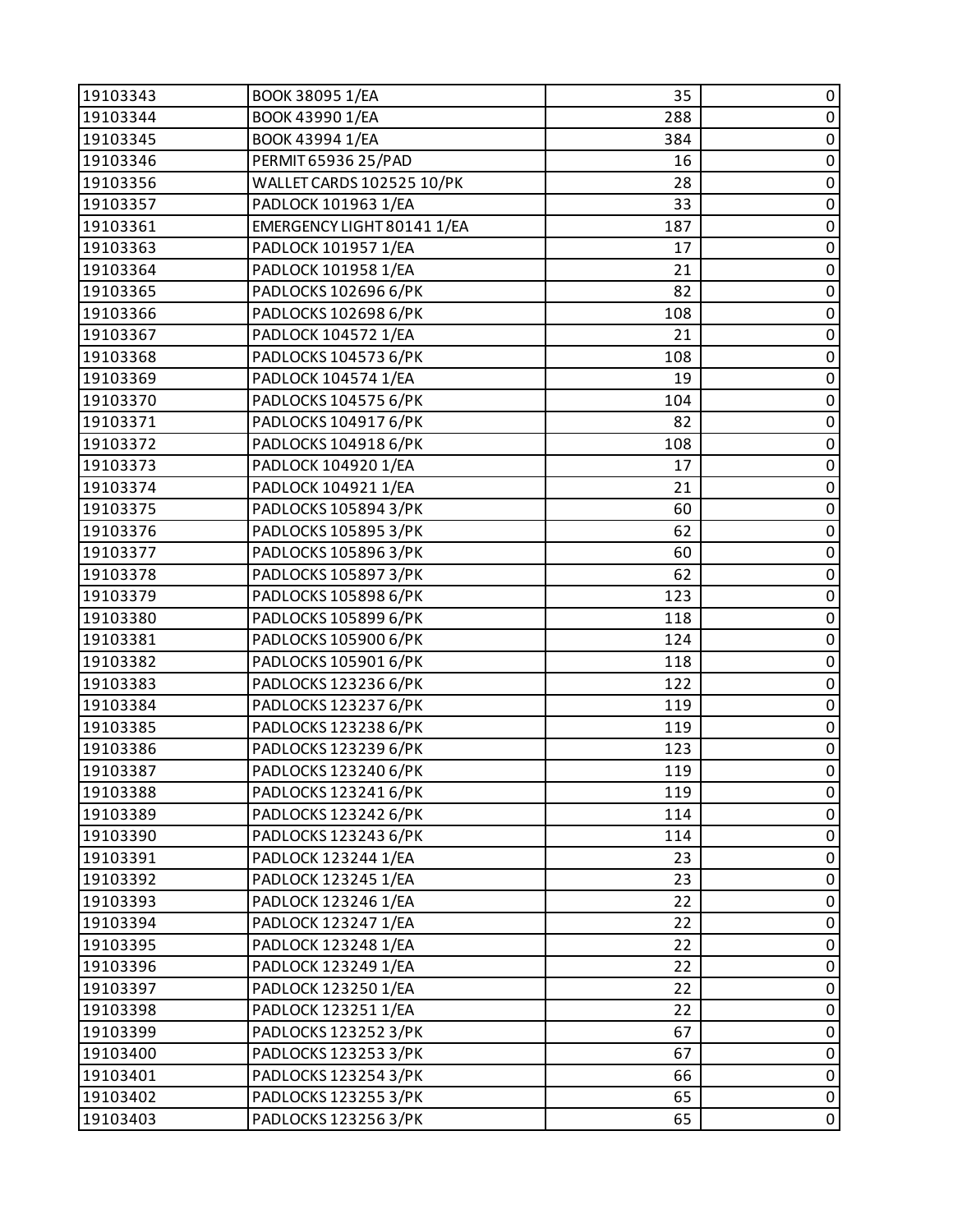| 19103404 | PADLOCKS 123257 3/PK | 65  | 0           |
|----------|----------------------|-----|-------------|
| 19103405 | PADLOCKS 123258 3/PK | 65  | $\pmb{0}$   |
| 19103406 | PADLOCKS 123259 3/PK | 65  | $\pmb{0}$   |
| 19103407 | PADLOCKS 123260 6/PK | 130 | $\pmb{0}$   |
| 19103408 | PADLOCKS 123261 6/PK | 130 | $\pmb{0}$   |
| 19103409 | PADLOCKS 123262 6/PK | 130 | $\pmb{0}$   |
| 19103410 | PADLOCKS 123263 6/PK | 130 | $\pmb{0}$   |
| 19103411 | PADLOCKS 123264 6/PK | 130 | $\pmb{0}$   |
| 19103412 | PADLOCKS 123265 6/PK | 130 | 0           |
| 19103413 | PADLOCKS 123266 6/PK | 130 | $\pmb{0}$   |
| 19103414 | PADLOCKS 123267 6/PK | 135 | $\pmb{0}$   |
| 19103415 | PADLOCK 123272 1/EA  | 16  | $\pmb{0}$   |
| 19103416 | PADLOCK 123273 1/EA  | 16  | $\pmb{0}$   |
| 19103417 | PADLOCK 123274 1/EA  | 20  | $\pmb{0}$   |
| 19103418 | PADLOCK 123275 1/EA  | 20  | $\pmb{0}$   |
| 19103419 | PADLOCKS 1232763/PK  | 62  | $\pmb{0}$   |
| 19103420 | PADLOCKS 123277 3/PK | 60  | $\pmb{0}$   |
| 19103421 | PADLOCKS 123278 6/PK | 118 | $\pmb{0}$   |
| 19103422 | PADLOCKS 123279 6/PK | 118 | $\pmb{0}$   |
| 19103423 | PADLOCKS 123280 6/PK | 86  | $\pmb{0}$   |
| 19103424 | PADLOCKS 123281 6/PK | 90  | $\pmb{0}$   |
| 19103425 | PADLOCKS 123282 6/PK | 108 | $\pmb{0}$   |
| 19103426 | PADLOCKS 123283 6/PK | 108 | $\pmb{0}$   |
| 19103427 | PADLOCKS 123284 6/PK | 123 | $\pmb{0}$   |
| 19103428 | PADLOCKS 123287 6/PK | 123 | $\pmb{0}$   |
| 19103429 | PADLOCKS 123288 6/PK | 123 | $\pmb{0}$   |
| 19103430 | PADLOCKS 123291 6/PK | 127 | $\pmb{0}$   |
| 19103431 | PADLOCKS 123292 6/PK | 123 | $\pmb{0}$   |
| 19103432 | PADLOCK 123293 1/EA  | 22  | $\pmb{0}$   |
| 19103433 | PADLOCK 123294 1/EA  | 23  | $\pmb{0}$   |
| 19103434 | PADLOCK 123295 1/EA  | 23  | $\pmb{0}$   |
| 19103435 | PADLOCK 123296 1/EA  | 22  | $\mathbf 0$ |
| 19103436 | PADLOCK 123297 1/EA  | 22  | 0           |
| 19103437 | PADLOCK 123298 1/EA  | 22  | 0           |
| 19103438 | PADLOCK 123299 1/EA  | 22  | $\pmb{0}$   |
| 19103439 | PADLOCK 123300 1/EA  | 22  | 0           |
| 19103440 | PADLOCK 123301 1/EA  | 24  | 0           |
| 19103441 | PADLOCKS 123305 3/PK | 71  | 0           |
| 19103442 | PADLOCKS 123314 6/PK | 139 | 0           |
| 19103443 | PADLOCK 123324 1/EA  | 20  | 0           |
| 19103444 | PADLOCK 123325 1/EA  | 20  | $\pmb{0}$   |
| 19103445 | PADLOCK 123326 1/EA  | 19  | 0           |
| 19103446 | PADLOCK 123327 1/EA  | 20  | 0           |
| 19103447 | PADLOCK 123328 1/EA  | 19  | 0           |
| 19103448 | PADLOCK 123329 1/EA  | 19  | $\pmb{0}$   |
| 19103449 | PADLOCK 123330 1/EA  | 19  | $\pmb{0}$   |
| 19103450 | PADLOCK 123331 1/EA  | 19  | $\pmb{0}$   |
| 19103451 | PADLOCK 123332 1/EA  | 19  | $\pmb{0}$   |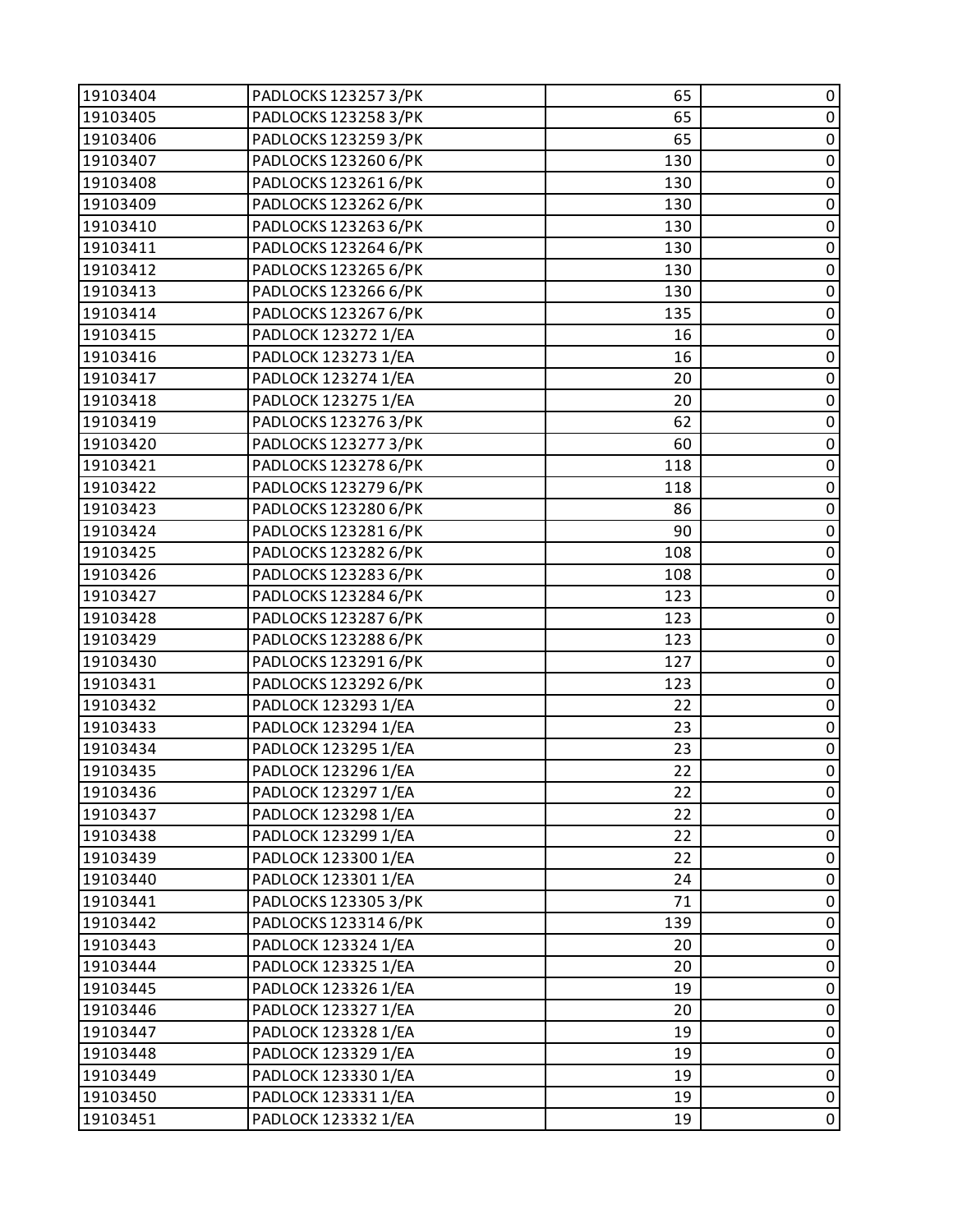| 19103452 | PADLOCKS 1233333/PK  | 58  | 0           |
|----------|----------------------|-----|-------------|
| 19103453 | PADLOCKS 123334 3/PK | 58  | $\pmb{0}$   |
| 19103454 | PADLOCKS 123335 3/PK | 58  | $\pmb{0}$   |
| 19103455 | PADLOCKS 123336 3/PK | 58  | $\pmb{0}$   |
| 19103456 | PADLOCKS 123337 3/PK | 60  | $\pmb{0}$   |
| 19103457 | PADLOCKS 123338 3/PK | 58  | $\pmb{0}$   |
| 19103458 | PADLOCKS 123339 3/PK | 58  | $\pmb{0}$   |
| 19103459 | PADLOCKS 123340 3/PK | 58  | $\pmb{0}$   |
| 19103460 | PADLOCKS 123341 3/PK | 58  | 0           |
| 19103461 | PADLOCKS 123342 6/PK | 113 | $\pmb{0}$   |
| 19103462 | PADLOCKS 123343 6/PK | 113 | $\pmb{0}$   |
| 19103463 | PADLOCKS 123344 6/PK | 117 | $\pmb{0}$   |
| 19103464 | PADLOCKS 123345 6/PK | 113 | $\pmb{0}$   |
| 19103465 | PADLOCKS 123346 6/PK | 113 | $\pmb{0}$   |
| 19103466 | PADLOCKS 123347 6/PK | 113 | $\pmb{0}$   |
| 19103467 | PADLOCKS 123348 6/PK | 113 | $\pmb{0}$   |
| 19103468 | PADLOCKS 123349 6/PK | 113 | $\pmb{0}$   |
| 19103469 | PADLOCKS 123350 6/PK | 113 | $\pmb{0}$   |
| 19103470 | PADLOCKS 123351 6/PK | 108 | $\pmb{0}$   |
| 19103471 | PADLOCKS 123352 6/PK | 102 | $\pmb{0}$   |
| 19103472 | PADLOCKS 123353 6/PK | 102 | $\pmb{0}$   |
| 19103473 | PADLOCKS 123354 6/PK | 102 | $\pmb{0}$   |
| 19103474 | PADLOCKS 123355 6/PK | 102 | $\pmb{0}$   |
| 19103475 | PADLOCKS 123356 6/PK | 102 | $\pmb{0}$   |
| 19103476 | PADLOCKS 123357 6/PK | 102 | $\pmb{0}$   |
| 19103477 | PADLOCKS 123358 6/PK | 102 | $\pmb{0}$   |
| 19103478 | PADLOCKS 123359 6/PK | 102 | $\pmb{0}$   |
| 19103479 | PADLOCKS 123396 6/PK | 112 | $\pmb{0}$   |
| 19103480 | PADLOCKS 123397 6/PK | 112 | $\pmb{0}$   |
| 19103481 | PADLOCKS 123398 6/PK | 112 | $\pmb{0}$   |
| 19103482 | PADLOCKS 123399 6/PK | 117 | $\pmb{0}$   |
| 19103483 | PADLOCKS 123400 6/PK | 112 | $\mathbf 0$ |
| 19103484 | PADLOCKS 123401 6/PK | 112 | 0           |
| 19103485 | PADLOCKS 123402 6/PK | 112 | 0           |
| 19103486 | PADLOCKS 123403 6/PK | 112 | $\pmb{0}$   |
| 19103487 | PADLOCKS 123404 6/PK | 112 | 0           |
| 19103488 | PADLOCK 123405 1/EA  | 21  | 0           |
| 19103489 | PADLOCK 123406 1/EA  | 21  | 0           |
| 19103490 | PADLOCK 123407 1/EA  | 21  | 0           |
| 19103491 | PADLOCK 123408 1/EA  | 21  | 0           |
| 19103492 | PADLOCK 123409 1/EA  | 21  | $\mathbf 0$ |
| 19103493 | PADLOCK 123410 1/EA  | 21  | 0           |
| 19103494 | PADLOCK 123411 1/EA  | 21  | 0           |
| 19103495 | PADLOCK 123412 1/EA  | 21  | 0           |
| 19103496 | PADLOCK 123413 1/EA  | 21  | $\pmb{0}$   |
| 19103497 | PADLOCKS 123414 3/PK | 63  | $\pmb{0}$   |
| 19103498 | PADLOCKS 123415 3/PK | 63  | $\pmb{0}$   |
| 19103499 | PADLOCKS 123416 3/PK | 63  | $\pmb{0}$   |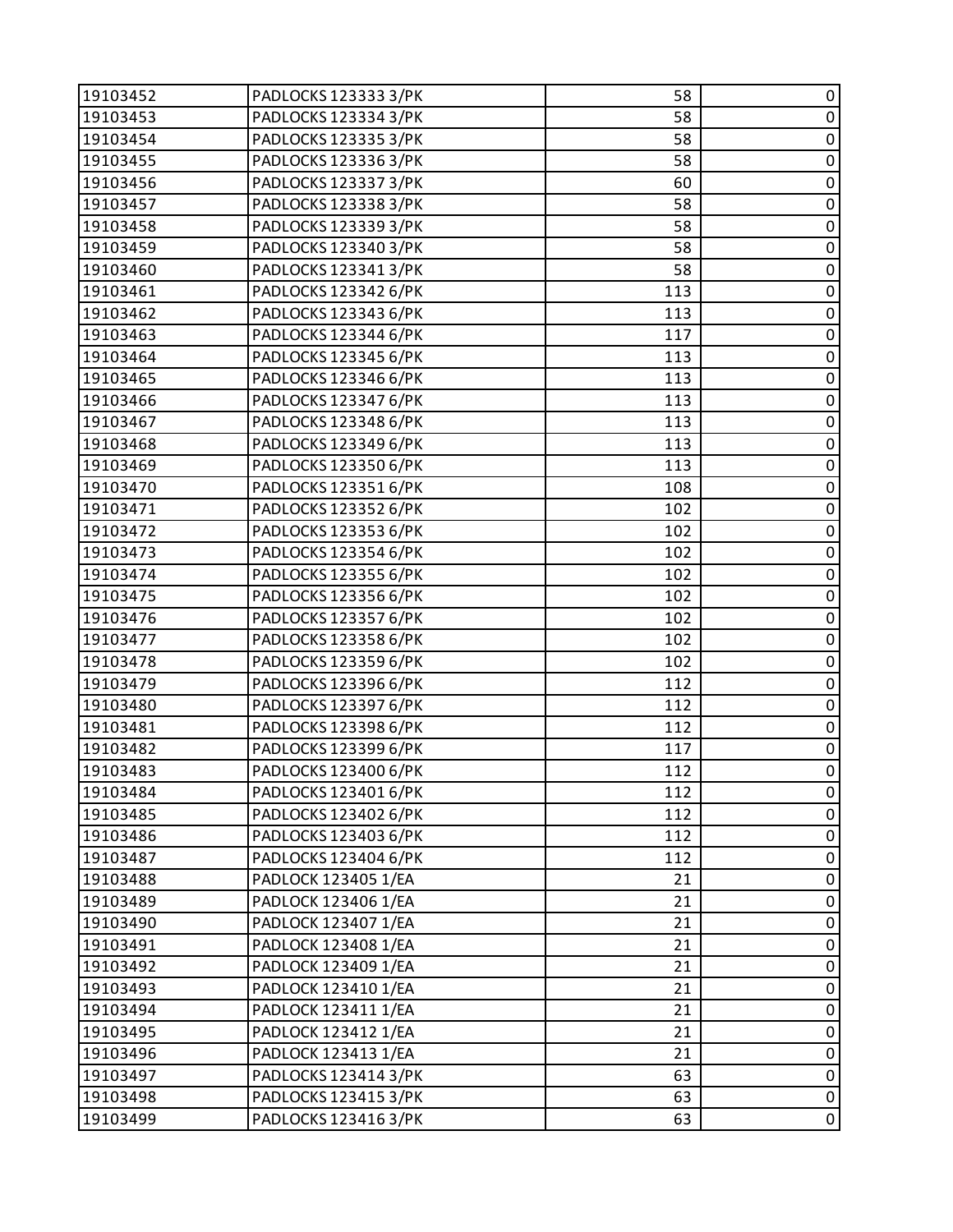| 19103500 | PADLOCKS 123417 3/PK | 65  | 0           |
|----------|----------------------|-----|-------------|
| 19103501 | PADLOCKS 123418 3/PK | 63  | $\pmb{0}$   |
| 19103502 | PADLOCKS 123419 3/PK | 63  | 0           |
| 19103503 | PADLOCKS 123420 3/PK | 63  | $\pmb{0}$   |
| 19103504 | PADLOCKS 123421 3/PK | 63  | $\pmb{0}$   |
| 19103505 | PADLOCKS 123422 3/PK | 63  | 0           |
| 19103506 | PADLOCKS 123423 6/PK | 128 | $\pmb{0}$   |
| 19103507 | PADLOCKS 123424 6/PK | 124 | $\pmb{0}$   |
| 19103508 | PADLOCKS 123425 6/PK | 124 | 0           |
| 19103509 | PADLOCKS 123426 6/PK | 124 | $\pmb{0}$   |
| 19103510 | PADLOCKS 123427 6/PK | 124 | $\pmb{0}$   |
| 19103511 | PADLOCKS 123428 6/PK | 124 | 0           |
| 19103512 | PADLOCKS 123429 6/PK | 124 | $\pmb{0}$   |
| 19103513 | PADLOCKS 123430 6/PK | 133 | $\pmb{0}$   |
| 19103514 | PADLOCKS 123431 6/PK | 124 | 0           |
| 19103515 | PADLOCKS 133261 6/PK | 90  | $\pmb{0}$   |
| 19103516 | PADLOCKS 133262 6/PK | 89  | $\pmb{0}$   |
| 19103517 | PADLOCKS 133263 6/PK | 91  | 0           |
| 19103518 | PADLOCKS 133264 6/PK | 89  | $\pmb{0}$   |
| 19103519 | PADLOCKS 133265 6/PK | 90  | $\pmb{0}$   |
| 19103520 | PADLOCKS 133266 6/PK | 89  | 0           |
| 19103521 | PADLOCKS 133267 6/PK | 86  | $\pmb{0}$   |
| 19103522 | PADLOCKS 133268 6/PK | 86  | $\pmb{0}$   |
| 19103523 | PADLOCKS 133269 6/PK | 86  | 0           |
| 19103524 | PADLOCK 133270 1/EA  | 17  | $\pmb{0}$   |
| 19103525 | PADLOCK 133271 1/EA  | 17  | $\pmb{0}$   |
| 19103526 | PADLOCK 133272 1/EA  | 17  | 0           |
| 19103527 | PADLOCK 133273 1/EA  | 17  | $\pmb{0}$   |
| 19103528 | PADLOCK 133274 1/EA  | 17  | $\pmb{0}$   |
| 19103529 | PADLOCK 133275 1/EA  | 17  | 0           |
| 19103530 | PADLOCK 133276 1/EA  | 17  | $\pmb{0}$   |
| 19103531 | PADLOCK 133277 1/EA  | 17  | $\mathsf 0$ |
| 19103532 | PADLOCK 133278 1/EA  | 18  | 0           |
| 19103533 | PADLOCKS 133279 3/PK | 50  | 0           |
| 19103534 | PADLOCKS 133280 3/PK | 50  | $\pmb{0}$   |
| 19103535 | PADLOCKS 1332813/PK  | 50  | 0           |
| 19103536 | PADLOCKS 133282 3/PK | 51  | 0           |
| 19103537 | PADLOCKS 133283 3/PK | 50  | 0           |
| 19103538 | PADLOCKS 133284 3/PK | 50  | 0           |
| 19103539 | PADLOCKS 133285 3/PK | 50  | 0           |
| 19103540 | PADLOCKS 133286 3/PK | 50  | $\pmb{0}$   |
| 19103541 | PADLOCKS 133287 3/PK | 50  | 0           |
| 19103542 | PADLOCKS 133288 6/PK | 98  | 0           |
| 19103543 | PADLOCKS 133289 6/PK | 98  | $\pmb{0}$   |
| 19103544 | PADLOCKS 133290 6/PK | 98  | 0           |
| 19103545 | PADLOCKS 133291 6/PK | 101 | $\pmb{0}$   |
| 19103546 | PADLOCKS 133292 6/PK | 98  | $\pmb{0}$   |
| 19103547 | PADLOCKS 133293 6/PK | 98  | $\mathbf 0$ |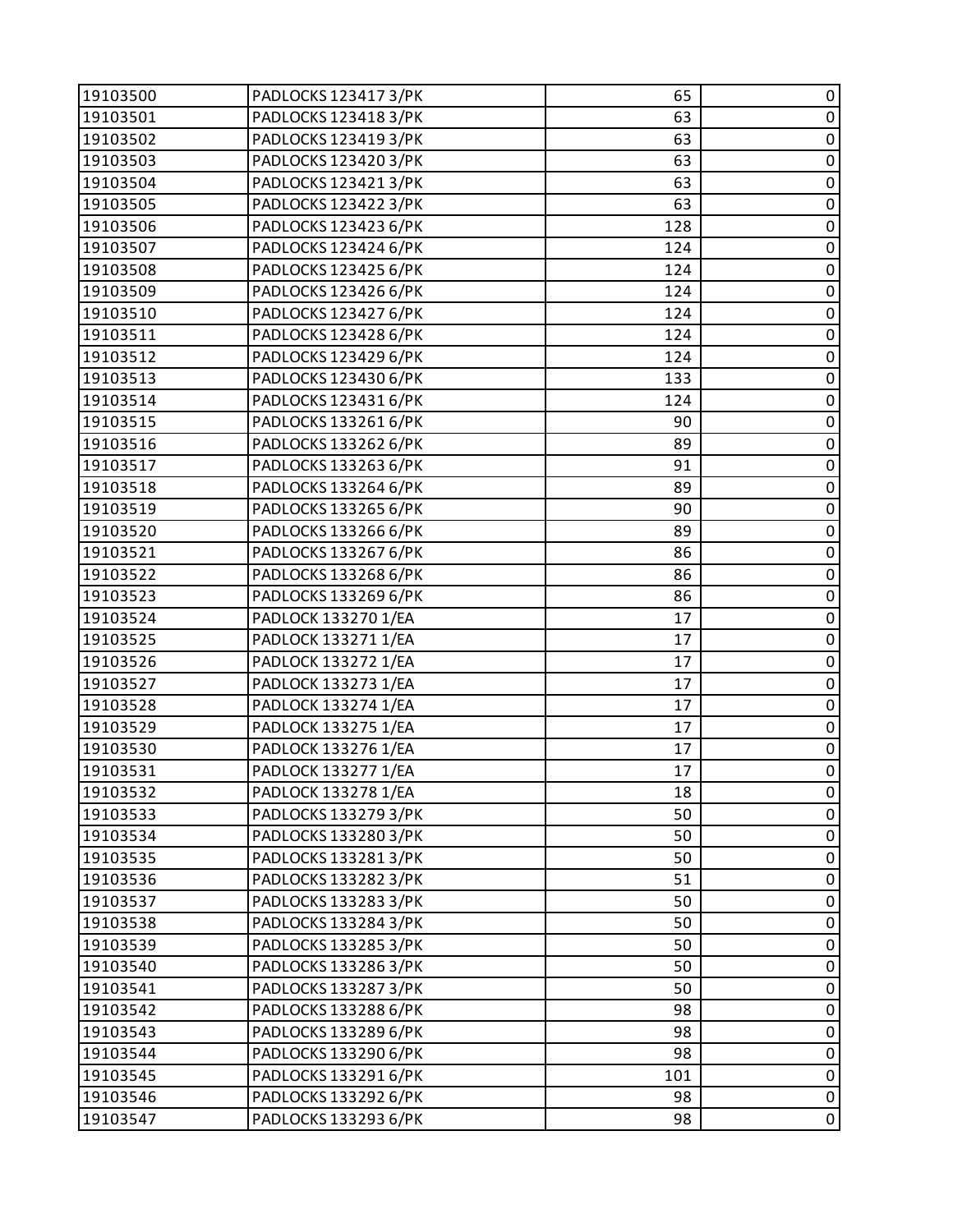| 19103548 | PADLOCKS 133294 6/PK       | 98  | 0           |
|----------|----------------------------|-----|-------------|
| 19103549 | PADLOCKS 133295 6/PK       | 101 | $\pmb{0}$   |
| 19103550 | PADLOCKS 133296 6/PK       | 98  | $\pmb{0}$   |
| 19103551 | PADLOCKS 51279 6/PK        | 86  | $\pmb{0}$   |
| 19103552 | PADLOCKS 51280 6/PK        | 86  | $\pmb{0}$   |
| 19103553 | PADLOCKS 51281 6/PK        | 86  | $\pmb{0}$   |
| 19103554 | PADLOCKS 51282 6/PK        | 86  | $\pmb{0}$   |
| 19103555 | PADLOCKS 51283 6/PK        | 86  | $\mathbf 0$ |
| 19103556 | PADLOCKS 51284 6/PK        | 86  | 0           |
| 19103557 | PADLOCKS 51290 6/PK        | 116 | $\pmb{0}$   |
| 19103558 | PADLOCKS 51291 6/PK        | 108 | $\pmb{0}$   |
| 19103559 | PADLOCKS 51292 6/PK        | 108 | $\pmb{0}$   |
| 19103560 | PADLOCKS 51297 6/PK        | 108 | $\pmb{0}$   |
| 19103561 | PADLOCKS 51298 6/PK        | 108 | $\pmb{0}$   |
| 19103562 | PADLOCKS 51299 6/PK        | 108 | $\pmb{0}$   |
| 19103563 | PADLOCKS 51360 6/PK        | 112 | $\pmb{0}$   |
| 19103564 | PADLOCKS 51361 6/PK        | 112 | $\pmb{0}$   |
| 19103565 | PADLOCKS 51362 6/PK        | 108 | $\pmb{0}$   |
| 19103566 | PADLOCKS 51363 6/PK        | 108 | $\pmb{0}$   |
| 19103567 | PADLOCKS 51368 6/PK        | 108 | $\pmb{0}$   |
| 19103568 | PADLOCKS 51369 6/PK        | 108 | $\pmb{0}$   |
| 19103569 | PADLOCK 99500 1/EA         | 17  | $\pmb{0}$   |
| 19103570 | PADLOCK 99504 1/EA         | 18  | $\pmb{0}$   |
| 19103571 | PADLOCK 99508 1/EA         | 17  | $\pmb{0}$   |
| 19103572 | PADLOCK 99512 1/EA         | 17  | $\pmb{0}$   |
| 19103573 | PADLOCK 99516 1/EA         | 17  | $\mathbf 0$ |
| 19103574 | PADLOCK 99520 1/EA         | 18  | $\pmb{0}$   |
| 19103575 | PADLOCK 99524 1/EA         | 21  | $\pmb{0}$   |
| 19103576 | PADLOCK 99528 1/EA         | 20  | $\pmb{0}$   |
| 19103577 | PADLOCK 99533 1/EA         | 20  | $\pmb{0}$   |
| 19103578 | PADLOCK 99539 1/EA         | 20  | $\pmb{0}$   |
| 19103579 | PADLOCK 99543 1/EA         | 21  | $\mathbf 0$ |
| 19103580 | PADLOCK 99548 1/EA         | 20  | 0           |
| 19103581 | PADLOCK 99608 1/EA         | 21  | 0           |
| 19103582 | PADLOCK 99609 1/EA         | 20  | $\pmb{0}$   |
| 19103583 | PADLOCK 99610 1/EA         | 20  | 0           |
| 19103584 | PADLOCK 99611 1/EA         | 20  | 0           |
| 19103585 | PADLOCK 99612 1/EA         | 20  | $\mathbf 0$ |
| 19103586 | PADLOCK 99613 1/EA         | 20  | 0           |
| 19103587 | PADLOCKS LC041-6 6/PK      | 76  | 0           |
| 19103588 | PADLOCKS LC044-6 6/PK      | 102 | $\mathbf 0$ |
| 19103589 | PADLOCK CENTER 65240 1/EA  | 319 | 0           |
| 19103590 | PADLOCK CENTER 65241 1/EA  | 426 | $\mathbf 0$ |
| 19103591 | PADLOCK CENTER LR060E 1/EA | 28  | $\mathbf 0$ |
| 19103592 | PADLOCK CENTER LR360E 1/EA | 42  | $\pmb{0}$   |
| 19103593 | PADLOCK CENTER LR361E1/EA  | 103 | $\pmb{0}$   |
| 19103594 | LOCKOUT KIT 105970 1/KT    | 102 | $\pmb{0}$   |
| 19103595 | LOCKOUT KIT 123143 1/KT    | 18  | $\pmb{0}$   |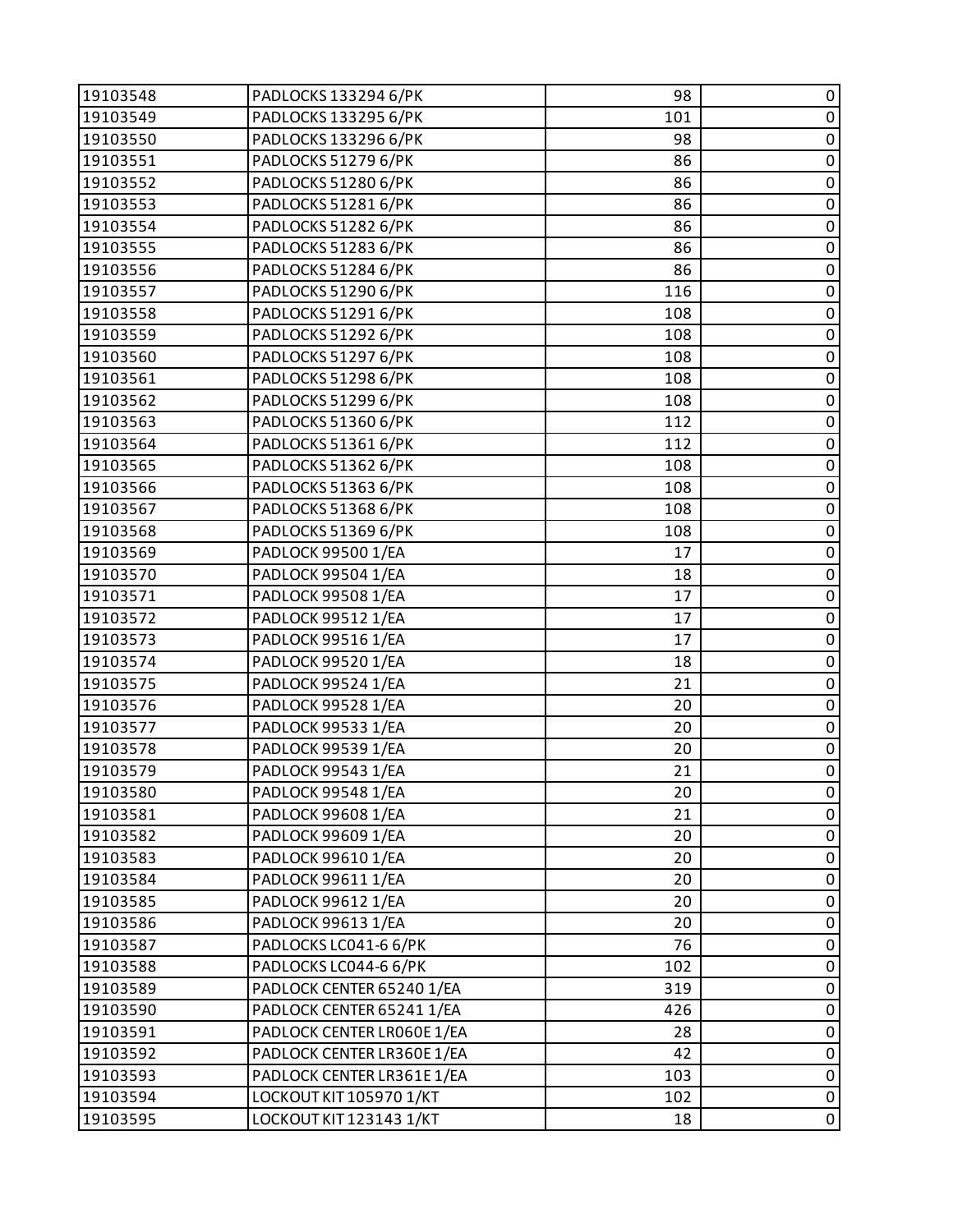| 19103596 | LOCKOUT KIT 123144 1/KT      | 17  | 0           |
|----------|------------------------------|-----|-------------|
| 19103597 | LOCKOUT KIT 123145 1/KT      | 16  | $\pmb{0}$   |
| 19103598 | LOCKOUT KIT 123146 1/KT      | 17  | 0           |
| 19103599 | LOCKOUT KIT 123147 1/KT      | 17  | $\pmb{0}$   |
| 19103600 | LOCKOUT KIT 123148 1/KT      | 16  | $\mathsf 0$ |
| 19103625 | LOCKOUT KIT 123149 1/KT      | 16  | 0           |
| 19103626 | LOCKOUT KIT 123150 1/KT      | 16  | $\mathbf 0$ |
| 19103627 | LOCKOUT KIT 123151 1/KT      | 16  | $\pmb{0}$   |
| 19103628 | LOCKOUT KIT 99290 1/KT       | 95  | 0           |
| 19103629 | LOCKOUT KIT 99292 1/KT       | 91  | $\pmb{0}$   |
| 19103630 | SEALS 103630 100/PK          | 21  | $\mathsf 0$ |
| 19103631 | AC TESTER 65269 1/EA         | 43  | 0           |
| 19103870 | LABEL 85406 1/LBL            | 11  | $\pmb{0}$   |
| 19103871 | LABEL 85551 1/LBL            | 11  | $\pmb{0}$   |
| 19103888 | HANGING HOOKS 50939 12/PK    | 12  | 0           |
| 19103889 | SHELF LC254M1/EA             | 17  | $\pmb{0}$   |
| 19103890 | WIRE BASKET MS-RACK 1/EA     | 35  | $\mathsf 0$ |
| 19103891 | LOCKOUT DEVICE 40598 1/EA    | 30  | 0           |
| 19103892 | LOCKOUT DEVICE 40599 1/EA    | 47  | $\pmb{0}$   |
| 19103893 | LOCKOUT DEVICE 65400 1/EA    | 78  | $\pmb{0}$   |
| 19103896 | LOCKOUT DEVICE BS07A-BU 1/EA | 34  | 0           |
| 19103897 | LOCKOUT DEVICE BS07A-GN 1/EA | 35  | $\mathbf 0$ |
| 19103898 | LOCKOUT DEVICE BS07A-YW 1/EA | 34  | $\pmb{0}$   |
| 19103899 | LOCKOUT DEVICE BS08A-BU 1/EA | 68  | 0           |
| 19103900 | LOCKOUT DEVICE BS08A-GN 1/EA | 66  | $\pmb{0}$   |
| 19103901 | LOCKOUT DEVICE BS08A-YW 1/EA | 66  | $\mathsf 0$ |
| 19103902 | LOCKOUT DEVICE 49303 1/EA    | 155 | 0           |
| 19103903 | LOCKOUT DEVICE 122256 1/EA   | 11  | $\pmb{0}$   |
| 19103904 | LOCKOUT DEVICE 122257 1/EA   | 11  | $\mathsf 0$ |
| 19103905 | LOCKOUT DEVICE 122258 1/EA   | 11  | 0           |
| 19103906 | LOCKOUT DEVICE 122261 1/EA   | 11  | $\pmb{0}$   |
| 19103907 | LOCKOUT DEVICE 122263 1/EA   | 101 | $\mathbf 0$ |
| 19103908 | LOCKOUT DEVICE 122264 1/EA   | 101 | 0           |
| 19103909 | LOCKOUT DEVICE 122265 1/EA   | 95  | 0           |
| 19103910 | LABELS 50297 5/PK            | 13  | $\pmb{0}$   |
| 19103912 | LOCKOUT DEVICE 122241 1/KT   | 39  | 0           |
| 19103913 | LOCKOUT DEVICE 122242 1/KT   | 38  | $\pmb{0}$   |
| 19103914 | LOCKOUT DEVICE 122243 1/KT   | 39  | $\pmb{0}$   |
| 19103915 | LOCKOUT DEVICE 122244 1/EA   | 34  | 0           |
| 19103916 | LOCKOUT DEVICE 122245 1/EA   | 31  | $\pmb{0}$   |
| 19103917 | LOCKOUT DEVICE 122246 1/EA   | 31  | $\pmb{0}$   |
| 19103918 | LOCKOUT DEVICE 122247 1/EA   | 34  | 0           |
| 19103919 | LOCKOUT DEVICE 122248 1/EA   | 31  | $\pmb{0}$   |
| 19103920 | LOCKOUT DEVICE 122249 1/EA   | 31  | $\pmb{0}$   |
| 19103921 | LOCKOUT DEVICE 122250 1/KT   | 44  | $\pmb{0}$   |
| 19103922 | LOCKOUT DEVICE 122251 1/KT   | 44  | $\pmb{0}$   |
| 19103923 | LOCKOUT DEVICE 122252 1/KT   | 44  | $\pmb{0}$   |
| 19103924 | LOCKOUT DEVICE 122253 1/KT   | 38  | 0           |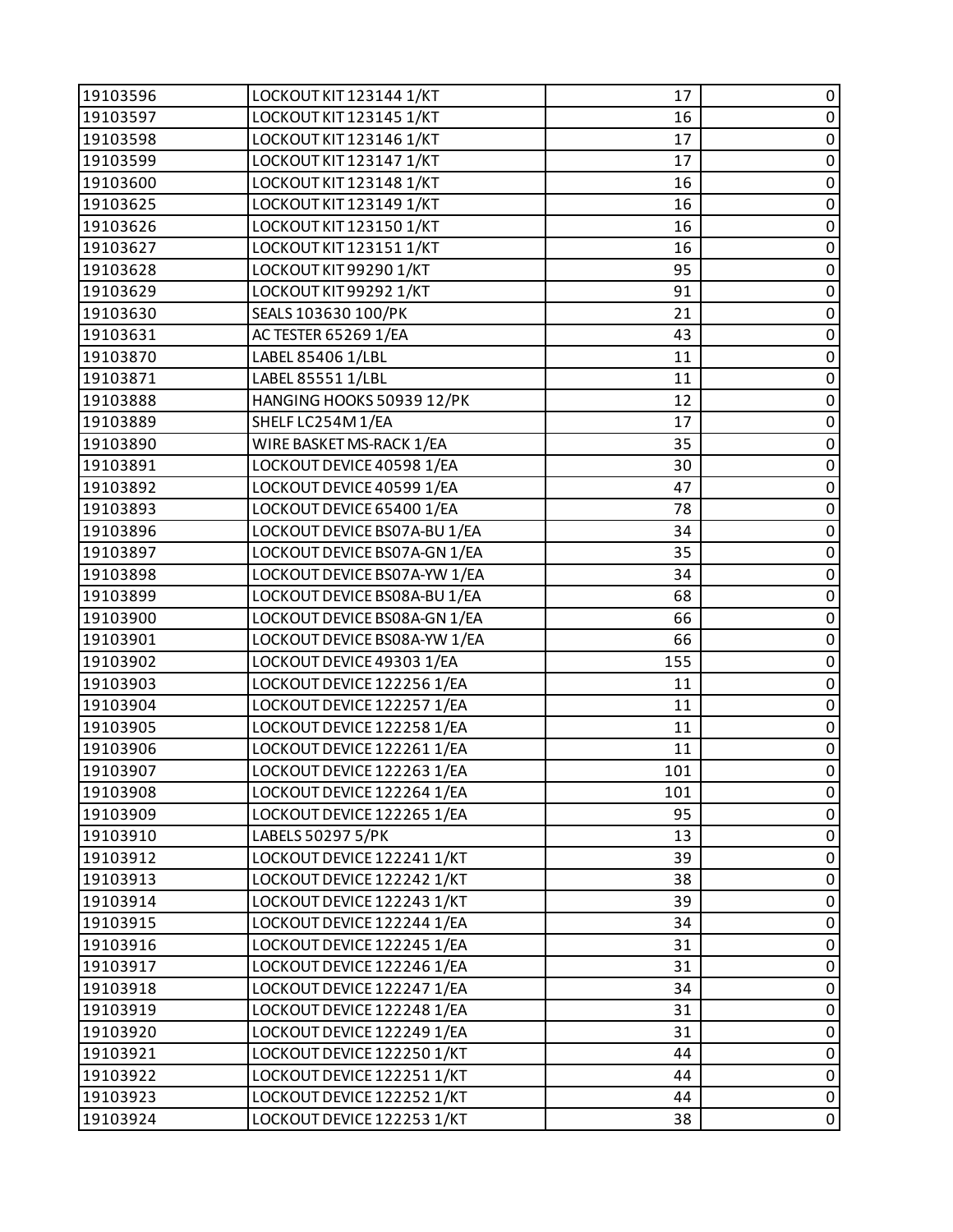| 19103925 | LOCKOUT DEVICE 122254 1/KT   | 40  | 0           |
|----------|------------------------------|-----|-------------|
| 19103926 | LOCKOUT DEVICE 122255 1/KT   | 38  | $\pmb{0}$   |
| 19103927 | LOCKOUT DEVICE 122259 1/EA   | 117 | $\pmb{0}$   |
| 19103928 | LOCKOUT DEVICE 145549 1/EA   | 51  | $\pmb{0}$   |
| 19103929 | LOCKOUT DEVICE 145550 1/EA   | 44  | $\pmb{0}$   |
| 19103930 | LOCKOUT DEVICE 145551 1/EA   | 55  | $\pmb{0}$   |
| 19103931 | LOCKOUT DEVICE 145552 1/EA   | 51  | $\pmb{0}$   |
| 19103932 | LOCKOUT DEVICE 145553 1/EA   | 44  | $\pmb{0}$   |
| 19103933 | LOCKOUT DEVICE 145554 1/EA   | 41  | $\pmb{0}$   |
| 19103934 | LOCKOUT DEVICE 45191 1/EA    | 55  | $\pmb{0}$   |
| 19103935 | LOCKOUT DEVICE 45192 1/EA    | 61  | $\pmb{0}$   |
| 19103936 | LOCKOUT DEVICE 50944 1/EA    | 53  | $\pmb{0}$   |
| 19103937 | LOCKOUT DEVICE CABLO 1/EA    | 36  | $\pmb{0}$   |
| 19103938 | LOCKOUT DEVICE CABLO-10 1/EA | 40  | $\pmb{0}$   |
| 19103939 | LOCKOUT STATION 3070 1/EA    | 34  | $\pmb{0}$   |
| 19103940 | LOCKOUT DEVICE 51256 1/EA    | 13  | $\pmb{0}$   |
| 19103941 | LOCKOUT DEVICE 51258 1/EA    | 15  | $\pmb{0}$   |
| 19103942 | LOCKOUT DEVICES 51260 6/PK   | 56  | $\pmb{0}$   |
| 19103943 | LOCKOUT DEVICES 51264 2/PK   | 26  | $\pmb{0}$   |
| 19103944 | LOCKOUT DEVICES 51265 5/PK   | 31  | $\pmb{0}$   |
| 19103945 | AC TESTER 65273 1/EA         | 77  | $\pmb{0}$   |
| 19103946 | LOCKOUT CLEAT 65404 1/PK     | 10  | $\pmb{0}$   |
| 19103947 | LOCKOUT DEVICE 65814 1/PK    | 38  | $\pmb{0}$   |
| 19103948 | LOCKOUT CLEATS 73251 300/EA  | 3   | $\pmb{0}$   |
| 19103949 | LOCKOUT CLEATS 73252 300/EA  | 12  | $\pmb{0}$   |
| 19103950 | GASKET 89256 1/RL            | 38  | $\pmb{0}$   |
| 19103951 | LOCKOUT DEVICE 90892 1/EA    | 23  | $\pmb{0}$   |
| 19103952 | LOCKOUT DEVICE 90893 1/EA    | 23  | $\pmb{0}$   |
| 19103953 | LOCKOUT DEVICE 95698 1/EA    | 15  | $\pmb{0}$   |
| 19103954 | LOCKOUT DEVICE 104106 1/KT   | 17  | $\pmb{0}$   |
| 19103955 | LOCKOUT DEVICE 51252 1/EA    | 31  | $\pmb{0}$   |
| 19103956 | LOCKOUT DEVICE 51254 1/EA    | 31  | $\pmb{0}$   |
| 19103957 | LOCKOUT DEVICES 65810 6/PK   | 157 | 0           |
| 19103958 | LOCKOUT DEVICES 65815 6/PK   | 157 | 0           |
| 19103959 | LOCKOUT DEVICE 73015 1/EA    | 16  | $\pmb{0}$   |
| 19103960 | LOCKOUT DEVICE 73744 1/EA    | 14  | $\pmb{0}$   |
| 19103961 | LOCKOUT DEVICE 73761 1/EA    | 6   | 0           |
| 19103962 | LOCKOUT DEVICE BL01 1/EA     | 9   | $\pmb{0}$   |
| 19103963 | LOCKOUT DEVICES BL01-6 6/PK  | 28  | $\pmb{0}$   |
| 19103964 | LOCKOUT DEVICE BL03 1/EA     | 12  | $\pmb{0}$   |
| 19103965 | LOCKOUT DEVICES BL03-6 6/PK  | 55  | $\pmb{0}$   |
| 19103966 | LOCKOUT DEVICE BL04 1/EA     | 10  | $\pmb{0}$   |
| 19103967 | LOCKOUT DEVICES BL04-6 6/PK  | 31  | $\pmb{0}$   |
| 19103968 | LOCKOUT DEVICE BL07 1/EA     | 31  | $\pmb{0}$   |
| 19103969 | LOCKOUT DEVICE 90496 1/EA    | 159 | $\pmb{0}$   |
| 19103970 | LOCKOUT DEVICE 95137 1/EA    | 159 | $\pmb{0}$   |
| 19103971 | LOCKOUT DEVICE 95138 1/EA    | 159 | $\mathsf 0$ |
| 19103972 | LOCKOUT DEVICE 95139 1/EA    | 159 | $\pmb{0}$   |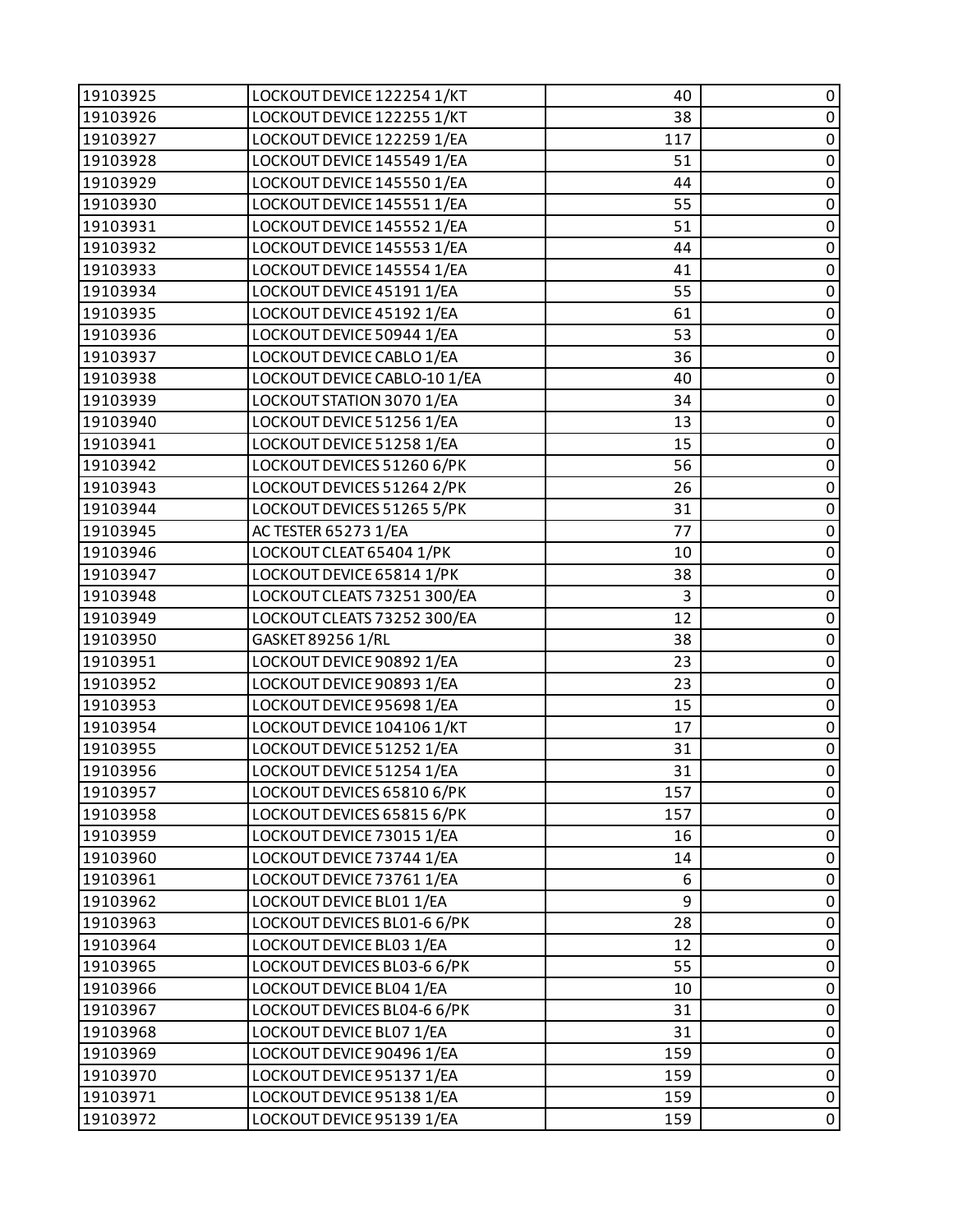| 19103974 | LOCKOUT DEVICE SD02M 1/EA      | 18  | 0           |
|----------|--------------------------------|-----|-------------|
| 19103975 | LABELS 51199 3/PK              | 12  | $\pmb{0}$   |
| 19103976 | LABELS 51239 3/PK              | 12  | 0           |
| 19103977 | LOCKOUT DEVICE 65695 1/EA      | 41  | $\pmb{0}$   |
| 19103978 | LABELS 99665 3/PK              | 12  | $\pmb{0}$   |
| 19103979 | LOCKOUT DEVICE PLO21 1/EA      | 19  | $\pmb{0}$   |
| 19103980 | LOCKOUT DEVICES PLO23-48 48/PK | 871 | $\pmb{0}$   |
| 19103981 | LOCKOUT DEVICE PLO25E 1/EA     | 19  | $\pmb{0}$   |
| 19103982 | LOCKOUT DEVICE PLO27E 1/EA     | 28  | 0           |
| 19103983 | LOCKOUT STATION 105942 1/EA    | 137 | $\pmb{0}$   |
| 19103984 | LOCKOUT STATION 50996 1/EA     | 395 | $\pmb{0}$   |
| 19103985 | LOCKOUT STATION 65294 1/EA     | 334 | 0           |
| 19103986 | LOCK BOX 99021 1/EA            | 494 | $\pmb{0}$   |
| 19103987 | LOCKOUT STATION LC233E 1/EA    | 157 | $\pmb{0}$   |
| 19103988 | LOCKOUT STATION LC252M 1/EA    | 244 | 0           |
| 19103989 | LOCKOUT STATION LC584E 1/EA    | 213 | $\pmb{0}$   |
| 19103990 | LOCKOUT STATION LC977A 1/EA    | 231 | $\pmb{0}$   |
| 19103991 | PADLOCK CENTER LR008E 1/EA     | 135 | 0           |
| 19103992 | PADLOCK CENTER LR018E1/EA      | 149 | $\pmb{0}$   |
| 19103993 | PADLOCK CENTER 121506 1/EA     | 223 | $\pmb{0}$   |
| 19103994 | LOCKOUT STATION 121509 1/EA    | 328 | $\pmb{0}$   |
| 19103995 | PADLOCK CENTER 3004Y 1/EA      | 56  | $\pmb{0}$   |
| 19103996 | LOCKOUT STATION 3012 1/EA      | 166 | $\pmb{0}$   |
| 19103997 | LOCKOUT STATION 3013 1/EA      | 166 | 0           |
| 19103998 | PADLOCK CENTER 3044 1/EA       | 82  | $\pmb{0}$   |
| 19103999 | PADLOCK CENTER 50991 1/EA      | 232 | $\mathbf 0$ |
| 19104000 | PADLOCK CENTER 50992 1/EA      | 297 | 0           |
| 19104001 | LOCKOUT STATION 50993 1/EA     | 530 | $\pmb{0}$   |
| 19104002 | LOCKOUT STATION 50995 1/EA     | 612 | $\pmb{0}$   |
| 19104003 | LOCKOUT STATION LC202G 1/EA    | 44  | $\pmb{0}$   |
| 19104004 | PADLOCK CENTER LC204G 1/EA     | 156 | $\pmb{0}$   |
| 19104005 | PADLOCK CENTER LC208G 1/EA     | 217 | $\mathbf 0$ |
| 19104006 | LOCKOUT STATION LC226A 1/EA    | 34  | 0           |
| 19104007 | LOCKOUT STATION LC228E 1/EA    | 47  | 0           |
| 19104008 | LOCKOUT STATION LC431E1/EA     | 160 | $\pmb{0}$   |
| 19104009 | PADLOCK CENTER LC501E1/EA      | 213 | 0           |
| 19104010 | PADLOCK CENTER LC503E 1/EA     | 118 | 0           |
| 19104011 | LOCKOUT STATION LC744E 1/EA    | 107 | $\mathbf 0$ |
| 19104012 | LOCKOUT STATION 105933 1/KT    | 402 | 0           |
| 19104013 | LOCKOUT STATION 105934 1/KT    | 491 | 0           |
| 19104014 | LOCKOUT STATION 105935 1/KT    | 480 | $\mathbf 0$ |
| 19104015 | LOCKOUT STATION 105936 1/KT    | 382 | 0           |
| 19104016 | LOCKOUT STATION 105937 1/KT    | 485 | $\mathbf 0$ |
| 19104017 | LOCKOUT STATION 105938 1/KT    | 474 | $\pmb{0}$   |
| 19104018 | LOCKOUT STATION 105939 1/KT    | 357 | $\pmb{0}$   |
| 19104019 | LOCKOUT STATION 105940 1/KT    | 461 | $\pmb{0}$   |
| 19104020 | LOCKOUT STATION 105941 1/KT    | 449 | $\pmb{0}$   |
| 19104021 | LOCKOUT STATION 121508 1/KT    | 793 | 0           |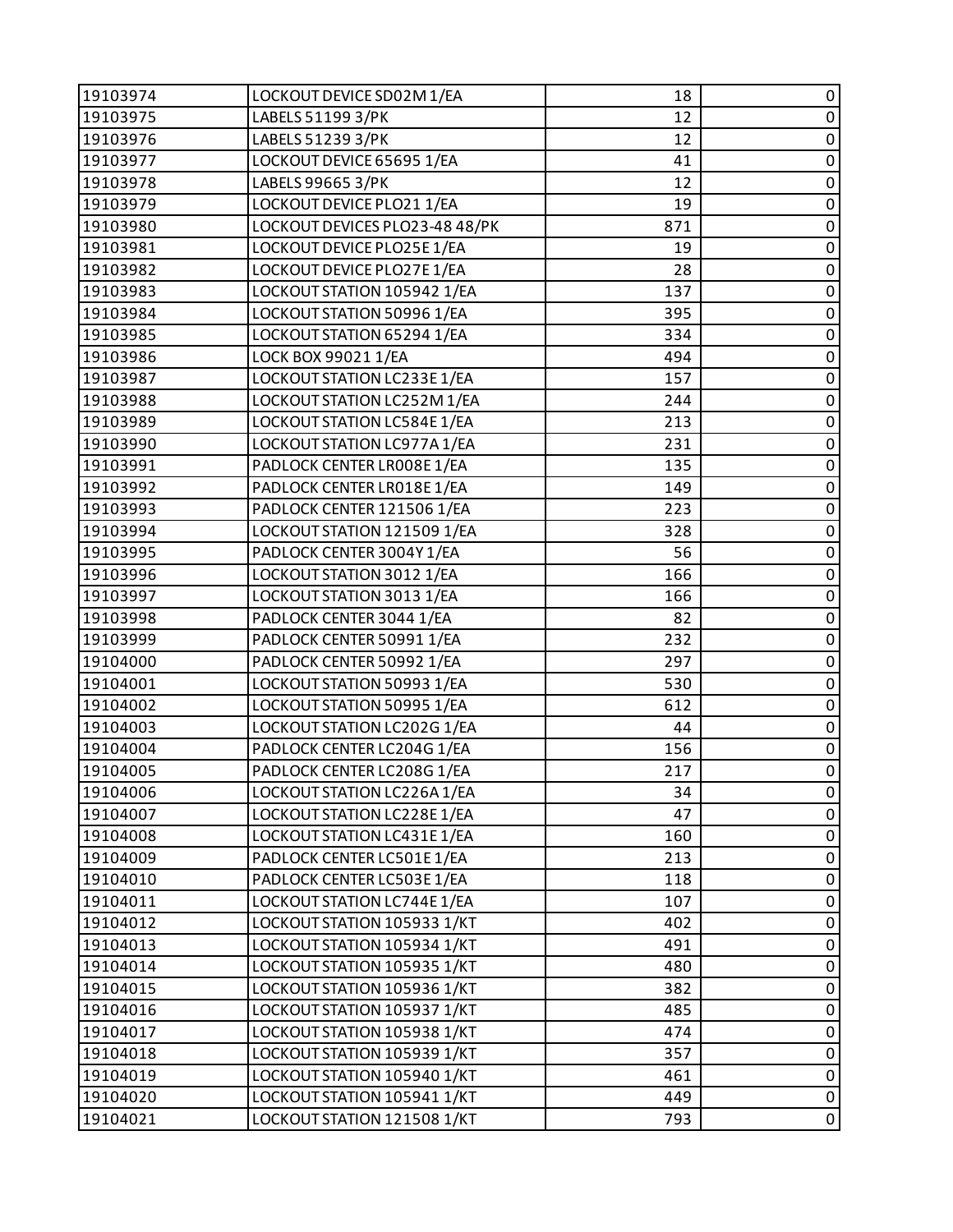| 19104022 | LOCKOUT STATION 121512 1/KT | 833   | 0              |
|----------|-----------------------------|-------|----------------|
| 19104023 | LOCKOUT STATION 3003Y 1/EA  | 175   | $\pmb{0}$      |
| 19104024 | LOCKOUT STATION 87692 1/EA  | 225   | $\pmb{0}$      |
| 19104025 | LOCK BOX 95700 1/EA         | 115   | $\pmb{0}$      |
| 19104026 | LOCKOUT STATION 99692 1/KT  | 994   | $\pmb{0}$      |
| 19104027 | LOCKOUT STATION 99693 1/KT  | 1,339 | $\pmb{0}$      |
| 19104028 | LOCKOUT STATION 99694 1/KT  | 1,329 | $\pmb{0}$      |
| 19104029 | LOCKOUT STATION 99695 1/KT  | 1,028 | $\pmb{0}$      |
| 19104030 | LOCKOUT STATION 99696 1/KT  | 1,394 | $\pmb{0}$      |
| 19104031 | LOCKOUT STATION 99698 1/KT  | 606   | $\pmb{0}$      |
| 19104032 | LOCKOUT STATION 99700 1/KT  | 1,341 | $\pmb{0}$      |
| 19104033 | LOCKOUT STATION 99703 1/KT  | 893   | $\pmb{0}$      |
| 19104034 | LOCKOUT STATION 99704 1/KT  | 888   | $\pmb{0}$      |
| 19104035 | LOCKOUT STATION 99705 1/KT  | 466   | $\pmb{0}$      |
| 19104036 | LOCKOUT STATION 99708 1/KT  | 442   | $\pmb{0}$      |
| 19104037 | LOCKOUT STATION 99709 1/KT  | 500   | $\pmb{0}$      |
| 19104038 | LOCKOUT STATION 99710 1/KT  | 462   | $\pmb{0}$      |
| 19104039 | LOCKOUT STATION KT226A1/ST  | 71    | $\pmb{0}$      |
| 19104040 | LOCKOUT STATION LC139E 1/EA | 638   | $\pmb{0}$      |
| 19104041 | LOCKOUT STATION LC203G 1/EA | 161   | $\pmb{0}$      |
| 19104042 | LOCKOUT STATION LC211G 1/EA | 189   | $\pmb{0}$      |
| 19104043 | LOCKOUT STATION LC229E 1/EA | 92    | $\pmb{0}$      |
| 19104044 | LOCKOUT STATION LC390E 1/EA | 349   | $\pmb{0}$      |
| 19104045 | LOCKOUT STATION LC517E 1/EA | 763   | $\pmb{0}$      |
| 19104046 | LOCKOUT STATION LC518E 1/EA | 709   | $\pmb{0}$      |
| 19104047 | LOCKOUT STATION LC585E 1/EA | 739   | $\pmb{0}$      |
| 19104048 | LOCKOUT STATION LOSP22 1/ST | 98    | $\pmb{0}$      |
| 19104049 | PADLOCK CENTER 121507 1/KT  | 638   | $\pmb{0}$      |
| 19104050 | PADLOCK CENTER 121511 1/KT  | 636   | $\pmb{0}$      |
| 19104051 | LOCKOUT STATION 45250 1/EA  | 564   | $\pmb{0}$      |
| 19104052 | PADLOCK CENTER 51189 1/EA   | 636   | $\overline{0}$ |
| 19104053 | PADLOCK CENTER 51194 1/EA   | 623   | $\pmb{0}$      |
| 19104054 | PADLOCK CENTER 51195 1/EA   | 1,016 | 0              |
| 19104055 | PADLOCK CENTER 51196 1/EA   | 988   | 0              |
| 19104056 | PADLOCK CENTER LC205G 1/EA  | 327   | 0              |
| 19104057 | PADLOCK CENTER LC502E 1/EA  | 487   | 0              |
| 19104058 | PADLOCK CENTER LC504E 1/EA  | 490   | $\pmb{0}$      |
| 19104059 | LOCKOUT DEVICES 65691 6/PK  | 72    | 0              |
| 19104060 | LOCKOUT DEVICE 73708 1/EA   | 14    | 0              |
| 19104061 | LOCKOUT DEVICE 873367 1/EA  | 16    | $\pmb{0}$      |
| 19104062 | GFCI ADAPTOR ES14380 1/EA   | 72    | 0              |
| 19104063 | LOCKOUT DEVICE 65585 1/EA   | 22    | 0              |
| 19104064 | LOCKOUT DEVICE 65586 1/EA   | 36    | $\pmb{0}$      |
| 19104065 | LOCKOUT DEVICE 65587 1/EA   | 42    | 0              |
| 19104066 | LOCKOUT DEVICE 65588 1/EA   | 52    | 0              |
| 19104067 | LOCKOUT DEVICE 65589 1/EA   | 101   | $\pmb{0}$      |
| 19104068 | LOCKOUT DEVICE 65591 1/EA   | 38    | $\pmb{0}$      |
| 19104069 | LOCKOUT DEVICE 65592 1/EA   | 44    | $\pmb{0}$      |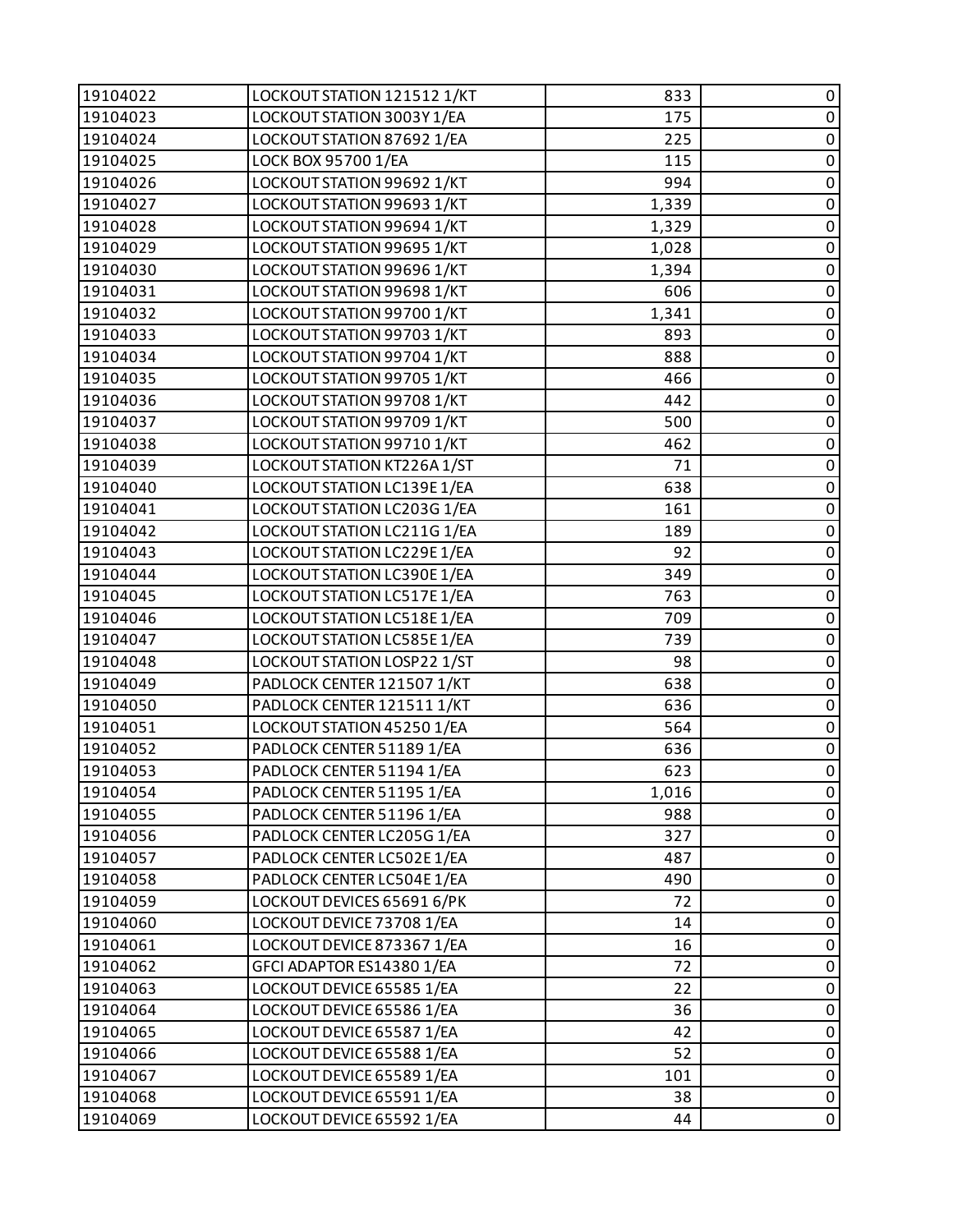| 19104070 | LOCKOUT DEVICE 65593 1/EA      | 54  | $\pmb{0}$      |
|----------|--------------------------------|-----|----------------|
| 19104071 | LOCKOUT DEVICE 65594 1/EA      | 101 | $\pmb{0}$      |
| 19104072 | LOCKOUT DEVICE 65595 1/EA      | 22  | $\pmb{0}$      |
| 19104073 | LOCKOUT DEVICE 65596 1/EA      | 36  | $\pmb{0}$      |
| 19104074 | LOCKOUT DEVICE 65597 1/EA      | 42  | $\pmb{0}$      |
| 19104075 | LOCKOUT DEVICE 65598 1/EA      | 51  | $\pmb{0}$      |
| 19104076 | LOCKOUT DEVICE 65599 1/EA      | 101 | $\pmb{0}$      |
| 19104077 | LOCKOUT DEVICE 73714 1/EA      | 21  | $\pmb{0}$      |
| 19104079 | LOCKOUT DEVICE SD02 1/EA       | 18  | $\pmb{0}$      |
| 19104080 | LOCKOUT DEVICE SD04 1/EA       | 28  | $\pmb{0}$      |
| 19104081 | LOCKOUT DEVICE SD06 1/EA       | 33  | $\pmb{0}$      |
| 19104082 | LOCKOUT DEVICE SD08 1/EA       | 40  | $\pmb{0}$      |
| 19104083 | LOCKOUT DEVICE SD13 1/EA       | 77  | $\pmb{0}$      |
| 19104084 | LOCK BOX 105714 1/EA           | 161 | $\pmb{0}$      |
| 19104085 | LOCK BOX 105715 1/EA           | 178 | $\pmb{0}$      |
| 19104086 | LOCK BOX 105716 1/EA           | 218 | $\pmb{0}$      |
| 19104087 | LOCK BOX 105717 1/EA           | 303 | $\pmb{0}$      |
| 19104088 | LOCK BOX 145579 1/EA           | 126 | $\pmb{0}$      |
| 19104089 | LOCK BOX 145580 1/EA           | 123 | $\pmb{0}$      |
| 19104090 | LOCK BOX 45190 1/EA            | 113 | $\pmb{0}$      |
| 19104091 | LOCK BOX 50937 1/EA            | 87  | $\pmb{0}$      |
| 19104092 | LOCK BOX 51171 1/EA            | 137 | $\pmb{0}$      |
| 19104093 | LOCK BOX 65040 1/EA            | 111 | $\pmb{0}$      |
| 19104094 | LOCK BOX 65672 1/EA            | 117 | $\pmb{0}$      |
| 19104095 | LOCK BOX 73289 1/EA            | 101 | $\pmb{0}$      |
| 19104096 | LOCK BOX LG096E 1/EA           | 62  | $\pmb{0}$      |
| 19104097 | LOCK BOX LG252M 1/EA           | 130 | $\pmb{0}$      |
| 19104098 | LOCKOUT DEVICE 122260 1/EA     | 11  | $\pmb{0}$      |
| 19104099 | LOCKOUT DEVICE 122262 1/EA     | 11  | $\pmb{0}$      |
| 19104100 | LOCKOUT DEVICE 131063 1/EA     | 10  | $\pmb{0}$      |
| 19104101 | LOCKOUT DEVICE 131064 1/EA     | 12  | $\overline{0}$ |
| 19104102 | LOCKOUT DEVICE 131065 1/EA     | 13  | $\pmb{0}$      |
| 19104103 | LOCKOUT DEVICE 131066 1/EA     | 13  | 0              |
| 19104104 | LABELS 50339 5/PK              | 13  | 0              |
| 19104105 | LOCKOUT DEVICE 50932 1/EA      | 28  | 0              |
| 19104106 | LOCKOUT DEVICE 50945 1/EA      | 17  | 0              |
| 19104107 | LOCKOUT DEVICE 50947 1/EA      | 14  | $\pmb{0}$      |
| 19104108 | LOCKOUT DEVICE 50948 1/EA      | 23  | 0              |
| 19104109 | LOCKOUT DEVICE 50950 1/EA      | 22  | $\pmb{0}$      |
| 19104110 | LOCKOUT DEVICE 50951 1/EA      | 31  | $\pmb{0}$      |
| 19104111 | LOCKOUT DEVICE 50953 1/EA      | 23  | 0              |
| 19104112 | LOCKOUT DEVICE 50954 1/EA      | 39  | 0              |
| 19104113 | LOCKOUT DEVICE 50956 1/EA      | 31  | $\pmb{0}$      |
| 19104114 | LOCKOUT DEVICE 51395 1/EA      | 26  | 0              |
| 19104115 | LOCKOUT DEVICE 65320 1/EA      | 19  | $\pmb{0}$      |
| 19104116 | LOCKOUT DEVICE CABLE 1/EA      | 12  | $\pmb{0}$      |
| 19104117 | LOCKOUT DEVICE CABLE-10FT 1/EA | 17  | 0              |
| 19104118 | LOCKOUT CASE 121502 1/EA       | 47  | $\pmb{0}$      |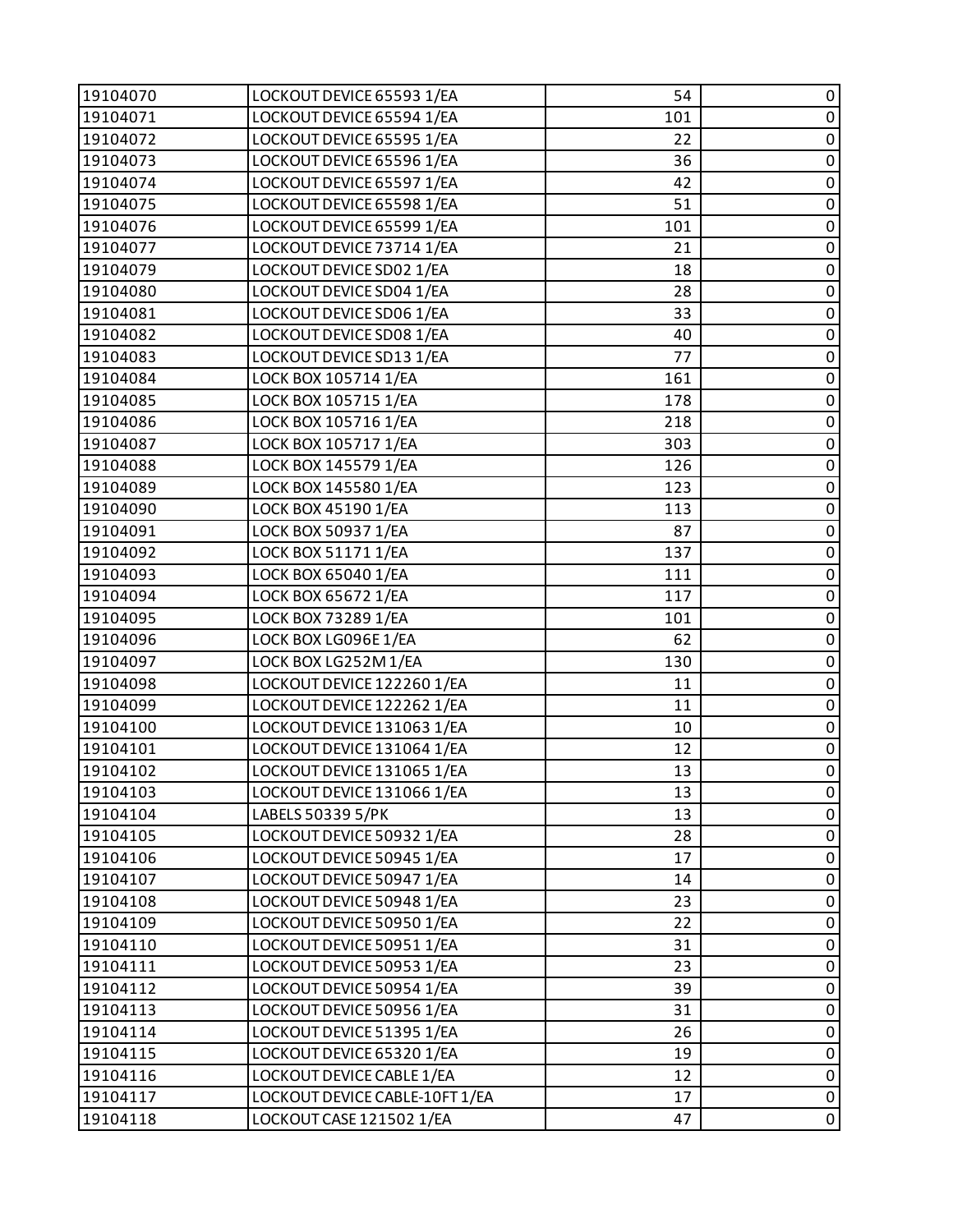| 19104119 | LOCKOUT CASE 50979 1/EA  | 47  | 0           |
|----------|--------------------------|-----|-------------|
| 19104120 | LOCKOUT CASE 51172 1/EA  | 40  | $\pmb{0}$   |
| 19104121 | LOCKOUT CASE 51173 1/EA  | 92  | $\pmb{0}$   |
| 19104122 | LOCKOUT CASE LK980E 1/EA | 85  | $\pmb{0}$   |
| 19104123 | CLIPBOARD LOCB 1/EA      | 28  | $\pmb{0}$   |
| 19104124 | HASP 105718 1/EA         | 13  | $\pmb{0}$   |
| 19104125 | HASP 105719 1/EA         | 14  | $\pmb{0}$   |
| 19104126 | HASP 105720 1/EA         | 12  | $\pmb{0}$   |
| 19104127 | HASP 105721 1/EA         | 14  | $\pmb{0}$   |
| 19104128 | HASP 133162 1/EA         | 11  | $\pmb{0}$   |
| 19104129 | HASPS 39480 5/PK         | 82  | $\pmb{0}$   |
| 19104130 | HASPS 39481 5/PK         | 82  | $\pmb{0}$   |
| 19104132 | HASP 65567 1/EA          | 19  | $\pmb{0}$   |
| 19104133 | HASPS 65961 5/PK         | 82  | $\pmb{0}$   |
| 19104134 | HASPS 65970 5/PK         | 82  | $\pmb{0}$   |
| 19104135 | HASPS 65971 5/PK         | 82  | $\pmb{0}$   |
| 19104136 | HASPS 65972 5/PK         | 82  | $\pmb{0}$   |
| 19104137 | HASPS 65973 5/PK         | 82  | $\pmb{0}$   |
| 19104138 | HASPS 65974 5/PK         | 82  | $\pmb{0}$   |
| 19104139 | HASPS 65975 5/PK         | 82  | $\pmb{0}$   |
| 19104140 | HASPS 87693 5/PK         | 99  | $\pmb{0}$   |
| 19104141 | HASP 99668 1/EA          | 13  | $\pmb{0}$   |
| 19104142 | HASP LH220A-RD 1/EA      | 15  | $\pmb{0}$   |
| 19104143 | <b>HASP T218 1/EA</b>    | 12  | $\pmb{0}$   |
| 19104144 | <b>HASP T220 1/EA</b>    | 12  | $\pmb{0}$   |
| 19104145 | LOCKOUT KIT 101416 1/EA  | 145 | $\pmb{0}$   |
| 19104146 | LOCKOUT KIT 102692 1/KT  | 177 | $\pmb{0}$   |
| 19104147 | LOCKOUT KIT 102693 1/KT  | 173 | $\pmb{0}$   |
| 19104148 | LOCKOUT KIT 103648 1/KT  | 82  | $\pmb{0}$   |
| 19104149 | LOCKOUT KIT 104794 1/KT  | 132 | $\pmb{0}$   |
| 19104150 | LOCKOUT KIT 104795 1/KT  | 171 | $\pmb{0}$   |
| 19104151 | LOCKOUT KIT 104796 1/KT  | 177 | $\pmb{0}$   |
| 19104152 | LOCKOUT KIT 105954 1/KT  | 322 | 0           |
| 19104153 | LOCKOUT KIT 105955 1/KT  | 381 | 0           |
| 19104154 | LOCKOUT KIT 105956 1/KT  | 390 | $\pmb{0}$   |
| 19104155 | LOCKOUT KIT 105957 1/KT  | 251 | $\pmb{0}$   |
| 19104156 | LOCKOUT KIT 105958 1/KT  | 306 | $\mathbf 0$ |
| 19104157 | LOCKOUT KIT 105959 1/KT  | 313 | $\pmb{0}$   |
| 19104158 | LOCKOUT KIT 105960 1/KT  | 222 | $\pmb{0}$   |
| 19104159 | LOCKOUT KIT 105961 1/KT  | 284 | $\pmb{0}$   |
| 19104160 | LOCKOUT KIT 105962 1/KT  | 290 | $\pmb{0}$   |
| 19104161 | LOCKOUT KIT 105963 1/KT  | 134 | $\pmb{0}$   |
| 19104162 | LOCKOUT KIT 105964 1/KT  | 199 | $\mathbf 0$ |
| 19104163 | LOCKOUT KIT 105965 1/KT  | 208 | $\pmb{0}$   |
| 19104164 | LOCKOUT KIT 105966 1/KT  | 89  | $\pmb{0}$   |
| 19104165 | LOCKOUT KIT 105967 1/KT  | 134 | $\pmb{0}$   |
| 19104166 | LOCKOUT KIT 105968 1/KT  | 139 | $\pmb{0}$   |
| 19104167 | LOCKOUT KIT 121510 1/KT  | 365 | 0           |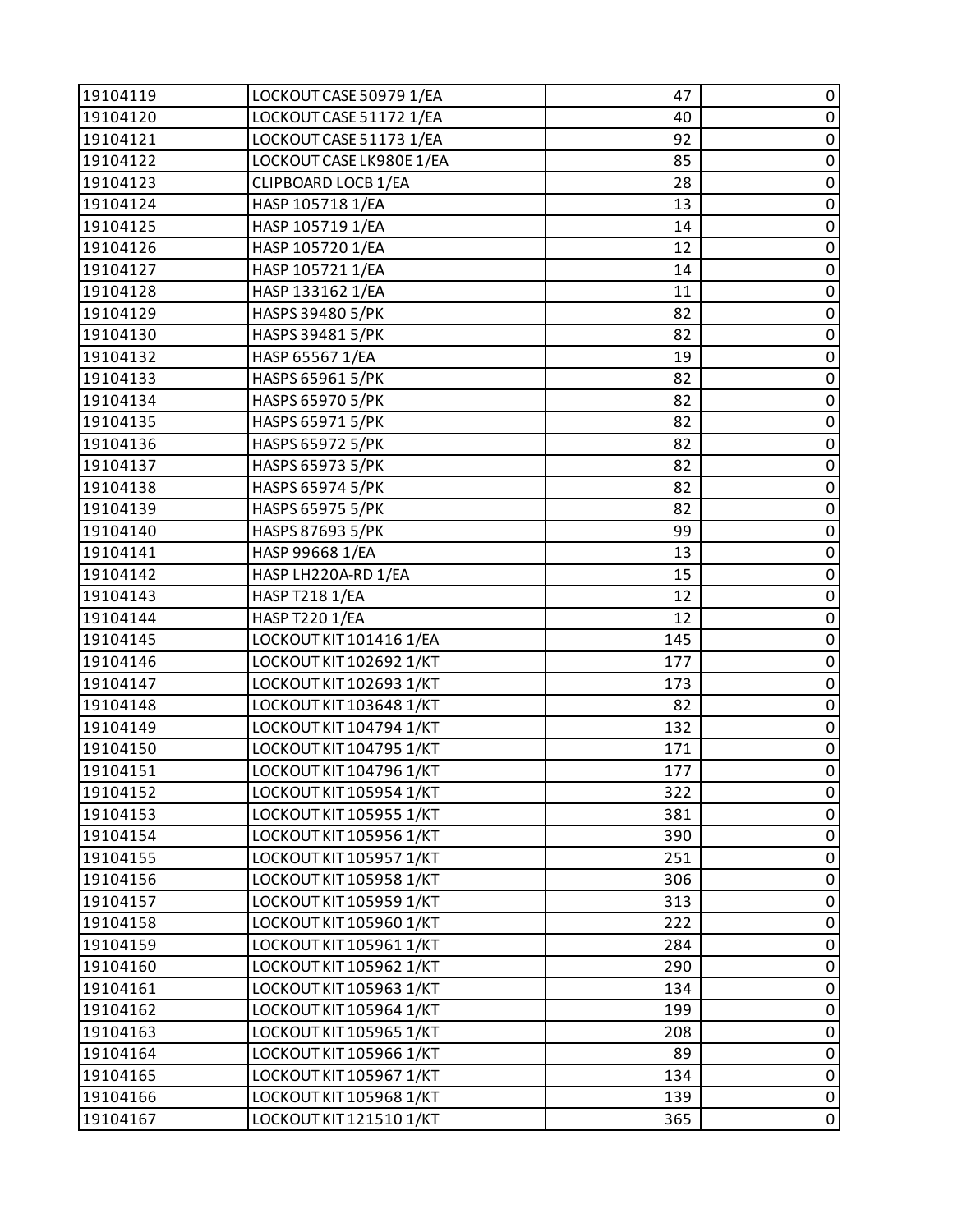| 19104168 | LOCKOUT KIT 121513 1/KT      | 365 | 0           |
|----------|------------------------------|-----|-------------|
| 19104169 | LOCKOUT STATION 3001 1/EA    | 365 | $\pmb{0}$   |
| 19104170 | LOCKOUT STATION 3002 1/EA    | 369 | $\pmb{0}$   |
| 19104171 | LOCKOUT KIT 31510 1/EA       | 196 | $\pmb{0}$   |
| 19104172 | LOCKOUT KIT 45249 1/EA       | 380 | $\pmb{0}$   |
| 19104173 | LOCKOUT KIT 65041 1/EA       | 171 | $\pmb{0}$   |
| 19104174 | LOCKOUT KIT 65042 1/EA       | 113 | $\pmb{0}$   |
| 19104175 | LOCKOUT KIT 65043 1/EA       | 792 | $\mathbf 0$ |
| 19104176 | LOCKOUT KIT 65045 1/EA       | 382 | $\pmb{0}$   |
| 19104177 | LOCKOUT CASE 87943 1/EA      | 41  | $\pmb{0}$   |
| 19104178 | LOCKOUT KIT 90891 1/EA       | 32  | $\pmb{0}$   |
| 19104179 | LOCKOUT KIT 95538 1/PK       | 99  | $\pmb{0}$   |
| 19104180 | LOCKOUT KIT 95539 1/PK       | 77  | $\pmb{0}$   |
| 19104181 | LOCKOUT KIT 95540 1/PK       | 113 | $\mathbf 0$ |
| 19104182 | LOCKOUT KIT 95547 1/PK       | 97  | $\pmb{0}$   |
| 19104183 | LOCKOUT KIT 95548 1/PK       | 91  | $\pmb{0}$   |
| 19104184 | LOCKOUT KIT 95550 1/PK       | 99  | $\pmb{0}$   |
| 19104185 | LOCKOUT KIT 95552 1/PK       | 127 | $\pmb{0}$   |
| 19104186 | LOCKOUT KIT 95553 1/PK       | 92  | $\pmb{0}$   |
| 19104187 | LOCKOUT KIT 95685 1/EA       | 253 | $\mathbf 0$ |
| 19104188 | LOCKOUT KIT 99300 1/KT       | 98  | $\pmb{0}$   |
| 19104189 | LOCKOUT KIT 99302 1/KT       | 138 | $\pmb{0}$   |
| 19104190 | LOCKOUT KIT 99303 1/KT       | 136 | $\pmb{0}$   |
| 19104191 | LOCKOUT KIT 99305 1/KT       | 179 | $\pmb{0}$   |
| 19104192 | LOCKOUT KIT 99307 1/KT       | 221 | $\pmb{0}$   |
| 19104193 | LOCKOUT KIT 99320 1/KT       | 275 | $\mathbf 0$ |
| 19104194 | LOCKOUT KIT 99321 1/KT       | 304 | $\pmb{0}$   |
| 19104195 | LOCKOUT KIT 99324 1/KT       | 301 | $\pmb{0}$   |
| 19104196 | LOCKOUT KIT 99676 1/KT       | 325 | $\pmb{0}$   |
| 19104197 | LOCKOUT KIT 99677 1/KT       | 347 | $\pmb{0}$   |
| 19104198 | LOCKOUT KIT 99678 1/KT       | 346 | $\pmb{0}$   |
| 19104199 | LOCKOUT KIT 99679 1/KT       | 158 | $\mathbf 0$ |
| 19104200 | LOCKOUT KIT 99680 1/KT       | 195 | 0           |
| 19104201 | LOCKOUT KIT 99681 1/KT       | 192 | 0           |
| 19104202 | LOCKOUT KIT 99682 1/KT       | 268 | $\pmb{0}$   |
| 19104203 | LOCKOUT KIT 99684 1/KT       | 305 | $\pmb{0}$   |
| 19104204 | LOCKOUT KIT 99685 1/KT       | 303 | $\mathbf 0$ |
| 19104205 | LOCKOUT KIT 99687 1/KT       | 433 | $\pmb{0}$   |
| 19104206 | LOCKOUT KIT 99688 1/KT       | 432 | $\pmb{0}$   |
| 19104207 | LOCKOUT KIT 99689 1/KT       | 479 | $\pmb{0}$   |
| 19104208 | LOCKOUT KIT 99690 1/KT       | 512 | $\pmb{0}$   |
| 19104209 | LOCKOUT KIT 99691 1/KT       | 511 | 0           |
| 19104210 | LOCKOUT KIT KTLKXP 1/EA      | 195 | $\mathbf 0$ |
| 19104211 | LOCKOUT KIT LK041R 1/EA      | 139 | $\pmb{0}$   |
| 19104212 | LOCKOUT KIT LK041R-BLUE 1/EA | 140 | $\pmb{0}$   |
| 19104213 | LOCKOUT KIT LK042B-BLUE 1/EA | 147 | $\pmb{0}$   |
| 19104214 | LOCKOUT KIT LK042R 1/EA      | 145 | $\pmb{0}$   |
| 19104215 | LOCKOUT KIT LK043E 1/EA      | 626 | $\pmb{0}$   |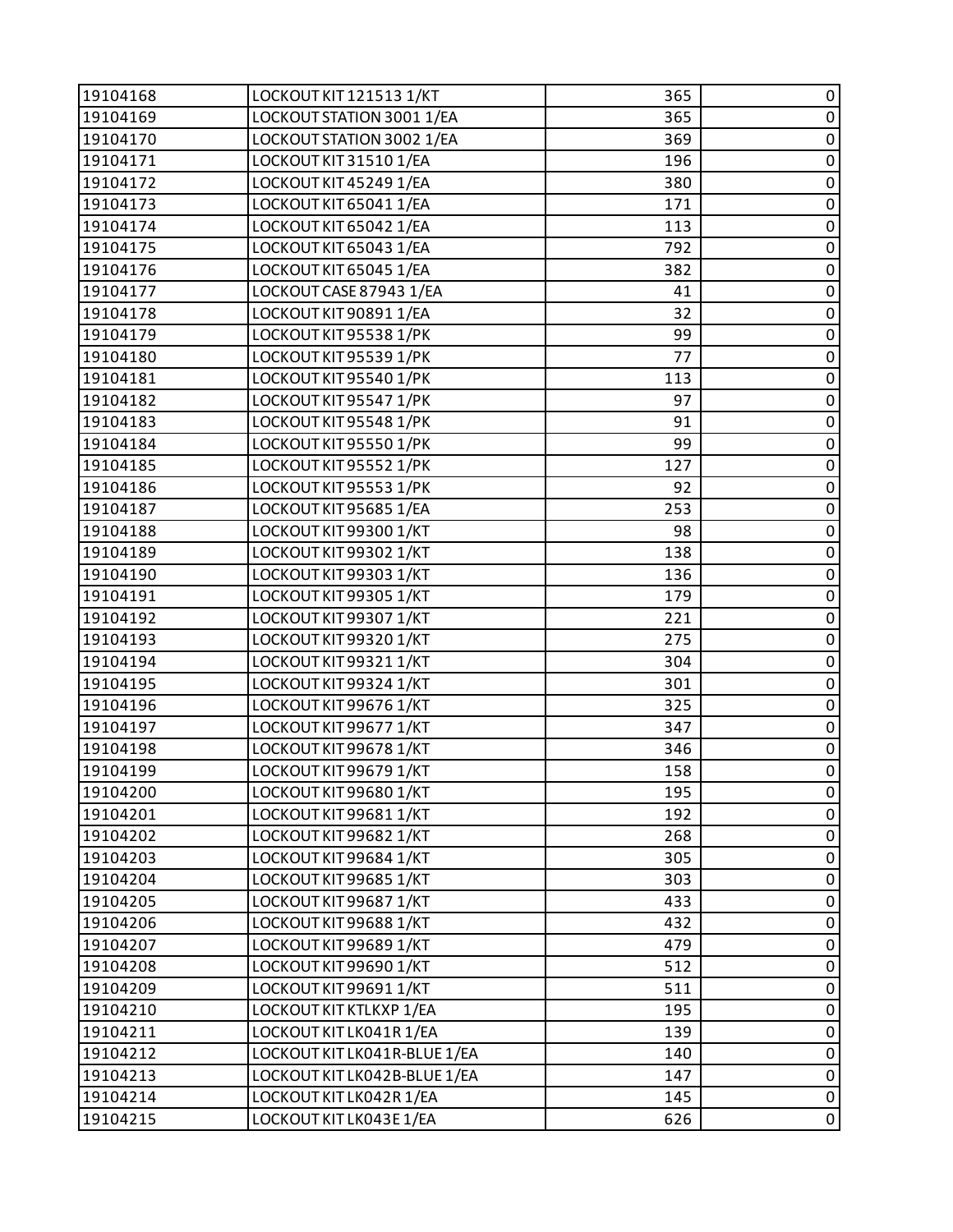| 19104216 | LOCKOUT KIT LK057E 1/EA        | 147 | 0           |
|----------|--------------------------------|-----|-------------|
| 19104217 | LOCKOUT KIT LK095E 1/EA        | 213 | $\pmb{0}$   |
| 19104218 | LOCKOUT KIT LK112E 1/ST        | 304 | $\pmb{0}$   |
| 19104219 | LOCKOUT KIT LK329E 1/EA        | 192 | $\pmb{0}$   |
| 19104220 | LOCKOUT KIT LK330E 1/EA        | 83  | $\pmb{0}$   |
| 19104221 | LOCKOUT KIT LK331E 1/EA        | 177 | $\pmb{0}$   |
| 19104222 | LOCKOUT KIT LK432E 1/EA        | 65  | $\pmb{0}$   |
| 19104223 | LOCKOUT KIT LK520B 1/EA        | 123 | $\mathbf 0$ |
| 19104224 | LOCKOUT KIT LK627E 1/EA        | 61  | $\pmb{0}$   |
| 19104226 | LOCKOUT KIT LK907E 1/EA        | 157 | $\pmb{0}$   |
| 19104227 | LOCKOUT KIT LK981E 1/EA        | 483 | $\pmb{0}$   |
| 19104228 | LOCKOUT KIT LKBLO 1/EA         | 94  | $\pmb{0}$   |
| 19104229 | LOCKOUT KIT LKBLOECON 1/EA     | 71  | $\pmb{0}$   |
| 19104230 | LOCKOUT KIT LKELO 1/EA         | 84  | $\pmb{0}$   |
| 19104231 | LOCKOUT KIT LKP 1/ST           | 271 | $\pmb{0}$   |
| 19104232 | LOCKOUT KIT LKPOUCH 1/EA       | 26  | $\pmb{0}$   |
| 19104233 | LOCKOUT KIT LKXD 1/EA          | 324 | $\pmb{0}$   |
| 19104234 | LOCKOUT KIT LKXV 1/EA          | 253 | $\pmb{0}$   |
| 19104235 | LOCKOUT DEVICES 65897 2/EA     | 66  | $\pmb{0}$   |
| 19104236 | LOCKOUT DEVICE 65899 1/EA      | 66  | $\mathbf 0$ |
| 19104237 | LOCKOUT DEVICE 90844 1/EA      | 19  | $\pmb{0}$   |
| 19104238 | LOCKOUT DEVICES 90845 6/PK     | 83  | $\pmb{0}$   |
| 19104239 | LOCKOUT DEVICE 90847 1/EA      | 17  | $\pmb{0}$   |
| 19104240 | LOCKOUT DEVICES 90848 6/PK     | 83  | $\pmb{0}$   |
| 19104241 | LOCKOUT DEVICE 90850 1/EA      | 18  | $\pmb{0}$   |
| 19104242 | LOCKOUT DEVICES 90851 6/PK     | 83  | $\mathbf 0$ |
| 19104243 | LOCKOUT DEVICE 90853 1/EA      | 17  | $\pmb{0}$   |
| 19104244 | LOCKOUT DEVICES 90854 6/PK     | 83  | $\mathbf 0$ |
| 19104245 | LOCKOUT DEVICE 113231 1/EA     | 28  | $\pmb{0}$   |
| 19104246 | LOCKOUT DEVICE 113232 1/EA     | 28  | $\pmb{0}$   |
| 19104247 | LOCKOUT DEVICE 113233 1/EA     | 41  | $\pmb{0}$   |
| 19104248 | LOCKOUT DEVICE 113234 1/EA     | 41  | $\mathbf 0$ |
| 19104249 | LOCKOUT DEVICE 64221 1/EA      | 32  | 0           |
| 19104250 | LOCKOUT DEVICES 65645 6/PK     | 147 | 0           |
| 19104252 | LOCKOUT CASE 105905 1/EA       | 33  | $\pmb{0}$   |
| 19104253 | LOCKOUT CASE 105906 1/EA       | 41  | $\pmb{0}$   |
| 19104254 | PADLOCK CENTER 105928 1/KT     | 236 | $\mathbf 0$ |
| 19104255 | PADLOCK CENTER 105929 1/KT     | 218 | $\mathbf 0$ |
| 19104256 | PADLOCK CENTER 105930 1/KT     | 370 | 0           |
| 19104257 | PADLOCK CENTER 105931 1/KT     | 344 | $\pmb{0}$   |
| 19104258 | LOCKOUT KIT 105932 1/EA        | 115 | $\pmb{0}$   |
| 19104259 | LOCKOUT CASE LKP-TKLBOX 1/EA   | 28  | 0           |
| 19104260 | LOCKOUT CASE LKX-TKLBOX 1/EA   | 53  | $\mathbf 0$ |
| 19104261 | 16MM BUTTON LOCKOUT TALL COVER | 32  | $\pmb{0}$   |
| 19104262 | 22MM BUTTON LOCKOUT STD COVER  | 32  | $\pmb{0}$   |
| 19104263 | 30MM BUTTON LOCKOUT STD COVER  | 33  | $\pmb{0}$   |
| 19104264 | 16MM BUTTON LOCKOUT BASES      | 32  | $\pmb{0}$   |
| 19104265 | 22 MM BUTTON LOCKOUT BASES     | 32  | 0           |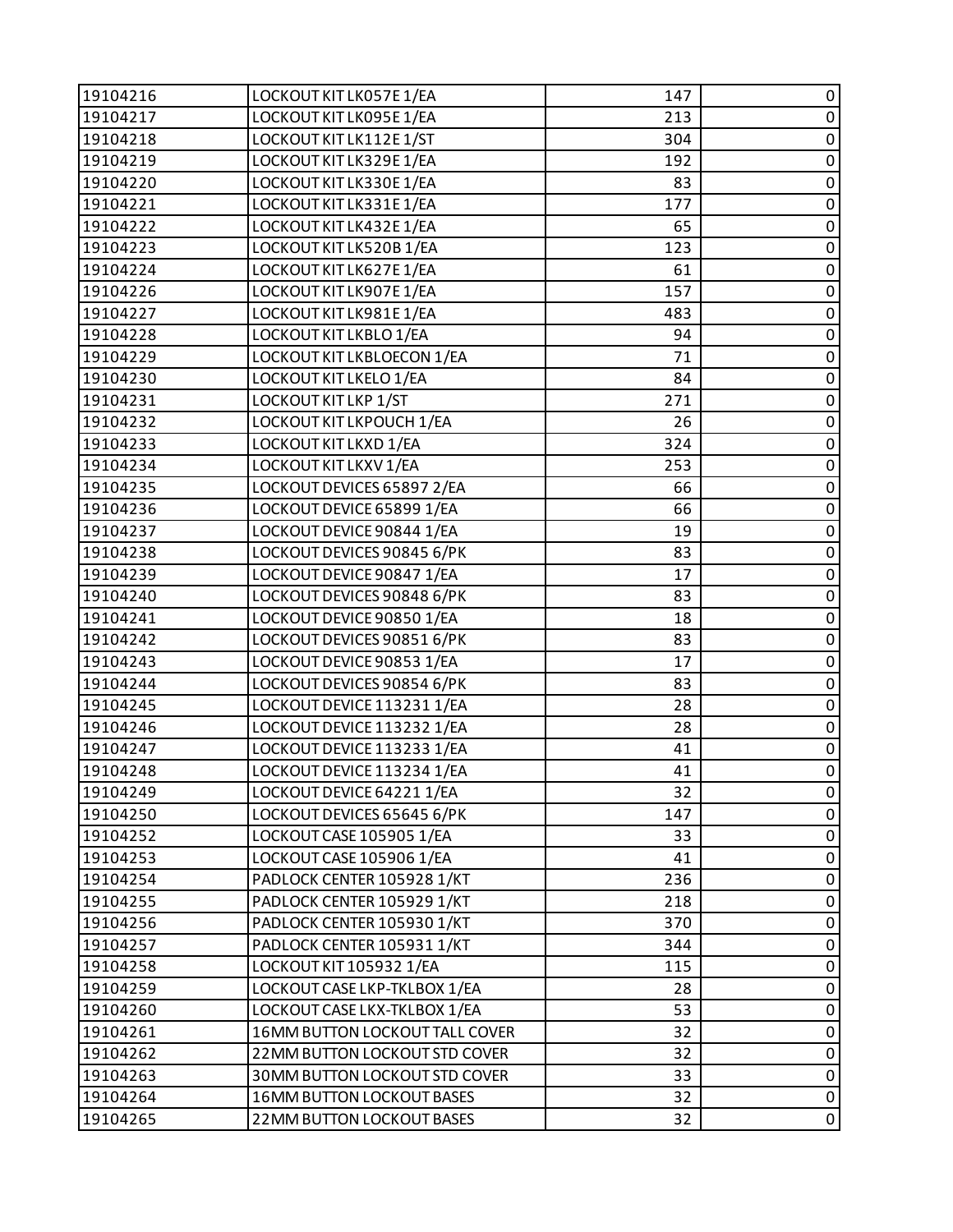| 19104266 | <b>30MM BUTTON LOCKOUT BASES</b> | 32    | 0           |
|----------|----------------------------------|-------|-------------|
| 19104267 | 16MM BUTTON LOCKOUT STD COVER    | 32    | $\pmb{0}$   |
| 19104268 | LOCKOUT DEVICE 139793 1/EA       | 32    | 0           |
| 19104269 | LOCKOUT DEVICE 139794 1/EA       | 32    | $\mathbf 0$ |
| 19104270 | LOCKOUT DEVICE 139795 1/EA       | 32    | $\mathsf 0$ |
| 19104271 | LOCKOUT DEVICE 139796 1/EA       | 32    | 0           |
| 19104272 | LOCKOUT DEVICE PBL2 1/EA         | 78    | $\mathbf 0$ |
| 19104273 | LOCKOUT DEVICE PBL4 1/EA         | 88    | $\pmb{0}$   |
| 19104274 | LOCKOUT DEVICE PBL6 1/EA         | 78    | 0           |
| 19104275 | LOCKOUT DEVICE PBL8 1/EA         | 88    | $\pmb{0}$   |
| 19104276 | LOCKOUT DEVICE 50921 1/EA        | 86    | $\mathsf 0$ |
| 19104277 | LOCKOUT DEVICE 50925 1/EA        | 78    | 0           |
| 19104278 | LOCKOUT DEVICE 51388 1/EA        | 111   | $\pmb{0}$   |
| 19104279 | LOCKOUT DEVICE 51390 1/EA        | 108   | $\pmb{0}$   |
| 19104280 | LOCKOUT DEVICE WSLO 1/EA         | 13    | 0           |
| 19104376 | PERMIT96292 100/PK               | 386   | $\pmb{0}$   |
| 19104419 | CHARGER 133084 1/EA              | 168   | $\mathsf 0$ |
| 19104420 | CABLE 133088 1/EA                | 27    | 0           |
| 19104423 | BATTERY CHARGERS 143567 1/EA     | 145   | $\pmb{0}$   |
| 19104424 | BATTERY CHARGERS 143568 1/EA     | 172   | $\pmb{0}$   |
| 19104425 | BATTERY CHARGERS 143569 1/EA     | 161   | 0           |
| 19104426 | BATTERY CHARGERS 143570 1/EA     | 165   | $\mathbf 0$ |
| 19104427 | BATTERY CHARGERS 143571 1/EA     | 340   | $\pmb{0}$   |
| 19104428 | BATTERY CHARGERS 143572 1/EA     | 257   | 0           |
| 19104429 | BATTERY CHARGERS 143573 1/EA     | 257   | $\pmb{0}$   |
| 19104430 | BATTERY CHARGERS 143574 1/EA     | 257   | $\mathsf 0$ |
| 19104431 | BATTERY 143575 1/EA              | 138   | 0           |
| 19104432 | CABLE 143576 1/EA                | 26    | $\pmb{0}$   |
| 19104434 | CHARGER CR2A-A1 1/EA             | 110   | $\mathsf 0$ |
| 19104443 | CABLE BP-X+II-TWINAX-FI 1/EA     | 1,502 | 0           |
| 19104444 | DISPENSER DSP-2 1/EA             | 646   | $\pmb{0}$   |
| 19104445 | DISPENSER DSP-5 1/EA             | 816   | $\mathbf 0$ |
| 19104447 | CLEANING KITS PCK-6 50/KT        | 43    | 0           |
| 19104448 | HEAT GUN PMS-HG-1 1/EA           | 302   | 0           |
| 19104450 | STYLUS 3/PK                      | 20    | $\pmb{0}$   |
| 19104453 | BATTERY CASE BMP-UBP-AC 1/EA     | 131   | 0           |
| 19104457 | CABLE BPA-UCK-10 1/EA            | 27    | $\pmb{0}$   |
| 19104461 | CABLE TLSPC-CABLE 1/EA           | 15    | 0           |
| 19104532 | LABEL 99272 25/PK                | 21    | $\pmb{0}$   |
| 19104533 | LABEL 99276 25/PK                | 27    | $\pmb{0}$   |
| 19104666 | LABEL 101517 1/RL                | 97    | $\pmb{0}$   |
| 19104667 | LABEL 101518 1/RL                | 97    | 0           |
| 19104668 | LABEL 101519 1/PK                | 16    | $\pmb{0}$   |
| 19104669 | LABEL 101520 1/PK                | 16    | $\pmb{0}$   |
| 19104670 | LABEL 101950 1/PK                | 16    | 0           |
| 19104671 | LABEL 101951 1/PK                | 16    | $\pmb{0}$   |
| 19104672 | LABEL 101952 5/PK                | 16    | $\pmb{0}$   |
| 19104673 | LABEL 101953 5/PK                | 16    | $\pmb{0}$   |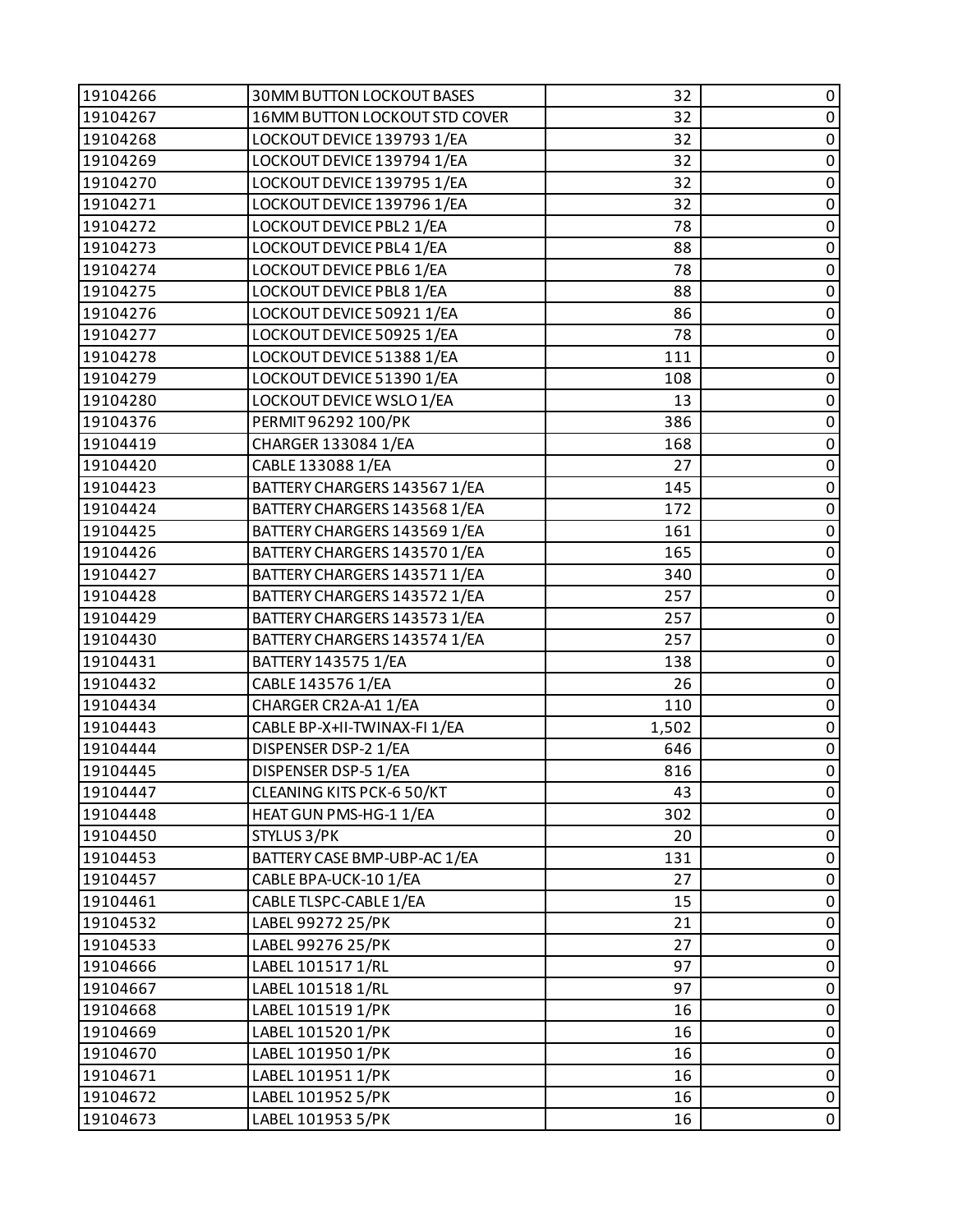| LABEL 101955 5/PK<br>19104675<br>16<br>$\pmb{0}$<br>LABEL 102307 1/RL<br>$\pmb{0}$<br>19104676<br>177<br>$\pmb{0}$<br>19104677<br>LABEL 102308 1/RL<br>177<br>LABEL 102309 1/RL<br>$\pmb{0}$<br>19104678<br>177<br>LABEL 102310 1/RL<br>$\pmb{0}$<br>19104679<br>177<br>$\pmb{0}$<br>LABEL 102311 100/RL<br>19104680<br>177<br>$\pmb{0}$<br>LABEL 102312 1/RL<br>19104681<br>177<br>$\pmb{0}$<br>LABEL 102524 5/PK<br>19104682<br>16<br>$\pmb{0}$<br>LABEL 121072 5/PK<br>19104683<br>16<br>LABELS 121443 5/PK<br>$\pmb{0}$<br>19104684<br>17<br>$\pmb{0}$<br>19104685<br>LABEL 52015 100/RL<br>177<br>$\pmb{0}$<br>LABEL 52020 100/RL<br>19104686<br>177<br>LABEL 52021 100/RL<br>$\pmb{0}$<br>19104687<br>177<br>LABEL 52023 1/RL<br>$\pmb{0}$<br>19104688<br>177<br>$\pmb{0}$<br>LABEL 52028 100/RL<br>19104689<br>177<br>LABEL 52029 1/RL<br>$\pmb{0}$<br>19104690<br>177<br>$\pmb{0}$<br>LABELS 81104 100/RL<br>19104691<br>86<br>$\pmb{0}$<br>27<br>19104692<br>LABELS 98464 5/PK<br>$\pmb{0}$<br>LABELS 99453 5/PK<br>19104694<br>16<br>LABELS 99454 5/PK<br>$\pmb{0}$<br>19104695<br>16<br>$\pmb{0}$<br>LABELS 99455 5/PK<br>19104696<br>16<br>LABELS 99456 5/PK<br>$\pmb{0}$<br>19104697<br>16<br>$\pmb{0}$<br>19104698<br>LABELS 99457 5/PK<br>16<br>$\pmb{0}$<br>22<br>19104699<br>LABELS EL-3 5/PK<br>$\pmb{0}$<br>19104700<br>LABELS EL-4 5/PK<br>16<br>$\pmb{0}$<br>19104701<br>PIPE MARKER 20483 25/RL<br>24<br>$\pmb{0}$<br>PIPE MARKER 20484 25/RL<br>19104702<br>24<br>$\pmb{0}$<br>19104703<br>PIPE MARKER 20485 25/RL<br>24<br>$\pmb{0}$<br>19104704<br>PIPE MARKER 20486 25/RL<br>24<br>$\overline{0}$<br>PIPE MARKER 41532 65/RL<br>19104705<br>76<br>0<br>19104706<br>PIPE MARKER 41592 65/RL<br>76<br>19104707<br>PIPE MARKER 41594 65/RL<br>76<br>0<br>19104708<br>PIPE MARKER 41596 65/RL<br>76<br>0<br>76<br>0<br>19104709<br>PIPE MARKER 41597 65/RL<br>0<br>19104710<br>PIPE MARKER 41598 65/RL<br>76<br>19104711<br>PIPE MARKER 41599 65/RL<br>0<br>76<br>0<br>19104713<br>PIPE MARKER 42301 1/LBL<br>8<br>PIPE MARKER 42302 1/LBL<br>0<br>19104714<br>8<br>$\pmb{0}$<br>19104715<br>PIPE MARKER 42303 1/LBL<br>8<br>0<br>19104716<br>PIPE MARKER 42304 1/EA<br>11<br>19104717<br>PIPE MARKER 42305 1/LBL<br>0<br>11<br>$\pmb{0}$<br>19104718<br>PIPE MARKER 42306 1/LBL<br>11<br>PIPE MARKER 42307 1/LBL<br>11<br>0<br>19104719<br>PIPE MARKER 73944 25/RL<br>37<br>0<br>19104720<br>$\pmb{0}$<br>19104721<br>37<br>PIPE MARKER 73945 25/RL<br>38<br>0<br>19104722<br>PIPE MARKER 73946 25/RL<br>0<br>19104723<br>PIPE MARKER 73947 25/RL<br>38 | 19104674 | LABEL 101954 5/PK | 16 | 0 |
|--------------------------------------------------------------------------------------------------------------------------------------------------------------------------------------------------------------------------------------------------------------------------------------------------------------------------------------------------------------------------------------------------------------------------------------------------------------------------------------------------------------------------------------------------------------------------------------------------------------------------------------------------------------------------------------------------------------------------------------------------------------------------------------------------------------------------------------------------------------------------------------------------------------------------------------------------------------------------------------------------------------------------------------------------------------------------------------------------------------------------------------------------------------------------------------------------------------------------------------------------------------------------------------------------------------------------------------------------------------------------------------------------------------------------------------------------------------------------------------------------------------------------------------------------------------------------------------------------------------------------------------------------------------------------------------------------------------------------------------------------------------------------------------------------------------------------------------------------------------------------------------------------------------------------------------------------------------------------------------------------------------------------------------------------------------------------------------------------------------------------------------------------------------------------------------------------------------------------------------------------------------------------------------------------------------------------------------------------------------------------------------------------------------------------------------------------------------------------------------------------------------------------------------------------------------------------------|----------|-------------------|----|---|
|                                                                                                                                                                                                                                                                                                                                                                                                                                                                                                                                                                                                                                                                                                                                                                                                                                                                                                                                                                                                                                                                                                                                                                                                                                                                                                                                                                                                                                                                                                                                                                                                                                                                                                                                                                                                                                                                                                                                                                                                                                                                                                                                                                                                                                                                                                                                                                                                                                                                                                                                                                                |          |                   |    |   |
|                                                                                                                                                                                                                                                                                                                                                                                                                                                                                                                                                                                                                                                                                                                                                                                                                                                                                                                                                                                                                                                                                                                                                                                                                                                                                                                                                                                                                                                                                                                                                                                                                                                                                                                                                                                                                                                                                                                                                                                                                                                                                                                                                                                                                                                                                                                                                                                                                                                                                                                                                                                |          |                   |    |   |
|                                                                                                                                                                                                                                                                                                                                                                                                                                                                                                                                                                                                                                                                                                                                                                                                                                                                                                                                                                                                                                                                                                                                                                                                                                                                                                                                                                                                                                                                                                                                                                                                                                                                                                                                                                                                                                                                                                                                                                                                                                                                                                                                                                                                                                                                                                                                                                                                                                                                                                                                                                                |          |                   |    |   |
|                                                                                                                                                                                                                                                                                                                                                                                                                                                                                                                                                                                                                                                                                                                                                                                                                                                                                                                                                                                                                                                                                                                                                                                                                                                                                                                                                                                                                                                                                                                                                                                                                                                                                                                                                                                                                                                                                                                                                                                                                                                                                                                                                                                                                                                                                                                                                                                                                                                                                                                                                                                |          |                   |    |   |
|                                                                                                                                                                                                                                                                                                                                                                                                                                                                                                                                                                                                                                                                                                                                                                                                                                                                                                                                                                                                                                                                                                                                                                                                                                                                                                                                                                                                                                                                                                                                                                                                                                                                                                                                                                                                                                                                                                                                                                                                                                                                                                                                                                                                                                                                                                                                                                                                                                                                                                                                                                                |          |                   |    |   |
|                                                                                                                                                                                                                                                                                                                                                                                                                                                                                                                                                                                                                                                                                                                                                                                                                                                                                                                                                                                                                                                                                                                                                                                                                                                                                                                                                                                                                                                                                                                                                                                                                                                                                                                                                                                                                                                                                                                                                                                                                                                                                                                                                                                                                                                                                                                                                                                                                                                                                                                                                                                |          |                   |    |   |
|                                                                                                                                                                                                                                                                                                                                                                                                                                                                                                                                                                                                                                                                                                                                                                                                                                                                                                                                                                                                                                                                                                                                                                                                                                                                                                                                                                                                                                                                                                                                                                                                                                                                                                                                                                                                                                                                                                                                                                                                                                                                                                                                                                                                                                                                                                                                                                                                                                                                                                                                                                                |          |                   |    |   |
|                                                                                                                                                                                                                                                                                                                                                                                                                                                                                                                                                                                                                                                                                                                                                                                                                                                                                                                                                                                                                                                                                                                                                                                                                                                                                                                                                                                                                                                                                                                                                                                                                                                                                                                                                                                                                                                                                                                                                                                                                                                                                                                                                                                                                                                                                                                                                                                                                                                                                                                                                                                |          |                   |    |   |
|                                                                                                                                                                                                                                                                                                                                                                                                                                                                                                                                                                                                                                                                                                                                                                                                                                                                                                                                                                                                                                                                                                                                                                                                                                                                                                                                                                                                                                                                                                                                                                                                                                                                                                                                                                                                                                                                                                                                                                                                                                                                                                                                                                                                                                                                                                                                                                                                                                                                                                                                                                                |          |                   |    |   |
|                                                                                                                                                                                                                                                                                                                                                                                                                                                                                                                                                                                                                                                                                                                                                                                                                                                                                                                                                                                                                                                                                                                                                                                                                                                                                                                                                                                                                                                                                                                                                                                                                                                                                                                                                                                                                                                                                                                                                                                                                                                                                                                                                                                                                                                                                                                                                                                                                                                                                                                                                                                |          |                   |    |   |
|                                                                                                                                                                                                                                                                                                                                                                                                                                                                                                                                                                                                                                                                                                                                                                                                                                                                                                                                                                                                                                                                                                                                                                                                                                                                                                                                                                                                                                                                                                                                                                                                                                                                                                                                                                                                                                                                                                                                                                                                                                                                                                                                                                                                                                                                                                                                                                                                                                                                                                                                                                                |          |                   |    |   |
|                                                                                                                                                                                                                                                                                                                                                                                                                                                                                                                                                                                                                                                                                                                                                                                                                                                                                                                                                                                                                                                                                                                                                                                                                                                                                                                                                                                                                                                                                                                                                                                                                                                                                                                                                                                                                                                                                                                                                                                                                                                                                                                                                                                                                                                                                                                                                                                                                                                                                                                                                                                |          |                   |    |   |
|                                                                                                                                                                                                                                                                                                                                                                                                                                                                                                                                                                                                                                                                                                                                                                                                                                                                                                                                                                                                                                                                                                                                                                                                                                                                                                                                                                                                                                                                                                                                                                                                                                                                                                                                                                                                                                                                                                                                                                                                                                                                                                                                                                                                                                                                                                                                                                                                                                                                                                                                                                                |          |                   |    |   |
|                                                                                                                                                                                                                                                                                                                                                                                                                                                                                                                                                                                                                                                                                                                                                                                                                                                                                                                                                                                                                                                                                                                                                                                                                                                                                                                                                                                                                                                                                                                                                                                                                                                                                                                                                                                                                                                                                                                                                                                                                                                                                                                                                                                                                                                                                                                                                                                                                                                                                                                                                                                |          |                   |    |   |
|                                                                                                                                                                                                                                                                                                                                                                                                                                                                                                                                                                                                                                                                                                                                                                                                                                                                                                                                                                                                                                                                                                                                                                                                                                                                                                                                                                                                                                                                                                                                                                                                                                                                                                                                                                                                                                                                                                                                                                                                                                                                                                                                                                                                                                                                                                                                                                                                                                                                                                                                                                                |          |                   |    |   |
|                                                                                                                                                                                                                                                                                                                                                                                                                                                                                                                                                                                                                                                                                                                                                                                                                                                                                                                                                                                                                                                                                                                                                                                                                                                                                                                                                                                                                                                                                                                                                                                                                                                                                                                                                                                                                                                                                                                                                                                                                                                                                                                                                                                                                                                                                                                                                                                                                                                                                                                                                                                |          |                   |    |   |
|                                                                                                                                                                                                                                                                                                                                                                                                                                                                                                                                                                                                                                                                                                                                                                                                                                                                                                                                                                                                                                                                                                                                                                                                                                                                                                                                                                                                                                                                                                                                                                                                                                                                                                                                                                                                                                                                                                                                                                                                                                                                                                                                                                                                                                                                                                                                                                                                                                                                                                                                                                                |          |                   |    |   |
|                                                                                                                                                                                                                                                                                                                                                                                                                                                                                                                                                                                                                                                                                                                                                                                                                                                                                                                                                                                                                                                                                                                                                                                                                                                                                                                                                                                                                                                                                                                                                                                                                                                                                                                                                                                                                                                                                                                                                                                                                                                                                                                                                                                                                                                                                                                                                                                                                                                                                                                                                                                |          |                   |    |   |
|                                                                                                                                                                                                                                                                                                                                                                                                                                                                                                                                                                                                                                                                                                                                                                                                                                                                                                                                                                                                                                                                                                                                                                                                                                                                                                                                                                                                                                                                                                                                                                                                                                                                                                                                                                                                                                                                                                                                                                                                                                                                                                                                                                                                                                                                                                                                                                                                                                                                                                                                                                                |          |                   |    |   |
|                                                                                                                                                                                                                                                                                                                                                                                                                                                                                                                                                                                                                                                                                                                                                                                                                                                                                                                                                                                                                                                                                                                                                                                                                                                                                                                                                                                                                                                                                                                                                                                                                                                                                                                                                                                                                                                                                                                                                                                                                                                                                                                                                                                                                                                                                                                                                                                                                                                                                                                                                                                |          |                   |    |   |
|                                                                                                                                                                                                                                                                                                                                                                                                                                                                                                                                                                                                                                                                                                                                                                                                                                                                                                                                                                                                                                                                                                                                                                                                                                                                                                                                                                                                                                                                                                                                                                                                                                                                                                                                                                                                                                                                                                                                                                                                                                                                                                                                                                                                                                                                                                                                                                                                                                                                                                                                                                                |          |                   |    |   |
|                                                                                                                                                                                                                                                                                                                                                                                                                                                                                                                                                                                                                                                                                                                                                                                                                                                                                                                                                                                                                                                                                                                                                                                                                                                                                                                                                                                                                                                                                                                                                                                                                                                                                                                                                                                                                                                                                                                                                                                                                                                                                                                                                                                                                                                                                                                                                                                                                                                                                                                                                                                |          |                   |    |   |
|                                                                                                                                                                                                                                                                                                                                                                                                                                                                                                                                                                                                                                                                                                                                                                                                                                                                                                                                                                                                                                                                                                                                                                                                                                                                                                                                                                                                                                                                                                                                                                                                                                                                                                                                                                                                                                                                                                                                                                                                                                                                                                                                                                                                                                                                                                                                                                                                                                                                                                                                                                                |          |                   |    |   |
|                                                                                                                                                                                                                                                                                                                                                                                                                                                                                                                                                                                                                                                                                                                                                                                                                                                                                                                                                                                                                                                                                                                                                                                                                                                                                                                                                                                                                                                                                                                                                                                                                                                                                                                                                                                                                                                                                                                                                                                                                                                                                                                                                                                                                                                                                                                                                                                                                                                                                                                                                                                |          |                   |    |   |
|                                                                                                                                                                                                                                                                                                                                                                                                                                                                                                                                                                                                                                                                                                                                                                                                                                                                                                                                                                                                                                                                                                                                                                                                                                                                                                                                                                                                                                                                                                                                                                                                                                                                                                                                                                                                                                                                                                                                                                                                                                                                                                                                                                                                                                                                                                                                                                                                                                                                                                                                                                                |          |                   |    |   |
|                                                                                                                                                                                                                                                                                                                                                                                                                                                                                                                                                                                                                                                                                                                                                                                                                                                                                                                                                                                                                                                                                                                                                                                                                                                                                                                                                                                                                                                                                                                                                                                                                                                                                                                                                                                                                                                                                                                                                                                                                                                                                                                                                                                                                                                                                                                                                                                                                                                                                                                                                                                |          |                   |    |   |
|                                                                                                                                                                                                                                                                                                                                                                                                                                                                                                                                                                                                                                                                                                                                                                                                                                                                                                                                                                                                                                                                                                                                                                                                                                                                                                                                                                                                                                                                                                                                                                                                                                                                                                                                                                                                                                                                                                                                                                                                                                                                                                                                                                                                                                                                                                                                                                                                                                                                                                                                                                                |          |                   |    |   |
|                                                                                                                                                                                                                                                                                                                                                                                                                                                                                                                                                                                                                                                                                                                                                                                                                                                                                                                                                                                                                                                                                                                                                                                                                                                                                                                                                                                                                                                                                                                                                                                                                                                                                                                                                                                                                                                                                                                                                                                                                                                                                                                                                                                                                                                                                                                                                                                                                                                                                                                                                                                |          |                   |    |   |
|                                                                                                                                                                                                                                                                                                                                                                                                                                                                                                                                                                                                                                                                                                                                                                                                                                                                                                                                                                                                                                                                                                                                                                                                                                                                                                                                                                                                                                                                                                                                                                                                                                                                                                                                                                                                                                                                                                                                                                                                                                                                                                                                                                                                                                                                                                                                                                                                                                                                                                                                                                                |          |                   |    |   |
|                                                                                                                                                                                                                                                                                                                                                                                                                                                                                                                                                                                                                                                                                                                                                                                                                                                                                                                                                                                                                                                                                                                                                                                                                                                                                                                                                                                                                                                                                                                                                                                                                                                                                                                                                                                                                                                                                                                                                                                                                                                                                                                                                                                                                                                                                                                                                                                                                                                                                                                                                                                |          |                   |    |   |
|                                                                                                                                                                                                                                                                                                                                                                                                                                                                                                                                                                                                                                                                                                                                                                                                                                                                                                                                                                                                                                                                                                                                                                                                                                                                                                                                                                                                                                                                                                                                                                                                                                                                                                                                                                                                                                                                                                                                                                                                                                                                                                                                                                                                                                                                                                                                                                                                                                                                                                                                                                                |          |                   |    |   |
|                                                                                                                                                                                                                                                                                                                                                                                                                                                                                                                                                                                                                                                                                                                                                                                                                                                                                                                                                                                                                                                                                                                                                                                                                                                                                                                                                                                                                                                                                                                                                                                                                                                                                                                                                                                                                                                                                                                                                                                                                                                                                                                                                                                                                                                                                                                                                                                                                                                                                                                                                                                |          |                   |    |   |
|                                                                                                                                                                                                                                                                                                                                                                                                                                                                                                                                                                                                                                                                                                                                                                                                                                                                                                                                                                                                                                                                                                                                                                                                                                                                                                                                                                                                                                                                                                                                                                                                                                                                                                                                                                                                                                                                                                                                                                                                                                                                                                                                                                                                                                                                                                                                                                                                                                                                                                                                                                                |          |                   |    |   |
|                                                                                                                                                                                                                                                                                                                                                                                                                                                                                                                                                                                                                                                                                                                                                                                                                                                                                                                                                                                                                                                                                                                                                                                                                                                                                                                                                                                                                                                                                                                                                                                                                                                                                                                                                                                                                                                                                                                                                                                                                                                                                                                                                                                                                                                                                                                                                                                                                                                                                                                                                                                |          |                   |    |   |
|                                                                                                                                                                                                                                                                                                                                                                                                                                                                                                                                                                                                                                                                                                                                                                                                                                                                                                                                                                                                                                                                                                                                                                                                                                                                                                                                                                                                                                                                                                                                                                                                                                                                                                                                                                                                                                                                                                                                                                                                                                                                                                                                                                                                                                                                                                                                                                                                                                                                                                                                                                                |          |                   |    |   |
|                                                                                                                                                                                                                                                                                                                                                                                                                                                                                                                                                                                                                                                                                                                                                                                                                                                                                                                                                                                                                                                                                                                                                                                                                                                                                                                                                                                                                                                                                                                                                                                                                                                                                                                                                                                                                                                                                                                                                                                                                                                                                                                                                                                                                                                                                                                                                                                                                                                                                                                                                                                |          |                   |    |   |
|                                                                                                                                                                                                                                                                                                                                                                                                                                                                                                                                                                                                                                                                                                                                                                                                                                                                                                                                                                                                                                                                                                                                                                                                                                                                                                                                                                                                                                                                                                                                                                                                                                                                                                                                                                                                                                                                                                                                                                                                                                                                                                                                                                                                                                                                                                                                                                                                                                                                                                                                                                                |          |                   |    |   |
|                                                                                                                                                                                                                                                                                                                                                                                                                                                                                                                                                                                                                                                                                                                                                                                                                                                                                                                                                                                                                                                                                                                                                                                                                                                                                                                                                                                                                                                                                                                                                                                                                                                                                                                                                                                                                                                                                                                                                                                                                                                                                                                                                                                                                                                                                                                                                                                                                                                                                                                                                                                |          |                   |    |   |
|                                                                                                                                                                                                                                                                                                                                                                                                                                                                                                                                                                                                                                                                                                                                                                                                                                                                                                                                                                                                                                                                                                                                                                                                                                                                                                                                                                                                                                                                                                                                                                                                                                                                                                                                                                                                                                                                                                                                                                                                                                                                                                                                                                                                                                                                                                                                                                                                                                                                                                                                                                                |          |                   |    |   |
|                                                                                                                                                                                                                                                                                                                                                                                                                                                                                                                                                                                                                                                                                                                                                                                                                                                                                                                                                                                                                                                                                                                                                                                                                                                                                                                                                                                                                                                                                                                                                                                                                                                                                                                                                                                                                                                                                                                                                                                                                                                                                                                                                                                                                                                                                                                                                                                                                                                                                                                                                                                |          |                   |    |   |
|                                                                                                                                                                                                                                                                                                                                                                                                                                                                                                                                                                                                                                                                                                                                                                                                                                                                                                                                                                                                                                                                                                                                                                                                                                                                                                                                                                                                                                                                                                                                                                                                                                                                                                                                                                                                                                                                                                                                                                                                                                                                                                                                                                                                                                                                                                                                                                                                                                                                                                                                                                                |          |                   |    |   |
|                                                                                                                                                                                                                                                                                                                                                                                                                                                                                                                                                                                                                                                                                                                                                                                                                                                                                                                                                                                                                                                                                                                                                                                                                                                                                                                                                                                                                                                                                                                                                                                                                                                                                                                                                                                                                                                                                                                                                                                                                                                                                                                                                                                                                                                                                                                                                                                                                                                                                                                                                                                |          |                   |    |   |
|                                                                                                                                                                                                                                                                                                                                                                                                                                                                                                                                                                                                                                                                                                                                                                                                                                                                                                                                                                                                                                                                                                                                                                                                                                                                                                                                                                                                                                                                                                                                                                                                                                                                                                                                                                                                                                                                                                                                                                                                                                                                                                                                                                                                                                                                                                                                                                                                                                                                                                                                                                                |          |                   |    |   |
|                                                                                                                                                                                                                                                                                                                                                                                                                                                                                                                                                                                                                                                                                                                                                                                                                                                                                                                                                                                                                                                                                                                                                                                                                                                                                                                                                                                                                                                                                                                                                                                                                                                                                                                                                                                                                                                                                                                                                                                                                                                                                                                                                                                                                                                                                                                                                                                                                                                                                                                                                                                |          |                   |    |   |
|                                                                                                                                                                                                                                                                                                                                                                                                                                                                                                                                                                                                                                                                                                                                                                                                                                                                                                                                                                                                                                                                                                                                                                                                                                                                                                                                                                                                                                                                                                                                                                                                                                                                                                                                                                                                                                                                                                                                                                                                                                                                                                                                                                                                                                                                                                                                                                                                                                                                                                                                                                                |          |                   |    |   |
|                                                                                                                                                                                                                                                                                                                                                                                                                                                                                                                                                                                                                                                                                                                                                                                                                                                                                                                                                                                                                                                                                                                                                                                                                                                                                                                                                                                                                                                                                                                                                                                                                                                                                                                                                                                                                                                                                                                                                                                                                                                                                                                                                                                                                                                                                                                                                                                                                                                                                                                                                                                |          |                   |    |   |
|                                                                                                                                                                                                                                                                                                                                                                                                                                                                                                                                                                                                                                                                                                                                                                                                                                                                                                                                                                                                                                                                                                                                                                                                                                                                                                                                                                                                                                                                                                                                                                                                                                                                                                                                                                                                                                                                                                                                                                                                                                                                                                                                                                                                                                                                                                                                                                                                                                                                                                                                                                                |          |                   |    |   |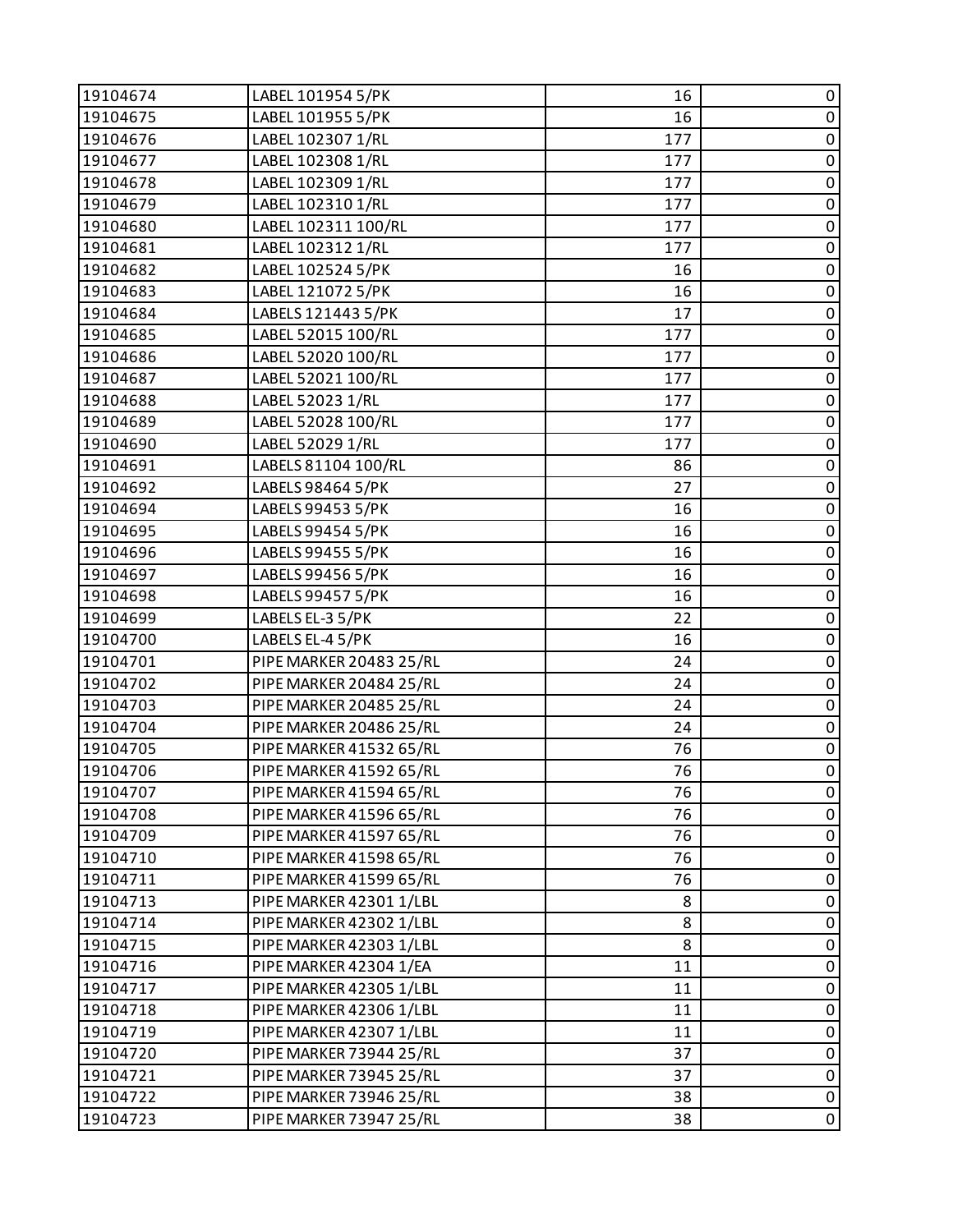| 19104724 | PIPE MARKER 91835 4/CD  | 4  | 0                   |
|----------|-------------------------|----|---------------------|
| 19104725 | PIPE MARKER 91889 28/CD | 4  | $\pmb{0}$           |
| 19104726 | PIPE MARKER 91890 28/CD | 4  | 0                   |
| 19104727 | PIPE MARKER 91891 28/CD | 4  | $\pmb{0}$           |
| 19104728 | PIPE MARKER 91892 28/CD | 4  | $\mathsf{O}\xspace$ |
| 19104729 | PIPE MARKER 91893 28/CD | 4  | 0                   |
| 19104730 | PIPE MARKER 91894 28/CD | 4  | $\pmb{0}$           |
| 19104747 | LABEL 60261 1/LBL       | 23 | $\pmb{0}$           |
| 19104748 | LABEL 60262 1/LBL       | 21 | 0                   |
| 19104749 | LABEL 60263 1/LBL       | 23 | $\pmb{0}$           |
| 19104750 | LABEL 60264 1/LBL       | 23 | $\mathsf 0$         |
| 19104751 | LABEL 60265 1/LBL       | 22 | 0                   |
| 19104752 | LABEL 60266 1/LBL       | 20 | $\pmb{0}$           |
| 19104753 | LABEL 60267 1/LBL       | 21 | $\pmb{0}$           |
| 19104754 | LABEL 60268 1/LBL       | 21 | 0                   |
| 19104755 | LABEL 60269 1/LBL       | 22 | $\pmb{0}$           |
| 19104756 | LABEL 60270 1/LBL       | 21 | $\pmb{0}$           |
| 19104757 | LABEL 60271 1/EA        | 23 | $\pmb{0}$           |
| 19104758 | LABEL 60272 1/LBL       | 21 | $\pmb{0}$           |
| 19104759 | LABEL 60273 1/LBL       | 20 | $\pmb{0}$           |
| 19104760 | LABEL 60274 1/LBL       | 22 | $\pmb{0}$           |
| 19104761 | LABEL 60275 1/LBL       | 21 | $\pmb{0}$           |
| 19104762 | LABEL 60276 1/LBL       | 21 | $\pmb{0}$           |
| 19104763 | LABEL 60277 1/LBL       | 20 | $\pmb{0}$           |
| 19104764 | LABEL 60278 1/LBL       | 21 | $\pmb{0}$           |
| 19104765 | LABEL 60279 1/LBL       | 20 | $\pmb{0}$           |
| 19104766 | LABEL 60280 1/LBL       | 23 | 0                   |
| 19104767 | LABEL 60281 1/LBL       | 21 | $\pmb{0}$           |
| 19104768 | LABEL 60282 1/LBL       | 21 | $\pmb{0}$           |
| 19104769 | LABEL 60283 1/LBL       | 21 | $\pmb{0}$           |
| 19104770 | LABEL 60284 1/LBL       | 11 | $\pmb{0}$           |
| 19104771 | LABEL 60285 1/LBL       | 11 | $\mathbf 0$         |
| 19104772 | LABEL 60286 1/LBL       | 11 | 0                   |
| 19104773 | LABEL 60287 1/LBL       | 11 | 0                   |
| 19104774 | LABEL 60288 1/LBL       | 11 | $\pmb{0}$           |
| 19104775 | LABEL 60289 1/LBL       | 11 | 0                   |
| 19104776 | LABEL 60290 1/LBL       | 11 | $\pmb{0}$           |
| 19104777 | LABEL 60291 1/LBL       | 11 | $\pmb{0}$           |
| 19104778 | LABEL 60292 1/LBL       | 11 | $\pmb{0}$           |
| 19104779 | LABEL 60293 1/EA        | 11 | $\pmb{0}$           |
| 19104780 | LABEL 60294 1/EA        | 11 | $\pmb{0}$           |
| 19104781 | LABEL 60295 1/LBL       | 11 | 0                   |
| 19104782 | LABEL 60296 1/LBL       | 11 | $\pmb{0}$           |
| 19104783 | LABEL 60297 1/LBL       | 11 | $\pmb{0}$           |
| 19104784 | LABEL 60298 1/LBL       | 11 | 0                   |
| 19104785 | LABEL 60299 1/LBL       | 11 | $\pmb{0}$           |
| 19104786 | LABEL 60300 1/LBL       | 11 | $\pmb{0}$           |
| 19104787 | LABEL 60301 1/LBL       | 11 | $\pmb{0}$           |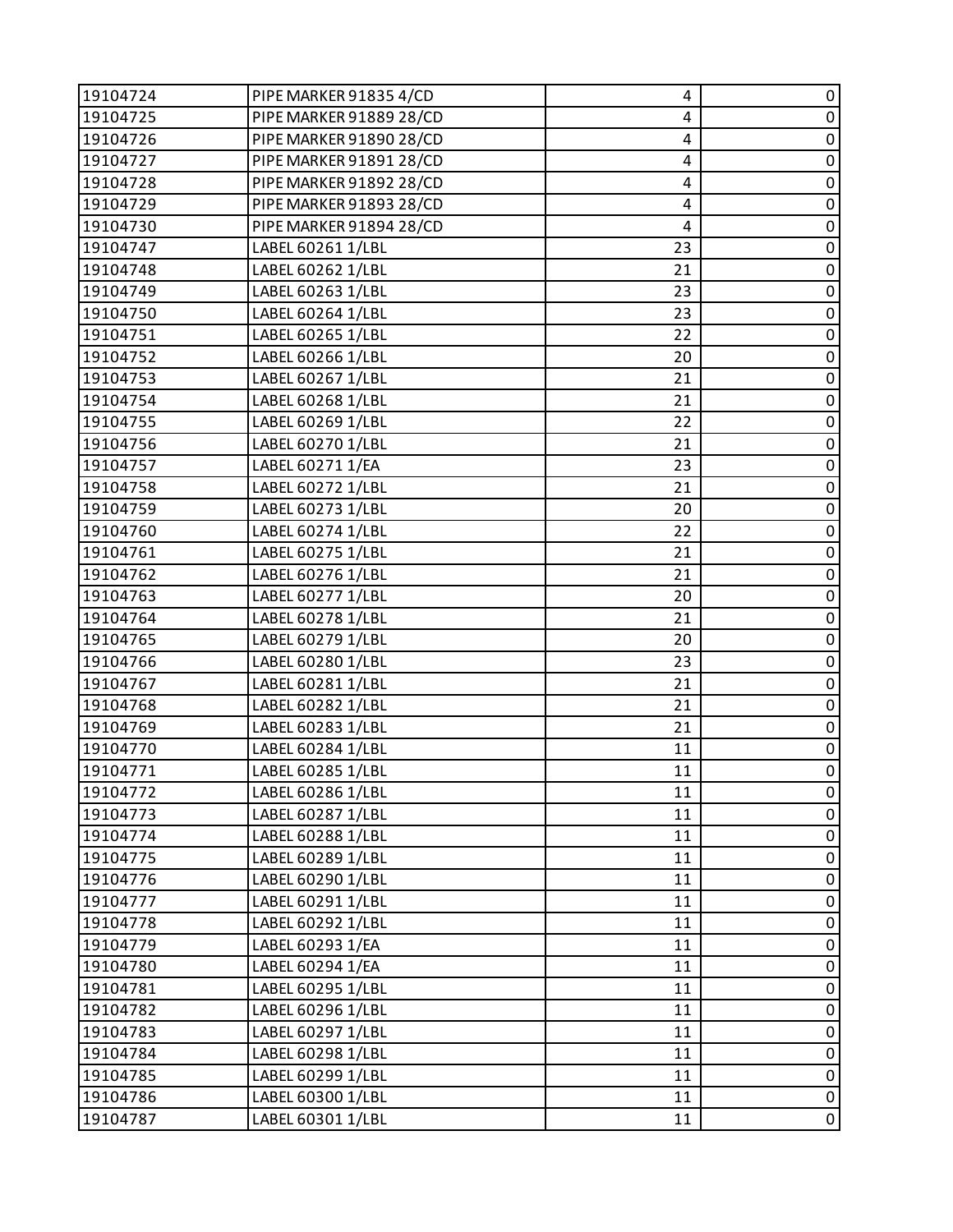| 19104788 | LABEL 60302 1/LBL        | 11             | 0                   |
|----------|--------------------------|----------------|---------------------|
| 19104789 | LABEL 60303 1/LBL        | 11             | $\pmb{0}$           |
| 19104790 | LABEL 60304 1/LBL        | 11             | 0                   |
| 19104791 | LABEL 60305 1/LBL        | 11             | $\pmb{0}$           |
| 19104792 | LABEL 60306 1/LBL        | 11             | $\pmb{0}$           |
| 19104920 | LABELS 121061 100/PK     | 23             | 0                   |
| 19104921 | LABEL 121068 500/RL      | 84             | $\pmb{0}$           |
| 19104922 | LABEL 121069 500/RL      | 81             | $\overline{0}$      |
| 19104923 | LABELS 121071 500/RL     | 81             | 0                   |
| 19104924 | LABEL 121147 500/RL      | 212            | $\pmb{0}$           |
| 19104925 | LABEL 121162 500/RL      | 204            | $\mathbf 0$         |
| 19104926 | LABEL 121425 500/RL      | 81             | 0                   |
| 19104927 | LABEL 121426 500/RL      | 81             | $\overline{0}$      |
| 19104928 | LABEL 121427 500/RL      | 81             | $\pmb{0}$           |
| 19104929 | LABEL 121428 500/RL      | 81             | 0                   |
| 19104930 | LABEL 121429 500/RL      | 81             | $\pmb{0}$           |
| 19104931 | LABEL 121430 500/RL      | 81             | $\mathsf{O}\xspace$ |
| 19104932 | LABEL 121431 100/PK      | 73             | $\pmb{0}$           |
| 19104933 | LABEL 121433 100/PK      | 80             | $\pmb{0}$           |
| 19104934 | LABEL 121436 100/PK      | 80             | $\pmb{0}$           |
| 19104935 | LABEL 121438 100/PK      | 43             | $\pmb{0}$           |
| 19104936 | LABELS 121441 500/RL     | 81             | $\pmb{0}$           |
| 19104937 | LABELS 121442 50/PK      | 67             | $\mathbf 0$         |
| 19104938 | LABEL 121444 50/PK       | 126            | $\pmb{0}$           |
| 19104940 | LABEL 121469 500/RL      | 81             | $\pmb{0}$           |
| 19104942 | LABEL 121471 500/RL      | 81             | $\pmb{0}$           |
| 19106757 | LABEL 16874 1/LBL        | 5              | $\pmb{0}$           |
| 19106758 | LABEL 16875 1/LBL        | 5              | $\pmb{0}$           |
| 19106759 | LABEL 16876 1/LBL        | 5              | $\mathbf 0$         |
| 19106760 | LABEL 16877 1/LBL        | 5              | $\pmb{0}$           |
| 19106782 | LABEL 17958 1/LBL        | 5              | $\pmb{0}$           |
| 19107219 | LABEL 49865 5/PK         | 16             | $\overline{0}$      |
| 19107221 | LABEL 49890 5/PK         | 16             | 0                   |
| 19107222 | LABEL 49891 5/PK         | 16             | 0                   |
| 19107224 | LABEL 49898 5/PK         | 16             | $\pmb{0}$           |
| 19107226 | LABEL 58264 500/RL       | 91             | 0                   |
| 19107227 | LABEL 58268 1/EA         | 35             | $\pmb{0}$           |
| 19107228 | LABEL 58575 36/CD        | $\overline{7}$ | $\pmb{0}$           |
| 19107229 | LABEL 58576 16/CD        | 6              | 0                   |
| 19107230 | LABEL 585779/CD          | 6              | $\pmb{0}$           |
| 19107231 | LABEL 58578 4/CD         | $\overline{7}$ | $\pmb{0}$           |
| 19107232 | LABEL 58580 36/CD        | $\overline{7}$ | 0                   |
| 19107233 | LABEL 58581 16/CD        | 6              | $\pmb{0}$           |
| 19107234 | LABEL 58582 9/CD         | 6              | $\pmb{0}$           |
| 19107235 | LABEL 58585 36/CD        | $\overline{7}$ | 0                   |
| 19107236 | LABEL 58586 16/CD        | 7              | $\pmb{0}$           |
| 19107237 | LABEL 58590 36/CD        | 6              | $\pmb{0}$           |
| 19107243 | LABEL 596-13 25 PER ROLL | 8              | $\pmb{0}$           |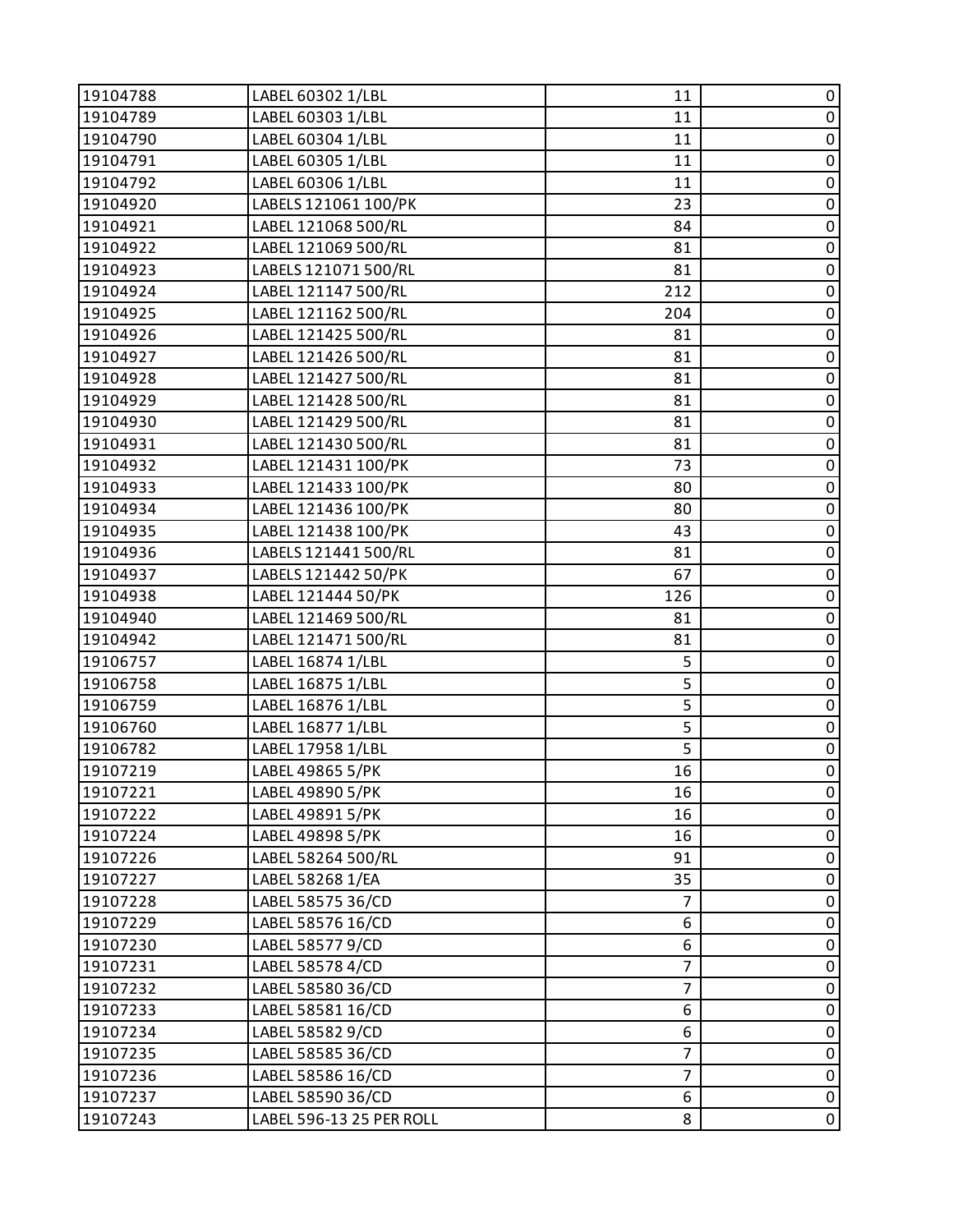| 19107245<br>LABEL 596-26 25 PER ROLL<br>8 | $\pmb{0}$      |
|-------------------------------------------|----------------|
| 8<br>19107246<br>LABEL 596-27 25 PER ROLL | $\pmb{0}$      |
| 8<br>19107247<br>LABEL 596-31 25/PK       | $\pmb{0}$      |
| LABEL 596-35 25 PER ROLL<br>8<br>19107248 | $\mathbf 0$    |
| LABEL 596-7 25 PER ROLL<br>8<br>19107249  | $\pmb{0}$      |
| 65<br>19107252<br>LABEL 60181 100/PK      | $\overline{0}$ |
| LABEL 60182 100/PK<br>62<br>19107253      | $\mathbf 0$    |
| LABEL 60183 100/PK<br>19107254<br>62      | $\pmb{0}$      |
| LABEL 60184 100/PK<br>63<br>19107255      | $\pmb{0}$      |
| 19107256<br>LABEL 60186 100/PK<br>62      | $\pmb{0}$      |
| LABEL 60188 100/PK<br>19107257<br>65      | $\pmb{0}$      |
| LABEL 60189 100/PK<br>62<br>19107258      | $\pmb{0}$      |
| LABEL 60192 100/PK<br>19107259<br>70      | $\mathbf 0$    |
| LABEL 60193 100/PK<br>19107260<br>67      | $\pmb{0}$      |
| 19107261<br>LABEL 60194 100/PK<br>69      | $\pmb{0}$      |
| 71<br>19107262<br>LABEL 60195 100/PK      | $\mathbf 0$    |
| LABEL 60197 100/PK<br>19107263<br>67      | $\pmb{0}$      |
| LABEL 60199 100/PK<br>19107264<br>67      | $\pmb{0}$      |
| LABEL 60200 100/PK<br>67<br>19107265      | $\pmb{0}$      |
| LABEL 60203 100/PK<br>116<br>19107266     | $\pmb{0}$      |
| LABEL 60204 100/PK<br>19107267<br>116     | $\mathbf 0$    |
| LABEL 60205 100/PK<br>19107268<br>116     | $\pmb{0}$      |
| LABEL 60206 100/PK<br>116<br>19107269     | $\pmb{0}$      |
| LABEL 60208 100/PK<br>19107270<br>116     | $\pmb{0}$      |
| 19107271<br>LABEL 60210 100/PK<br>116     | $\mathbf 0$    |
| LABEL 60211 100/PK<br>116<br>19107272     | $\pmb{0}$      |
| 19107273<br>LABEL 60214 30/PK<br>79       | $\pmb{0}$      |
| 77<br>LABEL 60215 30/PK<br>19107274       | $\mathbf 0$    |
| LABEL 60216 30/PK<br>19107275<br>80       | $\pmb{0}$      |
| 19107276<br>LABEL 60217 30/PK<br>79       | $\pmb{0}$      |
| 75<br>LABEL 60219 30/PK<br>19107277       | $\mathbf 0$    |
| LABEL 60221 30/PK<br>79<br>19107278       | 0              |
| 19107279<br>LABEL 60222 30/PK<br>75       | $\pmb{0}$      |
| 19107280<br>LABEL 60225 10/PK<br>133      | $\pmb{0}$      |
| 19107281<br>LABEL 60226 10/PK<br>133      | $\pmb{0}$      |
| LABEL 60227 10/PK<br>19107282<br>133      | $\mathbf 0$    |
| 19107283<br>LABEL 60228 10/PK<br>133      | $\pmb{0}$      |
| 19107284<br>LABEL 60230 10/PK<br>133      | $\pmb{0}$      |
| 19107285<br>LABEL 60232 10/PK<br>133      | $\pmb{0}$      |
| LABEL 60233 10/PK<br>19107286<br>133      | $\pmb{0}$      |
| 19107287<br>LABEL 60243 25/PK<br>41       | $\pmb{0}$      |
| 19107288<br>LABEL 60244 25/PK<br>41       | $\pmb{0}$      |
| 19107289<br>LABEL 60245 25/PK<br>42       | $\pmb{0}$      |
| 19107290<br>LABELS 60246 25/PK<br>41      | 0              |
| 19107291<br>LABEL 60247 25/PK<br>39       | $\pmb{0}$      |
| 19107292<br>LABELS 60248 25/PK<br>40      | $\pmb{0}$      |
| 19107293<br>LABELS 60249 25/PK<br>42      | 0              |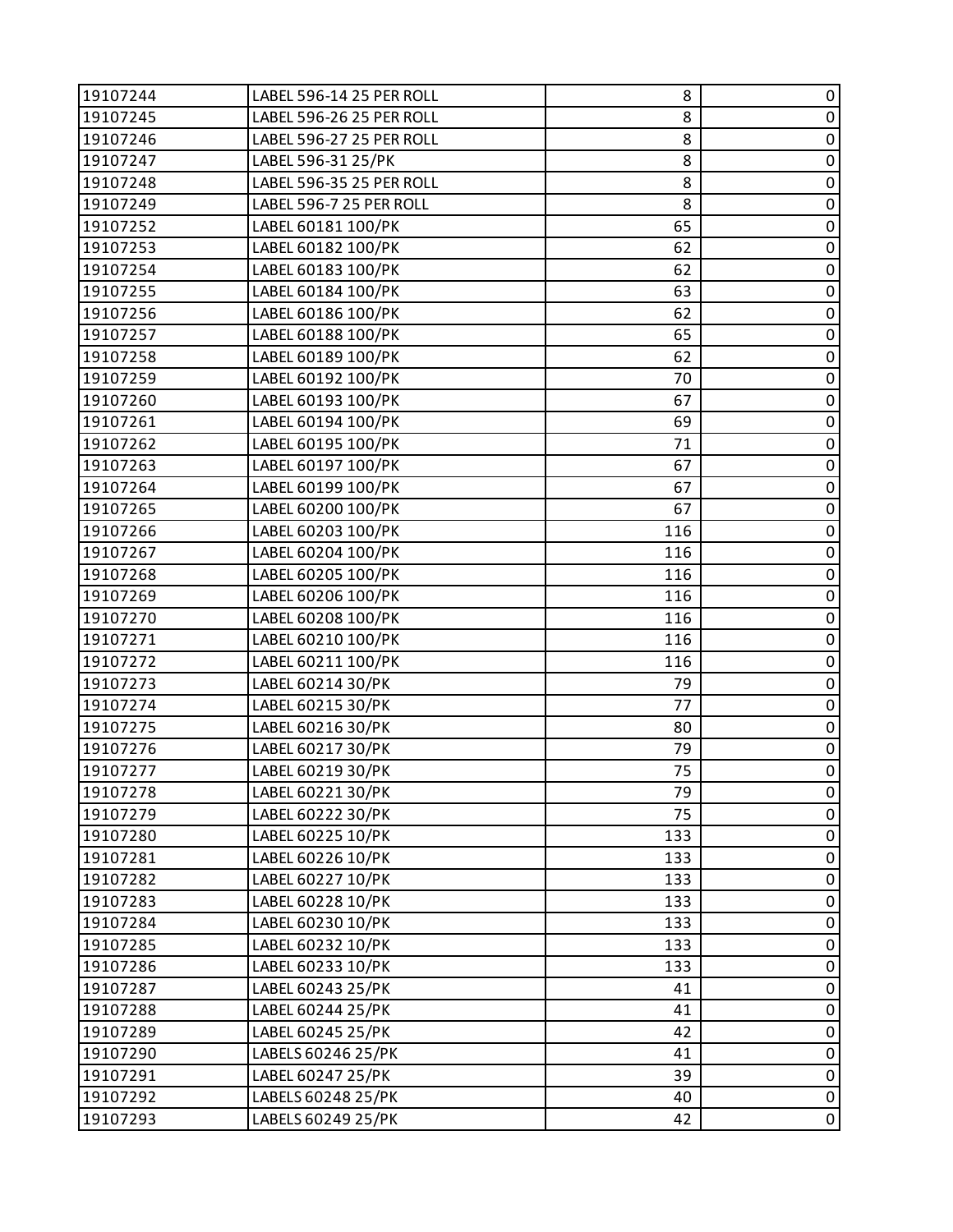| 19107294 | LABEL 60250 25/PK   | 39 | 0           |
|----------|---------------------|----|-------------|
| 19107295 | LABEL 60251 25/PK   | 39 | $\pmb{0}$   |
| 19107296 | LABEL 60252 25/PK   | 41 | $\pmb{0}$   |
| 19107297 | LABEL 60253 25/PK   | 39 | $\pmb{0}$   |
| 19107298 | LABEL 60254 25/PK   | 42 | $\pmb{0}$   |
| 19107299 | LABEL 60255 25/PK   | 41 | $\pmb{0}$   |
| 19107300 | LABEL 60256 25/PK   | 41 | $\mathbf 0$ |
| 19107301 | LABEL 60260 25/PK   | 42 | $\pmb{0}$   |
| 19107302 | LABEL 60307 10/PK   | 21 | $\pmb{0}$   |
| 19107303 | LABEL 60308 10/PK   | 21 | $\pmb{0}$   |
| 19107304 | LABEL 60309 10/PK   | 20 | $\pmb{0}$   |
| 19107305 | LABEL 60310 10/PK   | 20 | $\pmb{0}$   |
| 19107306 | LABEL 60311 10/PK   | 20 | $\pmb{0}$   |
| 19107307 | LABEL 60312 10/PK   | 21 | $\pmb{0}$   |
| 19107308 | LABEL 60313 10/PK   | 20 | $\pmb{0}$   |
| 19107309 | LABEL 60314 10/PK   | 20 | $\pmb{0}$   |
| 19107310 | LABEL 60315 10/PK   | 20 | $\pmb{0}$   |
| 19107312 | LABELS 60364 100/PK | 40 | $\pmb{0}$   |
| 19107327 | LABEL 63239 500/RL  | 81 | $\pmb{0}$   |
| 19107328 | LABEL 63241 500/RL  | 81 | $\pmb{0}$   |
| 19107329 | LABEL 63243 500/RL  | 81 | $\pmb{0}$   |
| 19107404 | LABEL 83896 1/SGN   | 5  | $\pmb{0}$   |
| 19107538 | LABEL 86120 5/PK    | 16 | $\pmb{0}$   |
| 19107539 | LABEL 86123 5/PK    | 16 | $\pmb{0}$   |
| 19107540 | LABEL 86124 5/PK    | 16 | $\pmb{0}$   |
| 19107541 | LABEL 86125 5/PK    | 16 | $\mathbf 0$ |
| 19107542 | LABEL 86133 5/PK    | 16 | $\pmb{0}$   |
| 19107544 | LABEL 86135 5/PK    | 16 | $\pmb{0}$   |
| 19107545 | LABEL 86143 5/PK    | 16 | $\pmb{0}$   |
| 19107546 | LABEL 86149 5/PK    | 16 | $\pmb{0}$   |
| 19107547 | LABEL 86150 5/PK    | 16 | $\pmb{0}$   |
| 19107548 | LABEL 86154 5/PK    | 16 | $\mathsf 0$ |
| 19107549 | LABEL 86158 5/PK    | 16 | 0           |
| 19107550 | LABELS 86161 5/PK   | 16 | 0           |
| 19107551 | LABEL 86173 5/PK    | 16 | $\pmb{0}$   |
| 19107552 | LABEL 86175 5/PK    | 16 | $\pmb{0}$   |
| 19107553 | LABEL 86176 5/PK    | 16 | $\pmb{0}$   |
| 19107554 | LABEL 86180 5/PK    | 16 | $\pmb{0}$   |
| 19107555 | LABEL 86186 5/PK    | 16 | $\pmb{0}$   |
| 19107556 | LABEL 86197 5/PK    | 16 | $\pmb{0}$   |
| 19107557 | LABEL 86215 5/PK    | 16 | $\pmb{0}$   |
| 19107558 | LABEL 86256 5/PK    | 16 | $\pmb{0}$   |
| 19107559 | LABEL 86259 5/PK    | 16 | $\pmb{0}$   |
| 19107560 | LABEL 86262 5/PK    | 16 | $\pmb{0}$   |
| 19107561 | LABEL 86264 5/PK    | 16 | 0           |
| 19107562 | LABEL 86280 5/PK    | 16 | $\pmb{0}$   |
| 19107563 | LABEL 86281 5/PK    | 16 | $\pmb{0}$   |
| 19107564 | LABEL 86293 5/PK    | 16 | 0           |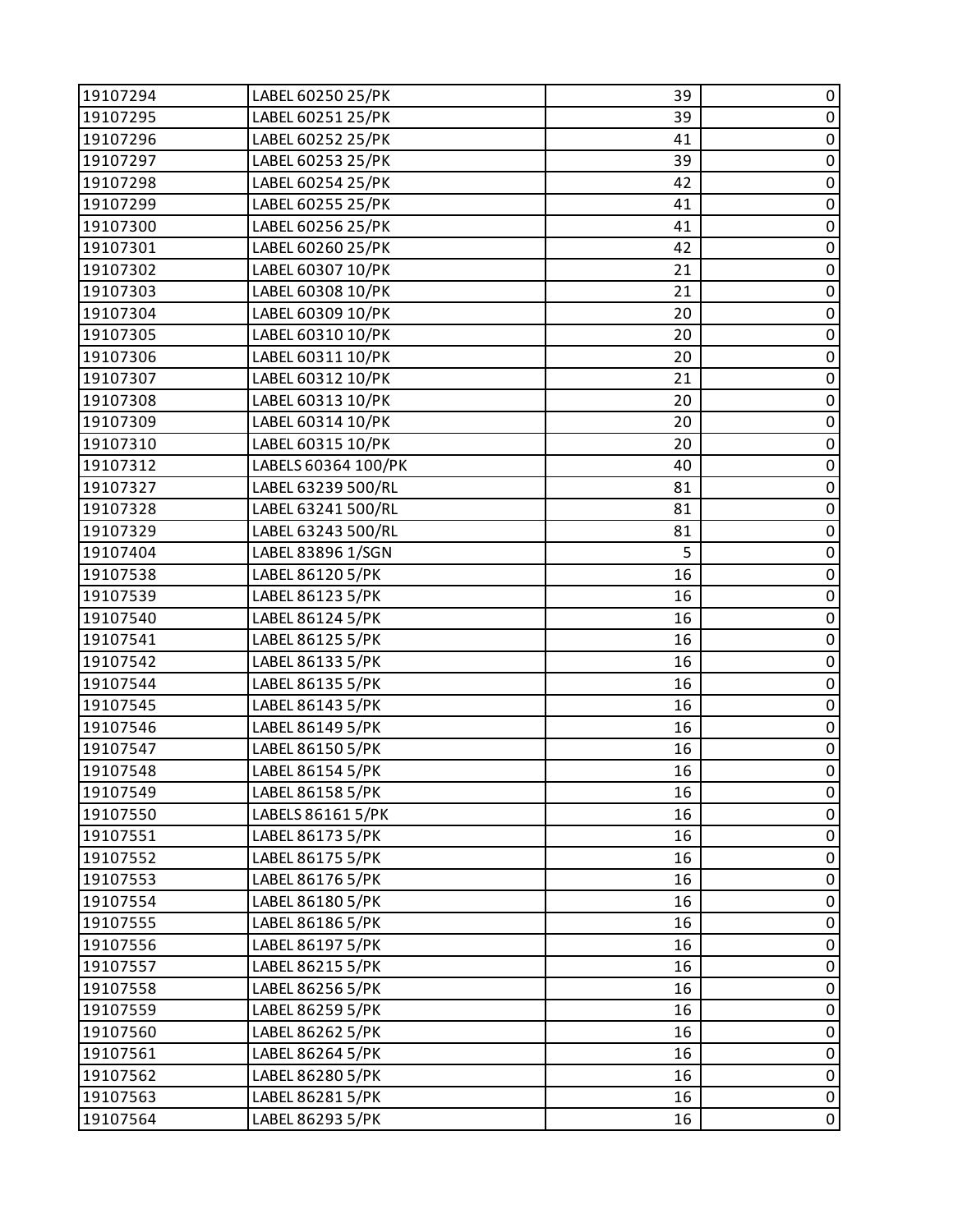| 19107565 | LABEL 86294 5/PK  | 16             | 0           |
|----------|-------------------|----------------|-------------|
| 19107566 | LABEL 86307 5/PK  | 16             | $\pmb{0}$   |
| 19107567 | LABEL 86787 5/PK  | 16             | 0           |
| 19107568 | LABEL 86788 5/PK  | 16             | $\pmb{0}$   |
| 19107569 | LABEL 86801 5/PK  | 16             | $\pmb{0}$   |
| 19107570 | LABEL 86802 5/PK  | 16             | 0           |
| 19107571 | LABEL 86809 5/PK  | 16             | $\pmb{0}$   |
| 19107572 | LABEL 86810 5/PK  | 16             | $\pmb{0}$   |
| 19107574 | LABEL 86838 5/PK  | 16             | $\pmb{0}$   |
| 19107575 | LABEL 86842 5/PK  | 16             | $\pmb{0}$   |
| 19107576 | LABEL 86843 5/PK  | 16             | $\pmb{0}$   |
| 19107577 | LABEL 86913 5/PK  | 16             | $\pmb{0}$   |
| 19107580 | LABEL 87762 1/SGN | 5              | $\pmb{0}$   |
| 19107581 | LABEL 87763 1/EA  | 5              | $\pmb{0}$   |
| 19107582 | LABEL 87764 1/SGN | 5              | $\pmb{0}$   |
| 19107583 | LABEL 87766 1/SGN | 5              | $\pmb{0}$   |
| 19107584 | LABEL 87767 1/SGN | 5              | $\pmb{0}$   |
| 19107592 | LABEL 89015 1/SGN | $\overline{7}$ | 0           |
| 19107616 | LABEL 93475 25/PK | 42             | $\pmb{0}$   |
| 19107617 | LABEL 93480 25/PK | 42             | $\pmb{0}$   |
| 19107618 | LABEL 93481 25/PK | 42             | $\pmb{0}$   |
| 19107619 | LABEL 93482 25/PK | 42             | $\pmb{0}$   |
| 19107620 | LABEL 93483 25/PK | 42             | $\pmb{0}$   |
| 19107621 | LABEL 93484 25/PK | 42             | $\pmb{0}$   |
| 19107622 | LABEL 93485 25/PK | 42             | $\pmb{0}$   |
| 19107623 | LABEL 93486 25/PK | 42             | $\pmb{0}$   |
| 19107624 | LABEL 93487 25/PK | 42             | $\pmb{0}$   |
| 19107625 | LABEL 93488 25/PK | 42             | $\pmb{0}$   |
| 19107626 | LABEL 93490 25/PK | 42             | $\pmb{0}$   |
| 19107627 | LABEL 93492 25/PK | 42             | $\pmb{0}$   |
| 19107628 | LABEL 93493 25/PK | 42             | $\pmb{0}$   |
| 19107629 | LABEL 93495 25/PK | 42             | $\mathsf 0$ |
| 19107630 | LABEL 93496 25/PK | 44             | 0           |
| 19107631 | LABEL 93497 25/PK | 42             | 0           |
| 19107632 | LABEL 93499 25/PK | 42             | $\pmb{0}$   |
| 19107633 | LABEL 93500 25/PK | 42             | $\pmb{0}$   |
| 19107634 | LABEL 93501 25/PK | 42             | $\mathbf 0$ |
| 19107635 | LABEL 93502 25/PK | 42             | $\pmb{0}$   |
| 19107636 | LABEL 93503 25/PK | 42             | 0           |
| 19107637 | LABEL 93504 25/PK | 42             | $\pmb{0}$   |
| 19107638 | LABEL 93506 25/PK | 42             | $\pmb{0}$   |
| 19107639 | LABEL 93508 25/PK | 42             | 0           |
| 19107640 | LABEL 93509 25/PK | 42             | $\pmb{0}$   |
| 19107641 | LABEL 93511 25/PK | 42             | $\pmb{0}$   |
| 19107642 | LABEL 93512 25/PK | 42             | 0           |
| 19107643 | LABEL 93513 25/PK | 42             | $\pmb{0}$   |
| 19107644 | LABEL 93514 25/PK | 42             | $\pmb{0}$   |
| 19107645 | LABEL 93515 25/PK | 42             | $\pmb{0}$   |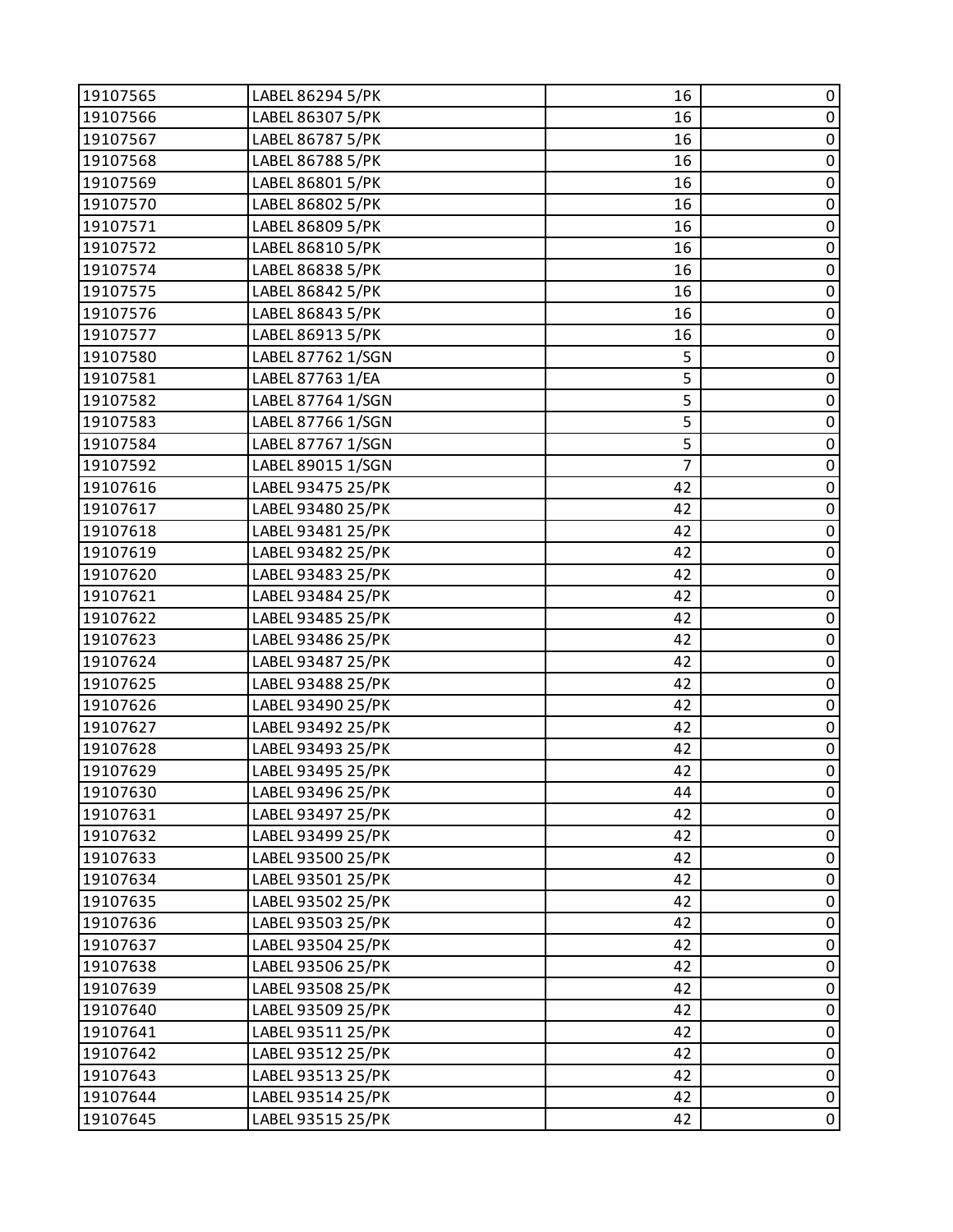| 19107646 | LABEL 93516 25/PK  | 42 | 0           |
|----------|--------------------|----|-------------|
| 19107647 | LABEL 93517 25/PK  | 42 | $\pmb{0}$   |
| 19107648 | LABEL 93518 25/PK  | 42 | 0           |
| 19107649 | LABEL 93519 25/PK  | 42 | $\pmb{0}$   |
| 19107650 | LABEL 93520 25/PK  | 42 | $\pmb{0}$   |
| 19107651 | LABEL 93521 25/PK  | 42 | 0           |
| 19107652 | LABEL 93522 25/PK  | 42 | $\pmb{0}$   |
| 19107653 | LABEL 93523 25/PK  | 42 | $\pmb{0}$   |
| 19107654 | LABEL 93524 25/PK  | 44 | $\pmb{0}$   |
| 19107655 | LABEL 93525 25/PK  | 42 | $\pmb{0}$   |
| 19107656 | LABEL 93527 25/PK  | 42 | $\pmb{0}$   |
| 19107657 | LABEL 93528 25/PK  | 42 | $\pmb{0}$   |
| 19107658 | LABEL 93529 25/PK  | 45 | $\pmb{0}$   |
| 19107659 | LABEL 93530 25/PK  | 46 | $\pmb{0}$   |
| 19107660 | LABEL 93531 25/PK  | 42 | 0           |
| 19107661 | LABEL 93532 25/PK  | 42 | $\pmb{0}$   |
| 19107662 | LABEL 93533 25/PK  | 42 | $\pmb{0}$   |
| 19107663 | LABEL 93534 25/PK  | 44 | 0           |
| 19107664 | LABEL 93536 25/PK  | 42 | $\pmb{0}$   |
| 19107665 | LABEL 93537 25/PK  | 42 | $\pmb{0}$   |
| 19107666 | LABEL 93538 25/PK  | 42 | $\pmb{0}$   |
| 19107667 | LABEL 93539 25/PK  | 42 | $\pmb{0}$   |
| 19107668 | LABEL 93540 25/PK  | 42 | $\pmb{0}$   |
| 19107669 | LABEL 93542 25/PK  | 42 | $\pmb{0}$   |
| 19107670 | LABEL 93543 25/PK  | 42 | $\pmb{0}$   |
| 19107671 | LABEL 93544 25/PK  | 42 | $\pmb{0}$   |
| 19107672 | LABEL 93545 25/PK  | 45 | $\pmb{0}$   |
| 19107673 | LABEL 93547 25/PK  | 45 | $\pmb{0}$   |
| 19107674 | LABEL 93551 25/PK  | 42 | $\pmb{0}$   |
| 19107675 | LABEL 93553 25/PK  | 44 | $\pmb{0}$   |
| 19107676 | LABELS 93554 25/PK | 47 | $\pmb{0}$   |
| 19107677 | LABEL 93555 25/PK  | 42 | $\mathbf 0$ |
| 19107678 | LABEL 93556 25/PK  | 42 | 0           |
| 19107679 | LABEL 93557 25/PK  | 42 | 0           |
| 19107680 | LABEL 93558 25/PK  | 42 | $\pmb{0}$   |
| 19107681 | LABEL 93560 25/PK  | 42 | $\pmb{0}$   |
| 19107682 | LABEL 93561 25/PK  | 42 | $\mathbf 0$ |
| 19107683 | LABEL 93562 25/PK  | 42 | $\pmb{0}$   |
| 19107684 | LABEL 93563 25/PK  | 42 | 0           |
| 19107685 | LABEL 93564 25/PK  | 42 | $\pmb{0}$   |
| 19107686 | LABEL 93565 25/PK  | 46 | $\pmb{0}$   |
| 19107687 | LABEL 93566 25/PK  | 42 | 0           |
| 19107688 | LABEL 93567 25/PK  | 42 | $\pmb{0}$   |
| 19107689 | LABEL 93568 25/PK  | 45 | $\pmb{0}$   |
| 19107690 | LABEL 93569 25/PK  | 42 | 0           |
| 19107691 | LABEL 93571 25/PK  | 43 | $\pmb{0}$   |
| 19107692 | LABEL 93572 25/PK  | 42 | $\pmb{0}$   |
| 19107693 | LABEL 93573 25/PK  | 42 | $\pmb{0}$   |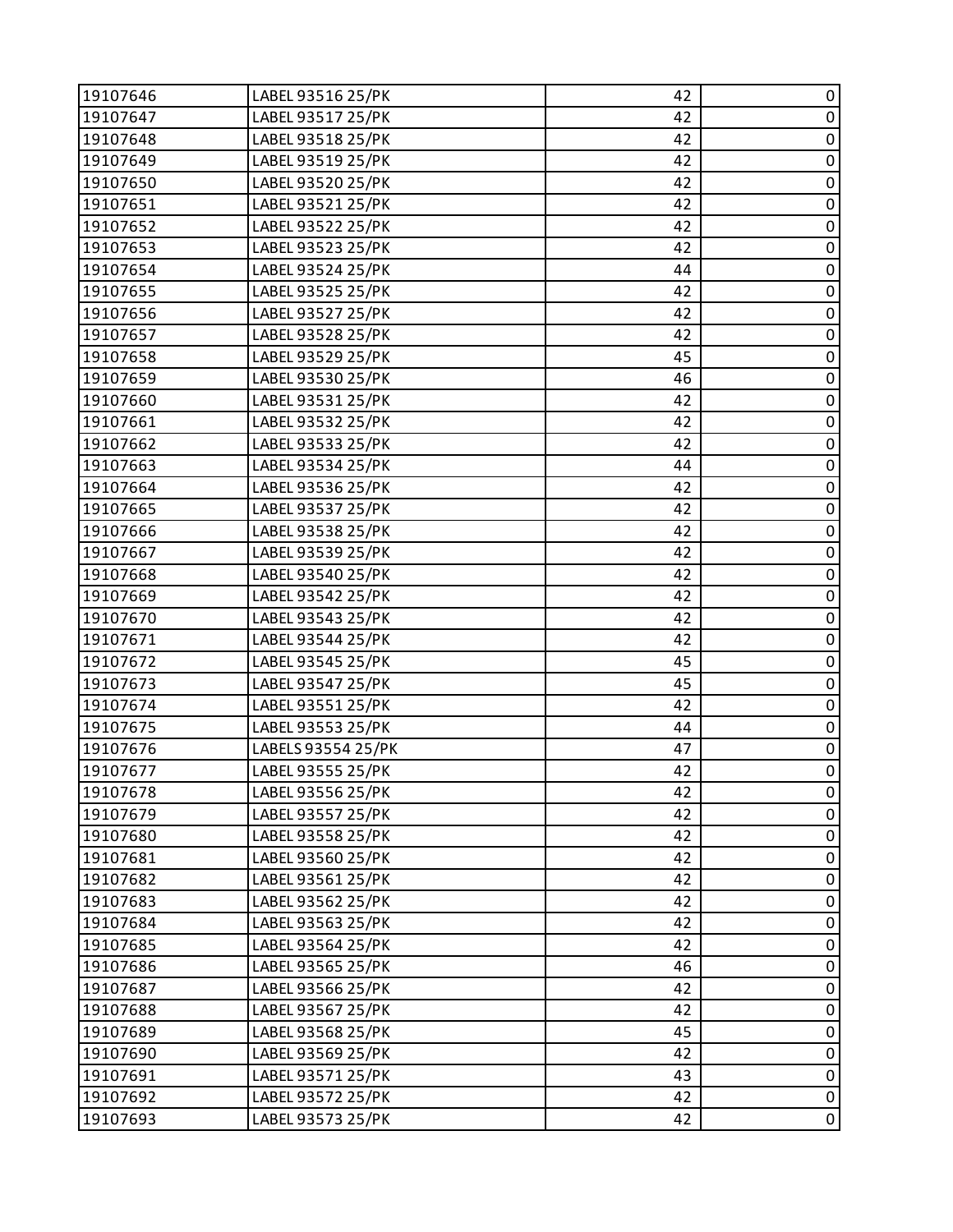| 19107694 | LABEL 93574 25/PK            | 42  | 0           |
|----------|------------------------------|-----|-------------|
| 19107695 | LABEL 93578 25/PK            | 42  | $\pmb{0}$   |
| 19107696 | LABEL 93579 25/PK            | 42  | $\pmb{0}$   |
| 19107697 | LABEL 93580 25/PK            | 42  | $\pmb{0}$   |
| 19107698 | LABEL 93583 25/PK            | 42  | $\pmb{0}$   |
| 19107699 | LABEL 93586 25/PK            | 42  | $\pmb{0}$   |
| 19107700 | LABEL 93587 25/PK            | 42  | $\pmb{0}$   |
| 19107701 | LABEL 93589 25/PK            | 42  | $\pmb{0}$   |
| 19107702 | LABEL 93590 25/PK            | 42  | $\pmb{0}$   |
| 19107703 | LABEL 93591 25/PK            | 42  | $\pmb{0}$   |
| 19107704 | LABEL 93592 25/PK            | 42  | $\pmb{0}$   |
| 19107705 | LABEL 93594 25/PK            | 42  | $\pmb{0}$   |
| 19107706 | LABEL 93596 25/PK            | 42  | $\pmb{0}$   |
| 19107707 | LABEL 93598 25/PK            | 42  | $\pmb{0}$   |
| 19107708 | LABEL 93599 25/PK            | 42  | $\pmb{0}$   |
| 19107709 | LABEL 93726 25/PK            | 42  | $\pmb{0}$   |
| 19107710 | LABEL 93728 25/PK            | 42  | $\pmb{0}$   |
| 19107711 | LABEL 93729 25/PK            | 44  | $\pmb{0}$   |
| 19107712 | LABEL 93730 25/PK            | 42  | $\mathbf 0$ |
| 19107713 | LABEL 93732 25/PK            | 42  | $\pmb{0}$   |
| 19107714 | LABEL 93733 25/PK            | 42  | $\pmb{0}$   |
| 19107715 | LABEL 93734 25/PK            | 45  | $\pmb{0}$   |
| 19107716 | LABEL 93736 25/PK            | 45  | $\pmb{0}$   |
| 19107717 | LABEL 93737 25/PK            | 42  | $\pmb{0}$   |
| 19107718 | LABEL 93738 25/PK            | 43  | $\pmb{0}$   |
| 19107719 | LABEL 93739 25/PK            | 43  | $\pmb{0}$   |
| 19107720 | LABEL 93740 25/PK            | 42  | $\pmb{0}$   |
| 19107721 | LABEL 93741 25/PK            | 42  | $\pmb{0}$   |
| 19107722 | LABEL 93742 25/PK            | 42  | $\pmb{0}$   |
| 19107723 | LABEL 93743 25/PK            | 46  | $\pmb{0}$   |
| 19107724 | LABEL 93744 25/PK            | 42  | $\mathbf 0$ |
| 19107725 | LABEL 93746 25/PK            | 42  | $\pmb{0}$   |
| 19107726 | LABEL 93747 25/PK            | 42  | 0           |
| 19107727 | LABEL 93750 25/PK            | 42  | 0           |
| 19107728 | LABEL 93752 25/PK            | 42  | $\pmb{0}$   |
| 19107729 | LABEL 93753 25/PK            | 42  | $\pmb{0}$   |
| 19107730 | LABEL 93800 50/PK            | 35  | $\pmb{0}$   |
| 19107750 | LABEL 96160 5/PK             | 16  | 0           |
| 19107751 | LABEL 96171 5/PK             | 17  | $\pmb{0}$   |
| 19107757 | LABEL LH612E 25 ROLL         | 13  | $\pmb{0}$   |
| 19107758 | LABEL LH615E 25 PER ROLL     | 13  | $\pmb{0}$   |
| 19107759 | LABEL LH632E 25 PER ROLL     | 16  | $\pmb{0}$   |
| 19107760 | LABELS RCHE-30-430-1 1000/PK | 145 | $\pmb{0}$   |
| 19107775 | LABEL 86221 5/PK             | 16  | 0           |
| 19107776 | LABEL 86782 5/PK             | 16  | $\pmb{0}$   |
| 19107777 | LABELS 86783 5/PK            | 16  | $\pmb{0}$   |
| 19107778 | LABELS 86784 5/PK            | 16  | 0           |
| 19107779 | LABELS 86785 5/PK            | 16  | $\pmb{0}$   |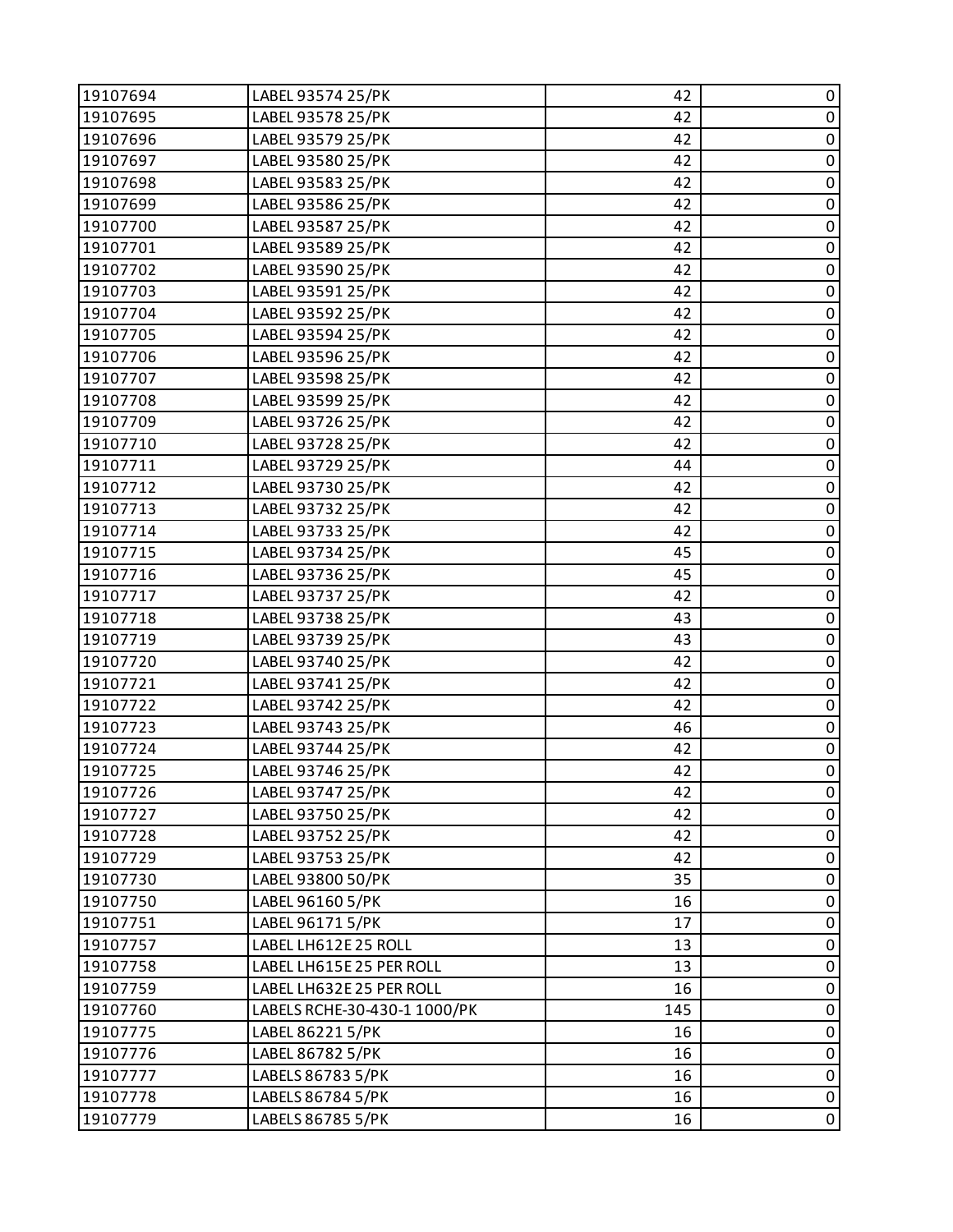| 19107781<br>LABELS 86870 5/PK<br>16<br>$\pmb{0}$<br>$\pmb{0}$<br>19107872<br>LABEL 49843 5/PK<br>16<br>$\pmb{0}$<br>LABEL 86283 5/PK<br>16<br>19107878<br>$\pmb{0}$<br>16<br>19107879<br>LABEL 86895 5/PK<br>$\pmb{0}$<br>19107881<br>LABEL 86898 5/PK<br>16<br>$\pmb{0}$<br>LABEL B33C-1000-472 1/RL<br>115<br>19107890<br>$\pmb{0}$<br>LABEL B33C-1000-472YL 1/RL<br>115<br>19107891<br>LABEL B33C-1500-472 1/RL<br>$\pmb{0}$<br>19107892<br>161<br>$\pmb{0}$<br>LABEL B33C-1500-472YL 1/RL<br>19107893<br>161<br>$\pmb{0}$<br>LABEL B33C-2000-472 1/RL<br>217<br>19107894<br>LABEL B33C-2000-472YL 1/RL<br>$\pmb{0}$<br>19107895<br>212<br>$\pmb{0}$<br>19107896<br>LABEL B33C-3000-428 1/RL<br>146<br>$\pmb{0}$<br>19107897<br>LABEL B33C-3000-472 1/RL<br>316<br>LABEL B33C-3000-472YL 1/RL<br>$\pmb{0}$<br>19107898<br>307<br>$\pmb{0}$<br>B50 LABELS BLK/WHT RFL 1.00INW<br>19107899<br>96<br>$\pmb{0}$<br>B50 LABELS BLK/YLW RFL 1.00INW<br>99<br>19107900<br>B50 LABELS BLK/WHT RFL 1.50INW<br>$\pmb{0}$<br>19107901<br>108<br>$\pmb{0}$<br>19107902<br>B50 LABELS BLK/YLW RFL 1.50INW<br>108<br>$\pmb{0}$<br>LABEL MC-375-595-WT-BK 1/CTR<br>19107903<br>44<br>LABEL MC-375-595-YL-BK 1/CTR<br>$\pmb{0}$<br>19107904<br>44<br>$\pmb{0}$<br>72<br>19107905<br>B50 LABELS BLK/YLW RFL 0.50INW<br>B50 LABELS BLK/WHT RFL 0.75INW<br>$\pmb{0}$<br>19107906<br>91<br>B50 LABELS BLK/YLW RFL 0.75INW<br>91<br>$\pmb{0}$<br>19107907<br>$\pmb{0}$<br>19107908<br>LABEL XC-1000-427 1/CTR<br>106<br>$\pmb{0}$<br>LABEL XC-1000-499 1/CTR<br>19107909<br>84<br>LABEL XC-1000-595-BL-WT 1/CTR<br>92<br>$\pmb{0}$<br>19107910<br>$\pmb{0}$<br>19107911<br>LABEL XC-1000-595-WT-RD 1/CTR<br>90<br>$\pmb{0}$<br>19107912<br>LABEL XC-1000-595-YL-BK 1/CTR<br>92<br>LABEL XC-1250-427 1/CTR<br>$\pmb{0}$<br>19107913<br>103<br>$\pmb{0}$<br>LABEL XC-1500-427 1/CTR<br>19107914<br>106<br>$\pmb{0}$<br>19107915<br>108<br>LABEL XC-1500-595-BL-WT 1/CTR<br>19107916<br>LABEL XC-1500-595-CL-BK 1/CTR<br>91<br>$\mathbf 0$<br>19107917<br>LABEL XC-240-498 1/CTR<br>81<br>0<br>$\pmb{0}$<br>82<br>19107918<br>LABEL XC-318-498 1/CTR<br>$\pmb{0}$<br>19107919<br>LABEL XC-375-498 1/CTR<br>84<br>$\pmb{0}$<br>19107920<br>LABEL XC-375-499 1/CTR<br>75<br>$\pmb{0}$<br>19107921<br>LABEL XC-500-499 1/CTR<br>78<br>54<br>19107922<br>LABEL XC-500-595-CL-BK 1/CTR<br>0<br>$\pmb{0}$<br>67<br>19107923<br>LABEL XC-500-595-WT-BK 1/CTR<br>$\pmb{0}$<br>19107924<br>LABEL XC-750-427 1/CTR<br>84<br>$\pmb{0}$<br>19107925<br>LABEL XC-750-499 1/CTR<br>82<br>$\pmb{0}$<br>19107926<br>LABEL XC-750-595-BL-WT 1/CTR<br>75<br>$\pmb{0}$<br>19107927<br>LABEL XC-750-595-CL-BK 1/CTR<br>65<br>19107928<br>0<br>LABEL XC-750-595-GN-WT 1/CTR<br>75<br>$\pmb{0}$<br>19107929<br>75<br>LABEL XC-750-595-OR-BK 1/CTR<br>$\pmb{0}$<br>75<br>19107930<br>LABEL XC-750-595-RD-WT1/CTR<br>19107931<br>LABEL XC-750-595-WT-BK 1/CTR<br>83 | 19107780 | LABEL 86786 5/PK | 16 | 0              |
|------------------------------------------------------------------------------------------------------------------------------------------------------------------------------------------------------------------------------------------------------------------------------------------------------------------------------------------------------------------------------------------------------------------------------------------------------------------------------------------------------------------------------------------------------------------------------------------------------------------------------------------------------------------------------------------------------------------------------------------------------------------------------------------------------------------------------------------------------------------------------------------------------------------------------------------------------------------------------------------------------------------------------------------------------------------------------------------------------------------------------------------------------------------------------------------------------------------------------------------------------------------------------------------------------------------------------------------------------------------------------------------------------------------------------------------------------------------------------------------------------------------------------------------------------------------------------------------------------------------------------------------------------------------------------------------------------------------------------------------------------------------------------------------------------------------------------------------------------------------------------------------------------------------------------------------------------------------------------------------------------------------------------------------------------------------------------------------------------------------------------------------------------------------------------------------------------------------------------------------------------------------------------------------------------------------------------------------------------------------------------------------------------------------------------------------------------------------------------------------------------------------------------------------------------------------------------------------------------------------------------------------------------------------------------------------------------------------------------------------------------------------------------------------------------------------------------------------------------------------------------------------------------------------------|----------|------------------|----|----------------|
|                                                                                                                                                                                                                                                                                                                                                                                                                                                                                                                                                                                                                                                                                                                                                                                                                                                                                                                                                                                                                                                                                                                                                                                                                                                                                                                                                                                                                                                                                                                                                                                                                                                                                                                                                                                                                                                                                                                                                                                                                                                                                                                                                                                                                                                                                                                                                                                                                                                                                                                                                                                                                                                                                                                                                                                                                                                                                                                        |          |                  |    |                |
|                                                                                                                                                                                                                                                                                                                                                                                                                                                                                                                                                                                                                                                                                                                                                                                                                                                                                                                                                                                                                                                                                                                                                                                                                                                                                                                                                                                                                                                                                                                                                                                                                                                                                                                                                                                                                                                                                                                                                                                                                                                                                                                                                                                                                                                                                                                                                                                                                                                                                                                                                                                                                                                                                                                                                                                                                                                                                                                        |          |                  |    |                |
|                                                                                                                                                                                                                                                                                                                                                                                                                                                                                                                                                                                                                                                                                                                                                                                                                                                                                                                                                                                                                                                                                                                                                                                                                                                                                                                                                                                                                                                                                                                                                                                                                                                                                                                                                                                                                                                                                                                                                                                                                                                                                                                                                                                                                                                                                                                                                                                                                                                                                                                                                                                                                                                                                                                                                                                                                                                                                                                        |          |                  |    |                |
|                                                                                                                                                                                                                                                                                                                                                                                                                                                                                                                                                                                                                                                                                                                                                                                                                                                                                                                                                                                                                                                                                                                                                                                                                                                                                                                                                                                                                                                                                                                                                                                                                                                                                                                                                                                                                                                                                                                                                                                                                                                                                                                                                                                                                                                                                                                                                                                                                                                                                                                                                                                                                                                                                                                                                                                                                                                                                                                        |          |                  |    |                |
|                                                                                                                                                                                                                                                                                                                                                                                                                                                                                                                                                                                                                                                                                                                                                                                                                                                                                                                                                                                                                                                                                                                                                                                                                                                                                                                                                                                                                                                                                                                                                                                                                                                                                                                                                                                                                                                                                                                                                                                                                                                                                                                                                                                                                                                                                                                                                                                                                                                                                                                                                                                                                                                                                                                                                                                                                                                                                                                        |          |                  |    |                |
|                                                                                                                                                                                                                                                                                                                                                                                                                                                                                                                                                                                                                                                                                                                                                                                                                                                                                                                                                                                                                                                                                                                                                                                                                                                                                                                                                                                                                                                                                                                                                                                                                                                                                                                                                                                                                                                                                                                                                                                                                                                                                                                                                                                                                                                                                                                                                                                                                                                                                                                                                                                                                                                                                                                                                                                                                                                                                                                        |          |                  |    |                |
|                                                                                                                                                                                                                                                                                                                                                                                                                                                                                                                                                                                                                                                                                                                                                                                                                                                                                                                                                                                                                                                                                                                                                                                                                                                                                                                                                                                                                                                                                                                                                                                                                                                                                                                                                                                                                                                                                                                                                                                                                                                                                                                                                                                                                                                                                                                                                                                                                                                                                                                                                                                                                                                                                                                                                                                                                                                                                                                        |          |                  |    |                |
|                                                                                                                                                                                                                                                                                                                                                                                                                                                                                                                                                                                                                                                                                                                                                                                                                                                                                                                                                                                                                                                                                                                                                                                                                                                                                                                                                                                                                                                                                                                                                                                                                                                                                                                                                                                                                                                                                                                                                                                                                                                                                                                                                                                                                                                                                                                                                                                                                                                                                                                                                                                                                                                                                                                                                                                                                                                                                                                        |          |                  |    |                |
|                                                                                                                                                                                                                                                                                                                                                                                                                                                                                                                                                                                                                                                                                                                                                                                                                                                                                                                                                                                                                                                                                                                                                                                                                                                                                                                                                                                                                                                                                                                                                                                                                                                                                                                                                                                                                                                                                                                                                                                                                                                                                                                                                                                                                                                                                                                                                                                                                                                                                                                                                                                                                                                                                                                                                                                                                                                                                                                        |          |                  |    |                |
|                                                                                                                                                                                                                                                                                                                                                                                                                                                                                                                                                                                                                                                                                                                                                                                                                                                                                                                                                                                                                                                                                                                                                                                                                                                                                                                                                                                                                                                                                                                                                                                                                                                                                                                                                                                                                                                                                                                                                                                                                                                                                                                                                                                                                                                                                                                                                                                                                                                                                                                                                                                                                                                                                                                                                                                                                                                                                                                        |          |                  |    |                |
|                                                                                                                                                                                                                                                                                                                                                                                                                                                                                                                                                                                                                                                                                                                                                                                                                                                                                                                                                                                                                                                                                                                                                                                                                                                                                                                                                                                                                                                                                                                                                                                                                                                                                                                                                                                                                                                                                                                                                                                                                                                                                                                                                                                                                                                                                                                                                                                                                                                                                                                                                                                                                                                                                                                                                                                                                                                                                                                        |          |                  |    |                |
|                                                                                                                                                                                                                                                                                                                                                                                                                                                                                                                                                                                                                                                                                                                                                                                                                                                                                                                                                                                                                                                                                                                                                                                                                                                                                                                                                                                                                                                                                                                                                                                                                                                                                                                                                                                                                                                                                                                                                                                                                                                                                                                                                                                                                                                                                                                                                                                                                                                                                                                                                                                                                                                                                                                                                                                                                                                                                                                        |          |                  |    |                |
|                                                                                                                                                                                                                                                                                                                                                                                                                                                                                                                                                                                                                                                                                                                                                                                                                                                                                                                                                                                                                                                                                                                                                                                                                                                                                                                                                                                                                                                                                                                                                                                                                                                                                                                                                                                                                                                                                                                                                                                                                                                                                                                                                                                                                                                                                                                                                                                                                                                                                                                                                                                                                                                                                                                                                                                                                                                                                                                        |          |                  |    |                |
|                                                                                                                                                                                                                                                                                                                                                                                                                                                                                                                                                                                                                                                                                                                                                                                                                                                                                                                                                                                                                                                                                                                                                                                                                                                                                                                                                                                                                                                                                                                                                                                                                                                                                                                                                                                                                                                                                                                                                                                                                                                                                                                                                                                                                                                                                                                                                                                                                                                                                                                                                                                                                                                                                                                                                                                                                                                                                                                        |          |                  |    |                |
|                                                                                                                                                                                                                                                                                                                                                                                                                                                                                                                                                                                                                                                                                                                                                                                                                                                                                                                                                                                                                                                                                                                                                                                                                                                                                                                                                                                                                                                                                                                                                                                                                                                                                                                                                                                                                                                                                                                                                                                                                                                                                                                                                                                                                                                                                                                                                                                                                                                                                                                                                                                                                                                                                                                                                                                                                                                                                                                        |          |                  |    |                |
|                                                                                                                                                                                                                                                                                                                                                                                                                                                                                                                                                                                                                                                                                                                                                                                                                                                                                                                                                                                                                                                                                                                                                                                                                                                                                                                                                                                                                                                                                                                                                                                                                                                                                                                                                                                                                                                                                                                                                                                                                                                                                                                                                                                                                                                                                                                                                                                                                                                                                                                                                                                                                                                                                                                                                                                                                                                                                                                        |          |                  |    |                |
|                                                                                                                                                                                                                                                                                                                                                                                                                                                                                                                                                                                                                                                                                                                                                                                                                                                                                                                                                                                                                                                                                                                                                                                                                                                                                                                                                                                                                                                                                                                                                                                                                                                                                                                                                                                                                                                                                                                                                                                                                                                                                                                                                                                                                                                                                                                                                                                                                                                                                                                                                                                                                                                                                                                                                                                                                                                                                                                        |          |                  |    |                |
|                                                                                                                                                                                                                                                                                                                                                                                                                                                                                                                                                                                                                                                                                                                                                                                                                                                                                                                                                                                                                                                                                                                                                                                                                                                                                                                                                                                                                                                                                                                                                                                                                                                                                                                                                                                                                                                                                                                                                                                                                                                                                                                                                                                                                                                                                                                                                                                                                                                                                                                                                                                                                                                                                                                                                                                                                                                                                                                        |          |                  |    |                |
|                                                                                                                                                                                                                                                                                                                                                                                                                                                                                                                                                                                                                                                                                                                                                                                                                                                                                                                                                                                                                                                                                                                                                                                                                                                                                                                                                                                                                                                                                                                                                                                                                                                                                                                                                                                                                                                                                                                                                                                                                                                                                                                                                                                                                                                                                                                                                                                                                                                                                                                                                                                                                                                                                                                                                                                                                                                                                                                        |          |                  |    |                |
|                                                                                                                                                                                                                                                                                                                                                                                                                                                                                                                                                                                                                                                                                                                                                                                                                                                                                                                                                                                                                                                                                                                                                                                                                                                                                                                                                                                                                                                                                                                                                                                                                                                                                                                                                                                                                                                                                                                                                                                                                                                                                                                                                                                                                                                                                                                                                                                                                                                                                                                                                                                                                                                                                                                                                                                                                                                                                                                        |          |                  |    |                |
|                                                                                                                                                                                                                                                                                                                                                                                                                                                                                                                                                                                                                                                                                                                                                                                                                                                                                                                                                                                                                                                                                                                                                                                                                                                                                                                                                                                                                                                                                                                                                                                                                                                                                                                                                                                                                                                                                                                                                                                                                                                                                                                                                                                                                                                                                                                                                                                                                                                                                                                                                                                                                                                                                                                                                                                                                                                                                                                        |          |                  |    |                |
|                                                                                                                                                                                                                                                                                                                                                                                                                                                                                                                                                                                                                                                                                                                                                                                                                                                                                                                                                                                                                                                                                                                                                                                                                                                                                                                                                                                                                                                                                                                                                                                                                                                                                                                                                                                                                                                                                                                                                                                                                                                                                                                                                                                                                                                                                                                                                                                                                                                                                                                                                                                                                                                                                                                                                                                                                                                                                                                        |          |                  |    |                |
|                                                                                                                                                                                                                                                                                                                                                                                                                                                                                                                                                                                                                                                                                                                                                                                                                                                                                                                                                                                                                                                                                                                                                                                                                                                                                                                                                                                                                                                                                                                                                                                                                                                                                                                                                                                                                                                                                                                                                                                                                                                                                                                                                                                                                                                                                                                                                                                                                                                                                                                                                                                                                                                                                                                                                                                                                                                                                                                        |          |                  |    |                |
|                                                                                                                                                                                                                                                                                                                                                                                                                                                                                                                                                                                                                                                                                                                                                                                                                                                                                                                                                                                                                                                                                                                                                                                                                                                                                                                                                                                                                                                                                                                                                                                                                                                                                                                                                                                                                                                                                                                                                                                                                                                                                                                                                                                                                                                                                                                                                                                                                                                                                                                                                                                                                                                                                                                                                                                                                                                                                                                        |          |                  |    |                |
|                                                                                                                                                                                                                                                                                                                                                                                                                                                                                                                                                                                                                                                                                                                                                                                                                                                                                                                                                                                                                                                                                                                                                                                                                                                                                                                                                                                                                                                                                                                                                                                                                                                                                                                                                                                                                                                                                                                                                                                                                                                                                                                                                                                                                                                                                                                                                                                                                                                                                                                                                                                                                                                                                                                                                                                                                                                                                                                        |          |                  |    |                |
|                                                                                                                                                                                                                                                                                                                                                                                                                                                                                                                                                                                                                                                                                                                                                                                                                                                                                                                                                                                                                                                                                                                                                                                                                                                                                                                                                                                                                                                                                                                                                                                                                                                                                                                                                                                                                                                                                                                                                                                                                                                                                                                                                                                                                                                                                                                                                                                                                                                                                                                                                                                                                                                                                                                                                                                                                                                                                                                        |          |                  |    |                |
|                                                                                                                                                                                                                                                                                                                                                                                                                                                                                                                                                                                                                                                                                                                                                                                                                                                                                                                                                                                                                                                                                                                                                                                                                                                                                                                                                                                                                                                                                                                                                                                                                                                                                                                                                                                                                                                                                                                                                                                                                                                                                                                                                                                                                                                                                                                                                                                                                                                                                                                                                                                                                                                                                                                                                                                                                                                                                                                        |          |                  |    |                |
|                                                                                                                                                                                                                                                                                                                                                                                                                                                                                                                                                                                                                                                                                                                                                                                                                                                                                                                                                                                                                                                                                                                                                                                                                                                                                                                                                                                                                                                                                                                                                                                                                                                                                                                                                                                                                                                                                                                                                                                                                                                                                                                                                                                                                                                                                                                                                                                                                                                                                                                                                                                                                                                                                                                                                                                                                                                                                                                        |          |                  |    |                |
|                                                                                                                                                                                                                                                                                                                                                                                                                                                                                                                                                                                                                                                                                                                                                                                                                                                                                                                                                                                                                                                                                                                                                                                                                                                                                                                                                                                                                                                                                                                                                                                                                                                                                                                                                                                                                                                                                                                                                                                                                                                                                                                                                                                                                                                                                                                                                                                                                                                                                                                                                                                                                                                                                                                                                                                                                                                                                                                        |          |                  |    |                |
|                                                                                                                                                                                                                                                                                                                                                                                                                                                                                                                                                                                                                                                                                                                                                                                                                                                                                                                                                                                                                                                                                                                                                                                                                                                                                                                                                                                                                                                                                                                                                                                                                                                                                                                                                                                                                                                                                                                                                                                                                                                                                                                                                                                                                                                                                                                                                                                                                                                                                                                                                                                                                                                                                                                                                                                                                                                                                                                        |          |                  |    |                |
|                                                                                                                                                                                                                                                                                                                                                                                                                                                                                                                                                                                                                                                                                                                                                                                                                                                                                                                                                                                                                                                                                                                                                                                                                                                                                                                                                                                                                                                                                                                                                                                                                                                                                                                                                                                                                                                                                                                                                                                                                                                                                                                                                                                                                                                                                                                                                                                                                                                                                                                                                                                                                                                                                                                                                                                                                                                                                                                        |          |                  |    |                |
|                                                                                                                                                                                                                                                                                                                                                                                                                                                                                                                                                                                                                                                                                                                                                                                                                                                                                                                                                                                                                                                                                                                                                                                                                                                                                                                                                                                                                                                                                                                                                                                                                                                                                                                                                                                                                                                                                                                                                                                                                                                                                                                                                                                                                                                                                                                                                                                                                                                                                                                                                                                                                                                                                                                                                                                                                                                                                                                        |          |                  |    |                |
|                                                                                                                                                                                                                                                                                                                                                                                                                                                                                                                                                                                                                                                                                                                                                                                                                                                                                                                                                                                                                                                                                                                                                                                                                                                                                                                                                                                                                                                                                                                                                                                                                                                                                                                                                                                                                                                                                                                                                                                                                                                                                                                                                                                                                                                                                                                                                                                                                                                                                                                                                                                                                                                                                                                                                                                                                                                                                                                        |          |                  |    |                |
|                                                                                                                                                                                                                                                                                                                                                                                                                                                                                                                                                                                                                                                                                                                                                                                                                                                                                                                                                                                                                                                                                                                                                                                                                                                                                                                                                                                                                                                                                                                                                                                                                                                                                                                                                                                                                                                                                                                                                                                                                                                                                                                                                                                                                                                                                                                                                                                                                                                                                                                                                                                                                                                                                                                                                                                                                                                                                                                        |          |                  |    |                |
|                                                                                                                                                                                                                                                                                                                                                                                                                                                                                                                                                                                                                                                                                                                                                                                                                                                                                                                                                                                                                                                                                                                                                                                                                                                                                                                                                                                                                                                                                                                                                                                                                                                                                                                                                                                                                                                                                                                                                                                                                                                                                                                                                                                                                                                                                                                                                                                                                                                                                                                                                                                                                                                                                                                                                                                                                                                                                                                        |          |                  |    |                |
|                                                                                                                                                                                                                                                                                                                                                                                                                                                                                                                                                                                                                                                                                                                                                                                                                                                                                                                                                                                                                                                                                                                                                                                                                                                                                                                                                                                                                                                                                                                                                                                                                                                                                                                                                                                                                                                                                                                                                                                                                                                                                                                                                                                                                                                                                                                                                                                                                                                                                                                                                                                                                                                                                                                                                                                                                                                                                                                        |          |                  |    |                |
|                                                                                                                                                                                                                                                                                                                                                                                                                                                                                                                                                                                                                                                                                                                                                                                                                                                                                                                                                                                                                                                                                                                                                                                                                                                                                                                                                                                                                                                                                                                                                                                                                                                                                                                                                                                                                                                                                                                                                                                                                                                                                                                                                                                                                                                                                                                                                                                                                                                                                                                                                                                                                                                                                                                                                                                                                                                                                                                        |          |                  |    |                |
|                                                                                                                                                                                                                                                                                                                                                                                                                                                                                                                                                                                                                                                                                                                                                                                                                                                                                                                                                                                                                                                                                                                                                                                                                                                                                                                                                                                                                                                                                                                                                                                                                                                                                                                                                                                                                                                                                                                                                                                                                                                                                                                                                                                                                                                                                                                                                                                                                                                                                                                                                                                                                                                                                                                                                                                                                                                                                                                        |          |                  |    |                |
|                                                                                                                                                                                                                                                                                                                                                                                                                                                                                                                                                                                                                                                                                                                                                                                                                                                                                                                                                                                                                                                                                                                                                                                                                                                                                                                                                                                                                                                                                                                                                                                                                                                                                                                                                                                                                                                                                                                                                                                                                                                                                                                                                                                                                                                                                                                                                                                                                                                                                                                                                                                                                                                                                                                                                                                                                                                                                                                        |          |                  |    |                |
|                                                                                                                                                                                                                                                                                                                                                                                                                                                                                                                                                                                                                                                                                                                                                                                                                                                                                                                                                                                                                                                                                                                                                                                                                                                                                                                                                                                                                                                                                                                                                                                                                                                                                                                                                                                                                                                                                                                                                                                                                                                                                                                                                                                                                                                                                                                                                                                                                                                                                                                                                                                                                                                                                                                                                                                                                                                                                                                        |          |                  |    |                |
|                                                                                                                                                                                                                                                                                                                                                                                                                                                                                                                                                                                                                                                                                                                                                                                                                                                                                                                                                                                                                                                                                                                                                                                                                                                                                                                                                                                                                                                                                                                                                                                                                                                                                                                                                                                                                                                                                                                                                                                                                                                                                                                                                                                                                                                                                                                                                                                                                                                                                                                                                                                                                                                                                                                                                                                                                                                                                                                        |          |                  |    |                |
|                                                                                                                                                                                                                                                                                                                                                                                                                                                                                                                                                                                                                                                                                                                                                                                                                                                                                                                                                                                                                                                                                                                                                                                                                                                                                                                                                                                                                                                                                                                                                                                                                                                                                                                                                                                                                                                                                                                                                                                                                                                                                                                                                                                                                                                                                                                                                                                                                                                                                                                                                                                                                                                                                                                                                                                                                                                                                                                        |          |                  |    |                |
|                                                                                                                                                                                                                                                                                                                                                                                                                                                                                                                                                                                                                                                                                                                                                                                                                                                                                                                                                                                                                                                                                                                                                                                                                                                                                                                                                                                                                                                                                                                                                                                                                                                                                                                                                                                                                                                                                                                                                                                                                                                                                                                                                                                                                                                                                                                                                                                                                                                                                                                                                                                                                                                                                                                                                                                                                                                                                                                        |          |                  |    |                |
|                                                                                                                                                                                                                                                                                                                                                                                                                                                                                                                                                                                                                                                                                                                                                                                                                                                                                                                                                                                                                                                                                                                                                                                                                                                                                                                                                                                                                                                                                                                                                                                                                                                                                                                                                                                                                                                                                                                                                                                                                                                                                                                                                                                                                                                                                                                                                                                                                                                                                                                                                                                                                                                                                                                                                                                                                                                                                                                        |          |                  |    |                |
|                                                                                                                                                                                                                                                                                                                                                                                                                                                                                                                                                                                                                                                                                                                                                                                                                                                                                                                                                                                                                                                                                                                                                                                                                                                                                                                                                                                                                                                                                                                                                                                                                                                                                                                                                                                                                                                                                                                                                                                                                                                                                                                                                                                                                                                                                                                                                                                                                                                                                                                                                                                                                                                                                                                                                                                                                                                                                                                        |          |                  |    |                |
|                                                                                                                                                                                                                                                                                                                                                                                                                                                                                                                                                                                                                                                                                                                                                                                                                                                                                                                                                                                                                                                                                                                                                                                                                                                                                                                                                                                                                                                                                                                                                                                                                                                                                                                                                                                                                                                                                                                                                                                                                                                                                                                                                                                                                                                                                                                                                                                                                                                                                                                                                                                                                                                                                                                                                                                                                                                                                                                        |          |                  |    |                |
|                                                                                                                                                                                                                                                                                                                                                                                                                                                                                                                                                                                                                                                                                                                                                                                                                                                                                                                                                                                                                                                                                                                                                                                                                                                                                                                                                                                                                                                                                                                                                                                                                                                                                                                                                                                                                                                                                                                                                                                                                                                                                                                                                                                                                                                                                                                                                                                                                                                                                                                                                                                                                                                                                                                                                                                                                                                                                                                        |          |                  |    | $\overline{0}$ |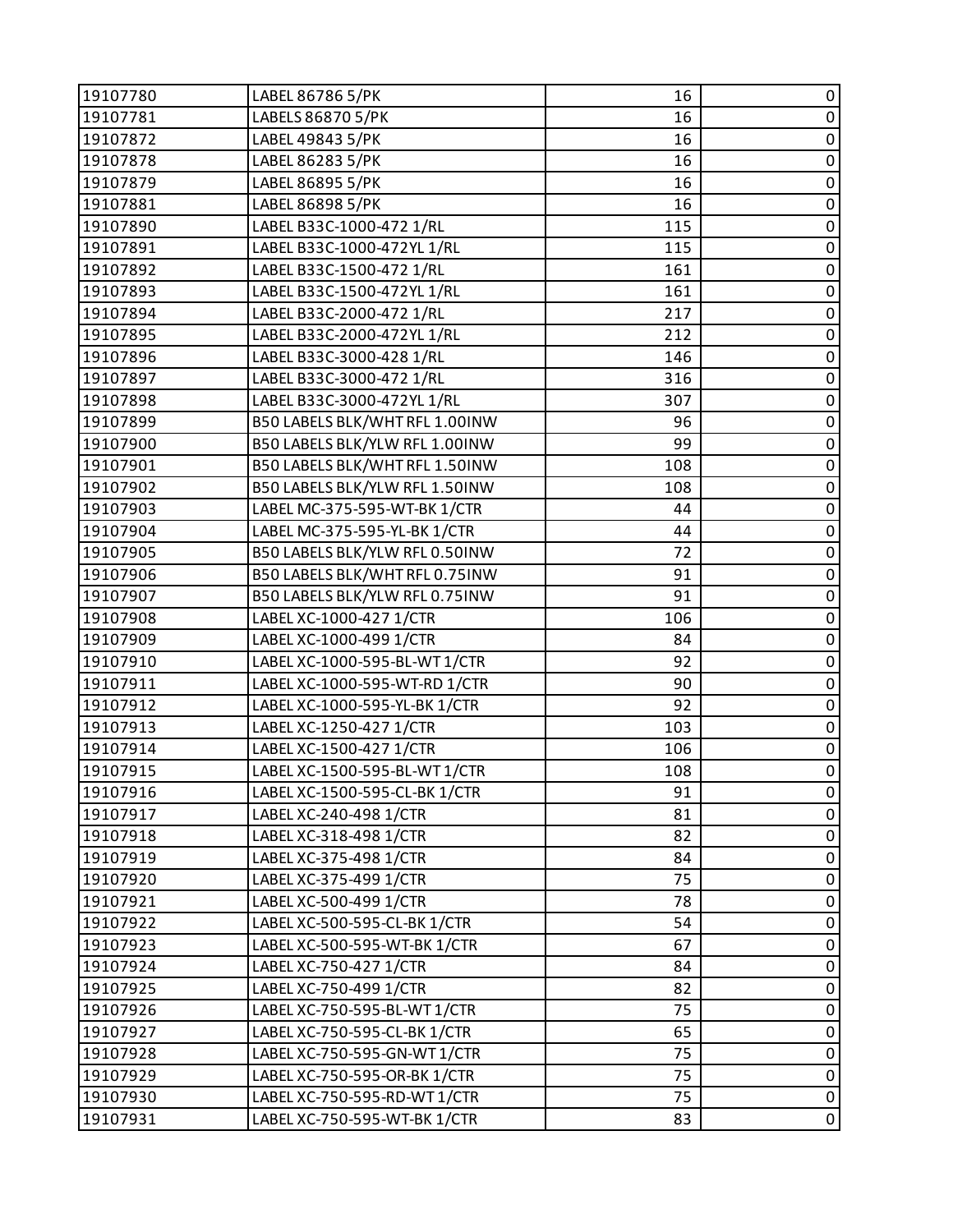| 19107932 | LABEL XC-750-595-WT-RD 1/CTR | 75  | 0           |
|----------|------------------------------|-----|-------------|
| 19107933 | LABEL XC-750-595-YL-BK 1/CTR | 75  | $\pmb{0}$   |
| 19107934 | LABEL 105909 1/EA            | 569 | $\pmb{0}$   |
| 19107935 | LABEL 105910 1/EA            | 366 | $\pmb{0}$   |
| 19107936 | LABEL 105911 1/EA            | 229 | $\pmb{0}$   |
| 19107937 | LABEL 113105 1/EA            | 364 | $\pmb{0}$   |
| 19107938 | LABEL 113106 1/EA            | 239 | $\pmb{0}$   |
| 19107939 | LABEL 113107 1/EA            | 159 | $\pmb{0}$   |
| 19107940 | LABEL 113108 1/EA            | 100 | $\pmb{0}$   |
| 19107941 | LABEL 113113 1/EA            | 108 | $\pmb{0}$   |
| 19107942 | LABEL 113115 1/EA            | 328 | $\pmb{0}$   |
| 19107943 | LABEL 113116 1/EA            | 251 | $\pmb{0}$   |
| 19107944 | LABEL 113117 1/EA            | 170 | $\pmb{0}$   |
| 19107945 | LABEL 113118 1/EA            | 107 | $\pmb{0}$   |
| 19107946 | LABEL 113119 1/EA            | 379 | $\pmb{0}$   |
| 19107947 | LABEL 113120 1/EA            | 248 | $\pmb{0}$   |
| 19107948 | LABEL 113121 1/EA            | 170 | $\pmb{0}$   |
| 19107949 | LABEL 113122 1/EA            | 105 | $\pmb{0}$   |
| 19107950 | LABEL 113123 1/EA            | 364 | $\pmb{0}$   |
| 19107951 | LABEL 113124 1/EA            | 248 | $\pmb{0}$   |
| 19107952 | LABEL 113125 1/EA            | 170 | $\pmb{0}$   |
| 19107953 | LABEL 113126 1/EA            | 103 | $\pmb{0}$   |
| 19107954 | LABEL 113127 1/EA            | 368 | $\pmb{0}$   |
| 19107955 | LABEL 113128 1/EA            | 256 | $\pmb{0}$   |
| 19107956 | LABEL 113129 1/EA            | 171 | $\pmb{0}$   |
| 19107957 | LABEL 113130 1/EA            | 109 | $\pmb{0}$   |
| 19107958 | LABEL 113131 1/EA            | 387 | $\pmb{0}$   |
| 19107959 | LABEL 113132 1/EA            | 241 | $\pmb{0}$   |
| 19107960 | LABEL 113133 1/EA            | 168 | $\pmb{0}$   |
| 19107961 | LABEL 113134 1/EA            | 100 | $\pmb{0}$   |
| 19107962 | LABEL 113135 1/EA            | 350 | $\pmb{0}$   |
| 19107963 | LABEL 113136 1/EA            | 239 | $\pmb{0}$   |
| 19107964 | LABEL 113137 1/EA            | 166 | 0           |
| 19107965 | LABEL 113138 1/EA            | 103 | 0           |
| 19107966 | LABEL 113139 1/EA            | 350 | $\pmb{0}$   |
| 19107967 | LABEL 113140 1/EA            | 232 | $\pmb{0}$   |
| 19107968 | LABEL 113141 1/EA            | 156 | $\pmb{0}$   |
| 19107969 | LABEL 113142 1/EA            | 99  | $\pmb{0}$   |
| 19107970 | LABEL 113143 1/EA            | 361 | $\pmb{0}$   |
| 19107971 | LABEL 113144 1/EA            | 248 | $\pmb{0}$   |
| 19107972 | LABEL 113145 1/EA            | 163 | $\pmb{0}$   |
| 19107973 | LABEL 113146 1/EA            | 100 | 0           |
| 19107974 | LABEL 113147 1/EA            | 361 | $\mathbf 0$ |
| 19107975 | LABEL 113148 1/EA            | 239 | $\pmb{0}$   |
| 19107976 | LABEL 113149 1/EA            | 161 | $\pmb{0}$   |
| 19107977 | LABEL 113150 1/EA            | 100 | $\pmb{0}$   |
| 19107978 | LABEL 113151 1/EA            | 361 | $\pmb{0}$   |
| 19107979 | LABEL 113152 1/EA            | 241 | $\pmb{0}$   |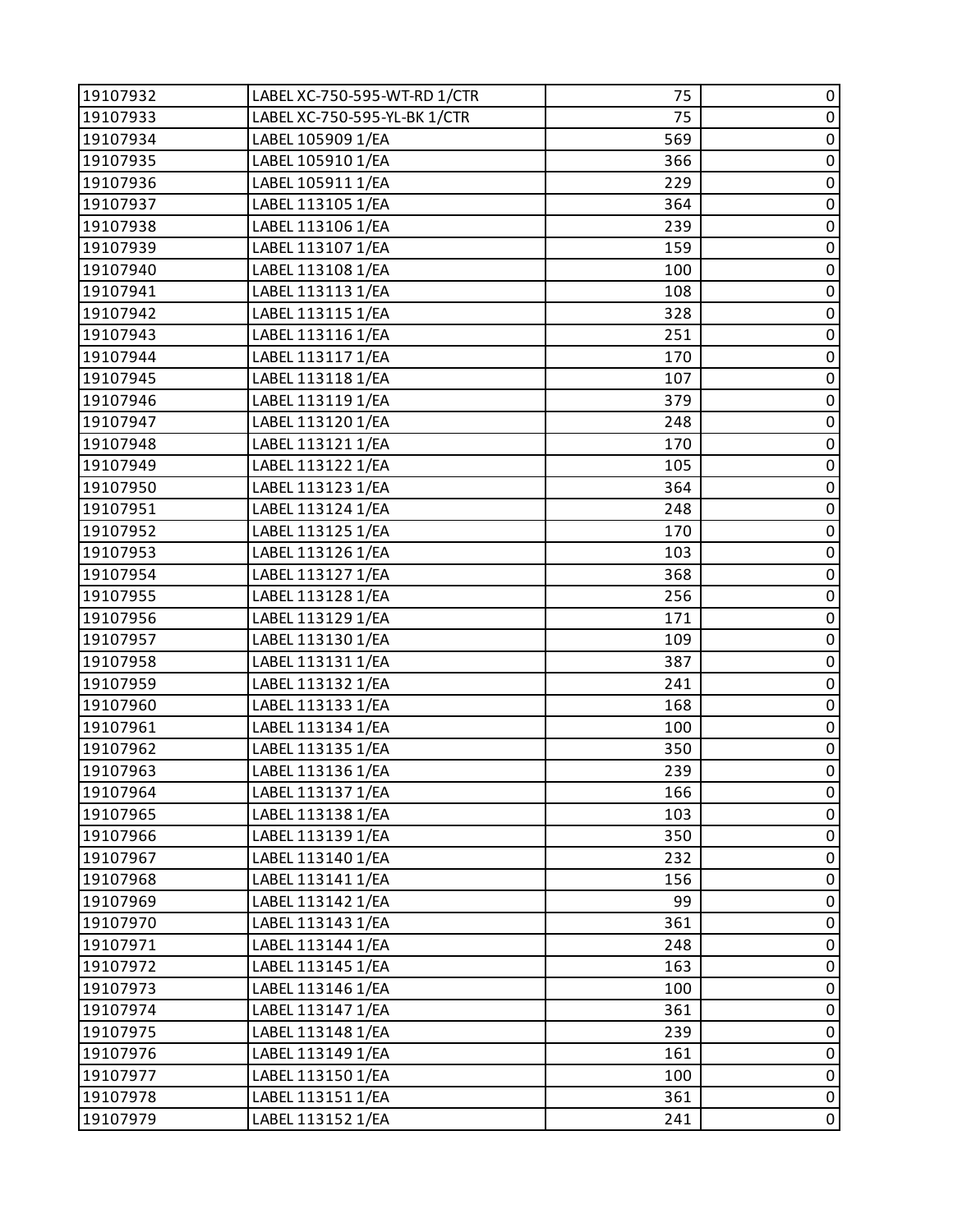| 19107980 | LABEL 113154 1/EA | 100 | 0           |
|----------|-------------------|-----|-------------|
| 19107981 | LABEL 113156 1/EA | 234 | $\pmb{0}$   |
| 19107982 | LABEL 113157 1/EA | 306 | $\pmb{0}$   |
| 19107983 | LABEL 113158 1/EA | 315 | $\pmb{0}$   |
| 19107984 | LABEL 113159 1/EA | 306 | $\pmb{0}$   |
| 19107985 | LABEL 113160 1/EA | 340 | $\pmb{0}$   |
| 19107986 | LABEL 113161 1/EA | 340 | $\pmb{0}$   |
| 19107987 | LABEL 113162 1/EA | 340 | $\pmb{0}$   |
| 19107988 | LABEL 113163 1/EA | 340 | $\pmb{0}$   |
| 19107989 | LABEL 114533 1/EA | 512 | $\pmb{0}$   |
| 19107990 | LABEL 76598 1/EA  | 374 | $\pmb{0}$   |
| 19107991 | LABEL 76599 1/EA  | 257 | $\pmb{0}$   |
| 19107992 | LABEL 76600 1/EA  | 180 | $\pmb{0}$   |
| 19107993 | LABEL 76601 1/EA  | 121 | $\pmb{0}$   |
| 19107994 | LABEL 76602 1/EA  | 374 | $\pmb{0}$   |
| 19107995 | LABEL 76603 1/EA  | 257 | $\pmb{0}$   |
| 19107996 | LABEL 76604 1/EA  | 180 | $\pmb{0}$   |
| 19107998 | LABEL 76606 1/EA  | 374 | $\pmb{0}$   |
| 19107999 | LABEL 76607 1/EA  | 257 | $\pmb{0}$   |
| 19108000 | LABEL 76608 1/EA  | 180 | $\pmb{0}$   |
| 19108001 | LABEL 76609 1/EA  | 122 | $\pmb{0}$   |
| 19108002 | LABEL 76610 1/EA  | 388 | $\pmb{0}$   |
| 19108003 | LABEL 76611 1/EA  | 266 | $\pmb{0}$   |
| 19108004 | LABEL 76615 1/EA  | 336 | $\pmb{0}$   |
| 19108005 | LABEL 76616 1/EA  | 268 | $\pmb{0}$   |
| 19108006 | LABEL 76623 1/EA  | 374 | $\mathbf 0$ |
| 19108007 | LABEL 76624 1/EA  | 257 | $\pmb{0}$   |
| 19108008 | LABEL 76627 1/EA  | 374 | $\pmb{0}$   |
| 19108009 | LABEL 76628 1/EA  | 266 | $\pmb{0}$   |
| 19108010 | LABEL 76631 1/EA  | 374 | $\pmb{0}$   |
| 19108011 | LABEL 76632 1/EA  | 257 | $\pmb{0}$   |
| 19108012 | LABEL 76635 1/EA  | 374 | $\pmb{0}$   |
| 19108013 | LABEL 76636 1/EA  | 268 | 0           |
| 19108015 | LABEL 76643 1/EA  | 374 | 0           |
| 19108016 | LABEL 76644 1/EA  | 257 | $\pmb{0}$   |
| 19108017 | LABEL 76647 1/EA  | 374 | $\pmb{0}$   |
| 19108018 | LABEL 76648 1/EA  | 257 | $\mathbf 0$ |
| 19108019 | LABEL 76651 1/EA  | 374 | $\pmb{0}$   |
| 19108020 | LABEL 76652 1/EA  | 257 | $\pmb{0}$   |
| 19108021 | LABEL 76688 1/EA  | 192 | $\pmb{0}$   |
| 19108022 | LABEL 76689 1/EA  | 145 | $\pmb{0}$   |
| 19108023 | LABEL 76697 1/EA  | 345 | $\pmb{0}$   |
| 19108024 | LABEL 76698 1/EA  | 228 | $\mathbf 0$ |
| 19108025 | LABEL 76701 1/EA  | 345 | $\pmb{0}$   |
| 19108026 | LABEL 76702 1/EA  | 228 | $\pmb{0}$   |
| 19108032 | LABEL 97738 1/EA  | 368 | $\pmb{0}$   |
| 19108033 | LABEL 97739 1/EA  | 257 | $\pmb{0}$   |
| 19108034 | LABEL 97740 1/EA  | 180 | $\pmb{0}$   |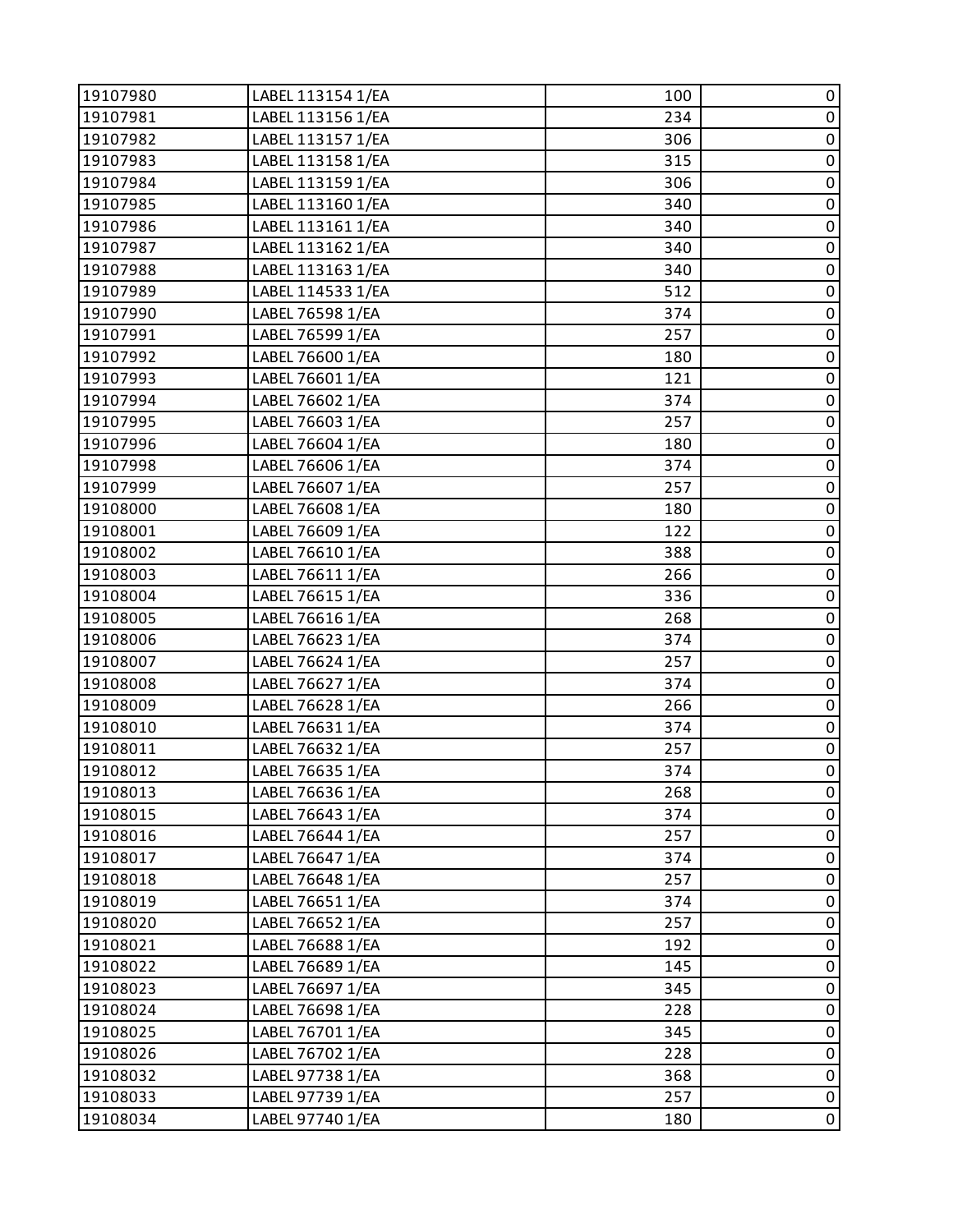| 19108035 | LABEL 97741 1/EA                      | 119 | 0              |
|----------|---------------------------------------|-----|----------------|
| 19108036 | LABEL 97742 1/EA                      | 374 | $\pmb{0}$      |
| 19108037 | LABEL 97743 1/EA                      | 257 | 0              |
| 19108038 | LABEL 97744 1/EA                      | 180 | $\pmb{0}$      |
| 19108039 | LABEL 97745 1/EA                      | 119 | 0              |
| 19108043 | B30 LABEL B-569 BROWN 1.125INW        | 142 | 0              |
| 19108044 | B30 LABEL B-569 GRAY 1.125INW         | 142 | 0              |
| 19108045 | B30 LABEL B-569 LTBLU 1.125INW        | 145 | $\pmb{0}$      |
| 19108046 | B30 LABEL B-569 OCHRE 1.125INW        | 143 | 0              |
| 19108047 | B30 LABEL B-569 PINK 1.125INW         | 148 | 0              |
| 19108048 | B30 LABEL B-569 PURPLE 1.125IN        | 142 | $\pmb{0}$      |
| 19108049 | B30 LABEL B-569 SKY BLUE OW           | 148 | 0              |
| 19108050 | B30 LABEL B-569 TAN 1.125INW          | 142 | $\pmb{0}$      |
| 19108051 | B30 TOUGHWSH LABEL WHT 1.125IN        | 84  | $\pmb{0}$      |
| 19108052 | B30 TOUGHWSH LABEL YEL 1.125IN        | 80  | 0              |
| 19108053 | B30 LABEL B-569 BROWN 2.25INW         | 203 | 0              |
| 19108054 | B30 LABEL B-569 GRAY 2.25INW          | 203 | 0              |
| 19108055 | <b>B30 LABEL B-569 LGT BLU 2.25IN</b> | 205 | 0              |
| 19108056 | B30 LABEL B-569 OCHRE 2.25INW         | 205 | 0              |
| 19108057 | B30 LABEL B-569 PINK 2.25INW          | 203 | $\pmb{0}$      |
| 19108058 | B30 LABEL B-569 PURPLE 2.25INW        | 203 | 0              |
| 19108059 | B30 LABEL B-569 SKY BLU 2.25IN        | 219 | 0              |
| 19108060 | B30 LABEL B-569 TAN 2.25INW           | 203 | 0              |
| 19108061 | <b>B30 TOUGHWASH LABEL WHT 2.25IN</b> | 165 | 0              |
| 19108062 | B30 TOUGHWASH LABEL YEL 2.25IN        | 159 | $\pmb{0}$      |
| 19108063 | B30 LABEL B-569 BROWN 4INW            | 298 | $\pmb{0}$      |
| 19108064 | B30 LABEL B-569 GRAY 4INW             | 298 | 0              |
| 19108065 | B30 LABEL B-569 LIGHT BLUE 4IN        | 298 | 0              |
| 19108066 | B30 LABEL B-569 OCHRE 4INW            | 298 | $\pmb{0}$      |
| 19108067 | B30 LABEL B-569 PINK 4INW             | 298 | 0              |
| 19108068 | B30 LABEL B-569 PURPLE 4INW           | 298 | 0              |
| 19108069 | B30 LABEL B-569 SKY BLUE 4INW         | 298 | $\pmb{0}$      |
| 19108070 | B30 LABEL B-569 TAN 4INW              | 307 | 0              |
| 19108071 | <b>B30 TOUGHWASH LABELS WHT 4INW</b>  | 349 | 0              |
| 19108072 | B30 TOUGHWASH LABELS YEL 4INW         | 349 | 0              |
| 19108073 | B30 TOUGHWASH LABELS WHT 4INW         | 279 | 0              |
| 19108074 | <b>B30 TOUGHWASH LABELS YEL 4INW</b>  | 292 | 0              |
| 19108075 | B30 LABEL B-569 BROWN 0.5INW          | 95  | 0              |
| 19108076 | B30 LABEL B-569 GRAY 0.5INW           | 95  | 0              |
| 19108077 | B30 LABEL B-569 LGT BLU 0.5INW        | 99  | 0              |
| 19108078 | B30 LABEL B-569 OCHRE 0.5INW          | 95  | 0              |
| 19108079 | B30 LABEL B-569 PINK 0.5INW           | 95  | 0              |
| 19108080 | B30 LABEL B-569 PURPLE 0.5INW         | 95  | 0              |
| 19108081 | B30 LABEL B-569 SKY BLUE 0.5IN        | 95  | 0              |
| 19108082 | B30 LABEL B-569 TAN 0.5INW            | 95  | 0              |
| 19108083 | LABEL B33C-1000-437 1/RL              | 137 | 0              |
| 19108084 | LABEL B33C-1000-437YL 1/RL            | 134 | $\pmb{0}$      |
| 19108085 | LABEL B33C-1500-437 1/RL              | 186 | $\overline{0}$ |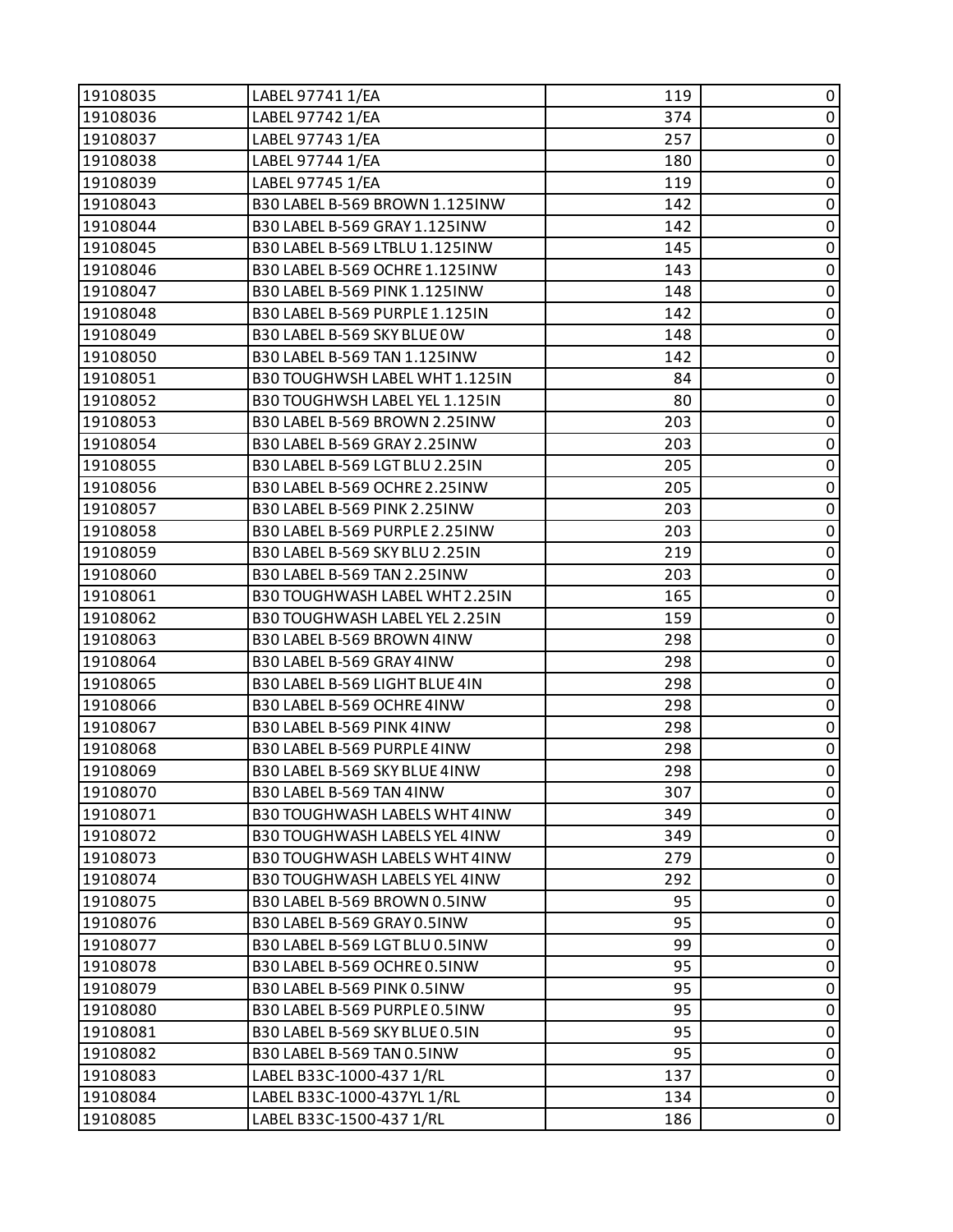| 19108086 | LABEL B33C-1500-437YL 1/RL        | 181 | 0         |
|----------|-----------------------------------|-----|-----------|
| 19108087 | LABEL B33C-2000-437 1/RL          | 235 | 0         |
| 19108088 | LABEL B33C-2000-437YL 1/RL        | 228 | $\pmb{0}$ |
| 19108089 | LABEL B33C-3000-437 1/RL          | 331 | $\pmb{0}$ |
| 19108090 | LABEL B33C-3000-437YL 1/RL        | 321 | $\pmb{0}$ |
| 19108091 | LABEL BM71C-1000-582 1/RL         | 175 | 0         |
| 19108092 | LABEL BM71C-1000-584-OR 1/RL      | 179 | $\pmb{0}$ |
| 19108093 | LABEL BM71C-1000-584-WT1/RL       | 179 | $\pmb{0}$ |
| 19108094 | LABEL BM71C-1000-584-YL 1/RL      | 179 | $\pmb{0}$ |
| 19108095 | <b>BMP71 TOUGHWASH LABEL TAPE</b> | 142 | $\pmb{0}$ |
| 19108096 | BMP71 TOUGHWASH LABEL TAPE        | 137 | $\pmb{0}$ |
| 19108097 | BMP71 TOUGHWASH LABEL TAPE        | 112 | 0         |
| 19108098 | BMP71 TOUGHWASH LABEL TAPE        | 112 | $\pmb{0}$ |
| 19108099 | LABEL BM71C-2000-582 1/RL         | 287 | $\pmb{0}$ |
| 19108100 | LABEL BM71C-2000-584-OR 1/RL      | 287 | $\pmb{0}$ |
| 19108101 | LABEL BM71C-2000-584-WT1/RL       | 287 | $\pmb{0}$ |
| 19108102 | LABEL BM71C-2000-584-YL 1/RL      | 287 | $\pmb{0}$ |
| 19108103 | BMP71 TOUGHWASH LABEL TAPE        | 281 | $\pmb{0}$ |
| 19108104 | BMP71 TOUGHWASH LABEL TAPE        | 281 | $\pmb{0}$ |
| 19108105 | BMP71 TOUGHWASH LABEL TAPE        | 223 | $\pmb{0}$ |
| 19108106 | BMP71 TOUGHWASH LABEL TAPE        | 223 | $\pmb{0}$ |
| 19108107 | LABEL BM71C-240-498 1/RL          | 368 | $\pmb{0}$ |
| 19108108 | LABEL BM71C-318-498 1/RL          | 378 | 0         |
| 19108109 | LABEL BM71C-375-498 1/RL          | 386 | $\pmb{0}$ |
| 19108110 | LABEL BPTLTB-498-240 1/EA         | 368 | $\pmb{0}$ |
| 19108111 | LABEL BPTLTB-498-318 1/EA         | 377 | $\pmb{0}$ |
| 19108112 | LABEL BPTLTB-498-375 1/EA         | 383 | 0         |
| 19108113 | BMP71 LABELS WHITE 1INW           | 111 | $\pmb{0}$ |
| 19108114 | <b>BMP71 LABELS WHITE 1INW</b>    | 73  | 0         |
| 19108116 | BMP71 LABELS WHITE 1INW           | 99  | $\pmb{0}$ |
| 19108117 | BMP71 LABELS YELLOW 1INW          | 99  | $\pmb{0}$ |
| 19108118 | BMP71 LABELS WHITE 1.9INW         | 167 | $\pmb{0}$ |
| 19108119 | BMP71 LABELS WHITE 1.9INW         | 179 | 0         |
| 19108120 | <b>BMP71 LABELS WHITE 2INW</b>    | 98  | 0         |
| 19108121 | BMP71 LABELS WHITE 0.375INW       | 83  | 0         |
| 19108122 | BMP71 LABELS WHITE 0.475INW       | 93  | 0         |
| 19108123 | BMP71 LABELS WHITE 0.5INW         | 86  | $\pmb{0}$ |
| 19108124 | BMP71 LABELS WHITE 0.5INW         | 69  | 0         |
| 19108126 | BMP71 LABELS WHITE 0.5INW         | 85  | 0         |
| 19108127 | BMP71 LABELS WHITE 0.625INW       | 120 | $\pmb{0}$ |
| 19108128 | LABEL 1500-#KIT 3600/KT           | 64  | 0         |
| 19108129 | LABEL 1500-LTR KIT 3600/KT        | 67  | 0         |
| 19108130 | LABEL 52180 580/KT                | 337 | $\pmb{0}$ |
| 19108137 | LABEL 52217 580/KT                | 629 | 0         |
| 19108139 | LABELS 57624 108/ST               | 103 | 0         |
| 19108367 | LABEL 3000- AND 10/PK             | 17  | $\pmb{0}$ |
| 19108368 | LABEL 3000-0 10/PK                | 17  | 0         |
| 19108369 | LABEL 3000-1 1/PK                 | 17  | $\pmb{0}$ |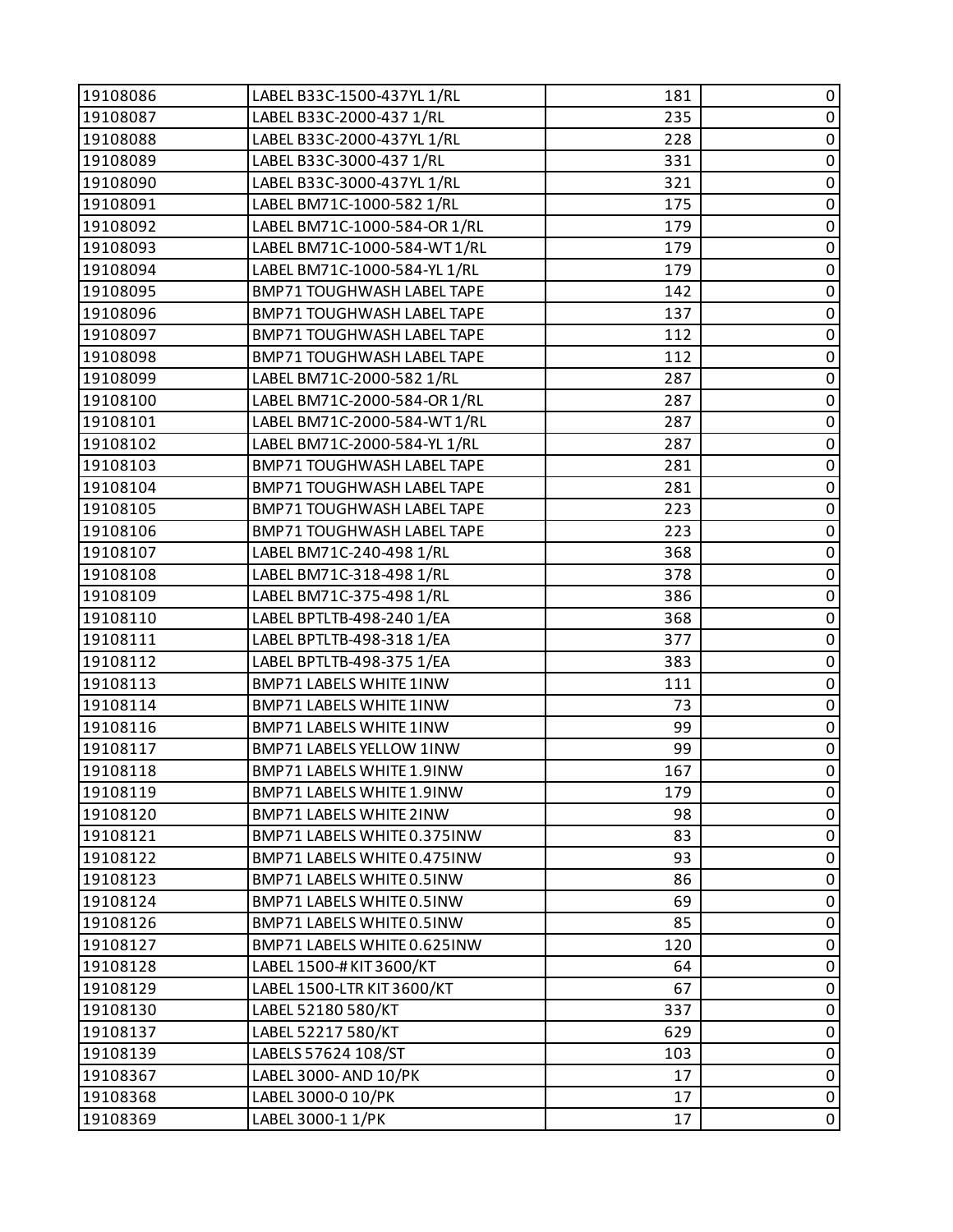| 19108370 | LABEL 3000-2 10/PK   | 17 | 0           |
|----------|----------------------|----|-------------|
| 19108371 | LABEL 3000-3 10/PK   | 18 | $\pmb{0}$   |
| 19108372 | LABEL 3000-4 10/PK   | 17 | $\pmb{0}$   |
| 19108373 | LABEL 3000-5 10/PK   | 17 | $\pmb{0}$   |
| 19108374 | LABEL 3000-6 10/PK   | 17 | $\pmb{0}$   |
| 19108375 | LABEL 3000-7 10/PK   | 17 | $\pmb{0}$   |
| 19108376 | LABEL 3000-8 10/PK   | 17 | $\pmb{0}$   |
| 19108377 | LABEL 3000-9 10/PK   | 17 | $\mathbf 0$ |
| 19108378 | LABEL 3000-A 10/PK   | 18 | $\pmb{0}$   |
| 19108379 | LABEL 3000-B 10/PK   | 17 | $\pmb{0}$   |
| 19108380 | LABEL 3000-C 10/PK   | 17 | $\pmb{0}$   |
| 19108381 | LABEL 3000-D 10/PK   | 17 | $\pmb{0}$   |
| 19108382 | LABEL 3000-DSH 10/PK | 17 | $\pmb{0}$   |
| 19108383 | LABEL 3000-E 10/PK   | 18 | $\mathbf 0$ |
| 19108384 | LABEL 3000-F 10/PK   | 18 | $\pmb{0}$   |
| 19108385 | LABEL 3000-G 10/PK   | 18 | $\pmb{0}$   |
| 19108386 | LABEL 3000-H 10/PK   | 18 | $\pmb{0}$   |
| 19108387 | LABEL 3000-I 10/PK   | 19 | $\pmb{0}$   |
| 19108388 | LABEL 3000-J 10/PK   | 17 | $\pmb{0}$   |
| 19108389 | LABEL 3000-K 10/PK   | 17 | $\mathbf 0$ |
| 19108390 | LABEL 3000-L 10/PK   | 18 | $\pmb{0}$   |
| 19108391 | LABEL 3000-M 10/PK   | 17 | $\mathbf 0$ |
| 19108392 | LABEL 3000-N 10/PK   | 17 | $\pmb{0}$   |
| 19108393 | LABEL 3000-O 10/PK   | 17 | $\pmb{0}$   |
| 19108394 | LABEL 3000-P 10/PK   | 17 | $\pmb{0}$   |
| 19108395 | LABEL 3000-PRD 10/PK | 17 | $\pmb{0}$   |
| 19108396 | LABEL 3000-Q 10/PK   | 17 | $\pmb{0}$   |
| 19108397 | LABEL 3000-R 10/PK   | 17 | $\pmb{0}$   |
| 19108398 | LABEL 3000-S 10/PK   | 18 | $\pmb{0}$   |
| 19108399 | LABEL 3000-T10/PK    | 19 | $\pmb{0}$   |
| 19108400 | LABEL 3000-U 10/PK   | 17 | $\pmb{0}$   |
| 19108401 | LABEL 3000-V 10/PK   | 17 | $\mathbf 0$ |
| 19108402 | LABEL 3000-W 10/PK   | 17 | 0           |
| 19108403 | LABEL 3000-X 10/PK   | 18 | 0           |
| 19108404 | LABEL 3000-Y 10/PK   | 17 | $\pmb{0}$   |
| 19108405 | LABEL 3000-Z 10/PK   | 17 | 0           |
| 19108406 | LABEL 3010-AND 10/PK | 21 | $\mathbf 0$ |
| 19108407 | LABEL 3010-0 1/PK    | 22 | $\pmb{0}$   |
| 19108408 | LABEL 3010-1 1/PK    | 22 | $\pmb{0}$   |
| 19108409 | LABEL 3010-2 1/PK    | 22 | $\pmb{0}$   |
| 19108410 | LABEL 3010-3 1/PK    | 22 | $\pmb{0}$   |
| 19108411 | LABEL 3010-4 1/PK    | 22 | $\pmb{0}$   |
| 19108412 | LABEL 3010-5 1/PK    | 22 | $\pmb{0}$   |
| 19108413 | LABEL 3010-6 1/PK    | 22 | $\pmb{0}$   |
| 19108414 | LABEL 3010-7 1/PK    | 22 | 0           |
| 19108415 | LABEL 3010-8 1/PK    | 22 | $\pmb{0}$   |
| 19108416 | LABEL 3010-9 1/PK    | 22 | $\pmb{0}$   |
| 19108417 | LABEL 3010-A 10/PK   | 22 | 0           |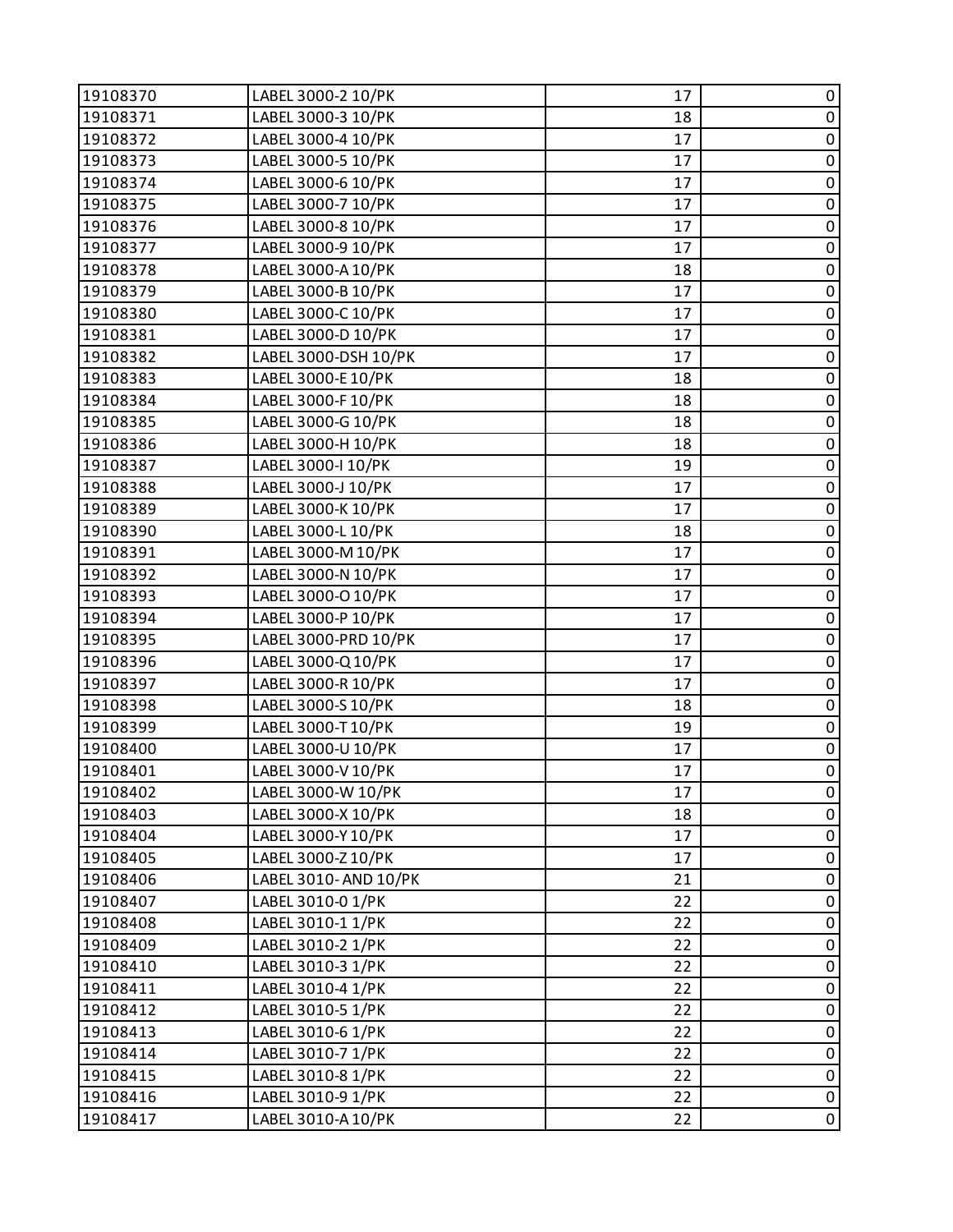| 19108418 | LABEL 3010-B 10/PK    | 22 | 0         |
|----------|-----------------------|----|-----------|
| 19108419 | LABEL 3010-C 10/PK    | 22 | $\pmb{0}$ |
| 19108420 | LABEL 3010-D 10/PK    | 22 | $\pmb{0}$ |
| 19108421 | LABEL 3010-DSH 10/PK  | 21 | $\pmb{0}$ |
| 19108422 | LABEL 3010-E 10/PK    | 22 | $\pmb{0}$ |
| 19108423 | LABEL 3010-F 10/PK    | 22 | $\pmb{0}$ |
| 19108424 | LABEL 3010-G 10/PK    | 22 | $\pmb{0}$ |
| 19108425 | LABEL 3010-H 10/PK    | 22 | $\pmb{0}$ |
| 19108426 | LABEL 3010-I 10/PK    | 22 | $\pmb{0}$ |
| 19108427 | LABEL 3010-J 10/PK    | 22 | $\pmb{0}$ |
| 19108428 | LABEL 3010-K 10/PK    | 22 | $\pmb{0}$ |
| 19108429 | LABEL 3010-L 10/PK    | 22 | $\pmb{0}$ |
| 19108430 | LABEL 3010-M 10/PK    | 22 | $\pmb{0}$ |
| 19108431 | LABEL 3010-N 10/PK    | 22 | $\pmb{0}$ |
| 19108432 | LABEL 3010-O 10/PK    | 22 | $\pmb{0}$ |
| 19108433 | LABEL 3010-P 10/PK    | 22 | $\pmb{0}$ |
| 19108434 | LABEL 3010-PRD 10/PK  | 21 | $\pmb{0}$ |
| 19108435 | LABEL 3010-Q10/PK     | 22 | $\pmb{0}$ |
| 19108436 | LABEL 3010-R 10/PK    | 22 | $\pmb{0}$ |
| 19108437 | LABEL 3010-S 10/PK    | 22 | $\pmb{0}$ |
| 19108438 | LABEL 3010-T10/PK     | 22 | $\pmb{0}$ |
| 19108439 | LABEL 3010-U 10/PK    | 22 | $\pmb{0}$ |
| 19108440 | LABEL 3010-V 10/PK    | 22 | $\pmb{0}$ |
| 19108441 | LABEL 3010-W 10/PK    | 22 | $\pmb{0}$ |
| 19108442 | LABEL 3010-X 10/PK    | 22 | $\pmb{0}$ |
| 19108443 | LABEL 3010-Y 10/PK    | 22 | $\pmb{0}$ |
| 19108444 | LABEL 3010-Z 10/PK    | 22 | $\pmb{0}$ |
| 19108445 | LABEL 3020- AND 10/PK | 40 | $\pmb{0}$ |
| 19108446 | LABEL 3020-0 1/PK     | 40 | $\pmb{0}$ |
| 19108447 | LABEL 3020-1 1/PK     | 40 | $\pmb{0}$ |
| 19108448 | LABEL 3020-2 1/PK     | 40 | $\pmb{0}$ |
| 19108449 | LABEL 3020-3 1/PK     | 40 | $\pmb{0}$ |
| 19108450 | LABEL 3020-4 10/PK    | 40 | 0         |
| 19108451 | LABEL 3020-5 10/PK    | 40 | 0         |
| 19108452 | LABEL 3020-6 10/PK    | 40 | $\pmb{0}$ |
| 19108453 | LABEL 3020-7 10/PK    | 40 | 0         |
| 19108454 | LABEL 3020-8 10/PK    | 40 | 0         |
| 19108455 | LABEL 3020-9 10/PK    | 40 | $\pmb{0}$ |
| 19108456 | LABEL 3020-A 10/PK    | 40 | $\pmb{0}$ |
| 19108457 | LABEL 3020-B 10/PK    | 40 | $\pmb{0}$ |
| 19108458 | LABEL 3020-C 10/PK    | 40 | $\pmb{0}$ |
| 19108459 | LABEL 3020-D 10/PK    | 40 | 0         |
| 19108460 | LABEL 3020-DSH 10/PK  | 40 | 0         |
| 19108461 | LABEL 3020-E 10/PK    | 40 | $\pmb{0}$ |
| 19108462 | LABEL 3020-F 10/PK    | 40 | 0         |
| 19108463 | LABEL 3020-G 10/PK    | 40 | $\pmb{0}$ |
| 19108464 | LABEL 3020-H 10/PK    | 40 | $\pmb{0}$ |
| 19108465 | LABEL 3020-I 10/PK    | 40 | 0         |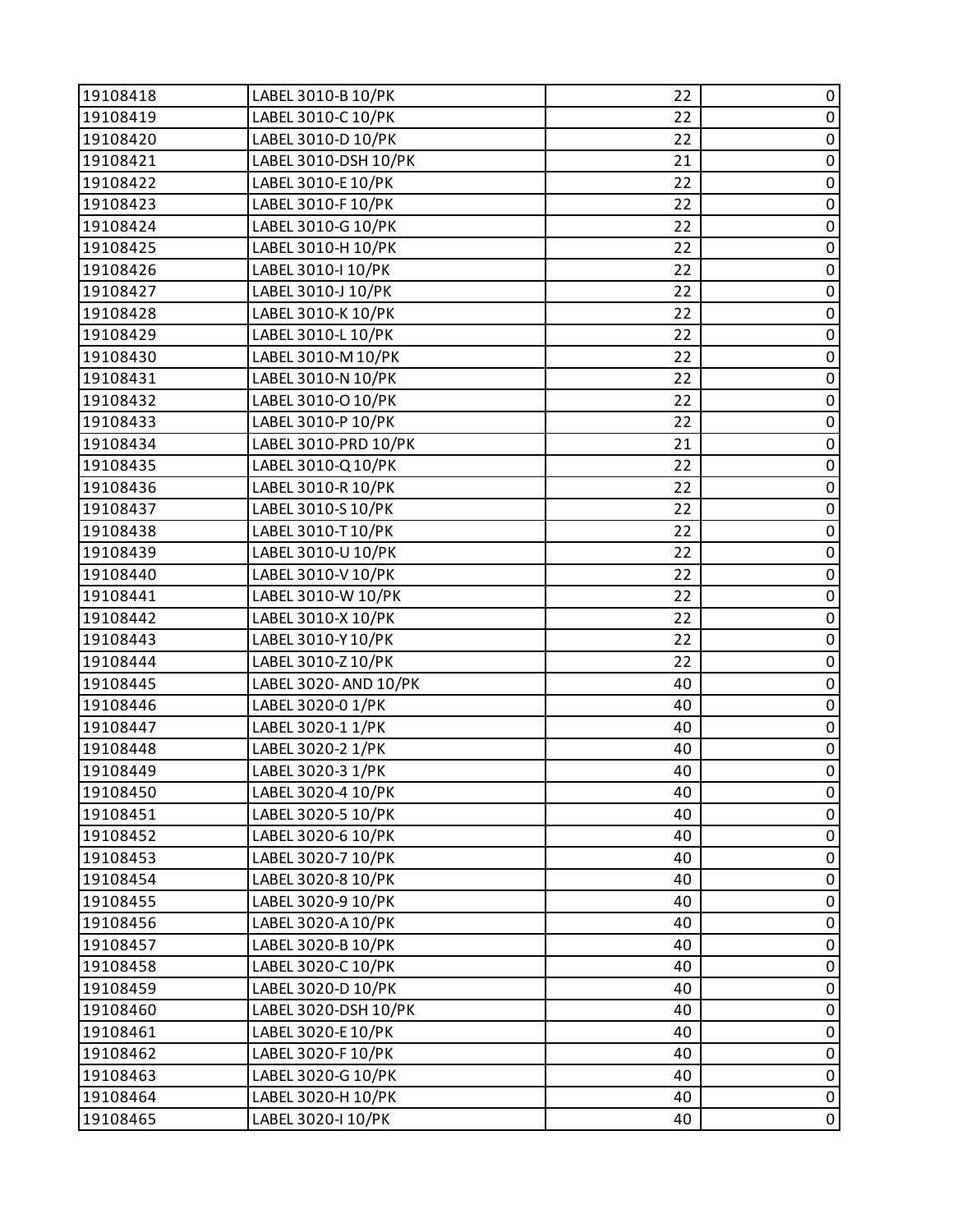| 19108466 | LABEL 3020-J 10/PK     | 40 | 0           |
|----------|------------------------|----|-------------|
| 19108467 | LABEL 3020-K 10/PK     | 40 | $\pmb{0}$   |
| 19108468 | LABEL 3020-L 10/PK     | 40 | $\pmb{0}$   |
| 19108469 | LABEL 3020-M 10/PK     | 40 | $\pmb{0}$   |
| 19108470 | LABEL 3020-N 10/PK     | 40 | $\pmb{0}$   |
| 19108471 | LABEL 3020-O 10/PK     | 40 | $\pmb{0}$   |
| 19108472 | LABEL 3020-P 10/PK     | 40 | $\pmb{0}$   |
| 19108473 | LABEL 3020-PRD 10/PK   | 40 | $\pmb{0}$   |
| 19108474 | LABEL 3020-Q10/PK      | 40 | $\pmb{0}$   |
| 19108475 | LABEL 3020-R 10/PK     | 40 | $\pmb{0}$   |
| 19108476 | LABEL 3020-S 10/PK     | 40 | $\pmb{0}$   |
| 19108477 | LABEL 3020-T10/PK      | 40 | 0           |
| 19108478 | LABEL 3020-U 10/PK     | 40 | $\pmb{0}$   |
| 19108479 | LABEL 3020-V 10/PK     | 40 | $\pmb{0}$   |
| 19108480 | LABEL 3020-W 10/PK     | 40 | $\pmb{0}$   |
| 19108481 | LABEL 3020-X 10/PK     | 40 | $\pmb{0}$   |
| 19108482 | LABEL 3020-Y 10/PK     | 40 | $\pmb{0}$   |
| 19108483 | LABEL 3020-Z 10/PK     | 40 | $\pmb{0}$   |
| 19108484 | LABELS 5000-0 25/PK    | 37 | $\pmb{0}$   |
| 19108485 | LABELS 5000-1 25/PK    | 37 | $\pmb{0}$   |
| 19108486 | LABELS 5000-2 25/PK    | 37 | $\pmb{0}$   |
| 19108487 | LABELS 5000-3 25/PK    | 37 | $\pmb{0}$   |
| 19108488 | LABELS 5000-4 25/PK    | 37 | $\pmb{0}$   |
| 19108489 | LABELS 5000-5 25/PK    | 37 | $\pmb{0}$   |
| 19108490 | LABELS 5000-6 25/PK    | 37 | $\pmb{0}$   |
| 19108491 | LABELS 5000-7 25/PK    | 37 | $\pmb{0}$   |
| 19108492 | LABELS 5000-8 25/PK    | 37 | $\pmb{0}$   |
| 19108493 | LABELS 5000-9 25/PK    | 37 | $\pmb{0}$   |
| 19108494 | LABELS 5000-A 25/PK    | 37 | $\pmb{0}$   |
| 19108495 | LABELS 5000-B 25/PK    | 37 | $\pmb{0}$   |
| 19108496 | LABEL 5000-BLANK 25/PK | 34 | $\pmb{0}$   |
| 19108497 | LABELS 5000-C 25/PK    | 37 | $\pmb{0}$   |
| 19108498 | LABELS 5000-D 25/PK    | 37 | 0           |
| 19108499 | LABEL 5000-DSH 25/PK   | 37 | 0           |
| 19108500 | LABELS 5000-E 25/PK    | 37 | $\pmb{0}$   |
| 19108501 | LABEL 5000-F 25/PK     | 37 | $\pmb{0}$   |
| 19108502 | LABEL 5000-G 25/PK     | 37 | $\mathbf 0$ |
| 19108503 | LABEL 5000-H 25/PK     | 37 | $\pmb{0}$   |
| 19108504 | LABEL 5000-I 25/PK     | 37 | $\pmb{0}$   |
| 19108505 | LABEL 5000-J 25/PK     | 37 | $\pmb{0}$   |
| 19108506 | LABEL 5000-K 25/PK     | 37 | $\pmb{0}$   |
| 19108507 | LABEL 5000-L 25/PK     | 37 | $\pmb{0}$   |
| 19108508 | LABEL 5000-M 25/PK     | 37 | $\mathbf 0$ |
| 19108509 | LABEL 5000-N 25/PK     | 37 | $\pmb{0}$   |
| 19108510 | LABEL 5000-O 25/PK     | 37 | $\pmb{0}$   |
| 19108511 | LABEL 5000-P 25/PK     | 37 | $\pmb{0}$   |
| 19108512 | LABEL 5000-Q 25/PK     | 37 | $\pmb{0}$   |
| 19108513 | LABEL 5000-R 25/PK     | 37 | 0           |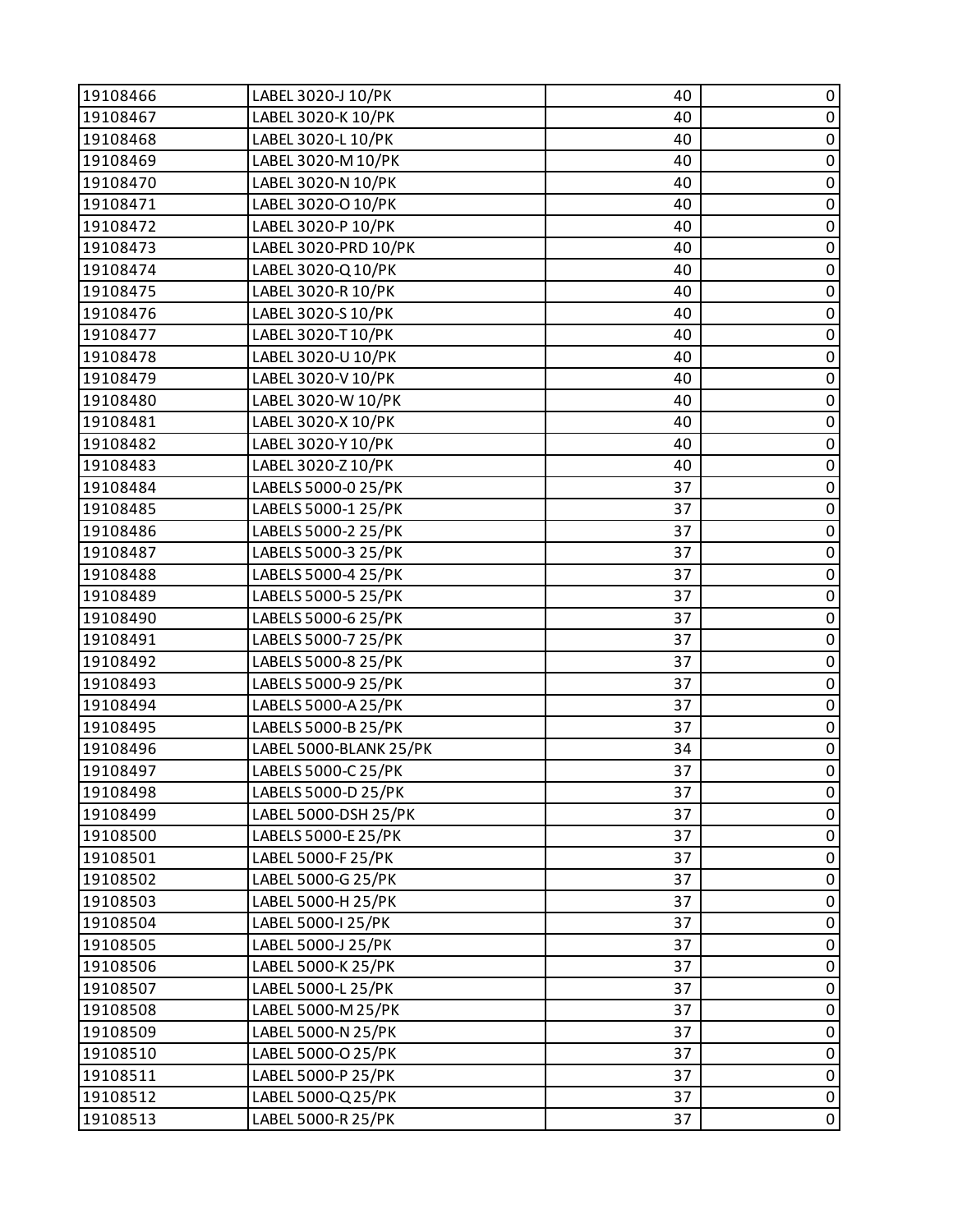| 19108514 | LABELS 5000-T 25/PK            | 37  | 0              |
|----------|--------------------------------|-----|----------------|
| 19108515 | LABEL 5000-U 25/PK             | 37  | $\pmb{0}$      |
| 19108516 | LABEL 5000-V 25/PK             | 37  | $\pmb{0}$      |
| 19108517 | LABEL 5000-W 25/PK             | 37  | $\pmb{0}$      |
| 19108518 | LABEL 5000-X 25/PK             | 37  | $\pmb{0}$      |
| 19108519 | LABEL 5000-Y 25/PK             | 37  | $\pmb{0}$      |
| 19108520 | LABEL 5000-Z 25/PK             | 37  | $\pmb{0}$      |
| 19108521 | LABEL 50010 25/PK              | 56  | $\pmb{0}$      |
| 19108522 | LABEL 50011 25/PK              | 54  | 0              |
| 19108523 | LABEL 50012 25/PK              | 54  | $\pmb{0}$      |
| 19108524 | LABEL 50013 25/PK              | 54  | $\pmb{0}$      |
| 19108525 | LABEL 50014 25/PK              | 73  | $\pmb{0}$      |
| 19108526 | LABEL 50015 25/PK              | 53  | $\overline{0}$ |
| 19108527 | LABEL 50016 25/PK              | 53  | $\pmb{0}$      |
| 19108528 | LABEL 50017 25/PK              | 73  | $\pmb{0}$      |
| 19108529 | LABEL 50018 25/PK              | 73  | $\pmb{0}$      |
| 19108530 | LABEL 50019 25/PK              | 73  | $\pmb{0}$      |
| 19108531 | LABEL 50020 25/PK              | 73  | $\pmb{0}$      |
| 19108532 | LABEL 5010-\$10/PK             | 10  | $\overline{0}$ |
| 19108929 | LABEL B33-125-484 1500/RL      | 35  | $\pmb{0}$      |
| 19108930 | LABEL B33-136-434 1500/RL      | 94  | $\pmb{0}$      |
| 19108931 | LABEL B33-136-484 1500/RL      | 81  | $\pmb{0}$      |
| 19108932 | LABEL B33-147-422 2500/RL      | 60  | $\pmb{0}$      |
| 19108933 | LABEL B33-149-422 5000/RL      | 77  | $\pmb{0}$      |
| 19108934 | LABEL B33-149-423 5000/RL      | 62  | $\pmb{0}$      |
| 19108935 | LABELS B33-149-432 5000/RL     | 93  | $\pmb{0}$      |
| 19108936 | LABEL B33-149-483 5000/RL      | 63  | $\pmb{0}$      |
| 19108937 | LABEL B33-149-718 5000/RL      | 364 | $\mathbf 0$    |
| 19108938 | LABEL B33-149-724 5000/RL      | 386 | $\pmb{0}$      |
| 19108939 | LABEL B33-149-727 5000/RL      | 449 | $\pmb{0}$      |
| 19108940 | LABEL B33-161-486 250/RL       | 202 | $\pmb{0}$      |
| 19108941 | LABEL B33-17-484 1500/RL       | 112 | $\mathbf 0$    |
| 19108942 | LABELS B33-183-461 2000/RL     | 328 | 0              |
| 19108943 | LABEL B33-18-435 1500/RL       | 134 | 0              |
| 19108944 | LABEL B33-18-484 1500/RL       | 155 | $\pmb{0}$      |
| 19108945 | LABEL B33-19-428 500/RL        | 138 | 0              |
| 19108946 | LABEL B33-19-435 500/RL        | 83  | $\pmb{0}$      |
| 19108947 | LABEL B33-19-484 500/RL        | 109 | $\pmb{0}$      |
| 19108948 | LABELS B33-195-481 3000/RL     | 220 | 0              |
| 19108949 | LABEL B33-53-428 2500/RL       | 133 | $\pmb{0}$      |
| 19108950 | LABEL B33-53-486 2500/RL       | 231 | $\mathbf 0$    |
| 19108951 | LABEL B33-5-430 5000/RL        | 124 | 0              |
| 19108952 | LABEL B33-5-484 5000/RL        | 116 | 0              |
| 19108956 | B50 LABELS 100/CTR BLACK/CLEAR | 48  | $\pmb{0}$      |
| 19108957 | LABEL MFT-01-425 1/EA          | 30  | 0              |
| 19108958 | LABELS X-103-498 200/CTR       | 61  | $\pmb{0}$      |
| 19108959 | LABELS X-11-498 275/CTR        | 68  | $\pmb{0}$      |
| 19108960 | LABELS X-11-499 275/CTR        | 52  | $\pmb{0}$      |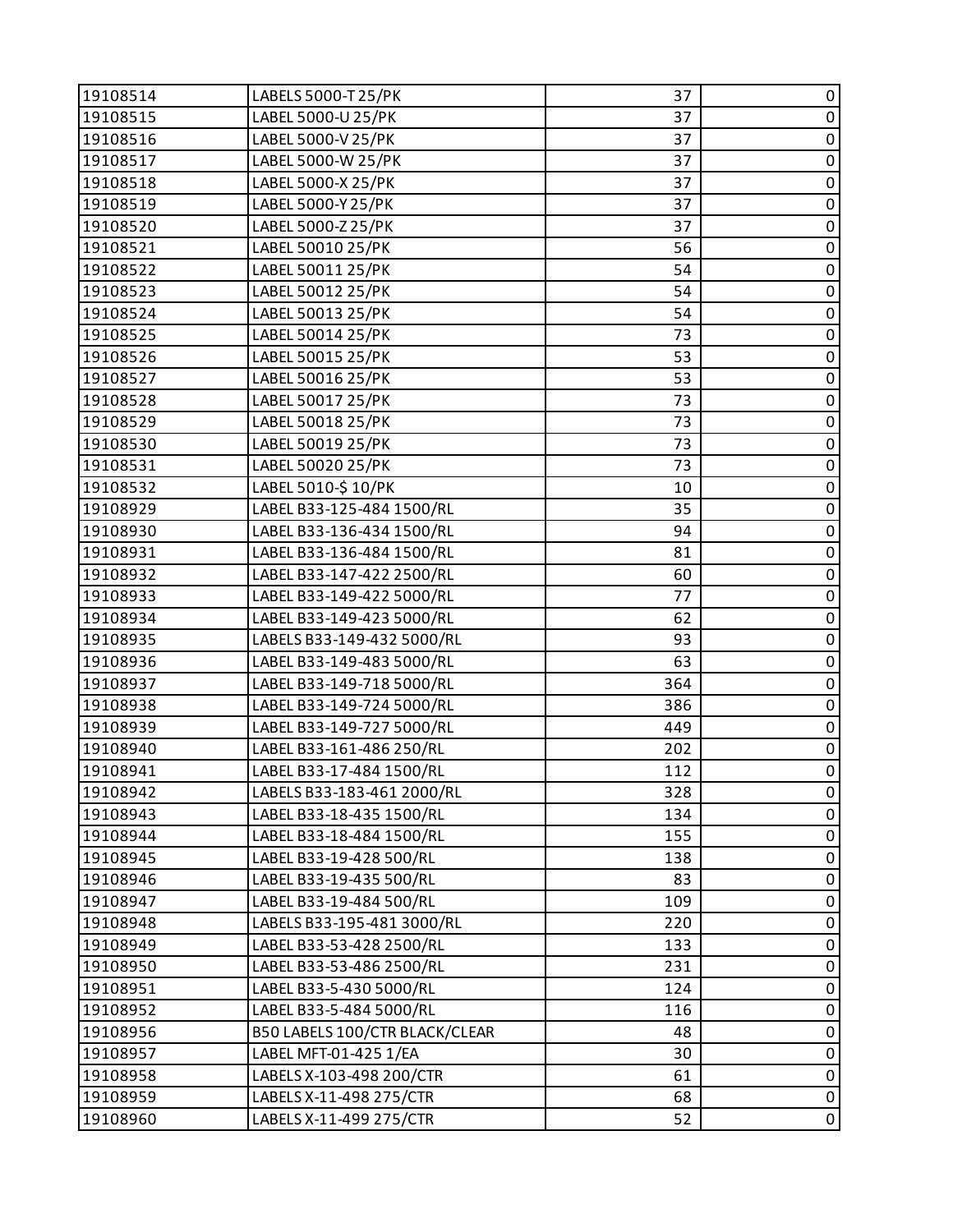| LABELS X-162-498 165/CTR<br>19108962<br>59<br>$\pmb{0}$<br>LABELS X-162-499 165/CTR<br>$\pmb{0}$<br>19108963<br>63<br>$\pmb{0}$<br>19108964<br>LABELS X-163-498 225/CTR<br>66<br>$\pmb{0}$<br>LABELS X-18-498 225/CTR<br>67<br>19108966<br>LABELS X-19-498 200/CTR<br>19108967<br>60<br>0<br>$\pmb{0}$<br>57<br>19108968<br>LABELS X-21-498 95/CTR<br>$\pmb{0}$<br>LABELS X-23-498 60/CTR<br>19108969<br>60<br>LABELS X-7-498 300/CTR<br>19108971<br>66<br>0<br>67<br>$\pmb{0}$<br>19108972<br>LABELS X-78-432-CL-BK 100/EA<br>LABELS X-84-499 250/CTR<br>54<br>$\pmb{0}$<br>19108974<br>LABELS XF-151-499 115/CTR<br>57<br>$\pmb{0}$<br>19108975<br>$\pmb{0}$<br>19108976<br>LABELS XF-152-499 200/CTR<br>74<br>52<br>$\pmb{0}$<br>LABELS XSL-102-427 250/CTR<br>19108977<br>LABELS XSL-103-427 250/CTR<br>19108978<br>87<br>0<br>19108979<br>LABELS XSL-11-427 450/CTR<br>73<br>$\pmb{0}$<br>71<br>$\pmb{0}$<br>LABELS XSL-115-427 250/CTR<br>19108980<br>LABELS XSL-116-427 100/CTR<br>19108981<br>60<br>0<br>$\pmb{0}$<br>86<br>19108983<br>LABELS XSL-17-427 450/CTR<br>$\pmb{0}$<br>LABELS XSL-18-427 250/CTR<br>62<br>19108984<br>LABELS XSL-19-427 250/CTR<br>$\pmb{0}$<br>19108985<br>77<br>$\pmb{0}$<br>55<br>19108986<br>LABELS XSL-21-427 100/CTR<br>LABEL XSL-21-427-YL-BK 100/CTR<br>62<br>$\pmb{0}$<br>19108987<br>LABELS XSL-23-427 85/CTR<br>71<br>$\pmb{0}$<br>19108988<br>$\pmb{0}$<br>76<br>19108989<br>LABELS XSL-23-427-YL-BK 85/CTR<br>$\pmb{0}$<br>LABELS XSL-29-427 450/CTR<br>93<br>19108990<br>LABELS XSL-30-427 250/CTR<br>$\pmb{0}$<br>19108991<br>68<br>LABELS XSL-31-427 250/CTR<br>$\pmb{0}$<br>19108992<br>90<br>$\pmb{0}$<br>LABEL XSL-31-427-YL-BK 250/CTR<br>91<br>19108993<br>LABELS XSL-32-427 225/CTR<br>94<br>$\pmb{0}$<br>19108994<br>$\pmb{0}$<br>LABELS XSL-33-427 85/CTR<br>19108995<br>90<br>$\pmb{0}$<br>71<br>19108996<br>LABELS XSL-34-427 50/CTR<br>19108997<br>LABELS XSL-96-427 250/CTR<br>54<br>$\mathbf 0$<br>234<br>0<br>19108998<br>LABEL 113155 1/EA<br>$\pmb{0}$<br>GLOBALMARK ANSI DANGER TAG 100<br>247<br>19108999<br>GLOBALMARK OSHA DANGER TAG 100<br>0<br>19109000<br>258<br>$\pmb{0}$<br>19109001<br>GLOBALMARK ANSI CAUTN TAG 100<br>251<br>$\pmb{0}$<br>19109002<br><b>GLOBALMARK WHITE TAG 270/RL</b><br>197<br>19109003<br>GLOBALMARK YELLOW TAG 270/RL<br>0<br>197<br>0<br>19109004<br>GLOBALMARK WHITE TAG 165/RL<br>303<br>$\pmb{0}$<br>19109005<br>GLOBALMARK YELLOW TAG 165/RL<br>303<br>19109006<br>0<br>GLOBALMARK ANSI DANGR SIGN 165<br>303<br>$\pmb{0}$<br>19109007<br>GLOBALMARK OSHA DANGR SIGN 165<br>303<br>19109008<br>GLOBALMARK ANSI CAUTN SIGN 165<br>313<br>$\pmb{0}$<br>GLOBALMARK OSHA CAUTN SIGN 165<br>0<br>19109009<br>303<br>$\pmb{0}$<br>GLOBALMARK ANSI WARNG SIGN 165<br>19109010<br>303<br>$\pmb{0}$<br>19109011<br>GLOBALMARK ANSI NOTIC SIGN 165<br>303<br>$\overline{0}$<br>19109012<br><b>GLOBALMARK WHITE</b><br>147 | 19108961 | LABELS X-128-482 450/EA | 164 | 0 |
|----------------------------------------------------------------------------------------------------------------------------------------------------------------------------------------------------------------------------------------------------------------------------------------------------------------------------------------------------------------------------------------------------------------------------------------------------------------------------------------------------------------------------------------------------------------------------------------------------------------------------------------------------------------------------------------------------------------------------------------------------------------------------------------------------------------------------------------------------------------------------------------------------------------------------------------------------------------------------------------------------------------------------------------------------------------------------------------------------------------------------------------------------------------------------------------------------------------------------------------------------------------------------------------------------------------------------------------------------------------------------------------------------------------------------------------------------------------------------------------------------------------------------------------------------------------------------------------------------------------------------------------------------------------------------------------------------------------------------------------------------------------------------------------------------------------------------------------------------------------------------------------------------------------------------------------------------------------------------------------------------------------------------------------------------------------------------------------------------------------------------------------------------------------------------------------------------------------------------------------------------------------------------------------------------------------------------------------------------------------------------------------------------------------------------------------------------------------------------------------------------------------------------------------------------------------------------------------------------------------------------------------------------------------------------------------------------------------------------------------------------------------------------------------------------------------------------------------------------------------------------------------------------------------------------|----------|-------------------------|-----|---|
|                                                                                                                                                                                                                                                                                                                                                                                                                                                                                                                                                                                                                                                                                                                                                                                                                                                                                                                                                                                                                                                                                                                                                                                                                                                                                                                                                                                                                                                                                                                                                                                                                                                                                                                                                                                                                                                                                                                                                                                                                                                                                                                                                                                                                                                                                                                                                                                                                                                                                                                                                                                                                                                                                                                                                                                                                                                                                                                            |          |                         |     |   |
|                                                                                                                                                                                                                                                                                                                                                                                                                                                                                                                                                                                                                                                                                                                                                                                                                                                                                                                                                                                                                                                                                                                                                                                                                                                                                                                                                                                                                                                                                                                                                                                                                                                                                                                                                                                                                                                                                                                                                                                                                                                                                                                                                                                                                                                                                                                                                                                                                                                                                                                                                                                                                                                                                                                                                                                                                                                                                                                            |          |                         |     |   |
|                                                                                                                                                                                                                                                                                                                                                                                                                                                                                                                                                                                                                                                                                                                                                                                                                                                                                                                                                                                                                                                                                                                                                                                                                                                                                                                                                                                                                                                                                                                                                                                                                                                                                                                                                                                                                                                                                                                                                                                                                                                                                                                                                                                                                                                                                                                                                                                                                                                                                                                                                                                                                                                                                                                                                                                                                                                                                                                            |          |                         |     |   |
|                                                                                                                                                                                                                                                                                                                                                                                                                                                                                                                                                                                                                                                                                                                                                                                                                                                                                                                                                                                                                                                                                                                                                                                                                                                                                                                                                                                                                                                                                                                                                                                                                                                                                                                                                                                                                                                                                                                                                                                                                                                                                                                                                                                                                                                                                                                                                                                                                                                                                                                                                                                                                                                                                                                                                                                                                                                                                                                            |          |                         |     |   |
|                                                                                                                                                                                                                                                                                                                                                                                                                                                                                                                                                                                                                                                                                                                                                                                                                                                                                                                                                                                                                                                                                                                                                                                                                                                                                                                                                                                                                                                                                                                                                                                                                                                                                                                                                                                                                                                                                                                                                                                                                                                                                                                                                                                                                                                                                                                                                                                                                                                                                                                                                                                                                                                                                                                                                                                                                                                                                                                            |          |                         |     |   |
|                                                                                                                                                                                                                                                                                                                                                                                                                                                                                                                                                                                                                                                                                                                                                                                                                                                                                                                                                                                                                                                                                                                                                                                                                                                                                                                                                                                                                                                                                                                                                                                                                                                                                                                                                                                                                                                                                                                                                                                                                                                                                                                                                                                                                                                                                                                                                                                                                                                                                                                                                                                                                                                                                                                                                                                                                                                                                                                            |          |                         |     |   |
|                                                                                                                                                                                                                                                                                                                                                                                                                                                                                                                                                                                                                                                                                                                                                                                                                                                                                                                                                                                                                                                                                                                                                                                                                                                                                                                                                                                                                                                                                                                                                                                                                                                                                                                                                                                                                                                                                                                                                                                                                                                                                                                                                                                                                                                                                                                                                                                                                                                                                                                                                                                                                                                                                                                                                                                                                                                                                                                            |          |                         |     |   |
|                                                                                                                                                                                                                                                                                                                                                                                                                                                                                                                                                                                                                                                                                                                                                                                                                                                                                                                                                                                                                                                                                                                                                                                                                                                                                                                                                                                                                                                                                                                                                                                                                                                                                                                                                                                                                                                                                                                                                                                                                                                                                                                                                                                                                                                                                                                                                                                                                                                                                                                                                                                                                                                                                                                                                                                                                                                                                                                            |          |                         |     |   |
|                                                                                                                                                                                                                                                                                                                                                                                                                                                                                                                                                                                                                                                                                                                                                                                                                                                                                                                                                                                                                                                                                                                                                                                                                                                                                                                                                                                                                                                                                                                                                                                                                                                                                                                                                                                                                                                                                                                                                                                                                                                                                                                                                                                                                                                                                                                                                                                                                                                                                                                                                                                                                                                                                                                                                                                                                                                                                                                            |          |                         |     |   |
|                                                                                                                                                                                                                                                                                                                                                                                                                                                                                                                                                                                                                                                                                                                                                                                                                                                                                                                                                                                                                                                                                                                                                                                                                                                                                                                                                                                                                                                                                                                                                                                                                                                                                                                                                                                                                                                                                                                                                                                                                                                                                                                                                                                                                                                                                                                                                                                                                                                                                                                                                                                                                                                                                                                                                                                                                                                                                                                            |          |                         |     |   |
|                                                                                                                                                                                                                                                                                                                                                                                                                                                                                                                                                                                                                                                                                                                                                                                                                                                                                                                                                                                                                                                                                                                                                                                                                                                                                                                                                                                                                                                                                                                                                                                                                                                                                                                                                                                                                                                                                                                                                                                                                                                                                                                                                                                                                                                                                                                                                                                                                                                                                                                                                                                                                                                                                                                                                                                                                                                                                                                            |          |                         |     |   |
|                                                                                                                                                                                                                                                                                                                                                                                                                                                                                                                                                                                                                                                                                                                                                                                                                                                                                                                                                                                                                                                                                                                                                                                                                                                                                                                                                                                                                                                                                                                                                                                                                                                                                                                                                                                                                                                                                                                                                                                                                                                                                                                                                                                                                                                                                                                                                                                                                                                                                                                                                                                                                                                                                                                                                                                                                                                                                                                            |          |                         |     |   |
|                                                                                                                                                                                                                                                                                                                                                                                                                                                                                                                                                                                                                                                                                                                                                                                                                                                                                                                                                                                                                                                                                                                                                                                                                                                                                                                                                                                                                                                                                                                                                                                                                                                                                                                                                                                                                                                                                                                                                                                                                                                                                                                                                                                                                                                                                                                                                                                                                                                                                                                                                                                                                                                                                                                                                                                                                                                                                                                            |          |                         |     |   |
|                                                                                                                                                                                                                                                                                                                                                                                                                                                                                                                                                                                                                                                                                                                                                                                                                                                                                                                                                                                                                                                                                                                                                                                                                                                                                                                                                                                                                                                                                                                                                                                                                                                                                                                                                                                                                                                                                                                                                                                                                                                                                                                                                                                                                                                                                                                                                                                                                                                                                                                                                                                                                                                                                                                                                                                                                                                                                                                            |          |                         |     |   |
|                                                                                                                                                                                                                                                                                                                                                                                                                                                                                                                                                                                                                                                                                                                                                                                                                                                                                                                                                                                                                                                                                                                                                                                                                                                                                                                                                                                                                                                                                                                                                                                                                                                                                                                                                                                                                                                                                                                                                                                                                                                                                                                                                                                                                                                                                                                                                                                                                                                                                                                                                                                                                                                                                                                                                                                                                                                                                                                            |          |                         |     |   |
|                                                                                                                                                                                                                                                                                                                                                                                                                                                                                                                                                                                                                                                                                                                                                                                                                                                                                                                                                                                                                                                                                                                                                                                                                                                                                                                                                                                                                                                                                                                                                                                                                                                                                                                                                                                                                                                                                                                                                                                                                                                                                                                                                                                                                                                                                                                                                                                                                                                                                                                                                                                                                                                                                                                                                                                                                                                                                                                            |          |                         |     |   |
|                                                                                                                                                                                                                                                                                                                                                                                                                                                                                                                                                                                                                                                                                                                                                                                                                                                                                                                                                                                                                                                                                                                                                                                                                                                                                                                                                                                                                                                                                                                                                                                                                                                                                                                                                                                                                                                                                                                                                                                                                                                                                                                                                                                                                                                                                                                                                                                                                                                                                                                                                                                                                                                                                                                                                                                                                                                                                                                            |          |                         |     |   |
|                                                                                                                                                                                                                                                                                                                                                                                                                                                                                                                                                                                                                                                                                                                                                                                                                                                                                                                                                                                                                                                                                                                                                                                                                                                                                                                                                                                                                                                                                                                                                                                                                                                                                                                                                                                                                                                                                                                                                                                                                                                                                                                                                                                                                                                                                                                                                                                                                                                                                                                                                                                                                                                                                                                                                                                                                                                                                                                            |          |                         |     |   |
|                                                                                                                                                                                                                                                                                                                                                                                                                                                                                                                                                                                                                                                                                                                                                                                                                                                                                                                                                                                                                                                                                                                                                                                                                                                                                                                                                                                                                                                                                                                                                                                                                                                                                                                                                                                                                                                                                                                                                                                                                                                                                                                                                                                                                                                                                                                                                                                                                                                                                                                                                                                                                                                                                                                                                                                                                                                                                                                            |          |                         |     |   |
|                                                                                                                                                                                                                                                                                                                                                                                                                                                                                                                                                                                                                                                                                                                                                                                                                                                                                                                                                                                                                                                                                                                                                                                                                                                                                                                                                                                                                                                                                                                                                                                                                                                                                                                                                                                                                                                                                                                                                                                                                                                                                                                                                                                                                                                                                                                                                                                                                                                                                                                                                                                                                                                                                                                                                                                                                                                                                                                            |          |                         |     |   |
|                                                                                                                                                                                                                                                                                                                                                                                                                                                                                                                                                                                                                                                                                                                                                                                                                                                                                                                                                                                                                                                                                                                                                                                                                                                                                                                                                                                                                                                                                                                                                                                                                                                                                                                                                                                                                                                                                                                                                                                                                                                                                                                                                                                                                                                                                                                                                                                                                                                                                                                                                                                                                                                                                                                                                                                                                                                                                                                            |          |                         |     |   |
|                                                                                                                                                                                                                                                                                                                                                                                                                                                                                                                                                                                                                                                                                                                                                                                                                                                                                                                                                                                                                                                                                                                                                                                                                                                                                                                                                                                                                                                                                                                                                                                                                                                                                                                                                                                                                                                                                                                                                                                                                                                                                                                                                                                                                                                                                                                                                                                                                                                                                                                                                                                                                                                                                                                                                                                                                                                                                                                            |          |                         |     |   |
|                                                                                                                                                                                                                                                                                                                                                                                                                                                                                                                                                                                                                                                                                                                                                                                                                                                                                                                                                                                                                                                                                                                                                                                                                                                                                                                                                                                                                                                                                                                                                                                                                                                                                                                                                                                                                                                                                                                                                                                                                                                                                                                                                                                                                                                                                                                                                                                                                                                                                                                                                                                                                                                                                                                                                                                                                                                                                                                            |          |                         |     |   |
|                                                                                                                                                                                                                                                                                                                                                                                                                                                                                                                                                                                                                                                                                                                                                                                                                                                                                                                                                                                                                                                                                                                                                                                                                                                                                                                                                                                                                                                                                                                                                                                                                                                                                                                                                                                                                                                                                                                                                                                                                                                                                                                                                                                                                                                                                                                                                                                                                                                                                                                                                                                                                                                                                                                                                                                                                                                                                                                            |          |                         |     |   |
|                                                                                                                                                                                                                                                                                                                                                                                                                                                                                                                                                                                                                                                                                                                                                                                                                                                                                                                                                                                                                                                                                                                                                                                                                                                                                                                                                                                                                                                                                                                                                                                                                                                                                                                                                                                                                                                                                                                                                                                                                                                                                                                                                                                                                                                                                                                                                                                                                                                                                                                                                                                                                                                                                                                                                                                                                                                                                                                            |          |                         |     |   |
|                                                                                                                                                                                                                                                                                                                                                                                                                                                                                                                                                                                                                                                                                                                                                                                                                                                                                                                                                                                                                                                                                                                                                                                                                                                                                                                                                                                                                                                                                                                                                                                                                                                                                                                                                                                                                                                                                                                                                                                                                                                                                                                                                                                                                                                                                                                                                                                                                                                                                                                                                                                                                                                                                                                                                                                                                                                                                                                            |          |                         |     |   |
|                                                                                                                                                                                                                                                                                                                                                                                                                                                                                                                                                                                                                                                                                                                                                                                                                                                                                                                                                                                                                                                                                                                                                                                                                                                                                                                                                                                                                                                                                                                                                                                                                                                                                                                                                                                                                                                                                                                                                                                                                                                                                                                                                                                                                                                                                                                                                                                                                                                                                                                                                                                                                                                                                                                                                                                                                                                                                                                            |          |                         |     |   |
|                                                                                                                                                                                                                                                                                                                                                                                                                                                                                                                                                                                                                                                                                                                                                                                                                                                                                                                                                                                                                                                                                                                                                                                                                                                                                                                                                                                                                                                                                                                                                                                                                                                                                                                                                                                                                                                                                                                                                                                                                                                                                                                                                                                                                                                                                                                                                                                                                                                                                                                                                                                                                                                                                                                                                                                                                                                                                                                            |          |                         |     |   |
|                                                                                                                                                                                                                                                                                                                                                                                                                                                                                                                                                                                                                                                                                                                                                                                                                                                                                                                                                                                                                                                                                                                                                                                                                                                                                                                                                                                                                                                                                                                                                                                                                                                                                                                                                                                                                                                                                                                                                                                                                                                                                                                                                                                                                                                                                                                                                                                                                                                                                                                                                                                                                                                                                                                                                                                                                                                                                                                            |          |                         |     |   |
|                                                                                                                                                                                                                                                                                                                                                                                                                                                                                                                                                                                                                                                                                                                                                                                                                                                                                                                                                                                                                                                                                                                                                                                                                                                                                                                                                                                                                                                                                                                                                                                                                                                                                                                                                                                                                                                                                                                                                                                                                                                                                                                                                                                                                                                                                                                                                                                                                                                                                                                                                                                                                                                                                                                                                                                                                                                                                                                            |          |                         |     |   |
|                                                                                                                                                                                                                                                                                                                                                                                                                                                                                                                                                                                                                                                                                                                                                                                                                                                                                                                                                                                                                                                                                                                                                                                                                                                                                                                                                                                                                                                                                                                                                                                                                                                                                                                                                                                                                                                                                                                                                                                                                                                                                                                                                                                                                                                                                                                                                                                                                                                                                                                                                                                                                                                                                                                                                                                                                                                                                                                            |          |                         |     |   |
|                                                                                                                                                                                                                                                                                                                                                                                                                                                                                                                                                                                                                                                                                                                                                                                                                                                                                                                                                                                                                                                                                                                                                                                                                                                                                                                                                                                                                                                                                                                                                                                                                                                                                                                                                                                                                                                                                                                                                                                                                                                                                                                                                                                                                                                                                                                                                                                                                                                                                                                                                                                                                                                                                                                                                                                                                                                                                                                            |          |                         |     |   |
|                                                                                                                                                                                                                                                                                                                                                                                                                                                                                                                                                                                                                                                                                                                                                                                                                                                                                                                                                                                                                                                                                                                                                                                                                                                                                                                                                                                                                                                                                                                                                                                                                                                                                                                                                                                                                                                                                                                                                                                                                                                                                                                                                                                                                                                                                                                                                                                                                                                                                                                                                                                                                                                                                                                                                                                                                                                                                                                            |          |                         |     |   |
|                                                                                                                                                                                                                                                                                                                                                                                                                                                                                                                                                                                                                                                                                                                                                                                                                                                                                                                                                                                                                                                                                                                                                                                                                                                                                                                                                                                                                                                                                                                                                                                                                                                                                                                                                                                                                                                                                                                                                                                                                                                                                                                                                                                                                                                                                                                                                                                                                                                                                                                                                                                                                                                                                                                                                                                                                                                                                                                            |          |                         |     |   |
|                                                                                                                                                                                                                                                                                                                                                                                                                                                                                                                                                                                                                                                                                                                                                                                                                                                                                                                                                                                                                                                                                                                                                                                                                                                                                                                                                                                                                                                                                                                                                                                                                                                                                                                                                                                                                                                                                                                                                                                                                                                                                                                                                                                                                                                                                                                                                                                                                                                                                                                                                                                                                                                                                                                                                                                                                                                                                                                            |          |                         |     |   |
|                                                                                                                                                                                                                                                                                                                                                                                                                                                                                                                                                                                                                                                                                                                                                                                                                                                                                                                                                                                                                                                                                                                                                                                                                                                                                                                                                                                                                                                                                                                                                                                                                                                                                                                                                                                                                                                                                                                                                                                                                                                                                                                                                                                                                                                                                                                                                                                                                                                                                                                                                                                                                                                                                                                                                                                                                                                                                                                            |          |                         |     |   |
|                                                                                                                                                                                                                                                                                                                                                                                                                                                                                                                                                                                                                                                                                                                                                                                                                                                                                                                                                                                                                                                                                                                                                                                                                                                                                                                                                                                                                                                                                                                                                                                                                                                                                                                                                                                                                                                                                                                                                                                                                                                                                                                                                                                                                                                                                                                                                                                                                                                                                                                                                                                                                                                                                                                                                                                                                                                                                                                            |          |                         |     |   |
|                                                                                                                                                                                                                                                                                                                                                                                                                                                                                                                                                                                                                                                                                                                                                                                                                                                                                                                                                                                                                                                                                                                                                                                                                                                                                                                                                                                                                                                                                                                                                                                                                                                                                                                                                                                                                                                                                                                                                                                                                                                                                                                                                                                                                                                                                                                                                                                                                                                                                                                                                                                                                                                                                                                                                                                                                                                                                                                            |          |                         |     |   |
|                                                                                                                                                                                                                                                                                                                                                                                                                                                                                                                                                                                                                                                                                                                                                                                                                                                                                                                                                                                                                                                                                                                                                                                                                                                                                                                                                                                                                                                                                                                                                                                                                                                                                                                                                                                                                                                                                                                                                                                                                                                                                                                                                                                                                                                                                                                                                                                                                                                                                                                                                                                                                                                                                                                                                                                                                                                                                                                            |          |                         |     |   |
|                                                                                                                                                                                                                                                                                                                                                                                                                                                                                                                                                                                                                                                                                                                                                                                                                                                                                                                                                                                                                                                                                                                                                                                                                                                                                                                                                                                                                                                                                                                                                                                                                                                                                                                                                                                                                                                                                                                                                                                                                                                                                                                                                                                                                                                                                                                                                                                                                                                                                                                                                                                                                                                                                                                                                                                                                                                                                                                            |          |                         |     |   |
|                                                                                                                                                                                                                                                                                                                                                                                                                                                                                                                                                                                                                                                                                                                                                                                                                                                                                                                                                                                                                                                                                                                                                                                                                                                                                                                                                                                                                                                                                                                                                                                                                                                                                                                                                                                                                                                                                                                                                                                                                                                                                                                                                                                                                                                                                                                                                                                                                                                                                                                                                                                                                                                                                                                                                                                                                                                                                                                            |          |                         |     |   |
|                                                                                                                                                                                                                                                                                                                                                                                                                                                                                                                                                                                                                                                                                                                                                                                                                                                                                                                                                                                                                                                                                                                                                                                                                                                                                                                                                                                                                                                                                                                                                                                                                                                                                                                                                                                                                                                                                                                                                                                                                                                                                                                                                                                                                                                                                                                                                                                                                                                                                                                                                                                                                                                                                                                                                                                                                                                                                                                            |          |                         |     |   |
|                                                                                                                                                                                                                                                                                                                                                                                                                                                                                                                                                                                                                                                                                                                                                                                                                                                                                                                                                                                                                                                                                                                                                                                                                                                                                                                                                                                                                                                                                                                                                                                                                                                                                                                                                                                                                                                                                                                                                                                                                                                                                                                                                                                                                                                                                                                                                                                                                                                                                                                                                                                                                                                                                                                                                                                                                                                                                                                            |          |                         |     |   |
|                                                                                                                                                                                                                                                                                                                                                                                                                                                                                                                                                                                                                                                                                                                                                                                                                                                                                                                                                                                                                                                                                                                                                                                                                                                                                                                                                                                                                                                                                                                                                                                                                                                                                                                                                                                                                                                                                                                                                                                                                                                                                                                                                                                                                                                                                                                                                                                                                                                                                                                                                                                                                                                                                                                                                                                                                                                                                                                            |          |                         |     |   |
|                                                                                                                                                                                                                                                                                                                                                                                                                                                                                                                                                                                                                                                                                                                                                                                                                                                                                                                                                                                                                                                                                                                                                                                                                                                                                                                                                                                                                                                                                                                                                                                                                                                                                                                                                                                                                                                                                                                                                                                                                                                                                                                                                                                                                                                                                                                                                                                                                                                                                                                                                                                                                                                                                                                                                                                                                                                                                                                            |          |                         |     |   |
|                                                                                                                                                                                                                                                                                                                                                                                                                                                                                                                                                                                                                                                                                                                                                                                                                                                                                                                                                                                                                                                                                                                                                                                                                                                                                                                                                                                                                                                                                                                                                                                                                                                                                                                                                                                                                                                                                                                                                                                                                                                                                                                                                                                                                                                                                                                                                                                                                                                                                                                                                                                                                                                                                                                                                                                                                                                                                                                            |          |                         |     |   |
|                                                                                                                                                                                                                                                                                                                                                                                                                                                                                                                                                                                                                                                                                                                                                                                                                                                                                                                                                                                                                                                                                                                                                                                                                                                                                                                                                                                                                                                                                                                                                                                                                                                                                                                                                                                                                                                                                                                                                                                                                                                                                                                                                                                                                                                                                                                                                                                                                                                                                                                                                                                                                                                                                                                                                                                                                                                                                                                            |          |                         |     |   |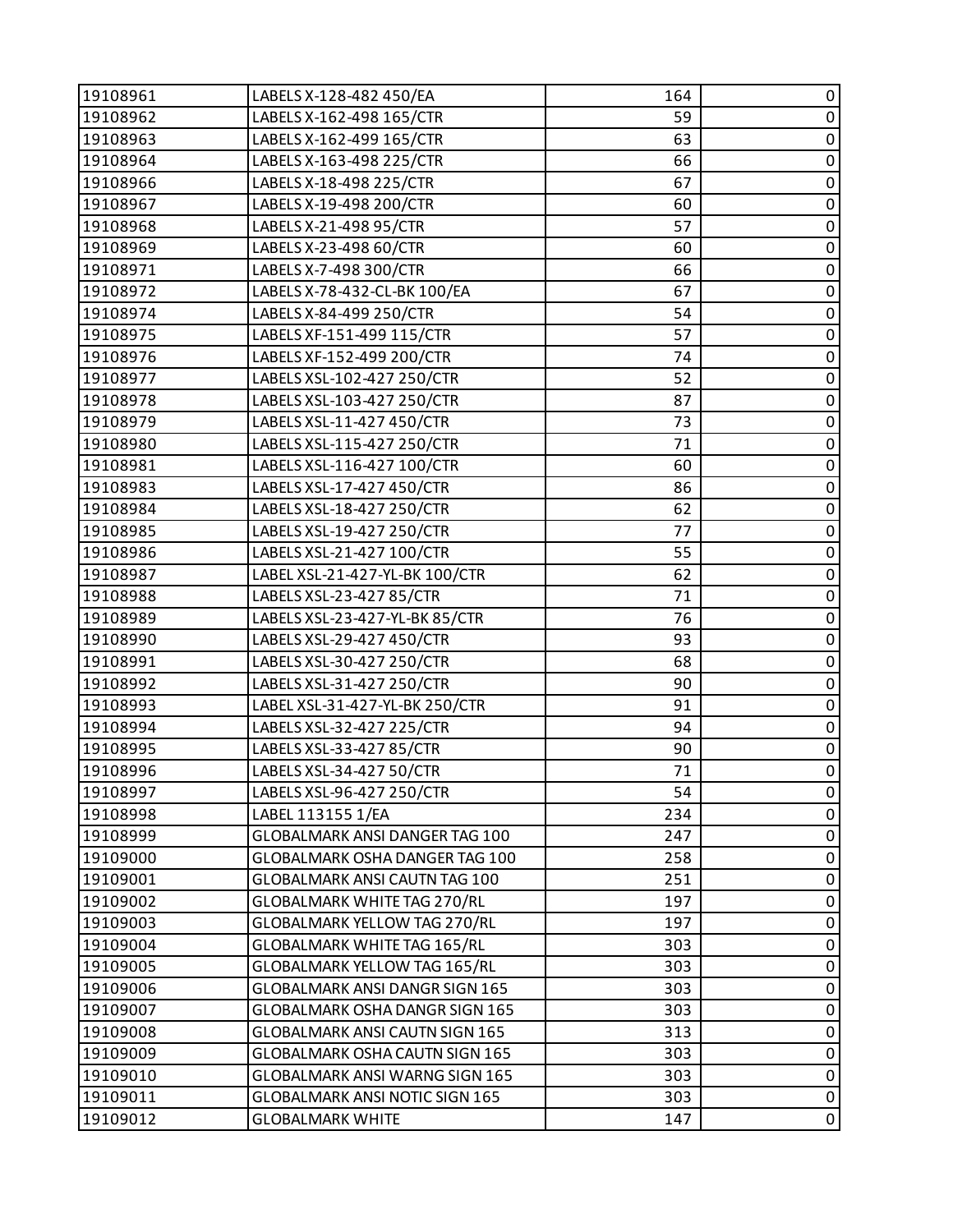| 19109013 | <b>GLOBALMARK YELLOW</b>           | 147 | 0           |
|----------|------------------------------------|-----|-------------|
| 19109014 | LABELS 131471 2500/RL              | 355 | $\pmb{0}$   |
| 19109015 | LABELS 131495 2500/RL              | 605 | 0           |
| 19109016 | LBL B30C-4000-854-CAUT 100/RL      | 349 | $\pmb{0}$   |
| 19109017 | <b>B30 TOUGHWASH LABELS DANGER</b> | 349 | $\pmb{0}$   |
| 19109018 | B30 TOUGHWASH LABELS WARNING       | 363 | 0           |
| 19109019 | B30 TOUGHWASH LBL, CAUTN 100/EA    | 279 | $\pmb{0}$   |
| 19109020 | B30 TOUGHWASH LBL, DANGR 100/EA    | 279 | $\pmb{0}$   |
| 19109021 | B30 TOUGHWASH LBL, WARNG 100/EA    | 279 | 0           |
| 19109022 | LABEL B33-115-427 2500/RL          | 100 | $\pmb{0}$   |
| 19109023 | LABELS B33-272-427 700/RL          | 130 | $\pmb{0}$   |
| 19109024 | LABELS B33-273-427 500/RL          | 101 | 0           |
| 19109025 | LABEL B33-82-427 200/RL            | 116 | $\pmb{0}$   |
| 19109027 | LABEL B33C-312-422 1/RL            | 65  | $\pmb{0}$   |
| 19109028 | BMP71 LABELS 5000/RL WHITE         | 402 | 0           |
| 19109029 | BMP71 LABELS 5000/RL WHITE         | 403 | $\pmb{0}$   |
| 19109030 | BMP71 LABELS 5000/RL SILVER        | 524 | $\pmb{0}$   |
| 19109031 | BMP71 LABELS 2500/RL WHITE         | 299 | 0           |
| 19109032 | BMP71 LABELS 1000/RL WHITE         | 227 | $\pmb{0}$   |
| 19109034 | BMP71 LABELS 1000/RL SILVER        | 311 | $\pmb{0}$   |
| 19109035 | BMP71 LABELS 5000/RL WHITE         | 449 | 0           |
| 19109036 | BMP71 LABELS 5000/RL WHITE         | 407 | $\pmb{0}$   |
| 19109037 | BMP71 LABELS 1000/RL WHT/CLR       | 365 | $\pmb{0}$   |
| 19109038 | MARKERS BPTDS-15-390 3000EA        | 732 | $\pmb{0}$   |
| 19109039 | MARKERS BPTDS-30-390 3000EA        | 824 | $\pmb{0}$   |
| 19109040 | LABELS CL-0309-619 500/EA          | 46  | $\pmb{0}$   |
| 19109041 | LABEL DT-161-813-1 1000/RL         | 47  | 0           |
| 19109042 | LABEL DT-161-816-1 1000/RL         | 65  | $\pmb{0}$   |
| 19109043 | LABEL DT-17-813-3 3000/RL          | 32  | $\pmb{0}$   |
| 19109044 | LABEL DT-17-816-3 3000/RL          | 61  | $\pmb{0}$   |
| 19109045 | LABEL DT-18-813-3 3000/RL          | 53  | $\pmb{0}$   |
| 19109046 | LABEL DT-18-816-3 3000/RL          | 92  | $\pmb{0}$   |
| 19109047 | LABEL DT-19-813-1 1000/RL          | 42  | 0           |
| 19109048 | LABEL DT-19-816-1 1000/RL          | 64  | 0           |
| 19109049 | LABEL DT-25-813-1 1000/RL          | 60  | $\pmb{0}$   |
| 19109050 | LABEL DT-25-816-1 1000/RL          | 79  | 0           |
| 19109051 | LABEL DT-276-813-3 3000/RL         | 59  | 0           |
| 19109052 | LABEL DT-276-816-3 3000/RL         | 107 | $\pmb{0}$   |
| 19109053 | LABEL DT-277-813-1 1000/RL         | 38  | $\pmb{0}$   |
| 19109054 | LABEL DT-277-816-1 1000/RL         | 46  | $\mathbf 0$ |
| 19109055 | LABEL DT-55-813-1 1000/RL          | 53  | $\pmb{0}$   |
| 19109056 | LABEL DT-55-816-1 1000/RL          | 69  | 0           |
| 19109057 | LABEL DT-76-813-1 1000/RL          | 58  | 0           |
| 19109058 | LABEL DT-76-816-1 1000/RL          | 83  | $\pmb{0}$   |
| 19109059 | BMP71 LBL, WHT, .250X.750 750/EA   | 77  | $\pmb{0}$   |
| 19109060 | BMP71 LBL, WHT, .250X.900 750/EA   | 65  | $\pmb{0}$   |
| 19109061 | BMP71 LBL, WHT, .250X.250 750/EA   | 40  | $\pmb{0}$   |
| 19109062 | BMP71 LBL, WHITE, 0.187X1 750/EA   | 72  | 0           |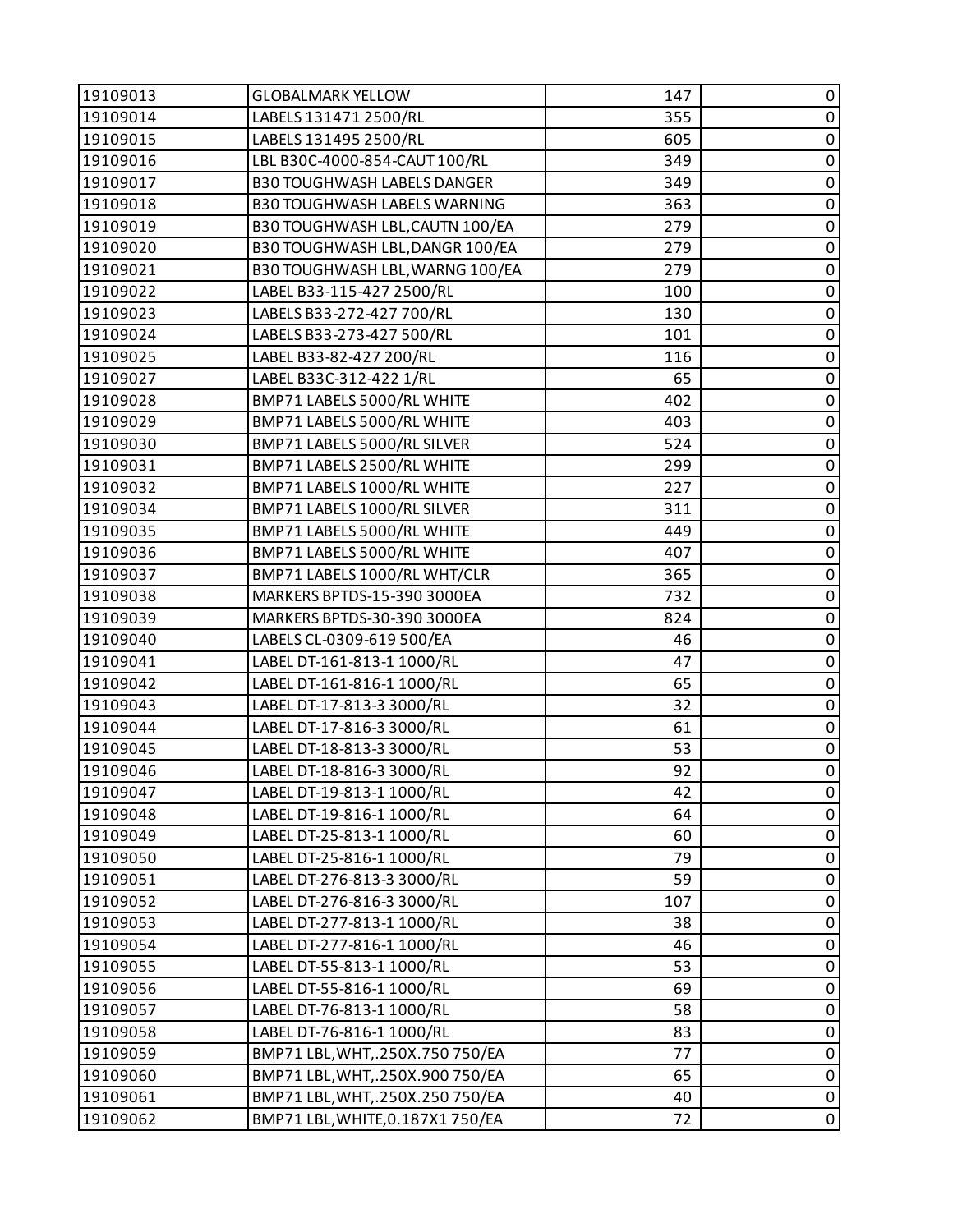| 19109063 | BMP71 LBL, WHITE, 0.275X1 750/EA  | 71  | 0           |
|----------|-----------------------------------|-----|-------------|
| 19109064 | BMP71 LBL, SILVER, . 275X1 750/EA | 89  | $\pmb{0}$   |
| 19109065 | BMP71 LBL, WHITE, 0.375X1 500/EA  | 71  | $\pmb{0}$   |
| 19109066 | BMP71 LBL, WHITE, 0.375X1 500/EA  | 73  | $\pmb{0}$   |
| 19109067 | BMP71 LBL, WHITE, 0.500X1 500/EA  | 75  | $\pmb{0}$   |
| 19109069 | BMP71 LBL, SILVER, . 500X1 500/EA | 75  | $\pmb{0}$   |
| 19109070 | BMP71 LBL, WHITE, 0.500X1 500/EA  | 71  | $\pmb{0}$   |
| 19109071 | BMP71 LBL, SILVER, .500X1 500/EA  | 82  | $\mathbf 0$ |
| 19109072 | BMP71 LBL, WHITE, 0.500X1 500/EA  | 74  | $\pmb{0}$   |
| 19109073 | BMP71 LBL, WHITE, 1X1 250/EA      | 52  | $\pmb{0}$   |
| 19109074 | BMP71 LBL, WHITE, 1X2 100/EA      | 46  | $\pmb{0}$   |
| 19109077 | BMP71 LBL, SILVER, 1X2 100/EA     | 45  | $\pmb{0}$   |
| 19109078 | BMP71 LBL, WHITE, 1X2 100/EA      | 38  | $\pmb{0}$   |
| 19109079 | BMP71 LBL, WHITE, 1X2 100/EA      | 44  | $\mathbf 0$ |
| 19109080 | BMP71 LBL, SILVER, 1X2 100/EA     | 49  | $\pmb{0}$   |
| 19109081 | BMP71 LBL, WHITE, 1X3 100/EA      | 40  | $\pmb{0}$   |
| 19109082 | BMP71 LBL, SILVER, 1X3 100/EA     | 55  | $\pmb{0}$   |
| 19109083 | BMP71 LBL, WHITE, 1X4 100/EA      | 48  | $\pmb{0}$   |
| 19109084 | BMP71 LBL, WHITE, 1X4 100/EA      | 60  | $\pmb{0}$   |
| 19109085 | BMP71 LBL, WHITE, 0.250X2 100/EA  | 25  | $\pmb{0}$   |
| 19109086 | BMP71 LBL, WHT, 0.5X1.13 500/EA   | 58  | $\pmb{0}$   |
| 19109087 | BMP71 LBL, WH, . 250X1.250 750/EA | 75  | $\pmb{0}$   |
| 19109088 | BMP71 LBL, WH, 1.25X2.75 100/EA   | 48  | $\pmb{0}$   |
| 19109089 | BMP71 LBL, SILVER, 1.25X2.75 100  | 64  | $\pmb{0}$   |
| 19109090 | BMP71 LBL, WHT, .125X1.5 750/EA   | 75  | $\pmb{0}$   |
| 19109091 | BMP71 LBL, WHT, .250X1.5 750/EA   | 84  | $\mathbf 0$ |
| 19109092 | BMP71 LBL, WHT, .250X1.5 750/EA   | 106 | $\pmb{0}$   |
| 19109093 | BMP71 LBL, WHT, .5X1.5 500/EA     | 68  | $\pmb{0}$   |
| 19109094 | BMP71 LBL, SILVER, .5X1.5 500/EA  | 84  | $\pmb{0}$   |
| 19109095 | BMP71 LBL, WHT, .5X1.5 500/EA     | 65  | $\pmb{0}$   |
| 19109096 | BMP71 LBL, WHT, .5X1.5 500/EA     | 83  | $\pmb{0}$   |
| 19109097 | BMP71 LBL, SILVER, .5X1.5 500/EA  | 92  | $\mathbf 0$ |
| 19109098 | BMP71 LBL, WHT, .5X1.5 500/EA     | 90  | 0           |
| 19109099 | BMP71 LBL, WHT, .75X1.5 250/EA    | 67  | 0           |
| 19109121 | BMP71 LBL, GR/WH, 1.5X. 75 250/EA | 55  | $\pmb{0}$   |
| 19109122 | BMP71 LBL, GR/SLV, 1.5X. 75 250EA | 82  | $\pmb{0}$   |
| 19109123 | BMP71 LBL, WHT, 0.750X1.5 250/EA  | 58  | $\mathbf 0$ |
| 19109124 | BMP71 LBL, WHT, 0.750X1.5 250/EA  | 69  | $\mathbf 0$ |
| 19109125 | BMP71 LBL, SLVR, 0.75X1.5 250/EA  | 76  | $\pmb{0}$   |
| 19109126 | BMP71 LBL, WHITE, 1X1.500 250/EA  | 61  | $\pmb{0}$   |
| 19109128 | BMP71 LBL, WHITE, 1X1.5 250/EA    | 53  | $\mathbf 0$ |
| 19109129 | BMP71 LBL, WHITE, 1X1.5 250/EA    | 62  | $\pmb{0}$   |
| 19109130 | BMP71 LBL, WHT, 1.5X1.5 250/EA    | 68  | $\mathbf 0$ |
| 19109131 | BMP71 LBL, WHT, 1.5X1.5 250/EA    | 83  | $\pmb{0}$   |
| 19109132 | BMP71 LBL, WHT, 375X.375 500/EA   | 41  | $\pmb{0}$   |
| 19109133 | BMP71 LBL, BK/SL, .75X1.63 250EA  | 82  | $\pmb{0}$   |
| 19109134 | BMP71 LBL, WHITE, 1.9X3 100/EA    | 66  | $\pmb{0}$   |
| 19109136 | BMP71 LBL, WHITE, 1.9X3 100/EA    | 58  | $\pmb{0}$   |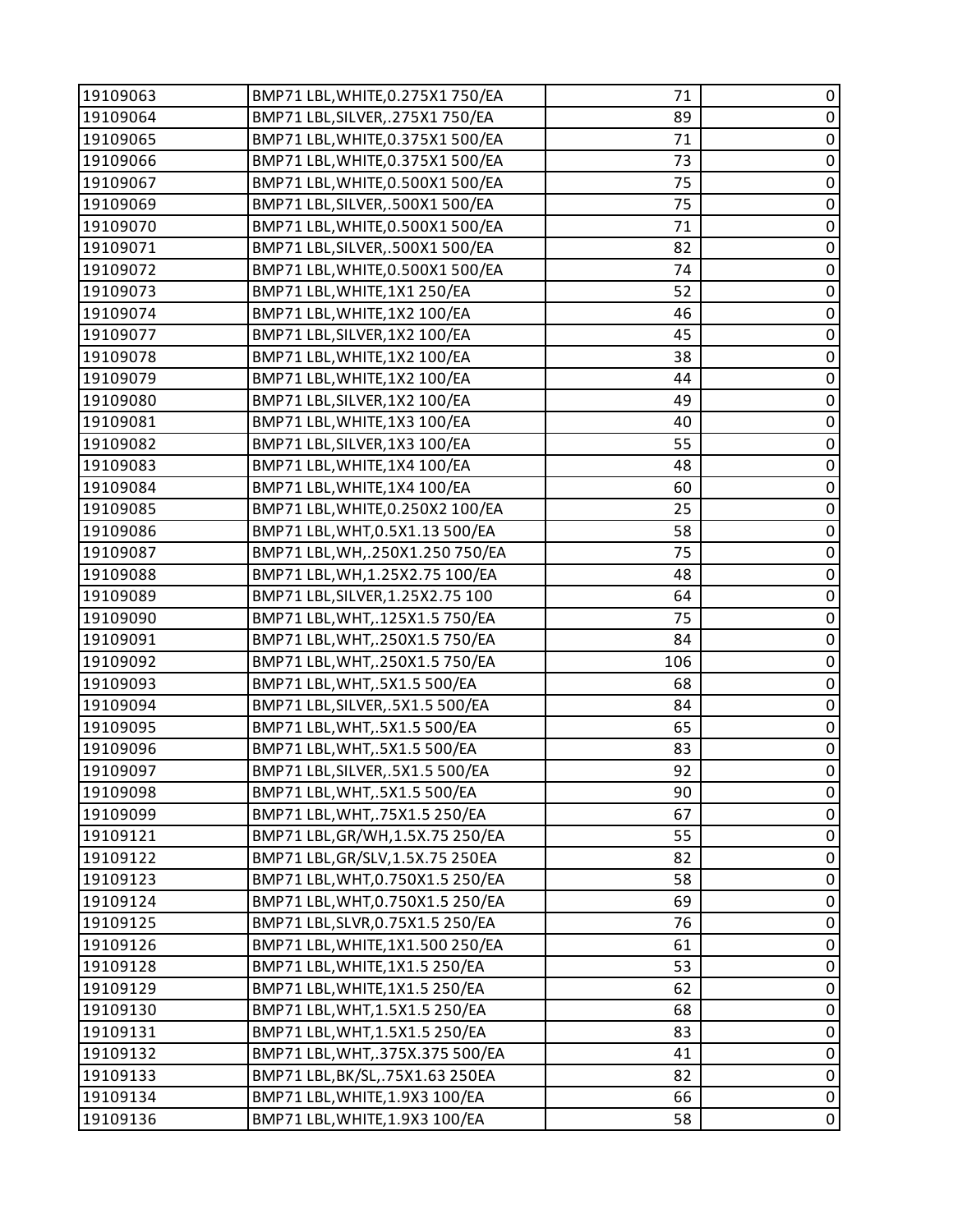| 19109137 | BMP71 LBL, WHITE, 1.9X3 100/EA   | 48  | 0           |
|----------|----------------------------------|-----|-------------|
| 19109138 | BMP71 LBL, WHITE, 1.9X3 100/EA   | 62  | $\pmb{0}$   |
| 19109139 | BMP71 LBL, SILVER, 1.9X3 100/EA  | 70  | $\pmb{0}$   |
| 19109140 | BMP71 LBL, WHITE, 1.9X4 100/EA   | 58  | $\pmb{0}$   |
| 19109141 | BMP71 LBL, SILVER, 1.9X4 100/EA  | 71  | $\pmb{0}$   |
| 19109142 | BMP71 LBL, WHITE, 1.9X4 100/EA   | 73  | $\pmb{0}$   |
| 19109143 | BMP71 LBL, WHITE, 1.9X4 100/EA   | 80  | $\pmb{0}$   |
| 19109144 | BMP71 LBL, RED/WHT, 1.9X4 100/EA | 80  | $\pmb{0}$   |
| 19109145 | BMP71 LBL, WHITE, 1.9X4 100/EA   | 80  | $\pmb{0}$   |
| 19109146 | BMP71 LBL, OR/BK/WH, 1.9X4 100EA | 80  | $\pmb{0}$   |
| 19109147 | BMP71 LBL, WHITE, 1.900X4 100/EA | 70  | $\pmb{0}$   |
| 19109148 | BMP71 LBL, WHT, 0.4X0.4 500/EA   | 42  | $\pmb{0}$   |
| 19109149 | BMP71 LBL, WHT, .375X1.5 500/EA  | 72  | $\pmb{0}$   |
| 19109150 | BMP71 LBL, WHT, 0.2X0.5 750/EA   | 56  | $\pmb{0}$   |
| 19109151 | BMP71 LBL, WHITE, 2X0.5 100/EA   | 28  | $\pmb{0}$   |
| 19109152 | BMP71 LBL, WHT, 0.275X0.5 750/EA | 71  | $\pmb{0}$   |
| 19109153 | BMP71 LBL, WHITE, 1X1.375 250/EA | 46  | $\pmb{0}$   |
| 19109154 | BMP71 LBL, WHT, 0.5X0.5 500/EA   | 50  | $\pmb{0}$   |
| 19109155 | BMP71 LBL, WHT, 0.2X0.650 750/EA | 73  | $\pmb{0}$   |
| 19109156 | LABELS PTL-10-425 750/EA         | 45  | $\pmb{0}$   |
| 19109157 | LABELS PTL-117-499 500/EA        | 122 | $\pmb{0}$   |
| 19109158 | LABELS PTL-17-351 500/EA         | 73  | $\pmb{0}$   |
| 19109159 | LABELS PTL-17-352 500/EA         | 80  | $\pmb{0}$   |
| 19109160 | LABELS PTL-20-352 100/EA         | 50  | $\pmb{0}$   |
| 19109161 | LABELS PTL-20-424 100/RL         | 25  | $\pmb{0}$   |
| 19109162 | LABELS PTL-22-424 100/RL         | 31  | $\pmb{0}$   |
| 19109163 | LABELS PTL-30-499 250/EA         | 68  | $\pmb{0}$   |
| 19109164 | LABELS PTL-31-351 250/EA         | 60  | $\pmb{0}$   |
| 19109166 | LABELS PTL-37-351 100/EA         | 68  | $\pmb{0}$   |
| 19109168 | LABELS PTL-37-424 100/RL         | 37  | $\pmb{0}$   |
| 19109169 | LABELS PTL-38-424 100/RL         | 45  | $\pmb{0}$   |
| 19109170 | LABELS PTLFP-01-425 250/EA       | 35  | $\pmb{0}$   |
| 19109171 | LABELS PTLFP-02-425 100/RL       | 36  | 0           |
| 19109172 | LABELS PTLFT-01-425 250/EA       | 36  | 0           |
| 19109173 | LABEL PTLFT-54-425 100/RL        | 37  | $\pmb{0}$   |
| 19109174 | LABELS PTPSL-17-424 500/RL       | 88  | $\pmb{0}$   |
| 19109175 | LABELS PTPSL-20-424 100/RL       | 47  | 0           |
| 19109176 | LABELS THT-103-473-10 10000/EA   | 169 | $\pmb{0}$   |
| 19109177 | LABEL THT-10-427-1.5-SC 1500RL   | 393 | $\pmb{0}$   |
| 19109178 | LABELS THT-10-427-3-2S 6000/RL   | 585 | 0           |
| 19109179 | LABEL THT-106-413 1/RL           | 220 | $\pmb{0}$   |
| 19109180 | LABEL THT-106-428 1/EA           | 272 | $\pmb{0}$   |
| 19109181 | LABEL THT-106-480 1/RL           | 270 | 0           |
| 19109182 | LABEL THT-106-486 1/EA           | 323 | $\pmb{0}$   |
| 19109183 | LABEL THT-107-413 1/RL           | 408 | $\pmb{0}$   |
| 19109184 | LABEL THT-107-428 1/EA           | 502 | $\pmb{0}$   |
| 19109185 | LABEL THT-107-480 1/RL           | 517 | $\mathbf 0$ |
| 19109186 | LABEL THT-107-486 1/EA           | 602 | $\pmb{0}$   |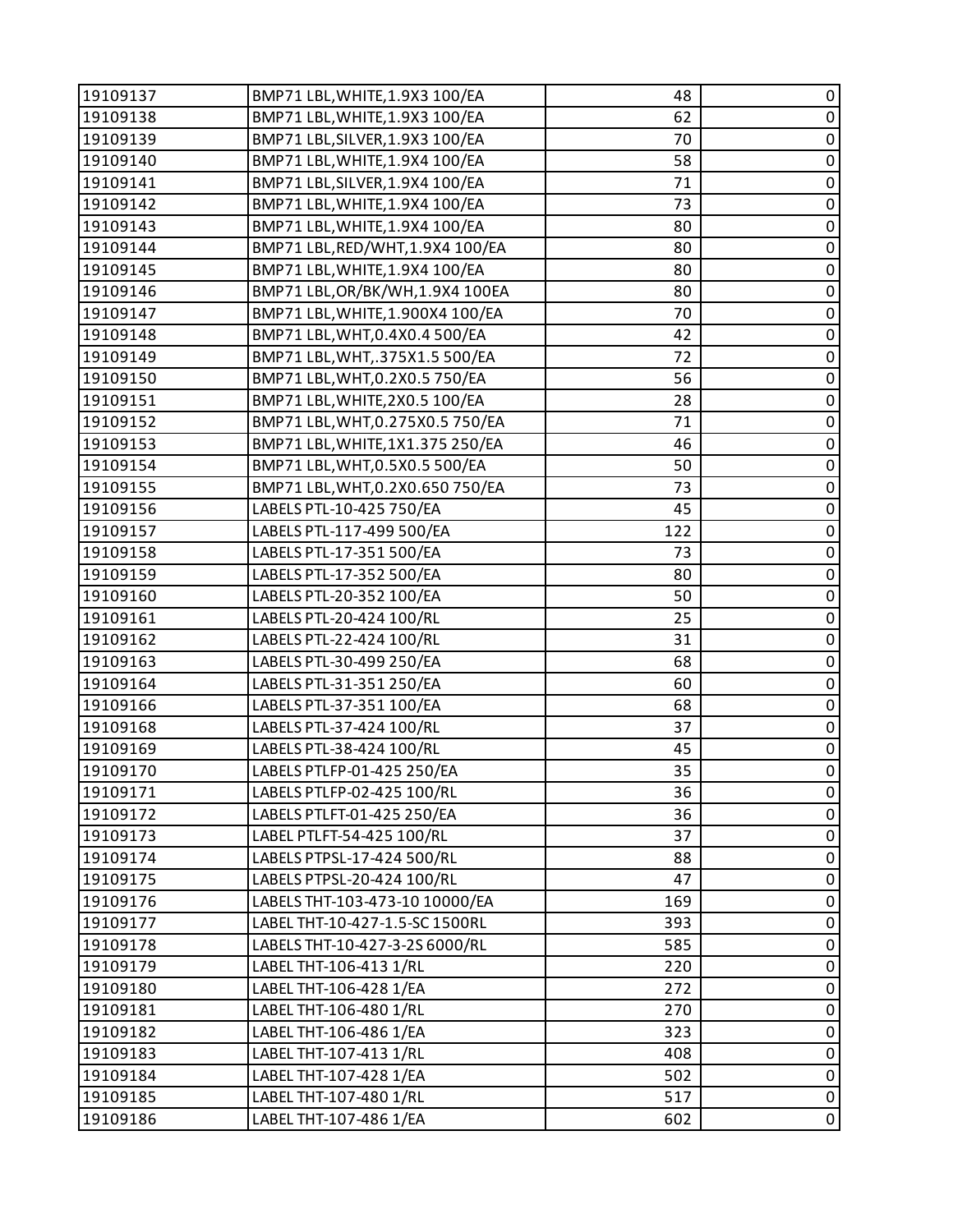| 19109187 | LABEL THT-11-473-10 10000/EA   | 64  | 0              |
|----------|--------------------------------|-----|----------------|
| 19109188 | LABELS THT-116-427-5 5000/RL   | 264 | $\pmb{0}$      |
| 19109189 | LABELS THT-120-427-5 5000/RL   | 406 | 0              |
| 19109190 | LABEL THT-121-427-1-SC 1000/RL | 179 | $\mathbf 0$    |
| 19109191 | LABELS THT-121-427-2.5 2500/RL | 305 | $\pmb{0}$      |
| 19109192 | LABEL THT-12-413-10 10000/RL   | 171 | $\pmb{0}$      |
| 19109193 | LABEL THT-12-428-10 10000/EA   | 211 | $\pmb{0}$      |
| 19109194 | LABEL THT-12-435-10 10000/EA   | 136 | $\pmb{0}$      |
| 19109195 | LABEL THT-12-473-10 10000/EA   | 166 | 0              |
| 19109196 | LABEL THT-12-480-10 10000/RL   | 205 | $\pmb{0}$      |
| 19109197 | LABELS THT-127-427-3 3000/RL   | 177 | $\pmb{0}$      |
| 19109198 | LABEL THT-13-449-10 10000/EA   | 92  | $\pmb{0}$      |
| 19109199 | LABEL THT-13-473-10 10000/EA   | 189 | $\overline{0}$ |
| 19109200 | LABEL THT-135-427-3-AW 3000/RL | 168 | $\pmb{0}$      |
| 19109201 | LABEL THT-137-427-3-AW 3000/RL | 303 | 0              |
| 19109202 | LABELS THT-1-413-10 10000/RL   | 260 | $\pmb{0}$      |
| 19109203 | LABELS THT-1-428-10 10000/EA   | 320 | $\pmb{0}$      |
| 19109204 | THT-143-492-1.5-SC 1500RL      | 100 | 0              |
| 19109205 | LABELS THT-1-435-10 10000/EA   | 182 | $\overline{0}$ |
| 19109206 | THT-144-492-1.5-SC 1500RL      | 117 | $\pmb{0}$      |
| 19109207 | LABEL THT-14-473-10 10000/EA   | 124 | $\pmb{0}$      |
| 19109208 | LABEL THT-14-488-10 10000/EA   | 91  | $\pmb{0}$      |
| 19109209 | LABEL THT-14-498-10 10000/EA   | 233 | $\pmb{0}$      |
| 19109210 | LABELS THT-14-498-5-SC 5000/RL | 179 | 0              |
| 19109211 | LABELS THT-1-473-10 10000/EA   | 124 | $\pmb{0}$      |
| 19109212 | LABELS THT-1-480-10 10000/RL   | 318 | $\pmb{0}$      |
| 19109213 | LABELS THT-1-488-10 10000/EA   | 91  | 0              |
| 19109214 | LABELS THT-149-430-10 10000/EA | 141 | $\mathbf 0$    |
| 19109215 | LABELS THT-1-498-10 10000/EA   | 270 | $\pmb{0}$      |
| 19109216 | LABEL THT-1-498-5-SC 5000/RL   | 198 | $\pmb{0}$      |
| 19109217 | THT-154-490-1.5-SC 1500RL      | 130 | $\pmb{0}$      |
| 19109218 | LABEL THT-15-473-2.5 2500/EA   | 83  | $\mathbf 0$    |
| 19109219 | LABEL THT-15-488-2.5 2500/EA   | 74  | 0              |
| 19109220 | THT-155-490-1.5-SC 1500RL      | 155 | 0              |
| 19109221 | LABELS THT-155-492-3 3000/RL   | 197 | $\pmb{0}$      |
| 19109222 | THT-156-490-1.5-SC 1500RL      | 244 | 0              |
| 19109224 | THT-157-490-1.5-SC 1500RL      | 343 | 0              |
| 19109226 | THT-158-490-1.5-SC 1500RL      | 435 | $\mathbf 0$    |
| 19109227 | LABELS THT-161-486-1 1000/EA   | 734 | 0              |
| 19109228 | LABELS THT-162-499-10 10000/EA | 796 | 0              |
| 19109229 | LABELS THT-164-481-3 3000/RL   | 311 | $\pmb{0}$      |
| 19109230 | LABELS THT-164-488-1 1000/EA   | 62  | 0              |
| 19109231 | THT-165-498-2.5-SC 2500RL      | 322 | $\mathbf 0$    |
| 19109232 | LABELS THT-165-498-5 5000/EA   | 451 | $\pmb{0}$      |
| 19109233 | LABELS THT-165-499-5 5000/EA   | 447 | $\pmb{0}$      |
| 19109234 | LABELS THT-166-424-2 2000/RL   | 59  | $\pmb{0}$      |
| 19109235 | LABEL THT-17-402-5.2 5200/RL   | 33  | $\pmb{0}$      |
| 19109236 | LABELS THT-17-408-3 3000/EA    | 71  | $\pmb{0}$      |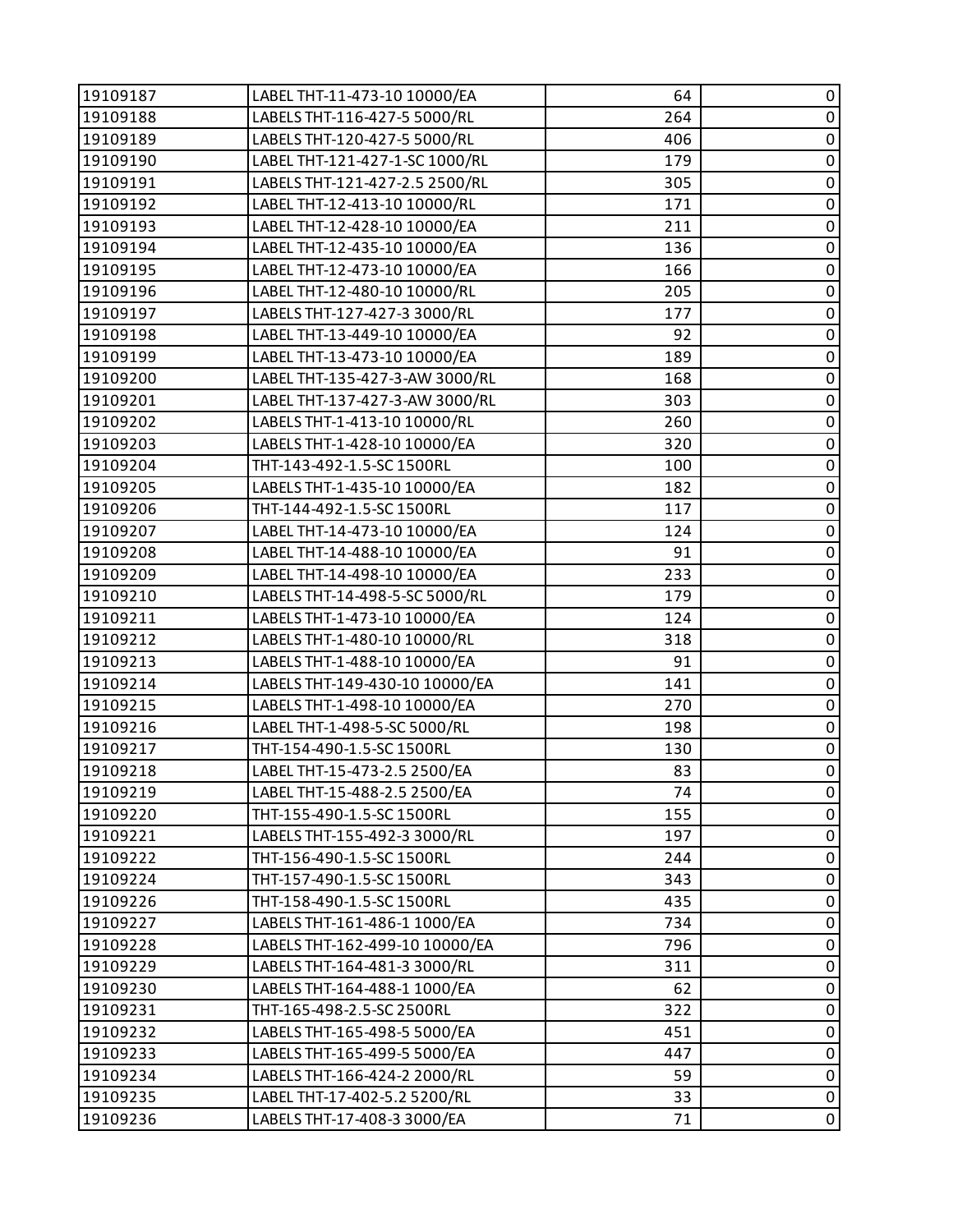| 19109237 | LABELS THT-17-413-3 3000/RL    | 205 | 0              |
|----------|--------------------------------|-----|----------------|
| 19109239 | LABELS THT-17-424-3 3000/RL    | 55  | $\pmb{0}$      |
| 19109240 | LABEL THT-17-425-1.5-SC 1500RL | 87  | $\pmb{0}$      |
| 19109242 | LABEL THT-17-428-1.5-SC 1500RL | 184 | $\pmb{0}$      |
| 19109243 | LABELS THT-17-428-3 3000/EA    | 247 | $\pmb{0}$      |
| 19109244 | LABEL THT-17-430-1.5-SC 1500RL | 136 | $\pmb{0}$      |
| 19109245 | LABELS THT-17-430-3 3000/EA    | 187 | $\pmb{0}$      |
| 19109246 | LABELS THT-17-434-3 3000/EA    | 217 | $\pmb{0}$      |
| 19109247 | LABELS THT-17-435-3 3000/EA    | 168 | 0              |
| 19109248 | LABELS THT-17-449-3 3000/EA    | 120 | $\pmb{0}$      |
| 19109249 | LABELS THT-17-480-3 3000/RL    | 252 | $\pmb{0}$      |
| 19109250 | LABEL THT-17-486-1.5-SC 1500RL | 200 | $\pmb{0}$      |
| 19109251 | LABELS THT-17-486-3 3000/EA    | 294 | $\overline{0}$ |
| 19109252 | LABEL THT-18-402-5.2 5200/RL   | 45  | $\pmb{0}$      |
| 19109253 | LABELS THT-18-408-3 3000/EA    | 97  | $\pmb{0}$      |
| 19109254 | LABELS THT-18-413-3 3000/RL    | 307 | $\pmb{0}$      |
| 19109255 | LABEL THT-18-424-1.5-SC 1500RL | 60  | $\pmb{0}$      |
| 19109256 | LABELS THT-18-424-3 3000/EA    | 75  | $\pmb{0}$      |
| 19109257 | LABEL THT-18-425-1.5-SC 1500RL | 123 | $\overline{0}$ |
| 19109258 | LABELS THT-18-425-3 3000/EA    | 180 | $\pmb{0}$      |
| 19109259 | LABEL THT-18-428-1.5-SC 1500RL | 266 | $\pmb{0}$      |
| 19109260 | LABELS THT-18-428-3 3000/EA    | 379 | $\pmb{0}$      |
| 19109261 | LABEL THT-18-430-1.5-SC 1500RL | 203 | $\pmb{0}$      |
| 19109263 | LABELS THT-18-434-3 3000/EA    | 303 | $\pmb{0}$      |
| 19109264 | LABELS THT-18-435-3 3000/EA    | 245 | $\pmb{0}$      |
| 19109265 | LABELS THT-18-449-3 3000/EA    | 150 | $\pmb{0}$      |
| 19109266 | LABELS THT-18-480-3 3000/RL    | 375 | 0              |
| 19109267 | LABEL THT-18-486-1.5-SC 1500RL | 306 | $\mathbf 0$    |
| 19109268 | LABELS THT-18-486-3 3000/EA    | 425 | $\pmb{0}$      |
| 19109269 | LABELS THT-18-488-3 3000/EA    | 272 | $\pmb{0}$      |
| 19109270 | LABELS THT-185-499-3 3000/ROLL | 368 | $\pmb{0}$      |
| 19109271 | LABELS THT-186-499-3 3000/ROLL | 492 | $\mathbf 0$    |
| 19109272 | LABELS THT-190-492-3 3000/RL   | 212 | 0              |
| 19109273 | LABELS THT-19-402-3 3000/RL    | 46  | 0              |
| 19109274 | LABELS THT-19-408-1 1000/EA    | 65  | $\pmb{0}$      |
| 19109275 | LABELS THT-19-413-1 1000/RL    | 204 | 0              |
| 19109277 | LABELS THT-19-425-1 1000/EA    | 111 | $\pmb{0}$      |
| 19109278 | LABELS THT-19-428-1 1000/EA    | 253 | $\pmb{0}$      |
| 19109279 | LABELS THT-19-430-1 1000/EA    | 180 | 0              |
| 19109280 | LABELS THT-19-432-1 1000/EA    | 217 | $\pmb{0}$      |
| 19109281 | LABELS THT-19-434-1 1000/EA    | 202 | $\mathbf 0$    |
| 19109282 | LABELS THT-19-435-1 1000/EA    | 153 | 0              |
| 19109283 | LABELS THT-19-449-1 1000/EA    | 105 | $\pmb{0}$      |
| 19109284 | LABELS THT-19-480-1 1000/RL    | 251 | $\pmb{0}$      |
| 19109285 | LABELS THT-19-486-1 1000/EA    | 295 | $\pmb{0}$      |
| 19109286 | LABELS THT-19-488-1 1000/EA    | 178 | $\pmb{0}$      |
| 19109287 | LABELS THT-19-499-1 1000/PK    | 163 | $\pmb{0}$      |
| 19109288 | LABELS THT-199-482-3 3000/RL   | 492 | $\pmb{0}$      |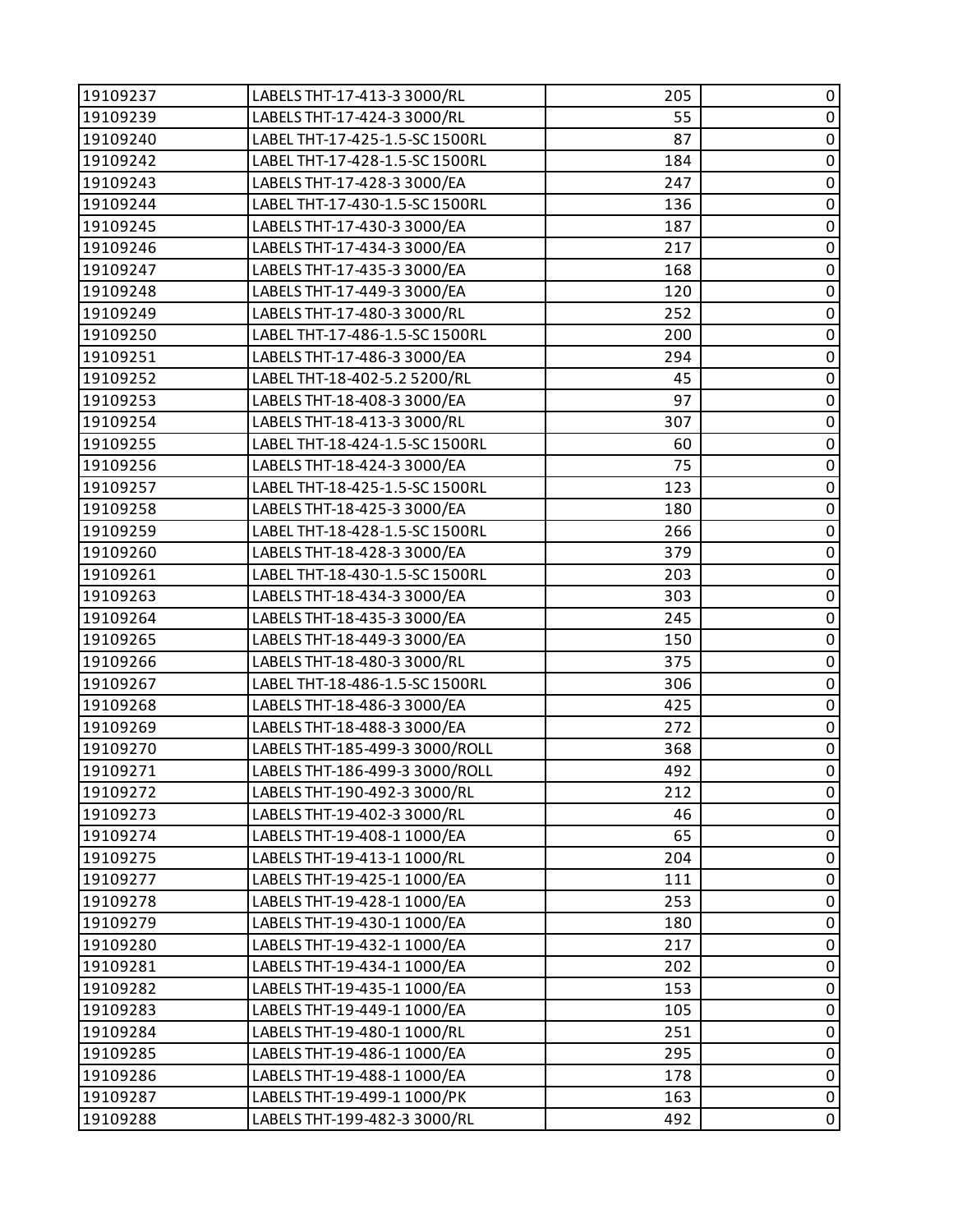| 19109289 | LABEL THT-20-402-1.1 1100/RL   | 41    | 0           |
|----------|--------------------------------|-------|-------------|
| 19109290 | LABELS THT-20-408-1 1000/EA    | 146   | $\pmb{0}$   |
| 19109291 | LABELS THT-20-424-1 1000/RL    | 148   | 0           |
| 19109292 | LABELS THT-20-425-1 1000/EA    | 302   | $\mathbf 0$ |
| 19109293 | LABELS THT-20-435-1 1000/RL    | 379   | $\pmb{0}$   |
| 19109294 | LABELS THT-213-482-3 3000/RL   | 493   | $\pmb{0}$   |
| 19109295 | LABEL THT-213-482-3-SC 3000/RL | 563   | $\pmb{0}$   |
| 19109296 | LABEL THT-21-413 1/RL          | 322   | $\pmb{0}$   |
| 19109297 | LABEL THT-21-424 1/RL          | 108   | 0           |
| 19109298 | LABEL THT-21-428 1/EA          | 399   | $\pmb{0}$   |
| 19109299 | LABEL THT-21-430 1/EA          | 269   | $\pmb{0}$   |
| 19109300 | LABEL THT-21-434 1/EA          | 319   | $\pmb{0}$   |
| 19109301 | LABEL THT-21-480 1/RL          | 395   | $\pmb{0}$   |
| 19109302 | LABEL THT-21-486 1/EA          | 461   | $\pmb{0}$   |
| 19109303 | LABELS THT-22-428-2 2000/EA    | 421   | 0           |
| 19109304 | LABELS THT-23-428-2 2000/EA    | 576   | $\pmb{0}$   |
| 19109305 | LABELS THT-24-428-1 1000/EA    | 604   | $\pmb{0}$   |
| 19109306 | LABELS THT-2-473-10 10000/EA   | 169   | 0           |
| 19109307 | LABELS THT-2-488-10 10000/EA   | 121   | $\pmb{0}$   |
| 19109308 | LABELS THT-25-402-1 1000/RL    | 49    | $\pmb{0}$   |
| 19109309 | LABELS THT-25-408-1 1000/EA    | 239   | $\pmb{0}$   |
| 19109310 | LABELS THT-25-424-1 1000/RL    | 225   | $\pmb{0}$   |
| 19109311 | LABELS THT-25-435-1 1000/RL    | 586   | $\pmb{0}$   |
| 19109312 | LABELS THT-25-486-1 1000/RL    | 1,126 | 0           |
| 19109313 | LABELS THT-26-427-.5-SC 500/RL | 198   | $\pmb{0}$   |
| 19109314 | LABELS THT-26-427-1 1000/RL    | 264   | $\pmb{0}$   |
| 19109315 | LABELS THT-27-427-.5-SC 500/RL | 275   | 0           |
| 19109316 | LABELS THT-27-427-1 1000/RL    | 386   | $\mathbf 0$ |
| 19109317 | LABELS THT-27-427-1-2S 2000/RL | 418   | $\pmb{0}$   |
| 19109318 | LABELS THT-3-413-10 10000/RL   | 263   | $\pmb{0}$   |
| 19109319 | LABELS THT-3-428-10 10000/EA   | 305   | $\pmb{0}$   |
| 19109320 | LABELS THT-3-473-10 10000/EA   | 189   | $\mathbf 0$ |
| 19109321 | LABELS THT-3-480-10 10000/RL   | 303   | 0           |
| 19109322 | LABEL THT-36-473-10 10000/EA   | 112   | 0           |
| 19109323 | LABEL THT-37-413-10 10000/RL   | 492   | $\pmb{0}$   |
| 19109324 | LABEL THT-37-428-10 10000/EA   | 638   | 0           |
| 19109325 | LABEL THT-37-434-10 10000/EA   | 441   | $\pmb{0}$   |
| 19109326 | LABEL THT-37-480-10 10000/RL   | 603   | $\pmb{0}$   |
| 19109327 | LABEL THT-37-486-10 10000/EA   | 703   | 0           |
| 19109328 | LABEL THT-38-473-10 10000/EA   | 135   | 0           |
| 19109329 | LABEL THT-39-430-10 10000/EA   | 249   | $\mathbf 0$ |
| 19109330 | LABEL THT-43-473-10 10000/EA   | 189   | 0           |
| 19109331 | LABELS THT-4-473-10 10000/EA   | 204   | $\mathbf 0$ |
| 19109332 | LABEL THT-45-473-10 10000/EA   | 198   | $\pmb{0}$   |
| 19109333 | LABEL THT-46-473-10 10000/EA   | 179   | $\pmb{0}$   |
| 19109334 | LABEL THT-47-473-10 10000/EA   | 124   | $\pmb{0}$   |
| 19109335 | LABEL THT-48-473-10 10000/EA   | 286   | $\pmb{0}$   |
| 19109336 | LABEL THT-49-473-10 10000/EA   | 169   | 0           |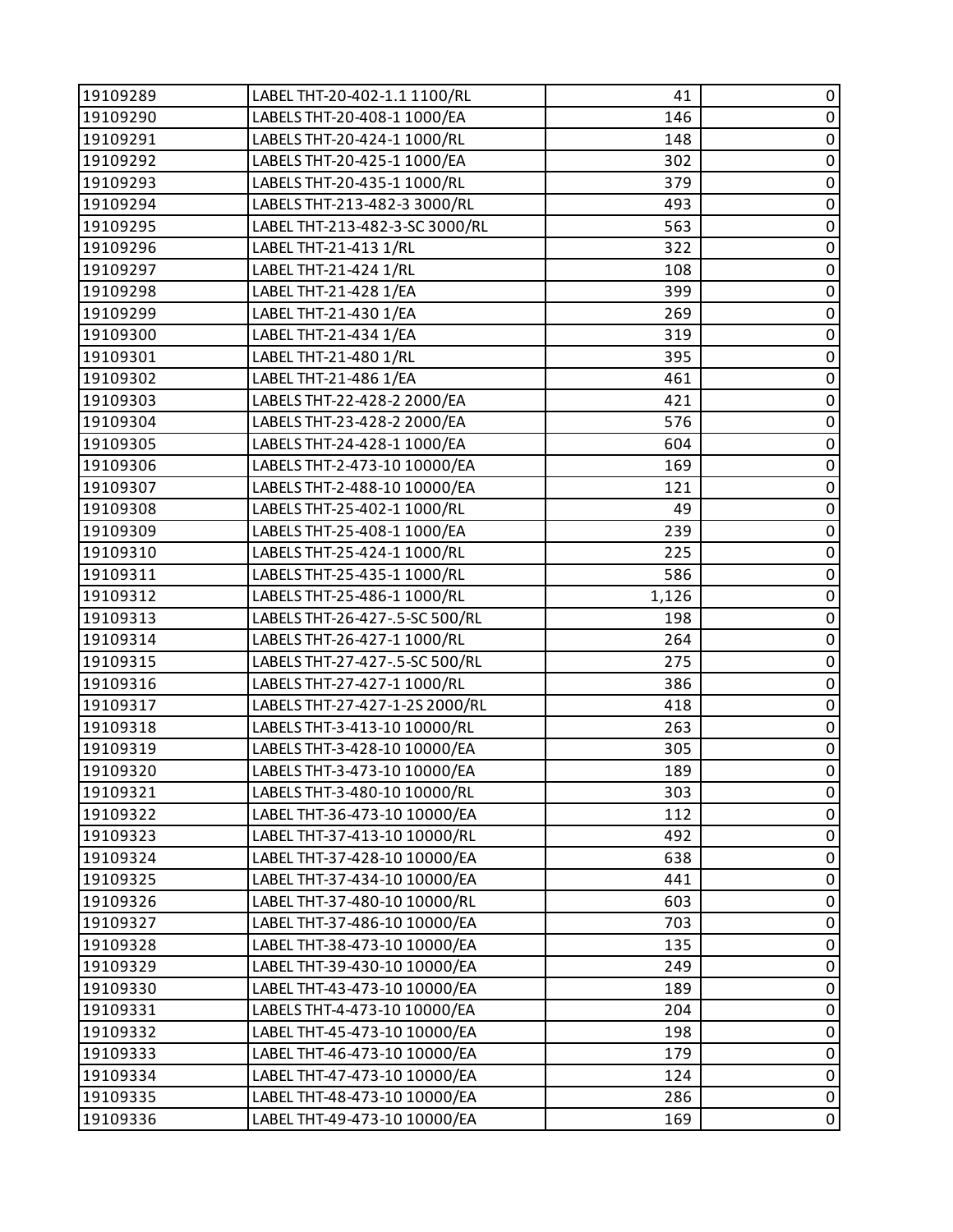| 19109337 | LABELS THT-53-351-3 3000/EA    | 338 | $\pmb{0}$      |
|----------|--------------------------------|-----|----------------|
| 19109338 | LABELS THT-53-413-3 3000/RL    | 119 | $\pmb{0}$      |
| 19109340 | LABELS THT-53-428-3 3000/EA    | 145 | $\pmb{0}$      |
| 19109341 | LABELS THT-53-480-3 3000/RL    | 211 | $\mathbf 0$    |
| 19109342 | LABELS THT-53-486-3 3000/EA    | 246 | $\pmb{0}$      |
| 19109343 | LABELS THT-5-413-10 10000/RL   | 330 | $\pmb{0}$      |
| 19109344 | LABELS THT-5-425-10 10000/EA   | 142 | $\pmb{0}$      |
| 19109345 | LABELS THT-5-428-10 10000/EA   | 408 | $\pmb{0}$      |
| 19109346 | LABEL THT-5-428-5-SC 5000/RL   | 285 | $\pmb{0}$      |
| 19109347 | LABELS THT-5-434-10 10000/EA   | 319 | $\overline{0}$ |
| 19109348 | LABELS THT-5-435-10 10000/EA   | 270 | $\pmb{0}$      |
| 19109349 | LABELS THT-5-449-10 10000/EA   | 124 | $\pmb{0}$      |
| 19109350 | LABELS THT-5-473-10 10000/EA   | 270 | $\overline{0}$ |
| 19109352 | LABELS THT-5-486-10 10000/EA   | 469 | $\mathbf 0$    |
| 19109353 | LABEL THT-5-486-5-SC 5000/RL   | 329 | $\pmb{0}$      |
| 19109355 | LABELS THT-5-498-10 10000/EA   | 590 | $\pmb{0}$      |
| 19109356 | LABELS THT-55-402-3 3000/RL    | 51  | $\pmb{0}$      |
| 19109357 | LABELS THT-55-408-1 1000/EA    | 77  | $\bf{0}$       |
| 19109358 | LABELS THT-55-413-1 1000/RL    | 215 | $\overline{0}$ |
| 19109360 | LABELS THT-55-425-1 1000/EA    | 147 | $\pmb{0}$      |
| 19109361 | LABELS THT-55-428-1 1000/EA    | 274 | $\pmb{0}$      |
| 19109362 | LABELS THT-55-434-1 1000/EA    | 233 | $\overline{0}$ |
| 19109363 | LABELS THT-55-435-1 1000/EA    | 164 | $\pmb{0}$      |
| 19109364 | LABELS THT-55-449-1 1000/EA    | 147 | $\pmb{0}$      |
| 19109365 | LABELS THT-55-480-1 1000/RL    | 252 | $\overline{0}$ |
| 19109366 | LABEL THT-56-427-10 10000/RL   | 343 | $\pmb{0}$      |
| 19109367 | LABELS THT-56-427-5-SC 5000/RL | 235 | $\pmb{0}$      |
| 19109368 | LABEL THT-57-473-10 10000/EA   | 141 | $\pmb{0}$      |
| 19109369 | LABEL THT-58-473-10 10000/EA   | 189 | $\pmb{0}$      |
| 19109370 | LABEL THT-59-473-10 10000/EA   | 245 | $\pmb{0}$      |
| 19109371 | LABEL THT-59-486-10 10000/EA   | 469 | $\overline{0}$ |
| 19109372 | LABELS THT-61-427-5 5000/RL    | 172 | $\pmb{0}$      |
| 19109373 | LABEL THT-62-427-3.5 3500/RL   | 266 | 0              |
| 19109374 | LABEL THT-63-427-3.5 3500/RL   | 199 | 0              |
| 19109375 | LABELS THT-6-413-10 10000/RL   | 574 | 0              |
| 19109376 | LABELS THT-6-428-10 10000/EA   | 708 | 0              |
| 19109377 | LABELS THT-6-434-10 10000/EA   | 496 | $\pmb{0}$      |
| 19109378 | LABELS THT-64-427-3 3000/RL    | 330 | 0              |
| 19109379 | LABELS THT-6-480-10 10000/RL   | 703 | 0              |
| 19109380 | LABELS THT-6-486-10 10000/EA   | 819 | $\pmb{0}$      |
| 19109381 | LABELS THT-65-427-3 3000/RL    | 481 | 0              |
| 19109382 | LABEL THT-66-427-1.5 1500/RL   | 395 | 0              |
| 19109383 | LABEL THT-67-427-1.5 1500/RL   | 316 | $\pmb{0}$      |
| 19109384 | LABEL THT-68-498-10 10000/EA   | 382 | 0              |
| 19109385 | LABELS THT-68-498-5-SC 5000/RL | 275 | 0              |
| 19109387 | LABEL THT-70-473-20 20000/EA   | 129 | $\pmb{0}$      |
| 19109388 | LABEL THT-73-427-10 10000/RL   | 777 | 0              |
| 19109389 | LABELS THT-7-413-3 3000/RL     | 349 | 0              |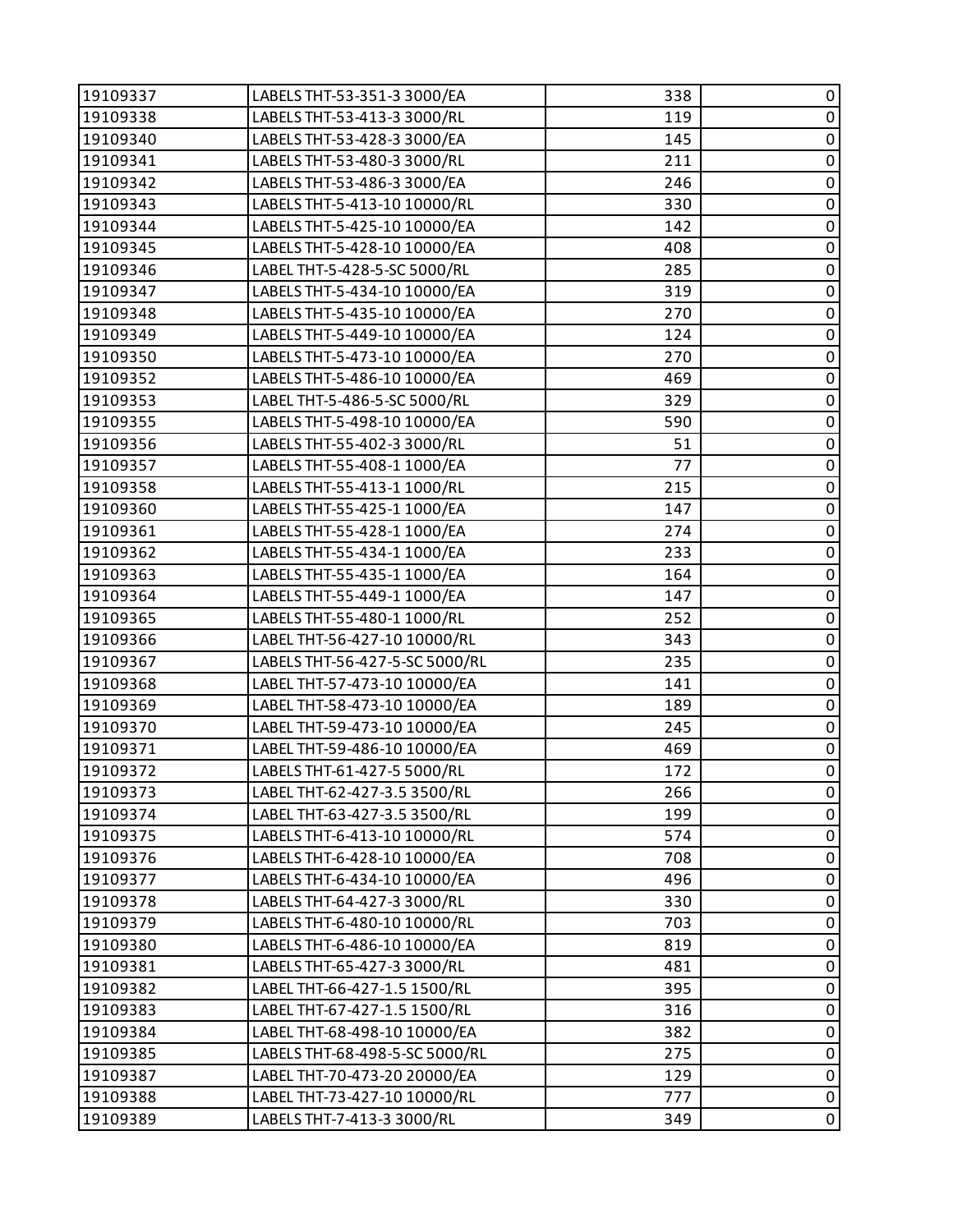| 19109391 | LABELS THT-7-425-3 3000/EA     | 185   | $\pmb{0}$      |
|----------|--------------------------------|-------|----------------|
| 19109392 | LABELS THT-7-428-3 3000/EA     | 428   | $\pmb{0}$      |
| 19109393 | LABEL THT-74-427-10 10000/RL   | 566   | $\pmb{0}$      |
| 19109394 | LABELS THT-74-427-5-SC 5000/RL | 401   | $\pmb{0}$      |
| 19109395 | LABELS THT-7-480-3 3000/RL     | 427   | $\pmb{0}$      |
| 19109396 | LABELS THT-7-486-3 3000/EA     | 495   | $\pmb{0}$      |
| 19109397 | LABEL THT-75-427-1.5-SC 1500RL | 245   | $\pmb{0}$      |
| 19109398 | LABELS THT-75-427-3 3000/RL    | 327   | $\pmb{0}$      |
| 19109399 | LABELS THT-75-427-3-2S 6000/RL | 345   | $\pmb{0}$      |
| 19109400 | LABELS THT-76-425-1 1000/EA    | 217   | $\pmb{0}$      |
| 19109401 | LABELS THT-76-449-1 1000/EA    | 210   | $\pmb{0}$      |
| 19109402 | LABELS THT-78-402-0.9 900/RL   | 48    | $\pmb{0}$      |
| 19109403 | LABELS THT-78-408-1 1000/EA    | 252   | $\pmb{0}$      |
| 19109404 | LABEL THT-80-427-2.5-SC 2500RL | 96    | $\pmb{0}$      |
| 19109405 | LABELS THT-80-427-5 5000/RL    | 136   | $\pmb{0}$      |
| 19109406 | LABELS THT-81-427-.5-SC 500/RL | 222   | $\pmb{0}$      |
| 19109407 | LABELS THT-81-427-1 1000/RL    | 314   | $\pmb{0}$      |
| 19109408 | LABELS THT-81-427-1-2S 2000/RL | 320   | $\pmb{0}$      |
| 19109409 | LABELS THT-82-427-0.5 500/RL   | 278   | $\overline{0}$ |
| 19109410 | LABELS THT-83-427-0.5 500/RL   | 331   | $\pmb{0}$      |
| 19109411 | LABELS THT-8-427-10 10000/RL   | 343   | $\pmb{0}$      |
| 19109412 | LABEL THT-8-427-5-SC 5000/RL   | 235   | $\pmb{0}$      |
| 19109413 | LABELS THT-85-427-2 2000/RL    | 924   | $\pmb{0}$      |
| 19109414 | LABELS THT-86-427-2 2000/RL    | 1,106 | $\pmb{0}$      |
| 19109415 | LABELS THT-87-498-5 5000/EA    | 391   | $\overline{0}$ |
| 19109416 | LABEL THT-88-498-2.5-SC 2500RL | 270   | $\pmb{0}$      |
| 19109418 | LABELS THT-89-498-5 5000/EA    | 677   | $\pmb{0}$      |
| 19109420 | LABELS THT-90-498-5 5000/EA    | 304   | $\pmb{0}$      |
| 19109421 | LABEL THT-91-498-2.5-SC 2500RL | 240   | $\pmb{0}$      |
| 19109422 | LABELS THT-91-498-5 5000/EA    | 345   | $\pmb{0}$      |
| 19109423 | LABEL THT-92-498-2 1/EA        | 230   | $\overline{0}$ |
| 19109424 | LABEL THT-92-498-SC 1/RL       | 259   | $\pmb{0}$      |
| 19109425 | LABEL THT-93-498-2 1/EA        | 230   | 0              |
| 19109426 | LABELS THT-9-427-10 10000/PK   | 679   | 0              |
| 19109427 | LABEL THT-9-427-10-2S 10000/RL | 675   | 0              |
| 19109428 | LABEL THT-9-427-2.5-SC 2500/RL | 235   | 0              |
| 19109429 | LABEL THT-94-498-2 1/EA        | 230   | $\pmb{0}$      |
| 19109430 | LABEL THT-95-498-2.5-SC 2500RL | 293   | 0              |
| 19109431 | LABELS THT-95-498-5 5000/EA    | 433   | $\pmb{0}$      |
| 19109432 | LABEL THT-96-473-10 10000/EA   | 132   | $\pmb{0}$      |
| 19109433 | LABEL THT-97-473-10 10000/EA   | 112   | $\pmb{0}$      |
| 19109434 | LABEL THTOL-167-966B-1 1000/RL | 113   | 0              |
| 19109435 | LABEL THTOL-167U-966B-1 1000EA | 110   | $\pmb{0}$      |
| 19109436 | LABEL THTOL-168-966B-1 1000/RL | 135   | 0              |
| 19109437 | LABEL THTOL-169-966B-1 1000/EA | 141   | $\pmb{0}$      |
| 19109438 | LABEL THTOL-170-966B-1 1000/EA | 174   | $\pmb{0}$      |
| 19109439 | LABEL THTOL-171-966B-1 1000/RL | 69    | 0              |
| 19109440 | LABEL THTOL-172-966B-1 1000/EA | 77    | $\pmb{0}$      |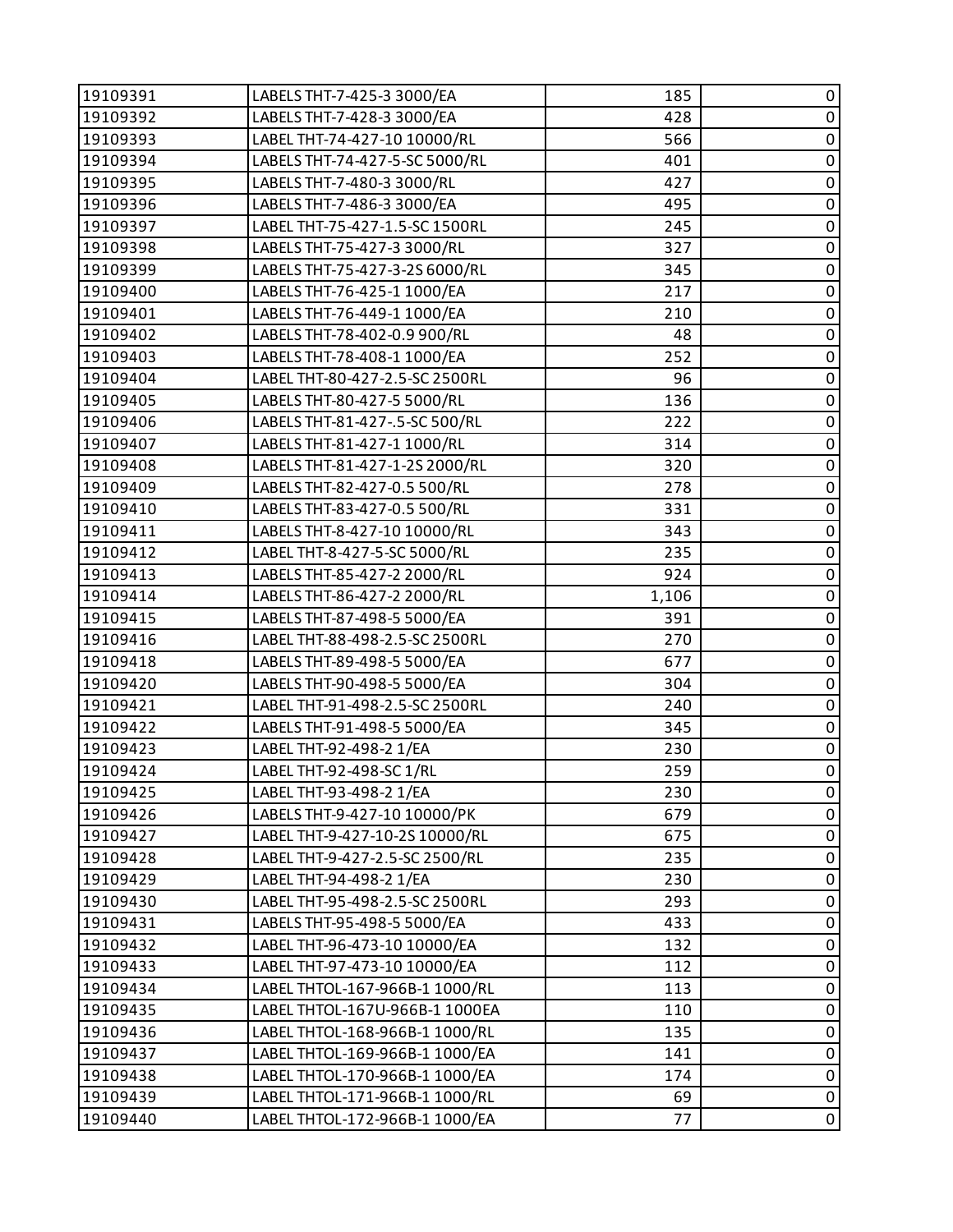| 19109441 | LABEL THTOL-173-966B-1 1000/EA  | 111 | 0           |
|----------|---------------------------------|-----|-------------|
| 19109442 | LABEL THTOL-174-966B-1 1000/EA  | 156 | $\pmb{0}$   |
| 19109443 | LABEL THTOL-175-966B-1 1000/RL  | 118 | $\pmb{0}$   |
| 19109444 | LABEL THTOL-176-966B-1 1000/EA  | 141 | $\pmb{0}$   |
| 19109445 | LABEL THTOL-177-966B-1 1000/EA  | 264 | $\pmb{0}$   |
| 19109446 | LABEL THTOL-178-966B-1 1000/RL  | 352 | $\pmb{0}$   |
| 19109458 | LABELS WRAP-10-427 2500/EA      | 327 | $\pmb{0}$   |
| 19109459 | LABELS WRAP-11-427 3600/EA      | 241 | $\mathbf 0$ |
| 19109460 | LABELS WRAP-12-427 3600/EA      | 558 | $\pmb{0}$   |
| 19109461 | LABELS WRAP-13-499 4100/EA      | 386 | $\pmb{0}$   |
| 19109462 | LABELS WRAP-1-427 6800/EA       | 243 | $\pmb{0}$   |
| 19109463 | LABELS WRAP-2-427 5300/EA       | 340 | $\pmb{0}$   |
| 19109464 | LABELS WRAP-3-427 4300/EA       | 309 | $\pmb{0}$   |
| 19109465 | LABELS WRAP-4-427 3600/EA       | 306 | $\mathbf 0$ |
| 19109466 | LABELS WRAP-5-427 2200/EA       | 430 | $\pmb{0}$   |
| 19109467 | LABELS WRAP-6-427 1900/EA       | 715 | $\pmb{0}$   |
| 19109468 | LABELS WRAP-7-499 4500/EA       | 188 | $\pmb{0}$   |
| 19109469 | LABELS WRAP-8-499 2800/EA       | 278 | $\pmb{0}$   |
| 19109470 | LABELS WRAP-9-499 2100/EA       | 526 | $\pmb{0}$   |
| 19109471 | LABELS XTHT-18-8425-5 20000/CS  | 596 | $\mathbf 0$ |
| 19109472 | LABEL XTHT-20-8425-1 4000/CS    | 601 | $\pmb{0}$   |
| 19109473 | LABEL XTHT-76-8425-1 4000/CS    | 462 | $\pmb{0}$   |
| 19109474 | BMP50 WIRE MARKR, WH.75IN 80/EA | 59  | $\pmb{0}$   |
| 19109475 | BMP50 WIRE MARKR, WH.75IN 80/EA | 65  | $\pmb{0}$   |
| 19109476 | BMP50 WIRE MARKR, WH.75IN 80/EA | 78  | $\pmb{0}$   |
| 19109477 | BMP50 WIRE MARKR, WH.75IN 80/EA | 113 | $\pmb{0}$   |
| 19109492 | LABEL 86218 5/PK                | 16  | $\pmb{0}$   |
| 19109549 | LABEL 144380 1/SGN              | 5   | $\mathbf 0$ |
| 19109555 | LABEL 144386 1/SGN              | 4   | $\pmb{0}$   |
| 19109627 | LABEL 144458 1/SGN              | 5   | $\pmb{0}$   |
| 19109628 | LABEL 144459 1/SGN              | 5   | $\pmb{0}$   |
| 19109629 | LABEL 144460 1/SGN              | 5   | $\mathbf 0$ |
| 19109643 | LABEL 144621 1/SGN              | 5   | 0           |
| 19109657 | LABEL 144648 1/SGN              | 5   | 0           |
| 19109687 | LABEL 49831 5/PK                | 16  | $\pmb{0}$   |
| 19109688 | LABEL 49834 5/PK                | 16  | $\pmb{0}$   |
| 19109689 | LABEL 49837 5/PK                | 16  | 0           |
| 19109690 | LABEL 49840 5/PK                | 16  | $\pmb{0}$   |
| 19109691 | LABEL 49858 5/PK                | 16  | 0           |
| 19109692 | LABEL 596-17 25 PER ROLL        | 8   | $\pmb{0}$   |
| 19109693 | LABEL 60190 100/PK              | 65  | $\pmb{0}$   |
| 19109694 | LABELS 60191 10/PK              | 68  | 0           |
| 19109695 | LABEL 60201 100/PK              | 67  | $\mathbf 0$ |
| 19109696 | LABELS 60202 10/PK              | 116 | $\pmb{0}$   |
| 19109697 | LABEL 60212 100/PK              | 116 | $\pmb{0}$   |
| 19109698 | LABELS 60213 10/PK              | 79  | $\pmb{0}$   |
| 19109699 | LABEL 60223 30/PK               | 75  | $\pmb{0}$   |
| 19109700 | LABELS 60224 10/PK              | 133 | $\pmb{0}$   |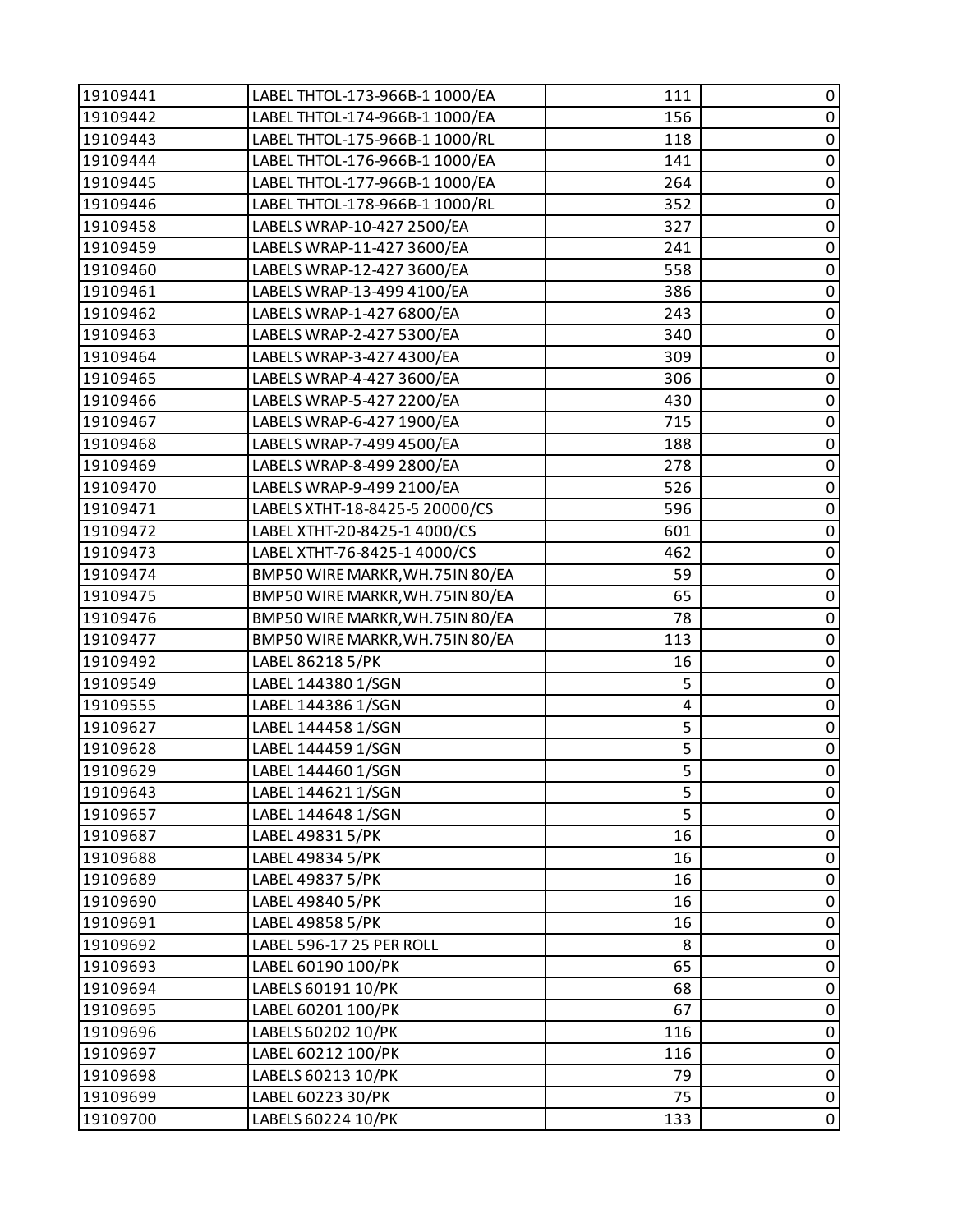| 19109701 | LABEL 60234 10/PK      | 133            | 0         |
|----------|------------------------|----------------|-----------|
| 19109702 | LABELS 60235 10/PK     | 66             | $\pmb{0}$ |
| 19109703 | LABEL 60372 5/PK       | 16             | $\pmb{0}$ |
| 19109704 | LABEL 60373 5/PK       | 16             | $\pmb{0}$ |
| 19109714 | LABEL 83907 1/SGN      | 5              | $\pmb{0}$ |
| 19109715 | LABEL 83956 1/SGN      | 5              | $\pmb{0}$ |
| 19109716 | LABEL 83967 1/EA       | 5              | $\pmb{0}$ |
| 19109721 | LABEL 86041 5 PER ROLL | 16             | $\pmb{0}$ |
| 19109722 | LABEL 86129 5/PK       | 16             | $\pmb{0}$ |
| 19109723 | LABEL 86132 5/PK       | 16             | $\pmb{0}$ |
| 19109724 | LABEL 86140 5/PK       | 16             | $\pmb{0}$ |
| 19109725 | LABEL 86157 5/PK       | 16             | $\pmb{0}$ |
| 19109726 | LABEL 86160 5/PK       | 16             | $\pmb{0}$ |
| 19109727 | LABEL 86164 5/PK       | 16             | $\pmb{0}$ |
| 19109728 | LABEL 86198 5/PK       | 16             | $\pmb{0}$ |
| 19109729 | LABEL 86199 5/PK       | 16             | $\pmb{0}$ |
| 19109730 | LABELS 86216 5/PK      | 16             | $\pmb{0}$ |
| 19109731 | LABEL 86222 5/PK       | 16             | $\pmb{0}$ |
| 19109732 | LABELS 86240 5/PK      | 16             | $\pmb{0}$ |
| 19109734 | LABEL 86295 5/PK       | 16             | $\pmb{0}$ |
| 19109735 | LABELS 86799 5/PK      | 16             | $\pmb{0}$ |
| 19109736 | LABEL 86807 5/PK       | 16             | $\pmb{0}$ |
| 19109737 | LABEL 86826 5/PK       | 16             | $\pmb{0}$ |
| 19109738 | LABELS 86860 5/PK      | 16             | $\pmb{0}$ |
| 19109739 | LABELS 86861 5/PK      | 16             | $\pmb{0}$ |
| 19109740 | LABEL 86862 5/PK       | 16             | $\pmb{0}$ |
| 19109741 | LABEL 86871 5/PK       | 16             | $\pmb{0}$ |
| 19109742 | LABEL 86876 5/PK       | 16             | $\pmb{0}$ |
| 19109744 | LABEL 86900 5/PK       | 16             | $\pmb{0}$ |
| 19109745 | LABEL 86903 5/PK       | 16             | $\pmb{0}$ |
| 19109746 | LABEL 87751 1/EA       | 5              | $\pmb{0}$ |
| 19109753 | LABEL 98466 5/PK       | 6              | $\pmb{0}$ |
| 19110158 | LABEL 86859 5/PK       | 16             | 0         |
| 19110175 | LABELS 103635 5/PK     | 20             | 0         |
| 19110181 | LABEL 45193 6/CD       | 5              | $\pmb{0}$ |
| 19110182 | LABEL 45194 6/CD       | 5              | $\pmb{0}$ |
| 19110183 | LABEL 45195 6/CD       | 5              | $\pmb{0}$ |
| 19110184 | LABEL 45196 6/CD       | 5              | $\pmb{0}$ |
| 19110186 | LABEL 49866 5/PK       | 16             | 0         |
| 19110187 | LABEL 49867 5/PK       | 16             | $\pmb{0}$ |
| 19110188 | LABEL 49871 5/PK       | 16             | $\pmb{0}$ |
| 19110199 | LABEL 76299 5/CD       | 11             | 0         |
| 19110200 | LABEL 76300 5/CD       | 11             | $\pmb{0}$ |
| 19110201 | LABEL 76302 5/CD       | 11             | $\pmb{0}$ |
| 19110207 | LABEL 952183/CD        | 7              | $\pmb{0}$ |
| 19110208 | LABEL 952193/CD        | 7              | $\pmb{0}$ |
| 19110209 | LABEL 952203/CD        | $\overline{7}$ | $\pmb{0}$ |
| 19110210 | LABEL 952213/CD        | $\overline{7}$ | $\pmb{0}$ |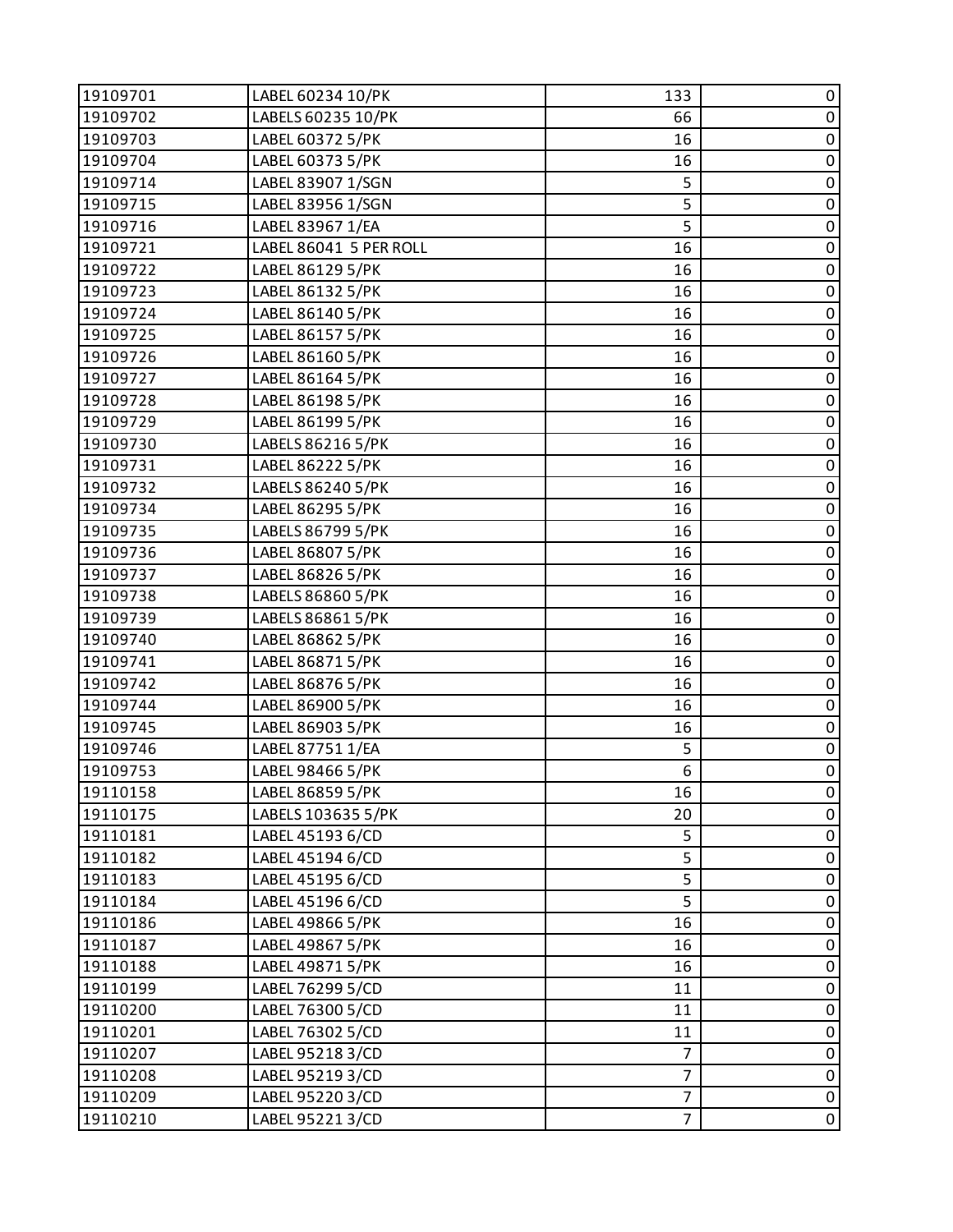| 19110211 | LABEL 95222 6/CD  | 12 | 0           |
|----------|-------------------|----|-------------|
| 19110212 | LABEL 95223 6/CD  | 12 | $\pmb{0}$   |
| 19110213 | LABEL 95224 6/CD  | 12 | 0           |
| 19110214 | LABEL 95225 6/CD  | 12 | $\pmb{0}$   |
| 19110215 | LABEL 95226 6/CD  | 12 | $\mathbf 0$ |
| 19110216 | LABEL 95227 6/CD  | 12 | 0           |
| 19110217 | LABEL 95228 6/CD  | 12 | $\pmb{0}$   |
| 19110223 | LABEL 102714 1/EA | 5  | $\pmb{0}$   |
| 19110234 | LABEL 49854 5/PK  | 16 | $\pmb{0}$   |
| 19110235 | LABEL 49857 5/PK  | 16 | $\pmb{0}$   |
| 19110236 | LABEL 49897 5/PK  | 16 | $\pmb{0}$   |
| 19110237 | LABEL 83935 1/SGN | 5  | $\pmb{0}$   |
| 19110238 | LABEL 87786 1/EA  | 5  | $\pmb{0}$   |
| 19110249 | LABEL 49868 5/PK  | 16 | $\pmb{0}$   |
| 19110250 | LABEL 86837 5/PK  | 16 | 0           |
| 19110265 | LABEL 42228 4/CD  | 6  | $\pmb{0}$   |
| 19110266 | LABELS 42229 4/EA | 6  | $\pmb{0}$   |
| 19110267 | LABEL 42230 4/CD  | 6  | 0           |
| 19110268 | LABEL 422314/CD   | 6  | $\pmb{0}$   |
| 19110269 | LABEL 42232 4/CD  | 6  | $\pmb{0}$   |
| 19110270 | LABEL 42233 4/CD  | 6  | 0           |
| 19110271 | LABEL 42234 4/CD  | 6  | $\pmb{0}$   |
| 19110272 | LABEL 42238 4/CD  | 6  | $\pmb{0}$   |
| 19110273 | LABEL 42241 4/CD  | 6  | $\pmb{0}$   |
| 19110274 | LABEL 42242 4/CD  | 6  | $\pmb{0}$   |
| 19110275 | LABEL 42243 4/CD  | 6  | $\pmb{0}$   |
| 19110276 | LABEL 42244 4/CD  | 6  | $\pmb{0}$   |
| 19110277 | LABEL 42245 4/CD  | 6  | $\pmb{0}$   |
| 19110278 | LABEL 42247 4/CD  | 6  | $\mathbf 0$ |
| 19110279 | LABELS 42248 4/CD | 6  | $\pmb{0}$   |
| 19110280 | LABEL 42257 4/CD  | 6  | $\pmb{0}$   |
| 19110281 | LABEL 42261 4/CD  | 6  | $\mathbf 0$ |
| 19110282 | LABEL 42262 4/CD  | 6  | 0           |
| 19110283 | LABEL 42263 4/CD  | 6  | 0           |
| 19110284 | LABEL 42269 4/CD  | 6  | $\pmb{0}$   |
| 19110285 | LABEL 42271 4/CD  | 6  | 0           |
| 19110286 | LABEL 42272 4/CD  | 6  | $\pmb{0}$   |
| 19110287 | LABEL 42273 4/CD  | 6  | $\pmb{0}$   |
| 19110288 | LABEL 42283 4/CD  | 6  | 0           |
| 19110289 | LABEL 42284 4/CD  | 7  | $\pmb{0}$   |
| 19110290 | LABEL 42290 4/CD  | 6  | $\pmb{0}$   |
| 19110291 | LABEL 42293 4/CD  | 6  | 0           |
| 19110292 | LABEL 42294 4/CD  | 6  | $\pmb{0}$   |
| 19110293 | LABEL 42541 4/CD  | 6  | $\pmb{0}$   |
| 19110294 | LABELS 45330 4/EA | 6  | $\pmb{0}$   |
| 19110295 | LABEL 49550 4/CD  | 6  | $\pmb{0}$   |
| 19110296 | LABEL 49551 4/CD  | 6  | $\pmb{0}$   |
| 19110297 | LABEL 49552 4/CD  | 6  | 0           |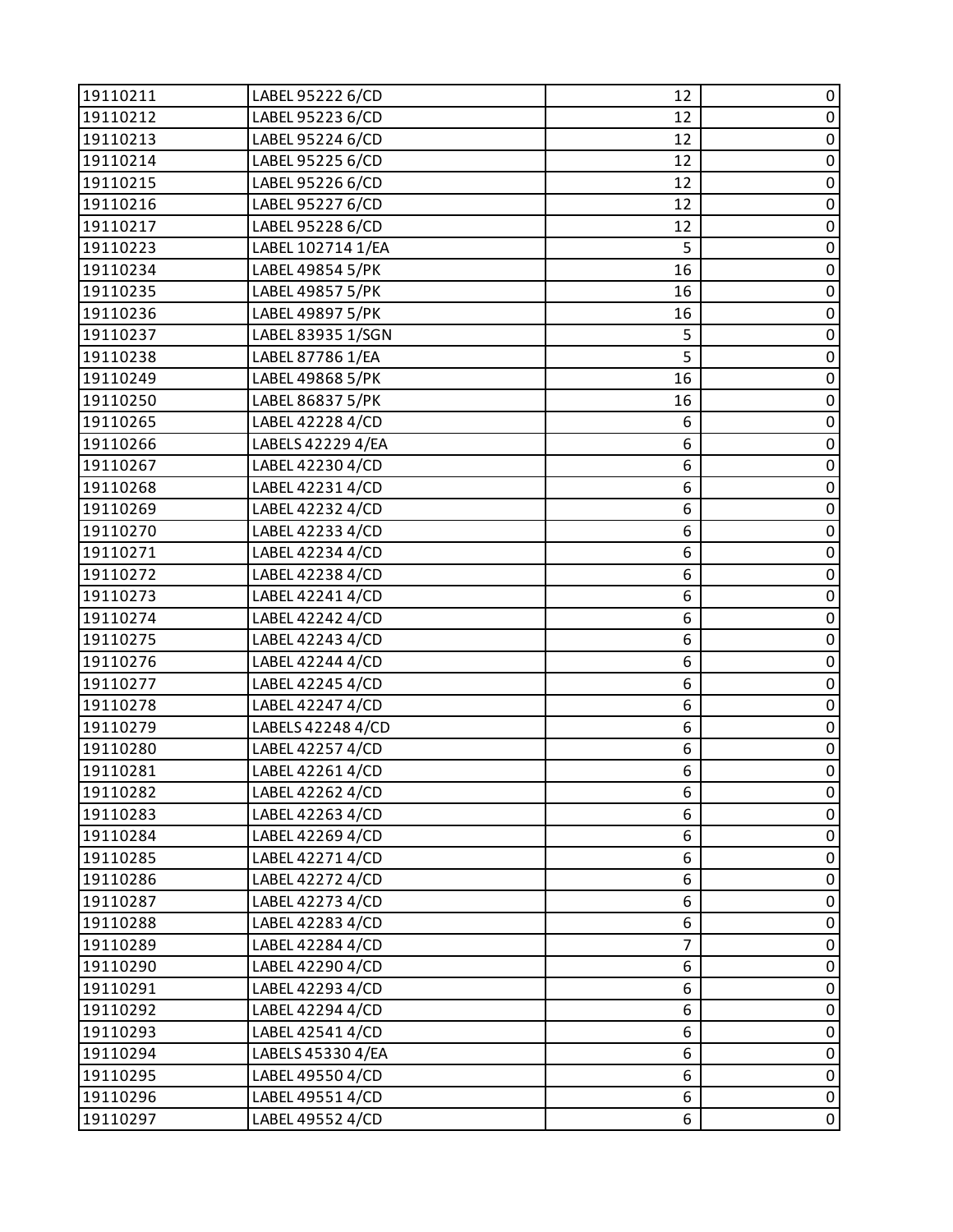| 19110298 | LABEL 49553 4/CD        | 6   | 0           |
|----------|-------------------------|-----|-------------|
| 19110299 | LABEL 49555 4/CD        | 6   | $\pmb{0}$   |
| 19110300 | LABEL 49556 4/CD        | 6   | 0           |
| 19110301 | LABEL 49557 4/CD        | 6   | $\pmb{0}$   |
| 19110302 | LABEL 49558 4/CD        | 6   | $\pmb{0}$   |
| 19110303 | LABEL 49559 4/CD        | 6   | 0           |
| 19110304 | LABEL 49560 4/CD        | 6   | $\mathbf 0$ |
| 19110305 | LABEL 49561 4/CD        | 6   | $\pmb{0}$   |
| 19110306 | LABEL 49562 4/CD        | 6   | 0           |
| 19110307 | LABEL 49563 4/CD        | 6   | $\pmb{0}$   |
| 19110308 | LABEL 49564 4/CD        | 6   | $\mathsf 0$ |
| 19110309 | LABEL 49565 4/CD        | 6   | 0           |
| 19110310 | LABEL 49566 4/CD        | 6   | $\pmb{0}$   |
| 19110311 | LABEL 49567 4/CD        | 6   | $\pmb{0}$   |
| 19110312 | LABEL 49568 4/CD        | 6   | 0           |
| 19110313 | LABEL 49569 4/CD        | 6   | $\pmb{0}$   |
| 19110314 | LABEL 49570 4/CD        | 6   | $\pmb{0}$   |
| 19110315 | LABEL 49571 4/CD        | 6   | 0           |
| 19110316 | LABEL 49572 4/CD        | 6   | $\pmb{0}$   |
| 19110317 | LABEL 49573 4/CD        | 6   | $\pmb{0}$   |
| 19110318 | LABEL 49574 4/CD        | 6   | 0           |
| 19110319 | LABEL 49576 4/CD        | 6   | $\mathbf 0$ |
| 19110320 | LABEL 49577 4/CD        | 6   | $\mathsf 0$ |
| 19110321 | LABEL 49578 4/CD        | 6   | 0           |
| 19110322 | LABEL 49579 4/CD        | 6   | $\pmb{0}$   |
| 19110323 | LABELS 49581 4/EA       | 6   | $\mathbf 0$ |
| 19110324 | LABEL 50193 4/CD        | 6   | $\pmb{0}$   |
| 19110325 | LABELS 52141 5/PK       | 8   | $\pmb{0}$   |
| 19110326 | LABEL 76305 4/CD        | 6   | $\mathbf 0$ |
| 19110327 | LABEL 76306 4/CD        | 6   | $\pmb{0}$   |
| 19110328 | LABELS 95229 50/PK      | 70  | $\pmb{0}$   |
| 19110329 | LABELS 102844 720/RL    | 40  | $\mathbf 0$ |
| 19110330 | LABELS 121056 50/PK     | 64  | 0           |
| 19110331 | LABELS 121115 720/RL    | 59  | 0           |
| 19110332 | LABELS 121161 500/RL    | 66  | $\pmb{0}$   |
| 19110333 | LABELS 121163 500/RL    | 60  | 0           |
| 19110334 | LABELS 121164 500/RL    | 141 | $\pmb{0}$   |
| 19110335 | LABELS 121165 500/RL    | 145 | $\pmb{0}$   |
| 19110336 | LABEL 121445 720/RL     | 48  | 0           |
| 19110337 | LABELS 121446 50/PK     | 70  | $\pmb{0}$   |
| 19110338 | LABEL 121447 50/PK      | 118 | $\mathsf 0$ |
| 19110340 | LABELS 121453 10/PK     | 55  | 0           |
| 19110342 | LABELS 121457 10/PK     | 13  | $\pmb{0}$   |
| 19110368 | LABEL 20191LS 500/RL    | 29  | $\pmb{0}$   |
| 19110380 | LABEL 517LS 500/RL 1/PK | 38  | 0           |
| 19110382 | LABELS 52175 5/PK       | 9   | $\pmb{0}$   |
| 19110384 | LABEL 53061 500/RL      | 107 | $\pmb{0}$   |
| 19110385 | LABEL 53063 500/RL      | 163 | 0           |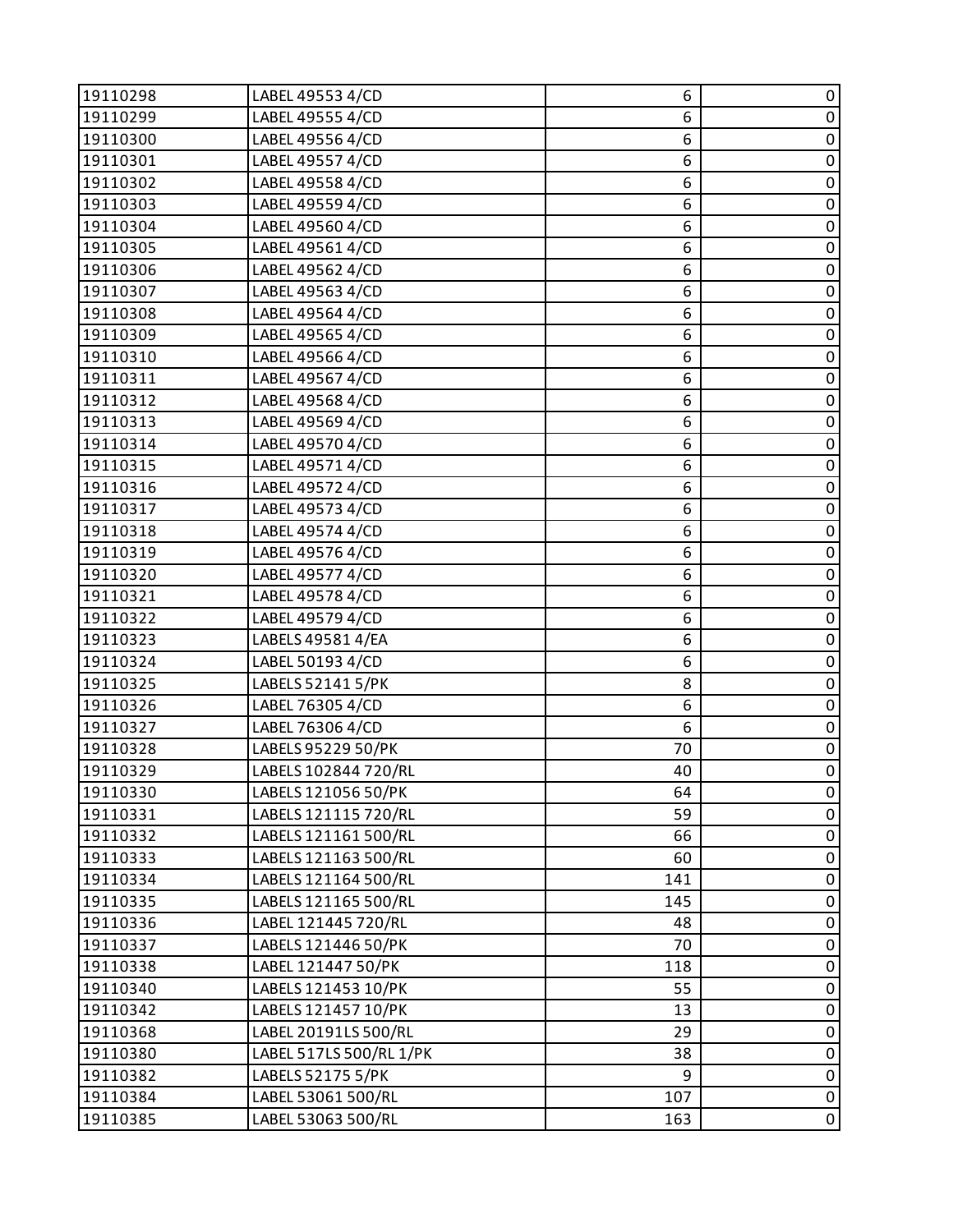| 19110386 | LABEL 53067 1/RL         | 113 | 0         |
|----------|--------------------------|-----|-----------|
| 19110387 | LABEL 53068 1/RL         | 209 | $\pmb{0}$ |
| 19110388 | LABEL 53069 1/RL         | 171 | $\pmb{0}$ |
| 19110389 | LABEL 53070 1/RL         | 314 | $\pmb{0}$ |
| 19110390 | LABEL 53071 500/RL       | 219 | $\pmb{0}$ |
| 19110391 | LABEL 53072 1/RL         | 389 | $\pmb{0}$ |
| 19110392 | LABEL 53095 720/RL       | 91  | $\pmb{0}$ |
| 19110393 | LABEL 536LS 750/PK       | 19  | $\pmb{0}$ |
| 19110399 | LABEL 58606 10/PK        | 22  | $\pmb{0}$ |
| 19110402 | LABEL 60320 500/RL       | 38  | $\pmb{0}$ |
| 19110403 | LABEL 60321 500/RL       | 38  | $\pmb{0}$ |
| 19110404 | LABEL 60322 1/PK         | 62  | $\pmb{0}$ |
| 19110405 | LABEL 60326 1/EA         | 40  | $\pmb{0}$ |
| 19110406 | LABEL 60329 100/PAD 1/PK | 32  | $\pmb{0}$ |
| 19110407 | LABELS 60330 100/PK      | 38  | $\pmb{0}$ |
| 19110408 | LABEL 60331 100/PAD 1/PK | 53  | $\pmb{0}$ |
| 19110409 | LABELS 60332 25/PK       | 36  | $\pmb{0}$ |
| 19110410 | LABELS 60333 25/PK       | 40  | $\pmb{0}$ |
| 19110411 | LABELS 60334 25/PK       | 38  | $\pmb{0}$ |
| 19110412 | LABELS 60335 100/PK      | 31  | $\pmb{0}$ |
| 19110413 | LABEL 60336 100/PAD 1/PK | 41  | 0         |
| 19110414 | LABEL 60440 25/PK        | 23  | $\pmb{0}$ |
| 19110415 | LABEL 60441 25/PK        | 29  | $\pmb{0}$ |
| 19110424 | LABELS 99181 100/PK      | 44  | $\pmb{0}$ |
| 19110425 | LABEL 99182 100/PK       | 49  | $\pmb{0}$ |
| 19110426 | LABELS 99185 500/PK      | 62  | $\pmb{0}$ |
| 19110427 | LABELS 99186 1000/EA     | 62  | $\pmb{0}$ |
| 19110428 | LABELS 99188 100/PK      | 33  | $\pmb{0}$ |
| 19110430 | LABEL 99421 100/PK       | 44  | $\pmb{0}$ |
| 19110431 | LABEL 99425 100/ROLL     | 21  | $\pmb{0}$ |
| 19110448 | LABEL 86298 5/PK         | 16  | $\pmb{0}$ |
| 19110449 | LABEL 86299 5/PK         | 16  | $\pmb{0}$ |
| 19110450 | PIPE MARKER 55365 1/RL   | 94  | 0         |
| 19110451 | PIPE MARKER 55368 1/RL   | 94  | 0         |
| 19110452 | PIPE MARKER 55371 1/RL   | 94  | $\pmb{0}$ |
| 19110453 | PIPE MARKER 57960 1/LBL  | 14  | 0         |
| 19110454 | PIPE MARKER 57961 1/LBL  | 14  | 0         |
| 19110455 | PIPE MARKER 57962 1/LBL  | 14  | 0         |
| 19110456 | PIPE MARKER 57963 1/LBL  | 14  | 0         |
| 19110457 | PIPE MARKER 57964 1/LBL  | 14  | 0         |
| 19110458 | PIPE MARKER 57965 1/LBL  | 14  | $\pmb{0}$ |
| 19110459 | PIPE MARKER 57966 1/EA   | 14  | 0         |
| 19110460 | PIPE MARKER 57967 1/LBL  | 14  | 0         |
| 19110461 | PIPE MARKER 57968 1/LBL  | 14  | $\pmb{0}$ |
| 19110462 | PIPE MARKER 57969 1/LBL  | 14  | 0         |
| 19110463 | PIPE MARKER 57970 1/LBL  | 14  | $\pmb{0}$ |
| 19110464 | PIPE MARKER 57971 1/LBL  | 14  | $\pmb{0}$ |
| 19110465 | PIPE MARKER 57972 1/LBL  | 14  | 0         |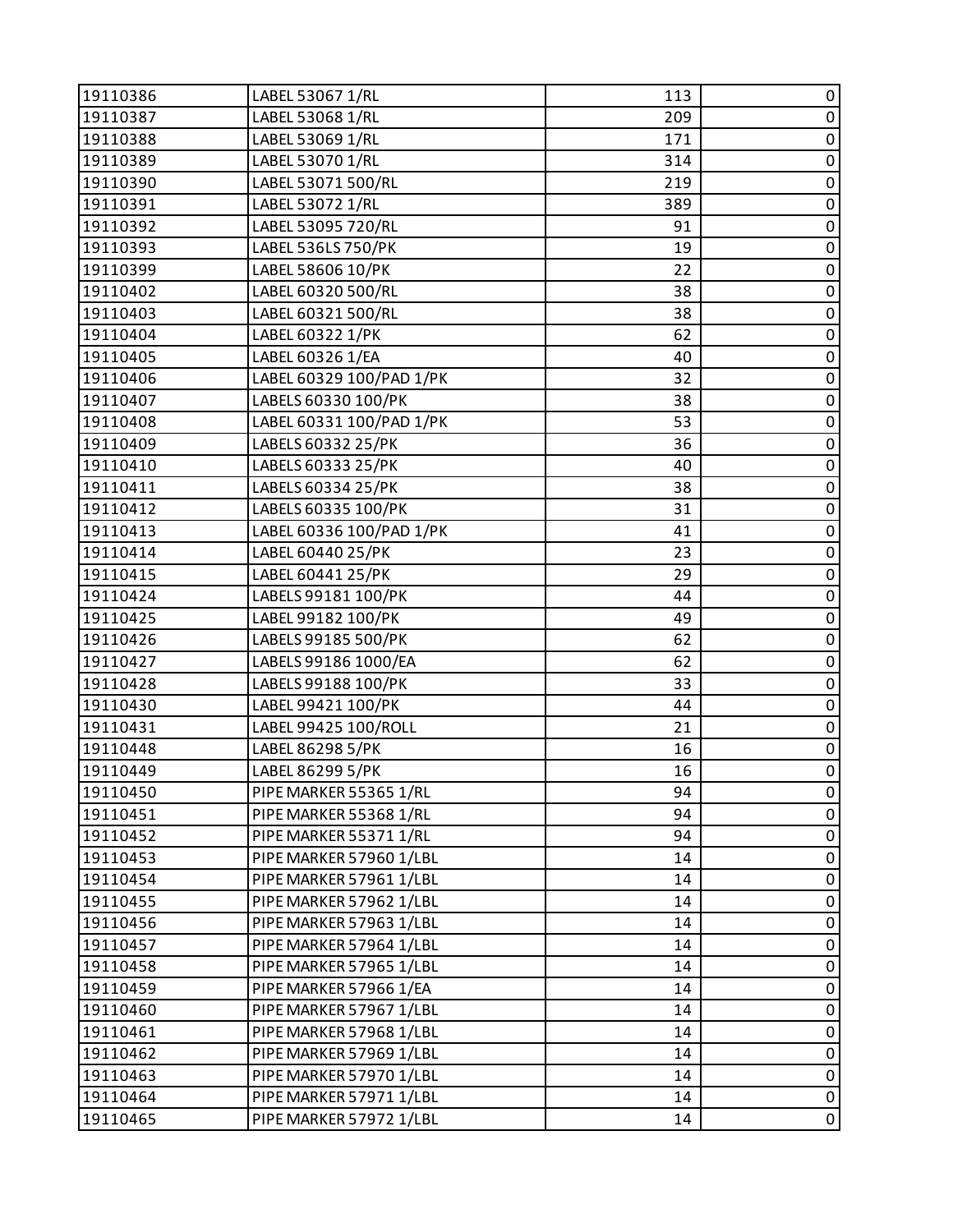| 19110466 | PIPE MARKER 57973 1/LBL | 14 | 0           |
|----------|-------------------------|----|-------------|
| 19110467 | PIPE MARKER 57974 1/LBL | 14 | $\pmb{0}$   |
| 19110468 | PIPE MARKER 57975 1/LBL | 14 | 0           |
| 19110469 | PIPE MARKER 57976 1/LBL | 14 | $\pmb{0}$   |
| 19110470 | PIPE MARKER 57977 1/EA  | 14 | $\pmb{0}$   |
| 19110471 | PIPE MARKER 57978 1/LBL | 14 | 0           |
| 19110472 | PIPE MARKER 57979 1/LBL | 14 | $\pmb{0}$   |
| 19110473 | PIPE MARKER 57980 1/LBL | 20 | $\pmb{0}$   |
| 19110474 | PIPE MARKER 57981 1/EA  | 20 | 0           |
| 19110475 | PIPE MARKER 57982 1/LBL | 20 | $\pmb{0}$   |
| 19110476 | PIPE MARKER 57983 1/LBL | 20 | $\pmb{0}$   |
| 19110477 | PIPE MARKER 57984 1/EA  | 20 | 0           |
| 19110478 | PIPE MARKER 57985 1/EA  | 20 | $\pmb{0}$   |
| 19110479 | PIPE MARKER 57986 1/EA  | 20 | $\pmb{0}$   |
| 19110480 | PIPE MARKER 57987 1/EA  | 20 | 0           |
| 19110481 | PIPE MARKER 57989 1/LBL | 20 | $\pmb{0}$   |
| 19110482 | PIPE MARKER 57990 1/EA  | 20 | $\pmb{0}$   |
| 19110483 | PIPE MARKER 57991 1/EA  | 20 | 0           |
| 19110484 | PIPE MARKER 57992 1/LBL | 20 | $\pmb{0}$   |
| 19110485 | PIPE MARKER 57993 1/LBL | 20 | $\pmb{0}$   |
| 19110486 | PIPE MARKER 57994 1/EA  | 20 | 0           |
| 19110487 | PIPE MARKER 57995 1/LBL | 20 | $\pmb{0}$   |
| 19110488 | PIPE MARKER 57996 1/LBL | 20 | $\pmb{0}$   |
| 19110489 | PIPE MARKER 57997 1/LBL | 20 | 0           |
| 19110490 | PIPE MARKER 57998 1/LBL | 20 | $\pmb{0}$   |
| 19110491 | PIPE MARKER 57999 1/LBL | 20 | $\pmb{0}$   |
| 19110492 | PIPE MARKER 58000 1/LBL | 14 | 0           |
| 19110493 | PIPE MARKER 58001 1/LBL | 14 | $\pmb{0}$   |
| 19110494 | PIPE MARKER 58002 1/LBL | 14 | $\pmb{0}$   |
| 19110495 | PIPE MARKER 58003 1/LBL | 14 | 0           |
| 19110496 | PIPE MARKER 58004 1/LBL | 14 | $\pmb{0}$   |
| 19110497 | PIPE MARKER 58005 1/LBL | 14 | $\pmb{0}$   |
| 19110498 | PIPE MARKER 58006 1/LBL | 20 | 0           |
| 19110499 | PIPE MARKER 58007 1/LBL | 20 | 0           |
| 19110500 | PIPE MARKER 58008 1/LBL | 20 | $\pmb{0}$   |
| 19110501 | PIPE MARKER 58009 1/LBL | 20 | 0           |
| 19110502 | PIPE MARKER 58010 1/LBL | 20 | 0           |
| 19110503 | PIPE MARKER 58011 1/LBL | 20 | 0           |
| 19110504 | PIPE MARKER 58012 1/LBL | 14 | 0           |
| 19110505 | PIPE MARKER 58013 1/LBL | 14 | 0           |
| 19110506 | PIPE MARKER 58014 1/LBL | 14 | $\pmb{0}$   |
| 19110507 | PIPE MARKER 58016 1/LBL | 20 | 0           |
| 19110508 | PIPE MARKER 59919 1/LBL | 31 | 0           |
| 19110509 | PIPE MARKER 59920 1/LBL | 31 | $\pmb{0}$   |
| 19110510 | PIPE MARKER 59921 1/LBL | 31 | 0           |
| 19110512 | PIPE MARKER 59923 1/LBL | 31 | $\pmb{0}$   |
| 19110513 | PIPE MARKER 59924 1/LBL | 31 | $\pmb{0}$   |
| 19110514 | PIPE MARKER 59925 1/LBL | 31 | $\mathbf 0$ |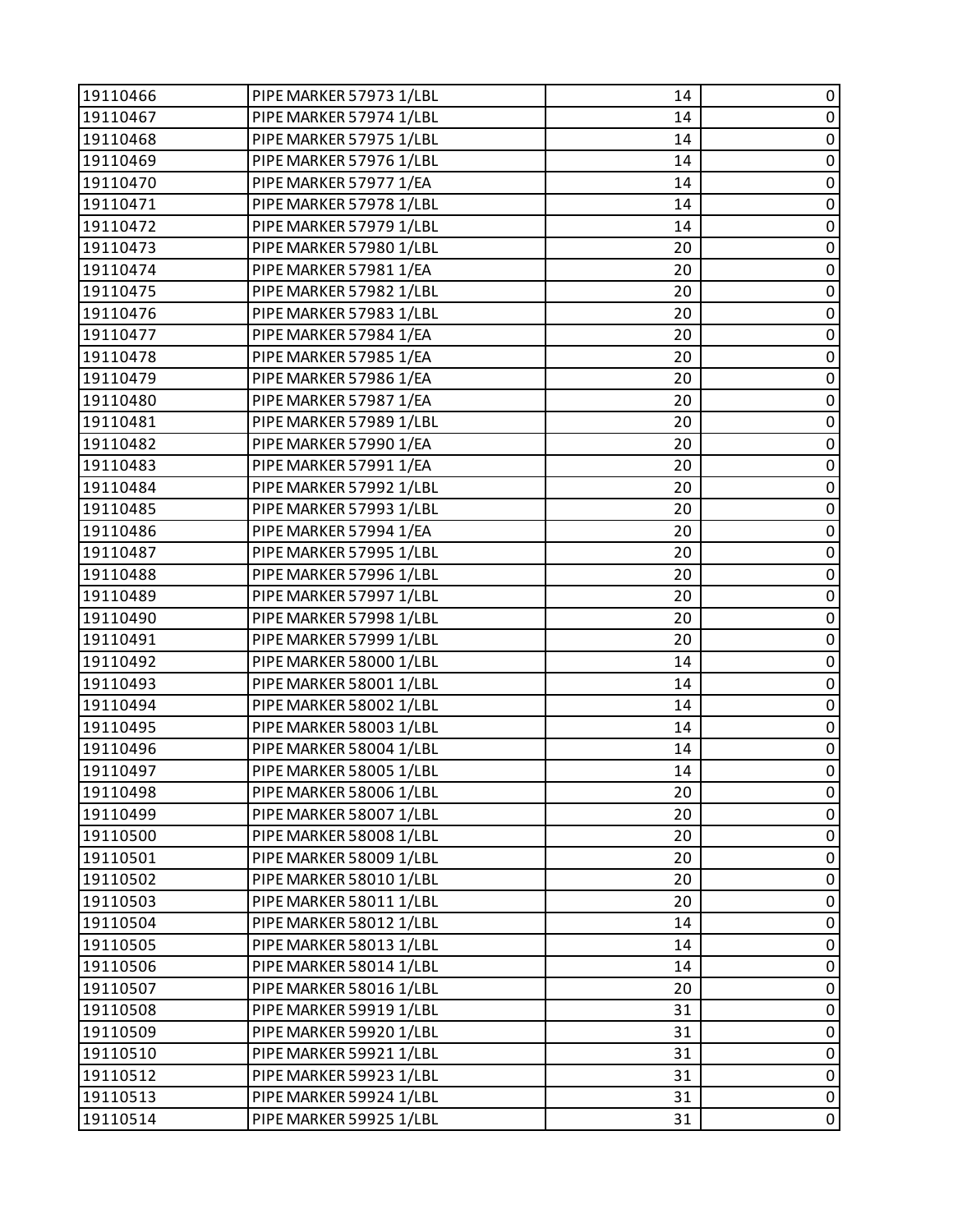| 19110515 | PIPE MARKERS 59926 2/EA | 31             | 0           |
|----------|-------------------------|----------------|-------------|
| 19110516 | PIPE MARKER 59927 1/LBL | 31             | $\pmb{0}$   |
| 19110517 | PIPE MARKER 59928 1/LBL | 31             | 0           |
| 19110518 | PIPE MARKER 59929 1/LBL | 31             | $\pmb{0}$   |
| 19110519 | PIPE MARKER 59930 1/LBL | 31             | $\mathbf 0$ |
| 19110520 | PIPE MARKER 59931 1/LBL | 31             | 0           |
| 19110521 | PIPE MARKER 59932 1/LBL | 31             | $\pmb{0}$   |
| 19110522 | PIPE MARKER 59933 1/LBL | 31             | $\mathsf 0$ |
| 19110523 | PIPE MARKER 59934 1/EA  | 31             | 0           |
| 19110524 | PIPE MARKER 59935 1/LBL | 31             | $\pmb{0}$   |
| 19110525 | PIPE MARKER 59936 1/LBL | 31             | $\pmb{0}$   |
| 19110526 | PIPE MARKER 59937 1/LBL | 31             | 0           |
| 19110527 | PIPE MARKER 59938 1/LBL | 31             | $\pmb{0}$   |
| 19110528 | PIPE MARKER 59939 1/LBL | 31             | $\mathbf 0$ |
| 19110529 | PIPE MARKER 59940 1/LBL | 31             | 0           |
| 19110530 | PIPE MARKER 59941 1/LBL | 31             | $\pmb{0}$   |
| 19110531 | PIPE MARKER 59942 1/LBL | 31             | $\pmb{0}$   |
| 19110532 | PIPE MARKER 59943 1/LBL | 31             | 0           |
| 19110533 | PIPE MARKER 59944 1/LBL | 31             | $\pmb{0}$   |
| 19110534 | PIPE MARKER 59980 1/LBL | 31             | $\mathsf 0$ |
| 19110535 | PIPE MARKER 59981 1/LBL | 31             | 0           |
| 19110536 | PIPE MARKER 59982 1/LBL | 31             | $\pmb{0}$   |
| 19110537 | PIPE MARKER 90340 1/LBL | $\overline{7}$ | $\pmb{0}$   |
| 19110538 | PIPE MARKER 90341 1/LBL | $\overline{7}$ | 0           |
| 19110539 | PIPE MARKER 90343 1/LBL | 7              | $\pmb{0}$   |
| 19110540 | PIPE MARKER 90345 1/LBL | 7              | $\mathbf 0$ |
| 19110541 | PIPE MARKER 90346 1/LBL | $\overline{7}$ | 0           |
| 19110542 | PIPE MARKER 90349 1/LBL | $\overline{7}$ | $\pmb{0}$   |
| 19110543 | PIPE MARKER 90350 1/LBL | 7              | $\pmb{0}$   |
| 19110544 | PIPE MARKER 90400 1/LBL | 6              | 0           |
| 19110545 | PIPE MARKER 90401 1/LBL | 6              | $\pmb{0}$   |
| 19110546 | PIPE MARKER 90402 1/EA  | 6              | $\pmb{0}$   |
| 19110547 | PIPE MARKER 90403 1/LBL | 6              | 0           |
| 19110548 | PIPE MARKER 90404 1/EA  | 6              | 0           |
| 19110549 | PIPE MARKER 90405 1/EA  | 6              | $\pmb{0}$   |
| 19110550 | PIPE MARKER 90406 1/EA  | 6              | 0           |
| 19110551 | PIPE MARKER 90407 1/EA  | 6              | 0           |
| 19110552 | PIPE MARKER 90408 1/LBL | 6              | $\pmb{0}$   |
| 19110553 | PIPE MARKER 90409 1/EA  | 6              | 0           |
| 19110554 | PIPE MARKER 90410 1/EA  | 6              | 0           |
| 19110555 | PIPE MARKER 90411 1/LBL | 6              | $\pmb{0}$   |
| 19110556 | PIPE MARKER 90412 1/LBL | 6              | 0           |
| 19110557 | PIPE MARKER 90413 1/LBL | 6              | 0           |
| 19110558 | PIPE MARKER 90414 1/EA  | 6              | $\pmb{0}$   |
| 19110559 | PIPE MARKER 90415 1/EA  | 6              | 0           |
| 19110560 | PIPE MARKER 90416 1/LBL | 6              | $\pmb{0}$   |
| 19110561 | PIPE MARKER 90417 1/EA  | 6              | $\pmb{0}$   |
| 19110562 | PIPE MARKER 90418 1/LBL | 6              | $\mathbf 0$ |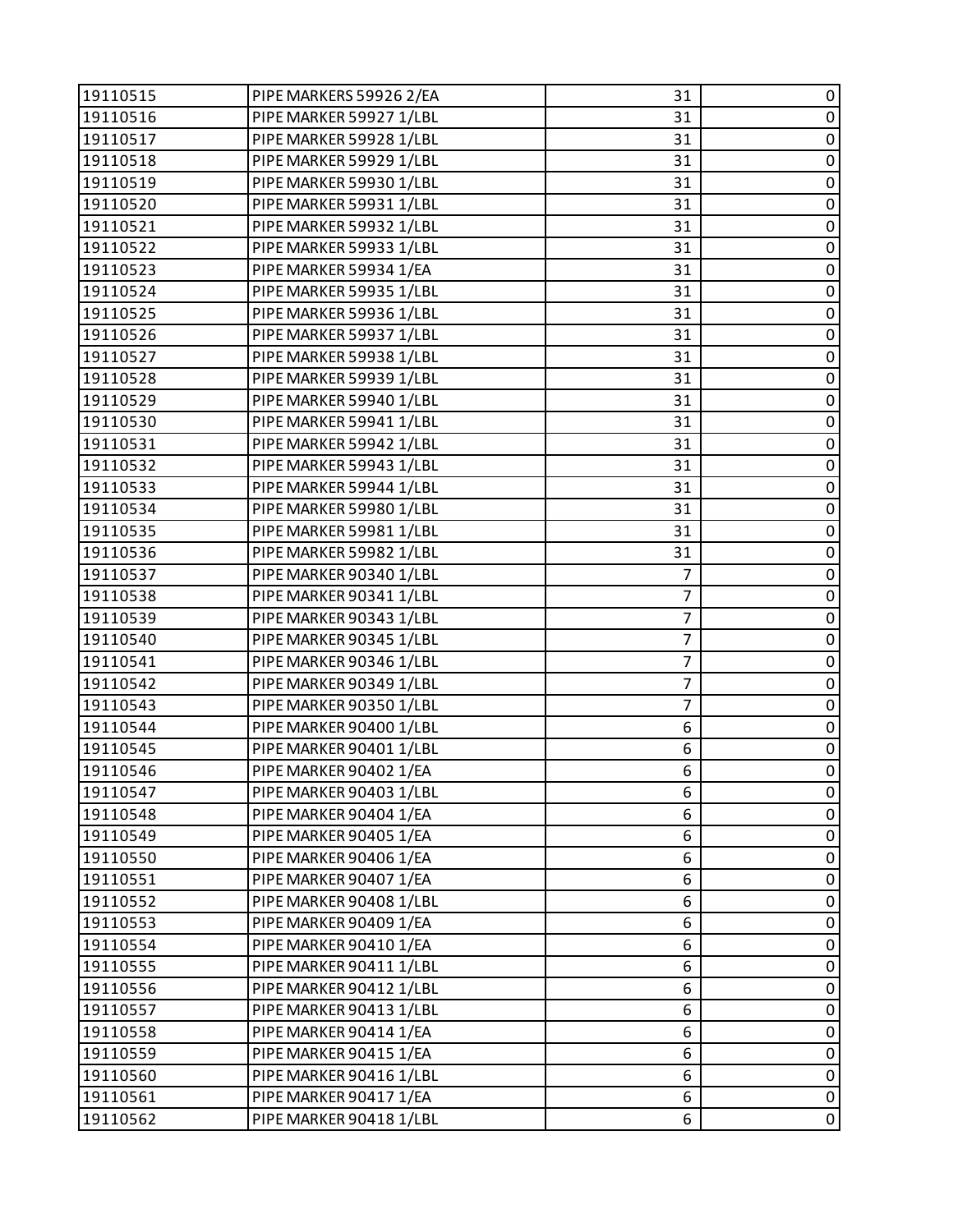| 19110563 | PIPE MARKER 90419 1/LBL | 6              | 0           |
|----------|-------------------------|----------------|-------------|
| 19110564 | PIPE MARKER 90420 4/CD  | 6              | $\pmb{0}$   |
| 19110565 | PIPE MARKER 90421 4/CD  | 6              | 0           |
| 19110566 | PIPE MARKER 90422 4/CD  | 6              | $\pmb{0}$   |
| 19110567 | PIPE MARKER 90423 4/CD  | 6              | $\mathbf 0$ |
| 19110568 | PIPE MARKER 90424 4/CD  | 6              | 0           |
| 19110569 | PIPE MARKER 90425 4/CD  | 6              | $\pmb{0}$   |
| 19110570 | PIPE MARKER 90426 1/EA  | 6              | $\mathbf 0$ |
| 19110571 | PIPE MARKER 90427 4/CD  | 6              | 0           |
| 19110572 | PIPE MARKER 90428 4/CD  | 6              | $\pmb{0}$   |
| 19110573 | PIPE MARKER 90429 4/CD  | 6              | $\mathbf 0$ |
| 19110574 | PIPE MARKER 90430 4/CD  | 6              | 0           |
| 19110575 | PIPE MARKER 90431 4/CD  | 6              | $\pmb{0}$   |
| 19110576 | PIPE MARKER 90432 4/CD  | 6              | $\mathbf 0$ |
| 19110577 | PIPE MARKER 90433 4/CD  | 6              | 0           |
| 19110578 | PIPE MARKER 90434 4/CD  | 6              | $\pmb{0}$   |
| 19110579 | PIPE MARKER 90435 4/CD  | 6              | $\mathbf 0$ |
| 19110580 | PIPE MARKER 90436 4/CD  | 6              | 0           |
| 19110581 | PIPE MARKER 90437 4/CD  | 6              | $\pmb{0}$   |
| 19110582 | PIPE MARKER 90438 4/CD  | 6              | $\pmb{0}$   |
| 19110583 | PIPE MARKER 90439 4/CD  | 6              | 0           |
| 19110584 | PIPE MARKER 90440 1/LBL | 7              | $\mathbf 0$ |
| 19110585 | PIPE MARKER 90441 1/LBL | 7              | $\mathbf 0$ |
| 19110586 | PIPE MARKER 90442 1/LBL | $\overline{7}$ | 0           |
| 19110587 | PIPE MARKER 90443 1/LBL | 7              | $\pmb{0}$   |
| 19110588 | PIPE MARKER 90444 1/LBL | $\overline{7}$ | $\mathbf 0$ |
| 19110589 | PIPE MARKER 90445 1/LBL | $\overline{7}$ | 0           |
| 19110590 | PIPE MARKER 90446 1/LBL | $\overline{7}$ | $\pmb{0}$   |
| 19110591 | PIPE MARKER 90447 1/EA  | $\overline{7}$ | $\mathbf 0$ |
| 19110592 | PIPE MARKER 90448 1/LBL | $\overline{7}$ | 0           |
| 19110593 | PIPE MARKER 90449 1/LBL | $\overline{7}$ | $\pmb{0}$   |
| 19110594 | PIPE MARKER 90450 1/EA  | $\overline{7}$ | $\mathbf 0$ |
| 19110595 | PIPE MARKER 90451 1/LBL | 7              | 0           |
| 19110596 | PIPE MARKER 90452 1/LBL | 7              | 0           |
| 19110597 | PIPE MARKER 90453 1/LBL | $\overline{7}$ | $\pmb{0}$   |
| 19110598 | PIPE MARKER 90454 1/LBL | 7              | 0           |
| 19110599 | PIPE MARKER 90455 1/EA  | 7              | 0           |
| 19110600 | PIPE MARKER 90456 1/LBL | $\overline{7}$ | $\pmb{0}$   |
| 19110601 | PIPE MARKER 90457 1/LBL | $\overline{7}$ | 0           |
| 19110602 | PIPE MARKER 90458 1/LBL | 7              | 0           |
| 19110603 | PIPE MARKER 90459 1/LBL | $\overline{7}$ | $\pmb{0}$   |
| 19110604 | PIPE MARKER 90460 1/LBL | 6              | 0           |
| 19110605 | PIPE MARKER 90461 4/CD  | 6              | 0           |
| 19110606 | PIPE MARKER 90462 1/LBL | 7              | $\pmb{0}$   |
| 19110607 | PIPE MARKER 90463 1/LBL | 6              | 0           |
| 19110608 | PIPE MARKER 90464 4/CD  | 6              | $\pmb{0}$   |
| 19110609 | PIPE MARKER 90465 1/LBL | $\overline{7}$ | $\pmb{0}$   |
| 19110610 | PIPE MARKER 90466 1/LBL | 6              | $\pmb{0}$   |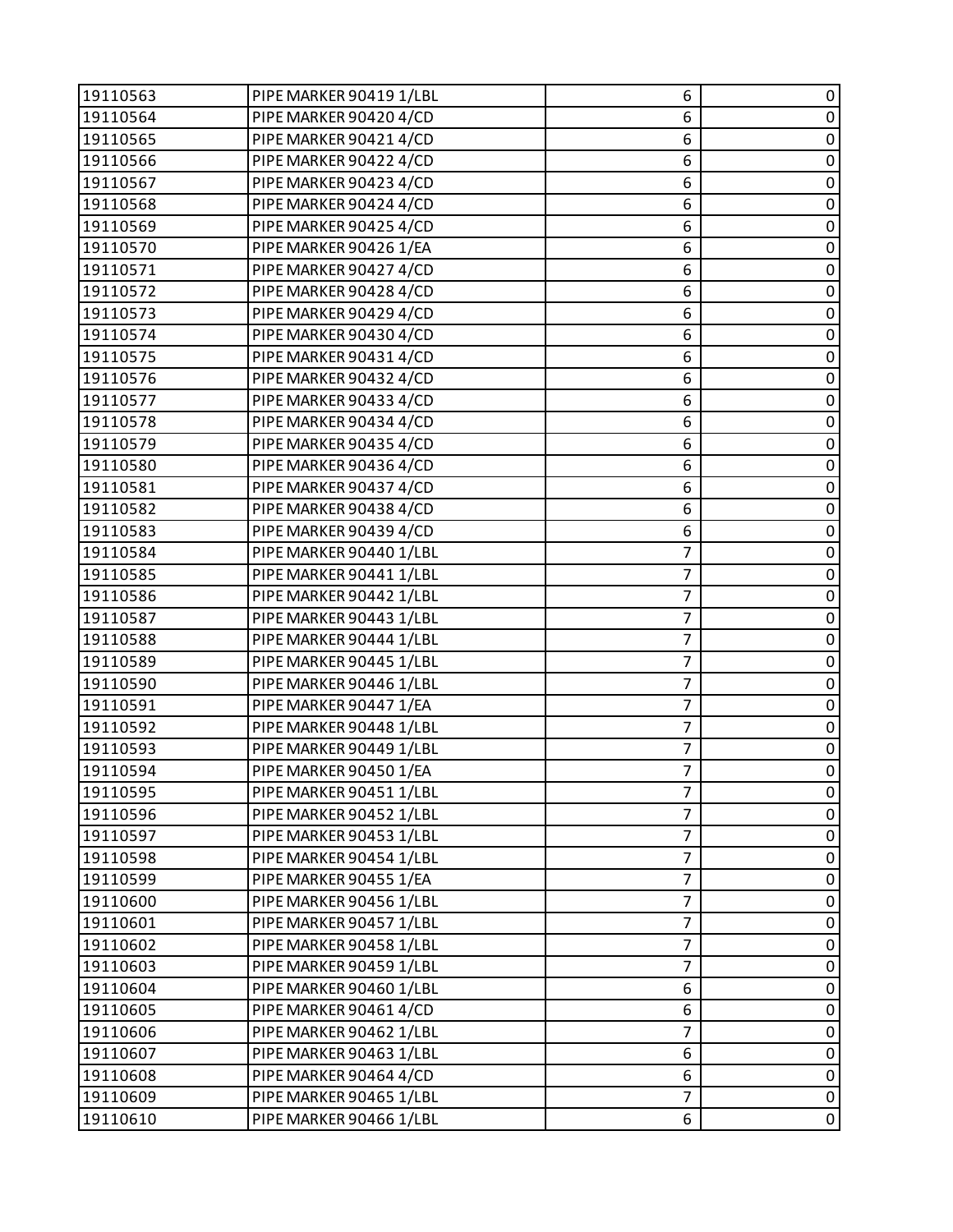| 19110611 | PIPE MARKER 90467 4/CD        | 6              | 0           |
|----------|-------------------------------|----------------|-------------|
| 19110612 | PIPE MARKER 90468 1/LBL       | $\overline{7}$ | $\pmb{0}$   |
| 19110613 | PIPE MARKER 90469 1/LBL       | 6              | 0           |
| 19110614 | PIPE MARKER 90470 4/CD        | 6              | $\pmb{0}$   |
| 19110615 | PIPE MARKER 90471 1/LBL       | $\overline{7}$ | $\mathbf 0$ |
| 19110616 | PIPE MARKER 90472 1/LBL       | 6              | 0           |
| 19110617 | PIPE MARKER 90473 4/CD        | 6              | $\pmb{0}$   |
| 19110618 | PIPE MARKER 90474 1/LBL       | $\overline{7}$ | $\mathsf 0$ |
| 19110619 | PIPE MARKER 90475 1/LBL       | 6              | 0           |
| 19110620 | PIPE MARKER 90476 4/CD        | 6              | $\pmb{0}$   |
| 19110621 | PIPE MARKER 90477 1/LBL       | $\overline{7}$ | $\mathsf 0$ |
| 19110622 | PIPE MARKER 90478 1/LBL       | 6              | 0           |
| 19110623 | PIPE MARKER 90479 4/CD        | 6              | $\pmb{0}$   |
| 19110624 | PIPE MARKER 90480 1/LBL       | $\overline{7}$ | $\pmb{0}$   |
| 19110625 | PIPE MARKER 90481 1/LBL       | 6              | 0           |
| 19110626 | PIPE MARKER 90482 4/CD        | 6              | $\pmb{0}$   |
| 19110627 | PIPE MARKER 90483 1/LBL       | $\overline{7}$ | $\mathbf 0$ |
| 19110628 | PIPE MARKER 90484 1/LBL       | 6              | 0           |
| 19110629 | PIPE MARKER 90485 4/CD        | 6              | $\pmb{0}$   |
| 19110630 | PIPE MARKER 90486 1/LBL       | $\overline{7}$ | $\pmb{0}$   |
| 19110632 | DISPENSER 30693 1/EA          | 172            | 0           |
| 19110633 | DISPENSER 72412 1/EA          | 70             | $\mathbf 0$ |
| 19110634 | DISPENSER PD934A1/EA          | 84             | $\pmb{0}$   |
| 19110636 | LABELS 121449 5/PK            | 11             | 0           |
| 19110646 | LABEL 144474 1/SGN            | 17             | $\pmb{0}$   |
| 19110669 | LABEL 144497 1/SGN            | 5              | $\mathbf 0$ |
| 19110676 | LABEL 144508 1/SGN            | 5              | 0           |
| 19110682 | LABEL 49847 5/PK              | 16             | $\pmb{0}$   |
| 19110683 | LABEL 49856 5/PK              | 16             | $\mathsf 0$ |
| 19110685 | LABELS 86204 5/PK             | 16             | 0           |
| 19110686 | LABEL 86243 5/PK              | 16             | $\pmb{0}$   |
| 19110687 | LABELS 86245 5/PK             | 16             | $\mathbf 0$ |
| 19110689 | LABELS 86248 5/PK             | 16             | 0           |
| 19110690 | LABEL 86250 5/PK              | 16             | 0           |
| 19110691 | LABEL 86251 5/PK              | 16             | $\pmb{0}$   |
| 19110692 | LABEL 86878 5/PK              | 16             | 0           |
| 19110693 | LABEL 86879 5/PK              | 16             | $\pmb{0}$   |
| 19110694 | LABEL 86880 5/PK              | 16             | $\pmb{0}$   |
| 19110695 | LABELS LID-2 14/SH            | 4              | $\pmb{0}$   |
| 19110696 | LABELS LID-3 25/PK            | 15             | $\pmb{0}$   |
| 19110697 | LOCKOUT STATION LKX-RACK 1/EA | 57             | $\pmb{0}$   |
| 19110702 | LABEL 143801 1/SGN            | 5              | 0           |
| 19110709 | LABEL 143816 1/SGN            | 5              | $\pmb{0}$   |
| 19110725 | LABEL 143832 1/SGN            | 5              | $\pmb{0}$   |
| 19110756 | LABEL 143912 1/SGN            | 5              | $\pmb{0}$   |
| 19110757 | LABEL 143913 1/SGN            | 5              | $\pmb{0}$   |
| 19110779 | LABEL 143957 1/SGN            | 5              | $\pmb{0}$   |
| 19110816 | LABEL 144071 1/SGN            | 5              | 0           |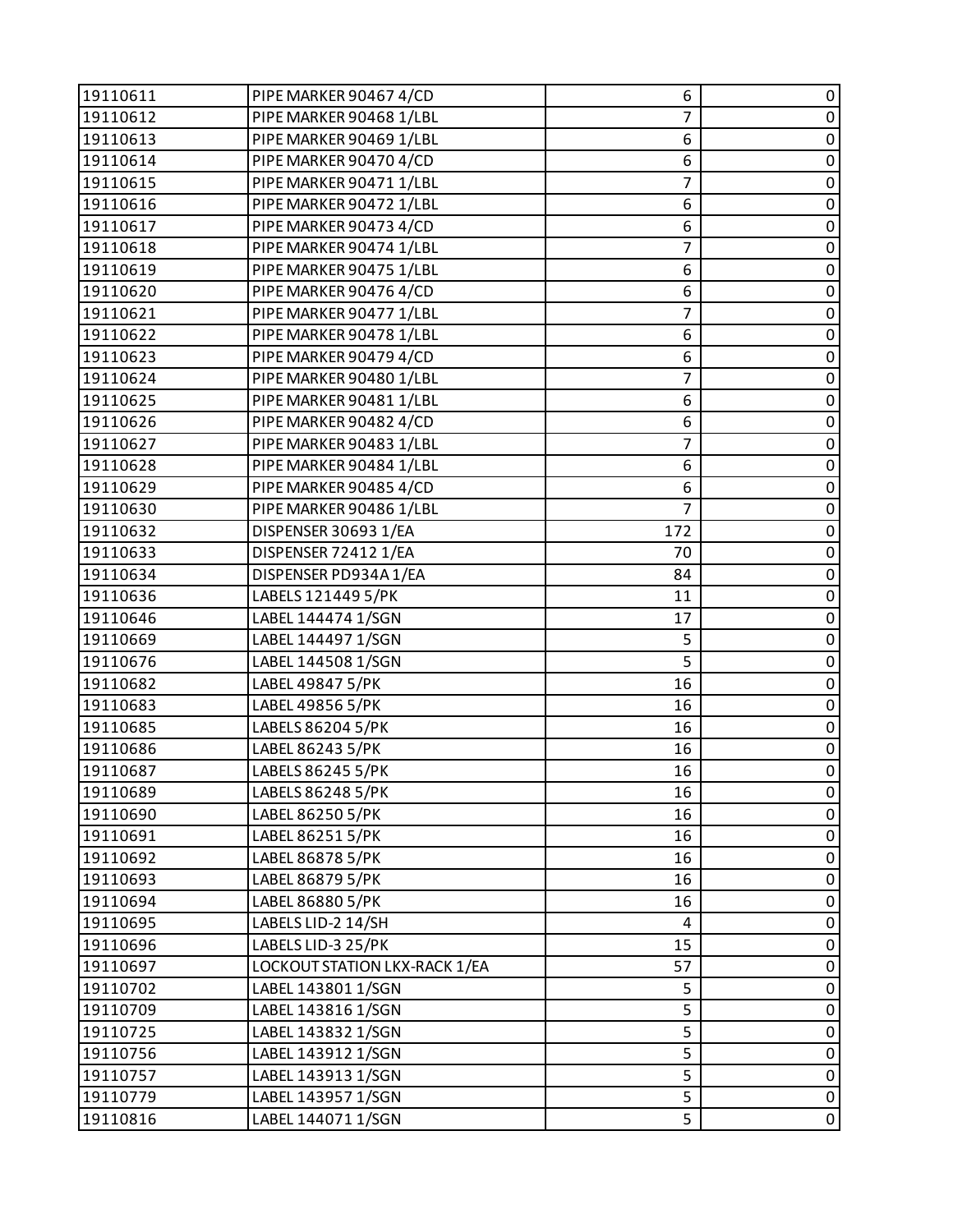| 19110830 | LABEL 30697 1/EA  | 23 | 0           |
|----------|-------------------|----|-------------|
| 19110831 | LABEL 30698 1/EA  | 23 | $\pmb{0}$   |
| 19110832 | LABEL 30699 1/EA  | 23 | 0           |
| 19110836 | LABEL 49828 5/PK  | 16 | $\pmb{0}$   |
| 19110837 | LABEL 49829 5/PK  | 16 | $\pmb{0}$   |
| 19110838 | LABEL 49830 5/PK  | 16 | 0           |
| 19110839 | LABEL 49833 5/PK  | 16 | $\pmb{0}$   |
| 19110840 | LABEL 49835 5/PK  | 16 | $\pmb{0}$   |
| 19110841 | LABEL 49836 5/PK  | 16 | 0           |
| 19110842 | LABEL 49839 5/PK  | 16 | $\pmb{0}$   |
| 19110843 | LABEL 49841 5/PK  | 16 | $\pmb{0}$   |
| 19110845 | LABEL 49848 5/PK  | 16 | 0           |
| 19110846 | LABEL 49851 5/PK  | 16 | $\pmb{0}$   |
| 19110847 | LABEL 49859 5/PK  | 16 | $\pmb{0}$   |
| 19110852 | LABELS 81963 5/PK | 16 | $\pmb{0}$   |
| 19110855 | LABEL 83892 1/SGN | 5  | $\pmb{0}$   |
| 19110856 | LABEL 83898 1/SGN | 5  | $\pmb{0}$   |
| 19110857 | LABEL 83916 1/SGN | 5  | $\pmb{0}$   |
| 19110859 | LABEL 86035 5/PK  | 16 | $\pmb{0}$   |
| 19110860 | LABEL 86126 5/PK  | 16 | $\pmb{0}$   |
| 19110861 | LABEL 86127 5/PK  | 16 | 0           |
| 19110862 | LABEL 86128 5/PK  | 16 | $\pmb{0}$   |
| 19110863 | LABELS 86130 5/PK | 16 | $\pmb{0}$   |
| 19110865 | LABEL 86142 5/PK  | 16 | 0           |
| 19110867 | LABEL 86148 5/PK  | 16 | $\pmb{0}$   |
| 19110868 | LABEL 86155 5/PK  | 16 | $\pmb{0}$   |
| 19110869 | LABEL 86162 5/PK  | 16 | $\pmb{0}$   |
| 19110870 | LABEL 86163 5/PK  | 16 | $\pmb{0}$   |
| 19110871 | LABEL 86165 5/PK  | 16 | $\pmb{0}$   |
| 19110872 | LABEL 86167 5/PK  | 16 | $\pmb{0}$   |
| 19110873 | LABEL 86172 5/PK  | 16 | $\pmb{0}$   |
| 19110874 | LABEL 86174 5/PK  | 16 | $\pmb{0}$   |
| 19110875 | LABEL 86193 5/PK  | 16 | 0           |
| 19110876 | LABEL 86201 5/PK  | 16 | 0           |
| 19110877 | LABELS 86203 5/PK | 16 | $\pmb{0}$   |
| 19110878 | LABEL 86205 5/PK  | 16 | $\pmb{0}$   |
| 19110880 | LABEL 86207 5/PK  | 16 | $\pmb{0}$   |
| 19110881 | LABELS 86209 5/PK | 16 | $\pmb{0}$   |
| 19110882 | LABELS 86212 5/PK | 16 | 0           |
| 19110883 | LABEL 86213 5/PK  | 16 | $\pmb{0}$   |
| 19110886 | LABEL 86225 5/PK  | 16 | $\pmb{0}$   |
| 19110887 | LABEL 86227 5/PK  | 16 | 0           |
| 19110888 | LABELS 86234 5/PK | 16 | $\pmb{0}$   |
| 19110889 | LABELS 86235 5/PK | 16 | $\pmb{0}$   |
| 19110890 | LABEL 86258 5/PK  | 16 | 0           |
| 19110892 | LABEL 86261 5/PK  | 16 | $\pmb{0}$   |
| 19110893 | LABELS 86263 5/PK | 16 | $\pmb{0}$   |
| 19110895 | LABEL 86266 5/PK  | 16 | $\mathbf 0$ |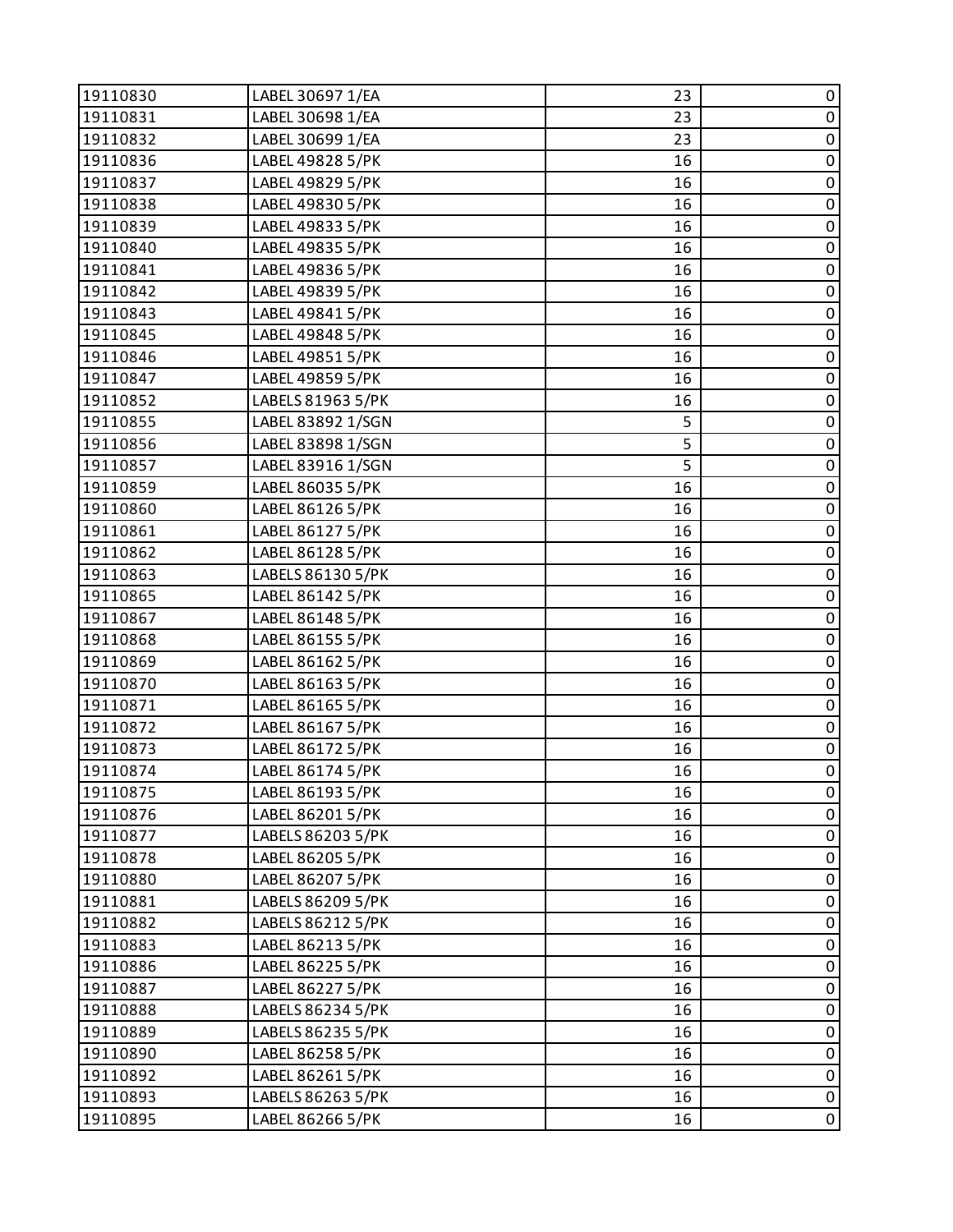| 19110897 | LABEL 86270 5/PK  | 16 | 0         |
|----------|-------------------|----|-----------|
| 19110898 | LABEL 86271 5/PK  | 16 | $\pmb{0}$ |
| 19110899 | LABEL 86272 5/PK  | 16 | $\pmb{0}$ |
| 19110900 | LABEL 86274 5/PK  | 16 | $\pmb{0}$ |
| 19110901 | LABEL 86275 5/PK  | 16 | $\pmb{0}$ |
| 19110902 | LABEL 86282 5/PK  | 16 | $\pmb{0}$ |
| 19110903 | LABEL 86792 5/PK  | 16 | $\pmb{0}$ |
| 19110904 | LABEL 86793 5/PK  | 16 | $\pmb{0}$ |
| 19110906 | LABEL 86797 5/PK  | 16 | $\pmb{0}$ |
| 19110907 | LABEL 86808 5/PK  | 16 | $\pmb{0}$ |
| 19110908 | LABEL 86811 5/PK  | 16 | $\pmb{0}$ |
| 19110909 | LABEL 86816 5/PK  | 16 | $\pmb{0}$ |
| 19110910 | LABEL 86817 5/PK  | 16 | $\pmb{0}$ |
| 19110911 | LABELS 86828 5/PK | 16 | $\pmb{0}$ |
| 19110912 | LABEL 86829 5/PK  | 16 | $\pmb{0}$ |
| 19110913 | LABEL 86830 5/PK  | 16 | $\pmb{0}$ |
| 19110914 | LABEL 86832 5/PK  | 16 | $\pmb{0}$ |
| 19110915 | LABEL 86839 5/PK  | 16 | $\pmb{0}$ |
| 19110916 | LABEL 86841 5/PK  | 16 | $\pmb{0}$ |
| 19110917 | LABEL 86853 5/PK  | 16 | $\pmb{0}$ |
| 19110918 | LABEL 86863 5/PK  | 16 | $\pmb{0}$ |
| 19110919 | LABEL 86864 5/PK  | 16 | $\pmb{0}$ |
| 19110920 | LABEL 86865 5/PK  | 16 | $\pmb{0}$ |
| 19110921 | LABELS 86866 5/PK | 16 | $\pmb{0}$ |
| 19110922 | LABELS 86868 5/PK | 16 | $\pmb{0}$ |
| 19110923 | LABELS 86869 5/PK | 16 | $\pmb{0}$ |
| 19110924 | LABEL 86874 5/PK  | 16 | $\pmb{0}$ |
| 19110925 | LABEL 86882 5/PK  | 16 | $\pmb{0}$ |
| 19110926 | LABEL 86883 5/PK  | 16 | $\pmb{0}$ |
| 19110927 | LABEL 86885 5/PK  | 16 | $\pmb{0}$ |
| 19110928 | LABELS 86886 5/PK | 16 | $\pmb{0}$ |
| 19110929 | LABEL 86887 5/PK  | 16 | 0         |
| 19110931 | LABELS 86889 5/PK | 16 | 0         |
| 19110932 | LABEL 86890 5/PK  | 16 | 0         |
| 19110933 | LABEL 86891 5/PK  | 16 | $\pmb{0}$ |
| 19110934 | LABEL 86893 5/PK  | 16 | $\pmb{0}$ |
| 19110935 | LABEL 86894 5/PK  | 16 | $\pmb{0}$ |
| 19110936 | LABEL 86897 5/PK  | 16 | $\pmb{0}$ |
| 19110937 | LABEL 86902 5/PK  | 16 | 0         |
| 19110938 | LABEL 86909 5/PK  | 16 | $\pmb{0}$ |
| 19110939 | LABEL 86912 5/PK  | 16 | $\pmb{0}$ |
| 19110940 | LABEL 86915 5/PK  | 16 | $\pmb{0}$ |
| 19110941 | LABEL 87788 1/EA  | 5  | $\pmb{0}$ |
| 19110942 | LABEL 87790 1/EA  | 5  | $\pmb{0}$ |
| 19110944 | LABEL 96155 5/PK  | 16 | $\pmb{0}$ |
| 19110945 | LABEL 96156 5/PK  | 16 | $\pmb{0}$ |
| 19110947 | LABEL 96159 5/PK  | 16 | $\pmb{0}$ |
| 19110949 | LABEL 96164 5/PK  | 16 | 0         |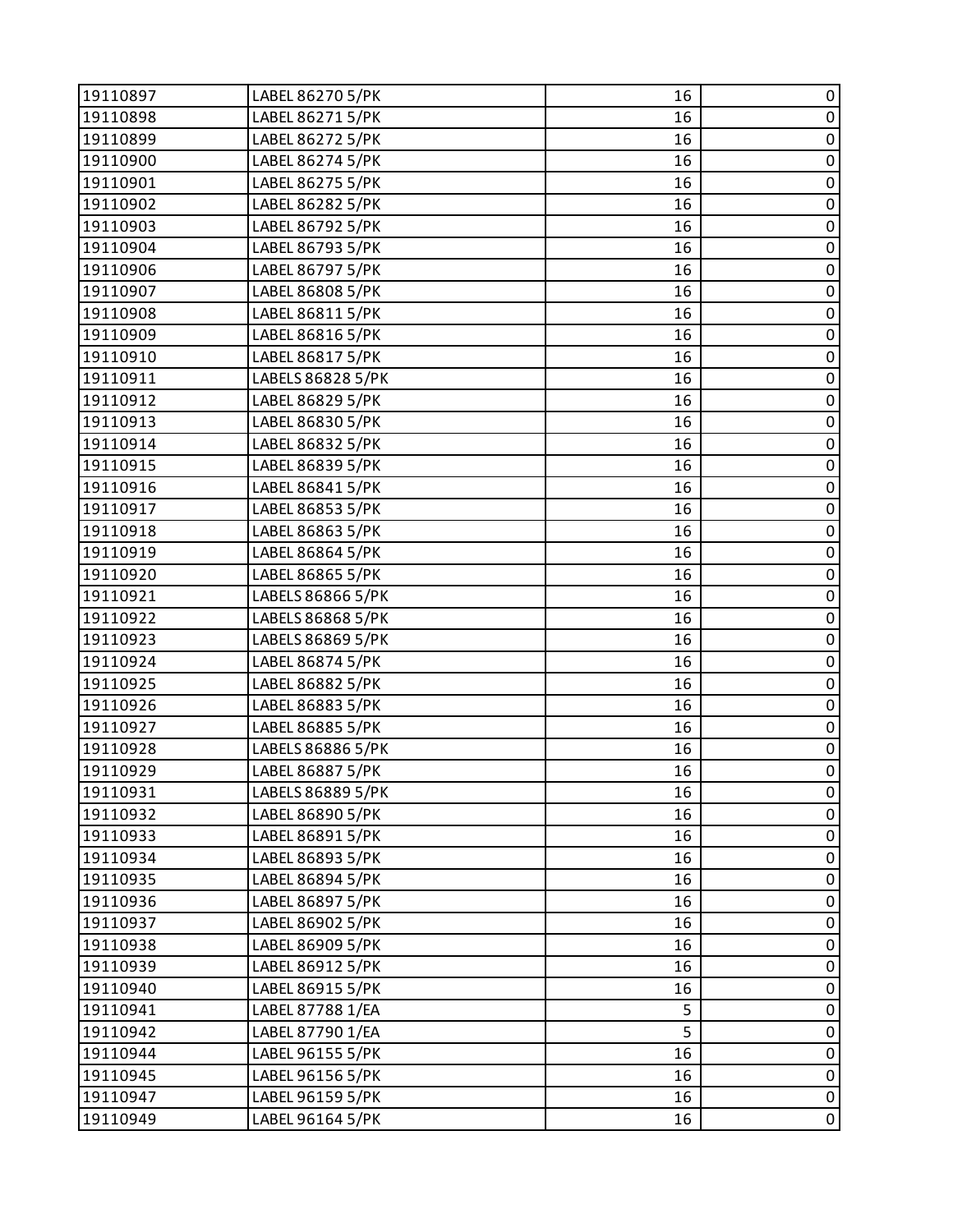| 19110950 | LABEL 96165 5/PK                | 16  | 0           |
|----------|---------------------------------|-----|-------------|
| 19110951 | LABEL 96170 5/PK                | 16  | $\pmb{0}$   |
| 19110952 | LABEL 96173 5/PK                | 16  | 0           |
| 19110955 | LABEL 110758 10/PK              | 22  | $\pmb{0}$   |
| 19110956 | LABEL 110761 10/PK              | 22  | $\pmb{0}$   |
| 19110957 | LABEL 114524 10/PK              | 22  | $\pmb{0}$   |
| 19110961 | LABEL 121062 100/PK             | 80  | $\pmb{0}$   |
| 19110962 | LABELS 121063 100/PK            | 81  | $\mathbf 0$ |
| 19110963 | LABELS 121064 50/PK             | 45  | $\pmb{0}$   |
| 19110964 | LABELS 121065 500/RL            | 81  | $\pmb{0}$   |
| 19110965 | LABELS 121066 500/RL            | 81  | $\pmb{0}$   |
| 19110966 | LABELS 121067 500/RL            | 89  | 0           |
| 19110968 | LABELS 121140 100/PK            | 80  | $\pmb{0}$   |
| 19110969 | LABELS 121141 500/RL            | 87  | $\pmb{0}$   |
| 19110970 | LABELS 121144 100/PK            | 77  | $\pmb{0}$   |
| 19110972 | LABELS 121152 100/PK            | 83  | $\pmb{0}$   |
| 19110973 | LABELS 121153 100/PK            | 83  | $\pmb{0}$   |
| 19110974 | LABELS 121154 100/PK            | 85  | $\pmb{0}$   |
| 19110975 | LABEL 121156 50/PK              | 40  | $\pmb{0}$   |
| 19110976 | LABEL 121157 50/PK              | 41  | $\pmb{0}$   |
| 19110977 | LABELS 121158 50/PK             | 41  | $\pmb{0}$   |
| 19110978 | LABELS 121159 50/PK             | 43  | $\pmb{0}$   |
| 19110979 | LABELS 121432 100/PK            | 81  | $\pmb{0}$   |
| 19110980 | LABELS 121434 100/PK            | 80  | $\pmb{0}$   |
| 19110981 | LABELS 121435 100/PK            | 77  | $\pmb{0}$   |
| 19110982 | LABELS 121437 100/PK            | 81  | $\pmb{0}$   |
| 19110983 | LABELS 121439 100/PK            | 77  | $\pmb{0}$   |
| 19110985 | LABEL 49896 5/PK                | 16  | $\pmb{0}$   |
| 19110988 | LABELS 60257 25/PK              | 44  | $\pmb{0}$   |
| 19110989 | LABELS 60258 25/PK              | 42  | $\pmb{0}$   |
| 19110990 | LABELS 60259 25/PK              | 39  | $\pmb{0}$   |
| 19110991 | LABELS 60363 100/PK             | 40  | $\mathsf 0$ |
| 19110992 | LABEL 60365 100/PK              | 42  | 0           |
| 19110993 | LABELS 60366 100/PK             | 42  | 0           |
| 19110994 | LABELS 60367 100/PK             | 43  | $\pmb{0}$   |
| 19110995 | LABEL 60369 100/PK              | 40  | 0           |
| 19111000 | <b>DIVERTER LEAK 5X5</b>        | 58  | $\pmb{0}$   |
| 19111001 | <b>DIVERTER LEAK MAGNET 5X5</b> | 237 | $\pmb{0}$   |
| 19111002 | <b>DIVERTER LEAK 7X7</b>        | 147 | 0           |
| 19111003 | DIVERTER LEAK MAGNET 7X7        | 292 | 0           |
| 19111004 | DIVERTER LEAK 10X10             | 287 | $\pmb{0}$   |
| 19111005 | DIVERTER LEAK MAGNET 10X10      | 334 | 0           |
| 19111006 | DIVERTER LEAK 12X12             | 192 | $\pmb{0}$   |
| 19111007 | DIVERTER LEAK MAGNET 12X12      | 597 | $\pmb{0}$   |
| 19111008 | DIVERTER LEAK 15X15             | 585 | 0           |
| 19111009 | DIVERTER LEAK 20X20             | 673 | $\pmb{0}$   |
| 19111010 | POOL POP UP 20 GAL              | 108 | $\pmb{0}$   |
| 19111011 | POOL POP UP 66 GAL              | 169 | $\mathbf 0$ |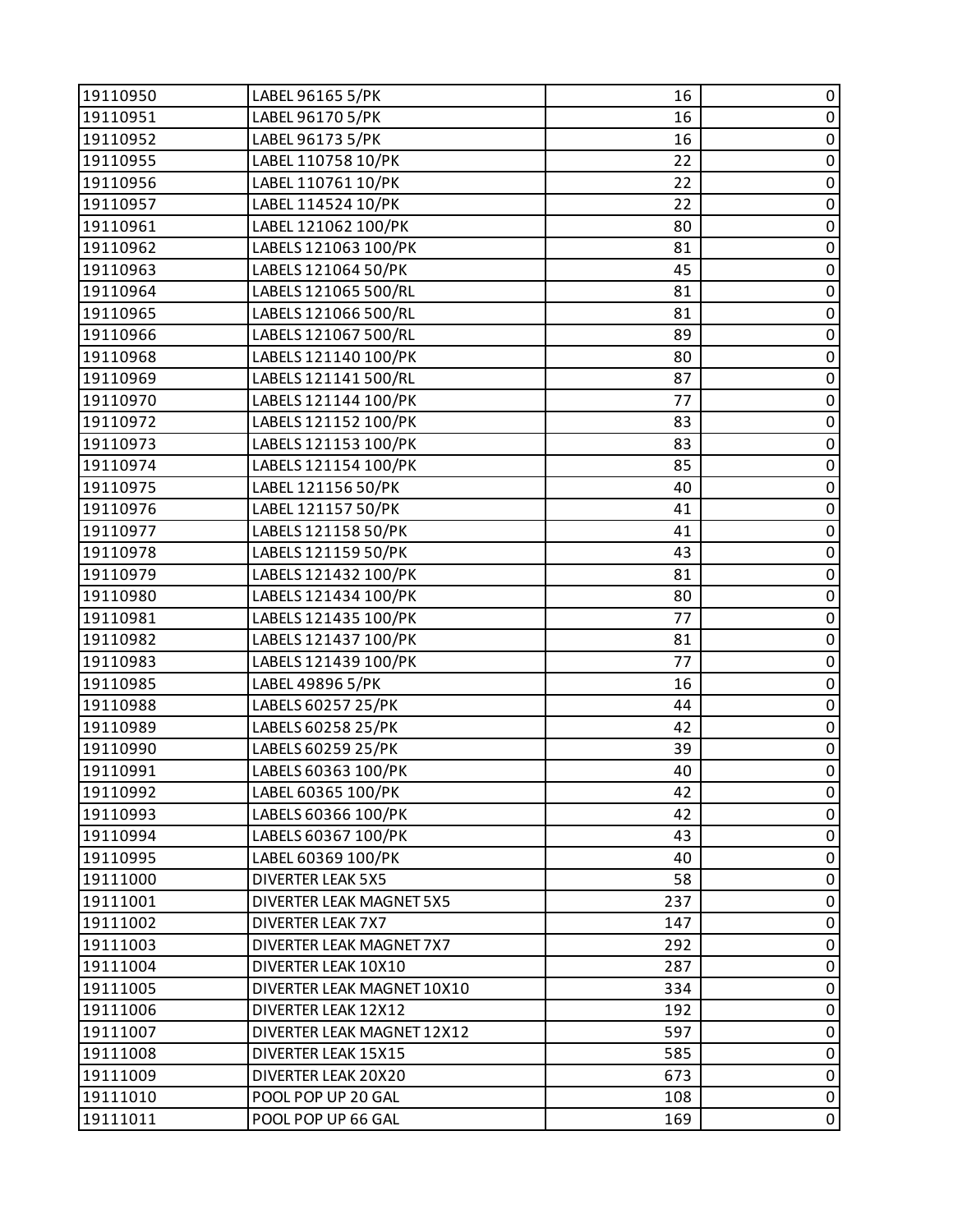| 19111012 | POOL POP UP 100 GAL                  | 253   | 0         |
|----------|--------------------------------------|-------|-----------|
| 19111013 | POOL POP UP 150 GAL                  | 291   | 0         |
| 19111014 | SPILL BERM 2X2X4                     | 476   | 0         |
| 19111015 | SPILL BERM 2X4X4                     | 512   | $\pmb{0}$ |
| 19111016 | SPILL BERM 2X8X4                     | 634   | 0         |
| 19111017 | SPIL LBERM 4X4X4                     | 619   | 0         |
| 19111018 | SPILL BERM 4X6X4                     | 507   | $\pmb{0}$ |
| 19111019 | SPILL BERM 4X8X4                     | 726   | $\pmb{0}$ |
| 19111020 | SPILL BERM 6X6X4                     | 823   | 0         |
| 19111021 | SPILL PAD 2X2X2                      | 249   | $\pmb{0}$ |
| 19111022 | SPILL PAD 2X4X2                      | 291   | 0         |
| 19111023 | SPILL PAD 4X4X2                      | 374   | 0         |
| 19111024 | SPILL PAD 4X8X2                      | 509   | 0         |
| 19111025 | SPILL PAD 6X6X2                      | 565   | 0         |
| 19111026 | SPILL PAD MAINT 10X11X2              | 731   | 0         |
| 19111027 | SPILL PAD MAINT 10X18X2              | 890   | $\pmb{0}$ |
| 19111028 | BERM MINI FLEX TRAY 3X3X6            | 301   | 0         |
| 19111029 | BERM MINI FLEX TRAY X4X6             | 356   | 0         |
| 19111030 | BERM MINI FLEX TRAY X5X6             | 389   | $\pmb{0}$ |
| 19111031 | BERM MINI FLEX TRAY 5X6X6            | 413   | $\pmb{0}$ |
| 19111032 | <b>BOOM DIVERTER WATER FILLED 5</b>  | 85    | 0         |
| 19111033 | <b>BOOM DIVERTER WATER FILLED 10</b> | 105   | $\pmb{0}$ |
| 19111034 | <b>BOOM DIVERTER WATER FILLED 25</b> | 163   | 0         |
| 19111035 | <b>BOOM DIVERTER WATER FILLED 50</b> | 377   | 0         |
| 19111036 | PAD DRIP STANDARD 2123               | 154   | $\pmb{0}$ |
| 19111037 | PAD DRIP EXTENDED 24X36              | 196   | 0         |
| 19111038 | DRAIN COVER WATERFILL 30X30          | 94    | 0         |
| 19111039 | DRAIN COVER WATERFILL 42X42          | 204   | $\pmb{0}$ |
| 19111040 | DRAIN COVER WATERFILL 42X66          | 278   | 0         |
| 19111041 | DRAIN COVER WATERFILL 58X58          | 321   | 0         |
| 19111042 | BERM RIDGLOC PLUS 8X10X12            | 2,521 | $\pmb{0}$ |
| 19111043 | BERM RIDGLOC PLUS 1015X12            | 3,585 | 0         |
| 19111044 | BERM RIDGLOC PLUS 12X28X12           | 4,635 | 0         |
| 19111045 | BERM RIDGLOC PLUS 12X50X12           | 8,532 | 0         |
| 19111046 | BERM RIDGLOC PLUS 12X54X12           | 8,981 | $\pmb{0}$ |
| 19111047 | BERM RIDGLOC PLUS 14X56X12           | 9,988 | 0         |
| 19111048 | BERM RIGIDLOCK QB 4X6X12             | 641   | 0         |
| 19111049 | BERM RIGIDLOCK QB 4X8X12             | 749   | $\pmb{0}$ |
| 19111050 | BERM RIGIDLOCK QB 6X8X12             | 748   | 0         |
| 19111051 | BERM RIGIDLOCK QB 8X8X12             | 1,067 | 0         |
| 19111052 | BERM RIGIDLOCK QB 10X10X12           | 1,413 | $\pmb{0}$ |
| 19111053 | BERM RIGIDLOCK QB 12X12X12           | 1,747 | 0         |
| 19111054 | BERM RIGIDLOCK QB 12X16X12           | 2,022 | $\pmb{0}$ |
| 19111055 | BERM RIGIDLOCK QB 12X20X12           | 2,365 | 0         |
| 19111056 | BERM RIGIDLOCK QB 16X16X12           | 2,562 | 0         |
| 19111057 | BERM RIGIDLOCK QB 16X20X12           | 2,889 | $\pmb{0}$ |
| 19111058 | BERM RIGIDLOCK QB 20X20X12           | 3,382 | $\pmb{0}$ |
| 19111059 | BERM INDUST QB 4X6X12                | 728   | 0         |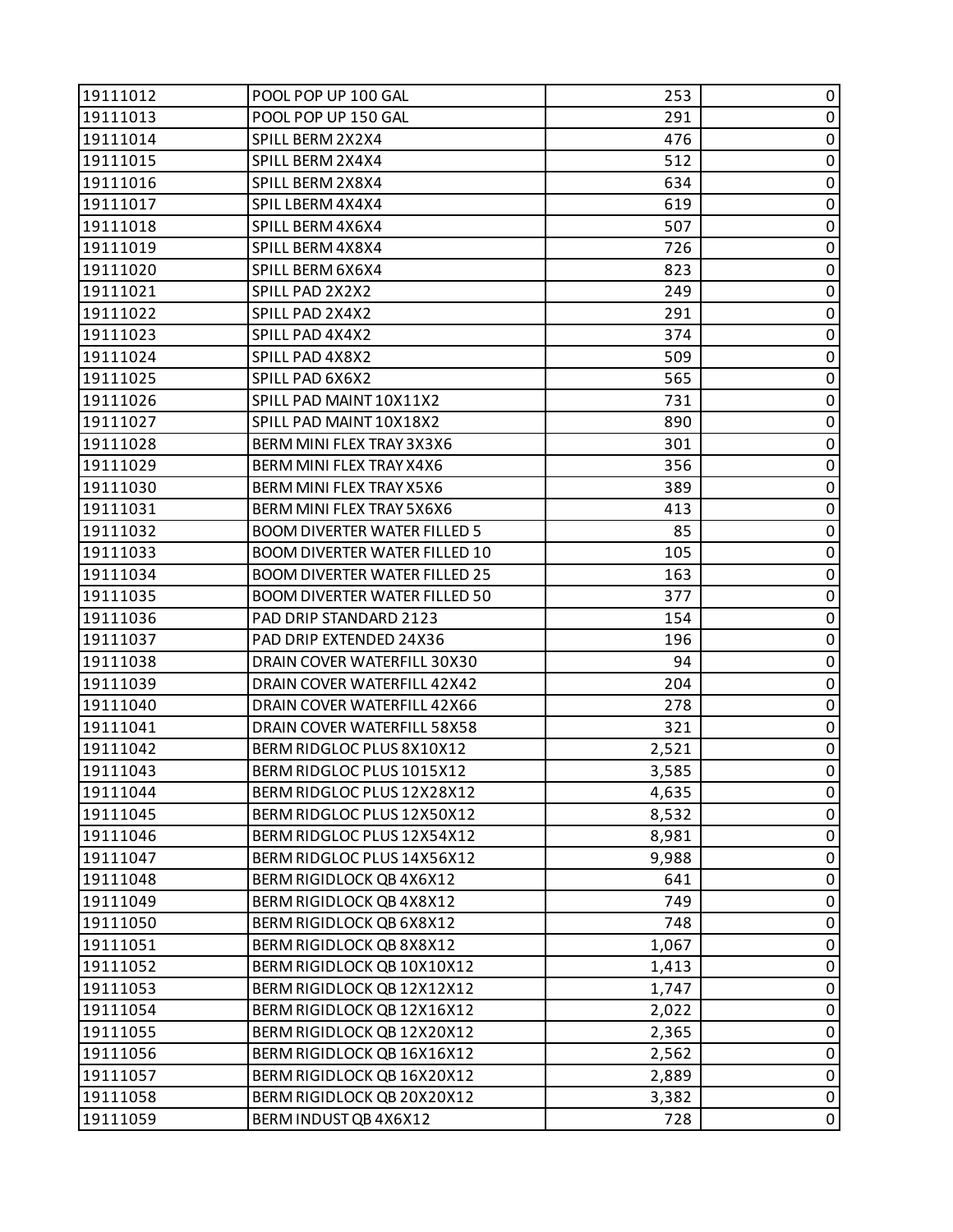| 19111060 | BERM INDUST QB 4X8X12          | 833   | 0           |
|----------|--------------------------------|-------|-------------|
| 19111061 | BERM INDUST QB 6X8X12          | 767   | 0           |
| 19111062 | BERM INDUST QB 8X8X12          | 1,161 | 0           |
| 19111063 | BERM INDUST QB 10X10X12        | 1,599 | $\pmb{0}$   |
| 19111064 | BERM INDUST QB 12X12X12        | 1,994 | $\pmb{0}$   |
| 19111065 | BERM INDUST QB 12X16X12        | 2,330 | 0           |
| 19111066 | BERM INDUST QB 12X20X12        | 2,688 | $\pmb{0}$   |
| 19111067 | BERM INDUST QB 16X16X12        | 2,757 | $\pmb{0}$   |
| 19111068 | BERM INDUST QB 16X20X12        | 3,147 | 0           |
| 19111069 | BERM INDUST QB 20X20X12        | 3,932 | $\pmb{0}$   |
| 19111070 | BERM LITE QB 4X4X8             | 214   | $\pmb{0}$   |
| 19111071 | BERM LITE QB 4X6X8             | 456   | 0           |
| 19111072 | BERM LITE 4X8X8                | 590   | $\pmb{0}$   |
| 19111073 | BERM LITE 8X8X8                | 709   | $\pmb{0}$   |
| 19111074 | BERM LITE QB 8X10X8            | 937   | 0           |
| 19111075 | BERM DECON2 6X10X8             | 791   | $\pmb{0}$   |
| 19111076 | BERM DECON3 6X16X8             | 1,374 | $\pmb{0}$   |
| 19111077 | BERM WASHDOWN 10X11X4          | 2,476 | 0           |
| 19111078 | BERM WASHDOWN 10X18X4          | 2,879 | $\pmb{0}$   |
| 19111079 | BERM WASHDOWN 12X26X4          | 4,415 | $\pmb{0}$   |
| 19111080 | BERM WASHDOWN 14X54X4          | 5,504 | 0           |
| 19111081 | BERM DECON4 6X20X8             | 1,164 | $\pmb{0}$   |
| 19111082 | 5 GAL PLY CAN W/BRASS FAUCET   | 254   | $\pmb{0}$   |
| 19111182 | LABEL 612LS 500/PK             | 52    | $\pmb{0}$   |
| 19111186 | LABEL 63240 1/EA               | 117   | $\pmb{0}$   |
| 19111359 | LABEL 86122 5/PK               | 16    | $\pmb{0}$   |
| 19111460 | LABEL 143785 1/SGN             | 5     | 0           |
| 19111477 | LABEL 49893 5/PK               | 16    | $\pmb{0}$   |
| 19111478 | LABEL 58572 9/CD               | 6     | $\pmb{0}$   |
| 19111479 | LABEL 58573 4/CD               | 6     | $\pmb{0}$   |
| 19111480 | LABEL 86901 5/PK               | 16    | $\pmb{0}$   |
| 19111483 | DRY ERASE BOARDS 114610 5/PK   | 28    | $\pmb{0}$   |
| 19111484 | INFORMATION CENTER 114611 1/KT | 160   | 0           |
| 19111485 | INFORMATION CENTER 114612 1/KT | 160   | 0           |
| 19111486 | INFORMATION CENTER 114613 1/KT | 225   | $\pmb{0}$   |
| 19111487 | INFORMATION CENTER 114614 1/KT | 209   | $\pmb{0}$   |
| 19111510 | LABEL 49884 5/PK               | 16    | $\mathbf 0$ |
| 19111516 | LABELS 121448 40/PK            | 38    | $\pmb{0}$   |
| 19111517 | LABELS 50280 6/PK              | 11    | $\pmb{0}$   |
| 19111518 | LABELS 50281 6/PK              | 11    | $\pmb{0}$   |
| 19111519 | LABELS 50283 6/PK              | 11    | $\pmb{0}$   |
| 19111520 | LABELS 50289 6/PK              | 11    | 0           |
| 19111521 | LABELS 50292 6/PK              | 11    | 0           |
| 19111522 | LABELS 50293 6/PK              | 11    | $\pmb{0}$   |
| 19111566 | LABEL 49860 5/PK               | 16    | $\pmb{0}$   |
| 19111567 | LABEL 86153 5/PK               | 16    | $\pmb{0}$   |
| 19111568 | LABEL 86171 5/PK               | 16    | $\pmb{0}$   |
| 19111790 | LABEL 49838 5/PK               | 16    | 0           |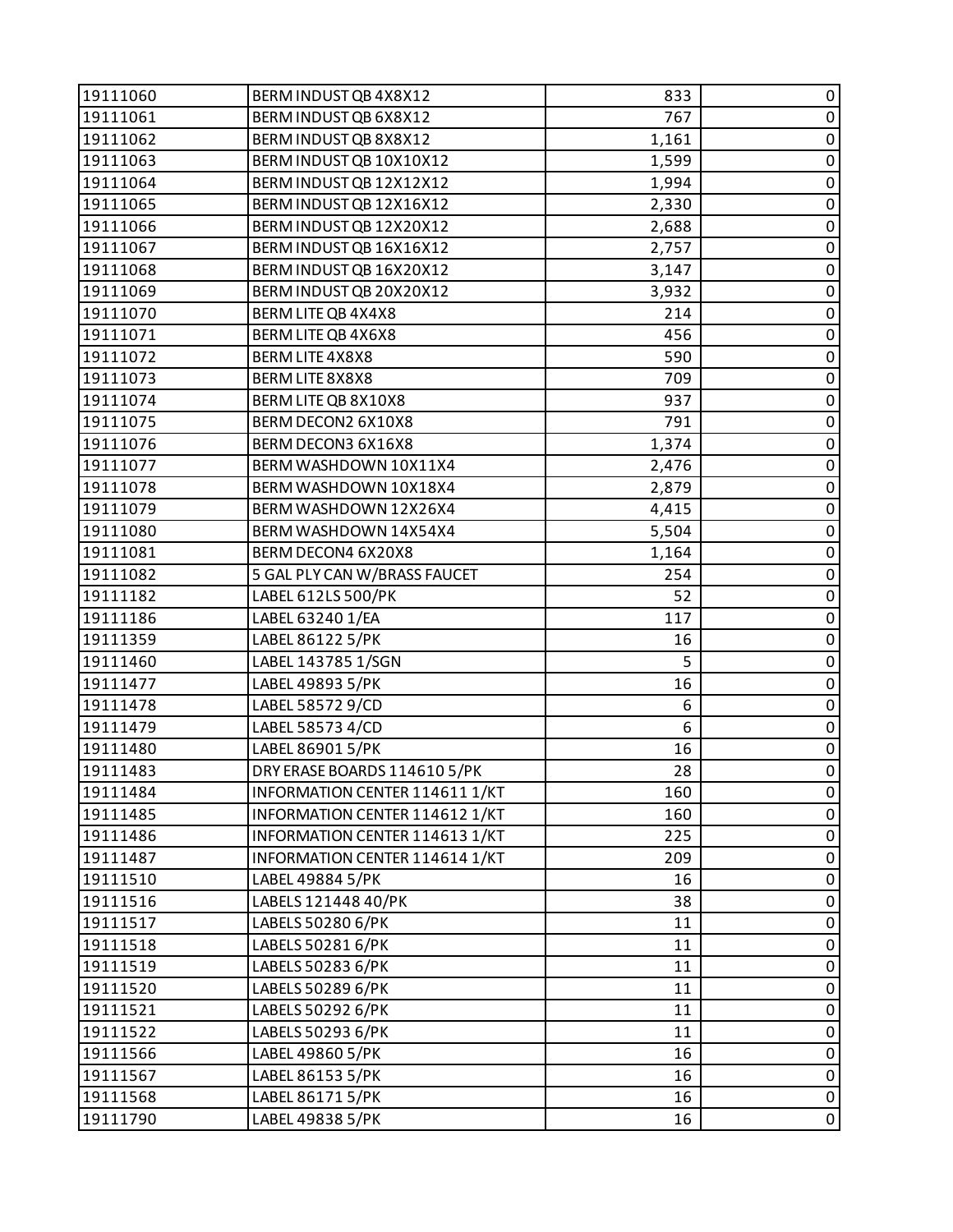| 19111791 | LABEL 49844 5/PK     | 16             | 0                   |
|----------|----------------------|----------------|---------------------|
| 19111792 | LABEL 49846 5/PK     | 16             | $\pmb{0}$           |
| 19111794 | LABEL 49850 5/PK     | 16             | 0                   |
| 19111795 | LABEL 49855 5/PK     | 16             | $\pmb{0}$           |
| 19111796 | LABEL 49862 5/PK     | 16             | $\pmb{0}$           |
| 19111797 | LABEL 49881 5/PK     | 16             | 0                   |
| 19111798 | LABEL 49888 5/PK     | 16             | $\pmb{0}$           |
| 19111799 | LABEL 49895 5/PK     | 16             | $\pmb{0}$           |
| 19111800 | LABEL 49899 5/PK     | 16             | 0                   |
| 19111801 | LABEL 58526 16/CD    | 6              | $\pmb{0}$           |
| 19111802 | LABEL 58527 9/CD     | 6              | $\mathsf 0$         |
| 19111803 | LABEL 58528 4/CD     | $\overline{7}$ | $\pmb{0}$           |
| 19111804 | LABEL 58536 16/CD    | 6              | $\pmb{0}$           |
| 19111805 | LABEL 585379/CD      | 6              | $\pmb{0}$           |
| 19111806 | LABEL 58538 4/CD     | 6              | 0                   |
| 19111807 | LABEL 58541 16/CD    | 6              | $\pmb{0}$           |
| 19111808 | LABEL 58542 9/CD     | 6              | $\pmb{0}$           |
| 19111809 | LABEL 58545 36/CD    | 6              | 0                   |
| 19111810 | LABEL 58546 16/CD    | 6              | $\pmb{0}$           |
| 19111811 | LABEL 58547 9/CD     | 6              | $\overline{0}$      |
| 19111812 | LABEL 58548 4/CD     | 7              | 0                   |
| 19111813 | LABEL 58556 16/CD    | 6              | $\mathbf 0$         |
| 19111814 | LABEL 58557 9/CD     | 6              | $\mathsf 0$         |
| 19111815 | LABEL 58558 4/CD     | 6              | 0                   |
| 19111816 | LABEL 58560 36/CD    | 6              | $\pmb{0}$           |
| 19111817 | LABEL 58562 9/CD     | 6              | $\mathsf{O}\xspace$ |
| 19111818 | LABEL 58563 4/CD     | 6              | $\pmb{0}$           |
| 19111819 | LABEL 58565 36/CD    | 6              | $\pmb{0}$           |
| 19111820 | LABEL 58567 9/CD     | 6              | $\mathbf 0$         |
| 19111821 | LABEL 58711 50/PK    | 165            | $\pmb{0}$           |
| 19111822 | LABEL 596-11 25/ROLL | 16             | $\pmb{0}$           |
| 19111823 | LABEL 596-30 25/ROLL | 8              | $\overline{0}$      |
| 19111829 | LABEL 86131 5/PK     | 16             | 0                   |
| 19111830 | LABEL 86137 5/PK     | 16             | 0                   |
| 19111831 | LABEL 86146 5/PK     | 16             | $\pmb{0}$           |
| 19111832 | LABEL 86147 5/PK     | 16             | 0                   |
| 19111833 | LABEL 86151 5/PK     | 16             | $\pmb{0}$           |
| 19111834 | LABEL 86152 5/PK     | 16             | $\pmb{0}$           |
| 19111835 | LABEL 86178 5/PK     | 16             | $\pmb{0}$           |
| 19111836 | LABEL 86179 5/PK     | 16             | $\pmb{0}$           |
| 19111837 | LABEL 86181 5/PK     | 16             | $\pmb{0}$           |
| 19111838 | LABEL 86185 5/PK     | 16             | 0                   |
| 19111839 | LABEL 86187 5/PK     | 16             | $\pmb{0}$           |
| 19111840 | LABEL 86188 5/PK     | 16             | $\pmb{0}$           |
| 19111841 | LABEL 86189 5/PK     | 16             | $\pmb{0}$           |
| 19111842 | LABEL 86190 5/PK     | 16             | $\pmb{0}$           |
| 19111843 | LABEL 86194 5/PK     | 16             | $\pmb{0}$           |
| 19111844 | LABEL 86210 5/PK     | 16             | $\pmb{0}$           |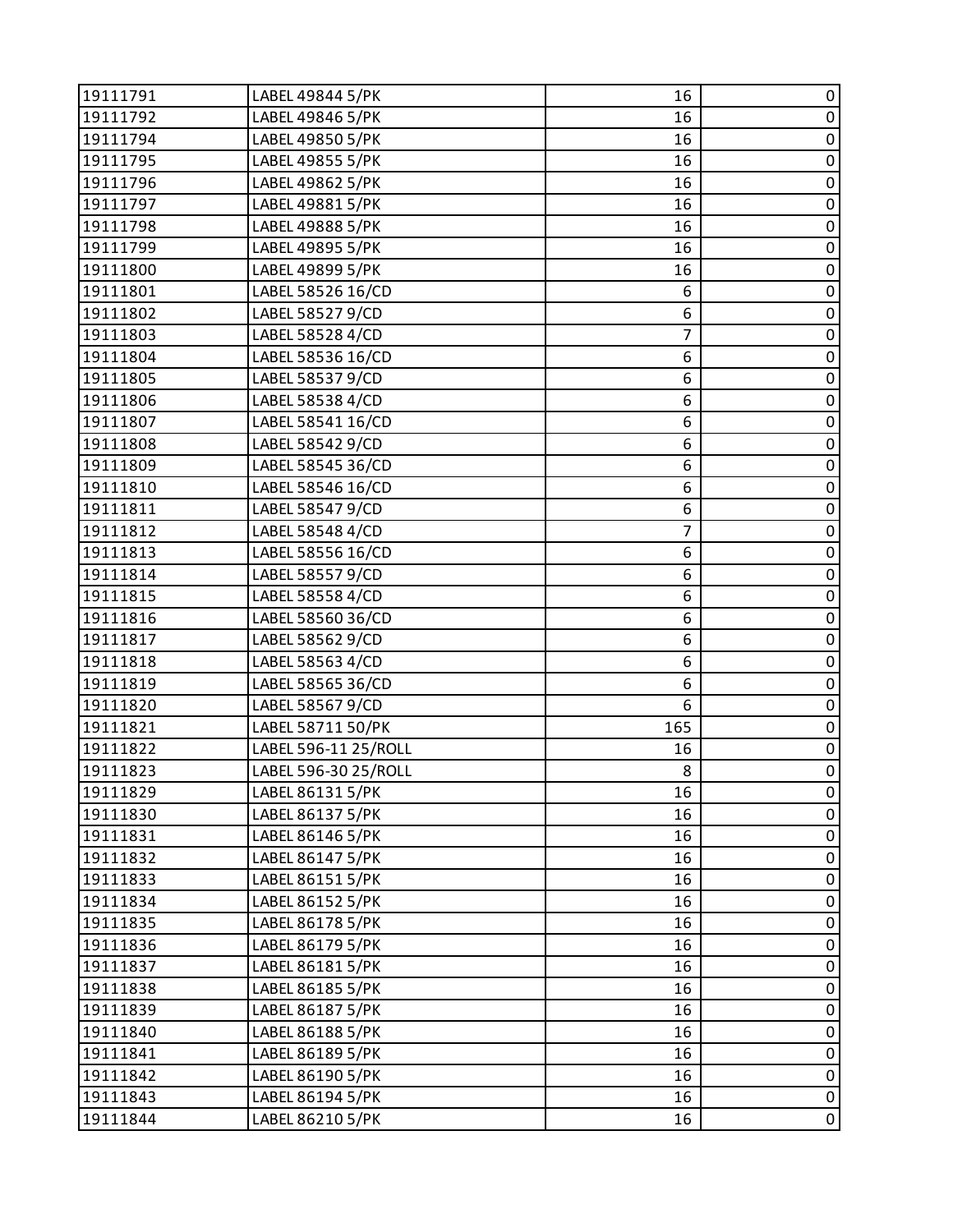| $\pmb{0}$<br>19111846<br>LABEL 86798 5/PK<br>16<br>0<br>LABEL 86804 5/PK<br>16<br>$\pmb{0}$<br>LABEL 86813 5/PK<br>19111848<br>16<br>$\mathbf 0$<br>19111849<br>LABEL 86818 5/PK<br>16<br>0<br>LABEL 86844 5/PK<br>16<br>$\pmb{0}$<br>LABEL 86846 5/PK<br>16<br>$\mathsf 0$<br>LABEL 86847 5/PK<br>16<br>LABEL 86854 5/PK<br>0<br>16<br>$\pmb{0}$<br>19111854<br>LABEL 86857 5/PK<br>16<br>$\pmb{0}$<br>19111855<br>LABEL 86867 5/PK<br>16<br>0<br>LABEL 86872 5/PK<br>16<br>$\pmb{0}$<br>LABEL 96167 5/PK<br>16<br>$\mathsf 0$<br>LABEL 96168 5/PK<br>16<br>LABEL LH623E 25/ROLL<br>0<br>19111860<br>13<br>$\pmb{0}$<br>PIPE MARKER 20487 25/RL<br>19111861<br>25<br>$\mathsf 0$<br>PIPE MARKER 20488 25/RL<br>25<br>19111862<br>0<br>PIPE MARKER 20489 25/RL<br>24<br>$\pmb{0}$<br>PIPE MARKER 20490 25/RL<br>24<br>$\pmb{0}$<br>PIPE MARKER 73948 1/EA<br>37<br>PIPE MARKER 73949 25/RL<br>0<br>19111866<br>37<br>$\pmb{0}$<br>PIPE MARKER 73950 25/RL<br>37<br>19111867<br>$\pmb{0}$<br>PIPE MARKER 73951 25/RL<br>37<br>19111868<br>0<br>PIPE MARKER 76501 2/CD<br>3<br>$\pmb{0}$<br>PIPE MARKER 76502 1/EA<br>3<br>$\mathsf 0$<br>3<br>PIPE MARKER 76503 1/EA<br>PIPE MARKER 76504 2/CD<br>3<br>0<br>19111872<br>3<br>$\pmb{0}$<br>PIPE MARKER 76505 1/EA<br>19111873<br>$\mathsf 0$<br>3<br>19111874<br>PIPE MARKER 76506 1/LBL<br>3<br>$\pmb{0}$<br>PIPE MARKER 76507 1/EA<br>$\pmb{0}$<br>PIPE MARKER 76509 2/CD<br>3<br>19111876<br>3<br>$\mathsf 0$<br>19111877<br>PIPE MARKER 76510 2/CD<br>PIPE MARKER 76512 2/CD<br>3<br>0<br>PIPE MARKER 76514 2/CD<br>3<br>0<br>$\pmb{0}$<br>94<br>PIPE TAPE GREEN 4IN X 30 YDS<br>PIPE TAPE WHITE 4IN X 30 YDS<br>94<br>0<br>0<br>19111882<br>PIPE TAPE ORANGE 4IN X 30 YDS<br>94<br>$\pmb{0}$<br>PIPE TAPE GREEN 1IN X 30 YDS<br>25<br>19111884<br>PIPE TAPE WHITE 1IN X 30 YDS<br>25<br>0<br>19111885<br>25<br>0<br>PIPE TAPE ORANGE 1IN X 30 YDS<br>$\pmb{0}$<br>19111888<br>PIPE TAPE GREEN 2IN X 30 YDS<br>47<br>0<br>PIPE TAPE WHITE 2IN X 30 YDS<br>47<br>19111889<br>0<br>PIPE TAPE ORANGE 2IN X 30 YDS<br>19111890<br>50<br>$\pmb{0}$<br>19111891<br>PIPE TAPE GRAY 2IN X 30 YDS<br>47<br>0<br>19111896<br>PIPE MARKER 91834 1/LBL<br>3<br>$\pmb{0}$<br>3<br>PIPE MARKER 91883 1/EA<br>$\pmb{0}$<br>3<br>19111898<br>PIPE MARKER 91884 1/EA<br>$\pmb{0}$<br>19111899<br>PIPE MARKER 91885 28/CD<br>3 | 19111845 | LABEL 86302 5/PK | 16 | 0 |
|----------------------------------------------------------------------------------------------------------------------------------------------------------------------------------------------------------------------------------------------------------------------------------------------------------------------------------------------------------------------------------------------------------------------------------------------------------------------------------------------------------------------------------------------------------------------------------------------------------------------------------------------------------------------------------------------------------------------------------------------------------------------------------------------------------------------------------------------------------------------------------------------------------------------------------------------------------------------------------------------------------------------------------------------------------------------------------------------------------------------------------------------------------------------------------------------------------------------------------------------------------------------------------------------------------------------------------------------------------------------------------------------------------------------------------------------------------------------------------------------------------------------------------------------------------------------------------------------------------------------------------------------------------------------------------------------------------------------------------------------------------------------------------------------------------------------------------------------------------------------------------------------------------------------------------------------------------------------------------------------------------------------------------------------------------------------------------------------------------------------------------------------------------------------------------------------------------------------------------------------------------------------------------------------------------------------------------------------------------------|----------|------------------|----|---|
|                                                                                                                                                                                                                                                                                                                                                                                                                                                                                                                                                                                                                                                                                                                                                                                                                                                                                                                                                                                                                                                                                                                                                                                                                                                                                                                                                                                                                                                                                                                                                                                                                                                                                                                                                                                                                                                                                                                                                                                                                                                                                                                                                                                                                                                                                                                                                                |          |                  |    |   |
|                                                                                                                                                                                                                                                                                                                                                                                                                                                                                                                                                                                                                                                                                                                                                                                                                                                                                                                                                                                                                                                                                                                                                                                                                                                                                                                                                                                                                                                                                                                                                                                                                                                                                                                                                                                                                                                                                                                                                                                                                                                                                                                                                                                                                                                                                                                                                                | 19111847 |                  |    |   |
|                                                                                                                                                                                                                                                                                                                                                                                                                                                                                                                                                                                                                                                                                                                                                                                                                                                                                                                                                                                                                                                                                                                                                                                                                                                                                                                                                                                                                                                                                                                                                                                                                                                                                                                                                                                                                                                                                                                                                                                                                                                                                                                                                                                                                                                                                                                                                                |          |                  |    |   |
|                                                                                                                                                                                                                                                                                                                                                                                                                                                                                                                                                                                                                                                                                                                                                                                                                                                                                                                                                                                                                                                                                                                                                                                                                                                                                                                                                                                                                                                                                                                                                                                                                                                                                                                                                                                                                                                                                                                                                                                                                                                                                                                                                                                                                                                                                                                                                                |          |                  |    |   |
|                                                                                                                                                                                                                                                                                                                                                                                                                                                                                                                                                                                                                                                                                                                                                                                                                                                                                                                                                                                                                                                                                                                                                                                                                                                                                                                                                                                                                                                                                                                                                                                                                                                                                                                                                                                                                                                                                                                                                                                                                                                                                                                                                                                                                                                                                                                                                                | 19111850 |                  |    |   |
|                                                                                                                                                                                                                                                                                                                                                                                                                                                                                                                                                                                                                                                                                                                                                                                                                                                                                                                                                                                                                                                                                                                                                                                                                                                                                                                                                                                                                                                                                                                                                                                                                                                                                                                                                                                                                                                                                                                                                                                                                                                                                                                                                                                                                                                                                                                                                                | 19111851 |                  |    |   |
|                                                                                                                                                                                                                                                                                                                                                                                                                                                                                                                                                                                                                                                                                                                                                                                                                                                                                                                                                                                                                                                                                                                                                                                                                                                                                                                                                                                                                                                                                                                                                                                                                                                                                                                                                                                                                                                                                                                                                                                                                                                                                                                                                                                                                                                                                                                                                                | 19111852 |                  |    |   |
|                                                                                                                                                                                                                                                                                                                                                                                                                                                                                                                                                                                                                                                                                                                                                                                                                                                                                                                                                                                                                                                                                                                                                                                                                                                                                                                                                                                                                                                                                                                                                                                                                                                                                                                                                                                                                                                                                                                                                                                                                                                                                                                                                                                                                                                                                                                                                                | 19111853 |                  |    |   |
|                                                                                                                                                                                                                                                                                                                                                                                                                                                                                                                                                                                                                                                                                                                                                                                                                                                                                                                                                                                                                                                                                                                                                                                                                                                                                                                                                                                                                                                                                                                                                                                                                                                                                                                                                                                                                                                                                                                                                                                                                                                                                                                                                                                                                                                                                                                                                                |          |                  |    |   |
|                                                                                                                                                                                                                                                                                                                                                                                                                                                                                                                                                                                                                                                                                                                                                                                                                                                                                                                                                                                                                                                                                                                                                                                                                                                                                                                                                                                                                                                                                                                                                                                                                                                                                                                                                                                                                                                                                                                                                                                                                                                                                                                                                                                                                                                                                                                                                                |          |                  |    |   |
|                                                                                                                                                                                                                                                                                                                                                                                                                                                                                                                                                                                                                                                                                                                                                                                                                                                                                                                                                                                                                                                                                                                                                                                                                                                                                                                                                                                                                                                                                                                                                                                                                                                                                                                                                                                                                                                                                                                                                                                                                                                                                                                                                                                                                                                                                                                                                                | 19111856 |                  |    |   |
|                                                                                                                                                                                                                                                                                                                                                                                                                                                                                                                                                                                                                                                                                                                                                                                                                                                                                                                                                                                                                                                                                                                                                                                                                                                                                                                                                                                                                                                                                                                                                                                                                                                                                                                                                                                                                                                                                                                                                                                                                                                                                                                                                                                                                                                                                                                                                                | 19111858 |                  |    |   |
|                                                                                                                                                                                                                                                                                                                                                                                                                                                                                                                                                                                                                                                                                                                                                                                                                                                                                                                                                                                                                                                                                                                                                                                                                                                                                                                                                                                                                                                                                                                                                                                                                                                                                                                                                                                                                                                                                                                                                                                                                                                                                                                                                                                                                                                                                                                                                                | 19111859 |                  |    |   |
|                                                                                                                                                                                                                                                                                                                                                                                                                                                                                                                                                                                                                                                                                                                                                                                                                                                                                                                                                                                                                                                                                                                                                                                                                                                                                                                                                                                                                                                                                                                                                                                                                                                                                                                                                                                                                                                                                                                                                                                                                                                                                                                                                                                                                                                                                                                                                                |          |                  |    |   |
|                                                                                                                                                                                                                                                                                                                                                                                                                                                                                                                                                                                                                                                                                                                                                                                                                                                                                                                                                                                                                                                                                                                                                                                                                                                                                                                                                                                                                                                                                                                                                                                                                                                                                                                                                                                                                                                                                                                                                                                                                                                                                                                                                                                                                                                                                                                                                                |          |                  |    |   |
|                                                                                                                                                                                                                                                                                                                                                                                                                                                                                                                                                                                                                                                                                                                                                                                                                                                                                                                                                                                                                                                                                                                                                                                                                                                                                                                                                                                                                                                                                                                                                                                                                                                                                                                                                                                                                                                                                                                                                                                                                                                                                                                                                                                                                                                                                                                                                                |          |                  |    |   |
|                                                                                                                                                                                                                                                                                                                                                                                                                                                                                                                                                                                                                                                                                                                                                                                                                                                                                                                                                                                                                                                                                                                                                                                                                                                                                                                                                                                                                                                                                                                                                                                                                                                                                                                                                                                                                                                                                                                                                                                                                                                                                                                                                                                                                                                                                                                                                                | 19111863 |                  |    |   |
|                                                                                                                                                                                                                                                                                                                                                                                                                                                                                                                                                                                                                                                                                                                                                                                                                                                                                                                                                                                                                                                                                                                                                                                                                                                                                                                                                                                                                                                                                                                                                                                                                                                                                                                                                                                                                                                                                                                                                                                                                                                                                                                                                                                                                                                                                                                                                                | 19111864 |                  |    |   |
|                                                                                                                                                                                                                                                                                                                                                                                                                                                                                                                                                                                                                                                                                                                                                                                                                                                                                                                                                                                                                                                                                                                                                                                                                                                                                                                                                                                                                                                                                                                                                                                                                                                                                                                                                                                                                                                                                                                                                                                                                                                                                                                                                                                                                                                                                                                                                                | 19111865 |                  |    |   |
|                                                                                                                                                                                                                                                                                                                                                                                                                                                                                                                                                                                                                                                                                                                                                                                                                                                                                                                                                                                                                                                                                                                                                                                                                                                                                                                                                                                                                                                                                                                                                                                                                                                                                                                                                                                                                                                                                                                                                                                                                                                                                                                                                                                                                                                                                                                                                                |          |                  |    |   |
|                                                                                                                                                                                                                                                                                                                                                                                                                                                                                                                                                                                                                                                                                                                                                                                                                                                                                                                                                                                                                                                                                                                                                                                                                                                                                                                                                                                                                                                                                                                                                                                                                                                                                                                                                                                                                                                                                                                                                                                                                                                                                                                                                                                                                                                                                                                                                                |          |                  |    |   |
|                                                                                                                                                                                                                                                                                                                                                                                                                                                                                                                                                                                                                                                                                                                                                                                                                                                                                                                                                                                                                                                                                                                                                                                                                                                                                                                                                                                                                                                                                                                                                                                                                                                                                                                                                                                                                                                                                                                                                                                                                                                                                                                                                                                                                                                                                                                                                                |          |                  |    |   |
|                                                                                                                                                                                                                                                                                                                                                                                                                                                                                                                                                                                                                                                                                                                                                                                                                                                                                                                                                                                                                                                                                                                                                                                                                                                                                                                                                                                                                                                                                                                                                                                                                                                                                                                                                                                                                                                                                                                                                                                                                                                                                                                                                                                                                                                                                                                                                                | 19111869 |                  |    |   |
|                                                                                                                                                                                                                                                                                                                                                                                                                                                                                                                                                                                                                                                                                                                                                                                                                                                                                                                                                                                                                                                                                                                                                                                                                                                                                                                                                                                                                                                                                                                                                                                                                                                                                                                                                                                                                                                                                                                                                                                                                                                                                                                                                                                                                                                                                                                                                                | 19111870 |                  |    |   |
|                                                                                                                                                                                                                                                                                                                                                                                                                                                                                                                                                                                                                                                                                                                                                                                                                                                                                                                                                                                                                                                                                                                                                                                                                                                                                                                                                                                                                                                                                                                                                                                                                                                                                                                                                                                                                                                                                                                                                                                                                                                                                                                                                                                                                                                                                                                                                                | 19111871 |                  |    |   |
|                                                                                                                                                                                                                                                                                                                                                                                                                                                                                                                                                                                                                                                                                                                                                                                                                                                                                                                                                                                                                                                                                                                                                                                                                                                                                                                                                                                                                                                                                                                                                                                                                                                                                                                                                                                                                                                                                                                                                                                                                                                                                                                                                                                                                                                                                                                                                                |          |                  |    |   |
|                                                                                                                                                                                                                                                                                                                                                                                                                                                                                                                                                                                                                                                                                                                                                                                                                                                                                                                                                                                                                                                                                                                                                                                                                                                                                                                                                                                                                                                                                                                                                                                                                                                                                                                                                                                                                                                                                                                                                                                                                                                                                                                                                                                                                                                                                                                                                                |          |                  |    |   |
|                                                                                                                                                                                                                                                                                                                                                                                                                                                                                                                                                                                                                                                                                                                                                                                                                                                                                                                                                                                                                                                                                                                                                                                                                                                                                                                                                                                                                                                                                                                                                                                                                                                                                                                                                                                                                                                                                                                                                                                                                                                                                                                                                                                                                                                                                                                                                                |          |                  |    |   |
|                                                                                                                                                                                                                                                                                                                                                                                                                                                                                                                                                                                                                                                                                                                                                                                                                                                                                                                                                                                                                                                                                                                                                                                                                                                                                                                                                                                                                                                                                                                                                                                                                                                                                                                                                                                                                                                                                                                                                                                                                                                                                                                                                                                                                                                                                                                                                                | 19111875 |                  |    |   |
|                                                                                                                                                                                                                                                                                                                                                                                                                                                                                                                                                                                                                                                                                                                                                                                                                                                                                                                                                                                                                                                                                                                                                                                                                                                                                                                                                                                                                                                                                                                                                                                                                                                                                                                                                                                                                                                                                                                                                                                                                                                                                                                                                                                                                                                                                                                                                                |          |                  |    |   |
|                                                                                                                                                                                                                                                                                                                                                                                                                                                                                                                                                                                                                                                                                                                                                                                                                                                                                                                                                                                                                                                                                                                                                                                                                                                                                                                                                                                                                                                                                                                                                                                                                                                                                                                                                                                                                                                                                                                                                                                                                                                                                                                                                                                                                                                                                                                                                                |          |                  |    |   |
|                                                                                                                                                                                                                                                                                                                                                                                                                                                                                                                                                                                                                                                                                                                                                                                                                                                                                                                                                                                                                                                                                                                                                                                                                                                                                                                                                                                                                                                                                                                                                                                                                                                                                                                                                                                                                                                                                                                                                                                                                                                                                                                                                                                                                                                                                                                                                                | 19111878 |                  |    |   |
|                                                                                                                                                                                                                                                                                                                                                                                                                                                                                                                                                                                                                                                                                                                                                                                                                                                                                                                                                                                                                                                                                                                                                                                                                                                                                                                                                                                                                                                                                                                                                                                                                                                                                                                                                                                                                                                                                                                                                                                                                                                                                                                                                                                                                                                                                                                                                                | 19111879 |                  |    |   |
|                                                                                                                                                                                                                                                                                                                                                                                                                                                                                                                                                                                                                                                                                                                                                                                                                                                                                                                                                                                                                                                                                                                                                                                                                                                                                                                                                                                                                                                                                                                                                                                                                                                                                                                                                                                                                                                                                                                                                                                                                                                                                                                                                                                                                                                                                                                                                                | 19111880 |                  |    |   |
|                                                                                                                                                                                                                                                                                                                                                                                                                                                                                                                                                                                                                                                                                                                                                                                                                                                                                                                                                                                                                                                                                                                                                                                                                                                                                                                                                                                                                                                                                                                                                                                                                                                                                                                                                                                                                                                                                                                                                                                                                                                                                                                                                                                                                                                                                                                                                                | 19111881 |                  |    |   |
|                                                                                                                                                                                                                                                                                                                                                                                                                                                                                                                                                                                                                                                                                                                                                                                                                                                                                                                                                                                                                                                                                                                                                                                                                                                                                                                                                                                                                                                                                                                                                                                                                                                                                                                                                                                                                                                                                                                                                                                                                                                                                                                                                                                                                                                                                                                                                                |          |                  |    |   |
|                                                                                                                                                                                                                                                                                                                                                                                                                                                                                                                                                                                                                                                                                                                                                                                                                                                                                                                                                                                                                                                                                                                                                                                                                                                                                                                                                                                                                                                                                                                                                                                                                                                                                                                                                                                                                                                                                                                                                                                                                                                                                                                                                                                                                                                                                                                                                                |          |                  |    |   |
|                                                                                                                                                                                                                                                                                                                                                                                                                                                                                                                                                                                                                                                                                                                                                                                                                                                                                                                                                                                                                                                                                                                                                                                                                                                                                                                                                                                                                                                                                                                                                                                                                                                                                                                                                                                                                                                                                                                                                                                                                                                                                                                                                                                                                                                                                                                                                                |          |                  |    |   |
|                                                                                                                                                                                                                                                                                                                                                                                                                                                                                                                                                                                                                                                                                                                                                                                                                                                                                                                                                                                                                                                                                                                                                                                                                                                                                                                                                                                                                                                                                                                                                                                                                                                                                                                                                                                                                                                                                                                                                                                                                                                                                                                                                                                                                                                                                                                                                                | 19111886 |                  |    |   |
|                                                                                                                                                                                                                                                                                                                                                                                                                                                                                                                                                                                                                                                                                                                                                                                                                                                                                                                                                                                                                                                                                                                                                                                                                                                                                                                                                                                                                                                                                                                                                                                                                                                                                                                                                                                                                                                                                                                                                                                                                                                                                                                                                                                                                                                                                                                                                                |          |                  |    |   |
|                                                                                                                                                                                                                                                                                                                                                                                                                                                                                                                                                                                                                                                                                                                                                                                                                                                                                                                                                                                                                                                                                                                                                                                                                                                                                                                                                                                                                                                                                                                                                                                                                                                                                                                                                                                                                                                                                                                                                                                                                                                                                                                                                                                                                                                                                                                                                                |          |                  |    |   |
|                                                                                                                                                                                                                                                                                                                                                                                                                                                                                                                                                                                                                                                                                                                                                                                                                                                                                                                                                                                                                                                                                                                                                                                                                                                                                                                                                                                                                                                                                                                                                                                                                                                                                                                                                                                                                                                                                                                                                                                                                                                                                                                                                                                                                                                                                                                                                                |          |                  |    |   |
|                                                                                                                                                                                                                                                                                                                                                                                                                                                                                                                                                                                                                                                                                                                                                                                                                                                                                                                                                                                                                                                                                                                                                                                                                                                                                                                                                                                                                                                                                                                                                                                                                                                                                                                                                                                                                                                                                                                                                                                                                                                                                                                                                                                                                                                                                                                                                                |          |                  |    |   |
|                                                                                                                                                                                                                                                                                                                                                                                                                                                                                                                                                                                                                                                                                                                                                                                                                                                                                                                                                                                                                                                                                                                                                                                                                                                                                                                                                                                                                                                                                                                                                                                                                                                                                                                                                                                                                                                                                                                                                                                                                                                                                                                                                                                                                                                                                                                                                                |          |                  |    |   |
|                                                                                                                                                                                                                                                                                                                                                                                                                                                                                                                                                                                                                                                                                                                                                                                                                                                                                                                                                                                                                                                                                                                                                                                                                                                                                                                                                                                                                                                                                                                                                                                                                                                                                                                                                                                                                                                                                                                                                                                                                                                                                                                                                                                                                                                                                                                                                                | 19111897 |                  |    |   |
|                                                                                                                                                                                                                                                                                                                                                                                                                                                                                                                                                                                                                                                                                                                                                                                                                                                                                                                                                                                                                                                                                                                                                                                                                                                                                                                                                                                                                                                                                                                                                                                                                                                                                                                                                                                                                                                                                                                                                                                                                                                                                                                                                                                                                                                                                                                                                                |          |                  |    |   |
|                                                                                                                                                                                                                                                                                                                                                                                                                                                                                                                                                                                                                                                                                                                                                                                                                                                                                                                                                                                                                                                                                                                                                                                                                                                                                                                                                                                                                                                                                                                                                                                                                                                                                                                                                                                                                                                                                                                                                                                                                                                                                                                                                                                                                                                                                                                                                                |          |                  |    |   |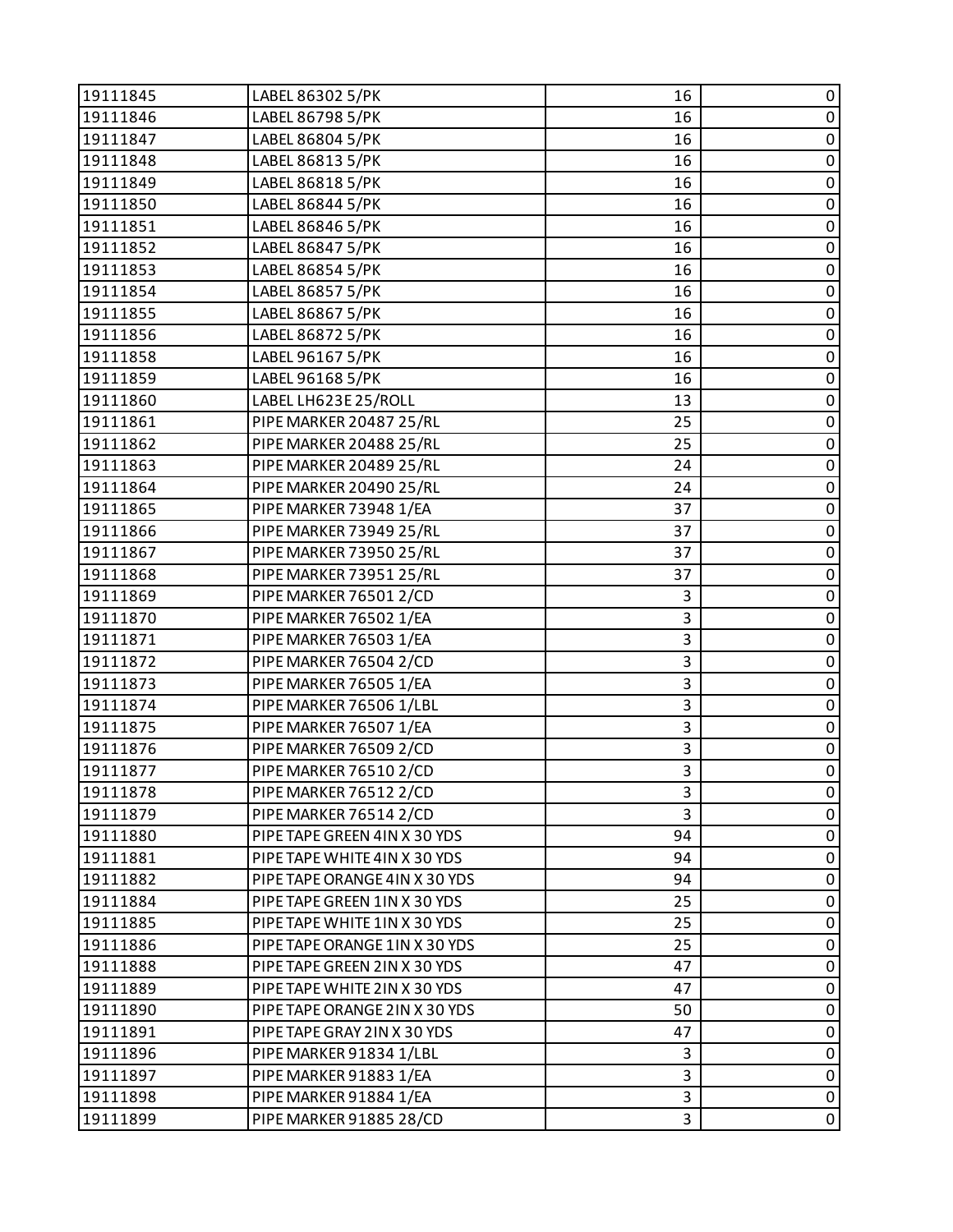| 19111900 | PIPE MARKER 91886 1/EA       | 3   | 0           |
|----------|------------------------------|-----|-------------|
| 19111901 | PIPE MARKER 91887 28/CD      | 3   | $\pmb{0}$   |
| 19111902 | PIPE MARKER 91888 28/CD      | 3   | 0           |
| 19111903 | PIPE MARKER 93242 1/EA       | 3   | $\pmb{0}$   |
| 19111904 | PIPE MARKER 93248 4/CD       | 3   | $\mathbf 0$ |
| 19111905 | PIPE MARKER 93252 1/EA       | 3   | 0           |
| 19111906 | PIPE MARKER 93257 1/EA       | 3   | $\pmb{0}$   |
| 19111907 | PIPE MARKER 93258 4/CD       | 3   | $\mathbf 0$ |
| 19111908 | PIPE MARKER 93262 4/CD       | 3   | 0           |
| 19111909 | PIPE MARKER 93267 4/CD       | 3   | $\pmb{0}$   |
| 19111910 | PIPE MARKER 93272 4/CD       | 3   | $\mathbf 0$ |
| 19111911 | PIPE MARKER 93332 3/CD       | 3   | 0           |
| 19111912 | PIPE MARKER 93390 1/EA       | 5   | $\pmb{0}$   |
| 19111913 | PIPE MARKER 93391 2/CD       | 5   | $\mathbf 0$ |
| 19111914 | PIPE MARKER 93392 2/CD       | 5   | 0           |
| 19111915 | PIPE MARKER 93394 2/CD       | 5   | $\pmb{0}$   |
| 19111916 | PIPE MARKER 93395 2/CD       | 5   | $\mathbf 0$ |
| 19111917 | PIPE MARKER 93396 1/EA       | 5   | 0           |
| 19111918 | PIPE MARKER 93397 2/CD       | 5   | $\pmb{0}$   |
| 19111919 | PIPE MARKING TAPE 96022 1/RL | 25  | $\mathbf 0$ |
| 19111920 | FASTENER 41772 1/RL          | 246 | $\pmb{0}$   |
| 19111921 | MOUNTING STRAP 42331 1/PK    | 49  | $\mathbf 0$ |
| 19111922 | MOUNTING STRAP 42332 1/PK    | 120 | $\mathbf 0$ |
| 19111924 | PIPE MARKER 59918 1/EA       | 19  | 0           |
| 19111925 | <b>FASTENER 90910 100/PK</b> | 61  | $\pmb{0}$   |
| 19111926 | TIE 91165 10/PK              | 3   | $\mathbf 0$ |
| 19111927 | PIPE MARKER 20400 25/RL      | 24  | 0           |
| 19111928 | PIPE MARKER 20406 25/RL      | 24  | $\pmb{0}$   |
| 19111929 | PIPE MARKER 41535 65/RL      | 76  | $\mathbf 0$ |
| 19111930 | PIPE MARKER 41536 65/RL      | 76  | 0           |
| 19111931 | PIPE MARKER 41538 65/RL      | 76  | $\pmb{0}$   |
| 19111932 | PIPE MARKER 41545 65/RL      | 76  | $\mathbf 0$ |
| 19111933 | PIPE MARKER 41557 65/RL      | 76  | 0           |
| 19111934 | PIPE MARKER 41558 65/RL      | 76  | 0           |
| 19111935 | PIPE MARKER 41559 65/RL      | 76  | $\pmb{0}$   |
| 19111936 | PIPE MARKER 41560 65/RL      | 76  | 0           |
| 19111937 | PIPE MARKER 41575 65/RL      | 76  | 0           |
| 19111938 | PIPE MARKER 73860 25/RL      | 38  | $\pmb{0}$   |
| 19111939 | PIPE MARKER 73866 25/RL      | 38  | 0           |
| 19111940 | PIPE MARKER 83413 1/LBL      | 3   | 0           |
| 19111941 | PIPE MARKER 83448 4/CD       | 3   | $\pmb{0}$   |
| 19111942 | PIPE MARKER 834963/CD        | 3   | 0           |
| 19111943 | PIPE MARKER 91896 28/CD      | 3   | 0           |
| 19111944 | PIPE MARKER 91897 28/CD      | 3   | $\pmb{0}$   |
| 19111945 | PIPE MARKER 91909 28/CD      | 3   | 0           |
| 19111946 | PIPE MARKER 91938 28/CD      | 3   | $\pmb{0}$   |
| 19111947 | PIPE MARKER 91939 28/CD      | 3   | $\pmb{0}$   |
| 19111948 | PIPE MARKER 20401 1/EA       | 24  | 0           |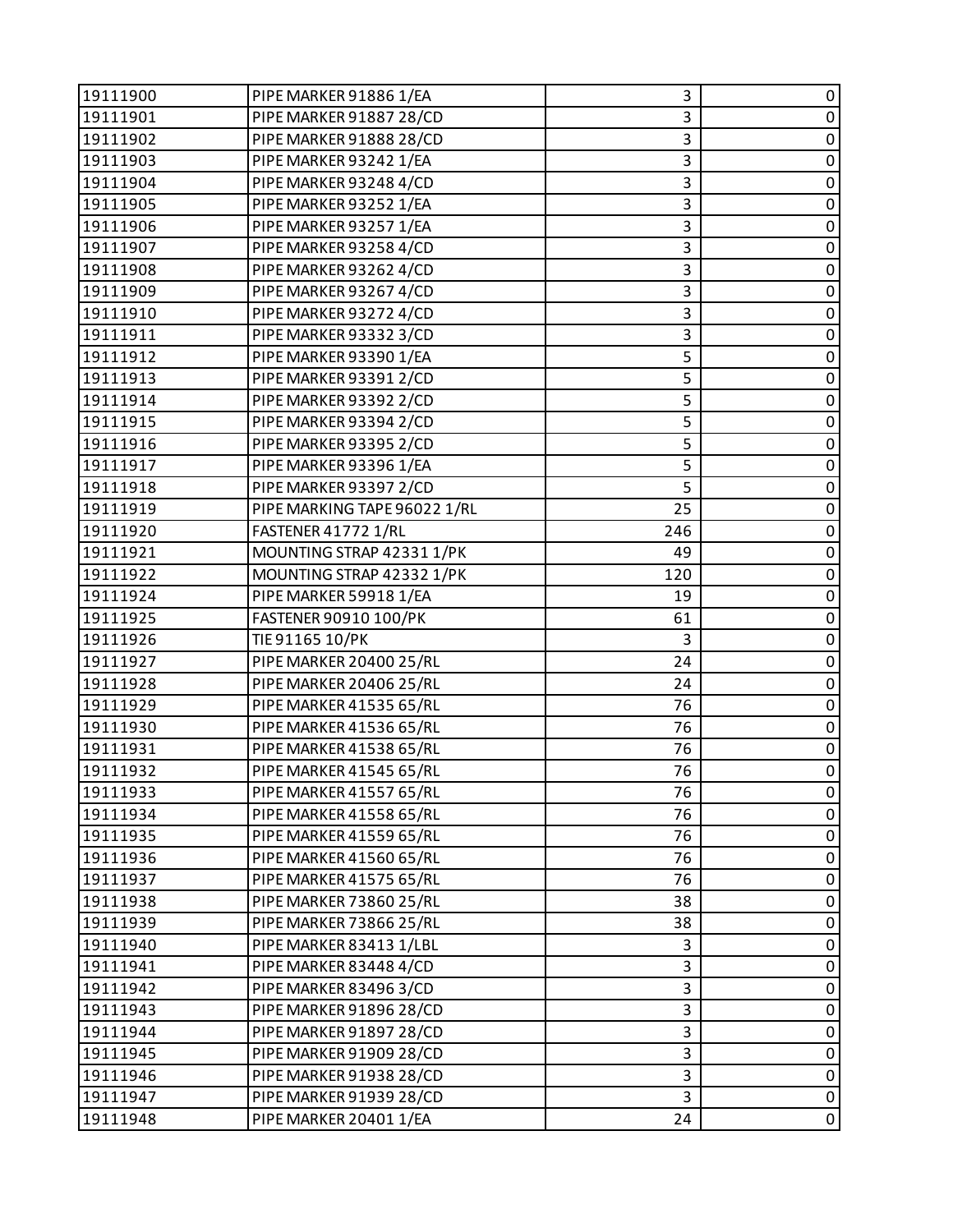| 19111949 | PIPE MARKER 20402 25/RL        | 24 | 0           |
|----------|--------------------------------|----|-------------|
| 19111950 | PIPE MARKER 20415 1/EA         | 25 | $\pmb{0}$   |
| 19111951 | PIPE MARKER 20416 25/RL        | 24 | 0           |
| 19111952 | PIPE MARKER 20428 25/RL        | 24 | $\mathbf 0$ |
| 19111953 | PIPE MARKER 20434 25/RL        | 24 | $\pmb{0}$   |
| 19111954 | PIPE MARKER 20435 25/RL        | 24 | 0           |
| 19111955 | PIPE MARKER 20436 25/RL        | 24 | 0           |
| 19111956 | PIPE MARKER 20437 25/RL        | 25 | $\pmb{0}$   |
| 19111957 | PIPE MARKER 20443 25/RL        | 24 | 0           |
| 19111958 | PIPE MARKER 20447 25/RL        | 24 | 0           |
| 19111959 | PIPE MARKER 20455 25/RL        | 24 | $\pmb{0}$   |
| 19111960 | <b>PIPE MARKER 20475 25/RL</b> | 24 | 0           |
| 19111961 | PIPE MARKER 20476 25/RL        | 24 | $\pmb{0}$   |
| 19111962 | PIPE MARKER 20477 25/RL        | 24 | $\pmb{0}$   |
| 19111963 | PIPE MARKER 20478 25/RL        | 24 | 0           |
| 19111964 | PIPE MARKER 40263 65/RL        | 81 | $\mathbf 0$ |
| 19111965 | PIPE MARKER 41455 65/RL        | 76 | $\pmb{0}$   |
| 19111966 | PIPE MARKER 41456 1/EA         | 76 | 0           |
| 19111967 | PIPE MARKER 41471 65/RL        | 82 | 0           |
| 19111968 | PIPE MARKER 41479 65/RL        | 78 | $\pmb{0}$   |
| 19111969 | PIPE MARKER 41480 65/RL        | 76 | 0           |
| 19111970 | PIPE MARKER 41563 65/RL        | 76 | 0           |
| 19111971 | PIPE MARKER 41593 65/RL        | 76 | $\pmb{0}$   |
| 19111972 | PIPE MARKER 41595 65/RL        | 76 | 0           |
| 19111973 | PIPE MARKER 52665 65/RL        | 76 | $\pmb{0}$   |
| 19111974 | PIPE MARKER 73861 25/RL        | 37 | $\pmb{0}$   |
| 19111975 | PIPE MARKER 73862 25/RL        | 37 | 0           |
| 19111976 | PIPE MARKER 73875 25/RL        | 37 | $\mathbf 0$ |
| 19111977 | PIPE MARKER 73877 25/RL        | 37 | $\pmb{0}$   |
| 19111978 | PIPE MARKER 73895 25/RL        | 37 | 0           |
| 19111979 | PIPE MARKER 73896 25/RL        | 37 | 0           |
| 19111980 | PIPE MARKER 73897 25/RL        | 37 | $\pmb{0}$   |
| 19111981 | PIPE MARKER 73898 25/RL        | 39 | 0           |
| 19111982 | PIPE MARKER 73904 25/RL        | 39 | 0           |
| 19111983 | PIPE MARKER 73908 25/RL        | 37 | $\pmb{0}$   |
| 19111984 | PIPE MARKER 73916 25/RL        | 37 | 0           |
| 19111985 | PIPE MARKER 73936 25/RL        | 37 | 0           |
| 19111986 | PIPE MARKER 73937 25/RL        | 37 | 0           |
| 19111987 | PIPE MARKER 73938 25/RL        | 37 | 0           |
| 19111988 | PIPE MARKER 73939 25/RL        | 37 | 0           |
| 19111989 | PIPE MARKER 79936 4/CD         | 3  | $\pmb{0}$   |
| 19111990 | PIPE MARKER 81728 65/RL        | 83 | 0           |
| 19111991 | PIPE MARKER 83400 1/LBL        | 3  | 0           |
| 19111992 | PIPE MARKER 83406 1/LBL        | 4  | 0           |
| 19111993 | PIPE MARKER 834211/LBL         | 3  | 0           |
| 19111994 | PIPE MARKER 83436 4/CD         | 3  | 0           |
| 19111995 | PIPE MARKER 83454 4/CD         | 3  | $\pmb{0}$   |
| 19111996 | PIPE MARKER 83456 4/CD         | 3  | $\mathbf 0$ |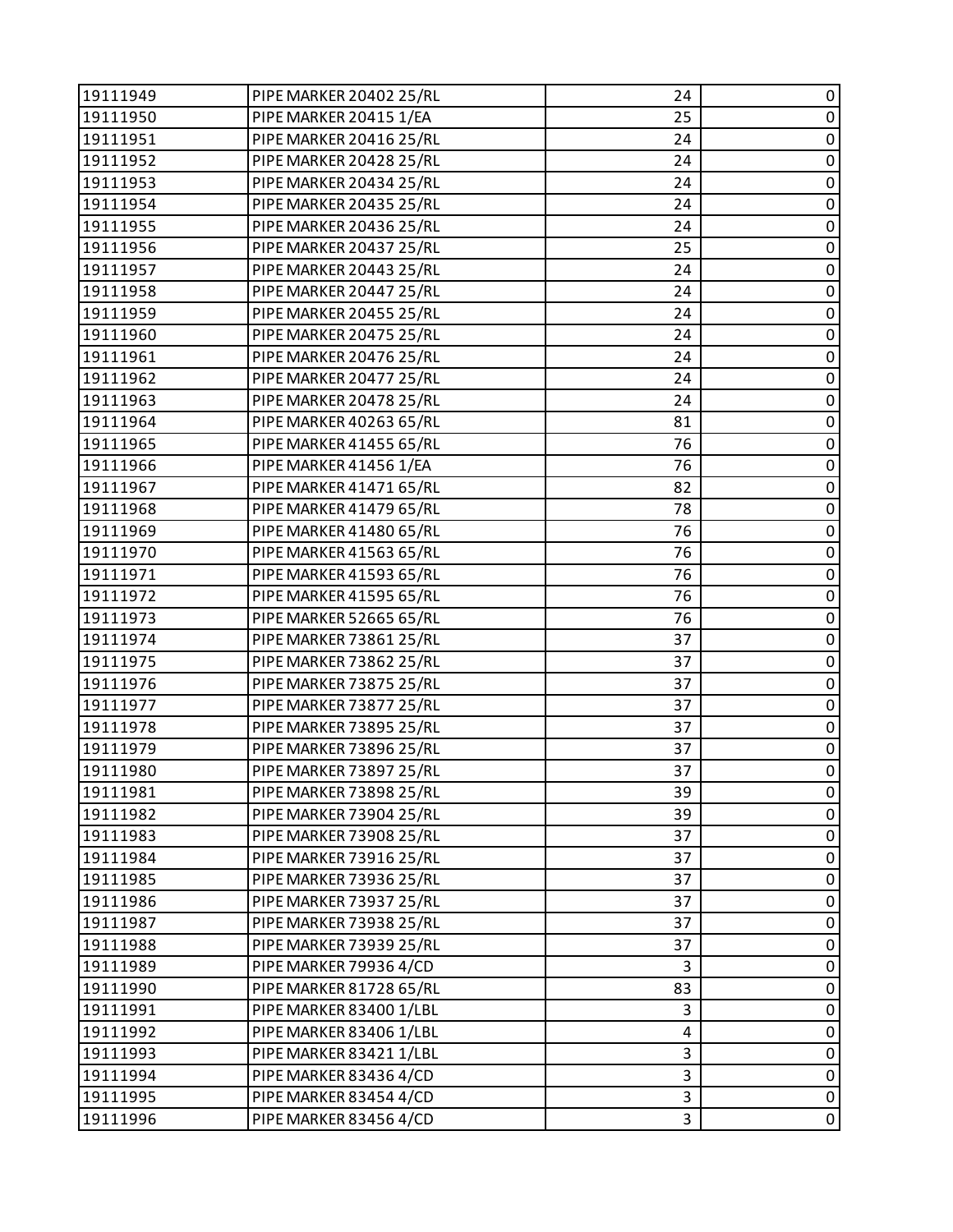| 19111997 | PIPE MARKER 83499 3/CD  | 3  | 0           |
|----------|-------------------------|----|-------------|
| 19111998 | PIPE MARKER 835013/CD   | 3  | $\pmb{0}$   |
| 19111999 | PIPE MARKER 83514 1/LBL | 3  | 0           |
| 19112000 | PIPE MARKER 83550 4/CD  | 3  | $\pmb{0}$   |
| 19112001 | PIPE MARKER 83573 4/CD  | 3  | $\mathbf 0$ |
| 19112002 | PIPE MARKER 83599 3/CD  | 3  | 0           |
| 19112003 | PIPE MARKER 863303/CD   | 3  | $\pmb{0}$   |
| 19112004 | PIPE MARKER 86331 4/CD  | 3  | $\mathbf 0$ |
| 19112005 | PIPE MARKER 91898 28/CD | 3  | $\pmb{0}$   |
| 19112006 | PIPE MARKER 91914 28/CD | 3  | $\mathbf 0$ |
| 19112007 | PIPE MARKER 91915 28/CD | 3  | $\mathbf 0$ |
| 19112008 | PIPE MARKER 91917 28/CD | 3  | 0           |
| 19112009 | PIPE MARKER 91930 28/CD | 3  | $\mathbf 0$ |
| 19112010 | PIPE MARKER 91961 28/CD | 3  | $\mathbf 0$ |
| 19112011 | PIPE MARKER 91977 28/CD | 3  | $\pmb{0}$   |
| 19112012 | PIPE MARKER 91978 28/CD | 3  | $\pmb{0}$   |
| 19112013 | PIPE MARKER 91979 28/CD | 3  | $\mathbf 0$ |
| 19112014 | PIPE MARKER 97542 1/LBL | 5  | 0           |
| 19112015 | PIPE MARKER 97543 1/LBL | 3  | $\pmb{0}$   |
| 19112016 | PIPE MARKER 97544 1/LBL | 5  | $\mathbf 0$ |
| 19112017 | PIPE MARKER 97545 1/LBL | 3  | 0           |
| 19112018 | PIPE MARKER 97597 1/LBL | 5  | $\pmb{0}$   |
| 19112019 | PIPE MARKER 97626 1/LBL | 3  | $\mathbf 0$ |
| 19112020 | PIPE MARKER 97627 1/LBL | 5  | 0           |
| 19112021 | PIPE MARKER 97628 1/LBL | 3  | $\pmb{0}$   |
| 19112024 | PIPE MARKER 98247 1/LBL | 21 | $\mathbf 0$ |
| 19112025 | PIPE MARKER 98356 1/LBL | 5  | $\pmb{0}$   |
| 19112026 | PIPE MARKER 98357 1/LBL | 5  | $\pmb{0}$   |
| 19112027 | PIPE MARKER 98358 1/LBL | 5  | $\mathbf 0$ |
| 19112028 | PIPE MARKER 98368 1/LBL | 5  | 0           |
| 19112029 | PIPE MARKER 98378 1/LBL | 5  | $\pmb{0}$   |
| 19112030 | PIPE MARKER 98487 1/LBL | 5  | $\pmb{0}$   |
| 19112031 | PIPE MARKER 98488 1/LBL | 5  | 0           |
| 19112032 | PIPE MARKER 98489 1/EA  | 5  | 0           |
| 19112033 | PIPE MARKER 98490 1/LBL | 6  | $\pmb{0}$   |
| 19112034 | PIPE MARKER 98491 1/LBL | 6  | 0           |
| 19112035 | PIPE MARKER 98492 1/LBL | 6  | 0           |
| 19112036 | PIPE MARKER 98493 1/LBL | 6  | $\pmb{0}$   |
| 19112037 | PIPE MARKER 98494 1/LBL | 6  | 0           |
| 19112038 | PIPE MARKER 98495 1/LBL | 6  | 0           |
| 19112039 | PIPE MARKER 98496 1/LBL | 6  | $\pmb{0}$   |
| 19112040 | PIPE MARKER 98497 1/LBL | 6  | 0           |
| 19112041 | PIPE MARKER 20466 25/RL | 24 | 0           |
| 19112042 | PIPE MARKER 20467 25/RL | 24 | $\pmb{0}$   |
| 19112043 | PIPE MARKER 41461 1/EA  | 76 | 0           |
| 19112044 | PIPE MARKER 41462 65/RL | 76 | $\pmb{0}$   |
| 19112045 | PIPE MARKER 41475 65/RL | 76 | $\pmb{0}$   |
| 19112046 | PIPE MARKER 41476 65/RL | 76 | 0           |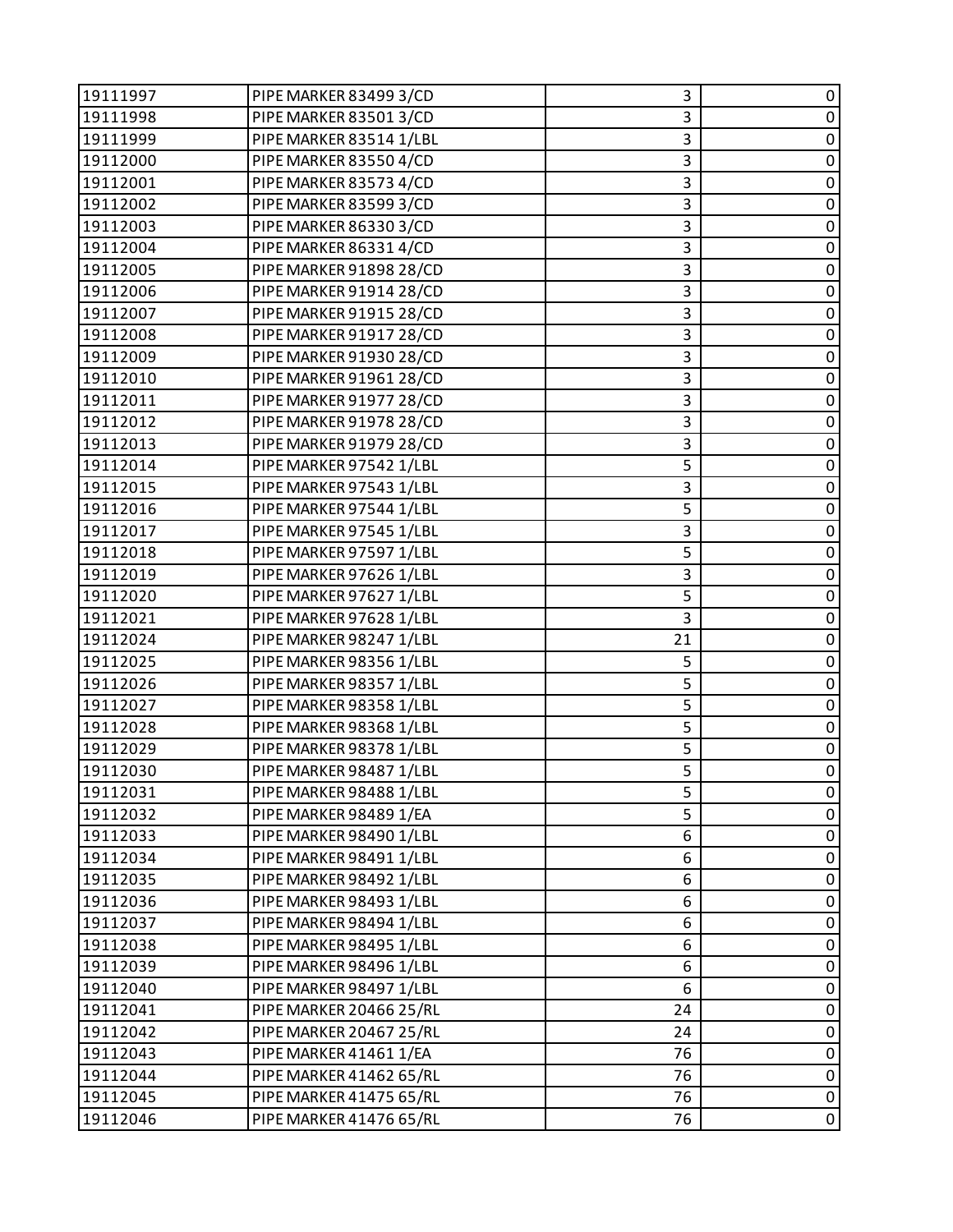| 19112047 | PIPE MARKER 41539 65/RL        | 76 | 0           |
|----------|--------------------------------|----|-------------|
| 19112048 | PIPE MARKER 73891 25/RL        | 37 | $\pmb{0}$   |
| 19112049 | PIPE MARKER 73928 25/RL        | 37 | 0           |
| 19112050 | LABEL 17942 1/SGN              | 11 | $\pmb{0}$   |
| 19112051 | LABEL 17943 1/SGN              | 11 | $\pmb{0}$   |
| 19112052 | LABEL 17944 1/SGN              | 11 | 0           |
| 19112053 | LABEL 17945 1/SGN              | 11 | $\pmb{0}$   |
| 19112054 | LABEL 17946 1/SGN              | 11 | $\pmb{0}$   |
| 19112055 | LABEL 17947 1/SGN              | 11 | 0           |
| 19112056 | LABEL 17948 1/SGN              | 11 | $\pmb{0}$   |
| 19112057 | LABEL 17949 1/SGN              | 11 | $\pmb{0}$   |
| 19112058 | LABEL 17950 1/SGN              | 11 | 0           |
| 19112059 | LABEL 17951 1/SGN              | 11 | $\pmb{0}$   |
| 19112060 | LABEL 17952 1/SGN              | 11 | $\pmb{0}$   |
| 19112061 | LABEL 17953 1/SGN              | 11 | 0           |
| 19112062 | LABEL 17954 1/SGN              | 11 | $\pmb{0}$   |
| 19112063 | LABEL 17955 1/SGN              | 11 | $\pmb{0}$   |
| 19112064 | LABEL 17956 1/SGN              | 11 | 0           |
| 19112065 | <b>PIPE MARKER 20405 25/RL</b> | 24 | $\pmb{0}$   |
| 19112066 | PIPE MARKER 20432 25/RL        | 24 | $\pmb{0}$   |
| 19112067 | PIPE MARKER 20449 1/EA         | 24 | 0           |
| 19112068 | PIPE MARKER 20450 25/RL        | 25 | $\pmb{0}$   |
| 19112069 | PIPE MARKER 20454 25/RL        | 25 | $\pmb{0}$   |
| 19112070 | PIPE MARKER 20457 25/RL        | 24 | 0           |
| 19112071 | PIPE MARKER 41464 65/RL        | 79 | $\pmb{0}$   |
| 19112072 | PIPE MARKER 41467 65/RL        | 76 | $\pmb{0}$   |
| 19112073 | PIPE MARKER 41469 65/RL        | 76 | 0           |
| 19112074 | PIPE MARKER 41470 65/RL        | 76 | $\pmb{0}$   |
| 19112075 | PIPE MARKER 41511 1/EA         | 76 | $\pmb{0}$   |
| 19112076 | PIPE MARKER 41530 65/RL        | 76 | 0           |
| 19112077 | PIPE MARKER 41549 65/RL        | 76 | $\pmb{0}$   |
| 19112078 | PIPE MARKER 41565 65/RL        | 76 | $\pmb{0}$   |
| 19112079 | PIPE MARKER 41579 65/RL        | 76 | 0           |
| 19112080 | PIPE MARKER 73865 25/RL        | 37 | 0           |
| 19112081 | PIPE MARKER 73889 25/RL        | 37 | $\pmb{0}$   |
| 19112082 | PIPE MARKER 73893 25/RL        | 37 | 0           |
| 19112083 | PIPE MARKER 73910 1/EA         | 37 | 0           |
| 19112084 | PIPE MARKER 73911 25/RL        | 39 | 0           |
| 19112085 | PIPE MARKER 73915 25/RL        | 37 | 0           |
| 19112086 | PIPE MARKER 73918 25/RL        | 37 | 0           |
| 19112087 | PIPE MARKER 83432 1/LBL        | 3  | $\pmb{0}$   |
| 19112088 | PIPE MARKER 83468 4/CD         | 3  | 0           |
| 19112089 | PIPE MARKER 83489 1/LBL        | 5  | 0           |
| 19112090 | PIPE MARKER 83505 3/CD         | 3  | 0           |
| 19112091 | PIPE MARKER 83510 1/LBL        | 3  | 0           |
| 19112092 | PIPE MARKER 83517 1/LBL        | 3  | 0           |
| 19112093 | PIPE MARKER 83518 1/LBL        | 3  | $\pmb{0}$   |
| 19112094 | PIPE MARKER 83520 1/LBL        | 3  | $\mathbf 0$ |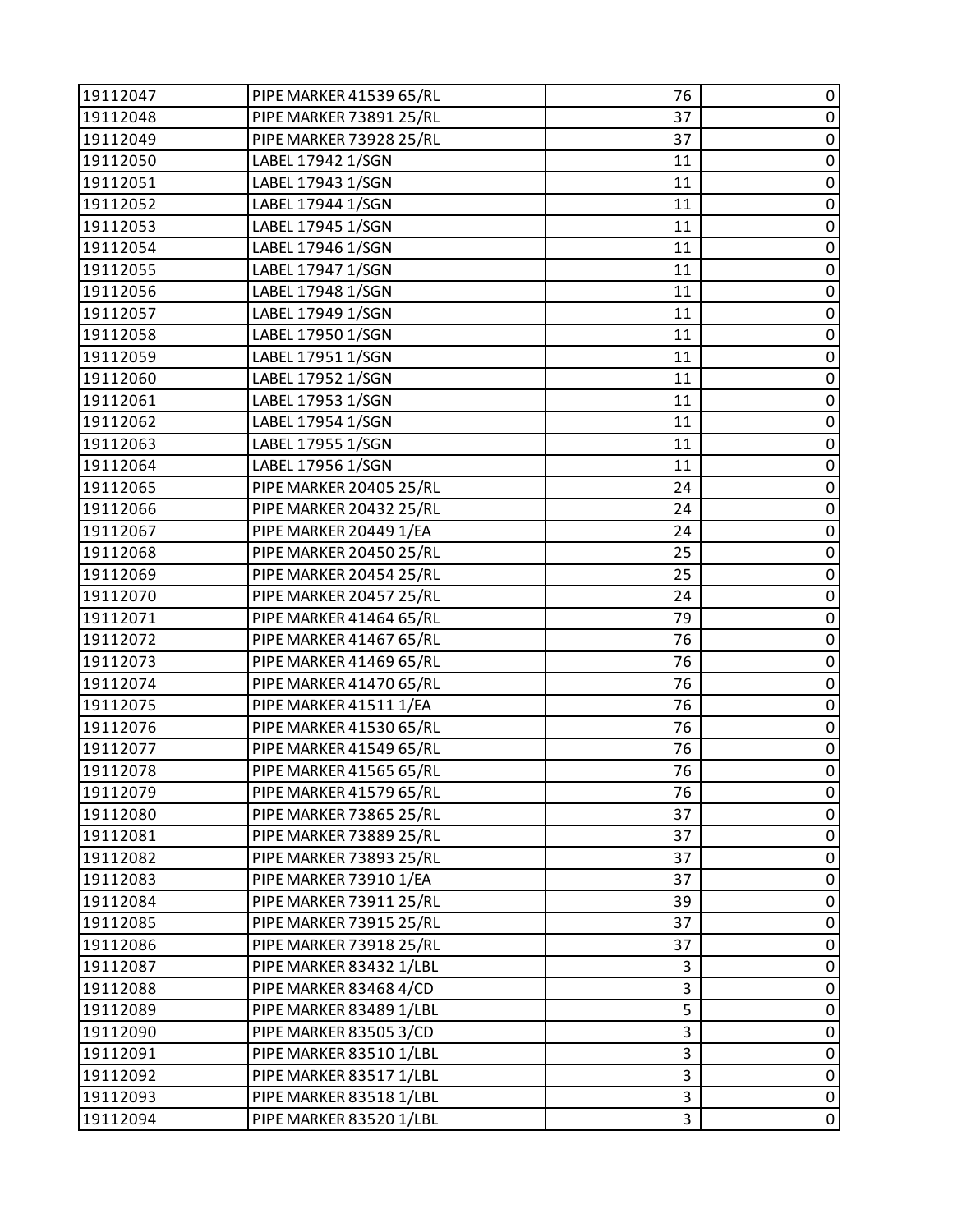| 19112095 | PIPE MARKER 83530 1/LBL | 3  | 0           |
|----------|-------------------------|----|-------------|
| 19112096 | PIPE MARKER 83545 4/CD  | 3  | 0           |
| 19112097 | PIPE MARKER 83553 1/EA  | 3  | $\pmb{0}$   |
| 19112098 | PIPE MARKER 83554 4/CD  | 3  | $\pmb{0}$   |
| 19112099 | PIPE MARKER 83556 4/CD  | 3  | $\pmb{0}$   |
| 19112100 | PIPE MARKER 83566 4/CD  | 3  | $\pmb{0}$   |
| 19112101 | PIPE MARKER 83585 1/LBL | 5  | $\pmb{0}$   |
| 19112102 | PIPE MARKER 83590 1/LBL | 5  | $\pmb{0}$   |
| 19112103 | PIPE MARKER 83598 3/CD  | 3  | $\pmb{0}$   |
| 19112104 | PIPE MARKER 83600 3/CD  | 3  | $\pmb{0}$   |
| 19112105 | PIPE MARKER 836013/CD   | 3  | $\pmb{0}$   |
| 19112106 | PIPE MARKER 83604 3/CD  | 3  | 0           |
| 19112107 | PIPE MARKER 836073/CD   | 3  | $\pmb{0}$   |
| 19112108 | PIPE MARKER 83612 3/CD  | 3  | $\pmb{0}$   |
| 19112109 | PIPE MARKER 86328 3/CD  | 3  | 0           |
| 19112110 | PIPE MARKER 86329 4/CD  | 3  | $\pmb{0}$   |
| 19112111 | PIPE MARKER 86332 3/CD  | 3  | $\pmb{0}$   |
| 19112112 | PIPE MARKER 86333 4/CD  | 3  | 0           |
| 19112113 | PIPE MARKER 86334 3/CD  | 3  | $\pmb{0}$   |
| 19112114 | PIPE MARKER 87742 3/CD  | 3  | $\pmb{0}$   |
| 19112115 | PIPE MARKER 87745 3/CD  | 3  | 0           |
| 19112116 | PIPE MARKER 87746 1/EA  | 3  | $\mathbf 0$ |
| 19112117 | PIPE MARKER 90261 1/LBL | 3  | 0           |
| 19112118 | PIPE MARKER 90307 4/CD  | 3  | 0           |
| 19112119 | PIPE MARKER 90331 4/CD  | 3  | $\mathbf 0$ |
| 19112120 | PIPE MARKER 90333 4/CD  | 3  | $\pmb{0}$   |
| 19112121 | PIPE MARKER 91900 28/CD | 3  | $\pmb{0}$   |
| 19112122 | PIPE MARKER 91901 28/CD | 3  | $\pmb{0}$   |
| 19112123 | PIPE MARKER 91906 28/CD | 3  | $\pmb{0}$   |
| 19112124 | PIPE MARKER 91907 28/CD | 3  | $\pmb{0}$   |
| 19112125 | PIPE MARKER 91911 28/CD | 3  | $\pmb{0}$   |
| 19112126 | PIPE MARKER 91934 28/CD | 3  | $\pmb{0}$   |
| 19112127 | PIPE MARKER 91935 28/CD | 3  | 0           |
| 19112128 | PIPE MARKER 91940 28/CD | 3  | 0           |
| 19112129 | PIPE MARKER 91942 28/CD | 3  | $\pmb{0}$   |
| 19112130 | PIPE MARKER 91949 28/CD | 3  | 0           |
| 19112131 | PIPE MARKER 91950 28/CD | 3  | $\pmb{0}$   |
| 19112132 | PIPE MARKER 91951 28/CD | 3  | 0           |
| 19112133 | PIPE MARKER 91955 28/CD | 3  | 0           |
| 19112134 | PIPE MARKER 91956 28/CD | 3  | $\pmb{0}$   |
| 19112135 | PIPE MARKER 91966 28/CD | 3  | $\pmb{0}$   |
| 19112136 | PIPE MARKER 91997 28/CD | 3  | 0           |
| 19112137 | PIPE MARKER 91998 28/CD | 3  | $\pmb{0}$   |
| 19112138 | PIPE MARKER 20431 25/RL | 24 | 0           |
| 19112139 | PIPE MARKER 20453 25/RL | 24 | 0           |
| 19112140 | PIPE MARKER 41463 65/RL | 76 | $\pmb{0}$   |
| 19112141 | PIPE MARKER 73892 25/RL | 37 | 0           |
| 19112142 | PIPE MARKER 73914 25/RL | 37 | 0           |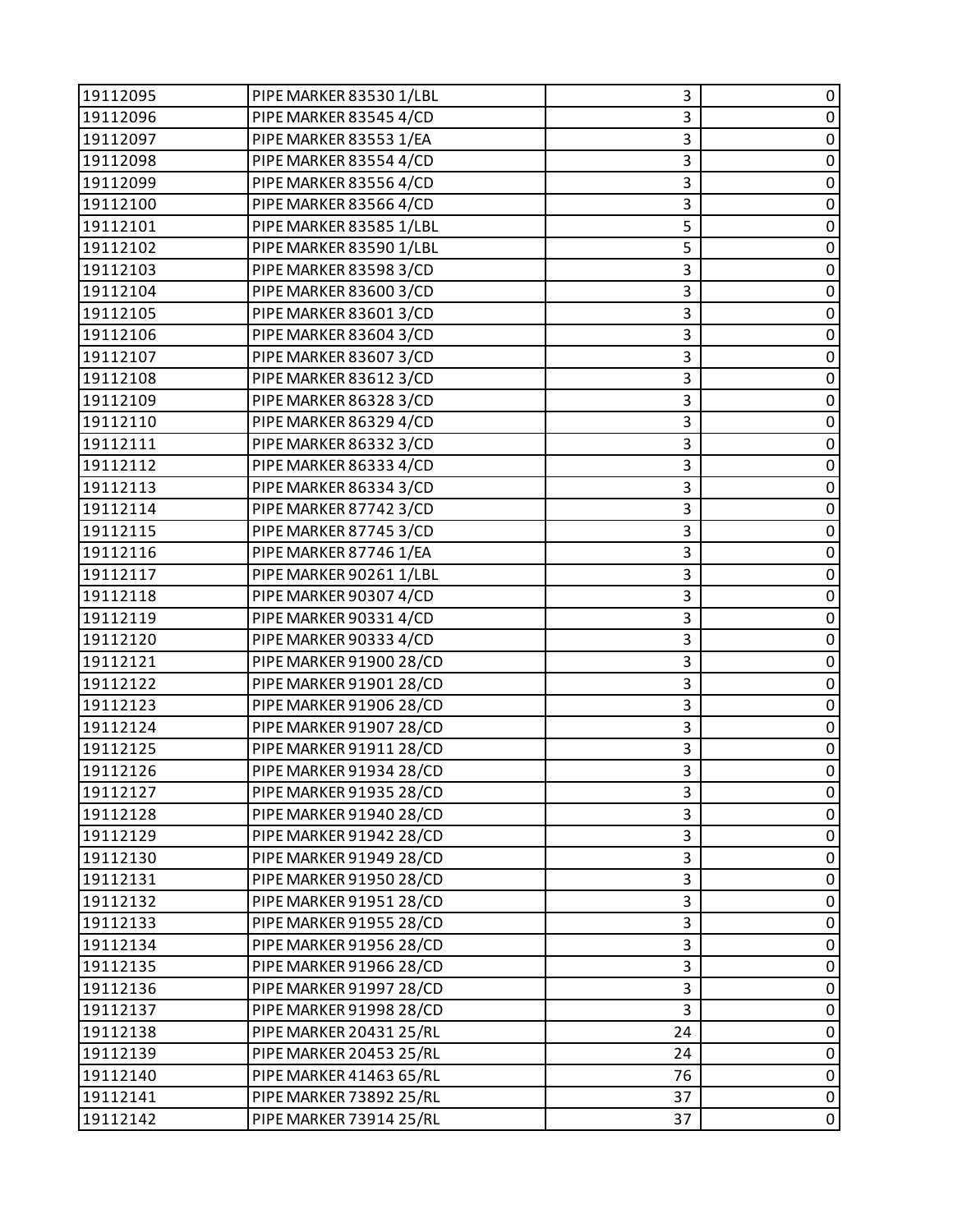| 19112143 | PIPE MARKER 20427 25/RL        | 24 | 0           |
|----------|--------------------------------|----|-------------|
| 19112144 | PIPE MARKER 20460 25/RL        | 24 | $\pmb{0}$   |
| 19112145 | PIPE MARKER 20461 25/RL        | 24 | 0           |
| 19112146 | PIPE MARKER 20462 25/RL        | 24 | $\mathbf 0$ |
| 19112147 | PIPE MARKER 20463 25/RL        | 24 | $\pmb{0}$   |
| 19112148 | PIPE MARKER 20464 25/RL        | 24 | 0           |
| 19112149 | <b>PIPE MARKER 20465 25/RL</b> | 24 | 0           |
| 19112150 | PIPE MARKER 20471 25/RL        | 24 | $\pmb{0}$   |
| 19112151 | PIPE MARKER 20472 25/RL        | 24 | 0           |
| 19112152 | PIPE MARKER 20473 25/RL        | 24 | $\mathbf 0$ |
| 19112153 | PIPE MARKER 20479 25/RL        | 25 | $\pmb{0}$   |
| 19112154 | PIPE MARKER 41460 65/RL        | 76 | 0           |
| 19112155 | PIPE MARKER 41473 65/RL        | 76 | $\pmb{0}$   |
| 19112156 | PIPE MARKER 41474 65/RL        | 76 | $\pmb{0}$   |
| 19112157 | PIPE MARKER 41477 65/RL        | 76 | 0           |
| 19112158 | PIPE MARKER 41514 65/RL        | 76 | $\mathbf 0$ |
| 19112159 | PIPE MARKER 41515 65/RL        | 76 | $\pmb{0}$   |
| 19112160 | PIPE MARKER 41516 65/RL        | 76 | 0           |
| 19112161 | PIPE MARKER 41517 65/RL        | 76 | 0           |
| 19112162 | PIPE MARKER 73888 25/RL        | 37 | $\pmb{0}$   |
| 19112163 | PIPE MARKER 73924 25/RL        | 37 | 0           |
| 19112164 | PIPE MARKER 73925 25/RL        | 39 | $\mathbf 0$ |
| 19112165 | PIPE MARKER 73926 25/RL        | 39 | $\pmb{0}$   |
| 19112166 | PIPE MARKER 73933 25/RL        | 37 | 0           |
| 19112167 | PIPE MARKER 73934 25/RL        | 37 | $\pmb{0}$   |
| 19112168 | PIPE MARKER 73940 25/RL        | 37 | $\pmb{0}$   |
| 19112169 | PIPE MARKER 83515 1/LBL        | 3  | 0           |
| 19112170 | PIPE MARKER 83527 1/LBL        | 3  | $\mathbf 0$ |
| 19112171 | PIPE MARKER 83551 4/CD         | 3  | $\pmb{0}$   |
| 19112172 | PIPE MARKER 83561 4/CD         | 3  | 0           |
| 19112173 | PIPE MARKER 83563 4/CD         | 3  | 0           |
| 19112174 | PIPE MARKER 83571 4/CD         | 3  | $\pmb{0}$   |
| 19112175 | PIPE MARKER 83589 1/LBL        | 5  | 0           |
| 19112176 | PIPE MARKER 91782 1/LBL        | 3  | 0           |
| 19112177 | PIPE MARKER 91783 1/LBL        | 5  | $\pmb{0}$   |
| 19112178 | PIPE MARKER 91925 28/CD        | 3  | 0           |
| 19112179 | PIPE MARKER 91936 28/CD        | 3  | 0           |
| 19112180 | PIPE MARKER 91964 28/CD        | 3  | 0           |
| 19112181 | PIPE MARKER 91965 28/CD        | 3  | 0           |
| 19112182 | PIPE MARKER 91968 28/CD        | 3  | 0           |
| 19112183 | PIPE MARKER 91972 1/EA         | 3  | $\pmb{0}$   |
| 19112184 | PIPE MARKER 20433 25/RL        | 24 | 0           |
| 19112185 | PIPE MARKER 20459 25/RL        | 24 | 0           |
| 19112186 | PIPE MARKER 41523 65/RL        | 76 | $\pmb{0}$   |
| 19112187 | PIPE MARKER 41524 65/RL        | 76 | 0           |
| 19112188 | PIPE MARKER 41527 65/RL        | 76 | $\pmb{0}$   |
| 19112189 | PIPE MARKER 41589 65/RL        | 76 | $\pmb{0}$   |
| 19112190 | PIPE MARKER 52641 65/RL        | 76 | $\mathbf 0$ |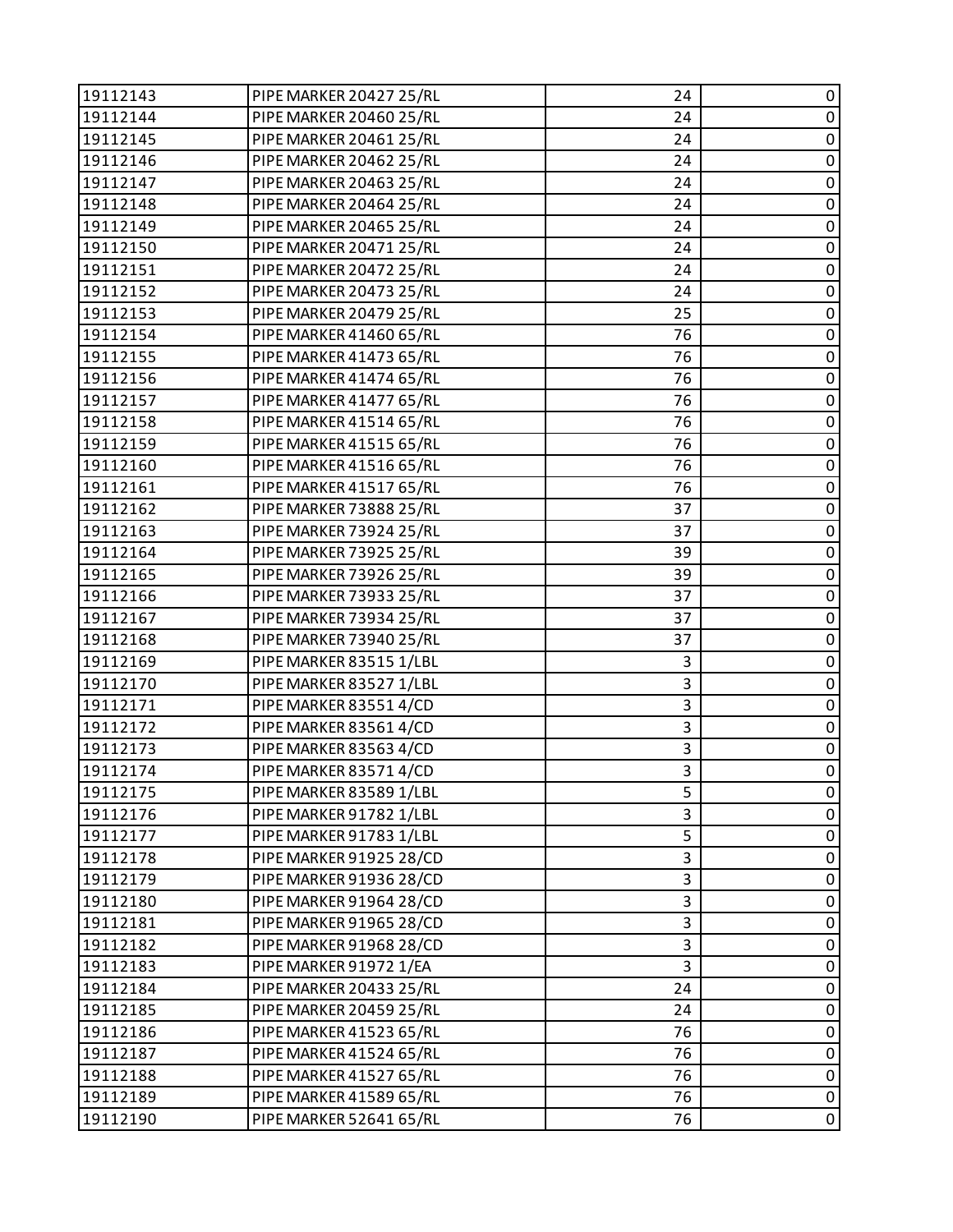| 19112191 | PIPE MARKER 52642 65/RL | 83 | 0           |
|----------|-------------------------|----|-------------|
| 19112192 | PIPE MARKER 52643 65/RL | 76 | $\pmb{0}$   |
| 19112193 | PIPE MARKER 52644 65/RL | 81 | 0           |
| 19112194 | PIPE MARKER 73894 25/RL | 37 | $\pmb{0}$   |
| 19112195 | PIPE MARKER 90308 1/LBL | 3  | $\mathbf 0$ |
| 19112196 | PIPE MARKER 91757 1/LBL | 3  | 0           |
| 19112197 | PIPE MARKER 91763 1/LBL | 3  | $\mathbf 0$ |
| 19112198 | PIPE MARKER 91764 4/CD  | 3  | $\mathbf 0$ |
| 19112199 | PIPE MARKER 91793 1/LBL | 3  | 0           |
| 19112200 | PIPE MARKER 91808 1/LBL | 3  | $\pmb{0}$   |
| 19112201 | PIPE MARKER 91895 28/CD | 3  | $\mathbf 0$ |
| 19112202 | PIPE MARKER 91899 28/CD | 3  | 0           |
| 19112203 | PIPE MARKER 91944 28/CD | 3  | $\pmb{0}$   |
| 19112204 | PIPE MARKER 91948 28/CD | 3  | $\mathbf 0$ |
| 19112205 | PIPE MARKER 91967 28/CD | 3  | 0           |
| 19112206 | PIPE MARKER 91974 28/CD | 3  | $\pmb{0}$   |
| 19112207 | PIPE MARKER 94987 3/CD  | 3  | $\mathbf 0$ |
| 19112208 | PIPE MARKER 94988 4/CD  | 3  | 0           |
| 19112209 | PIPE MARKER 94989 1/LBL | 3  | $\pmb{0}$   |
| 19112210 | PIPE MARKER 94990 1/LBL | 5  | $\mathbf 0$ |
| 19112211 | PIPE MARKER 949913/CD   | 3  | 0           |
| 19112212 | PIPE MARKER 94992 4/CD  | 3  | $\mathbf 0$ |
| 19112213 | PIPE MARKER 94993 1/LBL | 3  | $\mathbf 0$ |
| 19112214 | PIPE MARKER 94994 1/LBL | 5  | 0           |
| 19112215 | PIPE MARKER 20417 25/RL | 24 | $\pmb{0}$   |
| 19112216 | PIPE MARKER 20418 25/RL | 24 | $\mathbf 0$ |
| 19112217 | PIPE MARKER 20419 25/RL | 24 | 0           |
| 19112218 | PIPE MARKER 20438 25/RL | 24 | $\pmb{0}$   |
| 19112219 | PIPE MARKER 20439 25/RL | 24 | $\mathbf 0$ |
| 19112220 | PIPE MARKER 20444 25/RL | 24 | 0           |
| 19112221 | PIPE MARKER 20445 25/RL | 24 | $\pmb{0}$   |
| 19112222 | PIPE MARKER 20448 25/RL | 24 | $\pmb{0}$   |
| 19112223 | PIPE MARKER 20468 25/RL | 24 | 0           |
| 19112224 | PIPE MARKER 20469 25/RL | 24 | 0           |
| 19112225 | PIPE MARKER 20470 25/RL | 24 | $\pmb{0}$   |
| 19112226 | PIPE MARKER 41483 65/RL | 76 | 0           |
| 19112227 | PIPE MARKER 41513 65/RL | 76 | $\pmb{0}$   |
| 19112228 | PIPE MARKER 41519 65/RL | 76 | $\pmb{0}$   |
| 19112229 | PIPE MARKER 41520 65/RL | 76 | 0           |
| 19112230 | PIPE MARKER 41521 65/RL | 78 | $\pmb{0}$   |
| 19112231 | PIPE MARKER 73878 25/RL | 39 | $\pmb{0}$   |
| 19112232 | PIPE MARKER 73879 25/RL | 39 | 0           |
| 19112233 | PIPE MARKER 73880 25/RL | 37 | $\pmb{0}$   |
| 19112234 | PIPE MARKER 73899 25/RL | 37 | $\pmb{0}$   |
| 19112235 | PIPE MARKER 73900 25/RL | 37 | 0           |
| 19112236 | PIPE MARKER 73905 25/RL | 37 | $\pmb{0}$   |
| 19112237 | PIPE MARKER 73906 25/RL | 37 | $\pmb{0}$   |
| 19112238 | PIPE MARKER 73909 25/RL | 37 | $\mathbf 0$ |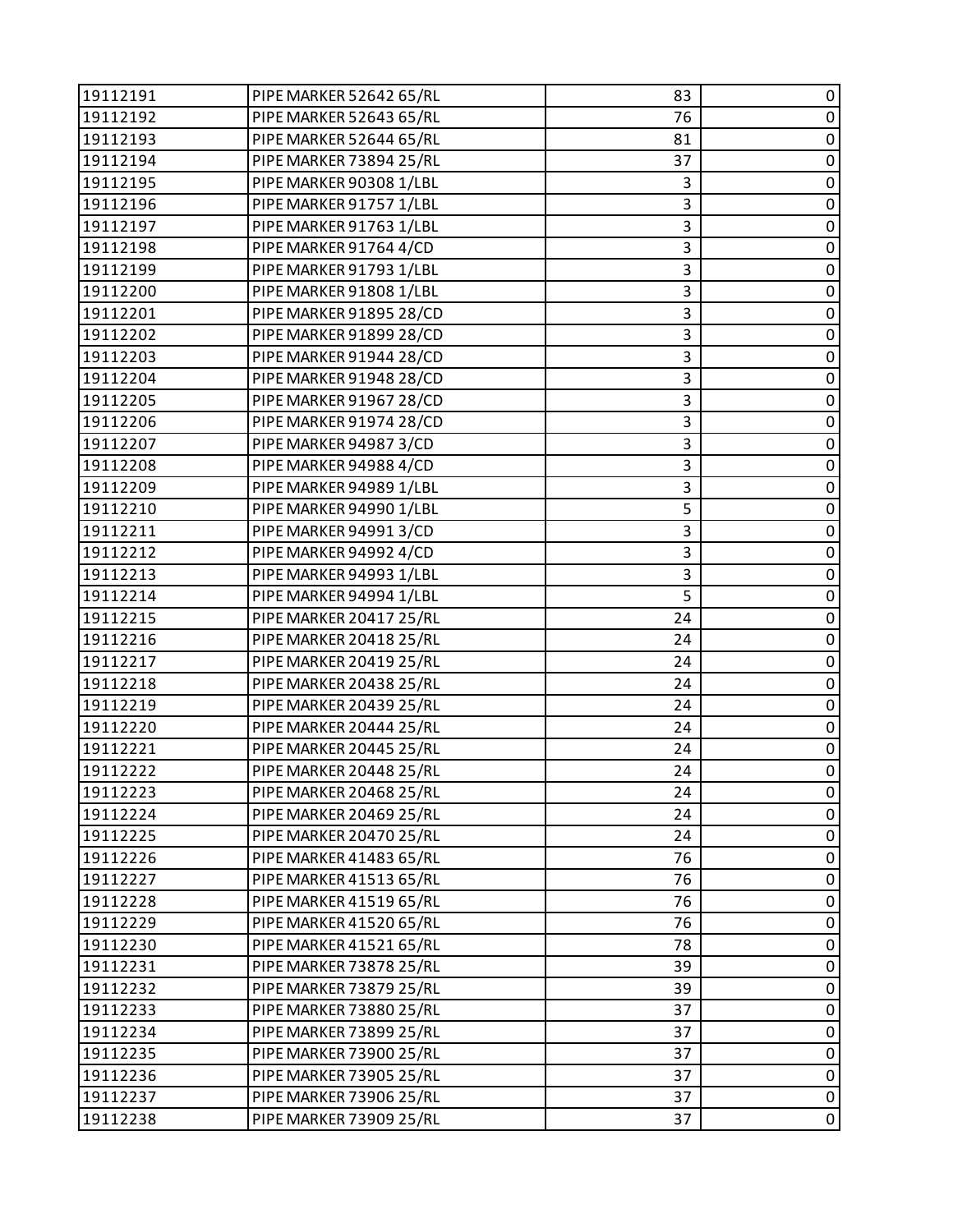| 19112239 | PIPE MARKER 73929 25/RL | 37 | 0           |
|----------|-------------------------|----|-------------|
| 19112240 | PIPE MARKER 73930 25/RL | 37 | $\pmb{0}$   |
| 19112241 | PIPE MARKER 73931 25/RL | 37 | 0           |
| 19112242 | PIPE MARKER 83537 1/LBL | 3  | $\pmb{0}$   |
| 19112243 | PIPE MARKER 94956 1/LBL | 15 | $\pmb{0}$   |
| 19112244 | PIPE MARKER 94958 1/LBL | 25 | 0           |
| 19112245 | PIPE MARKER 96002 1/LBL | 25 | $\pmb{0}$   |
| 19112246 | PIPE MARKER 20403 25/RL | 24 | $\pmb{0}$   |
| 19112247 | PIPE MARKER 20404 25/RL | 24 | 0           |
| 19112248 | PIPE MARKER 20407 25/RL | 24 | $\pmb{0}$   |
| 19112249 | PIPE MARKER 20408 25/RL | 24 | $\pmb{0}$   |
| 19112250 | PIPE MARKER 20409 25/RL | 24 | 0           |
| 19112251 | PIPE MARKER 20410 25/RL | 24 | $\pmb{0}$   |
| 19112252 | PIPE MARKER 20411 25/RL | 24 | $\pmb{0}$   |
| 19112253 | PIPE MARKER 20412 25/RL | 24 | 0           |
| 19112254 | PIPE MARKER 20413 25/RL | 24 | $\pmb{0}$   |
| 19112255 | PIPE MARKER 20414 25/RL | 24 | $\pmb{0}$   |
| 19112256 | PIPE MARKER 20421 25/RL | 24 | 0           |
| 19112257 | PIPE MARKER 20422 25/RL | 24 | $\pmb{0}$   |
| 19112258 | PIPE MARKER 20424 25/RL | 24 | $\pmb{0}$   |
| 19112259 | PIPE MARKER 20425 25/RL | 24 | $\pmb{0}$   |
| 19112260 | PIPE MARKER 20426 25/RL | 24 | $\pmb{0}$   |
| 19112261 | PIPE MARKER 20429 25/RL | 24 | $\pmb{0}$   |
| 19112262 | PIPE MARKER 20430 25/RL | 24 | 0           |
| 19112263 | PIPE MARKER 20440 25/RL | 24 | $\pmb{0}$   |
| 19112264 | PIPE MARKER 20441 25/RL | 24 | $\pmb{0}$   |
| 19112265 | PIPE MARKER 20442 25/RL | 24 | 0           |
| 19112266 | PIPE MARKER 20446 25/RL | 24 | $\pmb{0}$   |
| 19112267 | PIPE MARKER 20452 25/RL | 25 | $\pmb{0}$   |
| 19112268 | PIPE MARKER 20456 25/RL | 25 | $\pmb{0}$   |
| 19112269 | PIPE MARKER 20458 25/RL | 24 | $\pmb{0}$   |
| 19112270 | PIPE MARKER 20474 25/RL | 24 | $\pmb{0}$   |
| 19112271 | PIPE MARKER 20480 25/RL | 24 | 0           |
| 19112272 | PIPE MARKER 20481 25/RL | 24 | 0           |
| 19112273 | PIPE MARKER 20482 25/RL | 24 | $\pmb{0}$   |
| 19112274 | PIPE MARKER 41457 65/RL | 76 | 0           |
| 19112275 | PIPE MARKER 41458 65/RL | 76 | 0           |
| 19112276 | PIPE MARKER 41459 65/RL | 76 | $\mathbf 0$ |
| 19112277 | PIPE MARKER 41465 65/RL | 76 | 0           |
| 19112278 | PIPE MARKER 41466 65/RL | 76 | $\pmb{0}$   |
| 19112279 | PIPE MARKER 41468 65/RL | 76 | $\mathbf 0$ |
| 19112280 | PIPE MARKER 41472 65/RL | 76 | 0           |
| 19112281 | PIPE MARKER 41478 65/RL | 76 | 0           |
| 19112282 | PIPE MARKER 41481 65/RL | 76 | $\pmb{0}$   |
| 19112283 | PIPE MARKER 41482 65/RL | 76 | $\pmb{0}$   |
| 19112284 | PIPE MARKER 41510 65/RL | 76 | $\pmb{0}$   |
| 19112285 | PIPE MARKER 41512 65/RL | 76 | $\pmb{0}$   |
| 19112286 | PIPE MARKER 41518 65/RL | 76 | $\pmb{0}$   |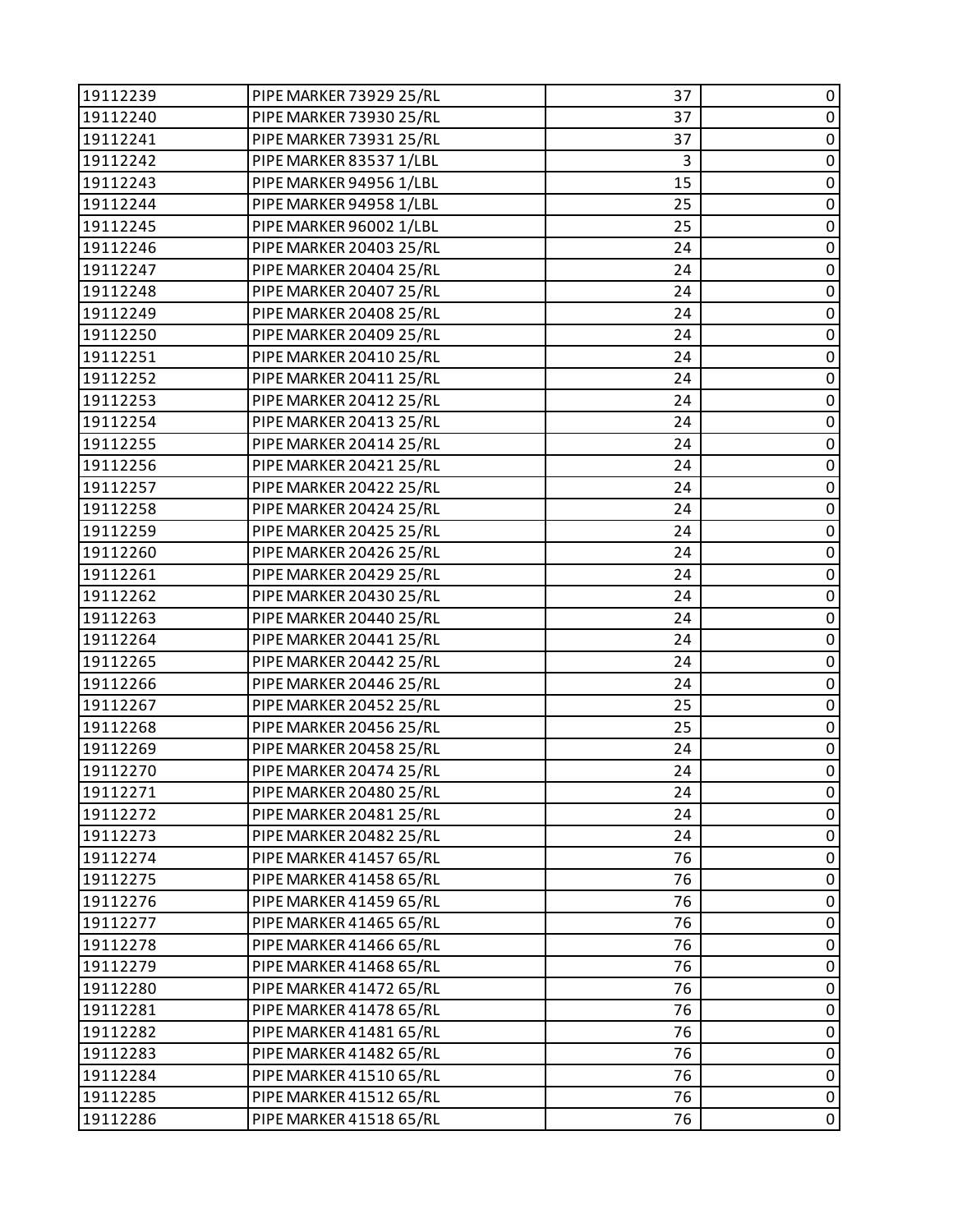| 19112287 | PIPE MARKER 41522 65/RL  | 76 | 0           |
|----------|--------------------------|----|-------------|
| 19112288 | PIPE MARKER 41525 65/RL  | 76 | $\pmb{0}$   |
| 19112289 | PIPE MARKER 41537 65/RL  | 76 | 0           |
| 19112290 | PIPE MARKER 41551 65/RL  | 76 | $\pmb{0}$   |
| 19112291 | PIPE MARKER 41554 65/RL  | 76 | $\pmb{0}$   |
| 19112292 | PIPE MARKER 41555 65/RL  | 76 | 0           |
| 19112293 | PIPE MARKER 41562 65/RL  | 76 | $\pmb{0}$   |
| 19112294 | PIPE MARKER 41564 65/RL  | 76 | $\pmb{0}$   |
| 19112295 | PIPE MARKER 41567 65/RL  | 76 | 0           |
| 19112296 | PIPE MARKER 41568 65/RL  | 76 | $\pmb{0}$   |
| 19112297 | PIPE MARKER 41570 65/RL  | 76 | $\pmb{0}$   |
| 19112298 | PIPE MARKER 41572 65/RL  | 76 | 0           |
| 19112299 | PIPE MARKER 41582 65/RL  | 76 | $\pmb{0}$   |
| 19112300 | PIPE MARKER 41584 65/RL  | 76 | $\pmb{0}$   |
| 19112301 | PIPE MARKER 41586 65/RL  | 76 | 0           |
| 19112302 | PIPE MARKER 52673 65/RL  | 76 | $\pmb{0}$   |
| 19112303 | PIPE MARKER 52674 65/RL  | 80 | $\pmb{0}$   |
| 19112304 | PIPE MARKER 73863 25/RL  | 37 | 0           |
| 19112305 | PIPE MARKER 73864 25/RL  | 37 | $\pmb{0}$   |
| 19112306 | PIPE MARKER 73867 25/RL  | 37 | $\pmb{0}$   |
| 19112307 | PIPE MARKER 73868 1/EA   | 40 | 0           |
| 19112308 | PIPE MARKERS 73869 25/EA | 39 | $\pmb{0}$   |
| 19112309 | PIPE MARKER 73870 25/RL  | 37 | $\pmb{0}$   |
| 19112310 | PIPE MARKER 73871 25/RL  | 37 | 0           |
| 19112311 | PIPE MARKER 73872 25/RL  | 39 | $\pmb{0}$   |
| 19112312 | PIPE MARKER 73873 25/RL  | 37 | $\pmb{0}$   |
| 19112313 | PIPE MARKER 73874 25/RL  | 39 | 0           |
| 19112314 | PIPE MARKER 73882 25/RL  | 37 | $\pmb{0}$   |
| 19112315 | PIPE MARKER 73883 25/RL  | 37 | $\pmb{0}$   |
| 19112316 | PIPE MARKER 73885 25/RL  | 37 | $\pmb{0}$   |
| 19112317 | PIPE MARKERS 73886 25/EA | 39 | $\pmb{0}$   |
| 19112318 | PIPE MARKERS 73887 25/EA | 37 | $\pmb{0}$   |
| 19112319 | PIPE MARKER 73890 25/RL  | 37 | 0           |
| 19112320 | PIPE MARKER 73901 25/RL  | 37 | 0           |
| 19112321 | PIPE MARKER 73902 25/RL  | 37 | $\pmb{0}$   |
| 19112322 | PIPE MARKER 73903 25/RL  | 37 | 0           |
| 19112323 | PIPE MARKER 73907 25/RL  | 37 | $\pmb{0}$   |
| 19112324 | PIPE MARKER 73913 25/RL  | 37 | $\pmb{0}$   |
| 19112325 | PIPE MARKER 73917 25/RL  | 39 | 0           |
| 19112326 | PIPE MARKER 73919 25/RL  | 37 | $\pmb{0}$   |
| 19112327 | PIPE MARKER 73935 25/RL  | 37 | $\mathbf 0$ |
| 19112328 | PIPE MARKER 73941 25/RL  | 39 | 0           |
| 19112329 | PIPE MARKER 73942 25/RL  | 37 | 0           |
| 19112330 | PIPE MARKER 73943 25/RL  | 37 | $\pmb{0}$   |
| 19112331 | PIPE MARKER 80548 1/LBL  | 9  | 0           |
| 19112332 | PIPE MARKER 80549 1/LBL  | 11 | $\pmb{0}$   |
| 19112333 | PIPE MARKER 80550 1/LBL  | 16 | $\pmb{0}$   |
| 19112334 | PIPE MARKER 80551 1/LBL  | 25 | $\pmb{0}$   |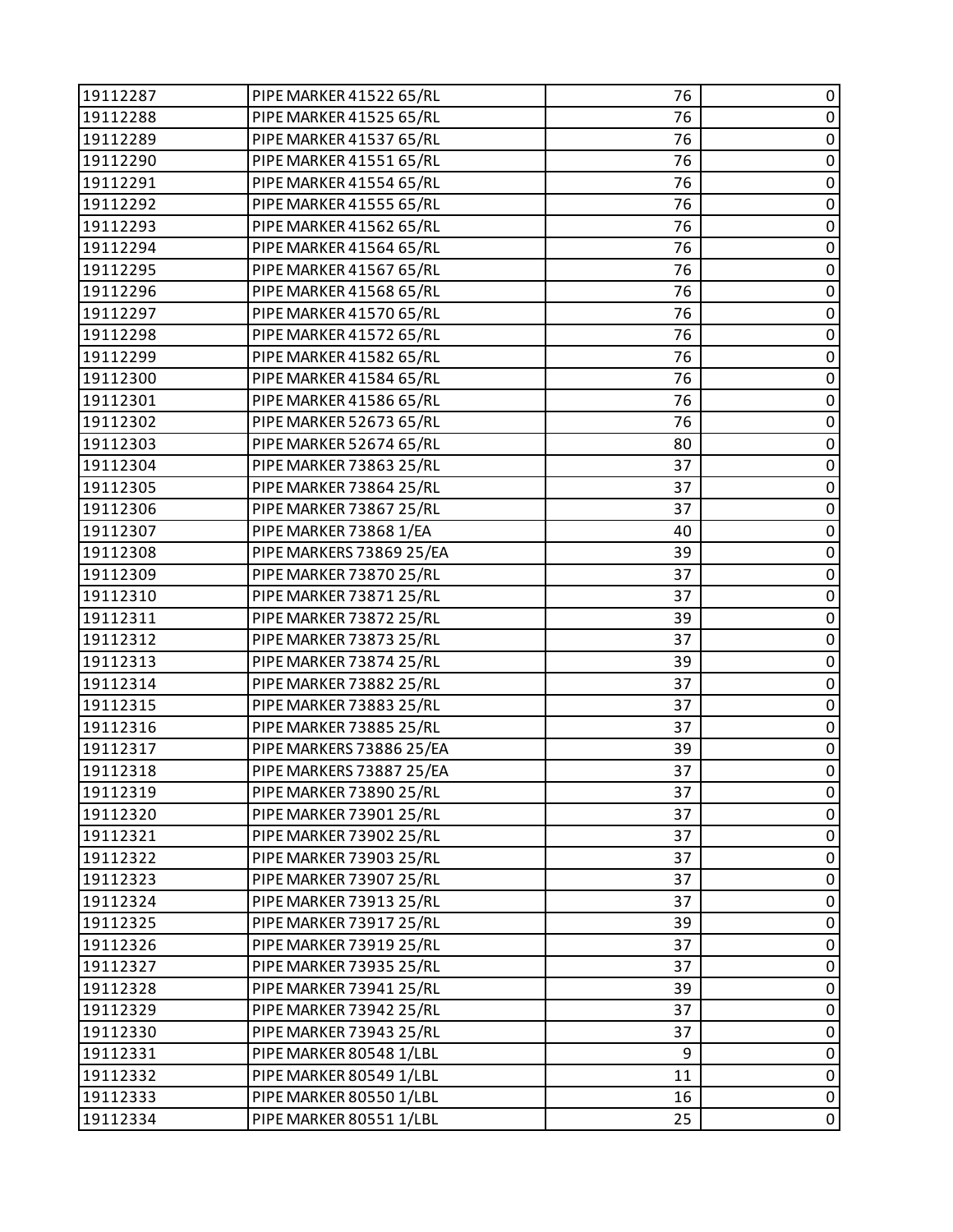| 19112335 | PIPE MARKER 83414 1/LBL | 3  | 0           |
|----------|-------------------------|----|-------------|
| 19112336 | PIPE MARKER 83415 1/LBL | 3  | $\pmb{0}$   |
| 19112337 | PIPE MARKER 83416 1/LBL | 3  | 0           |
| 19112338 | PIPE MARKER 83418 1/LBL | 3  | $\pmb{0}$   |
| 19112339 | PIPE MARKER 83424 1/LBL | 3  | $\mathbf 0$ |
| 19112340 | PIPE MARKER 83430 1/LBL | 3  | 0           |
| 19112341 | PIPE MARKER 83449 4/CD  | 3  | $\pmb{0}$   |
| 19112342 | PIPE MARKER 83450 4/CD  | 3  | $\mathbf 0$ |
| 19112343 | PIPE MARKER 83451 4/CD  | 3  | 0           |
| 19112344 | PIPE MARKER 83453 4/CD  | 3  | $\pmb{0}$   |
| 19112345 | PIPE MARKER 83460 4/CD  | 3  | $\mathbf 0$ |
| 19112346 | PIPE MARKER 83466 4/CD  | 3  | 0           |
| 19112347 | PIPE MARKER 83477 1/LBL | 5  | $\pmb{0}$   |
| 19112348 | PIPE MARKER 83478 1/LBL | 5  | $\mathbf 0$ |
| 19112349 | PIPE MARKER 83479 1/LBL | 5  | 0           |
| 19112350 | PIPE MARKER 83484 1/LBL | 5  | $\pmb{0}$   |
| 19112351 | PIPE MARKER 83498 3/CD  | 3  | $\mathbf 0$ |
| 19112352 | PIPE MARKER 835033/CD   | 3  | 0           |
| 19112353 | PIPE MARKER 83522 1/LBL | 3  | $\pmb{0}$   |
| 19112354 | PIPE MARKER 83540 1/LBL | 3  | $\mathbf 0$ |
| 19112355 | PIPE MARKER 83558 4/CD  | 3  | 0           |
| 19112356 | PIPE MARKER 83576 4/CD  | 3  | $\pmb{0}$   |
| 19112357 | PIPE MARKER 83596 1/LBL | 5  | $\mathbf 0$ |
| 19112358 | PIPE MARKER 83614 3/CD  | 3  | 0           |
| 19112359 | PIPE MARKER 836153/CD   | 3  | $\pmb{0}$   |
| 19112360 | PIPE MARKER 91784 1/LBL | 3  | $\mathbf 0$ |
| 19112361 | PIPE MARKER 91785 4/CD  | 3  | 0           |
| 19112362 | PIPE MARKER 91910 28/CD | 3  | $\pmb{0}$   |
| 19112363 | PIPE MARKER 91913 28/CD | 3  | $\mathbf 0$ |
| 19112364 | PIPE MARKER 91916 28/CD | 3  | 0           |
| 19112365 | PIPE MARKER 91918 28/CD | 3  | $\pmb{0}$   |
| 19112366 | PIPE MARKER 91920 28/CD | 3  | $\pmb{0}$   |
| 19112367 | PIPE MARKER 91921 28/CD | 3  | 0           |
| 19112368 | PIPE MARKER 91926 28/CD | 3  | 0           |
| 19112369 | PIPE MARKER 91933 28/CD | 3  | $\pmb{0}$   |
| 19112370 | PIPE MARKER 91937 28/CD | 3  | 0           |
| 19112371 | PIPE MARKER 91943 28/CD | 3  | 0           |
| 19112372 | PIPE MARKER 91953 28/CD | 3  | $\pmb{0}$   |
| 19112373 | PIPE MARKER 91958 28/CD | 3  | 0           |
| 19112374 | PIPE MARKER 91959 28/CD | 3  | 0           |
| 19112375 | PIPE MARKER 91981 28/CD | 3  | $\pmb{0}$   |
| 19112376 | PIPE MARKER 94963 1/LBL | 15 | 0           |
| 19112377 | PIPE MARKER 94970 1/LBL | 15 | $\pmb{0}$   |
| 19112378 | PIPE MARKER 95965 1/LBL | 21 | $\pmb{0}$   |
| 19112379 | LABELS 42211 364/PK     | 54 | 0           |
| 19112380 | LABEL 42217 364/PK      | 53 | $\pmb{0}$   |
| 19112381 | LABEL 110742 10/PK      | 21 | $\pmb{0}$   |
| 19112382 | LABEL 110743 10/PK      | 21 | 0           |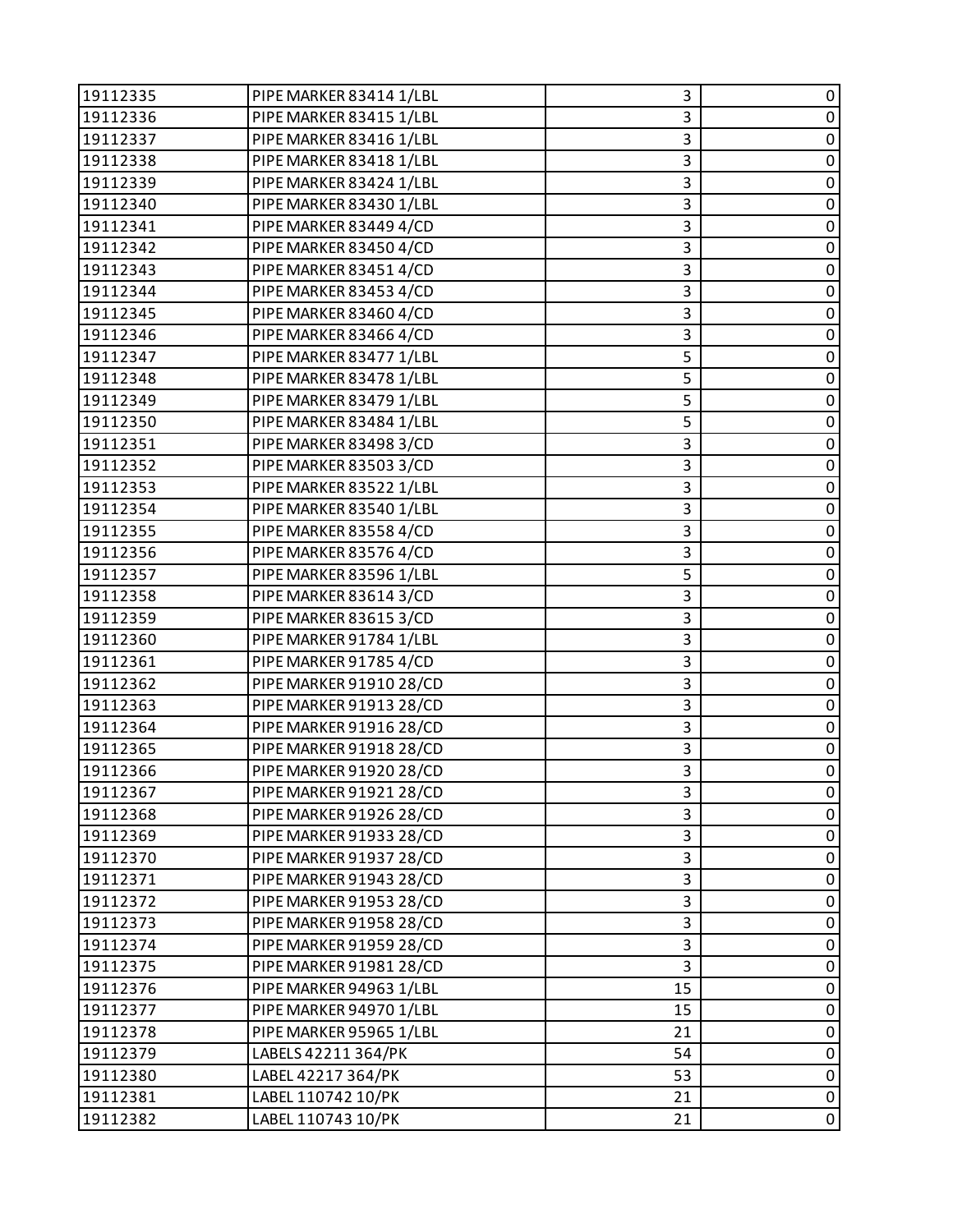| 19112383 | LABEL 110744 10/PK  | 22  | 0           |
|----------|---------------------|-----|-------------|
| 19112384 | LABEL 110745 10/PK  | 22  | $\pmb{0}$   |
| 19112385 | LABEL 110746 10/PK  | 22  | $\pmb{0}$   |
| 19112386 | LABEL 110747 10/PK  | 21  | $\pmb{0}$   |
| 19112387 | LABEL 110748 10/PK  | 22  | $\pmb{0}$   |
| 19112388 | LABEL 110749 10/PK  | 22  | $\pmb{0}$   |
| 19112389 | LABEL 110750 10/PK  | 22  | $\pmb{0}$   |
| 19112390 | LABEL 110751 10/PK  | 22  | $\mathbf 0$ |
| 19112391 | LABEL 110752 10/PK  | 22  | $\pmb{0}$   |
| 19112392 | LABEL 110753 10/PK  | 22  | $\pmb{0}$   |
| 19112393 | LABEL 110754 10/PK  | 22  | $\pmb{0}$   |
| 19112394 | LABEL 110755 10/PK  | 21  | $\pmb{0}$   |
| 19112395 | LABEL 110756 10/PK  | 21  | $\pmb{0}$   |
| 19112396 | LABEL 110757 10/PK  | 22  | $\mathbf 0$ |
| 19112397 | LABEL 110759 10/PK  | 22  | $\pmb{0}$   |
| 19112398 | LABEL 110760 10/PK  | 24  | $\pmb{0}$   |
| 19112399 | LABEL 110762 10/PK  | 22  | $\pmb{0}$   |
| 19112400 | LABEL 110763 10/PK  | 21  | $\pmb{0}$   |
| 19112401 | LABEL 114522 10/PK  | 22  | $\pmb{0}$   |
| 19112402 | LABEL 114523 10/PK  | 22  | $\mathbf 0$ |
| 19112403 | LABEL 114525 10/PK  | 22  | $\pmb{0}$   |
| 19112404 | LABEL 114526 10/PK  | 22  | $\pmb{0}$   |
| 19112430 | LABEL 49886 5/PK    | 16  | $\pmb{0}$   |
| 19112437 | LABEL 121473 500/RL | 84  | $\pmb{0}$   |
| 19112488 | LABEL 49852 5/PK    | 16  | $\pmb{0}$   |
| 19112489 | LABEL 49863 5/PK    | 16  | $\mathbf 0$ |
| 19112490 | LABEL 60185 100/PK  | 65  | $\pmb{0}$   |
| 19112491 | LABELS 60187 10/PK  | 62  | $\pmb{0}$   |
| 19112492 | LABEL 60196 100/PK  | 69  | $\pmb{0}$   |
| 19112493 | LABEL 60198 100/PK  | 67  | $\pmb{0}$   |
| 19112494 | LABEL 60207 100/PK  | 125 | $\pmb{0}$   |
| 19112495 | LABEL 60209 100/PK  | 120 | $\mathsf 0$ |
| 19112496 | LABEL 60218 30/PK   | 83  | 0           |
| 19112497 | LABEL 60220 30/PK   | 79  | 0           |
| 19112498 | LABEL 60229 10/PK   | 138 | $\pmb{0}$   |
| 19112499 | LABEL 60231 10/PK   | 133 | $\pmb{0}$   |
| 19112500 | LABEL 86166 5/PK    | 16  | $\pmb{0}$   |
| 19112501 | LABEL 86183 5/PK    | 16  | $\pmb{0}$   |
| 19112502 | LABEL 86805 5/PK    | 16  | $\pmb{0}$   |
| 19112503 | LABEL 86833 5/PK    | 16  | $\pmb{0}$   |
| 19112504 | LABEL 86850 5/PK    | 16  | $\pmb{0}$   |
| 19112505 | LABEL 88745 1/EA    | 3   | 0           |
| 19112508 | LABEL 49845 5/PK    | 16  | $\mathbf 0$ |
| 19112578 | LABEL 49853 5/PK    | 16  | $\pmb{0}$   |
| 19112579 | LABEL 49883 5/PK    | 16  | $\pmb{0}$   |
| 19112582 | LABEL 86184 5/PK    | 16  | $\pmb{0}$   |
| 19112583 | LABEL 86191 5/PK    | 16  | $\pmb{0}$   |
| 19112584 | LABEL 86192 5/PK    | 16  | $\pmb{0}$   |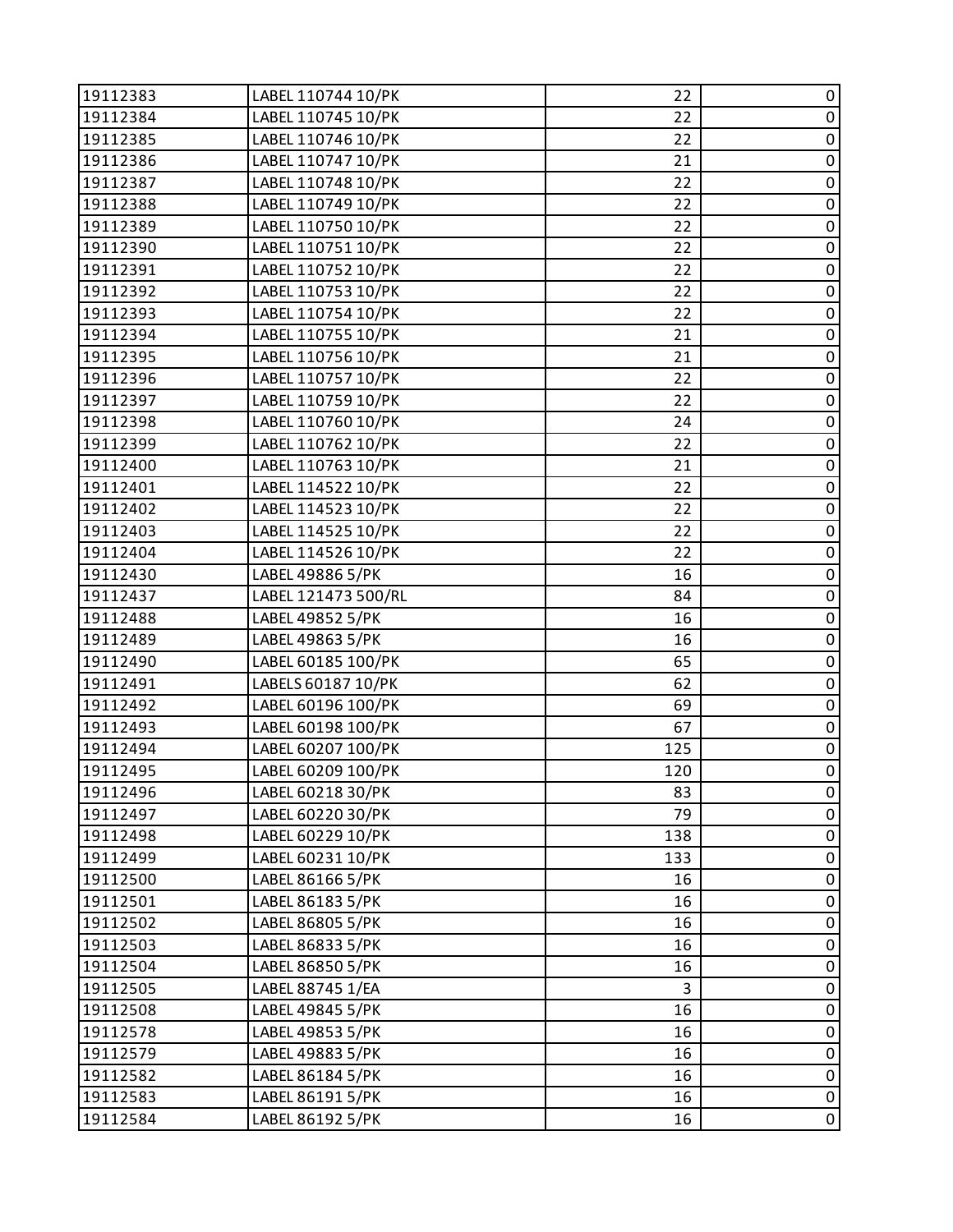| 19112585 | LABEL 86296 5/PK               | 16             | 0              |
|----------|--------------------------------|----------------|----------------|
| 19112586 | LABEL 86297 5/PK               | 16             | $\pmb{0}$      |
| 19112587 | LABEL 86300 5/PK               | 16             | $\pmb{0}$      |
| 19112588 | LABEL 86301 5/PK               | 16             | $\pmb{0}$      |
| 19112589 | LABEL 86303 5/PK               | 16             | $\pmb{0}$      |
| 19112590 | LABEL 86834 5/PK               | 16             | $\pmb{0}$      |
| 19112591 | LABEL 86905 5/PK               | 16             | $\pmb{0}$      |
| 19112592 | LABEL 94917 1/LBL              | $\overline{7}$ | $\pmb{0}$      |
| 19112713 | LABEL 49861 5/PK               | 16             | $\pmb{0}$      |
| 19112733 | LABELS 12832 25/PK             | 107            | $\pmb{0}$      |
| 19112734 | LABELS 12834 25/PK             | 115            | $\pmb{0}$      |
| 19112735 | LABELS 12882 25/PK             | 113            | $\pmb{0}$      |
| 19112736 | LABELS 12900 25/PK             | 113            | $\pmb{0}$      |
| 19112737 | LABELS 12905 25/PK             | 108            | $\pmb{0}$      |
| 19112738 | LABELS 12916 25/PK             | 108            | $\pmb{0}$      |
| 19112745 | LABELS 12939 25/PK             | 107            | $\mathbf 0$    |
| 19112746 | LABELS 12942 25/PK             | 107            | $\pmb{0}$      |
| 19112747 | LABELS 59240 25/PK             | 101            | $\pmb{0}$      |
| 19112748 | LABELS 59243 25/PK             | 105            | $\pmb{0}$      |
| 19112749 | LABELS 59248 25/PK             | 100            | $\pmb{0}$      |
| 19112750 | LABELS 59249 25/PK             | 101            | $\pmb{0}$      |
| 19112751 | LABELS 59250 25/PK             | 105            | $\pmb{0}$      |
| 19112752 | LABELS 59251 25/PK             | 107            | $\pmb{0}$      |
| 19112753 | LABELS 59252 25/PK             | 101            | $\pmb{0}$      |
| 19112754 | LABELS 59253 25/PK             | 101            | $\overline{0}$ |
| 19112755 | LABEL JET-11-113-10 10000/PK   | 99             | $\pmb{0}$      |
| 19112756 | LABELS LAT-11-747-5 5000/PK    | 330            | $\pmb{0}$      |
| 19112757 | LABEL LAT-12-747-2.5 2500/PK   | 250            | $\pmb{0}$      |
| 19112758 | LABEL LAT-13-747-2.5 2500/PK   | 291            | $\pmb{0}$      |
| 19112759 | LABEL LAT-13-747-2.5-YL 2500PK | 387            | $\pmb{0}$      |
| 19112760 | LABEL LAT-14-747-1.5 1500/PK   | 316            | $\pmb{0}$      |
| 19112761 | LABELS LAT-1-747-10 10000/PK   | 233            | $\mathbf 0$    |
| 19112769 | LABELS LAT-176-124 1000/PK     | 62             | 0              |
| 19112772 | LABEL LAT-20-773-2.5 2500/PK   | 401            | 0              |
| 19112773 | LABELS LAT-21-707-1 1000/PK    | 183            | $\pmb{0}$      |
| 19112774 | LABELS LAT-21-747-1 1000/PK    | 179            | $\pmb{0}$      |
| 19112775 | LABELS LAT-21-747-1-YL 1000/PK | 314            | $\pmb{0}$      |
| 19112776 | LABELS LAT-21-773-1 1000/PK    | 345            | $\pmb{0}$      |
| 19112777 | LABEL LAT-23-747-2.5 2500/PK   | 516            | $\pmb{0}$      |
| 19112778 | LABEL LAT-23-773-2.5 2500/PK   | 623            | $\pmb{0}$      |
| 19112779 | LABELS LAT-24-747-1 1000/PK    | 397            | $\pmb{0}$      |
| 19112780 | LABEL LAT-25-747-10 10000/PK   | 222            | $\pmb{0}$      |
| 19112781 | LABEL LAT-26-747-10 10000/PK   | 233            | $\pmb{0}$      |
| 19112782 | LABELS LAT-2-747-10 10000/PK   | 234            | $\pmb{0}$      |
| 19112783 | LABEL LAT-28-747-25-SH 25/PK   | 170            | $\pmb{0}$      |
| 19112784 | LABELS LAT-28-747Y-25-SH 25/PK | 197            | $\pmb{0}$      |
| 19112785 | LABEL LAT-28-773-25-SH 25/PK   | 213            | $\pmb{0}$      |
| 19112786 | LABEL LAT-29-747-10 10000/PK   | 240            | $\pmb{0}$      |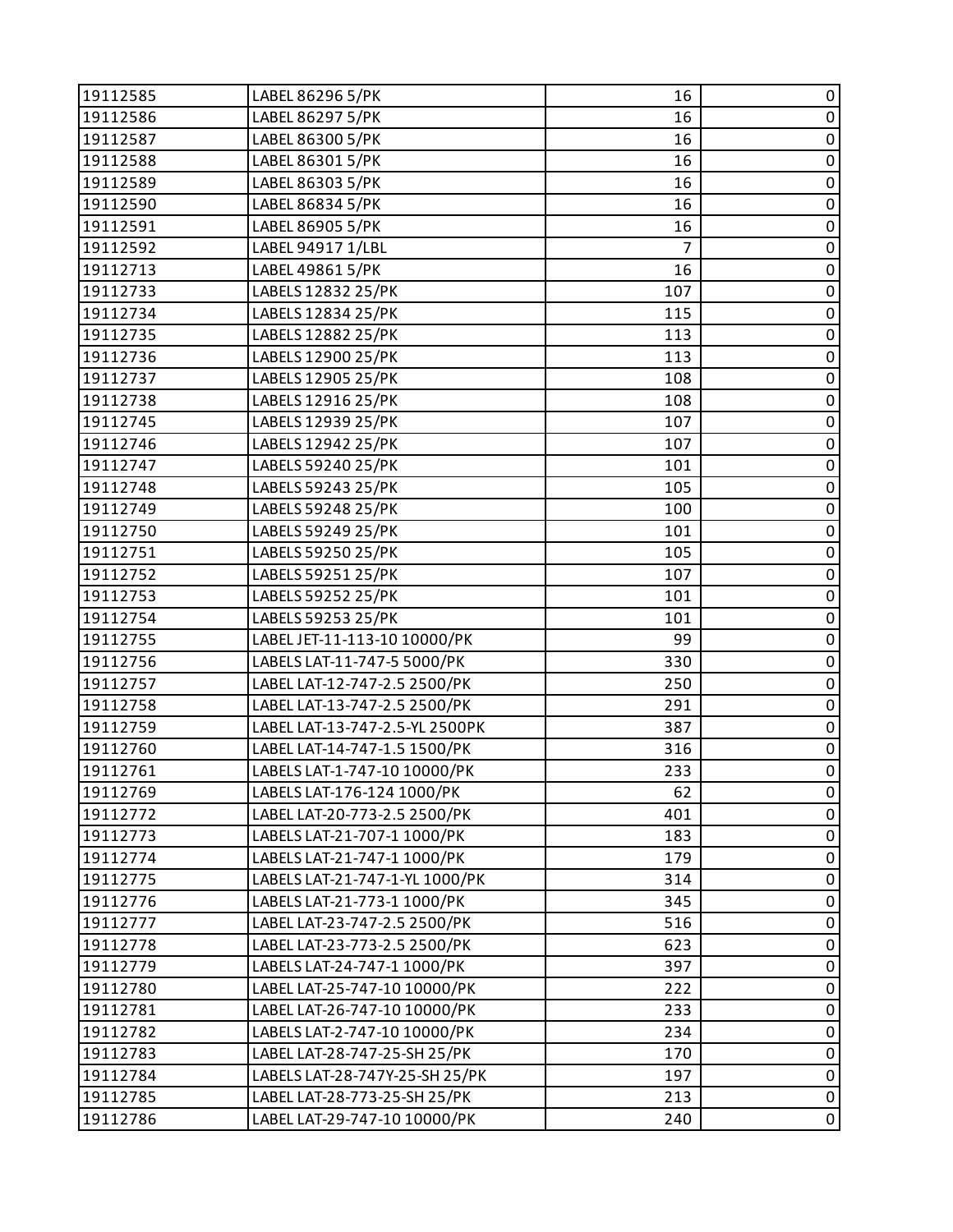| 19112787 | LABEL LAT-29-747-10-YL 10000PK | 262 | 0           |
|----------|--------------------------------|-----|-------------|
| 19112788 | LABELS LAT-31-747-1 1000/PK    | 134 | $\pmb{0}$   |
| 19112789 | LABELS LAT-32-747-1 1000/PK    | 191 | $\pmb{0}$   |
| 19112790 | LABELS LAT-33-707-1 1000/PK    | 214 | $\pmb{0}$   |
| 19112791 | LABELS LAT-33-747-1 1000/PK    | 205 | $\pmb{0}$   |
| 19112792 | LABELS LAT-34-707-1 1000/PK    | 331 | $\pmb{0}$   |
| 19112793 | LABELS LAT-34-747-1 1000/PK    | 316 | $\pmb{0}$   |
| 19112794 | LABELS LAT-34-759-1 1000/PK    | 178 | $\mathbf 0$ |
| 19112795 | LABELS LAT-3-747-10 10000/PK   | 249 | $\pmb{0}$   |
| 19112796 | LABEL LAT-41-707-10 10000/PK   | 533 | $\pmb{0}$   |
| 19112797 | LABEL LAT-44-707-2.5 2500/PK   | 260 | $\pmb{0}$   |
| 19112798 | LABEL LAT-45-707-10 10000/PK   | 266 | $\pmb{0}$   |
| 19112799 | LABEL LAT-46-707-10 10000/PK   | 305 | $\pmb{0}$   |
| 19112800 | LABELS LAT-4-747-10 10000/PK   | 282 | $\pmb{0}$   |
| 19112801 | LABEL LAT-47-707-10 10000/PK   | 646 | $\pmb{0}$   |
| 19112802 | LABELS LAT-5-747-10 10000/PK   | 469 | $\pmb{0}$   |
| 19112803 | LABELS LAT-5-759-10 10000/PK   | 264 | $\pmb{0}$   |
| 19112804 | LABELS LAT-6-747-10 10000/PK   | 298 | $\pmb{0}$   |
| 19112805 | LABELS LAT-7-707-10 10000/PK   | 496 | $\pmb{0}$   |
| 19112806 | LABELS LAT-7-747-10 10000/PK   | 514 | $\mathbf 0$ |
| 19112807 | LABEL LAT-7-747-10-YL 10000/PK | 536 | $\pmb{0}$   |
| 19112808 | LABELS LAT-7-773-10 10000/PK   | 639 | $\pmb{0}$   |
| 19112809 | LABELS LAT-8-707-10 10000/PK   | 460 | $\pmb{0}$   |
| 19112811 | LABELS LAT-9-747-10 10000/PK   | 326 | $\pmb{0}$   |
| 19112817 | INFO CENTER OR3000 1/EA        | 59  | $\pmb{0}$   |
| 19112894 | LABEL 86305 5/PK               | 16  | $\pmb{0}$   |
| 19112895 | LABEL 86306 5/PK               | 16  | $\pmb{0}$   |
| 19112896 | LABEL 96162 5/PK               | 16  | $\pmb{0}$   |
| 19112907 | LABEL 49864 5/PK               | 16  | $\pmb{0}$   |
| 19112908 | LABEL 30661 500/RL             | 44  | $\pmb{0}$   |
| 19112909 | LABEL 30662 500/RL             | 45  | $\pmb{0}$   |
| 19112910 | LABEL 30663 500/RL             | 44  | $\mathbf 0$ |
| 19112911 | LABEL 30664 500/RL             | 45  | 0           |
| 19112912 | LABEL 30665 500/RL             | 84  | 0           |
| 19112913 | LABEL 30666 500/RL             | 88  | $\pmb{0}$   |
| 19112914 | LABEL 30667 500/RL             | 85  | $\pmb{0}$   |
| 19112915 | LABEL 30668 500/RL             | 87  | $\pmb{0}$   |
| 19112916 | LABEL 56957 1/RL               | 278 | $\pmb{0}$   |
| 19112917 | LABEL 56958 1/RL               | 278 | $\pmb{0}$   |
| 19112918 | LABEL 56959 1/RL               | 278 | $\pmb{0}$   |
| 19112919 | LABEL 56960 1/RL               | 278 | $\pmb{0}$   |
| 19112920 | LABEL 56961 1/RL               | 289 | 0           |
| 19112921 | LABEL 56962 1/RL               | 282 | $\pmb{0}$   |
| 19112922 | LABEL 58733 1/LBL              | 19  | $\pmb{0}$   |
| 19112923 | LABEL 58734 1/LBL              | 34  | $\pmb{0}$   |
| 19112924 | LABELS 60324 100/PK            | 36  | $\pmb{0}$   |
| 19112925 | LABEL 99113 1/LBL              | 34  | $\pmb{0}$   |
| 19112926 | LABELS 99175 500/EA            | 63  | $\pmb{0}$   |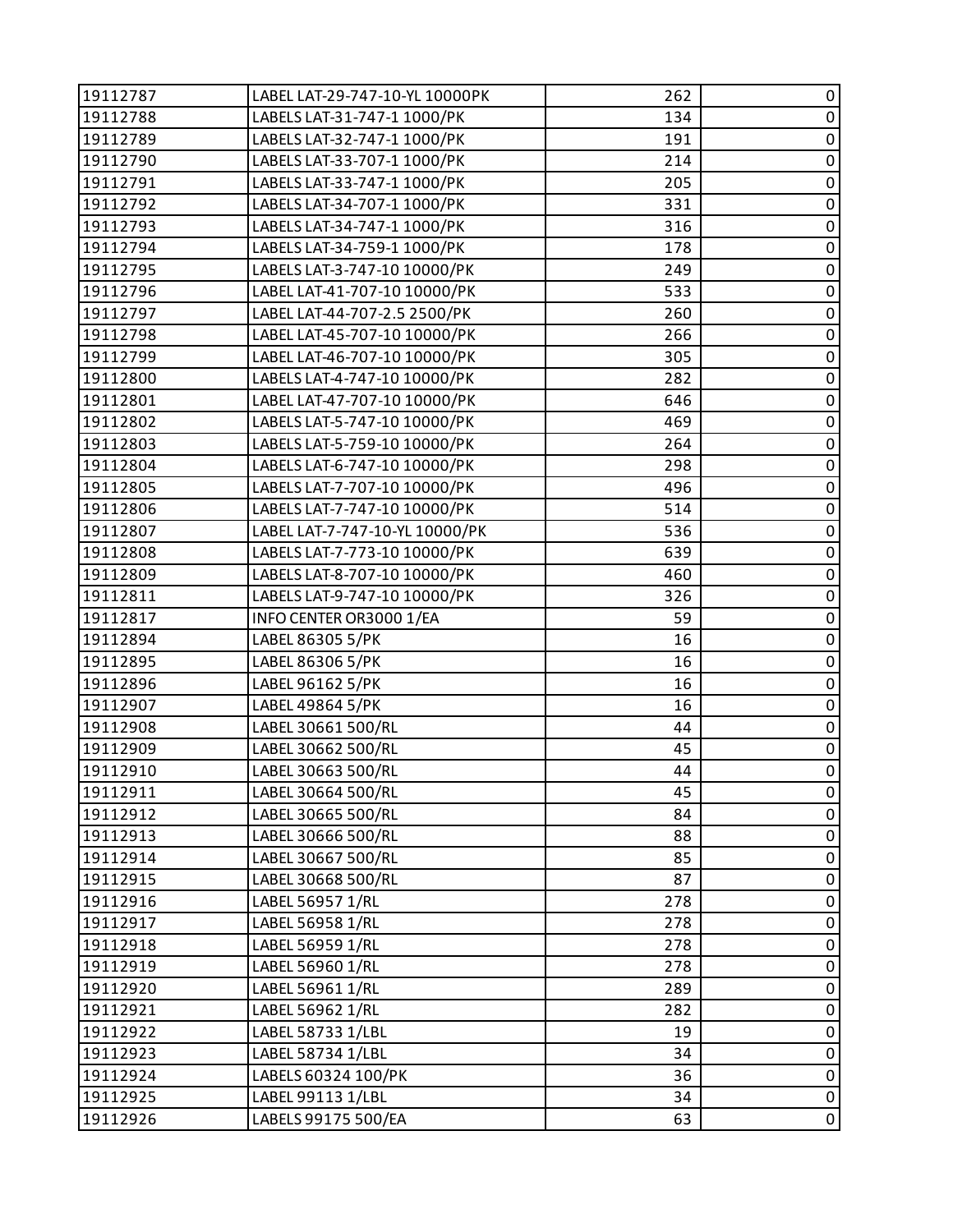| 19112927 | LABEL 99177 500/RL  | 94 | 0           |
|----------|---------------------|----|-------------|
| 19112928 | LABELS 99179 500/EA | 32 | $\pmb{0}$   |
| 19112929 | LABELS 99195 500/EA | 68 | $\pmb{0}$   |
| 19112930 | LABEL 99197 500/RL  | 91 | $\pmb{0}$   |
| 19112931 | LABELS 99199 500/EA | 30 | $\pmb{0}$   |
| 19113178 | TAG 105722 1/EA     | 5  | 0           |
| 19113179 | TAG 105723 1/EA     | 6  | $\pmb{0}$   |
| 19113180 | TAG 105724 1/EA     | 5  | $\pmb{0}$   |
| 19113181 | TAGS 121515 25/PK   | 66 | $\pmb{0}$   |
| 19113182 | TAGS 121516 25/PK   | 48 | $\pmb{0}$   |
| 19113183 | TAGS 121517 25/PK   | 18 | $\pmb{0}$   |
| 19113184 | TAGS 121518 25/PK   | 66 | 0           |
| 19113185 | TAGS 121519 25/PK   | 48 | $\pmb{0}$   |
| 19113186 | TAGS 121520 25/PK   | 18 | $\pmb{0}$   |
| 19113187 | TAGS 133489 25/PK   | 66 | 0           |
| 19113188 | TAGS 133490 25/PK   | 46 | $\pmb{0}$   |
| 19113189 | TAGS 133491 25/PK   | 18 | $\pmb{0}$   |
| 19113190 | TAGS 133492 25/PK   | 18 | 0           |
| 19113191 | TAGS 133493 25/PK   | 66 | $\pmb{0}$   |
| 19113192 | TAGS 133494 25/PK   | 46 | $\pmb{0}$   |
| 19113193 | TAGS 133495 25/PK   | 18 | 0           |
| 19113194 | TAGS 133496 25/PK   | 66 | $\pmb{0}$   |
| 19113195 | TAGS 133497 25/PK   | 46 | $\pmb{0}$   |
| 19113196 | TAGS 133498 25/PK   | 46 | $\pmb{0}$   |
| 19113197 | TAGS 133499 25/PK   | 46 | $\pmb{0}$   |
| 19113198 | TAGS 133544 25/PK   | 18 | $\pmb{0}$   |
| 19113199 | TAGS 133545 25/PK   | 66 | 0           |
| 19113200 | TAGS 133546 25/PK   | 46 | $\pmb{0}$   |
| 19113201 | TAGS 133547 25/PK   | 18 | $\pmb{0}$   |
| 19113202 | TAGS 133548 25/PK   | 66 | $\pmb{0}$   |
| 19113203 | TAGS 133549 25/PK   | 48 | $\pmb{0}$   |
| 19113204 | TAGS 133550 25/PK   | 18 | $\pmb{0}$   |
| 19113205 | TAGS 133551 25/PK   | 66 | 0           |
| 19113206 | TAGS 133552 25/PK   | 66 | 0           |
| 19113207 | TAGS 133553 25/PK   | 66 | $\pmb{0}$   |
| 19113208 | TAGS 133554 25/PK   | 46 | $\pmb{0}$   |
| 19113209 | TAGS 133555 25/PK   | 18 | $\mathbf 0$ |
| 19113210 | TAGS 133556 25/PK   | 19 | $\pmb{0}$   |
| 19113211 | TAGS 133557 25/PK   | 67 | $\pmb{0}$   |
| 19113212 | TAGS 133558 25/PK   | 48 | $\pmb{0}$   |
| 19113213 | TAGS 133559 25/PK   | 46 | $\pmb{0}$   |
| 19113214 | TAGS 133560 25/PK   | 18 | 0           |
| 19113215 | TAGS 133561 25/PK   | 66 | 0           |
| 19113216 | TAGS 133562 25/PK   | 66 | $\pmb{0}$   |
| 19113217 | TAGS 133563 25/PK   | 48 | $\pmb{0}$   |
| 19113218 | TAGS 133564 25/PK   | 46 | $\pmb{0}$   |
| 19113219 | TAGS 133565 25/PK   | 46 | $\pmb{0}$   |
| 19113220 | TAGS 133566 25/PK   | 18 | 0           |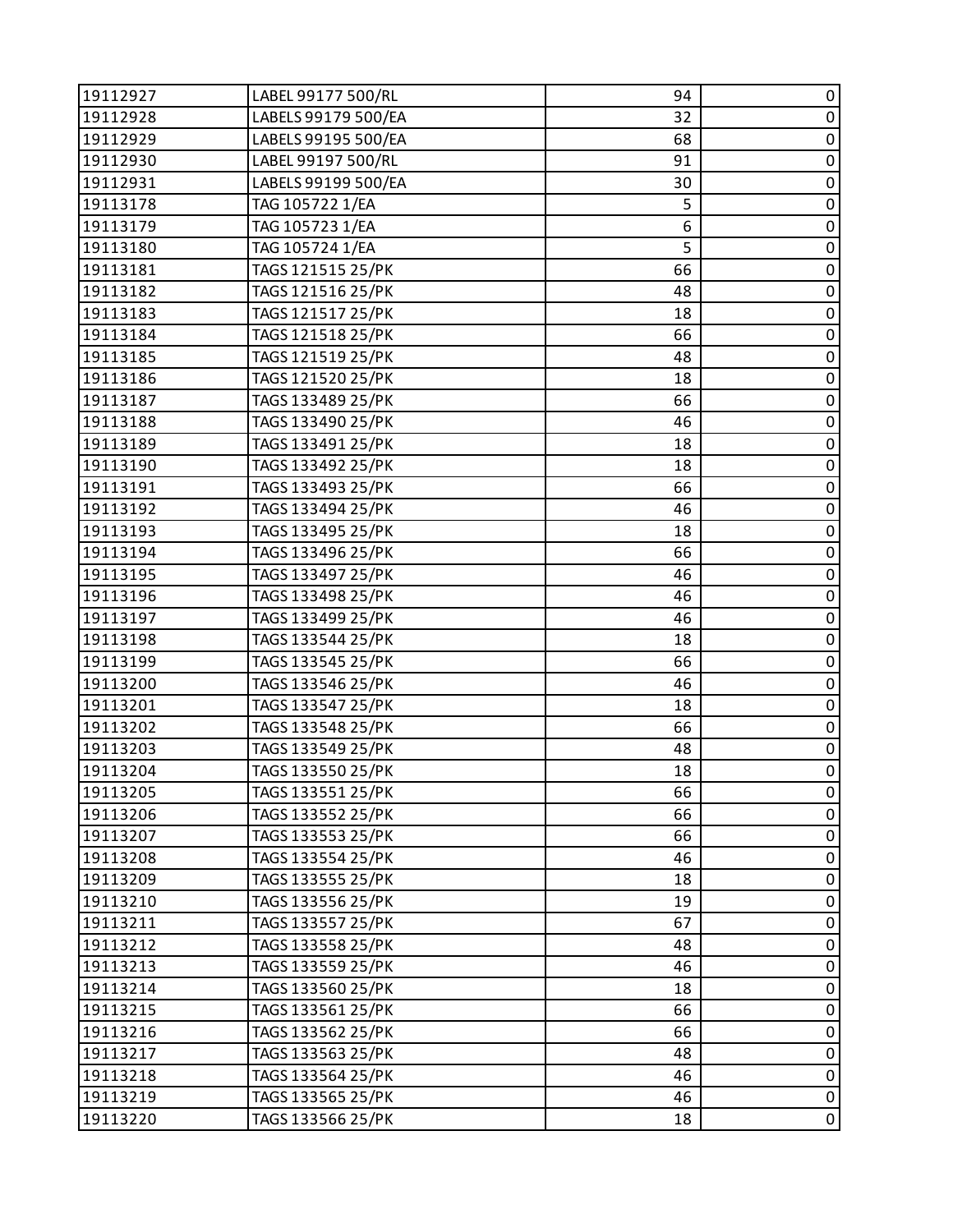| 19113221 | TAGS 133567 25/PK | 18 | 0           |
|----------|-------------------|----|-------------|
| 19113222 | TAG 39445 1/PK    | 66 | $\pmb{0}$   |
| 19113223 | TAG 47479 100/PK  | 62 | $\pmb{0}$   |
| 19113224 | TAG 48743 100/PK  | 62 | $\pmb{0}$   |
| 19113225 | TAG 48768 100/PK  | 26 | $\pmb{0}$   |
| 19113226 | TAG 48769 25/PK   | 46 | $\pmb{0}$   |
| 19113227 | TAG 48771 100/PK  | 26 | $\pmb{0}$   |
| 19113228 | TAG 48772 25/PK   | 46 | $\pmb{0}$   |
| 19113229 | TAG 48774 100/PK  | 26 | $\pmb{0}$   |
| 19113230 | TAG 48778 25/PK   | 46 | $\pmb{0}$   |
| 19113231 | TAG 48791 100/PK  | 26 | $\pmb{0}$   |
| 19113232 | TAG 48792 25/PK   | 46 | $\pmb{0}$   |
| 19113233 | TAG 48793 100/PK  | 55 | $\pmb{0}$   |
| 19113234 | TAG 48797 25/PK   | 46 | $\pmb{0}$   |
| 19113235 | TAG 48804 100/PK  | 62 | $\pmb{0}$   |
| 19113236 | TAGS 50194 10/PK  | 30 | $\pmb{0}$   |
| 19113237 | TAGS 50198 25/PK  | 52 | $\pmb{0}$   |
| 19113238 | TAGS 50199 25/PK  | 48 | $\pmb{0}$   |
| 19113239 | TAGS 50250 25/PK  | 18 | $\pmb{0}$   |
| 19113240 | TAGS 50251 25/PK  | 66 | $\pmb{0}$   |
| 19113241 | TAGS 50253 25/PK  | 48 | $\pmb{0}$   |
| 19113242 | TAGS 50256 25/PK  | 19 | $\pmb{0}$   |
| 19113243 | TAGS 50258 25/PK  | 66 | $\pmb{0}$   |
| 19113244 | TAGS 50261 25/PK  | 18 | $\pmb{0}$   |
| 19113245 | TAGS 50265 25/PK  | 48 | $\pmb{0}$   |
| 19113246 | TAGS 50266 25/PK  | 48 | $\pmb{0}$   |
| 19113247 | TAGS 65407 25/PK  | 18 | $\pmb{0}$   |
| 19113248 | TAGS 65408 25/PK  | 18 | $\pmb{0}$   |
| 19113249 | TAGS 65437 10/PK  | 29 | $\pmb{0}$   |
| 19113250 | TAGS 65440 25/PK  | 18 | $\pmb{0}$   |
| 19113251 | TAGS 65441 25/PK  | 18 | $\pmb{0}$   |
| 19113252 | TAGS 65442 25/PK  | 18 | $\pmb{0}$   |
| 19113253 | TAGS 65443 25/PK  | 18 | 0           |
| 19113254 | TAGS 65444 25/PK  | 18 | 0           |
| 19113255 | TAGS 65445 25/PK  | 18 | $\pmb{0}$   |
| 19113256 | TAGS 65446 25/PK  | 18 | $\pmb{0}$   |
| 19113257 | TAGS 65447 25/PK  | 18 | $\mathbf 0$ |
| 19113258 | TAGS 65448 25/PK  | 18 | $\pmb{0}$   |
| 19113259 | TAGS 65449 25/PK  | 18 | $\pmb{0}$   |
| 19113260 | TAGS 65450 25/PK  | 18 | $\pmb{0}$   |
| 19113261 | TAGS 65451 25/PK  | 18 | $\pmb{0}$   |
| 19113262 | TAGS 65452 25/PK  | 18 | $\pmb{0}$   |
| 19113263 | TAGS 65453 25/PK  | 18 | $\mathbf 0$ |
| 19113264 | TAGS 65454 25/PK  | 18 | $\pmb{0}$   |
| 19113265 | TAGS 65500 25/PK  | 79 | $\pmb{0}$   |
| 19113266 | TAGS 65504 25/PK  | 66 | $\pmb{0}$   |
| 19113267 | TAGS 65505 25/PK  | 66 | $\pmb{0}$   |
| 19113268 | TAGS 65506 25/PK  | 66 | 0           |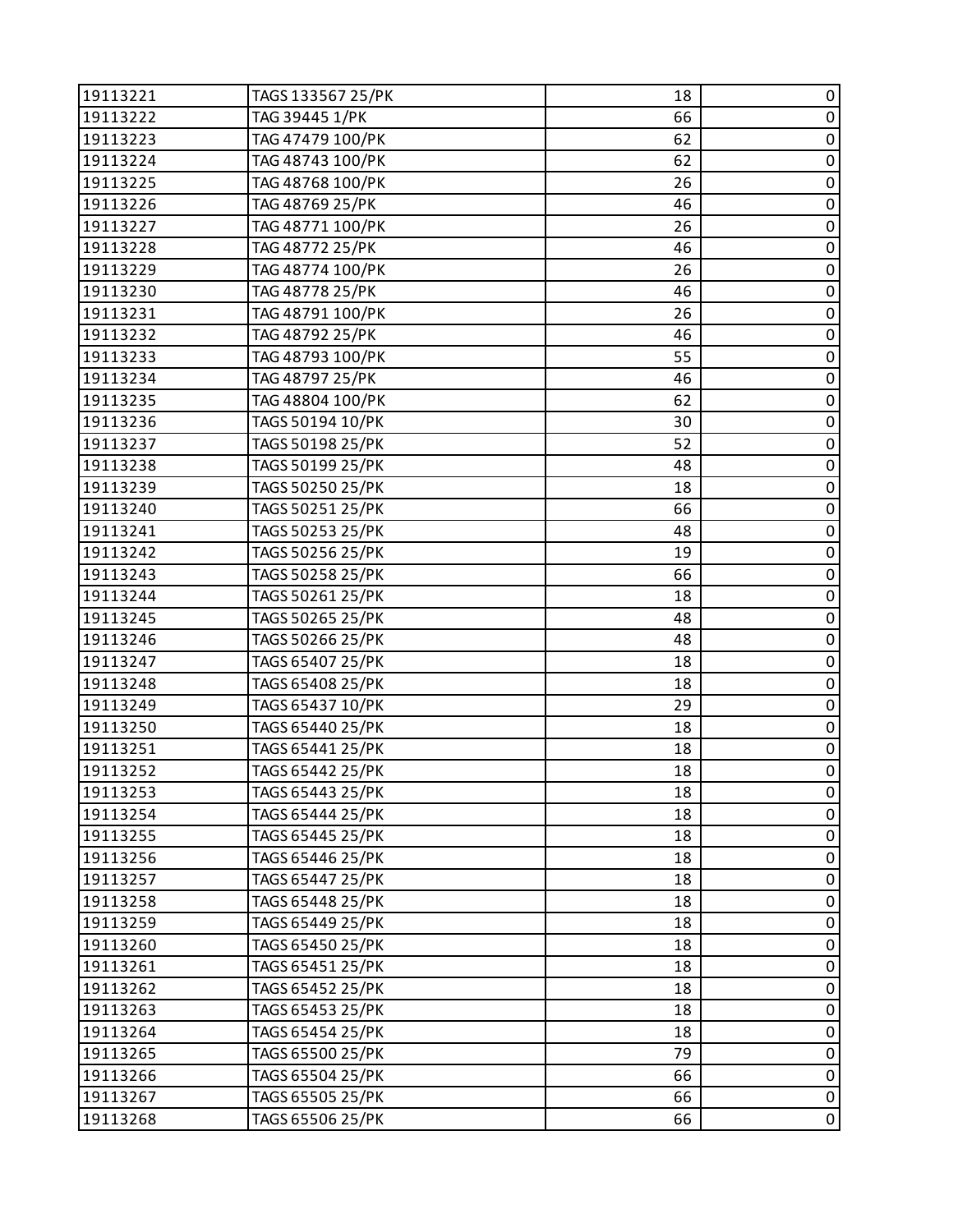| 19113269  | TAGS 65515 25/PK                   | 66    | 0           |
|-----------|------------------------------------|-------|-------------|
| 19113270  | TAGS 65521 25/PK                   | 67    | $\pmb{0}$   |
| 19113271  | TAGS 65524 25/PK                   | 66    | $\pmb{0}$   |
| 19113272  | TAGS 65534 25/PK                   | 66    | $\pmb{0}$   |
| 19113273  | TAGS 65670 25/PK                   | 66    | $\pmb{0}$   |
| 19113274  | TAGS 66052 25/PK                   | 48    | $\pmb{0}$   |
| 19113275  | TAGS 66053 25/PK                   | 48    | $\pmb{0}$   |
| 19113276  | TAGS 66054 25/PK                   | 48    | $\pmb{0}$   |
| 19113277  | TAGS 66055 25/PK                   | 48    | $\pmb{0}$   |
| 19113278  | TAGS 66057 25/PK                   | 48    | $\pmb{0}$   |
| 19113279  | TAGS 66060 25/PK                   | 48    | $\pmb{0}$   |
| 19113280  | TAGS 66061 25/PK                   | 48    | $\pmb{0}$   |
| 19113281  | TAGS 66062 25/PK                   | 48    | $\pmb{0}$   |
| 19113282  | TAGS 66065 25/PK                   | 48    | $\pmb{0}$   |
| 19113283  | TAGS 66066 25/PK                   | 50    | $\pmb{0}$   |
| 19113284  | TAG 76194 25/PK                    | 46    | $\mathbf 0$ |
| 19113285  | TAGS 98219 25/PK                   | 69    | $\pmb{0}$   |
| 19113286  | TAGS CLT2 25/PK                    | 19    | $\pmb{0}$   |
| 19113287  | TAGS LT10 10/PK                    | 21    | $\pmb{0}$   |
| 19113289  | <b>TAGS LT25 25/PK</b>             | 49    | $\pmb{0}$   |
| 19113290  | TAGS LT5 5/PK                      | 12    | $\pmb{0}$   |
| 19113291  | TAGS PLLT2 25/PK                   | 73    | $\pmb{0}$   |
| 19113294  | TAGS WKT2 25/PK                    | 18    | $\pmb{0}$   |
| 19113295  | TAGS WKT3 25/PK                    | 19    | $\pmb{0}$   |
| 19113408  | DOCUMENT HOLDER 112633 10/PK       | 79    | $\pmb{0}$   |
| 19113409  | <b>ENVELOPE 56941 25/PK</b>        | 120   | $\pmb{0}$   |
| 19113410  | <b>ENVELOPE 56942 25/PK</b>        | 120   | $\pmb{0}$   |
| 19113411  | <b>ENVELOPE 56944 25/PK</b>        | 120   | $\pmb{0}$   |
| 19113412  | <b>ENVELOPE 56945 25/PK</b>        | 149   | $\pmb{0}$   |
| 19113413  | <b>ENVELOPES 56946 25/PK</b>       | 149   | $\pmb{0}$   |
| 19113414  | <b>ENVELOPES 56948 25/PK</b>       | 149   | $\pmb{0}$   |
| 19113419  | <b>INFORMATION CENTER TC8 1/EA</b> | 64    | $\mathbf 0$ |
| 191202333 | 30 GAL CAB MAN W/PDLE HNDL         | 1,404 | 0           |
| 191202334 | 30 GAL CAB SC W/PDLE HNDL          | 1,513 | 0           |
| 191202335 | 45 GAL CAB MAN W/PDLE HNDLE        | 1,654 | $\pmb{0}$   |
| 191202336 | 45 GAL SC CAB W/PDL HNDL           | 1,677 | 0           |
| 191202337 | CABINET 60G 2DR MANUAL             | 1,878 | $\mathbf 0$ |
| 191202338 | 60 GAL CAB SC W/PDL HNDL           | 2,592 | $\pmb{0}$   |
| 191202339 | 90 GAL CAB MAN W/PDLE HNDL         | 3,449 | 0           |
| 191202340 | 90 GAL CAB SC W/PDL HNDL           | 2,200 | 0           |
| 191202933 | SAFETY CABINET 4GAL CORROSIVES     | 816   | $\pmb{0}$   |
| 191202934 | SAFETY CAB 15G CORROSIVE STACK     | 1,403 | 0           |
| 191202935 | DRUM BOGIE MOBILE DISPENS UNIT     | 250   | $\pmb{0}$   |
| 19120700  | SPEED BUMP/CABLE PROTECTOR YEL     | 121   | $\pmb{0}$   |
| 19120701  | CIGARETTE BUTT CAN SFSMOKR BG      | 86    | 0           |
| 19120702  | CIGARETTE BUTT CAN SFSMOKR GRY     | 86    | $\pmb{0}$   |
| 19120703  | CIGARETTE BUTT CAN SFSMOKR BRN     | 86    | $\pmb{0}$   |
| 19120704  | CIGARETTE BUTT CAN SFSMOKR BLK     | 86    | $\pmb{0}$   |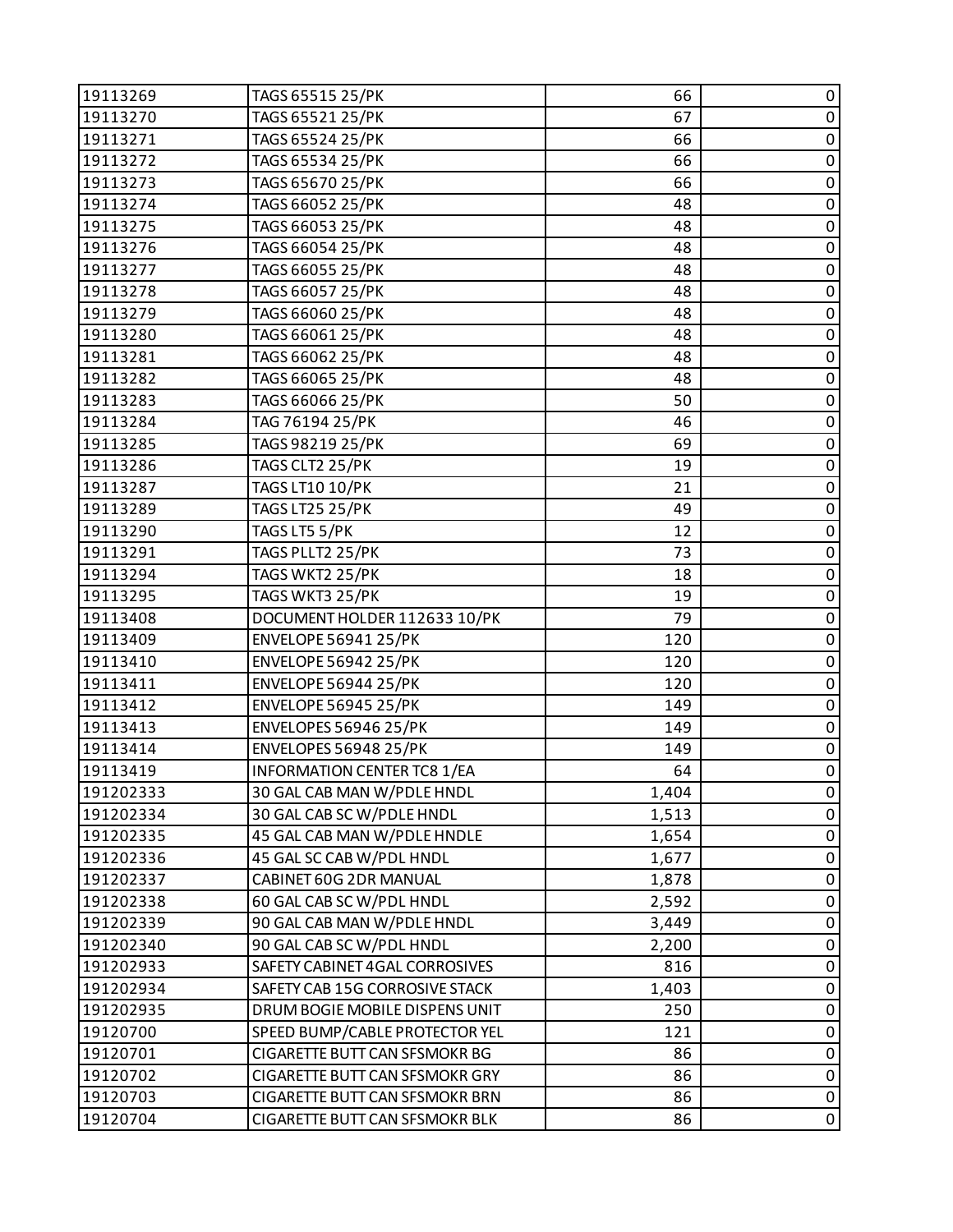| 19120707 | DRUM 30GAL POLY THREADED LID   | 63    | 0           |
|----------|--------------------------------|-------|-------------|
| 19120714 | CABINET ACID/COR 4GAL MAN CLS  | 710   | $\pmb{0}$   |
| 19120715 | CABINET ACID/COR 16GAL MAN CLS | 1,238 | $\pmb{0}$   |
| 19120717 | CABINET ACID/COR 30GAL SLF CLS | 1,486 | $\pmb{0}$   |
| 19120718 | CABINET ACID/COR 45GAL SLF CLS | 1,659 | $\pmb{0}$   |
| 19120719 | CABINET ACID/COR 60GAL SLF CLS | 1,975 | $\pmb{0}$   |
| 19121849 | 12 GAL PIG SC W/PDL HNDL       | 931   | $\pmb{0}$   |
| 19121850 | 17 GAL PIG MAN W/PDLE HNDL     | 841   | $\pmb{0}$   |
| 19121851 | 17 GAL PIG SC W/PDL HNDL       | 1,566 | 0           |
| 19121852 | 12 GAL MAN CAB W/PDLE HNDL     | 1,119 | $\pmb{0}$   |
| 19121853 | 12 GAL SC CAB W/PDL HNDL       | 1,241 | $\pmb{0}$   |
| 19121873 | DRUM COMBO CAB 65X59X34        | 3,176 | $\pmb{0}$   |
| 19122846 | SAFETY CABINET FLAMMABLES      | 1,515 | $\pmb{0}$   |
| 19123383 | SAFETY CAN W/FUNNEL 2.5G       | 82    | $\pmb{0}$   |
| 19123385 | 5G/19L SAFE CAN RED W/FUNL     | 83    | $\pmb{0}$   |
| 19123395 | SAFETY CAN 2GAL / 7.5L RED     | 42    | $\pmb{0}$   |
| 19123397 | FUNNEL FOR TYPE 1 SFTY CAN     | 13    | $\pmb{0}$   |
| 19129183 | <b>BLOCKING ARM</b>            | 35    | $\pmb{0}$   |
| 19129187 | <b>WRITE-ON LABELS</b>         | 3     | $\pmb{0}$   |
| 19129188 | WRITE-ON LABELS VALUE PACK 1PK | 14    | $\pmb{0}$   |
| 19129200 | LABEL, 1 IN H X 0.5 IN W       | 33    | $\pmb{0}$   |
| 19129201 | LABEL, 1 IN H X 1 IN W         | 53    | $\pmb{0}$   |
| 19129202 | LABEL, 0.375 IN H X 1 IN W     | 35    | $\pmb{0}$   |
| 19129203 | LABEL, 0.5 IN H X 1 IN W       | 41    | $\pmb{0}$   |
| 19129204 | LABEL, 1 IN H X 0.5 IN W       | 33    | $\pmb{0}$   |
| 19129205 | LABEL, 1 IN H X 1 IN W         | 53    | $\pmb{0}$   |
| 19129206 | LABEL, 0.375 IN H X 1 IN W     | 35    | $\pmb{0}$   |
| 19129207 | LABEL, 0.5 IN H X 1 IN W       | 41    | $\pmb{0}$   |
| 19129208 | LABEL, 1 IN H X 0.5 IN W       | 33    | $\pmb{0}$   |
| 19129209 | LABEL, 1 IN H X 1 IN W         | 53    | $\pmb{0}$   |
| 19129210 | LABEL, 0.375 IN H X 1 IN W     | 35    | $\pmb{0}$   |
| 19129211 | LABEL, 0.5 IN H X 1 IN W       | 41    | $\mathsf 0$ |
| 19129212 | LABEL, 1 IN H X 0.5 IN W       | 33    | 0           |
| 19129213 | LABEL, 1 IN H X 1 IN W         | 53    | 0           |
| 19129214 | LABEL, 0.375 IN H X 1 IN W     | 35    | $\pmb{0}$   |
| 19129215 | LABEL, 0.5 IN H X 1 IN W       | 41    | $\pmb{0}$   |
| 19129216 | LABEL, 1 IN H X 0.5 IN W       | 33    | $\mathbf 0$ |
| 19129217 | LABEL, 1 IN H X 1 IN W         | 53    | $\pmb{0}$   |
| 19129218 | LABEL, 0.375 IN H X 1 IN W     | 35    | $\pmb{0}$   |
| 19129219 | LABEL, 0.5 IN H X 1 IN W       | 41    | $\pmb{0}$   |
| 19129220 | LABEL, 1 IN H X 0.5 IN W       | 33    | $\pmb{0}$   |
| 19129221 | LABEL, 1 IN H X 1 IN W         | 53    | $\pmb{0}$   |
| 19129222 | LABEL, 0.375 IN H X 1 IN W     | 35    | $\pmb{0}$   |
| 19129223 | LABEL, 0.5 IN H X 1 IN W       | 41    | $\pmb{0}$   |
| 19129224 | LABEL, 0.5 IN H X 1 IN W       | 216   | $\pmb{0}$   |
| 19129225 | LABEL, 0.5 IN H X 1 IN W       | 216   | $\pmb{0}$   |
| 19129226 | LABEL, 0.5 IN H X 1 IN W       | 216   | $\pmb{0}$   |
| 19129227 | LABEL, 0.5 IN H X 1 IN W       | 216   | $\pmb{0}$   |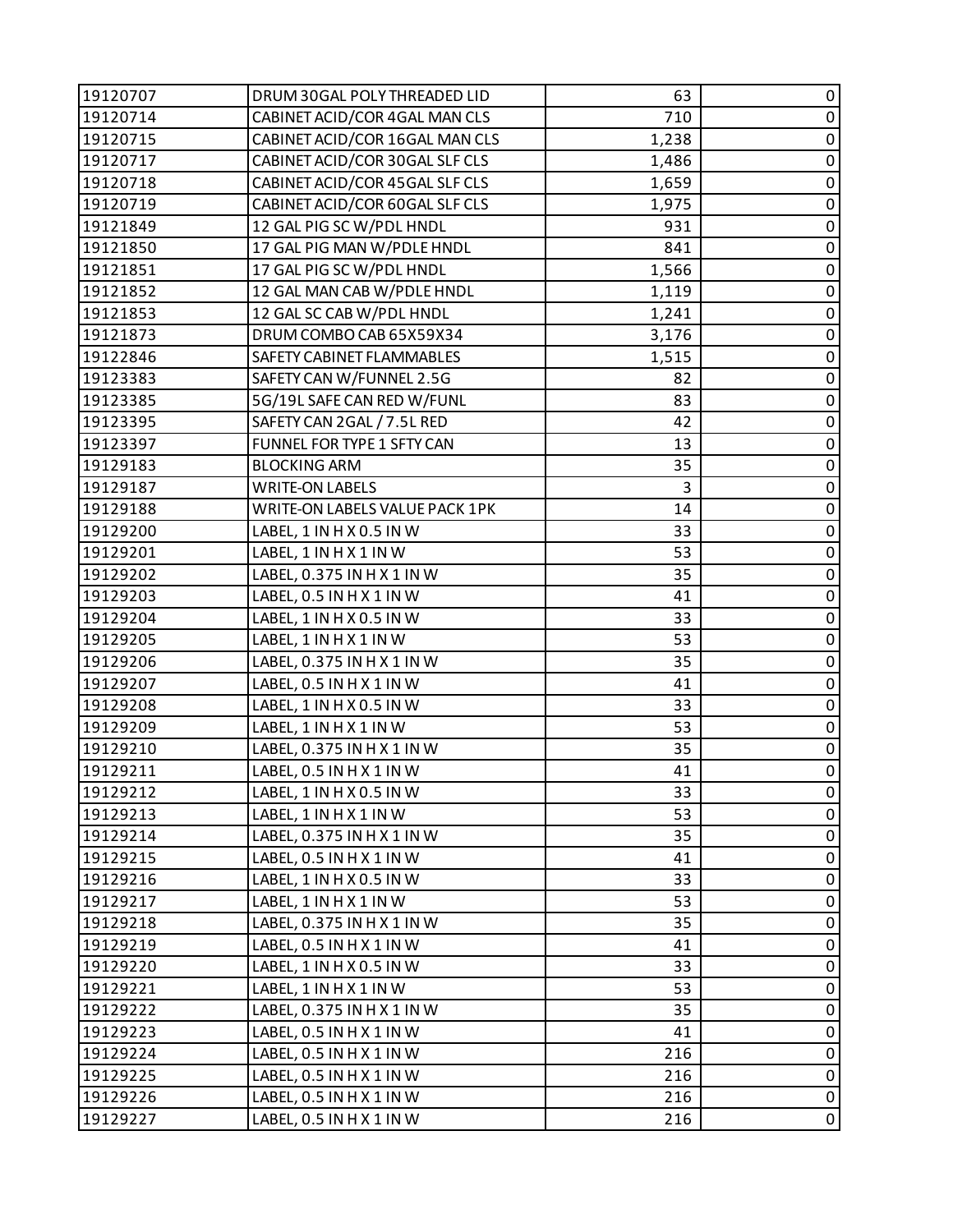| 19129228  | LABEL, 0.5 IN H X 1 IN W       | 216   | 0           |
|-----------|--------------------------------|-------|-------------|
| 19129229  | LABEL, 0.5 IN H X 1 IN W       | 216   | $\pmb{0}$   |
| 19129230  | LABEL, 1 IN H X 1 IN W         | 202   | $\pmb{0}$   |
| 19129231  | LABEL, 1 IN H X 1 IN W         | 202   | $\pmb{0}$   |
| 19129232  | LABEL, 1 IN H X 1 IN W         | 202   | $\pmb{0}$   |
| 19129233  | LABEL, 1 IN H X 1 IN W         | 202   | $\pmb{0}$   |
| 19129234  | LABEL, 1 IN H X 1 IN W         | 202   | $\pmb{0}$   |
| 19129235  | LABEL, 1 IN H X 1 IN W         | 202   | $\pmb{0}$   |
| 19129236  | LABEL, 0.375 IN H X 1 IN W     | 172   | $\pmb{0}$   |
| 19129237  | LABEL, 0.375 IN H X 1 IN W     | 172   | $\pmb{0}$   |
| 19129238  | LABEL, 0.375 IN H X 1 IN W     | 172   | $\pmb{0}$   |
| 19129239  | LABEL, 0.375 IN H X 1 IN W     | 172   | $\pmb{0}$   |
| 19129240  | LABEL, 0.375 IN H X 1 IN W     | 172   | $\pmb{0}$   |
| 19129241  | LABEL, 0.375 IN H X 1 IN W     | 172   | $\pmb{0}$   |
| 19129242  | LABEL, 0.5 IN H X 1 IN W       | 113   | $\pmb{0}$   |
| 19129243  | LABEL, 0.5 IN H X 1 IN W       | 113   | $\pmb{0}$   |
| 19129244  | LABEL, 0.5 IN H X 1 IN W       | 113   | $\pmb{0}$   |
| 19129245  | LABEL, 0.5 IN H X 1 IN W       | 113   | $\pmb{0}$   |
| 19129246  | LABEL, 0.5 IN H X 1 IN W       | 113   | $\pmb{0}$   |
| 19129247  | LABEL, 0.5 IN H X 1 IN W       | 113   | $\pmb{0}$   |
| 19129248  | LABEL, 1 IN H X 1 IN W         | 106   | $\pmb{0}$   |
| 19129249  | LABEL, 1 IN H X 1 IN W         | 106   | $\pmb{0}$   |
| 19129250  | LABEL, 1 IN H X 1 IN W         | 106   | $\pmb{0}$   |
| 19129251  | LABEL, 1 IN H X 1 IN W         | 106   | $\pmb{0}$   |
| 191301033 | <b>HPLC MANIFOLD KIT</b>       | 472   | $\mathbf 0$ |
| 191302718 | CAN HPLC 2GAL SS/PP DISC       | 682   | $\pmb{0}$   |
| 191304519 | HIGH SECUR CABINET 45 GAL YL   | 1,590 | $\pmb{0}$   |
| 191304525 | HIGHSEC CABINET SELF 45GAL YL  | 1,609 | $\pmb{0}$   |
| 191304772 | DOCUMENT STOR BX MED TOP       | 44    | $\pmb{0}$   |
| 191304773 | DOCUMENT STORBX MED FRNT 20/CS | 1,489 | $\pmb{0}$   |
| 191304774 | DOCUMENT STOR TUBE TWIST 20/CS | 891   | $\pmb{0}$   |
| 191304775 | DOCUMENT STORAGE BX LG FRNT EA | 117   | $\mathbf 0$ |
| 191304776 | STORAGE LABELS 20/PKSTORAGE L  | 143   | 0           |
| 19159312  | SAFETY CAN 5 GAL WHITE         | 220   | 0           |
| 19159313  | SAFETY CAN 2 GAL WHITE         | 225   | $\pmb{0}$   |
| 19159321  | WALLMNT BRACKT KIT-4GALCAB 1EA | 28    | 0           |
| 19159630  | CAN UNO 2G W/5/8IN HOSE        | 107   | 0           |
| 19159637  | 5G/19L IIAF RED 1IN HOSE       | 92    | 0           |
| 19159650  | 4 DRM SQ PALLET RAMP YELLOW    | 297   | 0           |
| 19159651  | 2 DRUM PALLET YELLOW           | 354   | 0           |
| 19159653  | 2 DRUM PALLET YELLOW W/PLUG    | 252   | $\pmb{0}$   |
| 19159654  | 2 DRUM PALLET ECO W/PLUG       | 249   | 0           |
| 19159655  | 3 DRUM PALLET YELLOW           | 683   | 0           |
| 19159656  | 3 DRUM PALLET ECO              | 379   | $\pmb{0}$   |
| 19159657  | 3 DRUM PALLET YELLOW W/PLUG    | 686   | 0           |
| 19159659  | 4 DRUM INLINE PALLET YELLOW    | 702   | $\pmb{0}$   |
| 19159660  | 4 DRUM INLINE PALLET ECO       | 637   | $\pmb{0}$   |
| 19159661  | 4 DRUM INLINE PALLET YELLOW W/ | 718   | $\pmb{0}$   |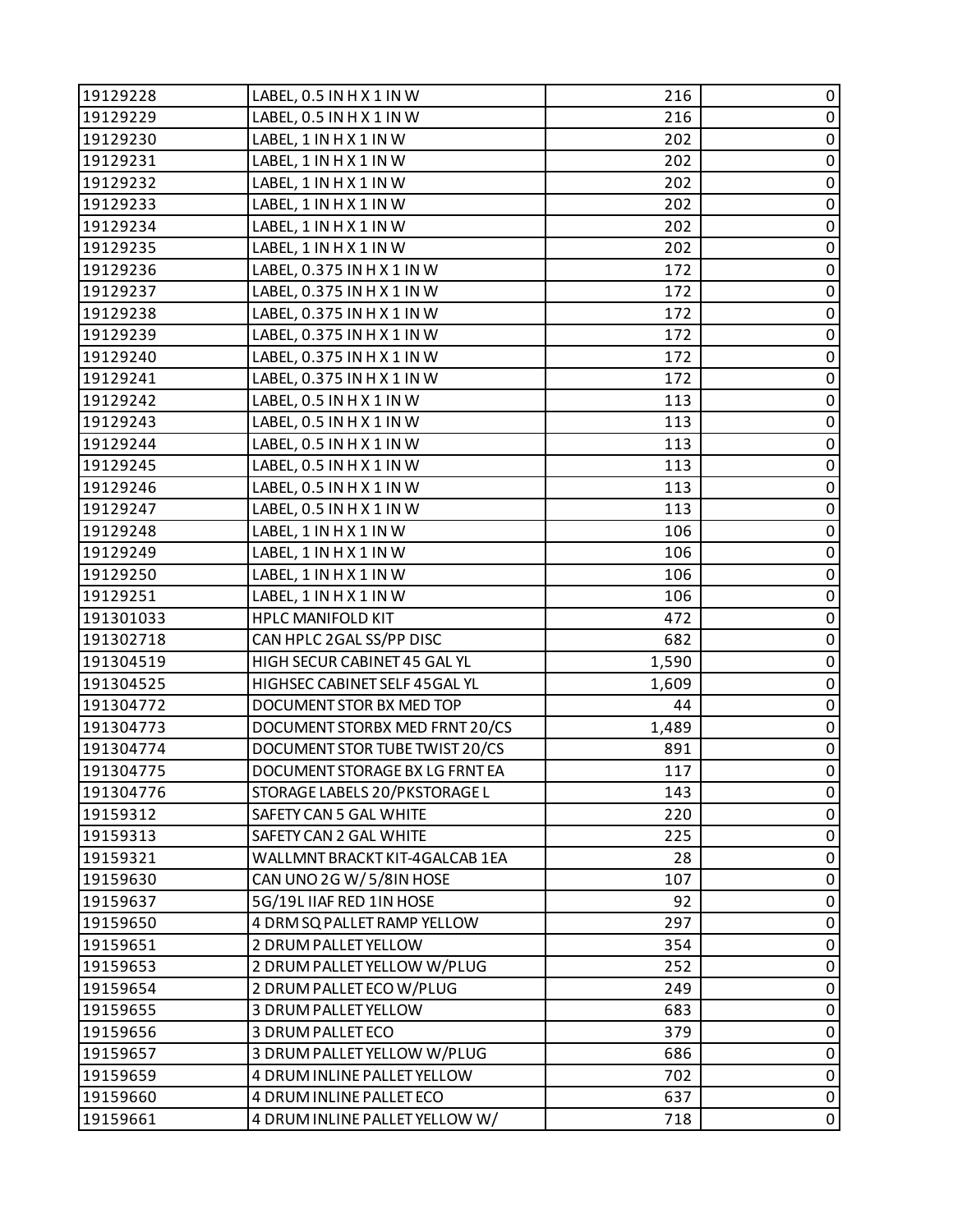| 19159662 | 4 DRUM INLINE PALLET ECO W/PLU | 652   | 0           |
|----------|--------------------------------|-------|-------------|
| 19159664 | 4 DRUM PALLET SQUARE ECO       | 198   | $\pmb{0}$   |
| 19159665 | 4 DRUM PALLET SQ YELLOW W/PLUG | 391   | 0           |
| 19159666 | 4 DRUM PALLET SQ ECO W/PLUG    | 346   | $\pmb{0}$   |
| 19159668 | 1 DRUM ACCUM CENTER YELLOW     | 182   | $\pmb{0}$   |
| 19159669 | 1 DRUM ACCUM CENTER ECO        | 134   | 0           |
| 19159670 | 2 DRUM ACCUM CENTER YELLOW     | 167   | $\pmb{0}$   |
| 19159671 | 2 DRUM ACCUM CENTER ECO        | 173   | $\pmb{0}$   |
| 19159672 | 4 DRUM ACCUM CENTER YELLOW     | 447   | 0           |
| 19159700 | CABINET HAZ MAT 30G SC         | 1,241 | $\pmb{0}$   |
| 19159701 | CABINET HAZ MAT 45 GAL SC      | 1,469 | $\pmb{0}$   |
| 19159704 | 30 GAL ACID MAN SRGRP CHEMCOR  | 2,062 | 0           |
| 19159712 | 4 GAL ACID MAN SRGRP CHEMCOR   | 1,304 | $\pmb{0}$   |
| 19159715 | 60 GAL ACID SRGRP CHEMCOR      | 5,107 | $\pmb{0}$   |
| 19159716 | 22 GAL ACID MAN SRGRP CHEMCOR  | 1,784 | 0           |
| 19159718 | 45 GAL ACID MAN SRGRP CHEMCOR  | 1,784 | $\pmb{0}$   |
| 19159719 | 12 GAL ACID MAN SRGRP CHEMCOR  | 2,011 | $\pmb{0}$   |
| 19159720 | SLIMLINE ACID MAN SRGRP CHEMCO | 2,368 | 0           |
| 19159721 | 12 GAL ACID MAN SRGRP CHEMCOR  | 1,716 | $\pmb{0}$   |
| 19159722 | 17 GAL ACID PIG MAN SRGRP CHE  | 1,658 | $\pmb{0}$   |
| 19159812 | 12 GAL ACID SC CHEMCOR SRGRP   | 2,090 | 0           |
| 19159818 | 60 GAL CAB ACID SC SUREGRIP    | 4,056 | $\pmb{0}$   |
| 19159818 | USED/60 GAL CAB ACID SC SURGRP | 3,362 | 0           |
| 19159819 | 30 GAL ACID SC CHEMCOR SRGRP   | 1,636 | 0           |
| 19159820 | 45 GAL ACID SC CHEMCOR SRGRP   | 2,268 | $\pmb{0}$   |
| 19159822 | 22 GAL ACID SC CHEMCOR SRGRP   | 1,976 | $\pmb{0}$   |
| 19159823 | SLIMLINE ACID SC CHEMCOR SRGRP | 2,385 | 0           |
| 19159824 | 12 GAL ACID PIG SC CHEM SRGRP  | 1,148 | $\pmb{0}$   |
| 19159825 | 17 GAL ACID SC CHEMCOR SRGRP   | 2,240 | $\pmb{0}$   |
| 19159881 | SHELF 6G SPILL SLOPE 1EA       | 145   | $\pmb{0}$   |
| 19159882 | CABINET 22GL PIG SC W/PDL HNDL | 1,617 | $\pmb{0}$   |
| 19159883 | CABINET 60GAL BLUE ACID 1EA    | 2,329 | $\pmb{0}$   |
| 19160365 | 6 FLAME ARRESTER6 FLAME ARRE   | 157   | 0           |
| 19160366 | STEEL DRAIN CAN 3GAL W/FUNNEL  | 182   | 0           |
| 19160367 | QUICK CONNECT REPLACEMENT PRT  | 416   | $\pmb{0}$   |
| 19160369 | 1/16 OD MANIFLOD FITTING       | 87    | 0           |
| 19160370 | 1/8 OD MANIFOLD FITTING        | 86    | 0           |
| 19160371 | MANIFOLD REPLACEMENT FITTING   | 52    | 0           |
| 19160376 | 60 GAL CAB SC W/PDL HNDL       | 2,591 | 0           |
| 19160377 | SLIMLINE MAN YELLOW SUREGRIP   | 1,431 | 0           |
| 19160378 | SMOKERS CEASE FIRE ASSEMBLY    | 105   | $\pmb{0}$   |
| 19160382 | HPLC WASTE DISP CAN 5 GAL SSPP | 716   | 0           |
| 19160386 | 12 GL PIG SC CORSIVE W/PDL HND | 993   | 0           |
| 19160387 | SLIMLINE SC SUREGRIP YELLOW    | 1,294 | 0           |
| 19160510 | 14 GAL LAB PACK 1610 PK 1      | 54    | 0           |
| 19160511 | 48 GAL SAFETY CABINET PK1      | 1,787 | $\pmb{0}$   |
| 19160512 | 48 GAL SAFETY CABINET PK 1     | 1,899 | $\pmb{0}$   |
| 19160518 | 14 GAL LAB PACK 1610MB PK 1    | 55    | $\mathbf 0$ |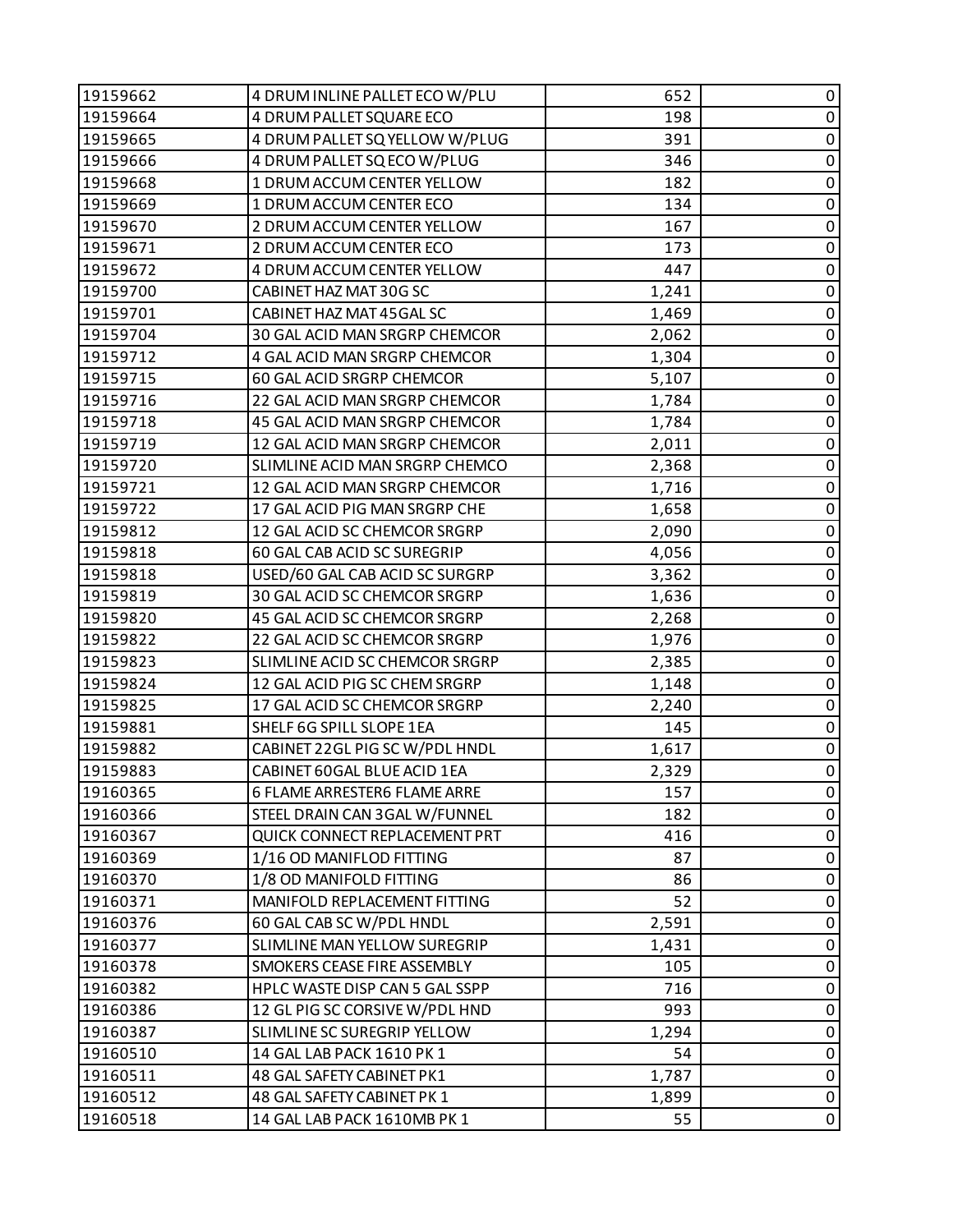| 19161901 | POLY LAB DRUM 30G                 | 66  | 0         |
|----------|-----------------------------------|-----|-----------|
| 19166390 | PICKHEADAXE6LB                    | 328 | $\pmb{0}$ |
| 19166391 | PICKHEADAXELB                     | 424 | 0         |
| 19166392 | HANDCHISEL9/16X1/2X6.5            | 23  | $\pmb{0}$ |
| 19166393 | HANDCHISEL7/16X3/8X5/4            | 30  | $\pmb{0}$ |
| 19166394 | HANDCHISEL1/4X1/4X51/4            | 23  | 0         |
| 19166395 | HANDCHISEL/4X5/8X6                | 30  | $\pmb{0}$ |
| 19166396 | HANDCHISEL13/16X3/4X8             | 38  | $\pmb{0}$ |
| 19166397 | HANDCHSL11/16X5/8X91/8            | 41  | 0         |
| 19166398 | HANDCHISEL/4X3/4X9                | 45  | $\pmb{0}$ |
| 19166399 | HAND CHISEL 7/8 X7/8 X9           | 51  | $\pmb{0}$ |
| 19166401 | HAND CHSL 2 X1 1/4 X10 5/8        | 149 | 0         |
| 19166402 | HAND CHSL 9/16 X1/2 X12           | 40  | $\pmb{0}$ |
| 19166403 | HAND CHISEL 7/8 X3/4 X12          | 54  | $\pmb{0}$ |
| 19166404 | HAND CHISEL 3/4 X1/2 X14 1/2      | 56  | 0         |
| 19166405 | HAND CHISEL 1 X1 X18              | 129 | $\pmb{0}$ |
| 19166406 | HAND CHISEL 1 X7/8 X30            | 239 | $\pmb{0}$ |
| 19166407 | DRIFT PIN 1/4 X1/2 X6             | 19  | 0         |
| 19166408 | DRIFT PIN 9/32 X1/2 X6            | 25  | $\pmb{0}$ |
| 19166409 | DRIFT PIN 5/16 X13/16 X8          | 37  | $\pmb{0}$ |
| 19166410 | DRIFT PIN 7/16 X15/16 X10         | 46  | 0         |
| 19166411 | DRIFT PIN 1/2 X1 1/8 X10          | 60  | $\pmb{0}$ |
| 19166412 | <b>BALL PEEN HAMMER .25 LB HD</b> | 54  | $\pmb{0}$ |
| 19166413 | BALL PEEN HAMMER .75 LB HD        | 67  | 0         |
| 19166414 | BALL PEEN HAMMER 1.0 LB HD        | 75  | $\pmb{0}$ |
| 19166415 | <b>BALL PEEN HAMMER 1.5 LB HD</b> | 86  | $\pmb{0}$ |
| 19166416 | BALL PEEN HAMMER 2.0 LB HD        | 99  | 0         |
| 19166417 | BALL PEEN HAMMER 2.25 LB HD       | 105 | $\pmb{0}$ |
| 19166418 | BALL PEEN HAMMER 2.75 LB HD       | 107 | $\pmb{0}$ |
| 19166419 | ENG HAMMER 1.75 LB HD             | 95  | $\pmb{0}$ |
| 19166420 | ENG HAMMER 2.25 LB HD             | 107 | $\pmb{0}$ |
| 19166421 | ENG HAMMER 2.75 LB HD             | 127 | $\pmb{0}$ |
| 19166423 | CLAW HAMMER .75 LB HD             | 90  | 0         |
| 19166424 | CLAW HAMMER 1 LB HD               | 90  | 0         |
| 19166425 | CLAW HAMMER 1.25 LB HD            | 126 | $\pmb{0}$ |
| 19166426 | SLEDGE HAMMER 3 LB HD             | 147 | 0         |
| 19166427 | SLEDGE HAMMER 5 LB HD             | 213 | 0         |
| 19166428 | SLEDGE HAMMER 7.5 LB HD           | 291 | $\pmb{0}$ |
| 19166429 | SLEDGE HAMMER 10 LB HD            | 361 | 0         |
| 19166430 | SLEDGE HAMMER 15 LB HD            | 510 | 0         |
| 19166431 | SLEDGE HAMMER 18 LB HD            | 735 | 0         |
| 19166432 | PUTTY KNIFE 3/4 X 7 1/4 PUTTY     | 22  | 0         |
| 19166433 | PUTTY KNIFE 2 X 8PUTTY KNIFE      | 30  | 0         |
| 19166434 | PUTTY KNIFE 1 1/4 X 7 3/4PUTT     | 19  | 0         |
| 19166435 | PUTTY KNIFE 3 1/2 X 8 1/2 PUTT    | 44  | 0         |
| 19166437 | <b>COMBO WRENCH SET</b>           | 507 | $\pmb{0}$ |
| 19166438 | ALLEN WRENCH SET                  | 149 | 0         |
| 19166439 | ADJUSTABLE PLIERS 6 1/2           | 85  | 0         |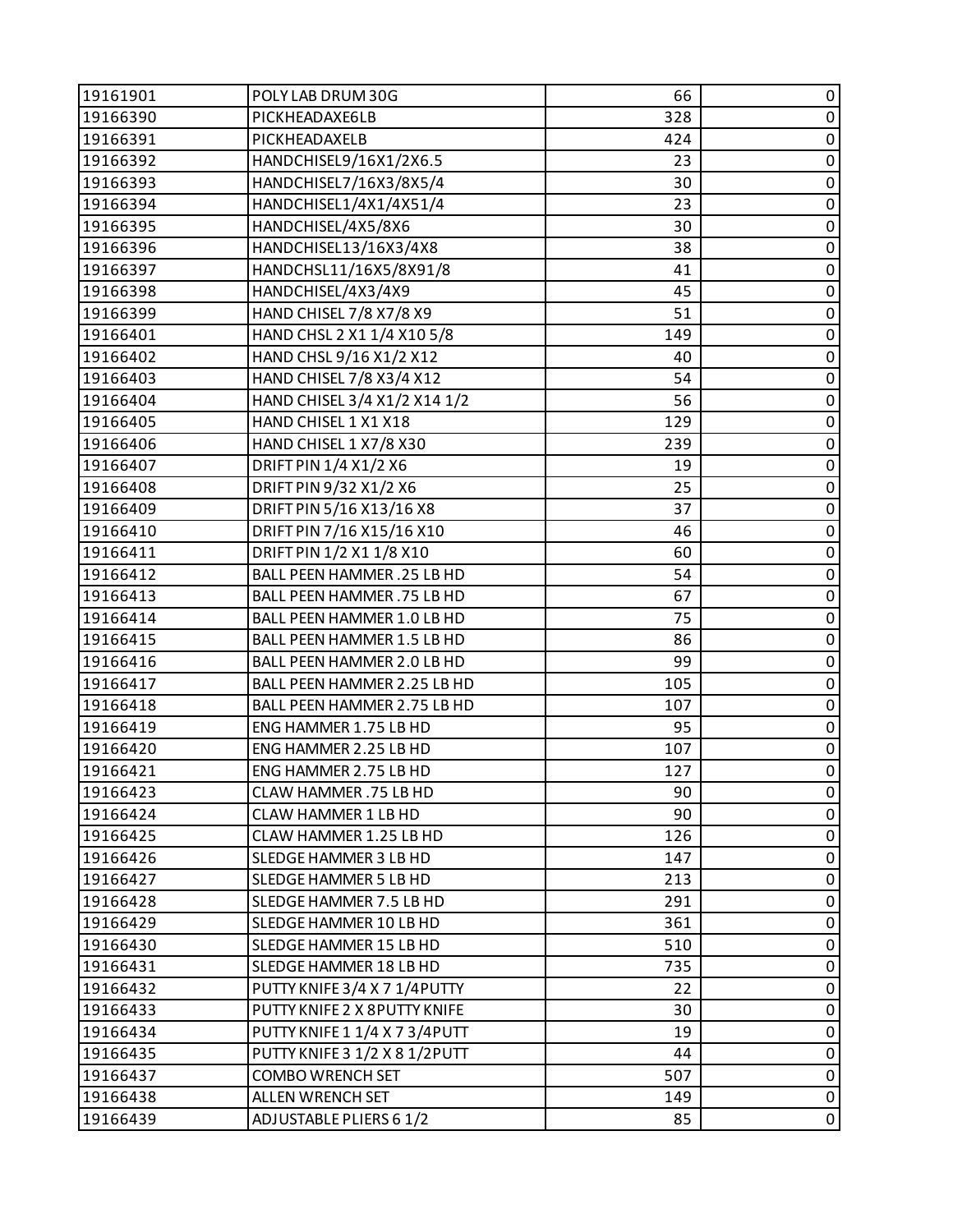| 19166440 | ADJUSTABLE COMBO PLIERS 8      | 93    | 0         |
|----------|--------------------------------|-------|-----------|
| 19166442 | <b>GROOVE JOINT PLIERS 12</b>  | 182   | $\pmb{0}$ |
| 19166444 | 48 PIKE POLE48 PIKE POLE       | 486   | $\pmb{0}$ |
| 19166445 | 72 PIKE POLE72 PIKE POLE       | 444   | $\pmb{0}$ |
| 19166446 | 96 PIKE POLE96 PIKE POLE       | 459   | $\pmb{0}$ |
| 19166447 | DECK SCRAPER 2 X 12DECK SCRAP  | 51    | $\pmb{0}$ |
| 19166449 | SCOOP SHOVEL 13 X 17 X 44SCO   | 142   | $\pmb{0}$ |
| 19166450 | ROUND PT SHOVEL                | 292   | $\pmb{0}$ |
| 19166451 | SQUARE PT SHOVEL EA            | 328   | $\pmb{0}$ |
| 19166452 | FLANGE WEDGE 1/4 X 1/2 X 3FL   | 14    | $\pmb{0}$ |
| 19166453 | FLANGE WEDGE 1/2 X 3/4 X 4FL   | 14    | $\pmb{0}$ |
| 19166454 | FLANGE WEDGE 1/2 X 1 X 6FLAN   | 19    | $\pmb{0}$ |
| 19166455 | FLANGE WDG 3/4 X 1 1/2 X6FLA   | 31    | $\pmb{0}$ |
| 19166456 | FLANGE WDG 1/2 X 1 1/4 X 7FL   | 26    | $\pmb{0}$ |
| 19166457 | FLANGE WDG 3/4 X 2 X 7FLANGE   | 46    | $\pmb{0}$ |
| 19166459 | FLANGE WDG 1 X 1 1/2 X 8FLAN   | 51    | $\pmb{0}$ |
| 19166460 | FLANGE WDG 3/4 X 2 X 8FLANGE   | 50    | $\pmb{0}$ |
| 19166461 | FLANGE WDG 1 1/4 X2 X8 1/2     | 66    | $\pmb{0}$ |
| 19166462 | FLANGE WDG 3/8 X 2 X 7FLANGE   | 35    | $\pmb{0}$ |
| 19166463 | FLANGE WDG 3/8 X 2 X 3 1/2 FLA | 24    | $\pmb{0}$ |
| 19166464 | CROW BAR 1 1/8 X 5/8 X 18CRO   | 139   | $\pmb{0}$ |
| 19166465 | CROW BAR 1 1/4 X 3/4 X 24CRO   | 176   | $\pmb{0}$ |
| 19166466 | CROW BAR 19/16 X 7/8 X 30CR    | 232   | $\pmb{0}$ |
| 19166467 | CROW BAR 1 11/16 X 7/8 X 36C   | 245   | $\pmb{0}$ |
| 19166469 | ADJ END WRENCH 6               | 99    | $\pmb{0}$ |
| 19166471 | ADJ END WRENCH 10              | 150   | $\pmb{0}$ |
| 19166472 | ADJ END WRENCH 12              | 186   | $\pmb{0}$ |
| 19166473 | ADJ END WRENCH 15              | 336   | $\pmb{0}$ |
| 19166474 | ADJ PIPE WRENCH 8              | 214   | $\pmb{0}$ |
| 19166475 | ADJ PIPE WRENCH 10             | 233   | $\pmb{0}$ |
| 19166476 | ADJ PIPE WRENCH 14             | 305   | $\pmb{0}$ |
| 19166477 | ADJ PIPE WRENCH 18             | 337   | $\pmb{0}$ |
| 19166478 | ADJ PIPE WRENCH 24             | 445   | 0         |
| 19166479 | ADJ PIPE WRENCH 36             | 754   | 0         |
| 19166480 | ADJ PIPE WRENCH 48             | 1,303 | $\pmb{0}$ |
| 19166481 | SOCKET SET 21 PCS              | 1,689 | 0         |
| 19166482 | SOCKET SET 10 PCS              | 958   | 0         |
| 19412602 | HPLC POLY MANFLD W/SS FIT      | 279   | $\pmb{0}$ |
| 19412603 | HPLC POLY MANFLD W/ POLY FIT   | 258   | 0         |
| 19412604 | HPLC POLY MANFLD W/SS STACK    | 202   | 0         |
| 19412605 | HPLC MNFLDTBCNNCTR1/16X1/4-28T | 146   | $\pmb{0}$ |
| 19412606 | HPLC 1/8 X1/4-28 TUBE          | 123   | 0         |
| 19412628 | SEISMIC BRACKET EA             | 208   | 0         |
| 19412629 | CABINET ROLLER CART EA         | 441   | 0         |
| 19412630 | CABINET RISER LEG FRAME EA     | 279   | $\pmb{0}$ |
| 19413800 | POLY ACID CABNT BENCHTOP 1EA   | 1,672 | $\pmb{0}$ |
| 19413801 | POLY ACID CABNT UNDCNTR 1EA    | 3,703 | $\pmb{0}$ |
| 19413802 | POLY ACID CABNT W/TRAYTP 1EA   | 3,654 | $\pmb{0}$ |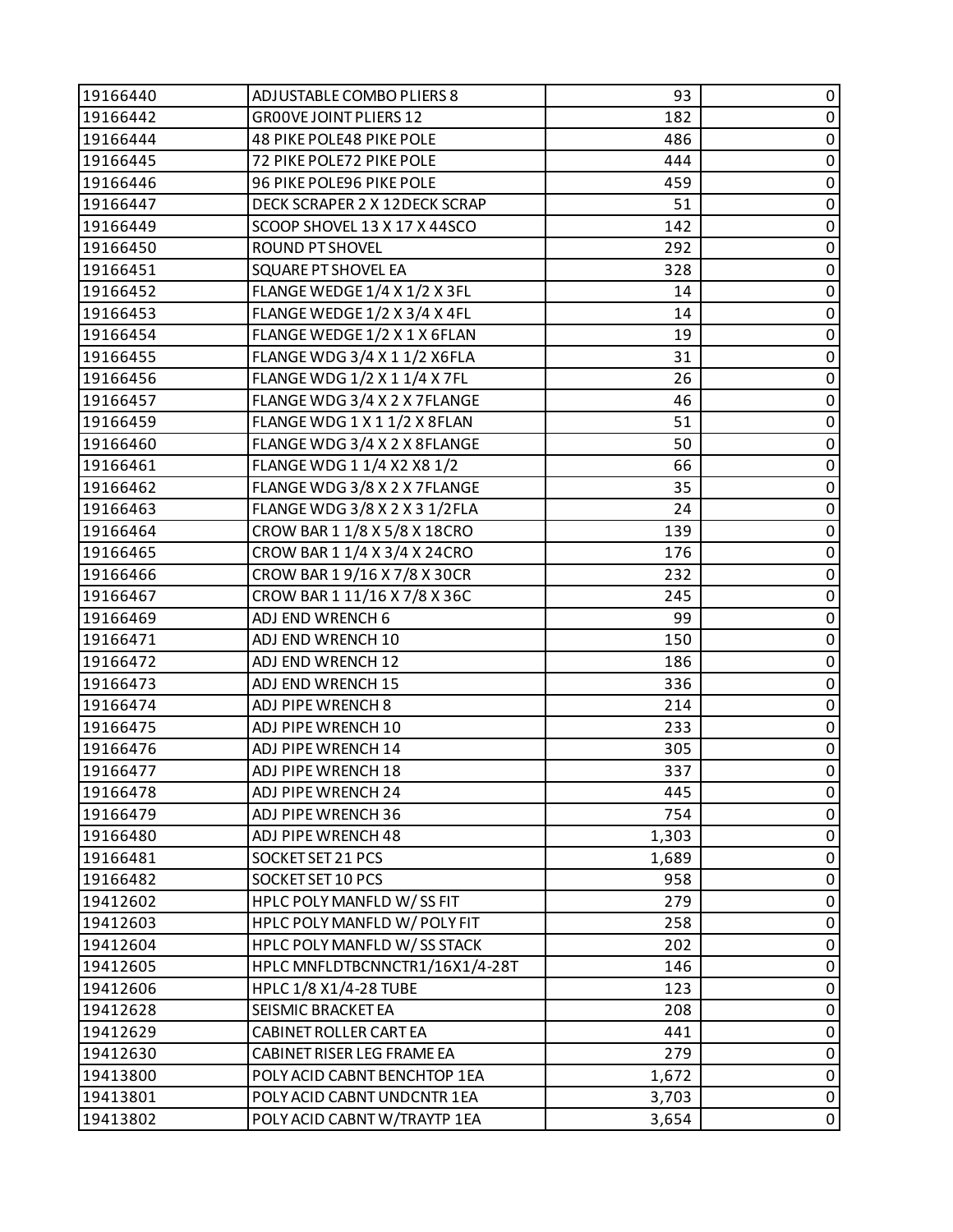| 19413804 | DRUM FNL FLAM ECO BLK1EA          | 65     | 0           |
|----------|-----------------------------------|--------|-------------|
| 19413805 | DRUM FUNLCVR NONFLAM ECO BLK1E    | 50     | $\pmb{0}$   |
| 19413806 | 2 DRUM DRUMSHD PALLT BLK1EA       | 420    | 0           |
| 19413807 | 2 DRUM DRUMSHD AND PALLT1EA       | 3,401  | $\pmb{0}$   |
| 19413808 | 4 DRUM DRUMSHD PALLT1EA           | 450    | $\pmb{0}$   |
| 19413809 | 4DRM DRUMSHD-PALLT 28676 1EA      | 2,354  | 0           |
| 19413810 | 2/4DRM DRUMSHD RMP YLW1EA         | 506    | $\pmb{0}$   |
| 19413811 | 2/4DRM DRUMSHD RMP BLK1EA         | 392    | $\pmb{0}$   |
| 19413812 | <b>IBC PALLT 45RECYC 1EA</b>      | 2,729  | 0           |
| 19413813 | IBC OUTDRSHED/PALLT 40RECYC1EA    | 5,674  | $\pmb{0}$   |
| 19413815 | DRUM MANGMNTBASE ECO BLK1EA       | 694    | $\pmb{0}$   |
| 19413816 | DRM MANGMNT STCKR ECO BLK 1EA     | 390    | 0           |
| 19413817 | ACCMLTN CNTRRMP ECO BLK 1EA       | 263    | $\pmb{0}$   |
| 19413818 | SNGL DRUM COLL CNTR ECO BLK1EA    | 385    | $\pmb{0}$   |
| 19413819 | DBLDRUM COLL CNTR ECO BLK1EA      | 1,376  | 0           |
| 19413820 | DRUM MANGMNT SHELF ECO BLK 1EA    | 169    | $\pmb{0}$   |
| 19413821 | 15G CABMAN YLW FLMABLE COMPAC1    | 933    | $\pmb{0}$   |
| 19413821 | USED/15G CABMNYLWFLMBLE COMPC1    | 677    | 0           |
| 19413822 | 15GCABMAN BLUACID COMPAC EX1EA    | 907    | $\pmb{0}$   |
| 19413823 | 45GCAB MAN BL ACID SAFE 1EA       | 1,695  | $\pmb{0}$   |
| 19413824 | HPLC CAN SPILL BASIN28676         | 75     | 0           |
| 19413825 | 1G OVALCN STNLSSTEL HRDWR1EA      | 110    | $\pmb{0}$   |
| 19413827 | SMOKER CEASE FIRE GRY1EA          | 94     | 0           |
| 19413828 | SMOKER CEASE FIRE TAN1EA          | 94     | 0           |
| 19413829 | SMOKER CEASE FIRE BLK1EA          | 134    | $\pmb{0}$   |
| 19413831 | ANCHORING CABLE KIT 1EA           | 63     | $\pmb{0}$   |
| 19413832 | PADLOCK1EA                        | 21     | 0           |
| 19413833 | <b>SMOKERS BCKT LNRS 10PK</b>     | 33     | $\pmb{0}$   |
| 19413834 | SMOKERS BCKT LNRS 25 10PK/CS      | 1,095  | $\pmb{0}$   |
| 19413847 | 5G LAB RD W/08540 FCT 1EA         | 258    | $\pmb{0}$   |
| 19413848 | 5G LAB RD W/08902 FCT 1EA         | 210    | $\pmb{0}$   |
| 19413849 | 5G LAB RD TILT W/08902 FCT 1EA    | 292    | $\pmb{0}$   |
| 19413853 | 1G AF RD 5/8 HOSE1EA              | 178    | 0           |
| 19413855 | 2.5G AF RD 5/8 HOSE1EA            | 131    | 0           |
| 19413857 | 5G AF YLW 5/8 HOSE1EA             | 183    | $\pmb{0}$   |
| 19413858 | 5G AF YLW 1 HOSE1EA5G AF YLW      | 95     | $\pmb{0}$   |
| 19413859 | 2.5G AFDOT RD 5/8 HOSE1EA2.5G     | 403    | $\mathbf 0$ |
| 19413860 | 5G AFDOT RD 1 HOSE1EA5G AFDOT     | 299    | $\pmb{0}$   |
| 19413870 | POLY TRAY 1EA                     | 132    | 0           |
| 19413871 | ACID CABINET 4GAL MANDR 1EA       | 823    | 0           |
| 19414001 | CORNR CABINT, SLF-CLS, YLW, 30GAL | 1,052  | $\pmb{0}$   |
| 19414003 | CORNR CABINT, SLF-CLS, YLW, 45GAL | 1,232  | 0           |
| 19414004 | SAFESITE COMBO SAFETY CHEST       | 1,774  | $\mathbf 0$ |
| 19414005 | NONCOMBUSTBL OUTDOOR LCKR 2DRM    | 10,940 | $\pmb{0}$   |
| 19414006 | NONCOMBUSTBL OUTDOOR LCKR 2DRM    | 11,433 | $\pmb{0}$   |
| 19414007 | NONCOMBUSTBL OUTDOOR LCKR 4DRM    | 12,646 | $\pmb{0}$   |
| 19414008 | NONCOMBUSTBL OUTDOOR LCKR 4DRM    | 13,294 | $\pmb{0}$   |
| 19414009 | NONCOMBUSTBL OUTDOOR LCKR 6DRM    | 14,806 | $\mathbf 0$ |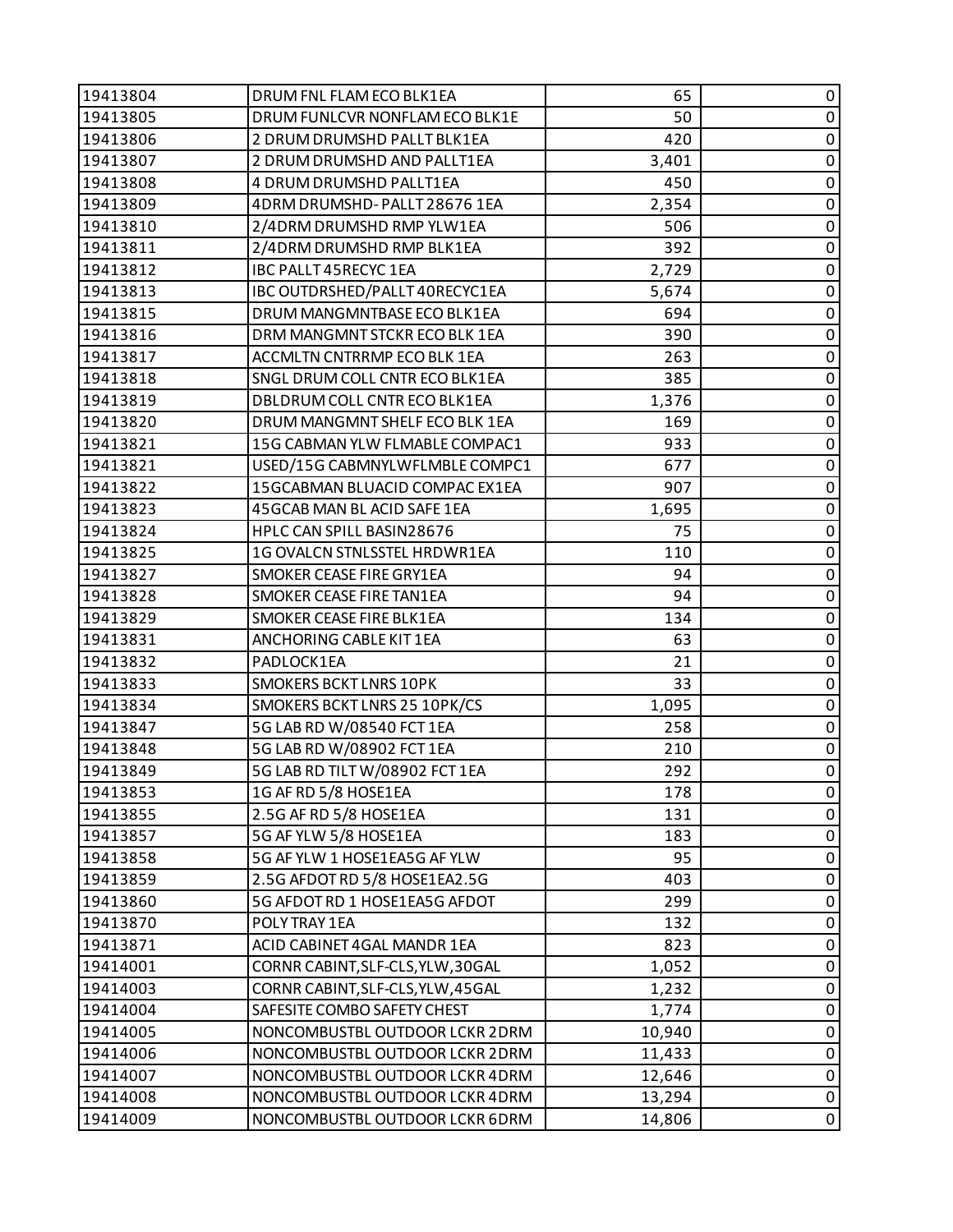| 19414010 | NONCOMBUSTBL OUTDOOR LCKR 6DRM        | 15,480 | 0           |
|----------|---------------------------------------|--------|-------------|
| 19414011 | NONCOMBUSTBL OUTDOOR LCKR 9DRM        | 19,280 | $\pmb{0}$   |
| 19414012 | NONCOMBUSTBL OUTDOOR LCKR 9DRM        | 19,869 | 0           |
| 19414013 | NONCOMBUSTBL OUTDOOR LCKR 12DR        | 21,748 | $\pmb{0}$   |
| 19414014 | NONCOMBUSTBL OUTDOOR LCKR 12DR        | 24,010 | $\pmb{0}$   |
| 19414015 | NONCOMBUSTBL OUTDOOR LCKR 16DR        | 28,881 | 0           |
| 19414016 | NONCOMBUSTBL OUTDOOR LCKR 16DR        | 30,795 | $\pmb{0}$   |
| 19414023 | LOADING RAMP, STEEL, FOR 2 DRUM       | 2,248  | $\mathbf 0$ |
| 19414024 | LOADING RAMP, STEEL, FOR 4 DRUM       | 1,280  | 0           |
| 19414025 | LOCKER SHELF, 2TIER, FOR 2/4DRM       | 606    | $\pmb{0}$   |
| 19414026 | LOCKER SHELF, 2TIER, 6/9/12 DRM       | 909    | $\pmb{0}$   |
| 19414027 | LOCKER SHELF, 2TIER, FOR 16 DRM       | 2,211  | 0           |
| 19414028 | FLR GRATE, FBRGLSS, SUMP LNR 2DR      | 3,559  | $\pmb{0}$   |
| 19414029 | FLR GRATE, FBRGLSS, SUMP LNR 4DR      | 3,781  | $\mathbf 0$ |
| 19414030 | FLR GRATE, FBRGLSS, SUMP LNR 6DR      | 4,363  | $\pmb{0}$   |
| 19414031 | FLR GRATE, FBRGLSS, SUMP LNR 9DR      | 5,586  | $\pmb{0}$   |
| 19414032 | FLR GRATE, FBRGLSS, SMP LNR 12DR      | 7,493  | $\pmb{0}$   |
| 19414033 | FLR GRATE, FBRGLSS, SMP LNR 16DR      | 8,453  | 0           |
| 19414034 | HEATR, EXPL PROOF, 6000BTU, 6/9DR     | 7,821  | $\pmb{0}$   |
| 19414035 | HEATR, EXPL PRF, 12000BTU, 12/16D     | 8,709  | $\pmb{0}$   |
| 19414036 | AIR COND, EXPL PRF, 15000BTU, 6/9     | 13,083 | $\pmb{0}$   |
| 19414037 | AIR CND, XPL PRF, 20000BTU, 12/16     | 14,595 | $\pmb{0}$   |
| 19414038 | HEATER/AIR COND COMBO, 6/9DRUM        | 20,904 | $\pmb{0}$   |
| 19414039 | HEATER/AIR COND COMBO, 12/16DRM       | 23,304 | 0           |
| 19414040 | FIRE EXT, CEILING MONT, 2DR LCKR      | 4,447  | $\pmb{0}$   |
| 19414041 | FIRE EXT, CEILING MONT, 4-16DRUM      | 4,428  | $\mathbf 0$ |
| 19414042 | FIRE SPPRSSN SYSTM, DRY CHEM          | 10,526 | $\pmb{0}$   |
| 19414043 | ELECTRC PCK, EXPL PRF, LIGHT/FAN      | 12,276 | $\pmb{0}$   |
| 19414044 | ELCTRC PCK, EXPL PRF, LIGHT/PHOT      | 3,882  | $\pmb{0}$   |
| 19414045 | <b>GROUNDING KIT FOR OUTDOOR LCKR</b> | 114    | $\pmb{0}$   |
| 19414050 | CABINET 30MIN 30GAL FIRE-RATED        | 4,238  | $\pmb{0}$   |
| 19414051 | CABINET 30MIN 45GAL FIRE-RATED        | 8,046  | $\mathbf 0$ |
| 19414052 | CABINET 90MIN 30GAL FIRE-RATED        | 5,097  | 0           |
| 19414053 | CABINET 90MIN 45GAL FIRE-RATED        | 6,647  | 0           |
| 19414054 | SHELF 30 90-MIN 30-GAL STEEL          | 116    | $\pmb{0}$   |
| 19414055 | SHELF 30 90-MIN 45-GAL STEEL          | 169    | 0           |
| 19414056 | POLY TRAY 30 AND 90-MIN 30-GAL        | 198    | 0           |
| 19414057 | POLY TRAY 30 AND 90-MIN 45-GAL        | 186    | 0           |
| 19414058 | BASE COVER 30-MIN 30-GAL              | 158    | 0           |
| 19414059 | BASE COVER 30-MIN 45-GAL              | 167    | 0           |
| 19414060 | BASE COVER 90-MIN 30-GAL              | 98     | $\mathbf 0$ |
| 19414061 | BASE COVER 90-MIN 45-GAL              | 121    | 0           |
| 19414062 | CABINET MOVER 2/PK                    | 624    | 0           |
| 19414063 | CABINET POLY ACID/CORROSIVE           | 1,317  | 0           |
| 19414064 | SPARE SHELF FOR 24180                 | 520    | 0           |
| 19414065 | REPLACEMENT SUMP CVR FOR 24180        | 472    | $\pmb{0}$   |
| 19414800 | CABINET, HAZ MAT 60GAL SC             | 1,523  | $\pmb{0}$   |
| 19414801 | CABINET, HAZ MAT 90GAL SC             | 2,884  | $\mathbf 0$ |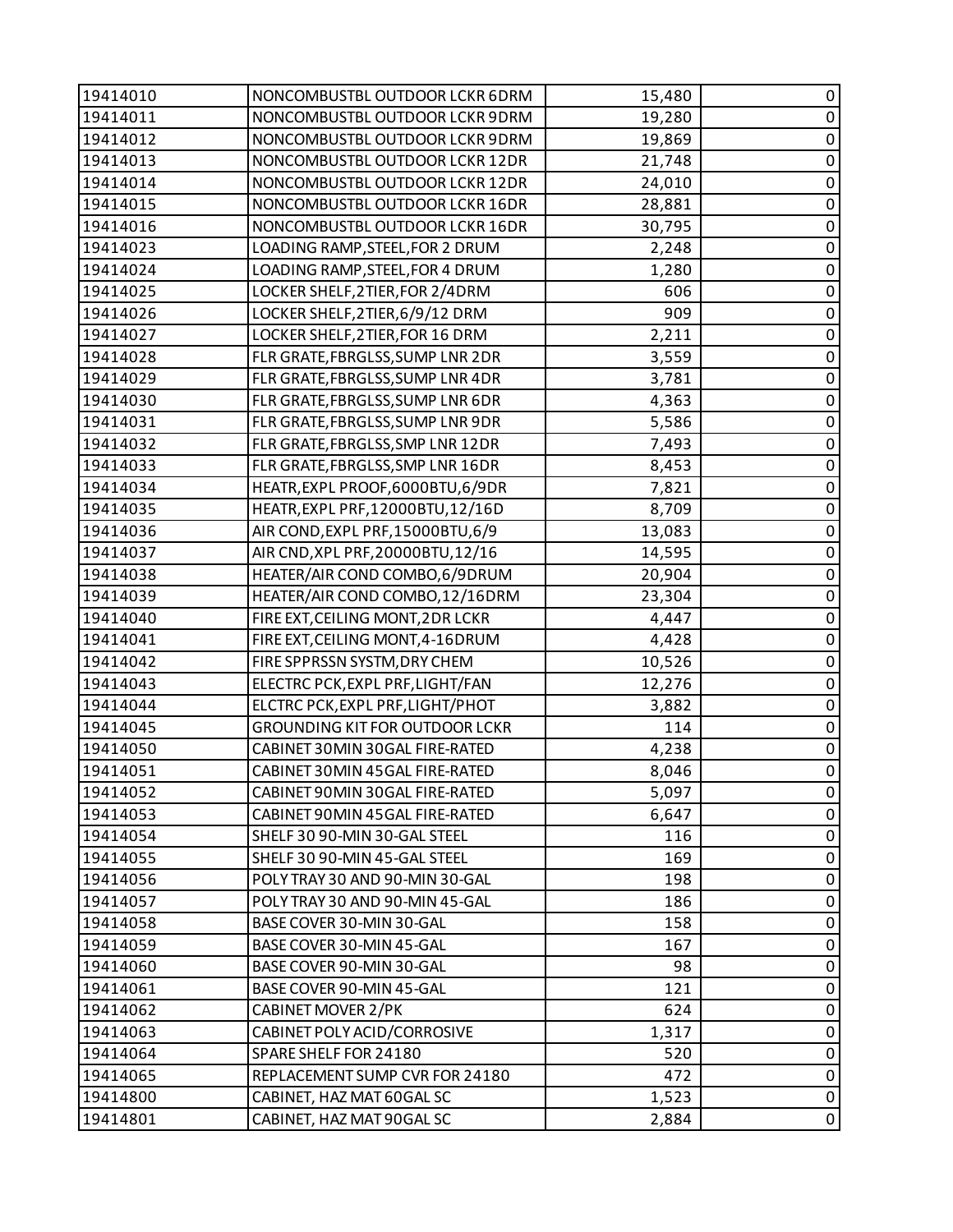| 19414802 | CABINET, HAZ MAT 4GAL SC       | 669   | 0           |
|----------|--------------------------------|-------|-------------|
| 19414803 | CABINET, HAZ MAT 12GAL SC      | 926   | $\pmb{0}$   |
| 19414804 | CABINET, HAZ MAT 15GAL SC      | 1,093 | 0           |
| 19414805 | CAB, HAZ MAT 12GAL PIGBACK SC  | 1,069 | $\mathbf 0$ |
| 19414806 | CAB, HAZ MAT 17GAL PIGBACK SC  | 1,076 | $\pmb{0}$   |
| 19414807 | CAB HAZ MAT 22 GAL SLIMLINE SC | 1,391 | 0           |
| 19414808 | CAB HAZ MAT 54GAL SLIMLINE SC  | 2,968 | 0           |
| 19414809 | CAB, HAZ MAT MINI/UNDER 22GAL  | 1,120 | $\pmb{0}$   |
| 19414810 | CABINET, HAZ MAT CHEMCOR 30GAL | 1,716 | 0           |
| 19414811 | CABINET, HAZ MAT CHEMCOR 45GAL | 3,059 | 0           |
| 19414811 | USED/CABNT HAZMAT CHMCOR 45GL  | 1,665 | $\pmb{0}$   |
| 19414812 | CABINET, HAZ MAT 60GAL SC      | 3,489 | 0           |
| 19414813 | CABINET, HAZ M CTOP CHMC 4G S  | 1,252 | $\pmb{0}$   |
| 19414814 | CABINET, HAZ M CMP CHMC 12G S  | 1,548 | $\pmb{0}$   |
| 19414816 | CABINET HAZ M PIGY CHMC 17G SC | 1,549 | 0           |
| 19414817 | CABINET, HAZ M SLM CHMC 22G SC | 1,803 | 0           |
| 19414818 | CABINET, HAZ M U/C CHMC 22G SC | 1,865 | 0           |
| 19414819 | CHEMCOR PIGGYBACK CABINET 12GL | 1,540 | 0           |
| 19805932 | <b>SCREWDRIVER SET</b>         | 178   | 0           |
| 19805933 | NON-SPARKING TOOL KIT          | 297   | $\pmb{0}$   |
| 19805934 | NON-SPARKING TOOL KIT          | 987   | 0           |
| 19805935 | HAZMAT RESPONSE TOOL KIT       | 1,928 | $\mathbf 0$ |
| 19805937 | PLIERS SIDE CUTTING 8.5IN      | 168   | $\pmb{0}$   |
| 19811054 | 30GAL SALVAGE DRM W/LD MTL RNG | 74    | 0           |
| 19811056 | DOOR LOCK W/KEYS F/SAFETY CABS | 27    | $\pmb{0}$   |
| 19811059 | 2 GAL 1 SFTY CAN W/FUNNEL RED  | 62    | $\pmb{0}$   |
| 19811062 | 5 GAL SFTY CAN YWL W/F-15 FNNL | 81    | 0           |
| 19812446 | <b>FUNNELS</b>                 | 1,057 | 0           |
| 19812447 | TIP-OVER PROTECTION KIT        | 975   | $\pmb{0}$   |
| 19812450 | DRUM FAUCET W/O SCREEN         | 73    | $\pmb{0}$   |
| 19812451 | YELLOW 6 GAL OILY WASTE CAN    | 145   | $\pmb{0}$   |
| 19812454 | 2G/7.5L SAFE CAN RED W/FNL     | 96    | $\pmb{0}$   |
| 19812455 | 5G/19L SAFE CAN YEL            | 56    | $\mathbf 0$ |
| 19812457 | ACCOPAC SEAL FOR 1-5-1 CAN 2   | 12    | 0           |
| 19812458 | FLEX HOSE 9INL                 | 48    | $\pmb{0}$   |
| 19812459 | SS FLAME ARRESTOR F/CAN 14765  | 155   | 0           |
| 19812460 | PLUNGER CAN 1 QT NONMETALLIC   | 70    | $\pmb{0}$   |
| 19812464 | 45 GAL CAB MAN W/PDLE HNDL     | 1,022 | $\pmb{0}$   |
| 19812465 | FLAM LIQ CAB 43X18X18 YEL      | 958   | 0           |
| 19812466 | 12 GAL PIG CAB MAN W/PDLE HNDL | 790   | $\pmb{0}$   |
| 19812469 | KEY FOR STORAGE CAB NO25302    | 17    | $\pmb{0}$   |
| 19812470 | 30GL DRUM CEASE FIRE RECPT     | 261   | 0           |
| 19812471 | 55GL DRUM CEASE FIRE RECPT     | 171   | $\pmb{0}$   |
| 19812472 | CEASE FIRE CONTAINER ADOBE BEI | 153   | $\pmb{0}$   |
| 19812473 | RINSE TANK 11 GAL STANDING     | 697   | 0           |
| 19812474 | RNSE TNK 2 CMPTMNT 8 GL STANDN | 1,178 | $\pmb{0}$   |
| 19812475 | VITON GASKET FOR 28202         | 61    | $\pmb{0}$   |
| 19812500 | 14 DEEP SHELF DIVIDER 4/PK     | 120   | $\pmb{0}$   |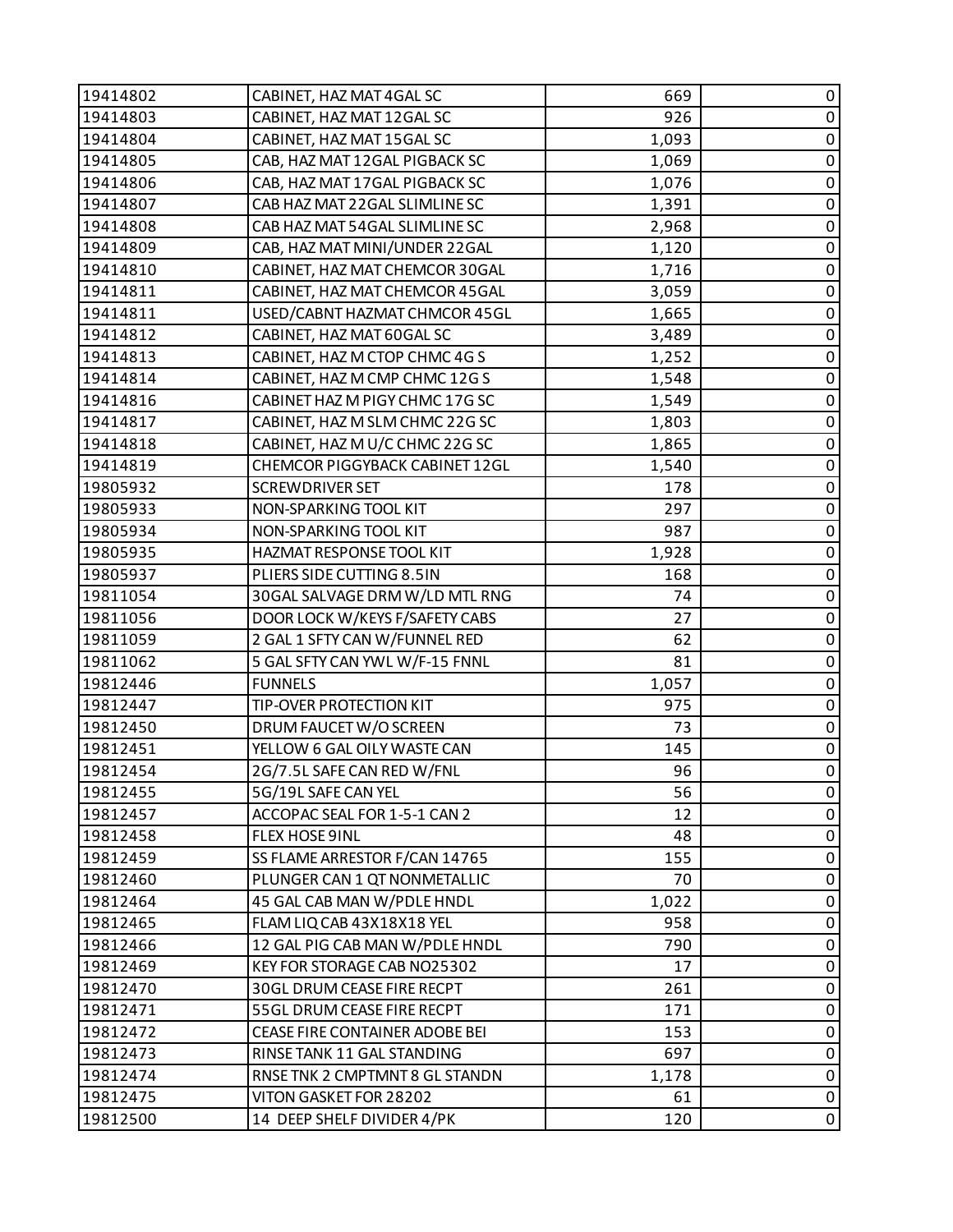| 19812501 | 18IN DEEP SHELF DIVIDER 4/PK   | 147   | 0           |
|----------|--------------------------------|-------|-------------|
| 19812503 | 21 GALLON OILY WASTE CAN       | 235   | $\pmb{0}$   |
| 19812600 | WIRE INSULATED W/CLAMP         | 48    | $\pmb{0}$   |
| 19822304 | CEAS FR RCPTCL AL HD 55 GAL    | 370   | $\pmb{0}$   |
| 19822306 | COMBINATIN FLTR F/28222/28202  | 390   | $\pmb{0}$   |
| 19822310 | 2.0 MM TUBING CONNECTOR SET    | 106   | $\pmb{0}$   |
| 19822311 | 2.5 MM TUBING CONNECTOR SET    | 101   | $\pmb{0}$   |
| 19822312 | 3.0 MM TUBING CONNECTOR SET    | 100   | $\pmb{0}$   |
| 19822313 | ACCUM CTR, 6 DRUM, ECOPOLY BLK | 366   | $\pmb{0}$   |
| 19822314 | ACCUM CTR, 6 DRUM, ECOPOLY YEL | 498   | $\pmb{0}$   |
| 19822315 | ACCUM CTR, 8 DRUM, ECOPOLY BLK | 687   | $\pmb{0}$   |
| 19822316 | ACCUM CTR, 8 DRUM, ECOPOLY YEL | 730   | 0           |
| 19822317 | CABINET ACD CHMC 30G SC/BI BLU | 2,747 | $\pmb{0}$   |
| 19822318 | CABINET ACD CHMC 45G SC/SLD BL | 3,486 | $\pmb{0}$   |
| 19822319 | CABINET ACD CTOP CHMC 4G SC BL | 887   | 0           |
| 19822320 | CABNET FMHD 15G/24IN MAN/L SLV | 1,856 | $\pmb{0}$   |
| 19822322 | CABNET FMHD 15G/24IN MAN/L YEL | 1,662 | $\pmb{0}$   |
| 19822323 | CABNET FMHD 15G/24IN MAN/R SLV | 1,856 | $\pmb{0}$   |
| 19822324 | CABNET FMHD 15G/24IN MAN/R YEL | 1,289 | $\pmb{0}$   |
| 19822325 | CABNET FMHD 15G/24IN MN/L LTNU | 1,828 | $\pmb{0}$   |
| 19822326 | CABNET FMHD 15G/24IN MN/R LTNU | 1,828 | 0           |
| 19822327 | CABNET FMHD 15G/24IN SC/L LTNU | 1,590 | $\pmb{0}$   |
| 19822328 | CABINET FMHD 15G/24IN SC/L SLV | 2,093 | $\pmb{0}$   |
| 19822329 | CABINET FMHD 15G/24IN SC/L YEL | 1,931 | 0           |
| 19822330 | CABNET FMHD 15G/24IN SC/R LTNU | 1,936 | $\pmb{0}$   |
| 19822331 | CABINET FMHD 15G/24IN SC/R SLV | 1,495 | $\pmb{0}$   |
| 19822332 | CABINET FMHD 15G/24IN SC/R YEL | 1,372 | 0           |
| 19822334 | CABINET FMHD 19G/30IN MAN LTNU | 1,524 | $\pmb{0}$   |
| 19822335 | CABINET FMHD 19G/30IN MAN SLV  | 2,063 | $\pmb{0}$   |
| 19822336 | CABINET FMHD 19G/30IN MAN YEL  | 1,845 | $\pmb{0}$   |
| 19822337 | CABINET FMHD 19G/30IN SC LTNU  | 2,093 | $\pmb{0}$   |
| 19822338 | CABINET FMHD 19G/30IN SC SLV   | 2,156 | $\pmb{0}$   |
| 19822339 | CABINET FMHD 19G/30IN SC YEL   | 1,593 | 0           |
| 19822340 | CABINET FMHD 23G/36IN MAN LTNU | 2,009 | 0           |
| 19822341 | CABINET FMHD 23G/36IN MAN SLV  | 2,072 | $\pmb{0}$   |
| 19822342 | CABINET FMHD 23G/36IN MAN YEL  | 1,418 | 0           |
| 19822343 | CABINET FMHD 23G/36IN SC LTNU  | 2,110 | $\mathbf 0$ |
| 19822344 | CABINET FMHD 23G/36IN SC SLV   | 2,183 | $\pmb{0}$   |
| 19822345 | CABINET FMHD 23G/36IN SC YEL   | 1,595 | 0           |
| 19822346 | CABINET FMHD 31G/48IN MAN LTNU | 3,049 | 0           |
| 19822347 | CABINET FMHD 31G/48IN MAN SLV  | 3,096 | $\pmb{0}$   |
| 19822348 | CABINET FMHD 31G/48IN MAN YEL  | 2,158 | 0           |
| 19822349 | CABINET FMHD 31G/48IN SC LTNU  | 3,110 | $\pmb{0}$   |
| 19822350 | CABINET FMHD 31G/48IN SC SLV   | 2,423 | $\pmb{0}$   |
| 19822351 | CABINET FMHD 31G/48IN SC YEL   | 2,222 | 0           |
| 19822352 | CABINET FMHD CHMC 15G MN/L BLU | 2,469 | $\pmb{0}$   |
| 19822353 | CABINET FMHD CHMC 15G MN/L LTN | 2,522 | $\pmb{0}$   |
| 19822354 | CABINET FMHD CHMC 15G MN/L SLV | 2,541 | $\pmb{0}$   |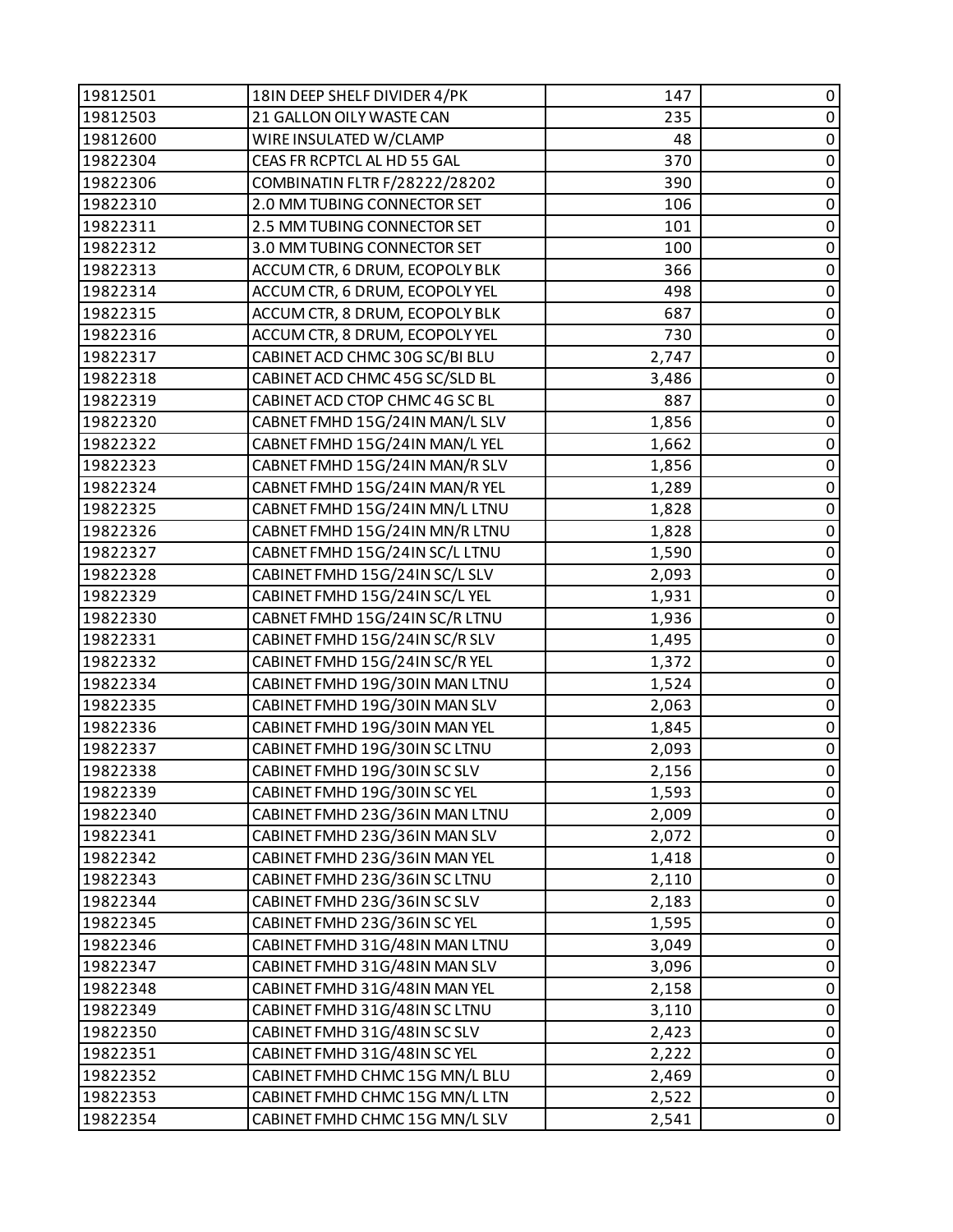| 19822355 | CABINET FMHD CHMC 15G MN/R BLU  | 2,466 | 0           |
|----------|---------------------------------|-------|-------------|
| 19822356 | CABINET FMHD CHMC 15G MN/R LTN  | 2,522 | 0           |
| 19822357 | CABINET FMHD CHMC 15G MN/R SLV  | 2,541 | 0           |
| 19822358 | CABINET FMHD CHMC 15G SC/L BLU  | 2,703 | $\pmb{0}$   |
| 19822359 | CABINET FMHD CHMC 15G SC/L LTN  | 2,759 | $\pmb{0}$   |
| 19822360 | CABINET FMHD CHMC 15G SC/L SLV  | 2,116 | 0           |
| 19822361 | CABINET FMHD CHMC 15G SC/R BLU  | 2,575 | $\pmb{0}$   |
| 19822362 | CABINET FMHD CHMC 15G SC/R LTN  | 2,004 | $\pmb{0}$   |
| 19822363 | CABINET FMHD CHMC 15G SC/R SLV  | 2,649 | 0           |
| 19822364 | CABINET FMHD CHMC 19G MAN BLU   | 2,821 | $\pmb{0}$   |
| 19822365 | CABINET FMHD CHMC 19G MAN LTN   | 2,906 | $\pmb{0}$   |
| 19822366 | CABINET FMHD CHMC 19G MAN SLV   | 2,921 | 0           |
| 19822367 | CABINET FMHD CHMC 19G SC BLU    | 2,218 | $\pmb{0}$   |
| 19822369 | CABINET FMHD CHMC 19G SC LTN    | 2,282 | $\pmb{0}$   |
| 19822370 | CABINET FMHD CHMC 19G SC SLV    | 3,024 | 0           |
| 19822371 | CABINET FMHD CHMC 23G MAN BLU   | 2,786 | $\pmb{0}$   |
| 19822372 | CABINET FMHD CHMC 23G MAN LTN   | 2,872 | $\pmb{0}$   |
| 19822373 | CABINET FMHD CHMC 23G MAN SLV   | 2,900 | 0           |
| 19822374 | CABINET FMHD CHMC 23G SC BLU    | 2,913 | $\pmb{0}$   |
| 19822375 | CABINET FMHD CHMC 23G SC LTN    | 2,982 | $\pmb{0}$   |
| 19822376 | CABINET FMHD CHMC 23G SC SLV    | 2,799 | 0           |
| 19822377 | CABINET FMHD CHMC 31G MAN BLU   | 3,894 | $\pmb{0}$   |
| 19822378 | CABINET FMHD CHMC 31G MAN LTN   | 3,995 | $\pmb{0}$   |
| 19822380 | CABINET FMHD CHMC 31G MAN SLV   | 4,025 | 0           |
| 19822381 | CABINET FMHD CHMC 31G SC BLU    | 3,096 | $\pmb{0}$   |
| 19822382 | CABINET FMHD CHMC 31G SC LTN    | 4,115 | $\pmb{0}$   |
| 19822383 | CABINET FMHD CHMC 31G SC SLV    | 4,164 | 0           |
| 19822386 | CABNET ACID 30G/35INH MAN BLU   | 1,801 | $\pmb{0}$   |
| 19822387 | CABINET, ACID 45G SC/BIFLD BLU  | 1,673 | $\pmb{0}$   |
| 19822388 | CABINET, ACID 60G SC/BIFLD BLU  | 2,307 | $\pmb{0}$   |
| 19822389 | CABINET, ACID 90G SC/BIFLD BLU  | 4,725 | $\pmb{0}$   |
| 19822390 | CABINET, ACID CMP 12G, MAN BLU  | 1,037 | $\pmb{0}$   |
| 19822391 | CABINET, ACID CMP 12G, SC BLU   | 1,280 | 0           |
| 19822392 | CABINET, ACID CMP 15G, SC BLU   | 1,114 | 0           |
| 19822393 | CABINET, ACID CTOP 4G, SC BLU   | 1,090 | $\pmb{0}$   |
| 19822394 | CABINET, ACID PIGY 17G, SC BLU  | 1,190 | 0           |
| 19822395 | CABINET, ACID SFTY 45G SC BLU   | 1,568 | 0           |
| 19822396 | CABINET, ACID SFTY 60G SC BLU   | 1,813 | 0           |
| 19822397 | CABINET, ACID SFTY 90G MAN BLU  | 2,712 | 0           |
| 19822398 | CABINET, ACID SFTY 90G SC BLU   | 2,760 | 0           |
| 19822399 | CABINET, ACID SLM 22G, MAN BLU  | 1,434 | $\pmb{0}$   |
| 19822400 | CABINET, ACID SLM 22G, SC BLU   | 1,378 | 0           |
| 19822403 | CABINET, ACID SLM 54G, MAN BLU  | 2,099 | $\pmb{0}$   |
| 19822403 | USED/CABINT, ACD SLM 54G, MN BL | 1,411 | $\mathbf 0$ |
| 19822404 | CABINET, ACID SLM 54G, SC BLU   | 2,183 | 0           |
| 19822405 | CABINET, FLAM SLM 22G, MAN GRY  | 1,310 | $\pmb{0}$   |
| 19822406 | CABINET, FLAM SLM 22G, MAN RED  | 950   | $\pmb{0}$   |
| 19822407 | CABINET, FLAM SLM 22G, MAN WHT  | 1,028 | $\pmb{0}$   |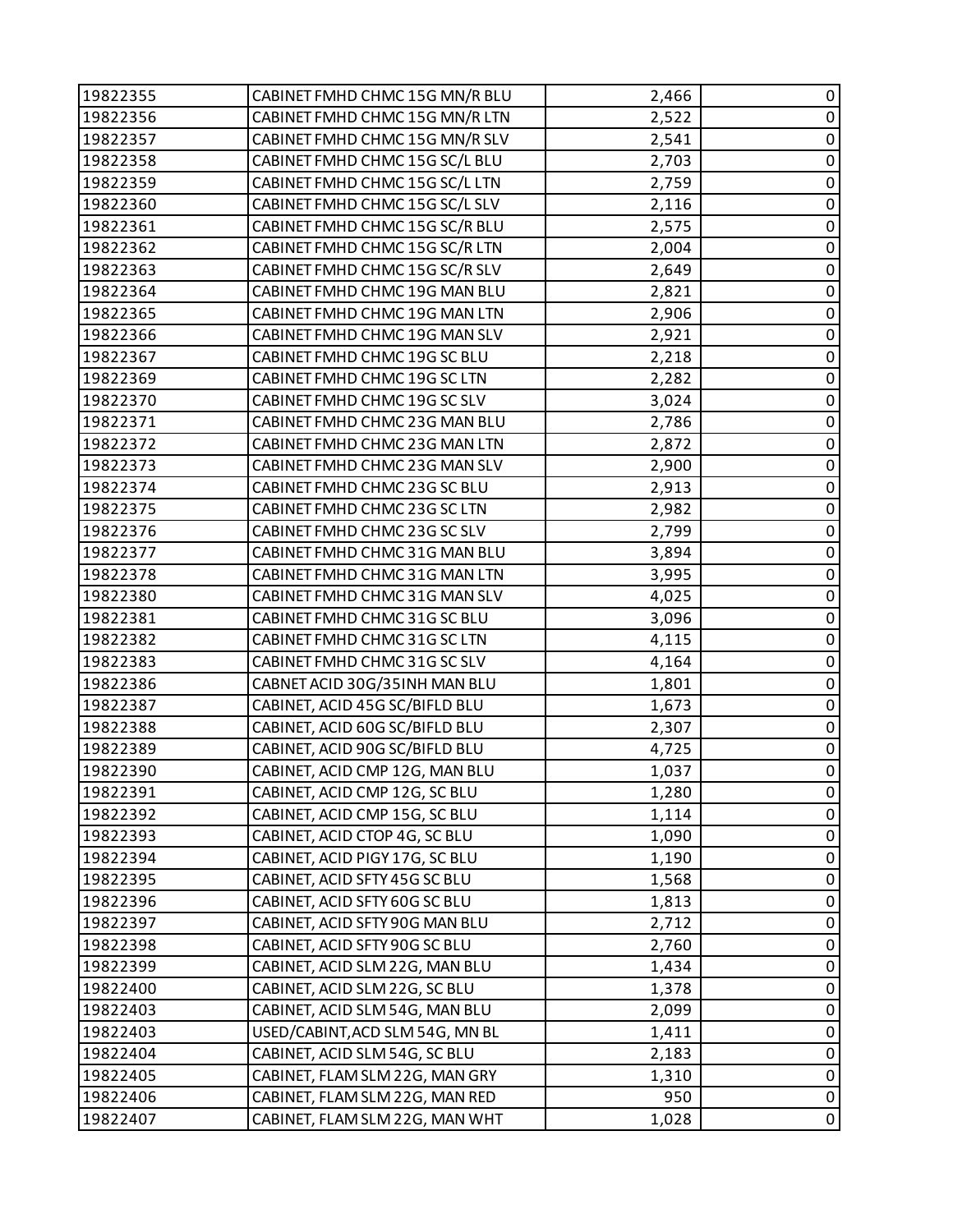| 19822408 | CABINET, FLAM SLM 22G, SC GRY  | 1,105 | 0           |
|----------|--------------------------------|-------|-------------|
| 19822409 | CABINET, FLAM SLM 22G, SC RED  | 1,152 | 0           |
| 19822410 | CABINET, FLAM SLM 22G, SC WHT  | 1,360 | 0           |
| 19822411 | CABINET, FLAM SLM 54G, MAN GRY | 1,927 | $\pmb{0}$   |
| 19822412 | CABINET, FLAM SLM 54G, MAN RED | 1,838 | 0           |
| 19822413 | CABINET, FLAM SLM 54G, MAN WHT | 1,988 | $\pmb{0}$   |
| 19822414 | CABINET, FLAM SLM 54G, MAN YEL | 1,434 | $\pmb{0}$   |
| 19822415 | CABINET, FLAM SLM 54G, SC GRY  | 1,579 | 0           |
| 19822416 | CABINET, FLAM SLM 54G, SC RED  | 1,990 | $\pmb{0}$   |
| 19822417 | CABINET, FLAM SLM 54G, SC WHT  | 2,040 | $\pmb{0}$   |
| 19822418 | CABINET, FLAM SLM 54G, SC YEL  | 1,525 | 0           |
| 19822419 | CAN QD DISPL POLY W/FCT 5G 1/4 | 684   | $\pmb{0}$   |
| 19822420 | CAN QD DISPL POLY W/FCT 5G 3/8 | 756   | $\pmb{0}$   |
| 19822421 | CAN, BIOHAZARD WASTE, 10G, RED | 138   | $\mathbf 0$ |
| 19822422 | CAN, BIOHAZARD WASTE, 6G, RED  | 122   | $\pmb{0}$   |
| 19822423 | CAN, BIOHAZD W/SNDGRD, 10G SLV | 159   | $\pmb{0}$   |
| 19822424 | CAN, BIOHAZD W/SNDGRD, 10G WHT | 131   | 0           |
| 19822425 | CAN, BIOHAZD W/SNDGRD, 6G, SLV | 135   | $\pmb{0}$   |
| 19822426 | CAN, BIOHAZD W/SNDGRD, 6G, WHT | 114   | $\pmb{0}$   |
| 19822427 | CAN, DISPSL, POLY W/FCT 5G WHT | 264   | 0           |
| 19822428 | CAN, DISPSL, POLY W/GAGE 2G RD | 200   | $\pmb{0}$   |
| 19822429 | CAN, DISPSL, POLY W/GAGE 5G RD | 211   | $\pmb{0}$   |
| 19822430 | CAN, LAB TLT W/08540 FCT 5G RD | 243   | 0           |
| 19822431 | CAN, LAB W/08540 FCT, 2.5G RD  | 155   | $\pmb{0}$   |
| 19822432 | CAN, LAB W/08540 FCT, 2.5G YL  | 129   | $\pmb{0}$   |
| 19822433 | CAN, LAB W/08540 FCT, 5G YEL   | 173   | $\mathbf 0$ |
| 19822434 | CAN, LAB W/08540 TOP FCT 5G RD | 138   | $\pmb{0}$   |
| 19822435 | CAN, LAB W/08902 FCT, 2.5G RD  | 125   | $\pmb{0}$   |
| 19822436 | CAN, LAB W/08902 FCT, 2.5G YL  | 125   | $\pmb{0}$   |
| 19822437 | CAN, LAB W/08902 FCT, 5G YEL   | 132   | $\pmb{0}$   |
| 19822438 | CAN, LAB W/08902 TOP FCT 5G RD | 178   | $\pmb{0}$   |
| 19822439 | CAN, OWC W/HAND COVER, 10G RED | 71    | $\pmb{0}$   |
| 19822440 | CAN, OWC W/HAND COVER, 14G RED | 77    | 0           |
| 19822441 | CAN, SFT POLY W/TOP FCT 5G RED | 214   | 0           |
| 19822444 | CAN, SFT TILT POLY W/FCT 5G RD | 301   | $\pmb{0}$   |
| 19822445 | DISPENSING SHLF FOR 30/45G CAB | 122   | $\pmb{0}$   |
| 19822446 | DRAIN KIT SUMP-TO-SUMP, 2 CLPS | 63    | $\pmb{0}$   |
| 19822448 | DRUM FUNNEL, S/C, F/5G PAIL    | 132   | 0           |
| 19822452 | FUNNEL W/HSE F/POLY CANS 1INOD | 34    | $\pmb{0}$   |
| 19822453 | FUNNEL, DRM, STL 152MM ARS YEL | 285   | $\pmb{0}$   |
| 19822454 | FUNNEL, DRM, STL, 813MM ARS YL | 496   | 0           |
| 19822455 | FUNNEL, DRUM, FLAMBLS, ECO BLK | 144   | $\pmb{0}$   |
| 19822459 | GRATE, 1 DRUM REPLACMT, ECO BK | 28    | $\pmb{0}$   |
| 19822460 | GRATE, 2 DRUM REPLACMT, ECO BK | 54    | 0           |
| 19822466 | JOINING CLIPS, ACCM CTR, SS, 2 | 20    | 0           |
| 19822467 | LABEL HAZARDOUS CAB            | 77    | $\pmb{0}$   |
| 19822468 | LABEL HAZARDOUS CAB LITHIUM IO | 42    | 0           |
| 19822469 | LABEL, BIOHAZARD KIT, 3 COUNT  | 37    | $\pmb{0}$   |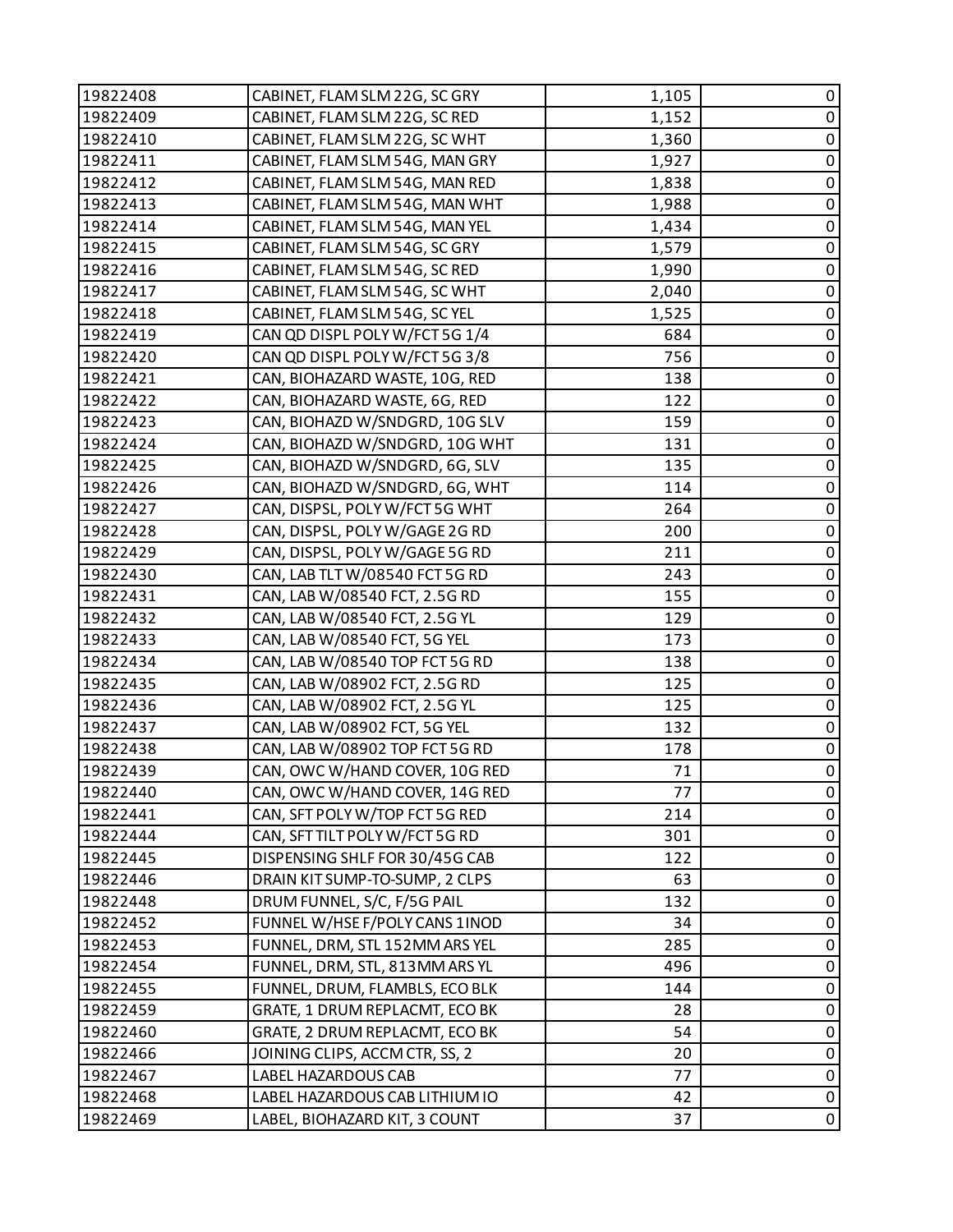| 19822471 | PALLET, 3 DRUM W/DRN, ECO BLK       | 368 | 0           |
|----------|-------------------------------------|-----|-------------|
| 19822472 | RAMP, 4 DRUM SQ, ECOPOLY, BLK       | 250 | $\pmb{0}$   |
| 19822473 | SHELF SPLSLP W/TRAY, 17/30/45G      | 223 | $\pmb{0}$   |
| 19822474 | SHELF SPLSLP W/TRAY, CNTTOP 4G      | 145 | $\pmb{0}$   |
| 19822475 | SHELF SPLSLP, 30G/36INW             | 63  | $\pmb{0}$   |
| 19822476 | SHELF SPLSLP, 4G CABINET            | 44  | $\pmb{0}$   |
| 19822477 | SHELF SPLSLP, 90G/43INW             | 208 | $\pmb{0}$   |
| 19822478 | SHELF SPLSLP, CHEMCOR 15G           | 169 | $\pmb{0}$   |
| 19822479 | SHELF SPLSLP, CHEMCOR 19G           | 255 | $\pmb{0}$   |
| 19822480 | SHELF SPLSLP, CHEMCOR 23G           | 289 | $\pmb{0}$   |
| 19822481 | SHELF SPLSLP, CHEMCOR 31G           | 391 | $\pmb{0}$   |
| 19822482 | SHELF SPLSLP, DEEP SLM 54G          | 74  | $\pmb{0}$   |
| 19822484 | SHELF SPLSLP, FMHD 15G/24IN         | 90  | $\pmb{0}$   |
| 19822485 | SHELF SPLSLP, FMHD 19G/30IN         | 90  | $\pmb{0}$   |
| 19822486 | SHELF SPLSLP, FMHD 23G/36IN         | 100 | 0           |
| 19822487 | SHELF SPLSLP, FMHD 31G/48IN         | 99  | $\pmb{0}$   |
| 19822488 | SHELF SPLSLP, UNDCNTR 22G           | 74  | $\pmb{0}$   |
| 19822489 | SHELF SPLSLP/TRAY 60G /34INW        | 230 | $\pmb{0}$   |
| 19822490 | SHELF SPLSLP/TRAY UNDCNTR 22G       | 139 | $\pmb{0}$   |
| 19822493 | SHELF, WOOD WITH CLIPS F/24140      | 178 | $\pmb{0}$   |
| 19822494 | SHELF, WOOD WITH CLIPS F/24150      | 135 | $\pmb{0}$   |
| 19822495 | STAINLESS STEEL MINI FAUCET         | 204 | $\pmb{0}$   |
| 19822497 | TRAY, POLY F/29935                  | 67  | $\pmb{0}$   |
| 19822498 | TRAY, POLY F/29936                  | 120 | $\pmb{0}$   |
| 19822504 | SHELF SPLSLP/TRY 12/15G 22GSLM      | 219 | $\pmb{0}$   |
| 19822505 | SHELF, SOLID POLY W/PEGS 36W        | 455 | $\pmb{0}$   |
| 19822506 | TRAY, POLY F/29941                  | 271 | $\pmb{0}$   |
| 19822507 | TRAY, POLY F/29944                  | 131 | $\pmb{0}$   |
| 19822508 | TRAY, POLY F/29945                  | 453 | $\pmb{0}$   |
| 19822510 | TRAY, SPILL 48X23, ECOPOLY, BK      | 98  | $\pmb{0}$   |
| 19822511 | WALLMOUNT KIT, 20G, 12/17PB         | 104 | $\pmb{0}$   |
| 19830360 | CAR, HDPE, 4L, 83 MMCAP, 6PRT, FIL  | 446 | $\mathsf 0$ |
| 19830361 | CAR, HDPE, 5L, 83 MMCAP, 6PORT, FIL | 473 | 0           |
| 19830362 | CAR,HDPE,10L,83MMCAP,6PRT,FIL       | 438 | 0           |
| 19830363 | CAR, HDPE, 20L, 83 MMCAP, 6PRT, FIL | 606 | $\mathbf 0$ |
| 19830364 | CAR, HDPE, 20LR, 83MMCAP, 6PRT      | 570 | 0           |
| 19830365 | CAR, HDPE, 4L, 83 MMCAP, 6PRT, HB   | 375 | $\mathbf 0$ |
| 19830366 | CAR, HDPE, 5L, 83 MMCAP, 7PRT, FIL  | 397 | 0           |
| 19830367 | CAR, HDPE, 10L, 83 MMCAP, 6PRT, HB  | 529 | 0           |
| 19830368 | CAR, HDPE, 20L, 83 MMCAP, 7PRT, HB  | 584 | $\pmb{0}$   |
| 19830369 | CAR, HDPE, 20LR, 83MMCP, 6PT, HB    | 582 | $\mathbf 0$ |
| 19830370 | CAR, HDPE, 4L, 83 MMCAP, 7PRT, FIL  | 375 | 0           |
| 19830371 | CAR, HDPE, 5L, 83 MMCAP, 7PORT, FIL | 397 | $\mathbf 0$ |
| 19830372 | CAR, HDPE, 10L, 83 MMCAP, 7PRT, FIL | 440 | $\mathbf 0$ |
| 19830373 | CAR,HDPE,20L,83MMCAP,7PRT,FIL       | 607 | 0           |
| 19830374 | CAR, HDPE, 20LR, 83MMCAP, 7PRT      | 582 | $\pmb{0}$   |
| 19830375 | CAR, HDPE, 4L, 83 MMCAP, 8PRT, FIL  | 445 | $\pmb{0}$   |
| 19830376 | CAR, HDPE, 5L, 83MMCAP, 8PRT, FIL   | 489 | 0           |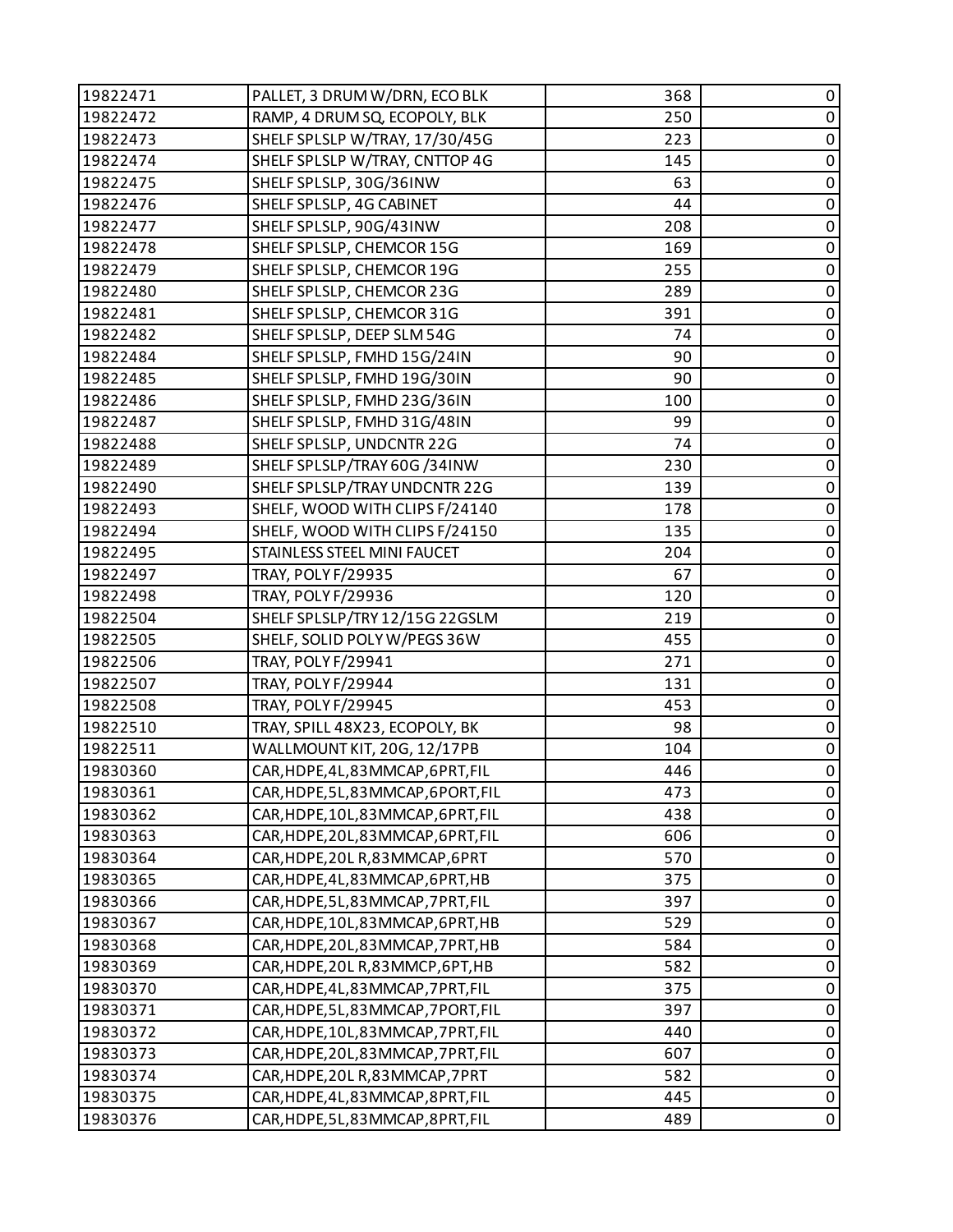| 19830377 | CAR, HDPE, 10L, 83 MMCAP, 8PRT, FIL  | 542 | 0           |
|----------|--------------------------------------|-----|-------------|
| 19830378 | CAR, HDPE, 20L, 83 MMCAP, 8PRT, FIL  | 517 | $\pmb{0}$   |
| 19830379 | CAR, HDPE, 20L R, 83 MMCAP, 8PRT     | 595 | 0           |
| 19830380 | CAR, HDPE, 4L, 83MMCAP, 7PRT, HB     | 375 | $\mathbf 0$ |
| 19830381 | CAR, HDPE, 5L, 83MMCAP, 7PRT, HB     | 476 | $\pmb{0}$   |
| 19830382 | CAR, HDPE, 10L, 83 MMCAP, 7PRT, HB   | 440 | 0           |
| 19830383 | CAR, HDPE, 20L, 83 MMCAP, 7PRT, HB   | 607 | $\pmb{0}$   |
| 19830384 | CAR, HDPE, 20LR, 83MMCP, 7PT, HB     | 582 | $\mathbf 0$ |
| 19830385 | CAP, PP, 83MM, 6X 1/8 OD, W/FIL      | 336 | $\pmb{0}$   |
| 19830386 | CAP, PP, 83MM, 4X1/8, 3X1/4, W/FIL   | 278 | $\pmb{0}$   |
| 19830387 | CAP, PP, 83MM, 6X1/8, 1 HB, W/FIL    | 278 | $\pmb{0}$   |
| 19830388 | CAP,83MM,4X1/8,3X1/4,1HB,W/FIL       | 232 | 0           |
| 19830389 | CAP, PP, 83MM, 4X1/8, 4X1/4, W/FIL   | 230 | $\pmb{0}$   |
| 19830390 | CAR, HDPE, 13.5L, 70CP, 6X1/16, FIL  | 286 | $\mathbf 0$ |
| 19830391 | CAR, HDPE, 20L, 70CAP, 6X1/16, FIL   | 369 | $\pmb{0}$   |
| 19830392 | CAR, HDPE, 13.5L, 70CAP, 6X1/8, FIL  | 344 | $\pmb{0}$   |
| 19830393 | CAR, HDPE, 20L, 70CAP, 6X1/8, FIL    | 307 | $\pmb{0}$   |
| 19830394 | CAR, HDPE, 13.5L, 70CP, 6PT, HB, FIL | 357 | 0           |
| 19830395 | CAR, HDPE, 20L, 70CAP, 6PRT, HB, FIL | 381 | $\pmb{0}$   |
| 19830396 | CAR, HDPE, 13.5L, 70CAP, 7PRT, FIL   | 297 | $\mathbf 0$ |
| 19830397 | CAR, HDPE, 20L, 70CAP, 7PORT, FIL    | 381 | $\pmb{0}$   |
| 19830398 | CAR, HDPE, 13.5L, 70CAP, 8PRT, FIL   | 369 | 0           |
| 19830399 | CAR, HDPE, 20L, 70CAP, 8PRT, FIL     | 393 | $\pmb{0}$   |
| 19830400 | CAR, HDPE, 13.5L, 70CP, 7PT, HB, FIL | 297 | $\pmb{0}$   |
| 19830401 | CAR, HDPE, 20L, 70CAP, 7PRT, HB, FIL | 318 | $\pmb{0}$   |
| 19830402 | CAP, PP, 70MM, 6X 1/16 OD, W/FIL     | 264 | $\mathbf 0$ |
| 19830403 | CAP, PP, 70MM, 6X 1/8 OD, W/FIL      | 264 | $\pmb{0}$   |
| 19830404 | CAP, PP, 70MM, 6X 1/8, 1XHB, W/FIL   | 278 | $\mathbf 0$ |
| 19830405 | CAP, PP, 70MM, 4X1/8, 3X1/4, W/FIL   | 278 | $\pmb{0}$   |
| 19830406 | CAP,70MM,4X1/8,4X1/4,W/FIL           | 290 | $\pmb{0}$   |
| 19830407 | CAP,70MM,4X1/8,3X1/4,1HB,W/FIL       | 215 | $\pmb{0}$   |
| 19830408 | CARBOY, HDPE, 2.5L, 83MM CAP         | 93  | $\mathbf 0$ |
| 19830409 | CARBOY, HDPE, 5L, 83MM CAP           | 101 | 0           |
| 19830410 | CARBOY, HDPE, 10L, 83 MM CAP         | 175 | $\pmb{0}$   |
| 19830411 | CARBOY, HDPE, 20L, 83MM CAP          | 154 | $\pmb{0}$   |
| 19830412 | CARBOY, HDPE, 20L, 120 MM CAP        | 167 | $\pmb{0}$   |
| 19830413 | CARBOY, HDPE, 40L, 120 MM CAP        | 218 | $\mathbf 0$ |
| 19830414 | CARBOY, HDPE, 75L, 120 MM CAP        | 314 | $\mathbf 0$ |
| 19830415 | CARBOY, HDPE, 5L, 83MM CAP, W/SPGT   | 131 | 0           |
| 19830416 | CAR, HDPE, 10L, 83MM CAP, W/SPGT     | 173 | $\pmb{0}$   |
| 19830417 | CAR, HDPE, 20L, 83MM CAP, W/SPGT     | 209 | $\mathbf 0$ |
| 19830418 | CARBOY, HDPE, 20L, 120 CAP, W/SPGT   | 246 | 0           |
| 19830419 | CARBOY, HDPE, 40L, 120 CAP, W/SPGT   | 280 | $\mathbf 0$ |
| 19830420 | CARBOY, HDPE, 2.5L, 83MM CAP, AMB    | 124 | $\mathbf 0$ |
| 19830421 | CARBOY, HDPE, 5L, 83MM CAP, AMB      | 104 | $\pmb{0}$   |
| 19830422 | CARBOY, HDPE, 10L, 83MM CAP, AMB     | 137 | $\pmb{0}$   |
| 19830423 | CARBOY, HDPE, 20L, 120 CAP, AMB      | 214 | $\pmb{0}$   |
| 19830424 | CARBOY, HDPE, 40L, 120 CAP, AMB      | 277 | 0           |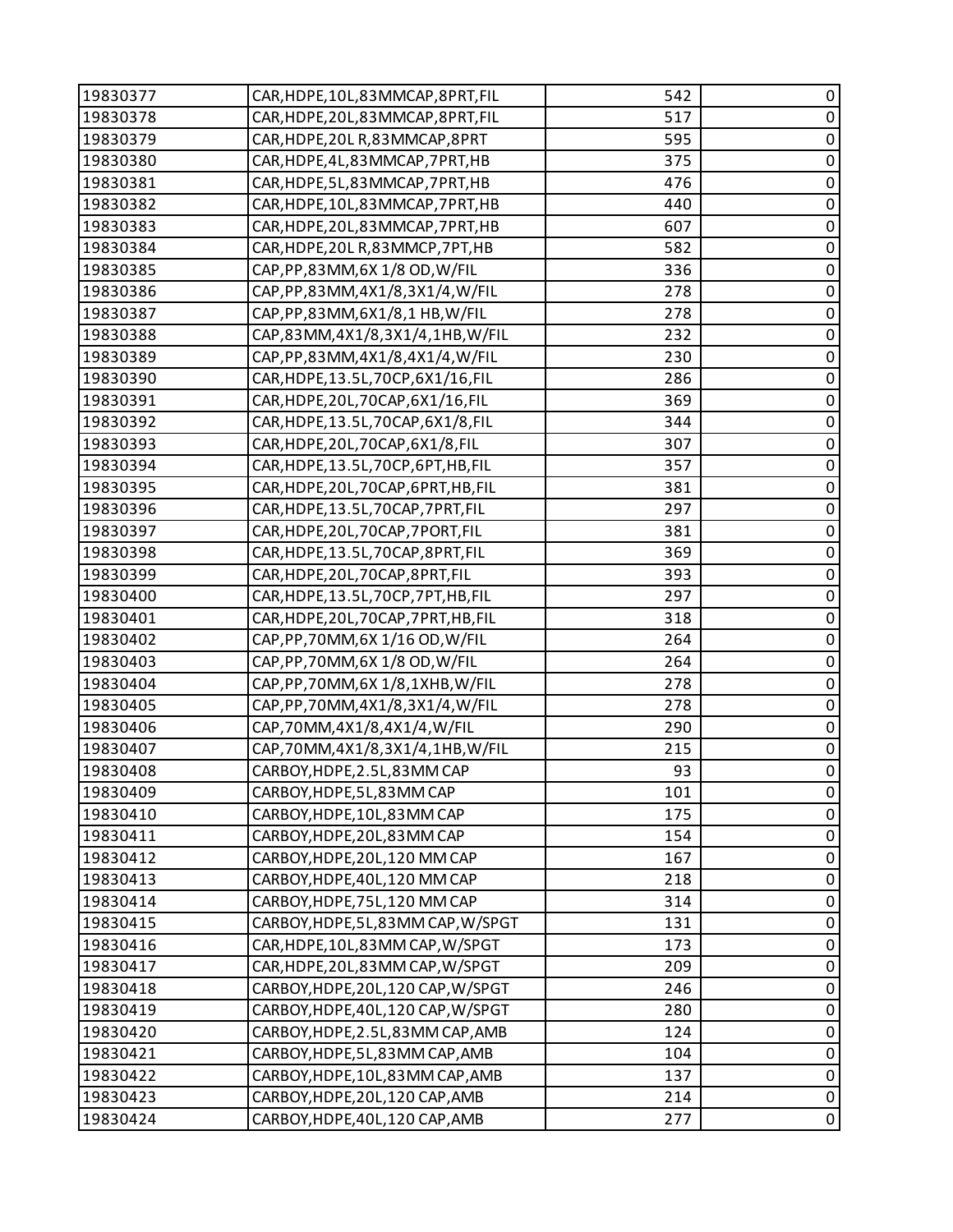| 19830425 | CAR, HDPE, 5L, 83MM CAP, AMB, SPGT  | 135 | 0           |
|----------|-------------------------------------|-----|-------------|
| 19830426 | CAR, HDPE, 10L, 83 MMCAP, AMB, SPGT | 201 | 0           |
| 19830427 | CARBOY, HDPE, 20L, 120CP, AMB, SPGT | 208 | 0           |
| 19830428 | CARBOY, HDPE, 40L, 120CP, AMB, SPGT | 301 | $\pmb{0}$   |
| 19830429 | CARBOY, PP, 2.5L, 83MM CAP          | 78  | $\pmb{0}$   |
| 19830430 | CARBOY, PP, 5L, 83MM CAP            | 80  | 0           |
| 19830431 | CARBOY, PP, 10L, 83MM CAP           | 135 | $\pmb{0}$   |
| 19830432 | CARBOY, PP, 20L, 83MM CAP           | 155 | $\mathbf 0$ |
| 19830433 | CARBOY, PP, 20L, 120 MM CAP         | 147 | $\pmb{0}$   |
| 19830434 | CARBOY, PP, 40L, 120 MM CAP         | 278 | $\pmb{0}$   |
| 19830435 | CARBOY, PP, 75L, 120 MM CAP         | 521 | 0           |
| 19830436 | CARBOY, PP, 10L, 3 SAN NECK         | 301 | 0           |
| 19830437 | CARBOY, PP, 20L, 3 SAN NECK         | 314 | $\pmb{0}$   |
| 19830438 | CARBOY, PP, 40L, 3 SAN NECK         | 511 | $\pmb{0}$   |
| 19830439 | CAR, PP, 5L, 83MM CAP, W/SPGT       | 102 | $\pmb{0}$   |
| 19830440 | CAR, PP, 10L, 83MM CAP, W/SPGT      | 165 | $\pmb{0}$   |
| 19830441 | CAR, PP, 20L, 83MM CAP, W/SPGT      | 197 | 0           |
| 19830442 | CARBOY, PP, 20L, 120 CAP, W/SPGT    | 197 | 0           |
| 19830443 | CARBOY, PP, 40L, 120 CAP, W/SPGT    | 280 | $\pmb{0}$   |
| 19830444 | CARBOY, PP, 5L, 83MM CAP, DK AMB    | 117 | $\mathbf 0$ |
| 19830445 | CARBOY, PP, 20L, 120 CAP, DK AMB    | 199 | $\pmb{0}$   |
| 19830446 | CARBOY, CP, 2.5L, 83MM CAP          | 98  | $\pmb{0}$   |
| 19830447 | CARBOY, CP, 5L, 83MM CAP            | 110 | $\pmb{0}$   |
| 19830448 | CARBOY, CP, 10L, 83MM CAP           | 180 | $\pmb{0}$   |
| 19830449 | CARBOY, CP, 20L, 120 MM CAP         | 197 | $\pmb{0}$   |
| 19830450 | CARBOY, HDPE, 13.5L, 70MM CAP       | 51  | $\mathbf 0$ |
| 19830451 | CARBOY, HDPE, 20L, 70MM CAP         | 64  | $\pmb{0}$   |
| 19830452 | CAR CAP, 53 MM MM, CLOSED, 2/PK     | 54  | $\pmb{0}$   |
| 19830453 | CAR CAP, 53 MM, OPN, CLOSD ADP, 2PK | 79  | $\pmb{0}$   |
| 19830454 | CAR CAP, 53 MM, 2X1/8, MHB ADAP     | 65  | $\pmb{0}$   |
| 19830455 | CAR CAP, 53 MM, 2X1/4, MHB ADAP     | 65  | $\pmb{0}$   |
| 19830456 | CAR CAP, 53 MM, 2X5/16, MHB ADAP    | 65  | $\pmb{0}$   |
| 19830457 | CAR CAP, 83 MM, CLOSED, 2/PK        | 73  | 0           |
| 19830458 | CAR CAP,83MM,OPN,CLSD ADP,2/PK      | 136 | 0           |
| 19830459 | CAR CAP, 83 MM, OP, 2X1/4, MHB ADP  | 82  | $\pmb{0}$   |
| 19830460 | CAR CAP, 83 MM, OP, 2X1/2, MHB ADP  | 86  | $\pmb{0}$   |
| 19830461 | CAR CAP, 120 MM, CLOSED, 2/PK       | 162 | $\pmb{0}$   |
| 19830462 | CAR CAP, 120MM, OPN, CLSD ADP, 2PK  | 177 | $\pmb{0}$   |
| 19830463 | ADAPTER, 53MM MM, CLOSED            | 30  | $\pmb{0}$   |
| 19830464 | ADAPT,53MM,2X 1/8 MOLD IN HB        | 32  | $\pmb{0}$   |
| 19830465 | ADAPT,53MM,2X 1/4 MOLD IN HB        | 41  | 0           |
| 19830466 | ADAPT,53MM,2X5/16 MOLD IN HB        | 41  | 0           |
| 19830467 | ADAPTER, 83MM, CLOSD, CLEAR         | 40  | $\pmb{0}$   |
| 19830468 | ADAPT,83MM,2X 1/4 HB, QCK CNCT      | 64  | $\pmb{0}$   |
| 19830469 | ADAPT,83MM,2X3/8 HB,QCK CNCT        | 64  | $\pmb{0}$   |
| 19830470 | ADAPT,83MM,3X 1/4 HB, QCK CNCT      | 77  | $\pmb{0}$   |
| 19830471 | ADAPT,83MM,3X 3/8 HB, QCK CNCT      | 80  | $\pmb{0}$   |
| 19830472 | ADAPT,83MM,4X 1/4 HB, QCK CNCT      | 91  | $\pmb{0}$   |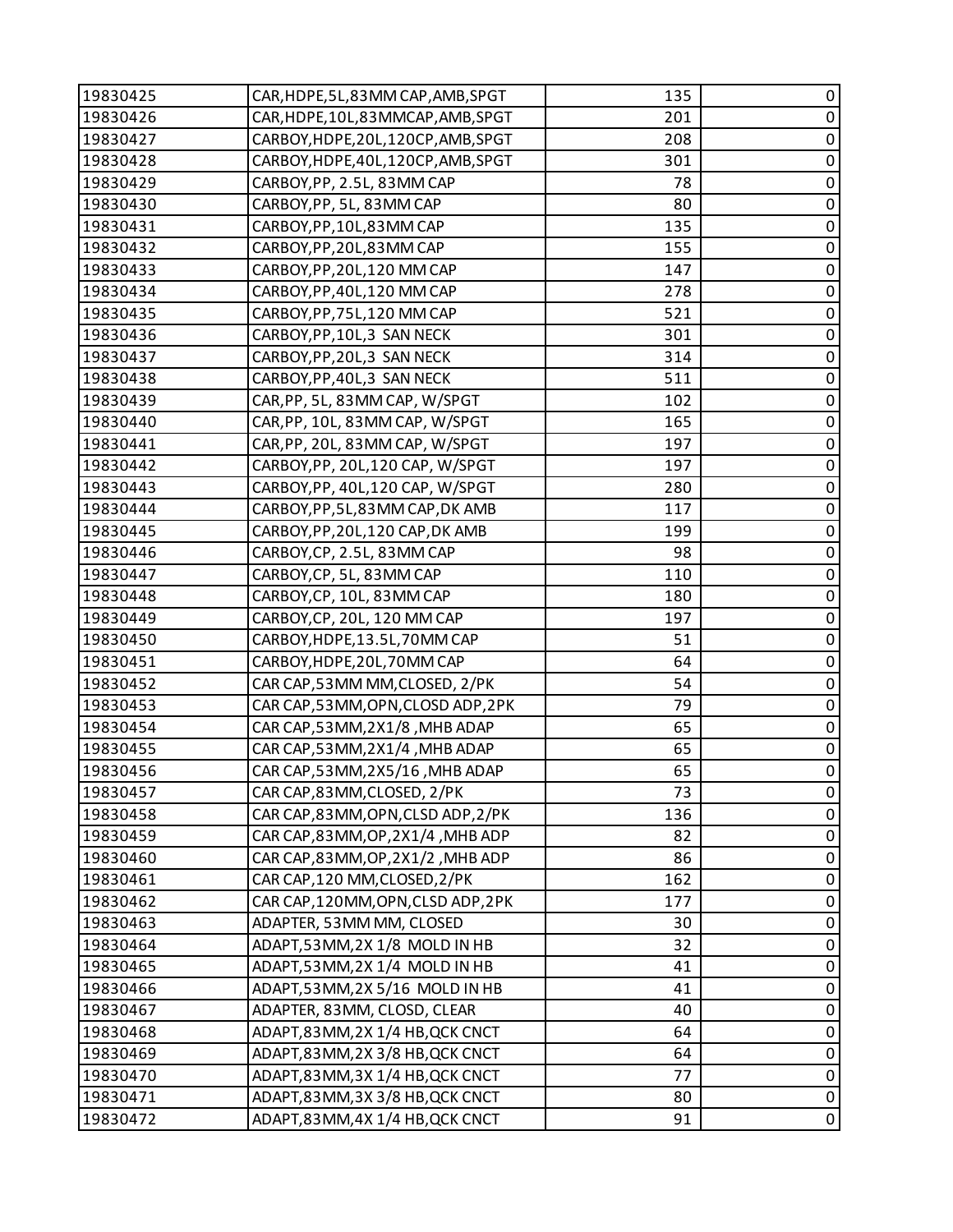| 19830473 | ADAPT,83MM,4X3/8 HB, QCK CNCT      | 91  | 0           |
|----------|------------------------------------|-----|-------------|
| 19830474 | ADAPT,83MM,2X 1/4 MOLD IN HB       | 46  | $\pmb{0}$   |
| 19830475 | ADAPT,83MM,2X 1/2 MOLD IN HB       | 60  | 0           |
| 19830476 | ADAPTER, 120 MM, CLOSED            | 34  | $\mathbf 0$ |
| 19830477 | ADAPT,120MM,2X 1/4 HB, QCK CNCT    | 67  | $\pmb{0}$   |
| 19830478 | ADAPT, 120MM, 2X 3/8 HB, QCK CNCT  | 64  | 0           |
| 19830479 | ADAPT, 120MM, 3X 1/4 HB, QCK CNCT  | 99  | 0           |
| 19830480 | ADAPT, 120MM, 3X 3/8 HB, QCK CNCT  | 99  | $\pmb{0}$   |
| 19830481 | ADAPT, 120MM, 4X 1/4 HB, QCK CNCT  | 118 | 0           |
| 19830482 | ADAPT, 120MM, 4X 3/8 HB, QCK CNCT  | 91  | 0           |
| 19830483 | ADAPTER, 120 MM, CONVERTER         | 34  | $\pmb{0}$   |
| 19830484 | CAP,53MM,OPN,2X 1/8 HB,W/TUBG      | 85  | 0           |
| 19830485 | CAP,83MM,OPN,2X 1/4 HB,W/TUBG      | 101 | $\mathbf 0$ |
| 19830486 | CAP,83MM,OPN,2X 1/2 HB,W/TUBG      | 104 | $\pmb{0}$   |
| 19830487 | CAP,120MM,OPN,2X 1/4 HB,W/TUBG     | 117 | 0           |
| 19830488 | CAP,120MM,OPN,2X 1/2 HB,W/TUBG     | 120 | 0           |
| 19830489 | CAP,53MM, OPN CAP, W/CLOSED ADAP   | 200 | $\pmb{0}$   |
| 19830490 | CAP,53MM,OPN,W/2X 1/4 TUBING       | 278 | 0           |
| 19830491 | CAP,53MM,2X1/4,1X1/8 TUBING        | 310 | 0           |
| 19830492 | CAP,83MM, OPN CAP, W/CLOSED ADAP   | 286 | $\pmb{0}$   |
| 19830493 | CAP,83MM,OPN,W/2X 1/4 TUBING       | 396 | 0           |
| 19830494 | CAP,83MM,2X1/4,1X3/8 TUBING        | 498 | 0           |
| 19830495 | CAP,120MM, OPN CAP, W/CLOSD ADAP   | 244 | $\pmb{0}$   |
| 19830496 | CAP,120MM,OPN,W/2X 1/4 TUBING      | 554 | 0           |
| 19830497 | CAP,120MM,2X1/4,1X3/8 TUBING       | 597 | $\mathbf 0$ |
| 19830498 | SPIGOT, 1-1/8 DIA., 2/PK           | 61  | $\pmb{0}$   |
| 19830499 | SPGT FTG, 1-1/8 THRD DIA, CC       | 14  | 0           |
| 19830500 | SPGT FTG, 1-1/8 THRD, 1/4 HB       | 18  | 0           |
| 19830501 | SPGT FTG, 1-1/8 THRD, 3/8 HB       | 14  | $\pmb{0}$   |
| 19830502 | SPGT FTG, 1-1/8 THRD, 1/2 HB       | 18  | $\pmb{0}$   |
| 19830503 | SPGT FTG, 1-1/8 THRD, 3/4 HB       | 18  | $\pmb{0}$   |
| 19830504 | SPGT FTG, 1-1/8 THRD, 3/4 SC       | 14  | $\mathbf 0$ |
| 19830505 | FILTER, CARBON, PACK OF ONE        | 133 | 0           |
| 19830506 | FILTER, CARBON, 2 PACK 2/PK        | 156 | 0           |
| 19830507 | FILTER, CARBON, PACK OF FIVE       | 293 | $\pmb{0}$   |
| 19830508 | FITTINGS 6X 1/8, 6X 1/4            | 110 | 0           |
| 19830509 | FITTINGS, OD, 6 X 1/16             | 55  | $\mathbf 0$ |
| 19830510 | FILTER INDICATOR, 2 PACK 2/PK      | 126 | $\pmb{0}$   |
| 19830511 | ORING, PCSILICONE, 53 MM CAP, 5PK  | 55  | 0           |
| 19830512 | ORING, PCSILICONE, 83MM CAP, 5PK   | 52  | $\pmb{0}$   |
| 19830513 | ORING, PCSILICONE, 120MM CAP, 5PK  | 46  | $\pmb{0}$   |
| 19830514 | GASKET, EPDM, 70MM DOT CAP, 5/PK   | 38  | 0           |
| 19830515 | SPILL BASIN, 2.5, 4, 5, OR 10L CAR | 31  | $\pmb{0}$   |
| 19830516 | SPILL BASIN, 13.5L OR 20L CAR      | 49  | $\pmb{0}$   |
| 19830517 | SPILL BASIN, 40L OR 60L CAR        | 69  | 0           |
| 19830518 | CABINET, CTOP, POLY, ACID, BLU     | 564 | $\pmb{0}$   |
| 19999000 | 4 GAL. NON-METALLIC CABINET        | 352 | $\pmb{0}$   |
| 19999001 | 12 GAL. NON-METALLIC CABINET       | 387 | 0           |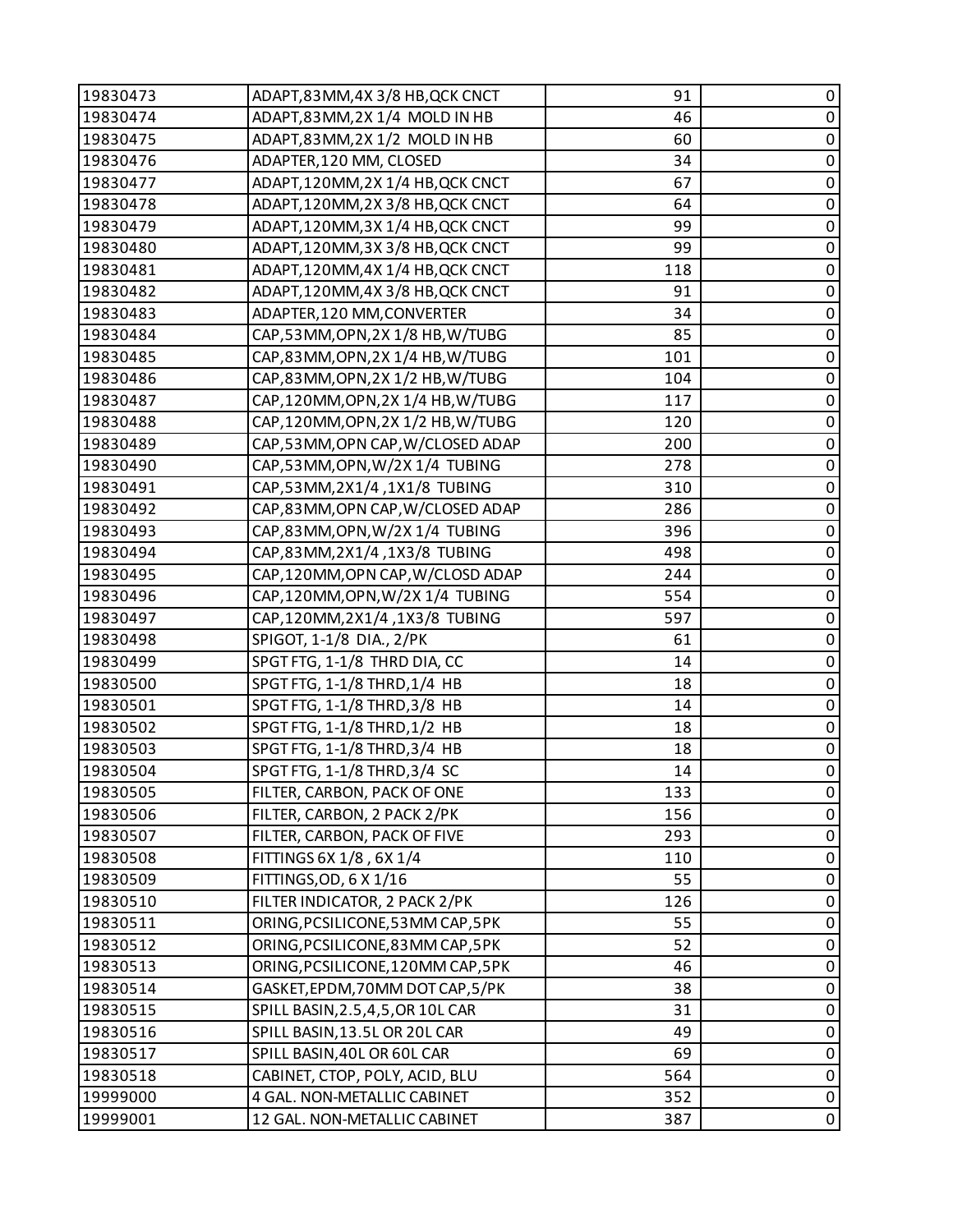| 19999002  | 24 GAL. NON-METALLIC CABINET     | 774   | 0           |
|-----------|----------------------------------|-------|-------------|
| 19999003  | 48 GAL. NON-METALLIC CABINET     | 1,408 | $\pmb{0}$   |
| 19999004  | DRUM CONTAINMENT DOLLIE          | 898   | 0           |
| 19999005  | 65 GAL WHEELED SPILL CART        | 260   | $\pmb{0}$   |
| 19999006  | 95 GAL WHEELED SPILL CART        | 305   | $\pmb{0}$   |
| 19999007  | 1 DRUM STEEL SPILL PALLET        | 453   | 0           |
| 19999008  | 2 DRUM STEEL SPILL PALLET        | 822   | $\pmb{0}$   |
| 19999009  | 4 DRUM STEEL SPILL PALLET        | 1,126 | $\pmb{0}$   |
| 19999010  | <b>GRATING FOR STEEL PALLETS</b> | 90    | 0           |
| 19999011  | 15 GAL FLEXIBLE SPILL NEST       | 292   | $\pmb{0}$   |
| 19999012  | 30 GAL FLEXIBLE SPILL NEST       | 334   | $\pmb{0}$   |
| 19999013  | 60 GAL FLEXIBLE SPILL NEST       | 392   | 0           |
| 19999014  | 120 GAL FLEXIBLE SPILL BERM      | 839   | $\pmb{0}$   |
| 19999015  | 2 GALLON SPILLNEST DRIP PAN      | 110   | $\mathbf 0$ |
| 19999016  | 66 GALLON SPILLNEST POOL         | 196   | 0           |
| 19999349  | DRUM OVERPACK 95GAL POLY THRD    | 265   | $\pmb{0}$   |
| 19999355  | LOCKER 5-10CYLINDER VERTICAL     | 1,438 | $\pmb{0}$   |
| 19999356  | LOCKER 10-20CYLINDER VERTICAL    | 2,342 | 0           |
| NC1092739 | POLYPROPYLENE FITTING3/8IN       | 95    | $\pmb{0}$   |
| NC1172475 | 15 GAL SC STORAGE CABINET RB     | 1,174 | $\pmb{0}$   |
| NC1233662 | PLUNGER CAN 1 GL GALV STEEL RD   | 105   | 0           |
| NC1243624 | SLFCLSD 1 DRUM W/DRUM ROLLER     | 2,130 | $\pmb{0}$   |
| NC1398821 | SAFETY CAN 5 GAL WHITE           | 144   | $\pmb{0}$   |
| NC1436396 | SPILL PACKET                     | 509   | 0           |
| NC1459514 | CAN, SAFETY, OVAL POL SS DISCONN | 328   | $\pmb{0}$   |
| NC1467401 | 29957 SHELF FOR 45GAL CABINET    | 196   | $\pmb{0}$   |
| NC1490474 | JUSTRITE 55 GAL DRUM COVER       | 150   | 0           |
| NC1521748 | <b>EXPORT CRATE FOR CABINET</b>  | 127   | $\pmb{0}$   |
| NC1527298 | <b>FUSE LINKS 2/PK</b>           | 18    | $\pmb{0}$   |
| NC1543961 | VERT DRUM SAFETY CAB SELF 55G    | 1,744 | $\pmb{0}$   |
| NC1546329 | AEROSOLV, 7000XL SYSTEM          | 2,315 | $\pmb{0}$   |
| NC1558179 | BEIGE 4GAL FLAMMABLE CABINET     | 1,074 | $\pmb{0}$   |
| NC1564831 | JUSTRIGHT CAB45GALWHITE          | 1,374 | 0           |
| NC1565254 | SUREGRIP EX COMBST MANUAL 60GL   | 1,555 | 0           |
| NC1565346 | 30GAL SELF CL WHITE ACID CAB     | 900   | $\pmb{0}$   |
| NC1576569 | 6110 SAFETY CABINET 60 GAL       | 1,200 | 0           |
| NC1579533 | FLAMMABLE WASTE CABINET 45 GAL   | 1,431 | 0           |
| NC1580253 | PROTECTION FOR METL SHELF        | 76    | 0           |
| NC1587292 | 22 GAL UC CAB W/PDLE HNDL WHT    | 1,114 | 0           |
| NC1592021 | ASSBLY PP 1/4 FLW 3/8TUBE EA     | 99    | 0           |
| NC1594899 | CADDY DRUM IND/OUTD BLK          | 949   | $\pmb{0}$   |
| NC1599545 | JUSTRITE 90G SAFE CAB EX FLAM    | 2,694 | 0           |
| NC1605067 | EAGLE LAB PACK 55GAL W/BUNG      | 104   | 0           |
| NC1607121 | SS FLAME ARRESTER-TYPE 1 CANS    | 41    | $\pmb{0}$   |
| NC1615419 | TYPE II ACCUFLOW 5 GALLON SAFE   | 113   | 0           |
| NC1615422 | <b>BAND FOR TILT CRADLE</b>      | 39    | $\pmb{0}$   |
| NC1615423 | TILT CRADLE FOR 5 GALLON SAFET   | 104   | $\pmb{0}$   |
| NC1624346 | 4GCAB MAN WHITE FLAM EX          | 545   | $\pmb{0}$   |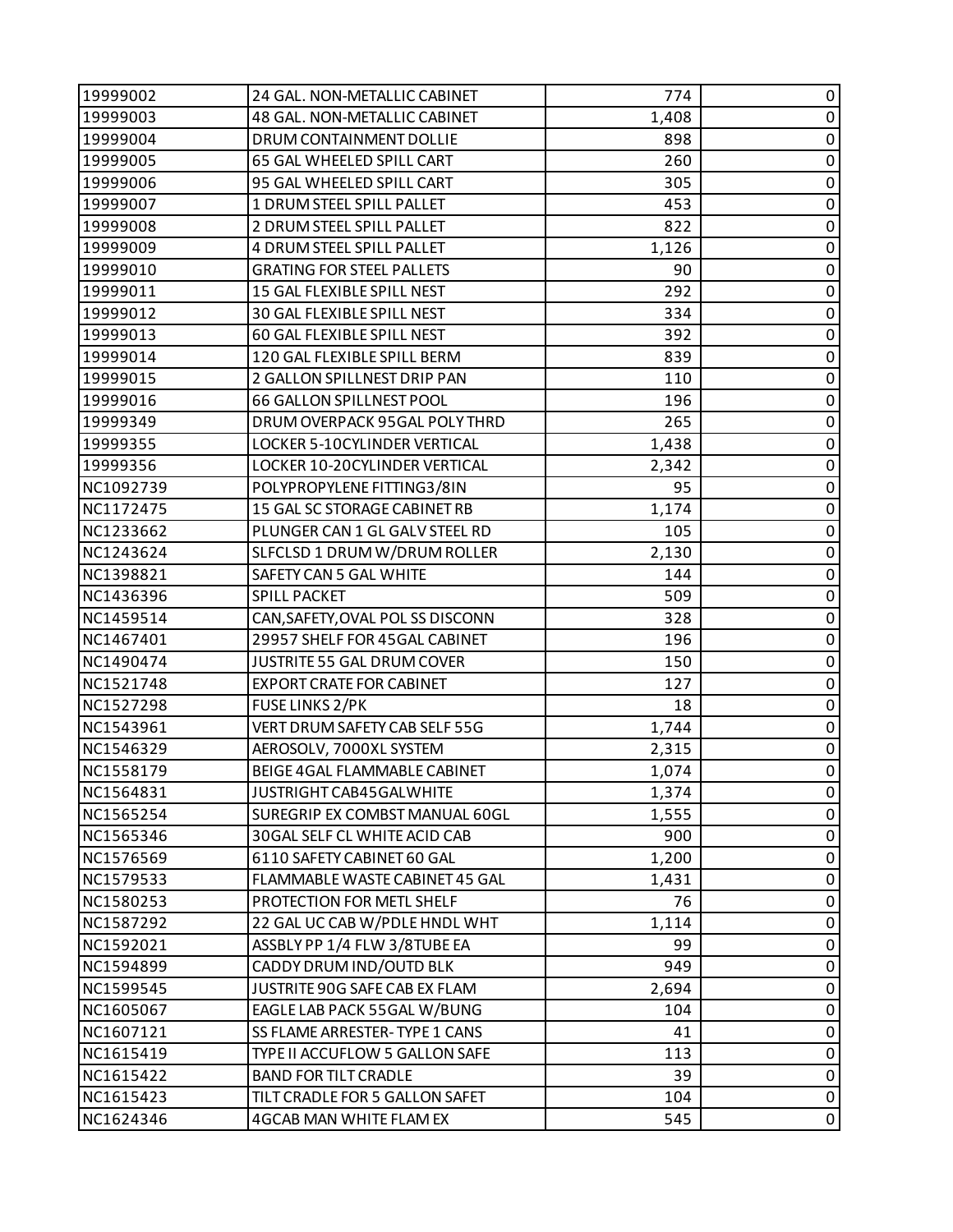| NC1625096 | 2-GAL STEEL WASH TANK W/BSKT       | 250            | 0         |
|-----------|------------------------------------|----------------|-----------|
| NC1625097 | WASH BASKET FOR JUSTRITE 27712     | 72             | 0         |
| NC1625298 | CLEANROOM SS TBLE 30 X36           | 1,566          | $\pmb{0}$ |
| NC1625301 | CLEANROOM SS TBLE 30 X36           | 1,567          | 0         |
| NC1627026 | 2X30 GAL RED DRUM CABINET          | 2,806          | $\pmb{0}$ |
| NC1627027 | 2X55 GAL YEL DRUM FLAM CAB         | 3,479          | 0         |
| NC1628272 | FLOOR OILY WASTE CAN, 14 GAL       | 93             | $\pmb{0}$ |
| NC1628962 | EXPORT CRATE W/ISPM PALLET         | 200            | $\pmb{0}$ |
| NC1631972 | HIGH SECUR CABINET 45 GAL RED      | 1,979          | $\pmb{0}$ |
| NC1636170 | POLY DRUM 10GAL BLUE LEVERLOCK     | 45             | $\pmb{0}$ |
| NC1649666 | RED UNDERCOUNTER SAFETYCABINET     | 1,218          | $\pmb{0}$ |
| NC1650996 | YELLOW PAINT FOR 892222 20Z        | 79             | $\pmb{0}$ |
| NC1651020 | UNDERCOUNTER SAFETY CABINET        | 811            | $\pmb{0}$ |
| NC1659112 | 60GAL CORROS CAB SELF CLOSE BL     | 1,901          | $\pmb{0}$ |
| NC1659115 | 16GAL CORROS CAB SELF CLOSE BL     | 1,130          | $\pmb{0}$ |
| NC1662073 | PLUG CAP KIT POLYMFOLD             | 42             | 0         |
| NC1662195 | ADJ END WRENCH 15                  | 336            | $\pmb{0}$ |
| NC1662576 | SURE-GRIP EX VERTICAL DRUM         | 3,610          | 0         |
| NC1665745 | 12 GAL MAN CAB W/PDLE HNDL GRY     | 861            | $\pmb{0}$ |
| NC1669307 | ADDITIONAL SHELF FOR CHEM-COR      | 330            | 0         |
| NC1672657 | ADDITIONAL SHELF FOR CHEM-COR      | 330            | $\pmb{0}$ |
| NC1675229 | SURE-GRIPE FLAMMABLESAFETYCAB      | 1,835          | 0         |
| NC1677325 | POLY SHELF TRAY                    | 81             | $\pmb{0}$ |
| NC1678275 | ADDITIONAL SHELF FOR CHEM-COR      | 330            | $\pmb{0}$ |
| NC1682204 | 30G CAB SC YL FLAM SAFE EX         | 739            | $\pmb{0}$ |
| NC1682543 | KEY SET/PADDLE FOR CH545           | $\overline{7}$ | $\pmb{0}$ |
| NC1682544 | KEY/LEVER FOR 331CK                | 11             | $\pmb{0}$ |
| NC1684687 | 1 GAL SAFETY CAN                   | 61             | 0         |
| NC1690582 | ACID CABINET CONVERSION KITS       | 343            | $\pmb{0}$ |
| NC1691117 | CUSTOM CABINET, ACID BLUE PAINT    | 3,524          | 0         |
| NC1691118 | <b>CUSTOM CABINET, GREEN PAINT</b> | 2,618          | $\pmb{0}$ |
| NC1693658 | CAN OWC W/SNDGRD CVR 14G S         | 148            | $\pmb{0}$ |
| NC1693659 | CAN OWC W/SNDGRD CVR 10G S         | 128            | 0         |
| NC1695454 | FLAME ARRESTER 32 INCH             | 154            | 0         |
| NC1695720 | SPILL CONTAINMENT CADDY YELLOW     | 1,019          | 0         |
| NC1696798 | 2 DRUM PALLET WITH DRAIN           | 331            | 0         |
| NC1700610 | 4X4X8 CUSTOM BERM                  | 569            | 0         |
| NC1701798 | HAZMAT SPILL KIT 95 GALLON         | 908            | 0         |
| NC1702075 | <b>CUSTOM BASE CABINET</b>         | 975            | 0         |
| NC1703725 | FITTING 1" HB PLUG 10/PK           | 33             | 0         |
| NC1709452 | <b>GASKET FOR A TYPE 1</b>         | 3              | 0         |
| NC1710172 | EAGLE CABINET 2310X                | 696            | 0         |
| NC1712442 | WIRE, FLEX BARE W/CLMP & CCL       | 65             | 0         |
| NC9944466 | EAGLE 30 GAL BLUE POLY DRUM        | 69             | 0         |
| S04760MF  | 30 GAL CAB MAN W/PDLE HNDL         | 785            | 0         |
| S04761MF  | 45 GAL CAB MAN W/PDLE HNDLE        | 990            | 0         |
| S04762MF  | 45 GAL CAB BI-F W/PDL HNDL         | 1,633          | 0         |
| S04763MF  | 45 GAL SC CAB W/PDL HNDL           | 1,101          | 0         |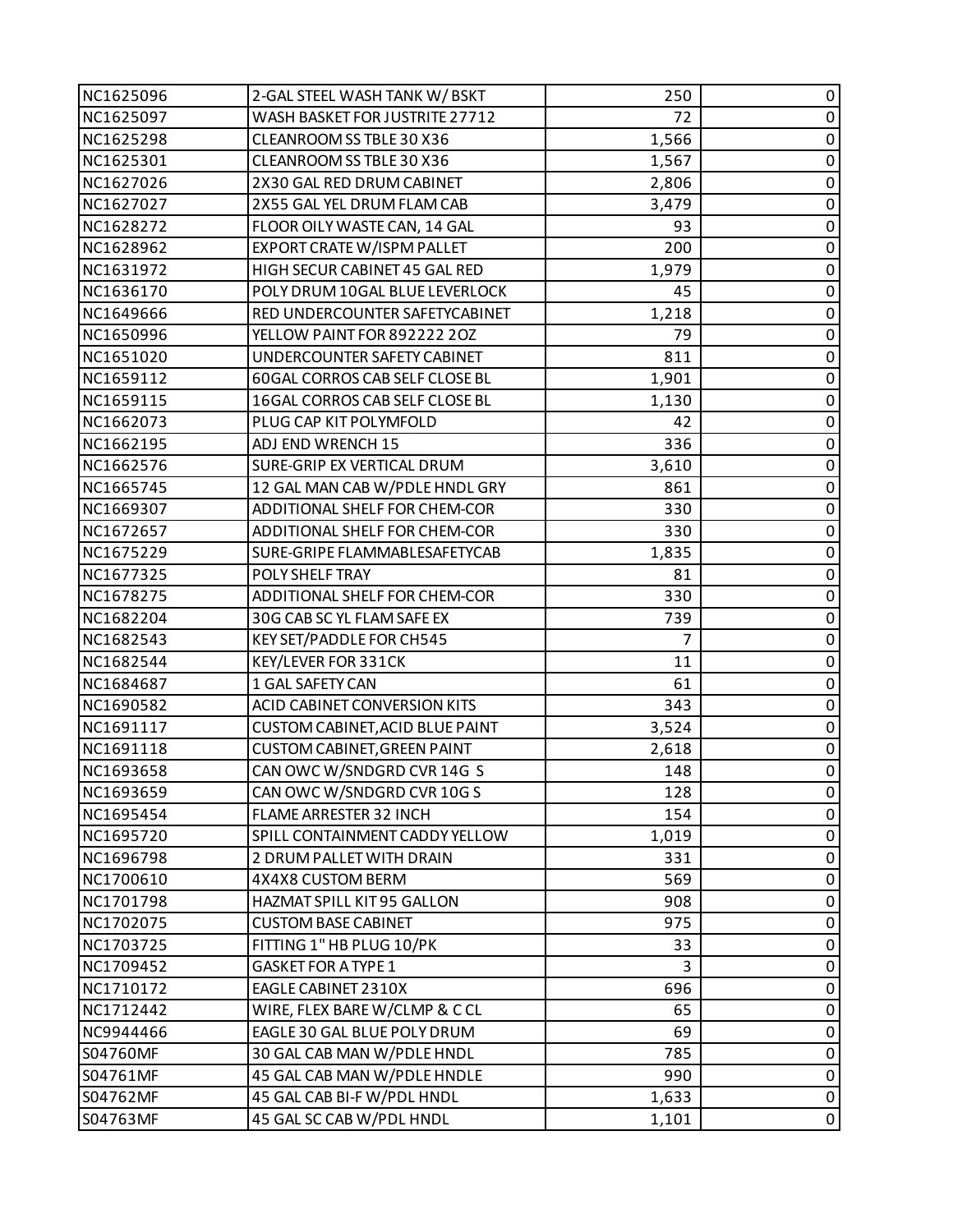| S04764MF | <b>CABINET NON-METALLIC 4GAL</b> | 497   | 0           |
|----------|----------------------------------|-------|-------------|
| S04765MF | CABINET NONMET ACID 36X36X22     | 1,153 | $\pmb{0}$   |
| S04766MF | 30 GAL BIFOLD BLUE ACID CABINE   | 1,570 | 0           |
| S04767MF | 45 GCAB MAN BL ACID SAFE 1EA     | 1,086 | $\pmb{0}$   |
| S04767MF | USED/45GCAB MAN BL ACID SAFE1E   | 556   | $\pmb{0}$   |
| S04768MF | SAF CAN N/M OVAL 1GAL            | 60    | 0           |
| S04769MF | SAF CAN N/M OVAL 1/2GAL          | 55    | $\pmb{0}$   |
| S04772MF | CABINET FLM STRG 1DR MAN 4GAL    | 456   | $\pmb{0}$   |
| S04773MF | 4G CAB SLFCLSING YLW 1EA         | 541   | 0           |
| S04776MF | VAPORTRAP FILTER 2/PK            | 66    | $\pmb{0}$   |
| S04777MF | 10GAL BIOHAZD WASTE CONTNR WHT   | 96    | $\pmb{0}$   |
| S04778MF | SAF CAN DISPOSL PE SS HW 5GAL    | 115   | 0           |
| S04779MF | SAF CAN DISPOSL PE SS HW 2GAL    | 128   | $\pmb{0}$   |
| S04780MF | <b>POLYTRAY</b>                  | 49    | $\mathbf 0$ |
| S04782MF | POLY ACID CABNT BENCHTOP 1EA     | 914   | 0           |
| S15218MF | 30 GAL MAN CORROSIVE W/PDL HND   | 918   | $\pmb{0}$   |
| S15219MF | CABINET ACID 30GAL SELF-CLOSE    | 1,090 | $\pmb{0}$   |
| S15220MF | 45 GAL ACID SC CHEMCOR SRGRP     | 2,457 | 0           |
| S15221MF | ACID CABINET 4GAL MANDR 1EA      | 525   | $\pmb{0}$   |
| S15223MF | CABINET 60G 2DR MANUAL           | 1,288 | $\pmb{0}$   |
| S15224MF | 60 GAL CAB SC W/PDL HNDL         | 1,289 | 0           |
| S15226MF | 12 GAL SC CAB W/PDL HNDL         | 625   | $\pmb{0}$   |
| S27960MF | CABINET POLY ACID/CORROSIVE      | 974   | $\pmb{0}$   |
| S28708   | 30 GAL CAB SC W/PDLE HNDL        | 1,147 | 0           |
| S28749   | 90 GAL CAB MAN W/PDLE HNDL       | 1,783 | $\pmb{0}$   |
| S28750   | 90 GAL CAB SC W/PDL HNDL         | 1,746 | $\pmb{0}$   |
| S28751   | SPARE SHELF FOR 24180            | 300   | 0           |
| S28752   | CABINET 60GAL BLUE ACID 1EA      | 1,508 | $\pmb{0}$   |
| S28753   | 60 GAL CAB ACID SC SUREGRIP      | 3,734 | $\pmb{0}$   |
| S28754   | <b>BOTTLE JACKET PE 4LITER</b>   | 36    | $\pmb{0}$   |
| S28755   | COUNTERTOP OILY WASTE CAN RED    | 80    | $\pmb{0}$   |
| S28756   | OILY WSTCAN 6 GAL HAND CVR RED   | 65    | $\pmb{0}$   |
| S28757   | OILY WASTE CAN 6GAL RED          | 95    | 0           |
| S28758   | 21 GALLON OILY WASTE CAN         | 136   | 0           |
| S28759   | OILY WSTECAN FT LEVR 21GAL RED   | 151   | $\pmb{0}$   |
| S28760   | CABINET NONMET ACID 61X43X22     | 1,682 | 0           |
| S28761   | 12 G PIG MAN CORROSIVE PDLE HD   | 701   | 0           |
| S28762   | 12 GL PIG SC CORSIVE W/PDL HND   | 899   | 0           |
| S28763   | 17 GAL ACID SC CHEMCOR SRGRP     | 1,613 | 0           |
| S28764   | 2 DRUM PALLET ECO                | 229   | 0           |
| S28765   | 2 DRUM PALLET ECO W/PLUG         | 261   | $\mathbf 0$ |
| S41787   | SAFETY CAN PE RED OVAL 1 GAL     | 150   | 0           |
| S41789   | SAFETY CAN 1GAL W/SCREEN         | 51    | 0           |
| S42803   | 5G/19L SAFE CAN RED              | 50    | 0           |
| S42804   | 2.5G/9.5L SAFE CAN RED           | 56    | 0           |
| S42806   | HIGH SECUR CABINET 45 GAL YL     | 1,272 | 0           |
| S436781  | SINGLE LB STAND TABLE TOP PVC    | 103   | $\pmb{0}$   |
| S436782  | PORTABLE 6-BOTTLE CARRIER PVC    | 190   | $\mathbf 0$ |